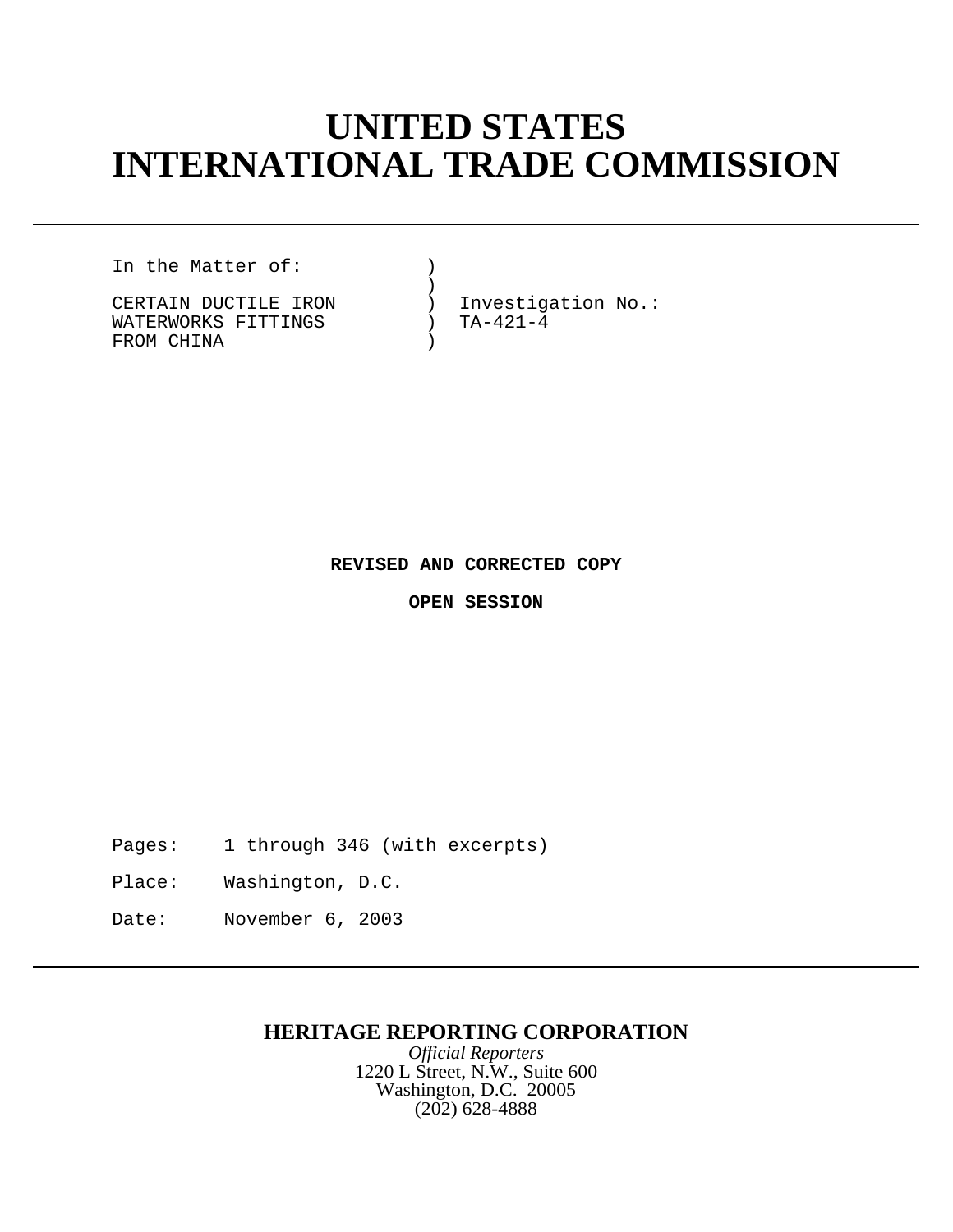#### THE UNITED STATES INTERNATIONAL TRADE COMMISSION

| In the Matter of:    |                    |  |
|----------------------|--------------------|--|
|                      |                    |  |
| CERTAIN DUCTILE IRON | Investigation No.: |  |
| WATERWORKS FITTINGS  | TA-421-4           |  |
| FROM CHINA           |                    |  |
|                      |                    |  |

Thursday, November 6, 2003

U.S. International Trade Commission 500 E Street, SW Washington, D.C.

The hearing commenced, pursuant to notice, at 9:32 a.m., before the Commissioners of the United States International Trade Commission, the Honorable DEANNA TANNER OKUN, Chairman, presiding.

APPEARANCES:

On behalf of the International Trade Commission:

Commissioners:

DEANNA TANNER OKUN, CHAIRMAN (presiding) JENNIFER A. HILLMAN, VICE CHAIRMAN MARCIA E. MILLER, COMMISSIONER STEPHEN KOPLAN, COMMISSIONER CHARLOTTE R. LANE, COMMISSIONER DANIEL R. PEARSON, COMMISSIONER

#### Staff:

MARILYN R. ABBOTT, SECRETARY TO THE COMMISSION WILLIAM R. BISHOP, STAFF ASSISTANT DEBORAH A. DANIELS, LEGAL DOCUMENTS ASSISTANT DIANE MAZUR, SUPERVISORY INVESTIGATOR

FRED RUGGLES, INVESTIGATOR WILLIAM GEARHART, ATTORNEY WILLIAM GREENE, INDUSTRY ANALYST JOHN BENEDETTO, ECONOMIST DAVID BOYLAND, ACCOUNTANT/AUDITOR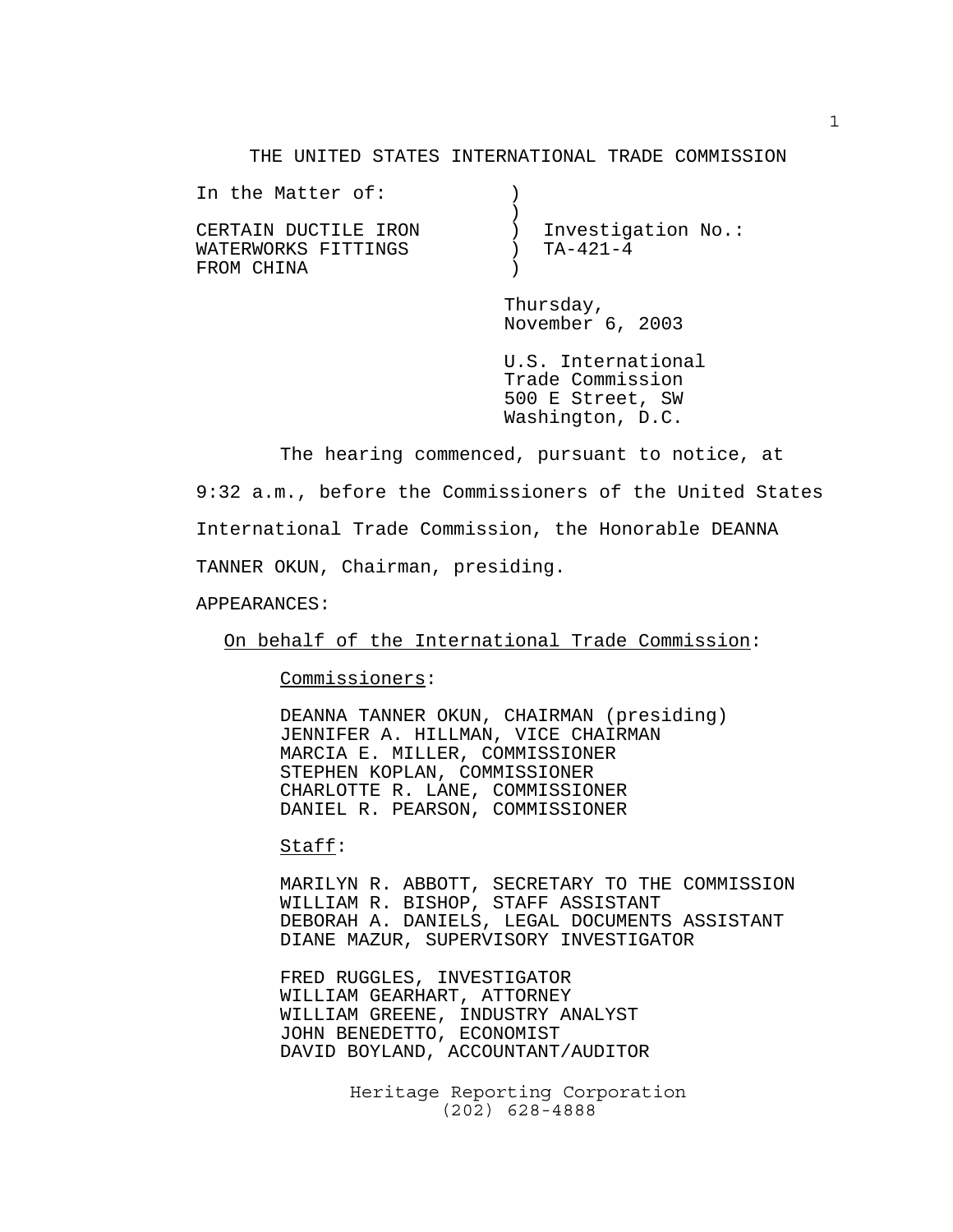APPEARANCES (continued):

In Support of Relief:

SESSION 1: Open to the Public

On Behalf of McWane, Inc.; Clow Water Systems Co., Tyler Pipe Industries, and Union Foundry Co.:

DAVID GREEN, President, Ransom Industries, LP DON WAUGAMAN, Vice President, Sales and Administration, Tyler Pipe Industries JOEL BLAIR, National Sales Manager, Utility Products, Tyler Pipe Industries JAMES R. MURRAY, Vice President, Business Development, U.S. Pipe and Foundry Co. JOHN E. FREEMAN, Vice President and Corporate Counsel, U.S. Pipe and Foundry Co. THOMAS TESKE, General Manager and Vice President of Sales and Marketing, East Jordan Iron Works, Inc. LEO GERARD, President, United Steel Workers of America MICHAEL T. KERWIN, Economic Consultant, Georgetown Economic Services, LLC BRAD HUDGENS, Economic Consultant, Georgetown Economic Services, LLC

Of Counsel:

PAUL C. ROSENTHAL, Esquire ROBIN H. GILBERT, Esquire JOHN M. HERRMANN, Esquire Collier Shannon Scott, PLLC Washington, D.C.

In Opposition to Relief:

SESSION 2: Open to the Public

On Behalf of Chinese Producers:

JOHN REILLY, Director, International Trade Economics, Nathan Associates, Inc.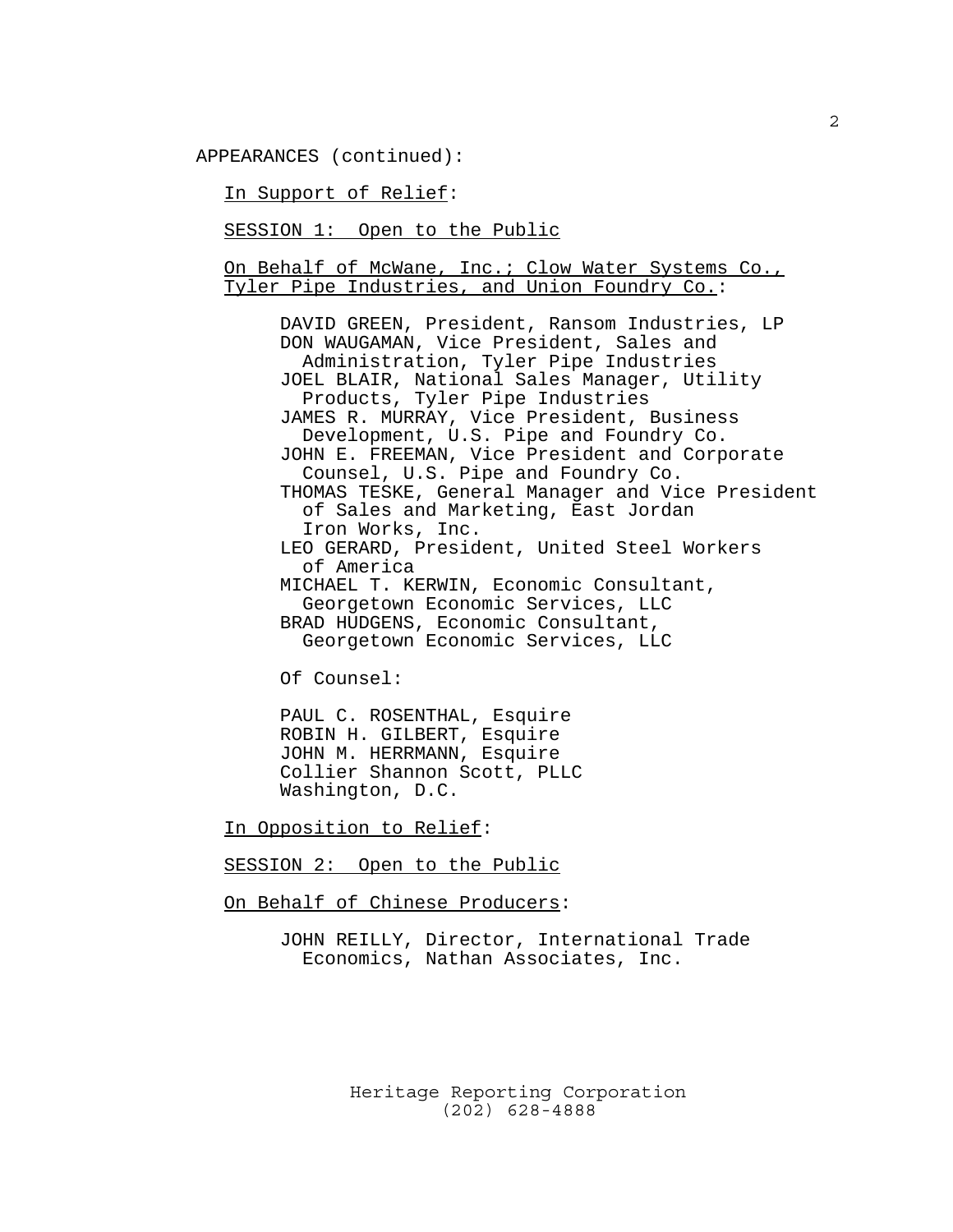In Opposition to Relief (continued):

Of Counsel:

HAMILTON LOEB, Esquire SCOTT FLICKER, Esquire ALEXANDER W. KOFF, Esquire Paul, Hastings, Janofsky & Walker, LLP Washington, D.C.

On Behalf of SIGMA Corp.:

VICTOR PAIS, President, SIGMA Corp. SIDDHARTH BHATTACHARJI, Vice President, SIGMA Corp. LARRY RYBACKI, Vice President, Marketing, SIGMA Corp. MIKE GROENIGER, President, Groeniger, Groeniger & Co. ELLIOTT LINDQUIST, Independent Consultant EDDIE MORRISON, President, CI Thornburg

Of Counsel:

ROBERT G. GOSSELINK, Esquire KEIR WHITSON, Esquire White & Case, LLP Washington, D.C.

On Behalf of Pipeline Components, Inc.:

STEVE SAHA, Executive Vice President, Pipeline Components, Inc.

Of Counsel:

LAWRENCE J. BOGARD, Esquire Neville Peterson, LLP Washington, D.C.

On Behalf of Star Pipe Products, Inc.:

DANIEL McCUTCHEON, Vice President, Sales, Star Pipe Products, Inc. PETER LISOWSKI, Accounts Manager, Star Pipe Products, Inc. DANIEL W. KLETT, Economic Consultant, Capital Trade, Inc.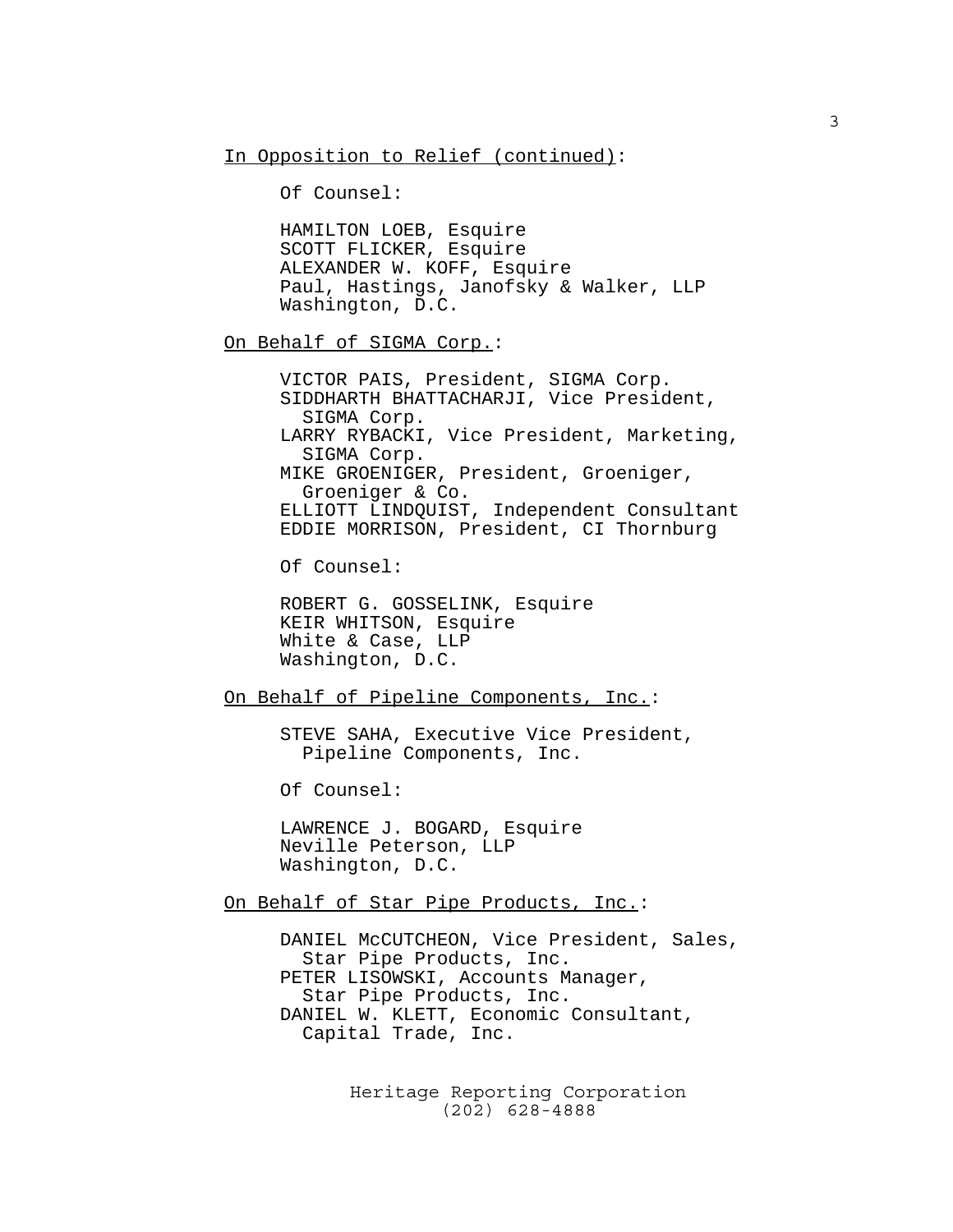In Opposition to Relief (continued):

Of Counsel:

FRANCIS J. SAILER, Esquire LaFave & Sailer, LLP Washington, D.C.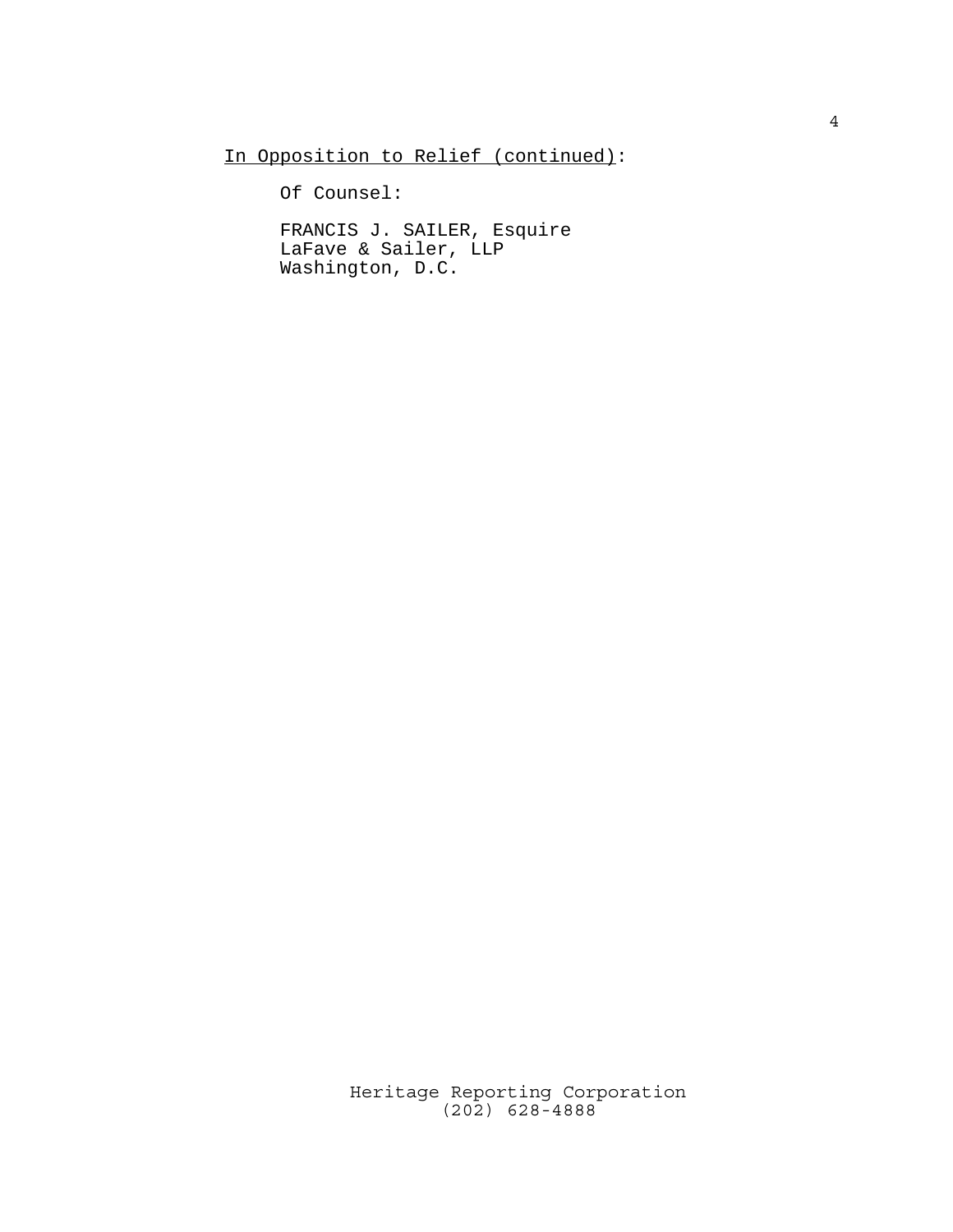## $\underline{\texttt{I}} \ \underline{\texttt{N}} \ \underline{\texttt{D}} \ \underline{\texttt{E}} \ \underline{\texttt{X}}$

| OPENING STATEMENT OF PAUL C. ROSENTHAL<br>(Collier Shannon Scott, PLLC) IN SUPPORT OF RELIEF                | 10  |
|-------------------------------------------------------------------------------------------------------------|-----|
| OPENING STATEMENT OF HAMILTON LOEB (Paul, Hastings,<br>Janofsky & Walker, LLP) IN OPPOSITION TO RELIEF      | 14  |
| MICHAEL T. KERWIN, Economic Consultant,<br>Georgetown Economic Services, LLC                                | 19  |
| DAVID GREEN, President, Ransom Industries, LP                                                               | 31  |
| JAMES R. MURRAY, Vice President, Business<br>Development, U.S. Pipe and Foundry Co.                         | 36  |
| LEO GERARD, President, United Steel Workers<br>of America                                                   | 41  |
| DON WAUGAMAN, Vice President, Sales and<br>Administration, Tyler Pipe Industries                            | 46  |
| JOEL BLAIR, National Sales Manager, Utility<br>Products, Tyler Pipe Industries                              | 49  |
| THOMAS TESKE, General Manager and Vice President<br>of Sales and Marketing, East Jordan<br>Iron Works, Inc. | 52  |
| PAUL C. ROSENTHAL, Esquire, Collier Shannon Scott,<br>PLLC, Washington, D.C.                                | 55  |
| JOHN REILLY, Director, International Trade<br>Economics, Nathan Associates, Inc.                            | 169 |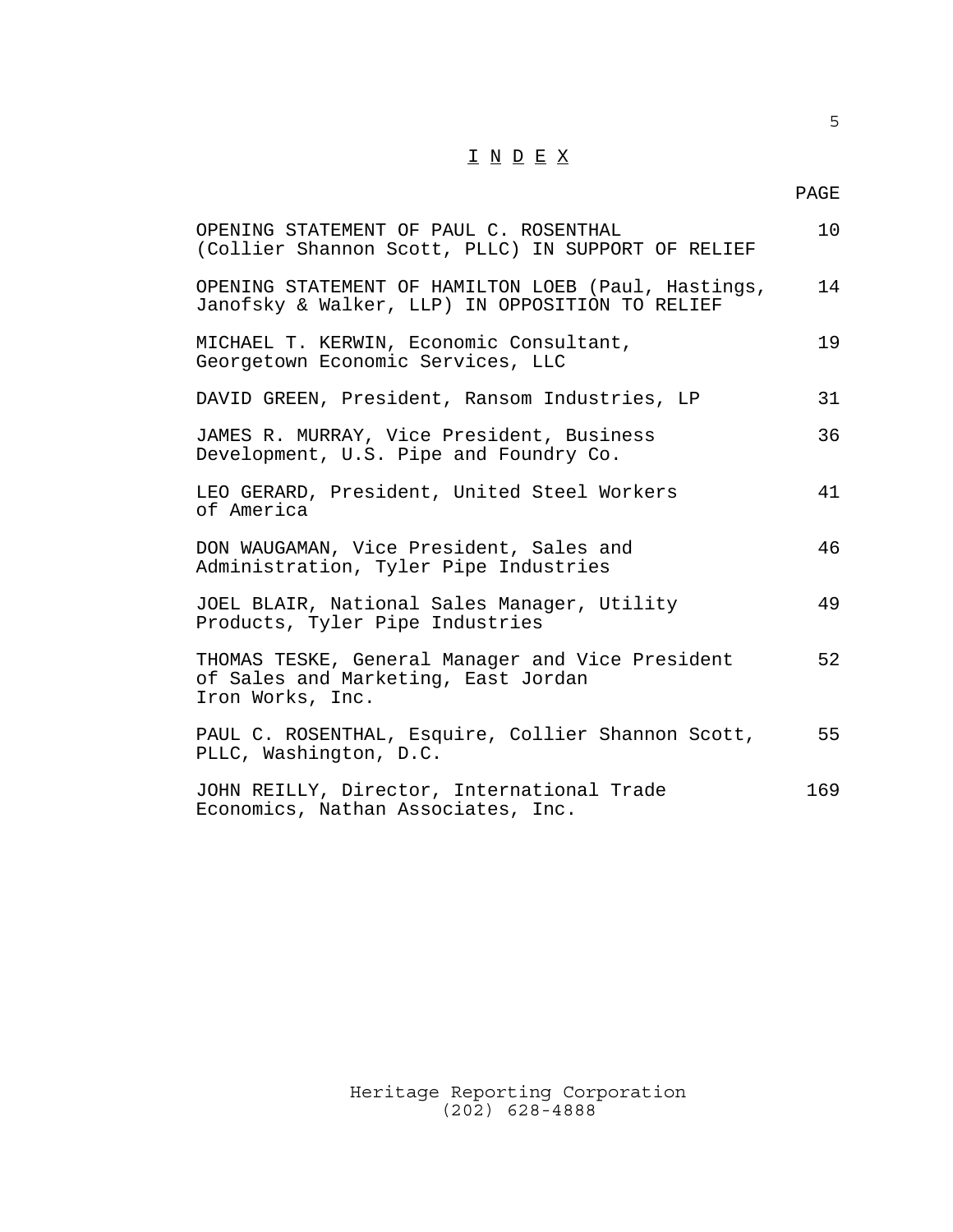## $\underline{\texttt{I}} \ \underline{\texttt{N}} \ \underline{\texttt{D}} \ \underline{\texttt{E}} \ \underline{\texttt{X}}$

6

| HAMILTON LOEB, Esquire, Paul, Hastings,<br>Janofsky & Walker, LLP, Washington, D.C.    | 167 |
|----------------------------------------------------------------------------------------|-----|
| SCOTT FLICKER, Esquire, Paul, Hastings,<br>Janofsky & Walker, LLP, Washington, D.C.    | 198 |
| TESTIMONY OF VICTOR PAIS, President, SIGMA Corp.                                       | 226 |
| TESTIMONY OF SIDDHARTH BHATTACHARJI, Vice President, 210<br>SIGMA Corp.                |     |
| TESTIMONY OF LARRY RYBACKI, Vice President, Marketing, 171<br>SIGMA Corp.              |     |
| TESTIMONY OF MIKE GROENIGER, President, Groeniger,<br>Groeniger & Co.                  | 188 |
| TESTIMONY OF ELLIOTT LINDQUIST, Independent Consultant 191                             |     |
| TESTIMONY OF EDDIE MORRISON, President, CI Thornburg                                   | 185 |
| TESTIMONY OF ROBERT G. GOSSELINK, Esquire                                              | 171 |
| TESTIMONY OF STEVE SAHA, Executive Vice President,<br>Pipeline Components, Inc.        | 194 |
| TESTIMONY OF LAWRENCE J. BOGARD, Esquire<br>Neville Peterson, LLP, Washington, D.C.    | 262 |
| TESTIMONY OF DANIEL McCUTCHEON, Vice President, Sales, 178<br>Star Pipe Products, Inc. |     |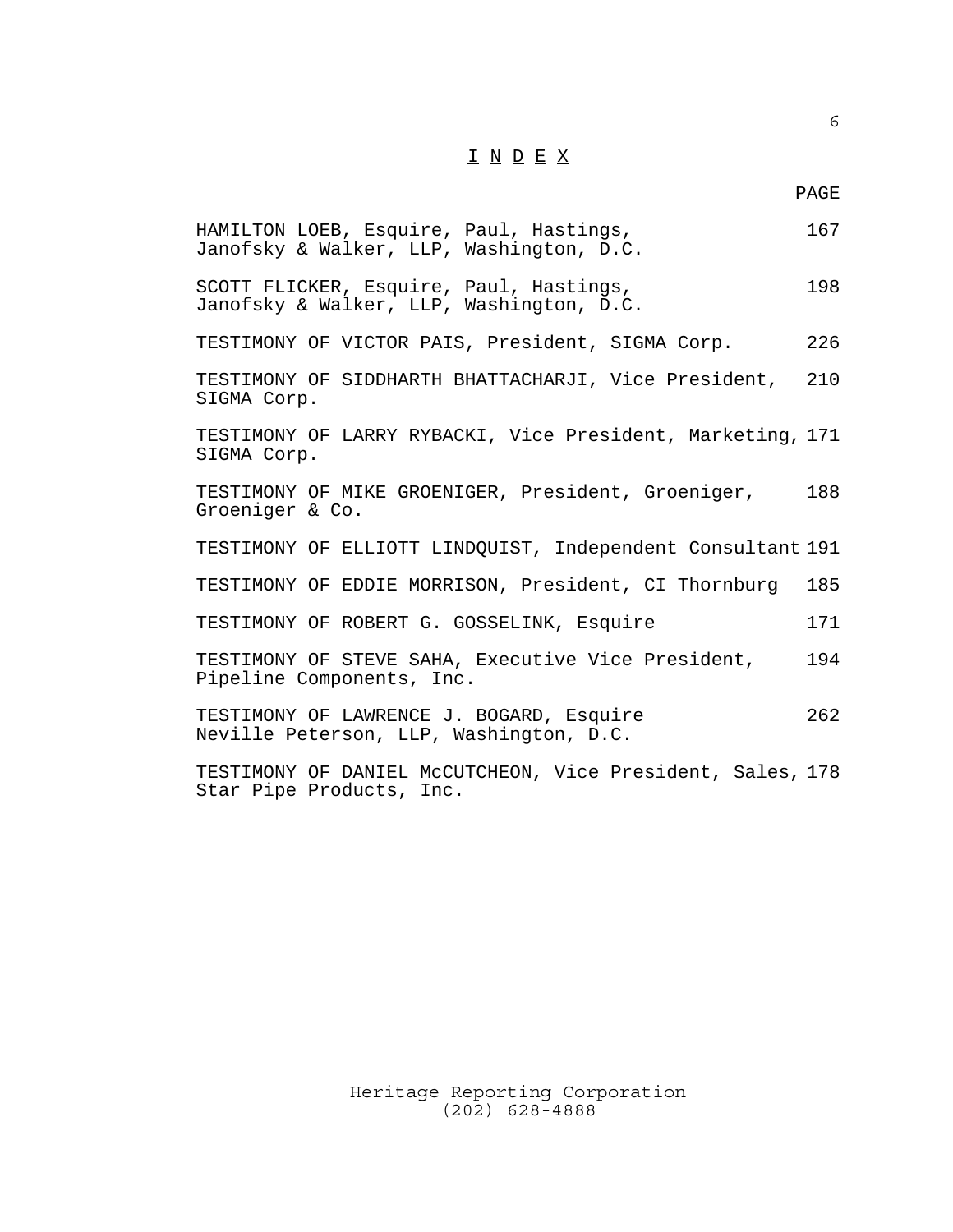### I N D E X

#### PAGE

TESTIMONY OF PETER LISOWSKI, Accounts Manager, 181 Star Pipe Products, Inc.

REBUTTAL/CLOSING STATEMENT OF PAUL C. ROSENTHAL 333 (Collier Shannon Scott, PLLC) IN SUPPORT OF RELIEF

REBUTTAL/CLOSING STATEMENT OF HAMILTON LOEB 338 (Paul, Hastings, Janofsky & Walker, LLP) IN OPPOSITION TO RELIEF

> Heritage Reporting Corporation (202) 628-4888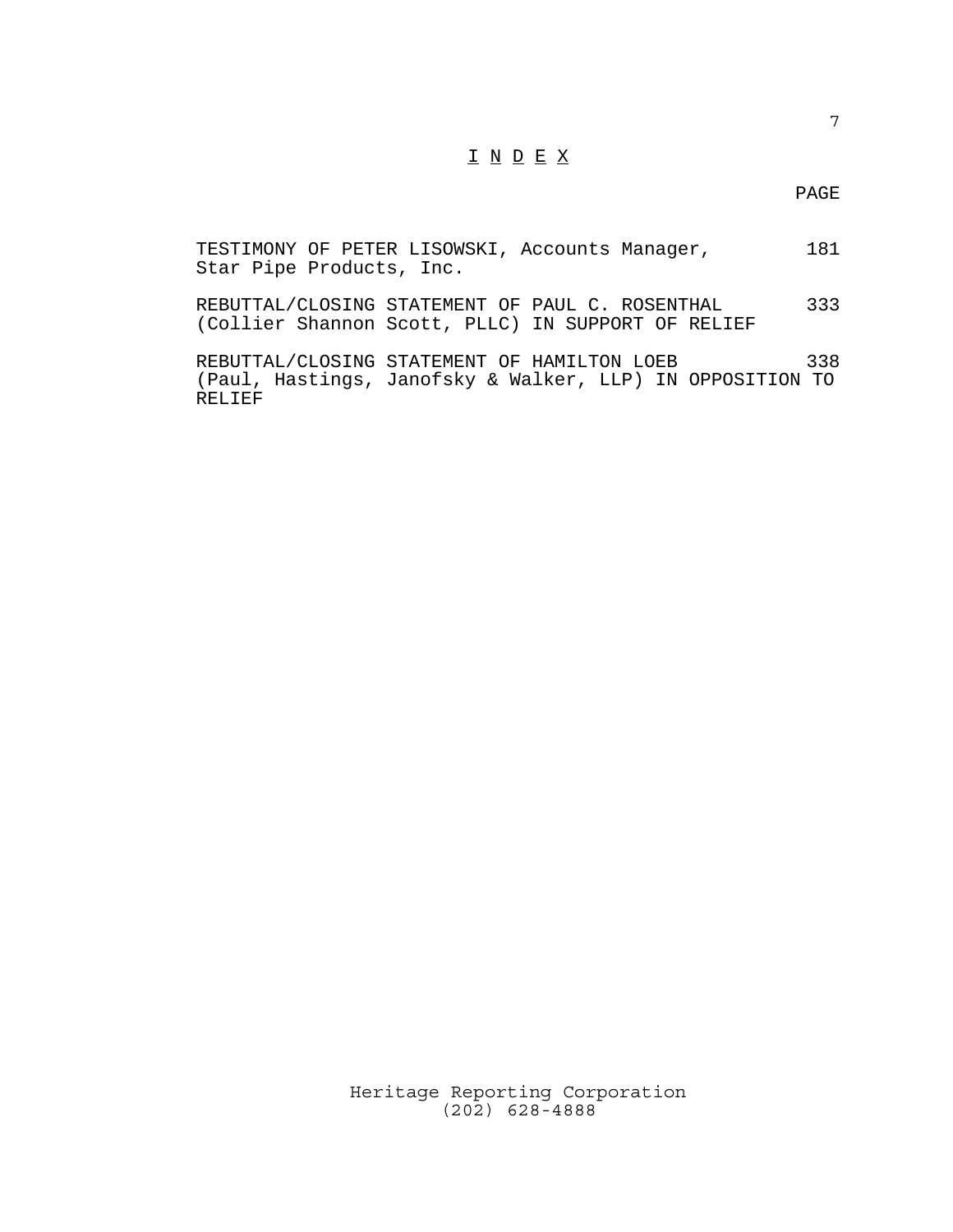| $\mathbf{1}$   | $\underline{P} \underline{R} \underline{O} \underline{C} \underline{E} \underline{E} \underline{D} \underline{I} \underline{N} \underline{G} \underline{S}$ |
|----------------|-------------------------------------------------------------------------------------------------------------------------------------------------------------|
| $\mathfrak{D}$ | (9:32 a.m.)                                                                                                                                                 |
| 3              | CHAIRMAN OKUN: Good morning. On behalf of                                                                                                                   |
| 4              | the United States International Trade Commission, I                                                                                                         |
| 5              | welcome you to this hearing on Investigation No. TA-                                                                                                        |
| 6              | 421-4, Certain Ductile Iron Waterworks Fittings from                                                                                                        |
| 7              | China. The Commission instituted this investigation                                                                                                         |
| 8              | under Section 421(b) of the Trade Act of 1974 to                                                                                                            |
| 9              | determine whether certain ductile iron waterworks                                                                                                           |
| 10             | fittings from China are being imported into the United                                                                                                      |
| 11             | States in such increased quantities or under such                                                                                                           |
| 12             | conditions as to cause, or threaten to cause, market                                                                                                        |
| 13             | disruption to the domestic producers of like or                                                                                                             |
| 14             | directly competitive products.                                                                                                                              |
|                |                                                                                                                                                             |

 Before we begin, I note that the Commission has granted a request by certain Respondents to hold a portion of this hearing in camera so that proprietary information may be discussed. The in-camera session will follow the public presentations by Petitioners and Respondents. Only those persons covered by the administrative protective order will be allowed to attend this portion of the hearing. The in-camera session will commence with a presentation by the Respondents. Petitioners will be permitted to present an in-camera rebuttal presentation. The hearing will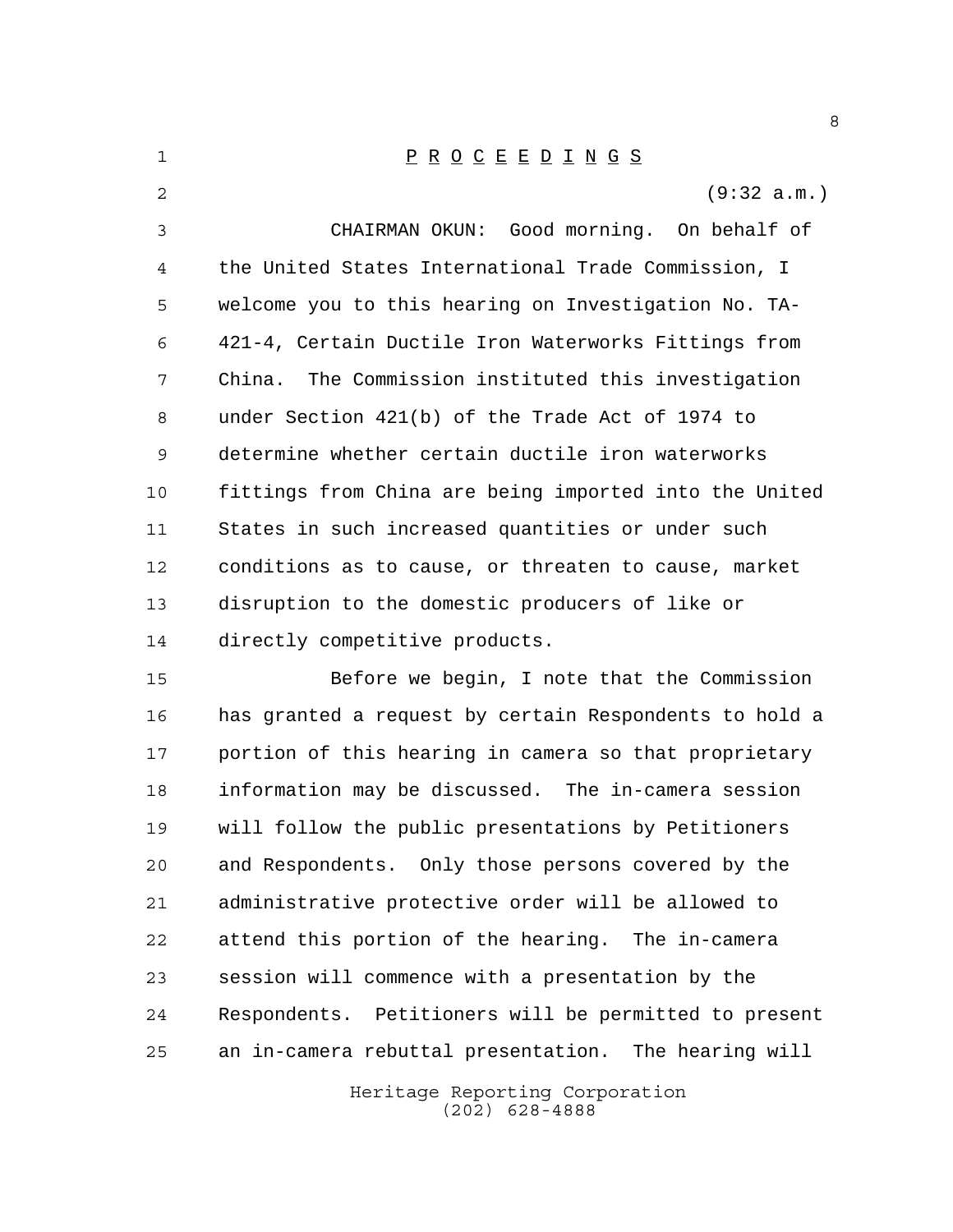then return to a public forum and conclude with rebuttal, if desired, and a closing statement by each party.

 Schedules setting forth the presentation of this hearing and testimony of witnesses are available at the secretary's desk. I understand that all parties are aware of time allocations. Any questions regarding time allocations should be directed to the secretary.

 As all written material will be entered fully into the record, it need not be read to us at this time. All witnesses must be sworn in by the secretary before presenting testimony.

 Finally, if you will be submitting documents that contain information you wish treated as business confidential, your request should comply with Commission Rule 201.6.

 Madam Secretary, are there any preliminary matters?

MS. ABBOTT: No, Madam Chairman.

 CHAIRMAN OKUN: Let us proceed with the opening statements.

 MS. ABBOTT: Opening remarks in support of relief will be made by Paul C. Rosenthal, Collier Shannon Scott.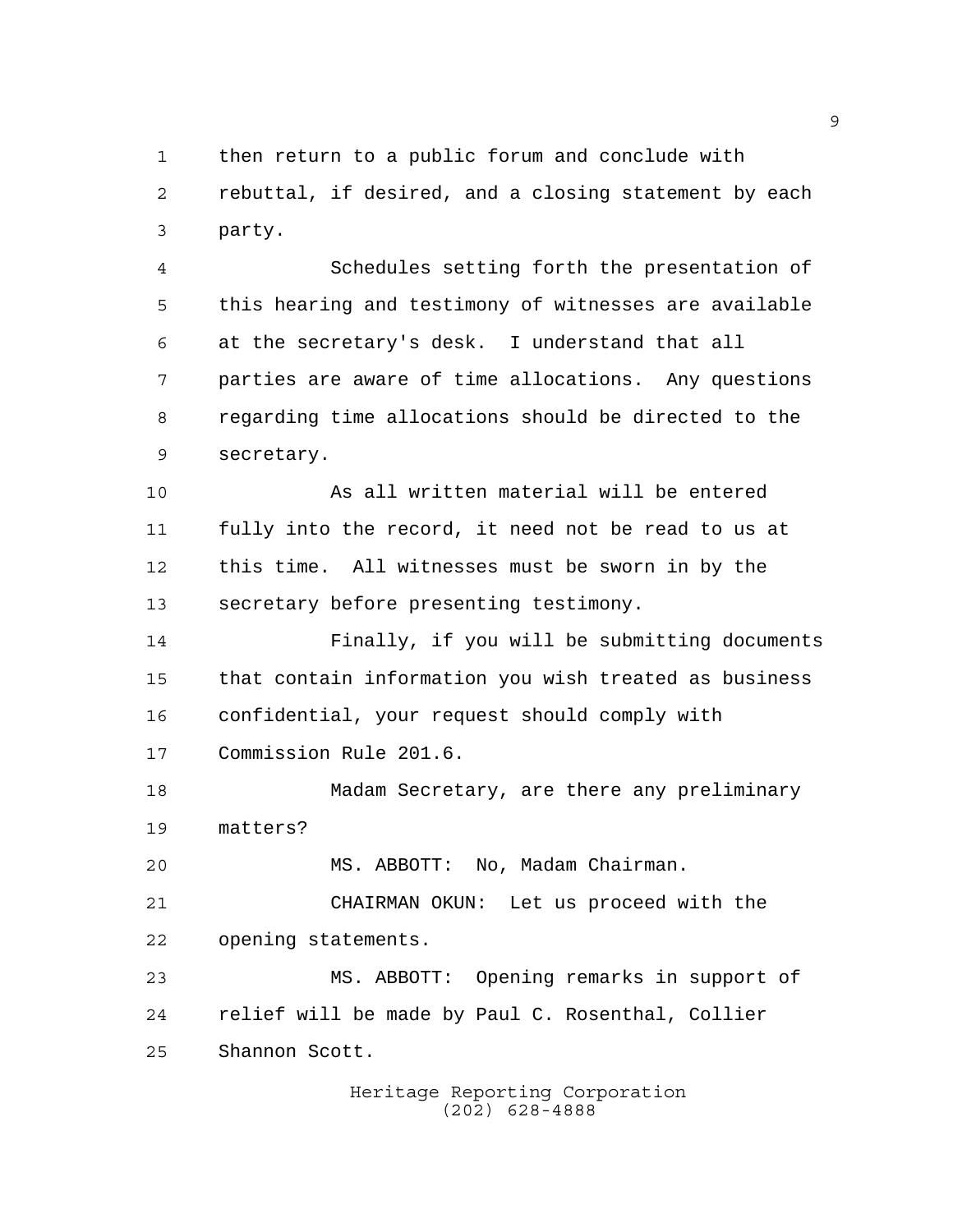CHAIRMAN OKUN: Good morning, Mr. Rosenthal. MR. ROSENTHAL: Good morning, Madam Chairman, and members of the Commission.

 We are here today to discuss the little-used provision of law known as Section 421 of the Tariff Act of 1974 that, to date, has not provided any relief to any domestic industry, through no fault of this Commission.

 Trade law observers have questioned the utility of this provision of law, the China-specific safeguard that was negotiated as part of China's accession to the WTO. Simply stated, because of the administration's unwillingness to provide relief in two previous cases in which the Commission has recommended a remedy, people questioned whether the promise of safeguard relief is illusory, a challenge that is laid down with no real expectation that the test will or can be met. For some, it seems as if the promise of Section 201 relief is like the promise of help that the Wizard of Oz offered Dorothy, on the condition that she bring back the broomstick of the Wicked Witch of the West. Of course, if the Petitioners in this case thought that the standards for 201 relief were impossible to meet, we would not be here today. We believe the facts of this case

> Heritage Reporting Corporation (202) 628-4888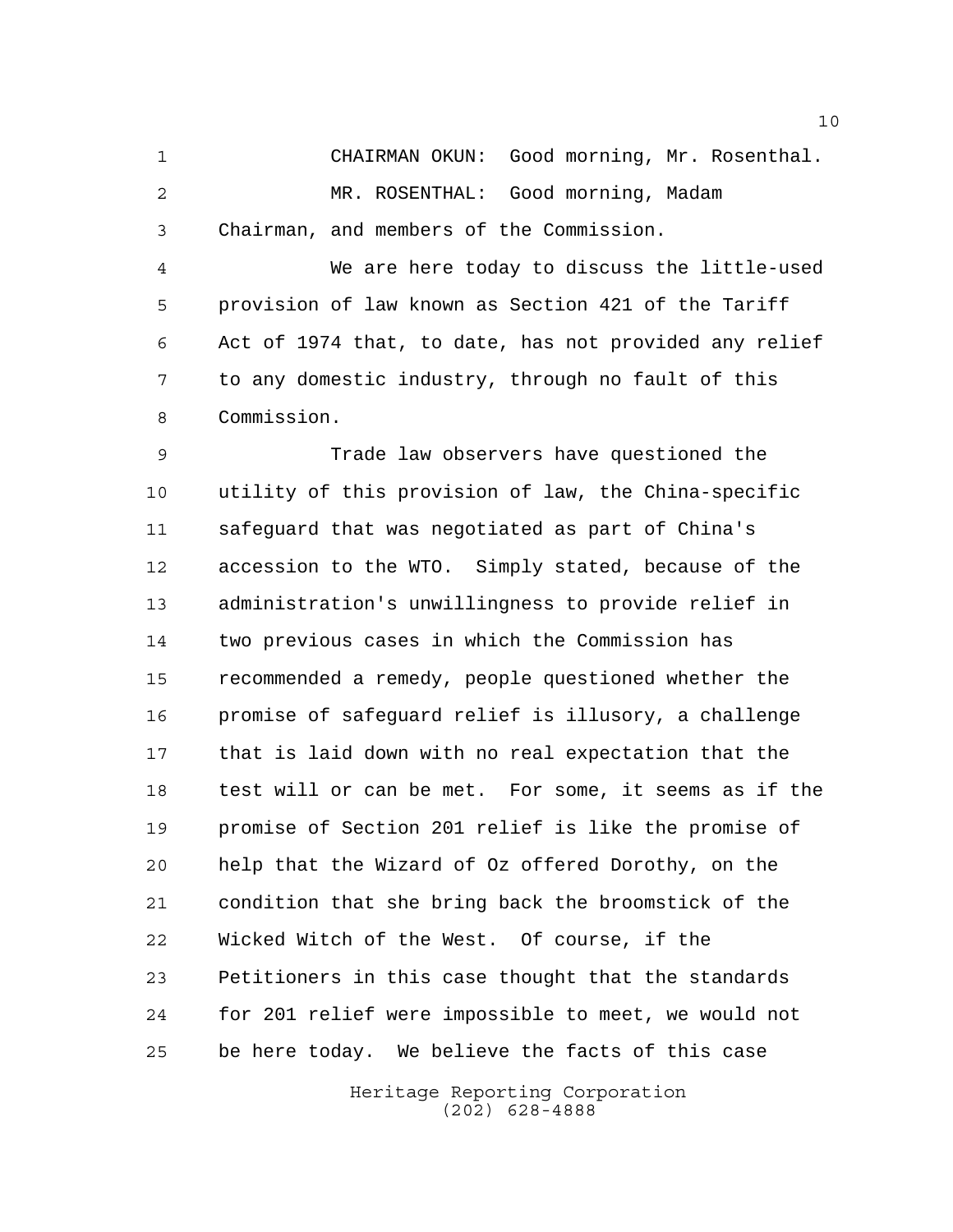justify relief to the domestic industry and its workers.

 This morning, our witnesses will explain what the record to date demonstrates: (1) that imports of ductile iron waterworks fittings have increased rapidly, whether you look at imports in an absolute sense of compared to other measures, and no matter what the segment of the period of investigation you choose to scrutinize; (2) that the increased volumes of low-priced imports are causing market disruption with the resultant material injury to the domestic industry.

 In fact, every measure that the Commission analyzes points to an affirmative determination. Domestic production has declined. There has been a significant idling of production facilities, including plant closures. The industry has not been able to operate at a reasonable level of profit.

 Indeed, the financial picture is getting increasingly bleak. The volume and value of shipments has declined and continues to decline. Employment has declined, with layoffs of hundreds of workers this year alone. And while inventories normally are high in this industry, they have increased to truly unhealthy levels. In fact, the only reason the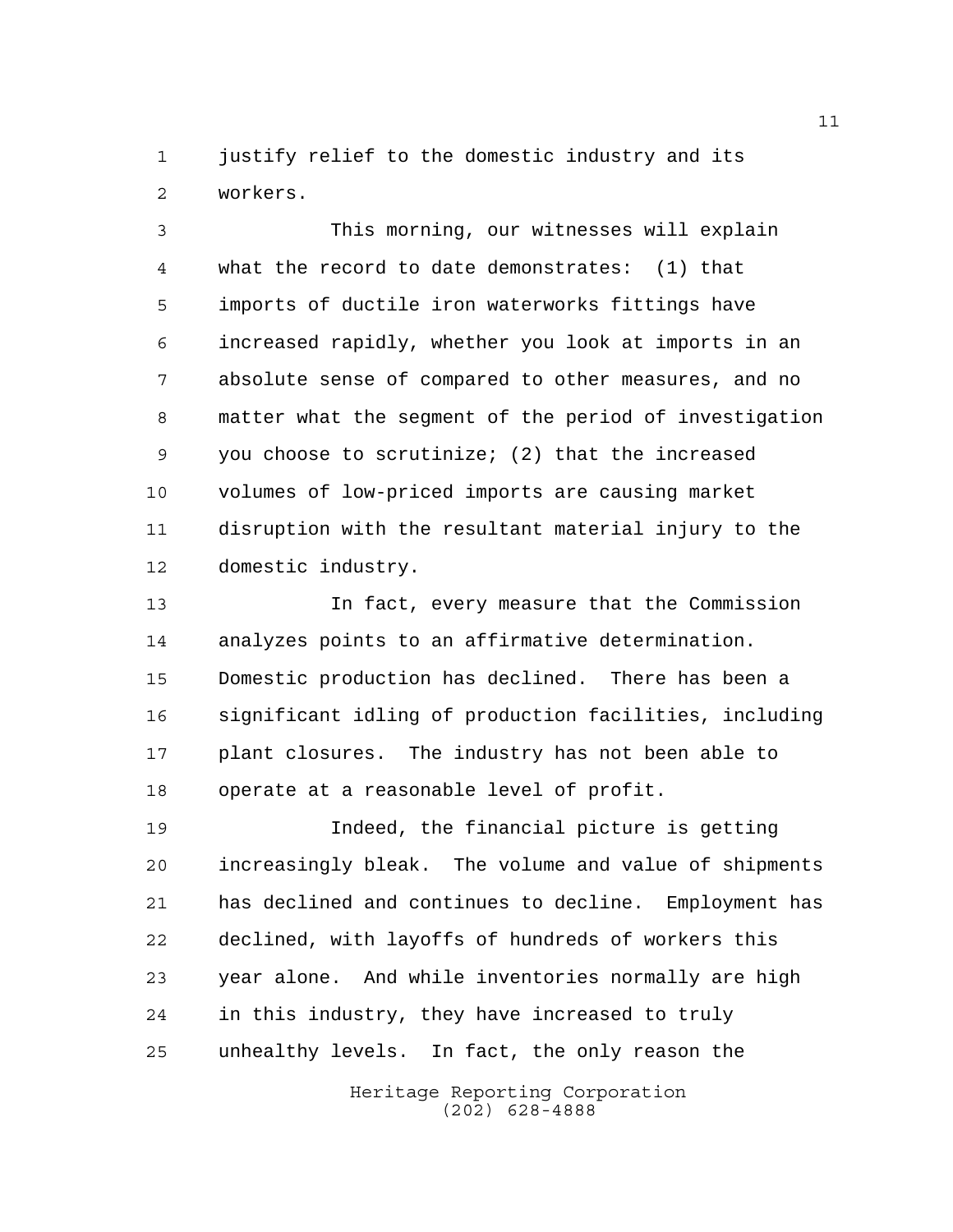domestic industry's market share has not declined as fast as production is that it has been selling out of its vast inventories for the past year.

 All of these injurious effects are caused, in large part, by imports from China, as indicated by the information of the record concerning underselling, lost sales, lost revenues, and price declines in the face of rising costs and a growing market. Naturally, the Respondents have alternative explanations for everything, and, naturally, when the data in the staff report don't support the Respondents' theories, they either ignore the data or create new numbers. We will go into that more later today.

 At the outset, however, I do want to comment that a tactic that the Respondents have used in their prehearing briefs, which may or may not be repeated at the hearing today, that is, implying that because McWane, the Petitioner, has had well-publicized environmental and workplace safety problems, that it is somehow not entitled to Section 421 relief. We will address that in our testimony this morning.

 This case is not about taking responsibility for past mistakes. McWane has and continues to do so. And, of course, the case is not about McWane's former managers. It is about the future of this industry and

> Heritage Reporting Corporation (202) 628-4888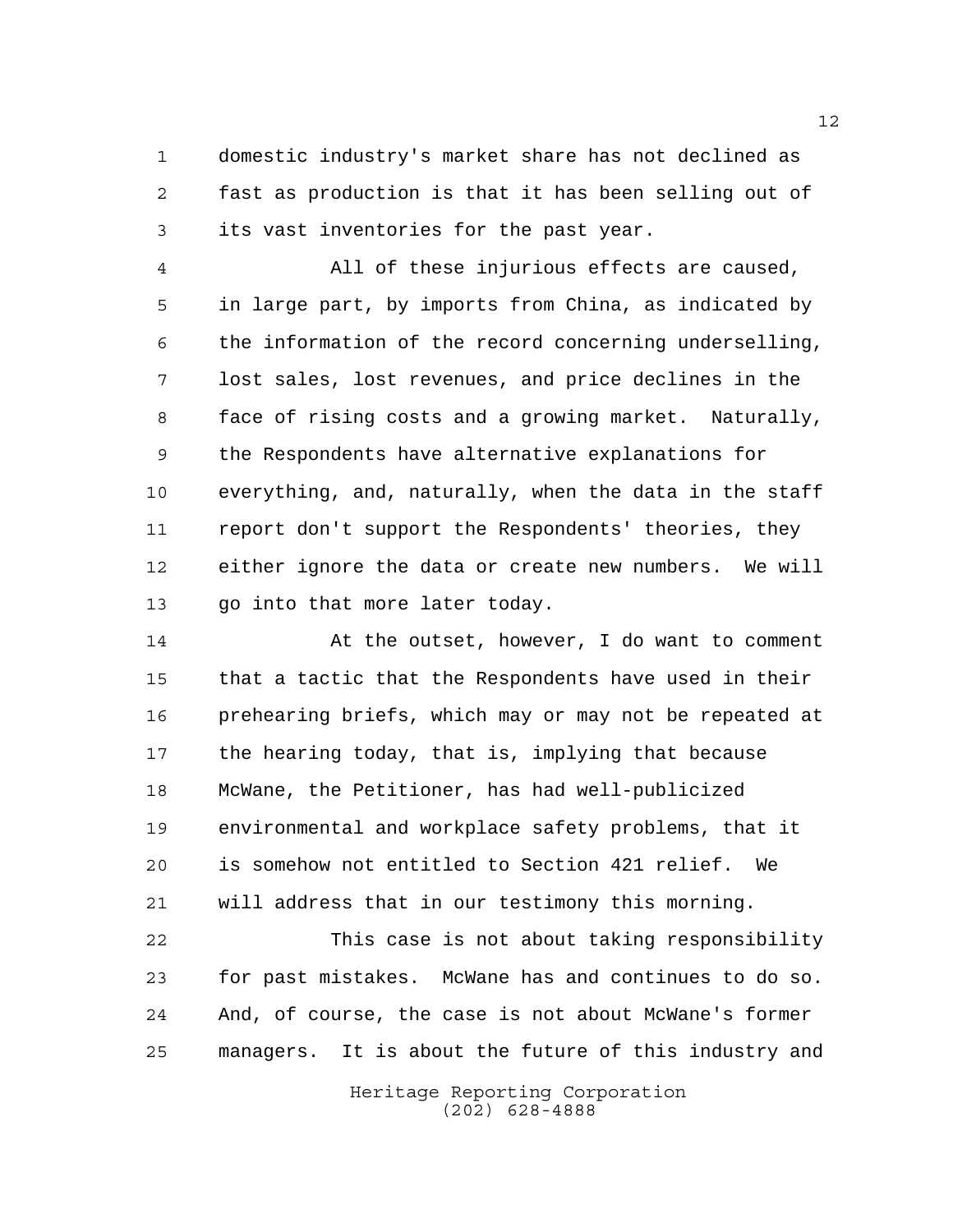its workers. Other domestic producers have been hurt by the Chinese imports. Indeed, McWane is not the only domestic producer to support this case, and one of the representatives of the other producers, Mr. Murray of U.S. Pipe, is here this morning and will testify.

 Ultimately, what this case comes down to is jobs into this industry, good-paying and safe jobs, by any measure, better than the jobs in Chinese foundries. That is why we are delighted to have Leo Gerard, the president of the United Steel Workers of America, here this morning as well.

 In addition to witnesses from McWane, you will also hear from an independent distributor, Mr. Teske, who will tell you about the nature of the Chinese competition in the marketplace.

 When the testimony is concluded today, you'll have a more complete understanding of the industry and the nature of import competition from China, and I trust you will conclude that the standards for relief under Section 421 have been met and justify the remedy sought by the Petitioner. Thank you.

Heritage Reporting Corporation (202) 628-4888 CHAIRMAN OKUN: Thank you. MS. ABBOTT: Opening remarks in opposition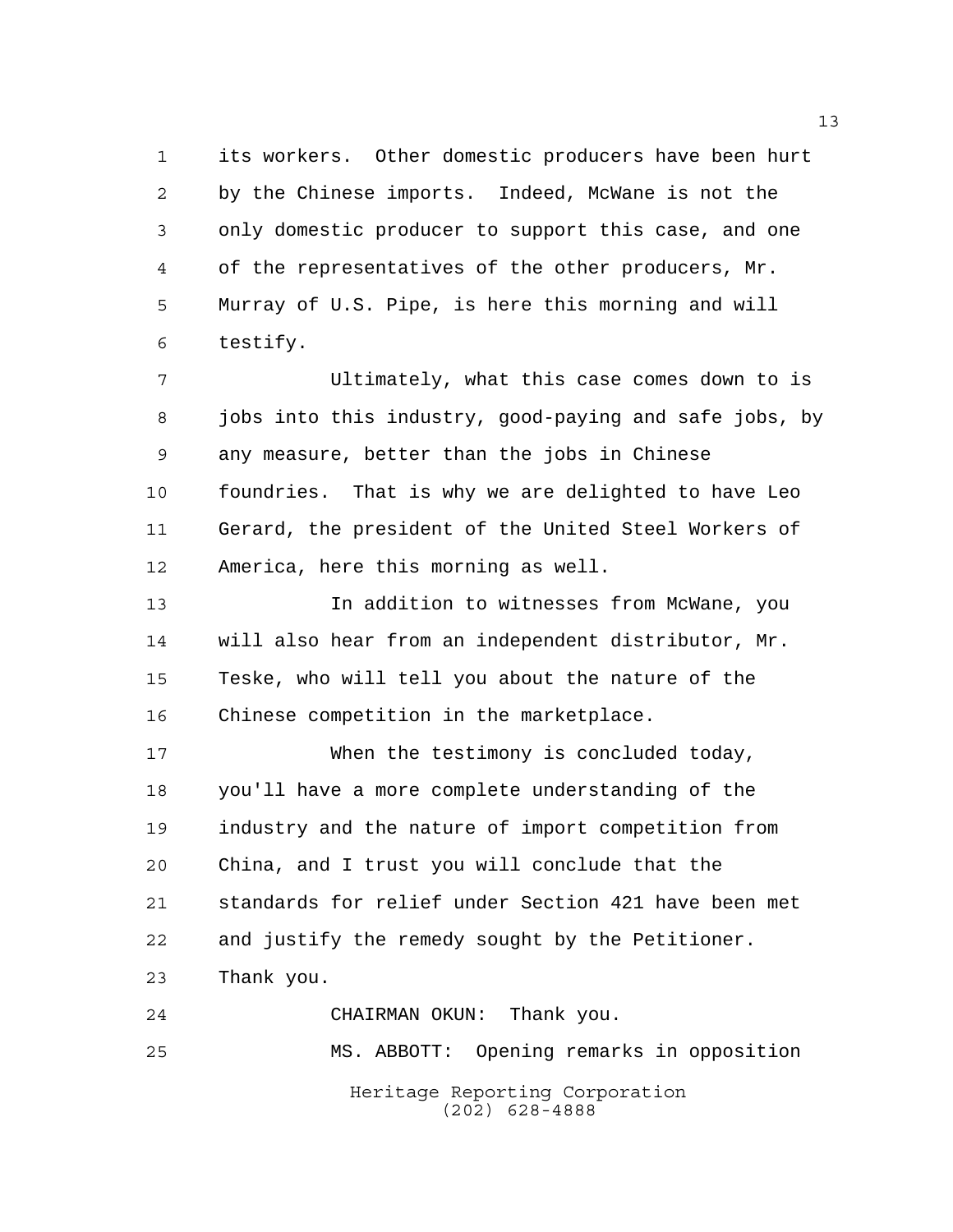to relief will be made by Hamilton Loeb, Paul,

Hastings, Janofsky & Walker.

 CHAIRMAN OKUN: Good morning. MR. LOEB: Good morning. Thank you, Madam Chairman. Good morning, members of the Commission. The thing I remember most about the "Wizard of Oz" is the moment where Dorothy says to her little dog, "Toto, we're not in Kansas anymore." And Mr. Rosenthal's remark about the "Wizard of Oz" reminds me of that because here we're not in a dumping case, and we're not in a Section 201 case. We're in a very different environment, as Dorothy and Toto were. We are in a Section 421 case, a brand-new statute adopted for very specific purposes using very specific language.

 If Petitioners' claim doesn't fit into this statute, and they have elected to pursue this statute 18 rather than the other alternatives that are clearly available to them and, in fact, that they have previously used in front of this Commission, then that's their choice, not anything that was created by the Wizard of Oz.

 We will make three points in our presentation. First, imports are not increasing rapidly, as the statute requires. You'll hear how the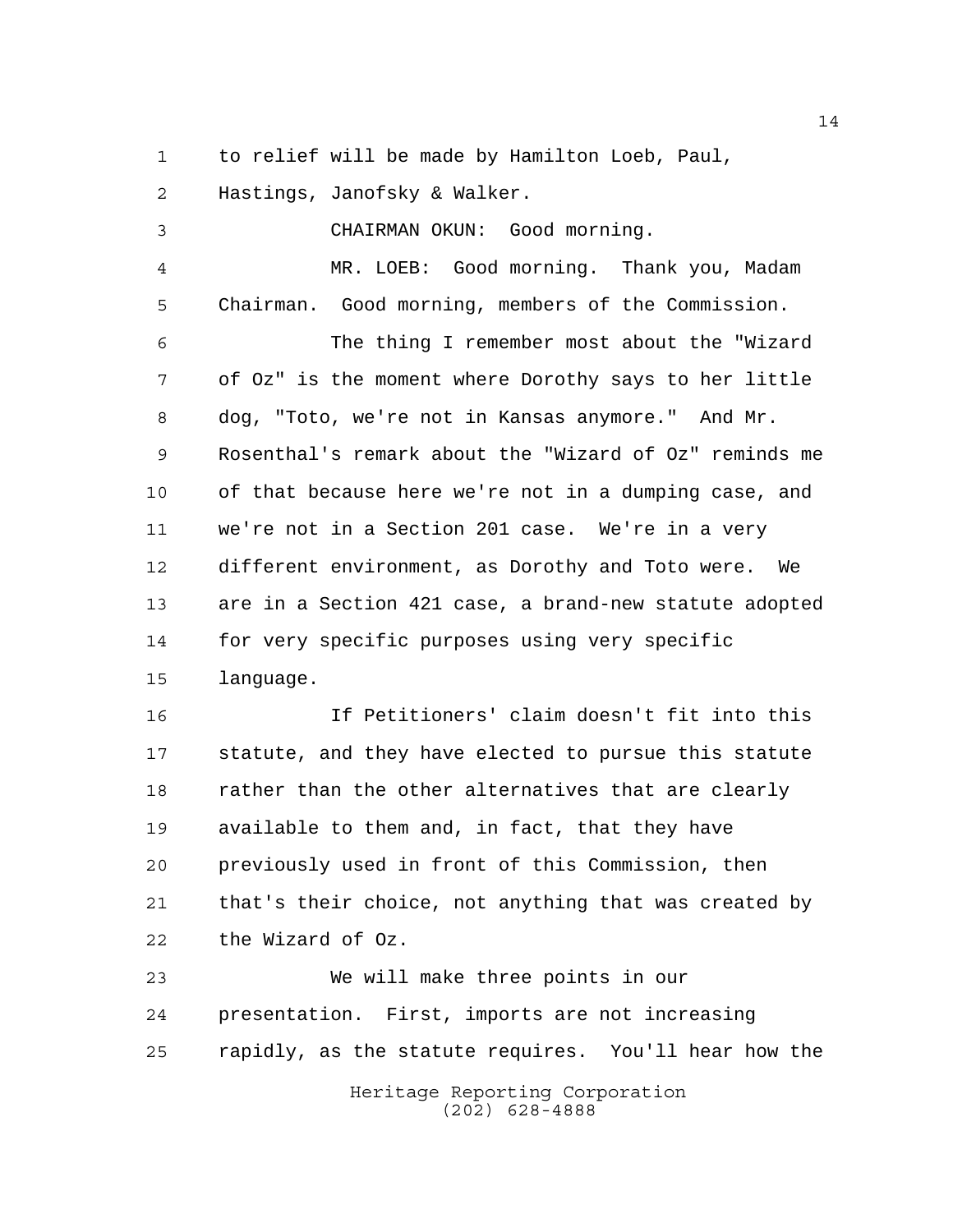data adds up from John Reilly of Nathan, our

 economist. You'll hear from all of the significant importers. All of the significant importers are here and will testify this morning. And you will hear from a number of the major distributors in the industry, distributors who buy from McWane and U.S. Pipe and import sources, including nonsubject imports as well as Chinese imports, and you will hear from them about what's been happening in this industry, which bears both on the increasing-rapidly standard and on the market-disruption standard.

 As you hear the Petitioners' presentation on the increasing-rapidly point, I would just ask you to remember two things. First, this case was filed as a guess. You'll remember from the critical circumstances briefing that Petitioners filed this case not really knowing what the import numbers were. No fault of theirs, but there had been no breakout in the customs categories until 2002, and everyone recognizes that the 2002 data were full of misclassification and unreliable.

 So they took their guess, and it has turned out that imports have not increased as rapidly as they may have thought that they did and certainly not rapidly enough to make the case here, now that we have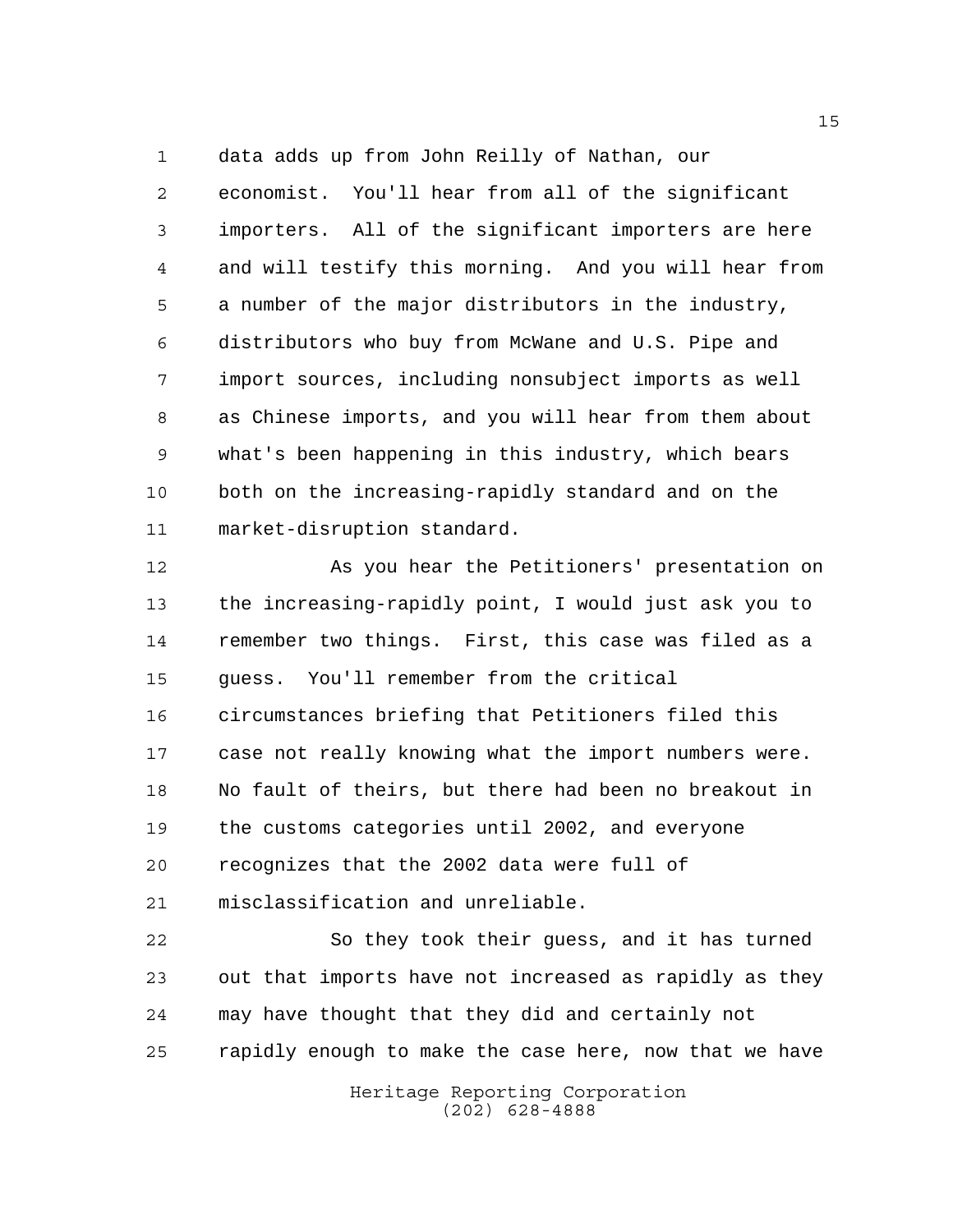solid data from questionnaires.

| 2  | You will also, I'm sure, hear from Mr.                 |
|----|--------------------------------------------------------|
| 3  | Rosenthal in his presentation about what I call the    |
| 4  | "start-date issue." Commissioners Koplan and Okun      |
| 5  | commented in the Brake Drums case that the start date  |
| 6  | and the analysis date has to focus on post-WTO         |
| 7  | accession imports. That certainly is correct. I'm      |
| 8  | sure you'll hear, as the staff heard in the            |
| 9  | conference, to the contrary, but, of course, I would   |
| 10 | remind you that when you hear that, we are talking     |
| 11 | about surge, we are talking about statutory language   |
| 12 | that talks about imports that are rapidly increasing,  |
| 13 | and we think the interpretation that Commissioners     |
| 14 | Okun and Koplan provided was correct.                  |
| 15 | Now, we'll also cover market disruption. We            |
| 16 | appreciate the Commission's indulgence in the granting |
| 17 | of time for an in-camera presentation. We know that's  |
| 18 | not favored, and we don't desire to keep information   |
| 19 | out of the public domain to the maximum extent         |
| 20 | possible.<br>In this case, because of the way the      |
| 21 | Petitioner arrays within the industry, it's almost     |
| 22 | impossible to say anything meaningful on market        |
| 23 | disruption without talking about APO data.<br>We       |
| 24 | appreciate the opportunity to do that, and you will    |

hear from Mr. Reilly when we get to the APO session.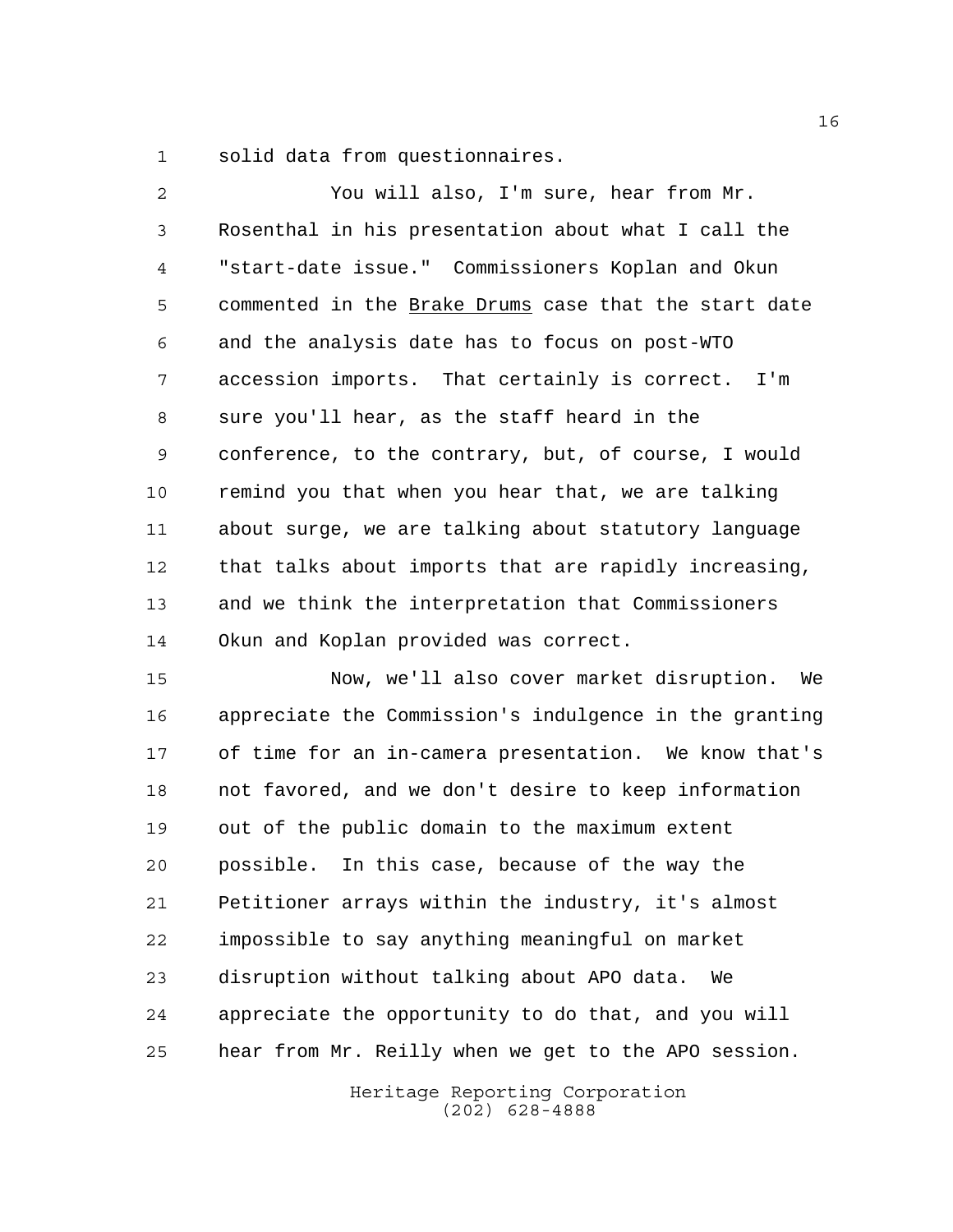And particularly, we hear about the internal issues, not the import issues or import effects that are related to the condition of the U.S. industry, and you'll hear how the pricing allegations, allegations that the Chinese are hurting the Petitioner by underselling are belied by both the product-pricing evidence that the Commission has collected and by the overall pricing evidence in the form of AUV information and so on.

 We will ask the Commission to also think, as it listens to the Petitioners, to ask, if it's true that imports are rising as rapidly from nonsubject countries as they are from subject, or maybe even more rapidly, as Mr. Rosenthal acknowledged at the staff conference. It's a significant problem for Petitioners. Why are we here under 421, not Section 201, which is the permitted global safeguard exemption, and why doesn't that make more sense for Petitioners because even if they were to get relief here, all that would do would be to shift effects over to other sources like India and so on.

 I appreciate the Commission's listening to our opening. We look forward to our presentation later this morning.

CHAIRMAN OKUN: Thank you.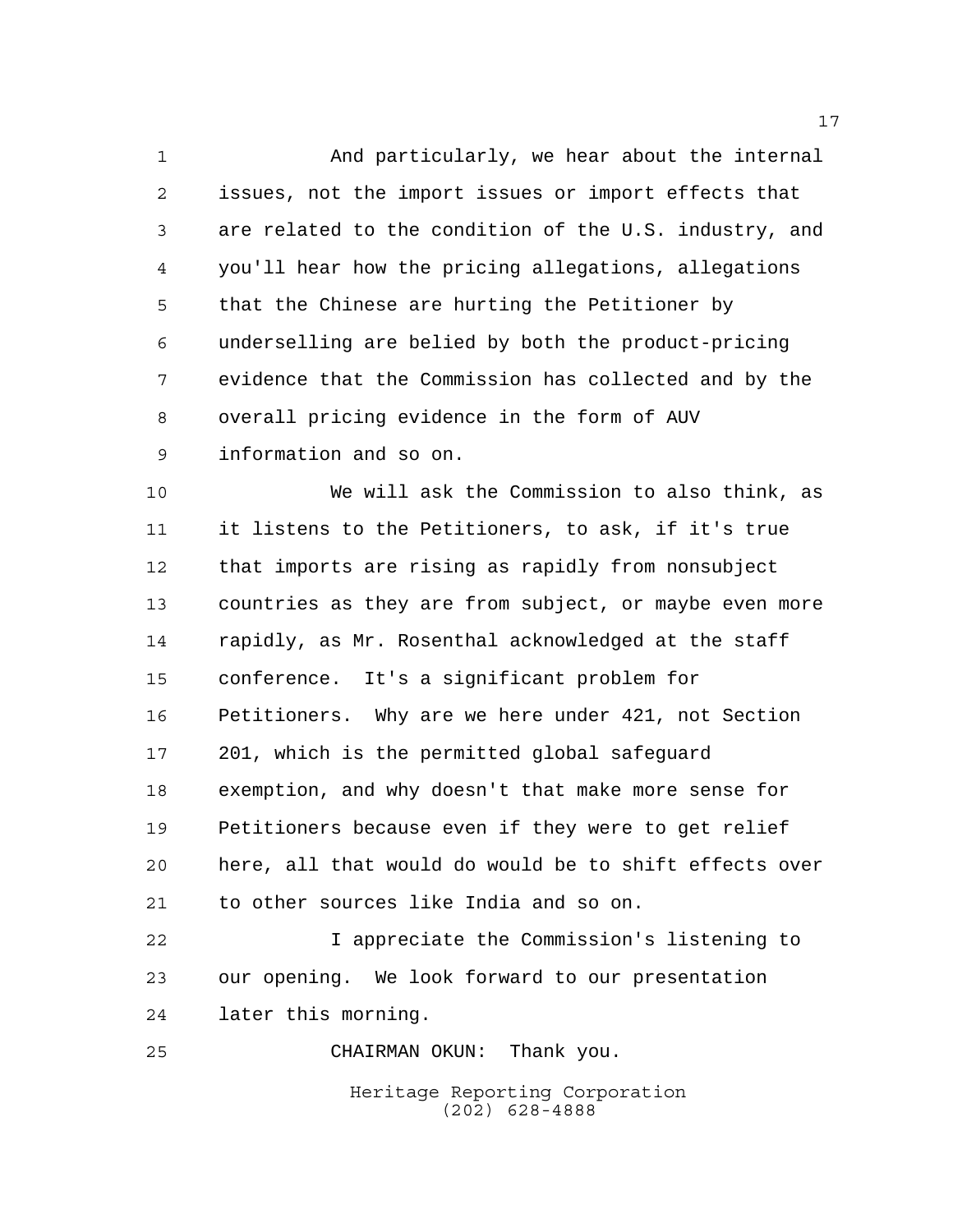Heritage Reporting Corporation (202) 628-4888 Madam Secretary, please announce the first panel. MS. ABBOTT: The first panel, in support of relief, should please come forward. Madam Chairman, all witnesses have been sworn. CHAIRMAN OKUN: Thank you. (Pause.) CHAIRMAN OKUN: Before we proceed with this panel, Commissioner Koplan would like to welcome some special guests here today. COMMISSIONER KOPLAN: Thank you, Madam Chairman. I believe that there is a group of students that just came into the room from Brandeis University's International School of Business, and I would just welcome them to this hearing. Welcome. 17 Thank you for straightening me out, Mr. Laehy. I'll talk to you about that later. CHAIRMAN OKUN: Shall we welcome the group that's with you, Mr. Laehy? They are visitors from Indonesia perhaps? All right. Well, then we welcome this group. We may see other groups throughout the day, but we very much appreciate you being here and hope you find it useful. Maybe I should just check, Mr. Rosenthal, to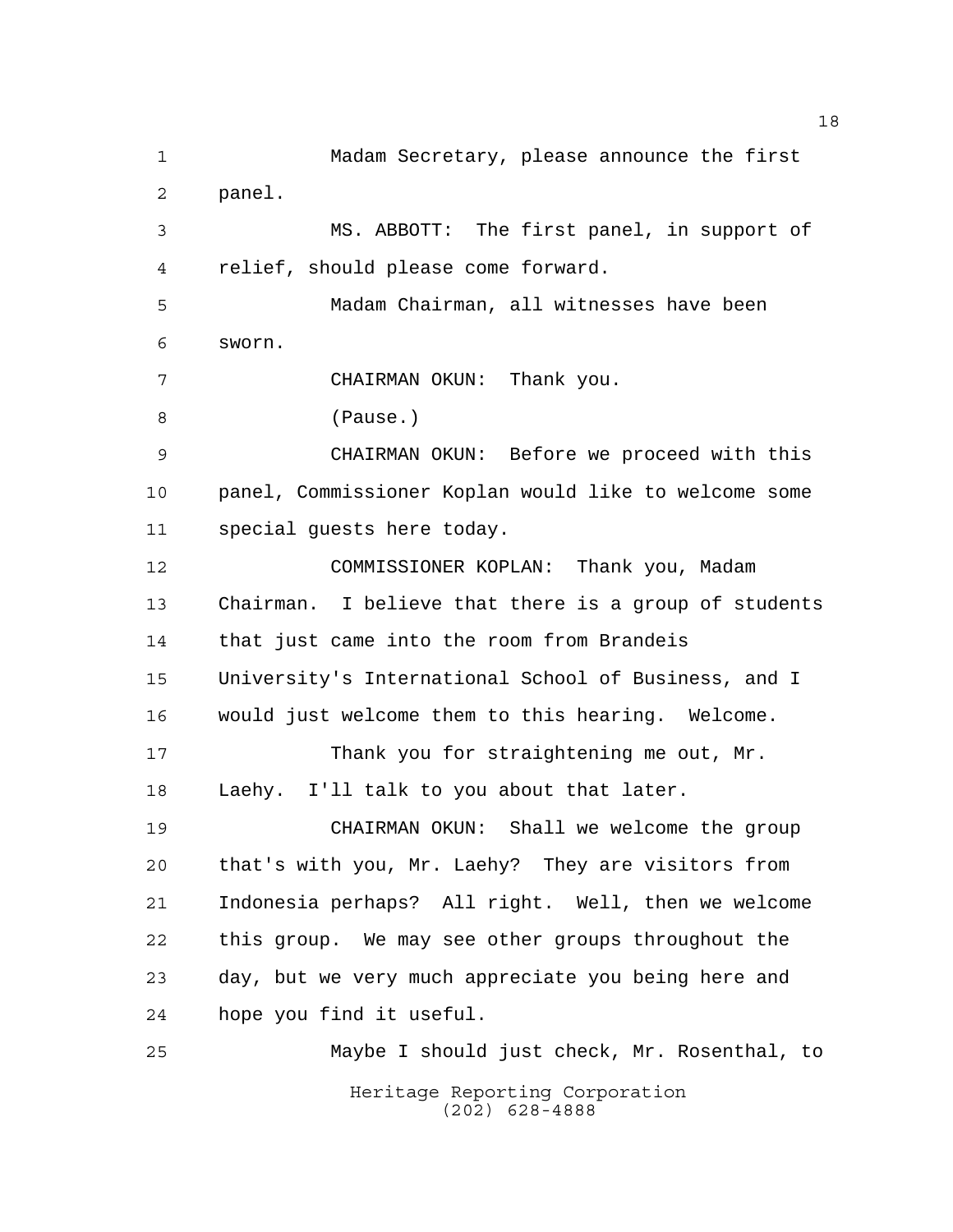make sure I have the right witnesses here before me for this panel.

 MS. ABBOTT: Madam Chairman, with your permission, John E. Freeman will be added to the witness list. He is with the United States Pipe and Foundry Company. He is vice president and corporate counsel.

 CHAIRMAN OKUN: Without objection. Madam Secretary, we'll note -- I hope this is not a sign of the day, but we have two Mr. Don Waugamans out there listed on the thing.

(Discussion off the record.)

 COMMISSIONER KOPLAN: I'm glad it's not just me this morning.

 CHAIRMAN OKUN: Maybe it was that "Wizard of Oz" analogy we're going to be living with the rest of the day.

 All right, Mr. Rosenthal, you may proceed. MR. ROSENTHAL: We'll let you know if we have the right witnesses at the end of the day. We're not going to spend a lot of time on introductions. Our first witness will be Michael Kerwin. MR. KERWIN: You can see that the domestic

 industry has been reduced to cloning its most important employees here this morning.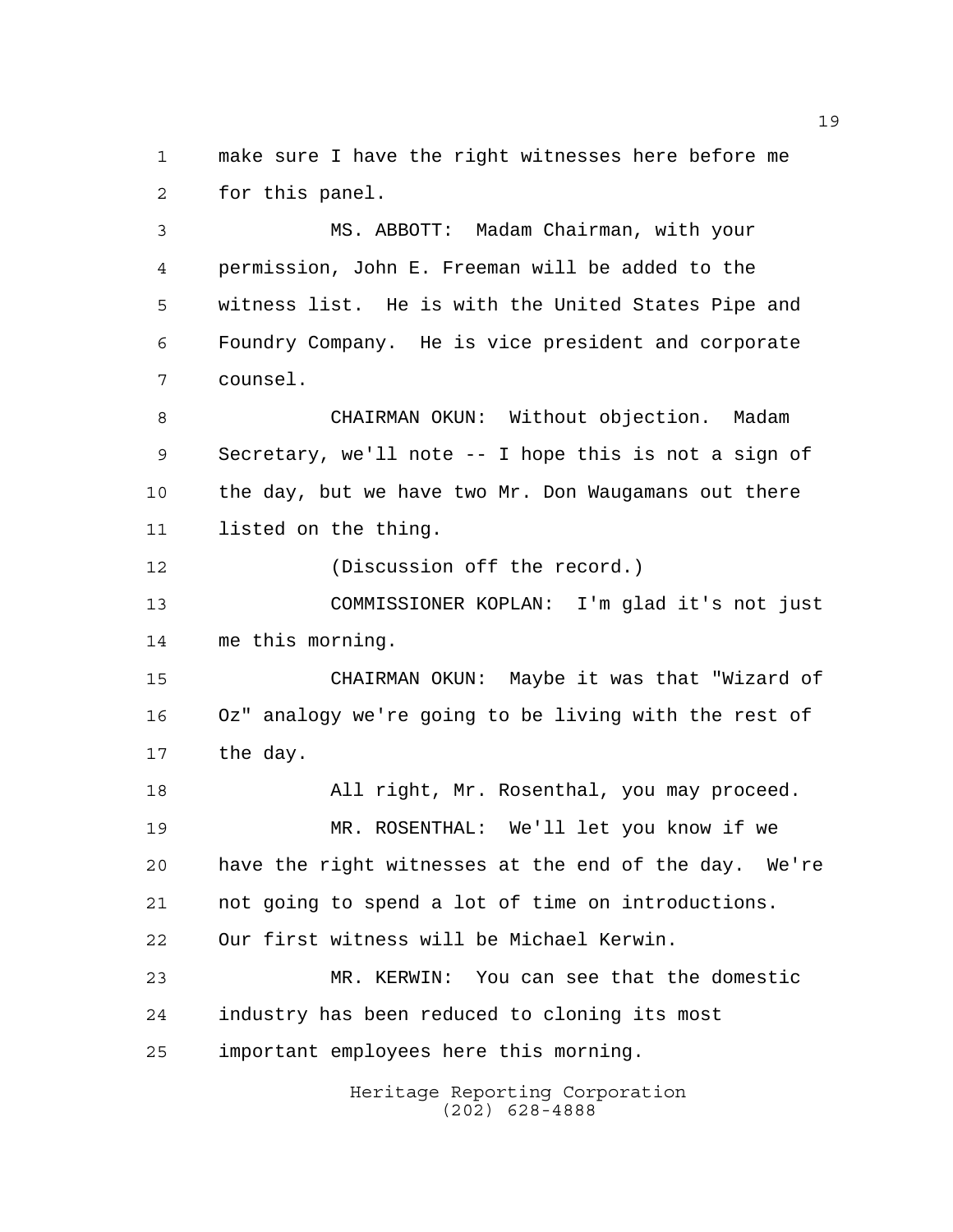Good morning. I'm Michael Kerwin of Georgetown Economic Services. This morning, I would like to address some of the broad economic and industry issues that are critical to the Commission's analysis in this case. By any yardstick, imports of ductile iron waterworks fittings from China are increasing rapidly. This is true whether one surveys the period of investigation as a whole or concentrates on the latter half of the period.

 The rapid increase in Chinese imports has occurred both in absolute terms and in relative terms whether compared to apparent domestic consumption or production of DIWF. Despite Respondents' assertions to the contrary, the estimates of Chinese imports that were included in our petition were radically understated compared to the actual numbers reported by the importers.

 In 2002, for example, Chinese imports were almost twice as large as those estimated in the petition. As shown in the public data of the staff report and summarized in Figure 1, Chinese imports increased every year from 2000 through interim 2003 and by 70 percent between 2000 and 2002.

 I would like to have been able to show you these data back to 1998, but the figures for the years

> Heritage Reporting Corporation (202) 628-4888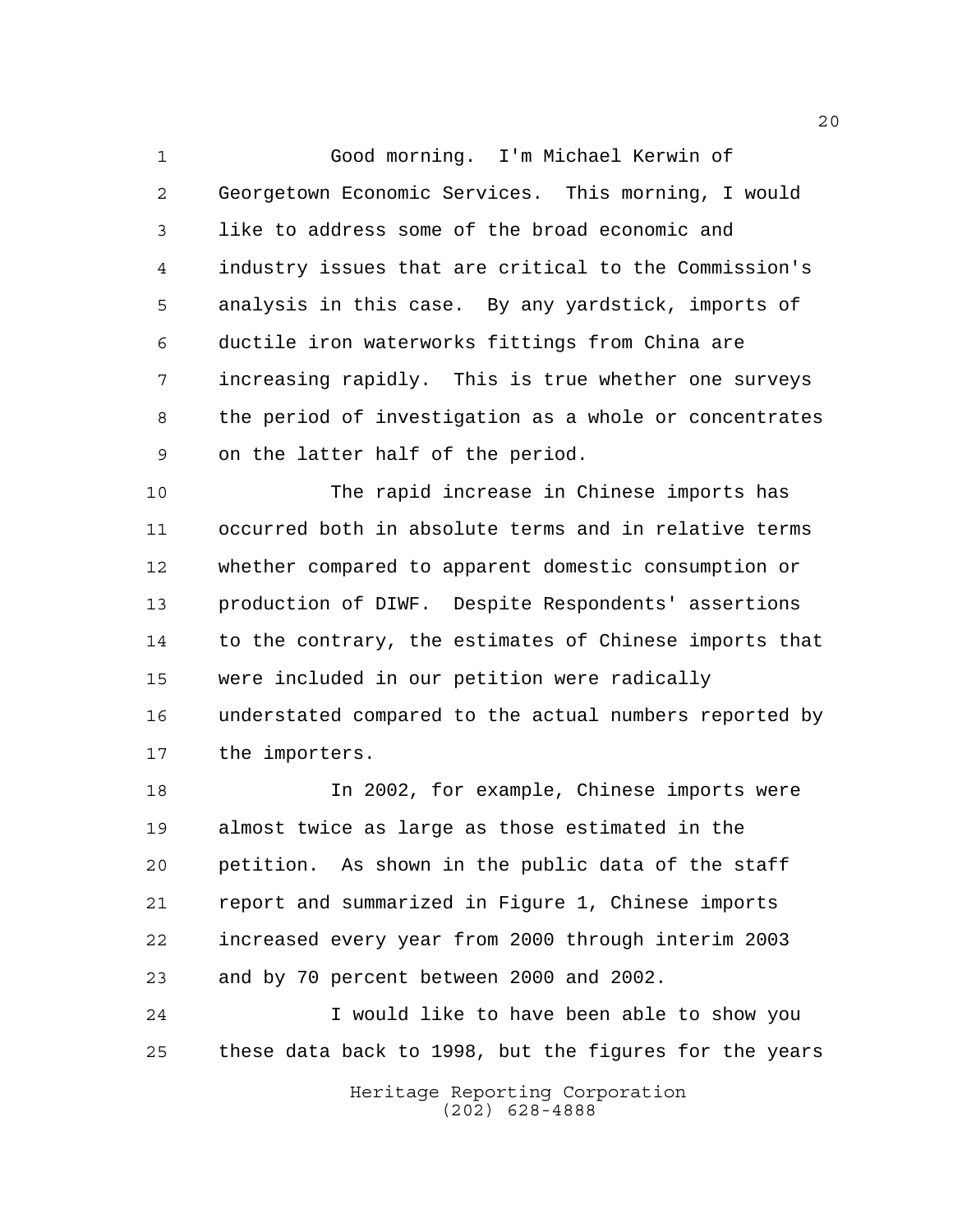before 2000 have not been released publicly.

 Further, despite claims put forward by Respondents at the staff conference that imports were fading away into insignificance in the current year, imports from China in interim 2003 have continued to increase. Despite assurances that Chinese import entries would decline in advance of the slower winter season, monthly imports of DIWF from China have been increasing through the year. While imports averaged 1,700 tons per month in the first quarter of 2003, in July and August that average reached 2,800 tons, a 71 percent increase.

 Given these ongoing increases, Figure 1 conservatively estimates full-year 2003 imports by doubling the volumes reported for the first half of the year.

 The market share of Chinese ductile iron waterworks fittings shipments in the U.S. market likewise increased every year from 2000 forward, as shown in Figure 2. From a level of 11.4 percent in 2000, Chinese import market share rose to 16 percent in 2002, 17.6 percent in 2002, and a peak of 18 percent in the first half of 2003. While I cannot disclose the precise figures, I can say that over this same period the domestic industry showed consistent

> Heritage Reporting Corporation (202) 628-4888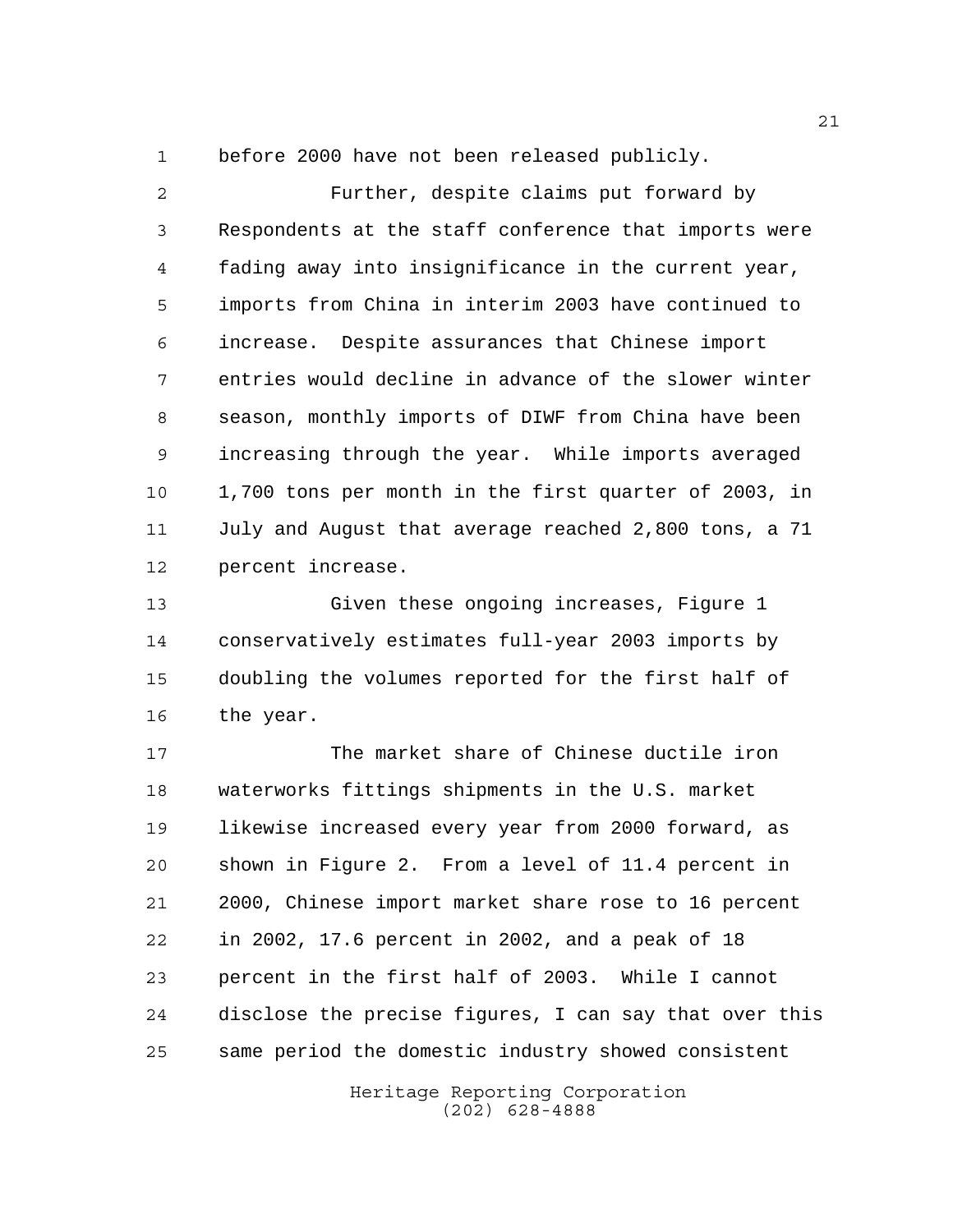losses in its market share.

| $\overline{2}$ | Chinese market share gains occurred                    |
|----------------|--------------------------------------------------------|
| 3              | concurrent with significant declines in unit values.   |
| 4              | Between 2000 and 2002, average unit values of          |
| 5              | shipments of Chinese imports fell by 13 percent, and   |
| 6              | they were six percent lower in the first half of 2003  |
| 7              | than in the comparable period of 2002.                 |
| 8              | Simply put, in the second half of the                  |
| 9              | Commission's period of investigation, the only period  |
| 10             | for which public data are available, imports from      |
| 11             | China quickly and significantly increased their share  |
| 12             | of the U.S. market as their unit values dropped. Over  |
| 13             | the same period, the domestic industry lost            |
| 14             | substantial market share.                              |
| 15             | Please bear in mind these simple but                   |
| 16             | critical facts as you consider the arguments put       |
| 17             | forward by the Respondents that imports from China     |
| 18             | have had no impact on the domestic industry. In their  |
| 19             | briefs, the Respondents have conveniently circumvented |
| 20             | the facts by arguing that the Commission essentially   |
| 21             | cannot examine any of the import data previous to 2001 |
| 22             | in making its determination, citing to previous        |
| 23             | determinations under Section 421.                      |
| 24             | Respondents' logic stipulates that the                 |
| 25             | Commission cannot even use 2000 as a base year in      |
|                | Heritage Reporting Corporation<br>$(202)$ 628-4888     |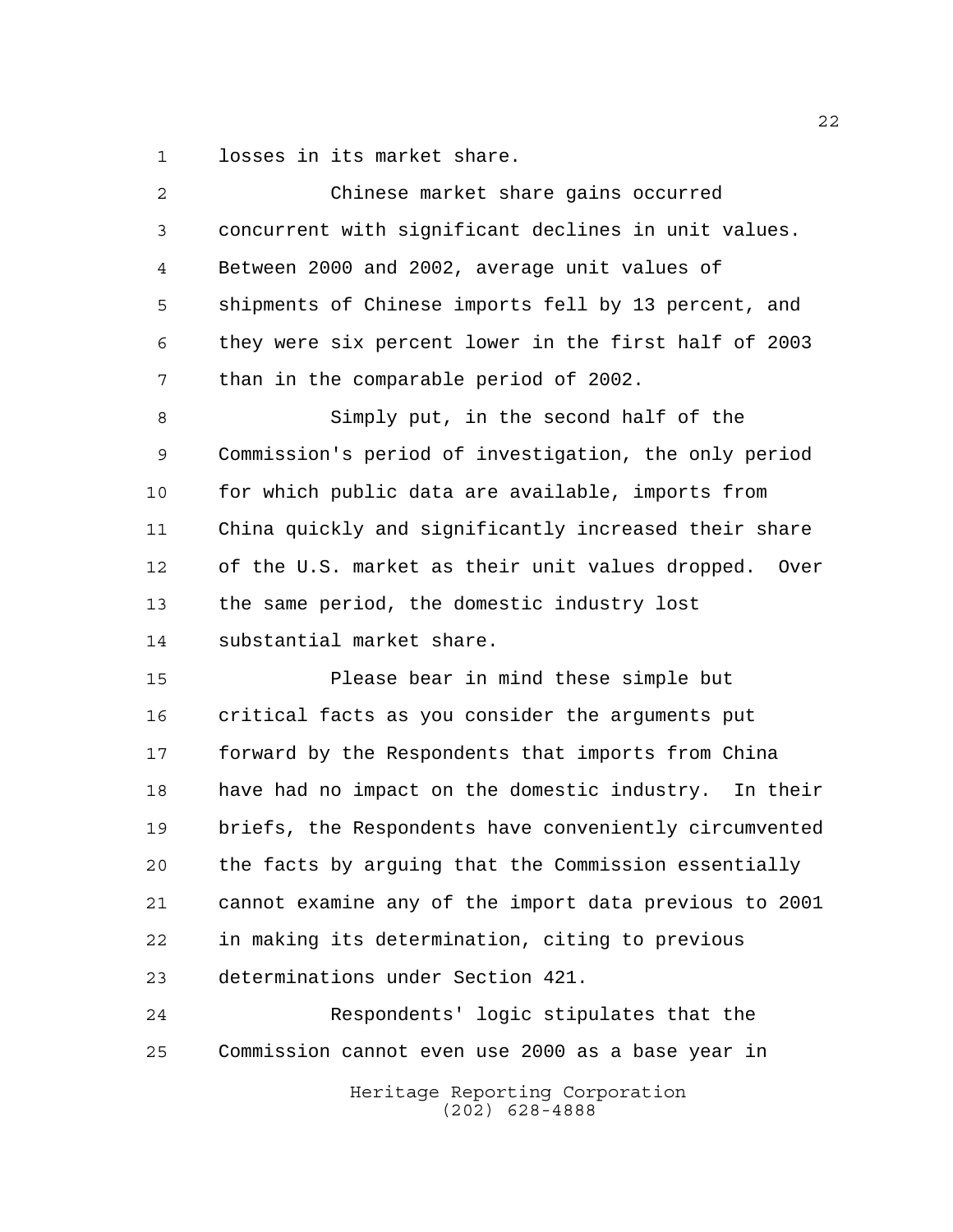assessing the significance of import growth in the years 2001 and 2002. Rather, Respondents interpret the law and the Commission's precedent as allowing an assessment of growth in the current case only between 2001 and 2002 and into interim 2003. However, in both the Garment Hangers and Brake Drums and Rotors cases, the Commission made clear that it had examined each of the years of the entire period of investigation in coming to its affirmative findings of rapidly increasing imports. In the case of Pedestal 11 Actuators, such an analysis was simply unnecessary because there were no imports from China in the 1997 through 2000 period.

 Even in the Brake Drums and Rotors case, in which Chairman Okun and Commissioner Koplan expressed their views as to a need to focus on the more recent years of the POI, assessment of such growth examined import volumes in 2001 and 2002 in relation to 2000 as a base year. Thus, Respondents' arguments in the current case that the Commission should only examine a single year's worth of volume growth, from 2001 to 2002, are not only misplaced in relation to a logical assessment of import growth; they are inconsistent with the interpretation of Chairman Okun and 25 Commissioner Koplan in the Brake Drums and Rotors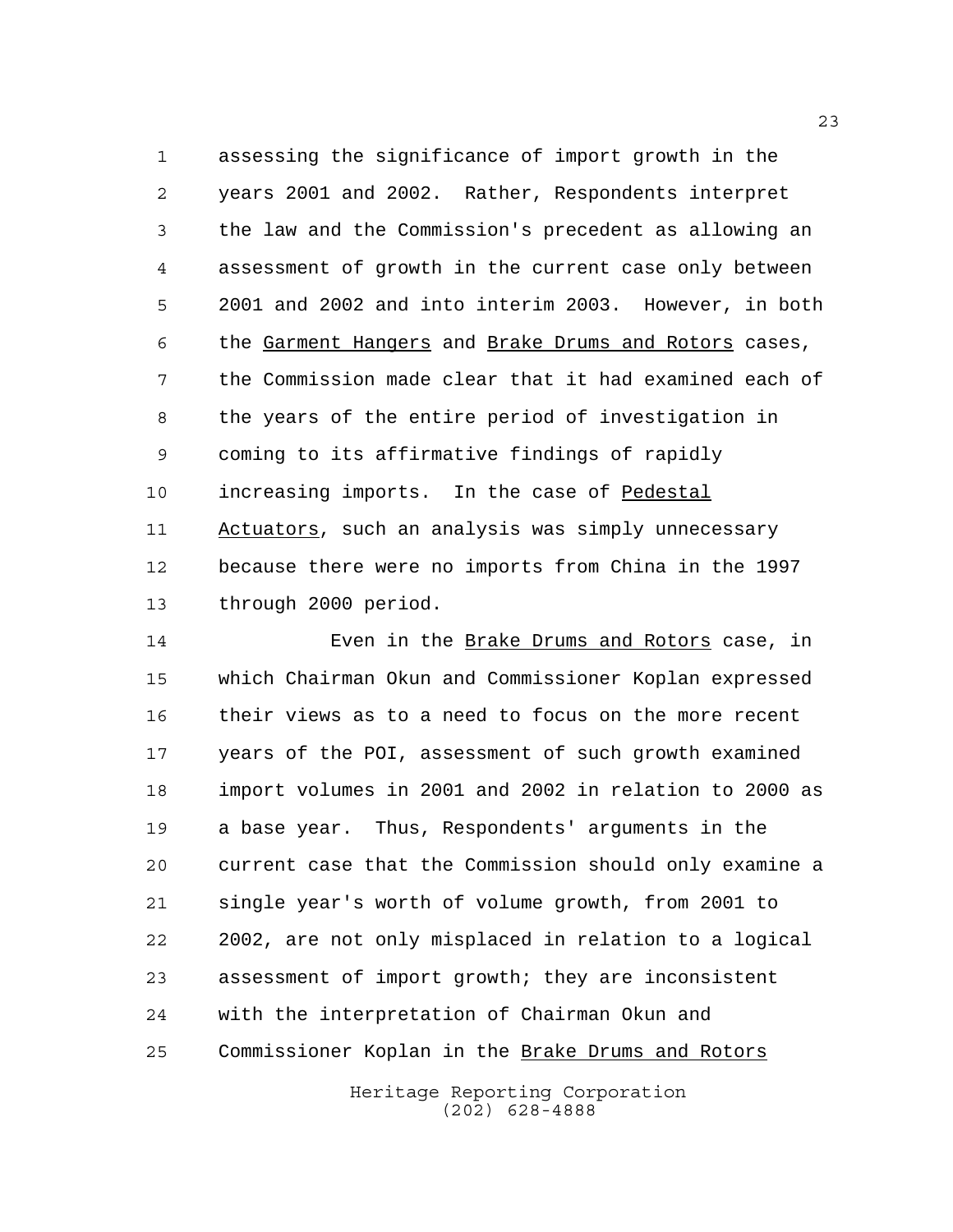determination.

| 2  | In point of fact, the absolute growth in               |
|----|--------------------------------------------------------|
| 3  | imports of ductile iron waterworks fittings from China |
| 4  | in the two-year period between 2000 and 2002 was 70    |
| 5  | percent, more than twice the figure over the same      |
| 6  | period in the Commission's finding of rapidly          |
| 7  | increasing imports in Brake Drums and Rotors.          |
| 8  | Imports of DIWF from China also continue to            |
| 9  | increase in absolute terms in interim 2003 and grew    |
| 10 | even more quickly in relation to domestic consumption  |
| 11 | and production. Thus, imports of DIWF from China have  |
| 12 | grown consistently since 2000 and at a rate in excess  |
| 13 | of that shown for brake drums and rotors. If the       |
| 14 | statutory standard for a rapid increase was met in     |
| 15 | that case, it certainly is met in the case before you  |
| 16 | currently.                                             |
| 17 | In assessing the impact of these rapidly               |
| 18 | increasing imports on the domestic industry, the       |
| 19 | Commission should be aware that there are no           |
| 20 | meaningful alternate causes of material injury.        |
| 21 | Aggregate U.S. demand for ductile iron waterworks      |
| 22 | fittings, for example, was healthy during the period   |
| 23 | of investigation. In fact, consumption increased in    |
| 24 | every year of the POI, expanding by four percent       |
| 25 | between 2000 and 2002 and an additional five percent   |
|    | Heritage Reporting Corporation                         |

(202) 628-4888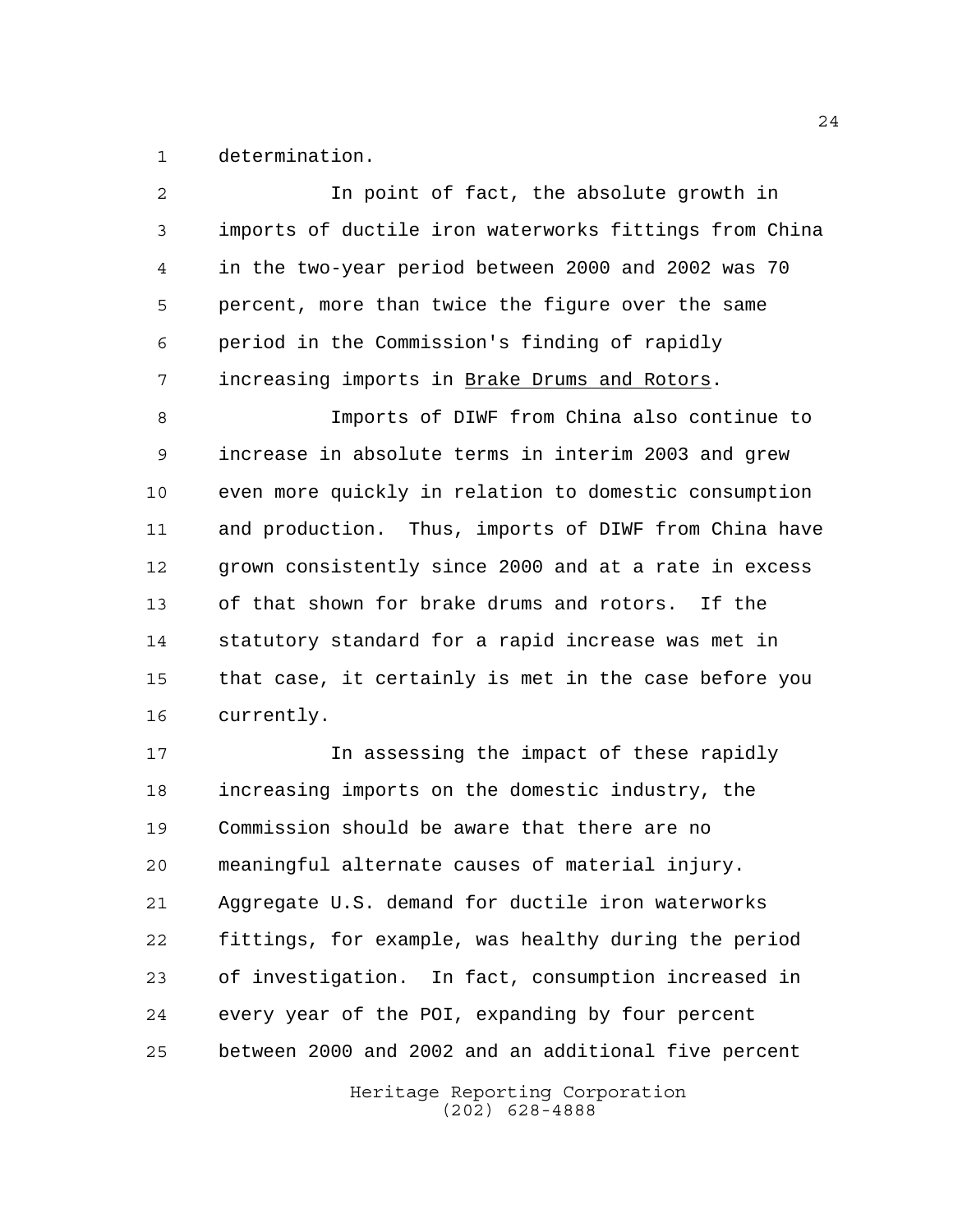in interim 2003.

| $\overline{a}$ | Nor do imports of DIWF from other source                 |
|----------------|----------------------------------------------------------|
| 3              | countries offer a more compelling explanation as to      |
| 4              | the material injury suffered by the domestic industry.   |
| 5              | As shown in Figure 3, the official import statistics     |
| 6              | through the first eight months of 2003, the only year    |
| 7              | for which meaningful public data are available,          |
| 8              | indicate that imports of DIWF from China exceeded        |
| 9              | those from all other sources combined in every month     |
| 10             | of the year.                                             |
| 11             | Indeed, for this period as a whole, China                |
| 12             | accounted for two-thirds of all U.S. imports of          |
| 13             | ductile iron waterworks fittings. Imports from China     |
| 14             | in this period were four times greater than those from   |
| 15             | the next-largest source country and reflected unit       |
| 16             | values 29 percent lower than those from other            |
| 17             | Imports from nonsubject sources have<br>countries.       |
| 18             | affected the domestic industry, but China has been the   |
| 19             | biggest and most aggressive player in the U.S. market.   |
| 20             | Despite the evidence that I have just                    |
| 21             | recapped, the Respondents in this case continue to       |
| 22             | cling to their contention that Chinese imports have      |
| 23             | had no effect on the domestic industry.<br>In support of |
| 24             | this contention, they have thrown around claims of       |
| 25             | highly attenuated competition between domestic and       |
|                | Heritage Reporting Corporation                           |

(202) 628-4888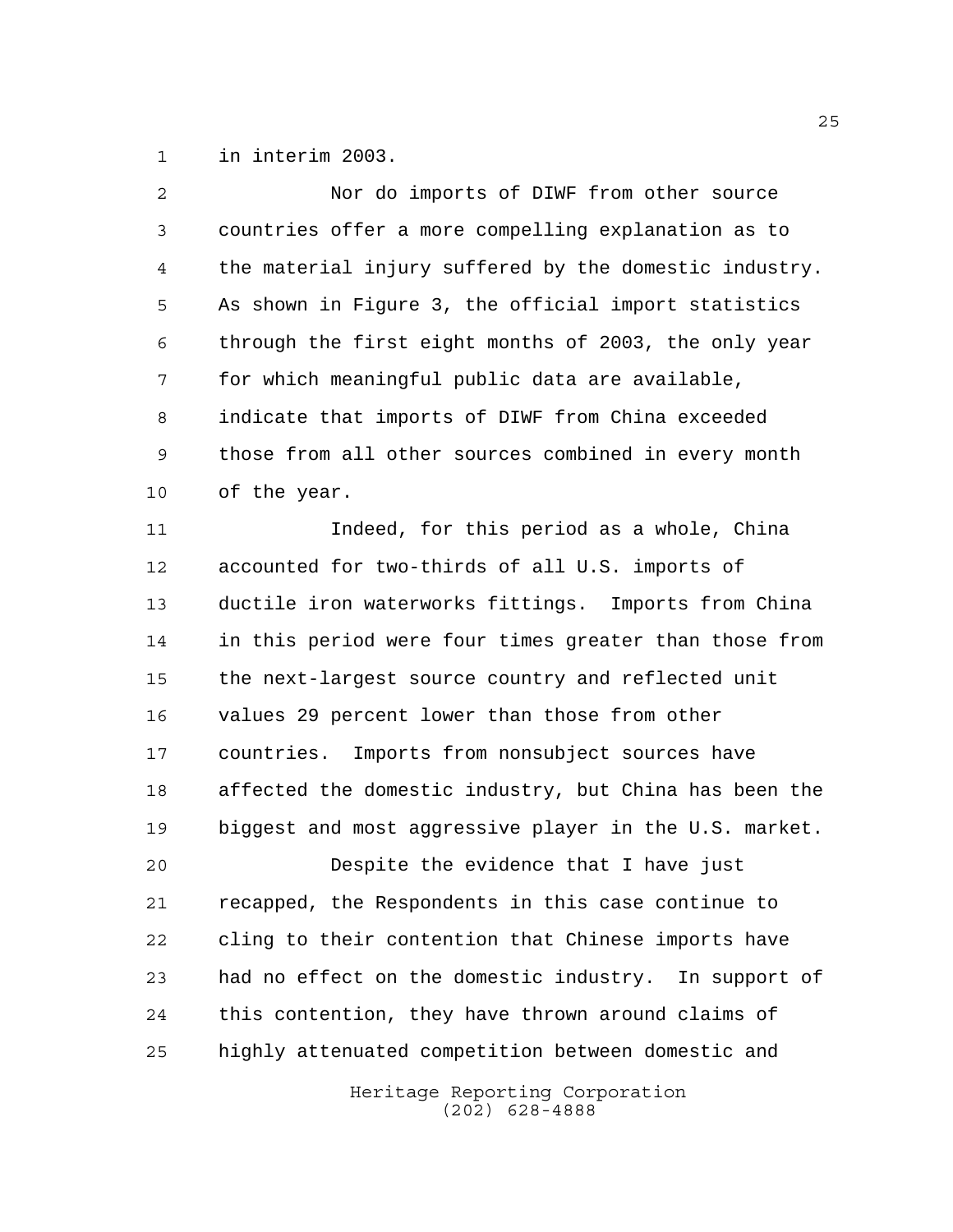Chinese DIWF and Buy America provisions that convey "a great marketing advantage, if not a monopoly" to the domestic industry.

 To hear the Chinese Respondents tell it, they have been lucky to gain a toehold in the U.S. market for DIWF, and the pervasiveness of Buy America requirements effectively protects the domestic industry from pricing competition. This, of course, begs the question: If the domestic industry is truly protected from competition, why would it choose to lower prices in a period of growing domestic demand and increasing costs?

 If Buy America requirements are so pervasive and important within the U.S. market, shouldn't the domestic industry be able to pass on its increased costs to its customers? How could such a protected industry be losing so much money, and how could Chinese import volumes have increased by 70 percent in two years if they were barred from a significant part of the U.S. market? If Chinese imports have not affected the domestic industry, why has U.S. production of DIWF fallen dramatically since 1999, as shown in this indexed representation? Clearly, the domestic industry has been exposed to intense competition from low-priced Chinese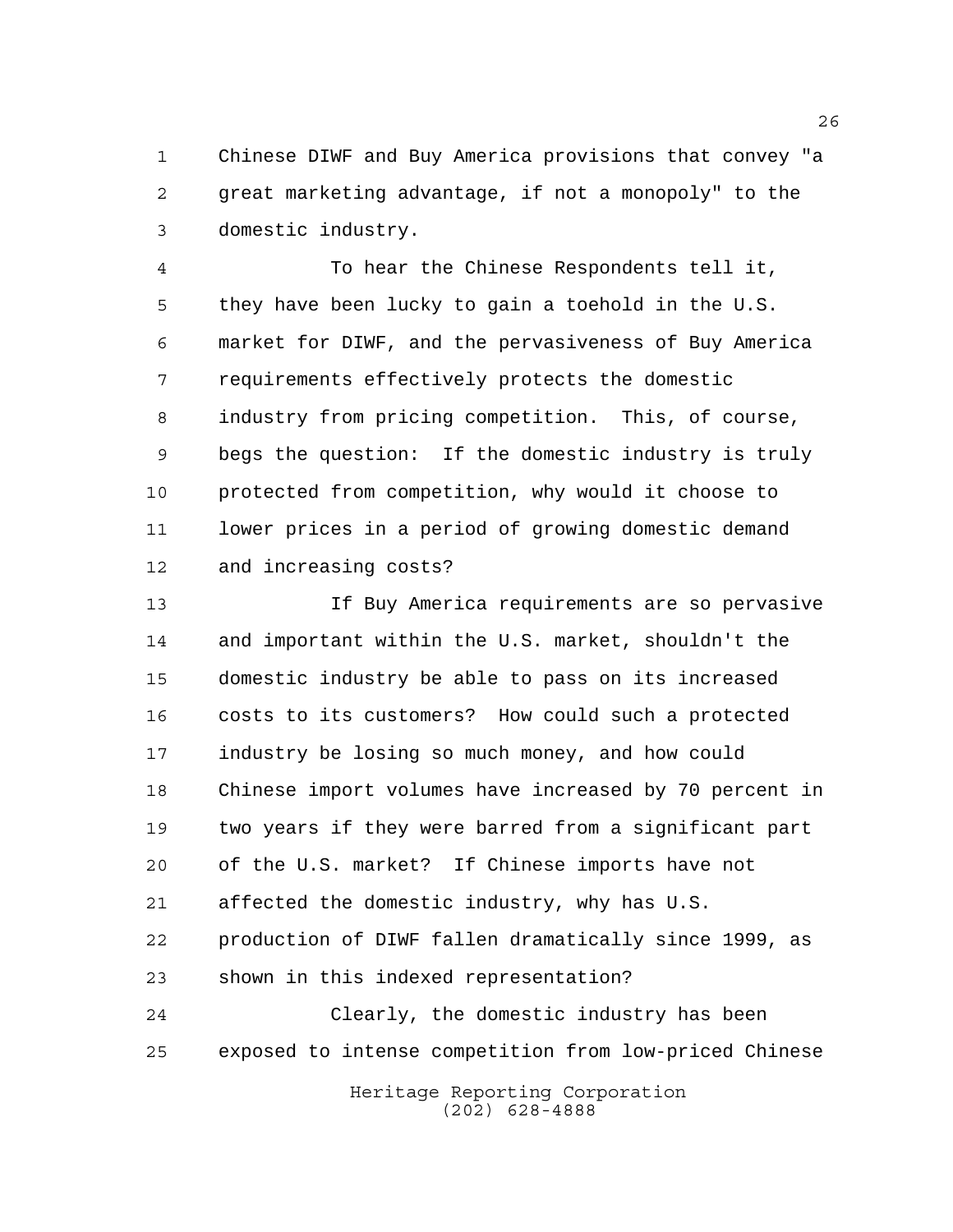imports, and the result has been the severe material injury summarized in the staff report. As shown in this comparison of indexed figures, as Chinese imports have grown, the result has been declining domestic production of ductile iron waterworks fittings, despite increasing consumption of the product in the U.S. market.

 The staff report also shows that extreme price competition is taking place in the U.S. market, with underselling by Chinese imports occurring in 107 out of 110 possible price comparisons by margins ranging from 14 to 34 percent. It is precisely such underselling that has led to declines in industry prices on the products tracked by the Commission of 7 to 21 percent from 2001 to 2003.

 As you will no doubt hear this afternoon, Respondents hold that this underselling and the market share gains of Chinese imports during the period of investigation have nothing to do with the dreadful and worsening financial performance of the domestic industry.

 According to Respondents, U.S. Pipe and ACIPCO are performing very well, and McWane is dragging down the industry due to its capital investments in worker safety and environmental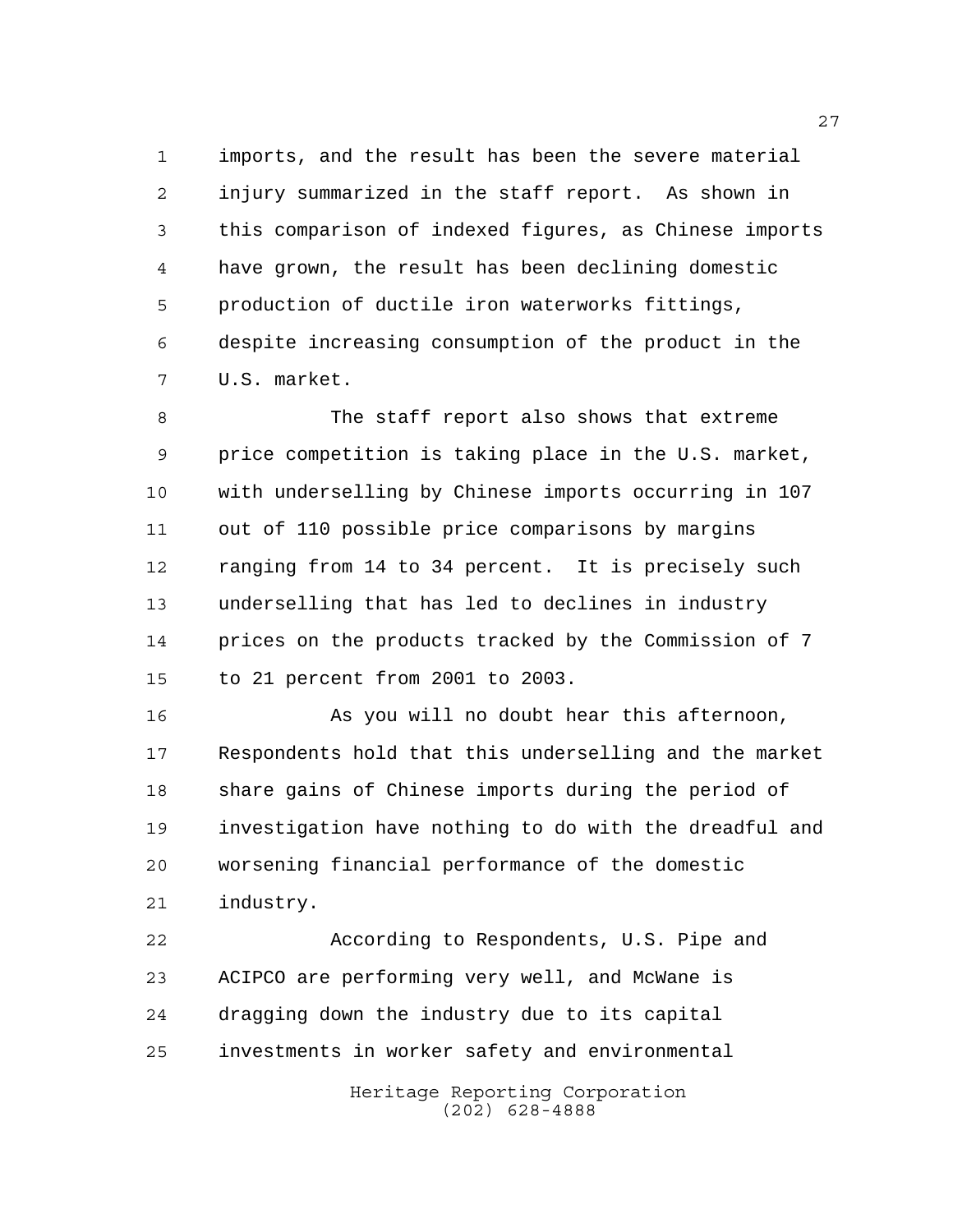protection. As you will hear from Mr. Murray of U.S. Pipe, he strongly disagrees with Respondents' assertions that his company is performing well. I would also direct you to the questionnaire response of ACIPCO in relation to the Respondents' arguments.

 As to the claims regarding McWane, the expenses cited by the Respondents do not begin to explain the declines in the company's profitability during the period. The largest capital expenditures made by McWane during the POI were not related to worker safety or environmental protection but to the installation of a state-of-the-art, automated molding 13 line and related system at Union Foundry's Anniston, Alabama, facility. This production line, which was designed to dramatically improve Union's productivity, has been idle for much of this year due to the injurious effects of Chinese imports on production needs.

 Nor do Respondents' claims as to the impact of safety and environmental investments on McWane's operating profits pass the Accounting 101 laugh test. When a capital investment is made in a given fiscal year, it is not taken as an operating expense in that year. Rather, the expense is amortized over the life of the asset via annual depreciation expenses. In the

> Heritage Reporting Corporation (202) 628-4888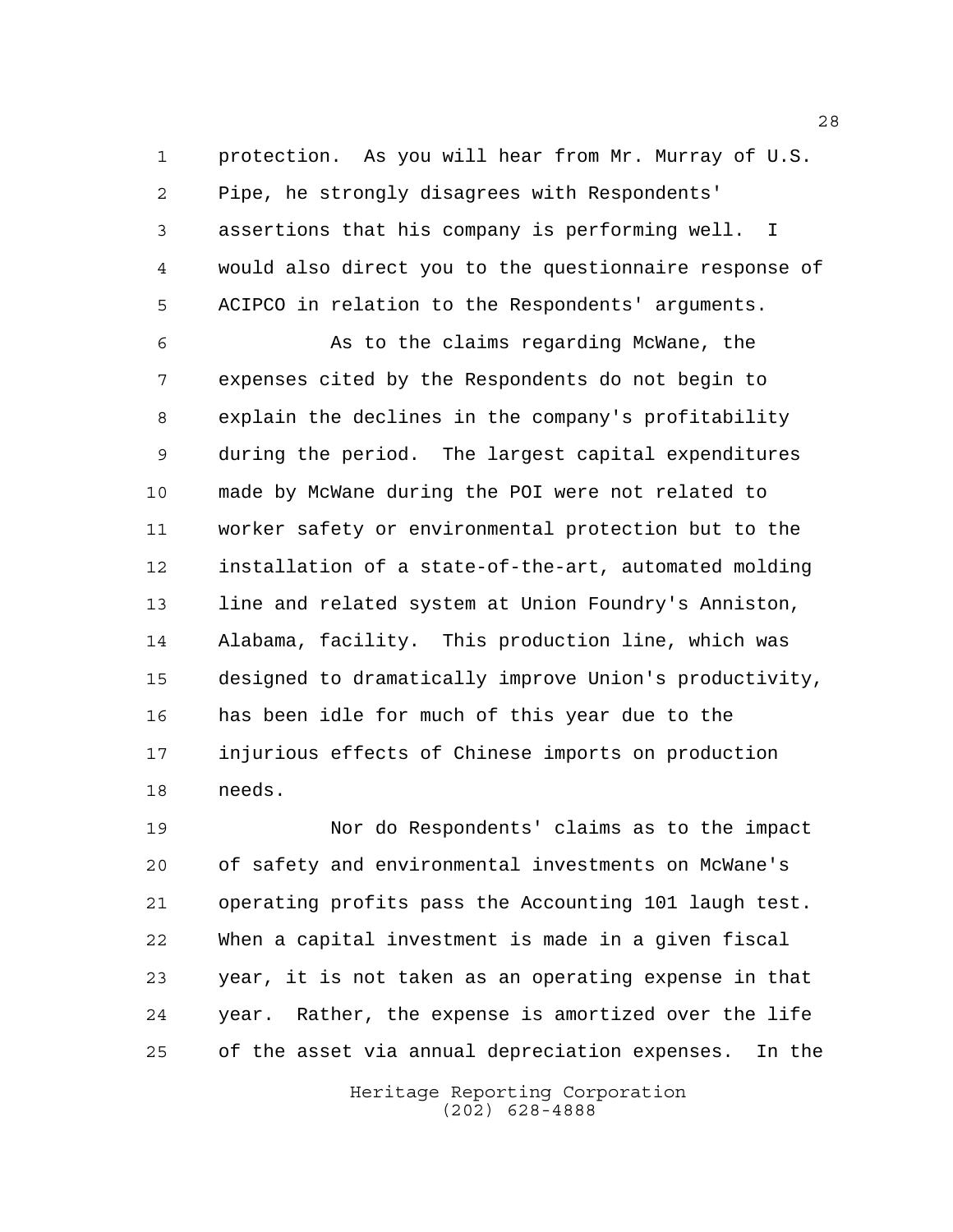case of capital investments made by McWane, those assets were depreciated over periods ranging from seven to 20 years. So if a \$5 million investment is made in an asset with a useful life of 10 years, just \$500,000 in depreciation will be claimed as an expense in a given fiscal year, assuming straight-line depreciation.

 Review of McWane's DIWF income statement shows that its depreciation expenses did not change significantly from year to year during the POI. More importantly, during the period from 2000 to 2002, when industry profitability fell to large losses, McWane's depreciation expenses were actually declining. The consolidated income statement shows quite clearly that declines in sales revenues, not increases in costs, and certainly not increases in depreciation costs, were primarily responsible for the declines in McWane's profitability on DIWF production in this period.

 Respondents have also put forward a number of specious claims in relation to the threat of further material injury presented by imports of DIWF from China. Specifically, claims have been made that such imports are tapering off and present no threat of future material injury to the domestic industry due to

> Heritage Reporting Corporation (202) 628-4888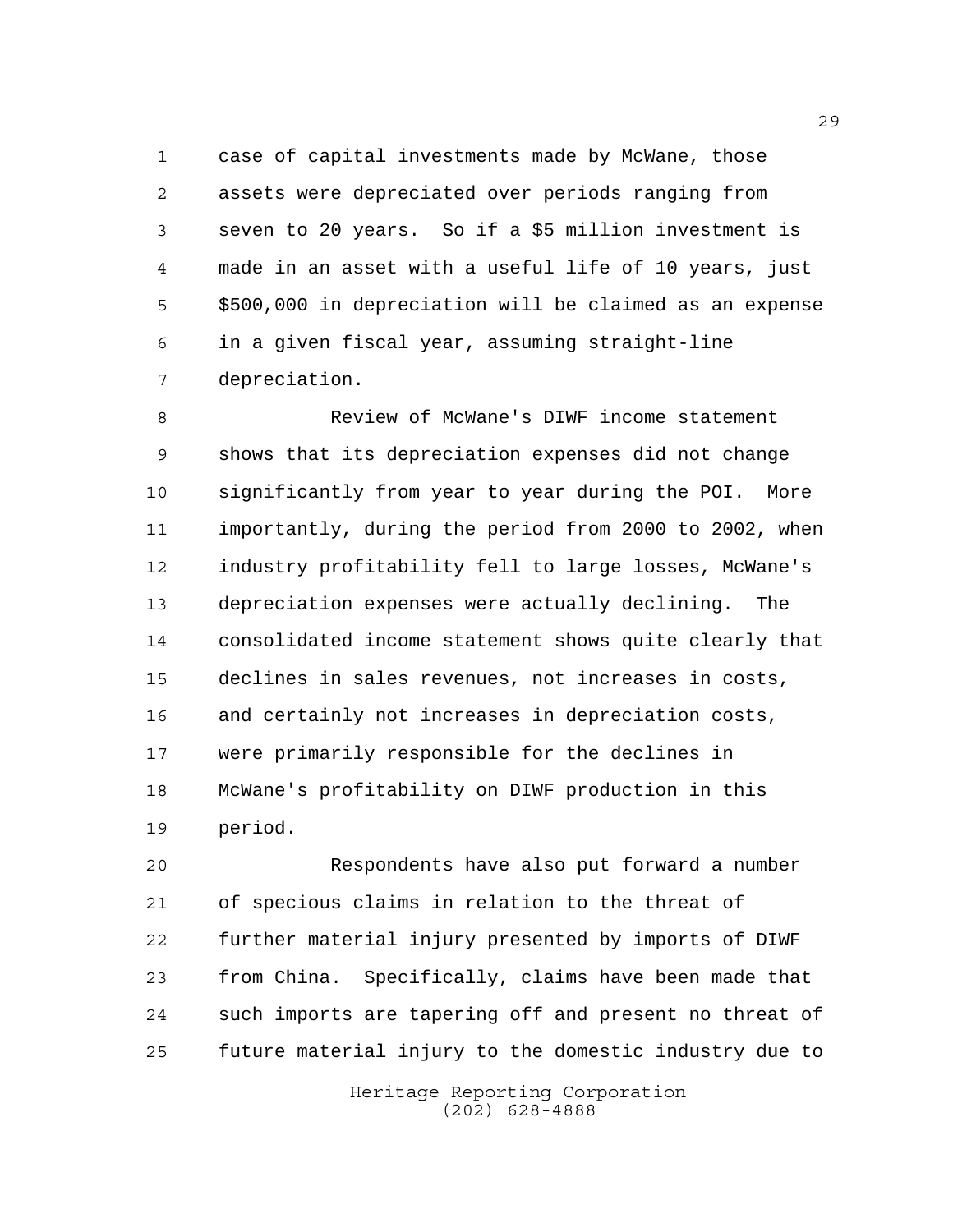their diminishing presence in the U.S. market.

 Respondents continue to cite to the projections of falling volumes for interim 2003 in the foreign producers' questionnaire responses despite data now on the record from both U.S. importers and the official import statistics showing that imports in 2003 have continued to increase.

 In other respects, the foreign producers' questionnaires illustrate very clearly just how focused the Chinese industry is on the U.S. market and the massive threat it presents to the domestic industry. Exports in the United States account for the vast majority of DIWF produced in China, with Chinese producers projecting that exports to the U.S. market in 2003 will represent 97 percent of their total production of the products.

 Further, based on data reported for 2002, Chinese producers have sufficient excess capacity to increase their exports to the United States by 37 percent above their 2002 peak without any further expansion of production capacity.

 I'll end it there, and I would like to now turn it over to the members of the domestic industry, who will convey some of their experiences as to the injurious effects of rapidly increasing imports of

> Heritage Reporting Corporation (202) 628-4888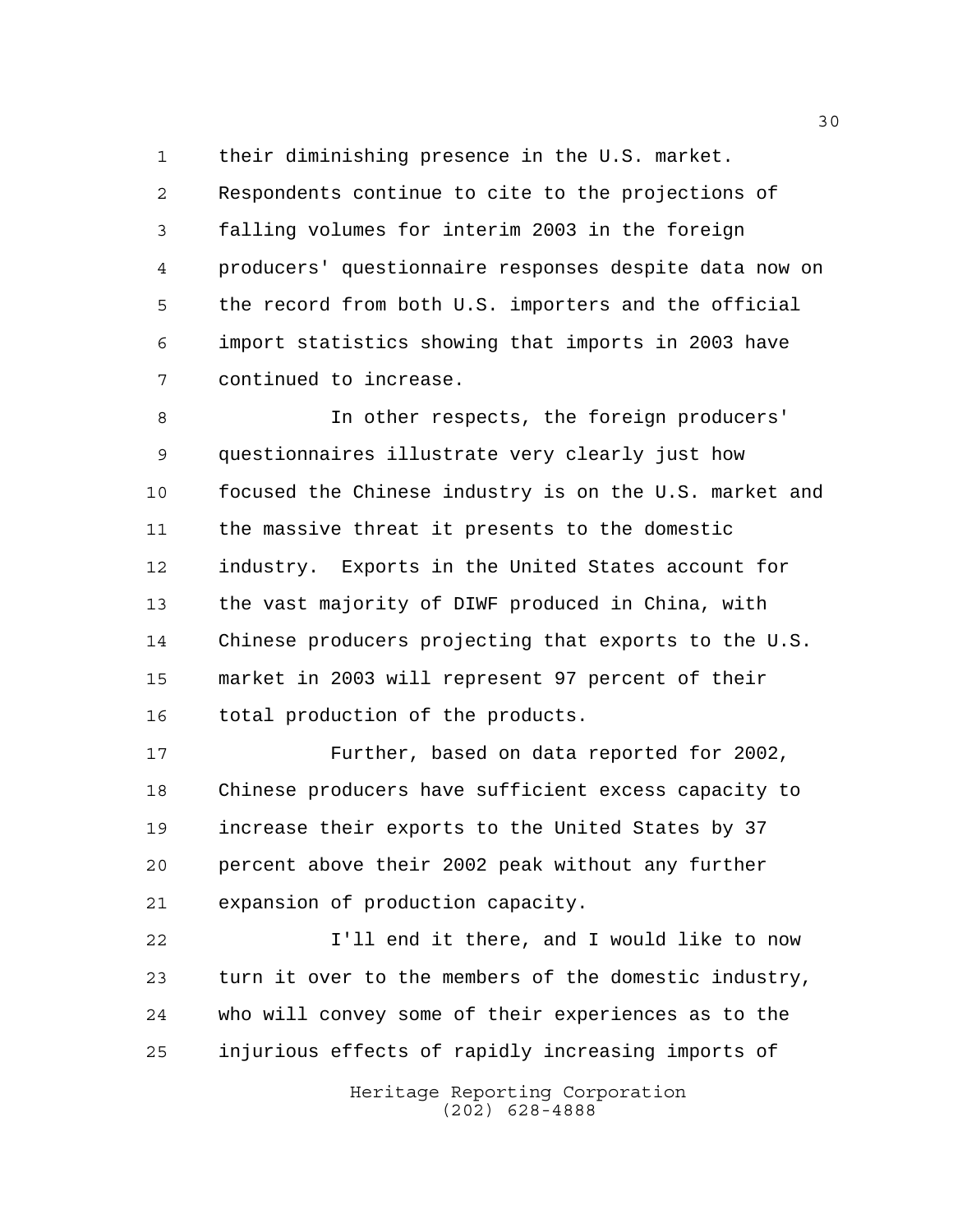ductile iron waterworks fittings from China.

 MR. ROSENTHAL: Our next witness will be Mr. David Green.

 MR. GREEN: Good morning, Madam Chairman, and members of the Commission. My name is David Green. I am the president of Ransom Industries, LP.

 Ransom Industries is a subsidiary of McWane, Inc., and is responsible for overseeing and managing the operations of two of the three facilities owned by McWane that produce ductile iron waterworks fittings, DIWF, in the United States. In particular, Ransom Industries is responsible for managing the operations of Union Foundry Company, located in Anniston, Alabama, and Tyler Pipe Company, which operates in Tyler, Texas.

 McWane also operates a third facility, the Clow Water Systems Company in Kashoctan, Ohio, that produces ductile iron waterworks fittings.

 The three fittings facilities owned by McWane account for a significant majority of the remaining domestic production of DIWF in the United States. At the time of the Commission's 1993 dumping investigation, there were six domestic producers in the United States. There has been a dramatic reduction in the domestic production of DIWF since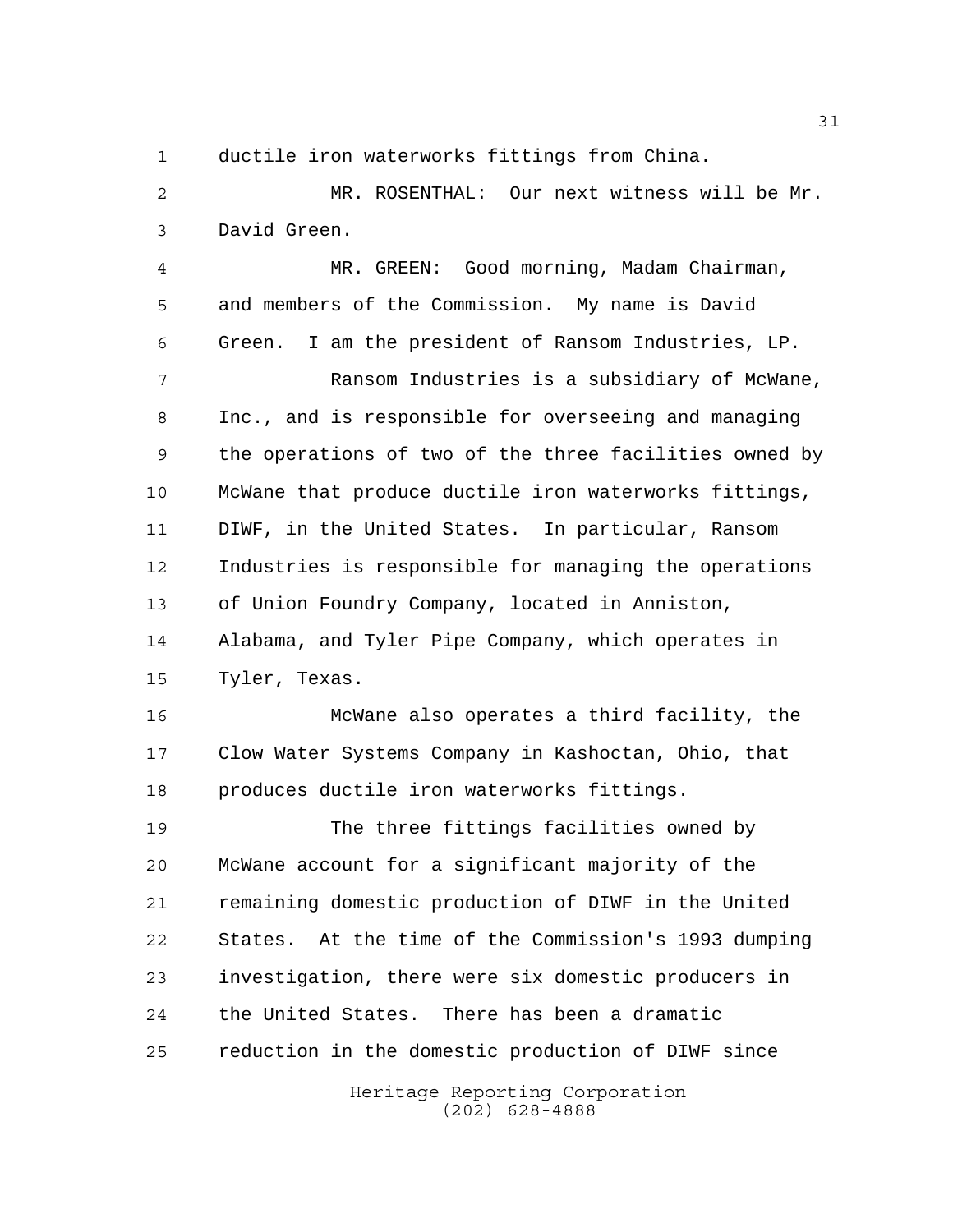then.

 Of those producers, American Cast Iron Pipe Company has shrunk domestic fitting production to a fraction of prior levels and now imports some fittings. Griffin Pipe Products ceased domestic production of DIWF altogether and is buying import product. U.S. Pipe and Foundry Company closed a fittings production facility in Anniston, Alabama, earlier this year, and its current production of the subject product is far below its 1993 production levels.

 The impact of growing volume of imports of DIWF from China on our industry has been devastating. We are now at a point where we cannot continue to incur the operating losses we have been suffering. Absent relief from the disruptive effects and significant downward pricing pressures of the Chinese imports entering the United States, we will be forced to shut our production facilities, resulting in the end of volume production of DIWF in the United States and our country's complete dependence on imported waterworks fittings, a key component of our domestic potable water supply infrastructure.

 Our industry's need for import relief, as a result, is acute, and it is urgent. Earlier this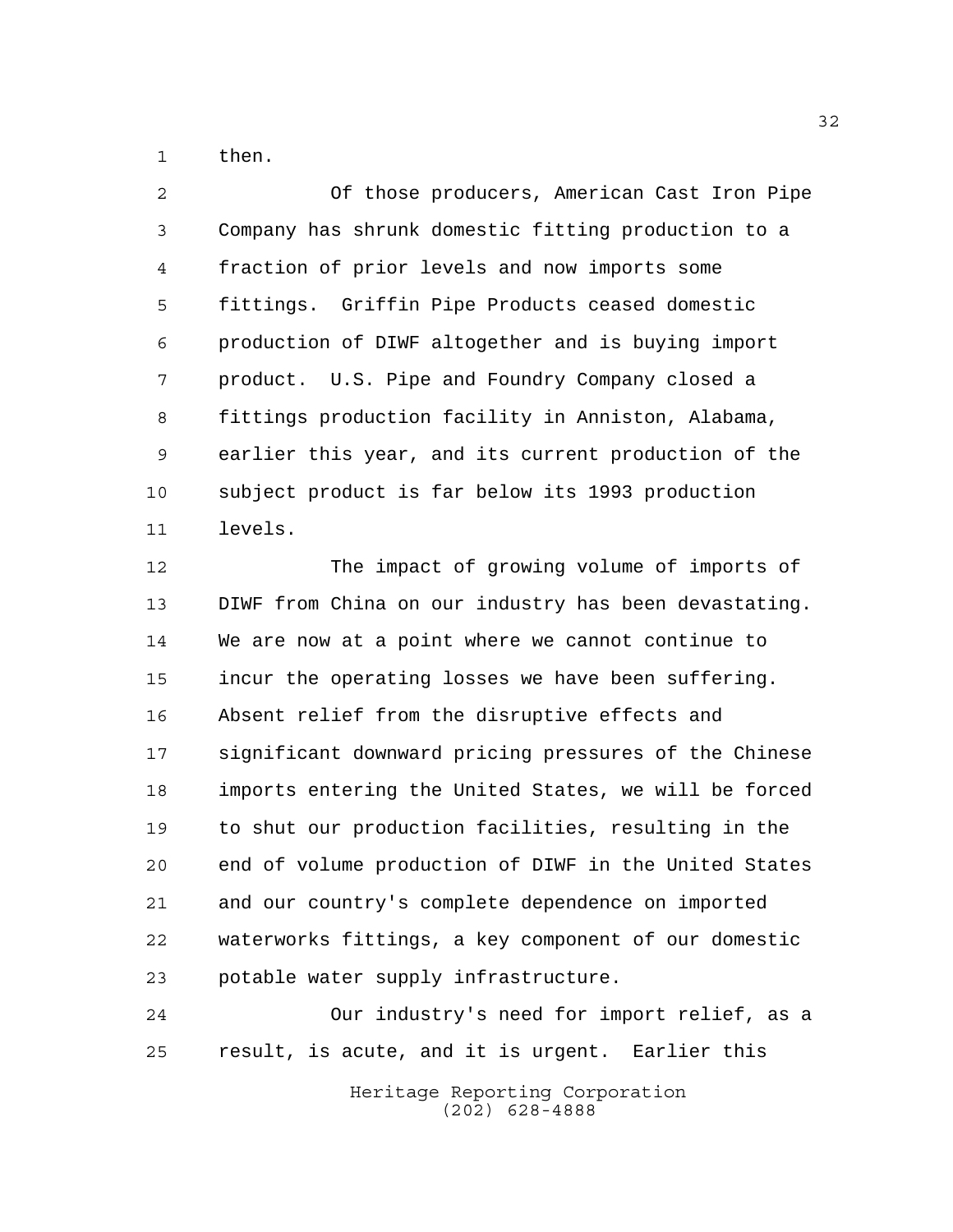summer, we reduced the production volume at Union Foundry by approximately 44 percent, and we were forced to let 195 employees go when we shut down a modern, automatic molding line that was installed just three years ago. We don't know how much longer we can continue to lose money on every pound of product we sell.

 McWane and Ransom Industries have a strong desire to continue producing ductile fittings in the United States, and we are committed to making additional investments in our facilities and personnel to further increase our competitiveness in the event our industry receives an import-relief program.

 This industry is both highly competitive and capital intensive. To stay competitive, producers must continuously make capital investments to maintain and improve production facilities. In September, however, we were forced to decline an additional investment at one of our facilities, based on the uncertain future of the industry.

 We have already made significant investments to improve productivity as well as our safety and environmental compliance. The investments made to date, however, have been insufficient to enable us to deal with the unprecedented volume of low-priced

> Heritage Reporting Corporation (202) 628-4888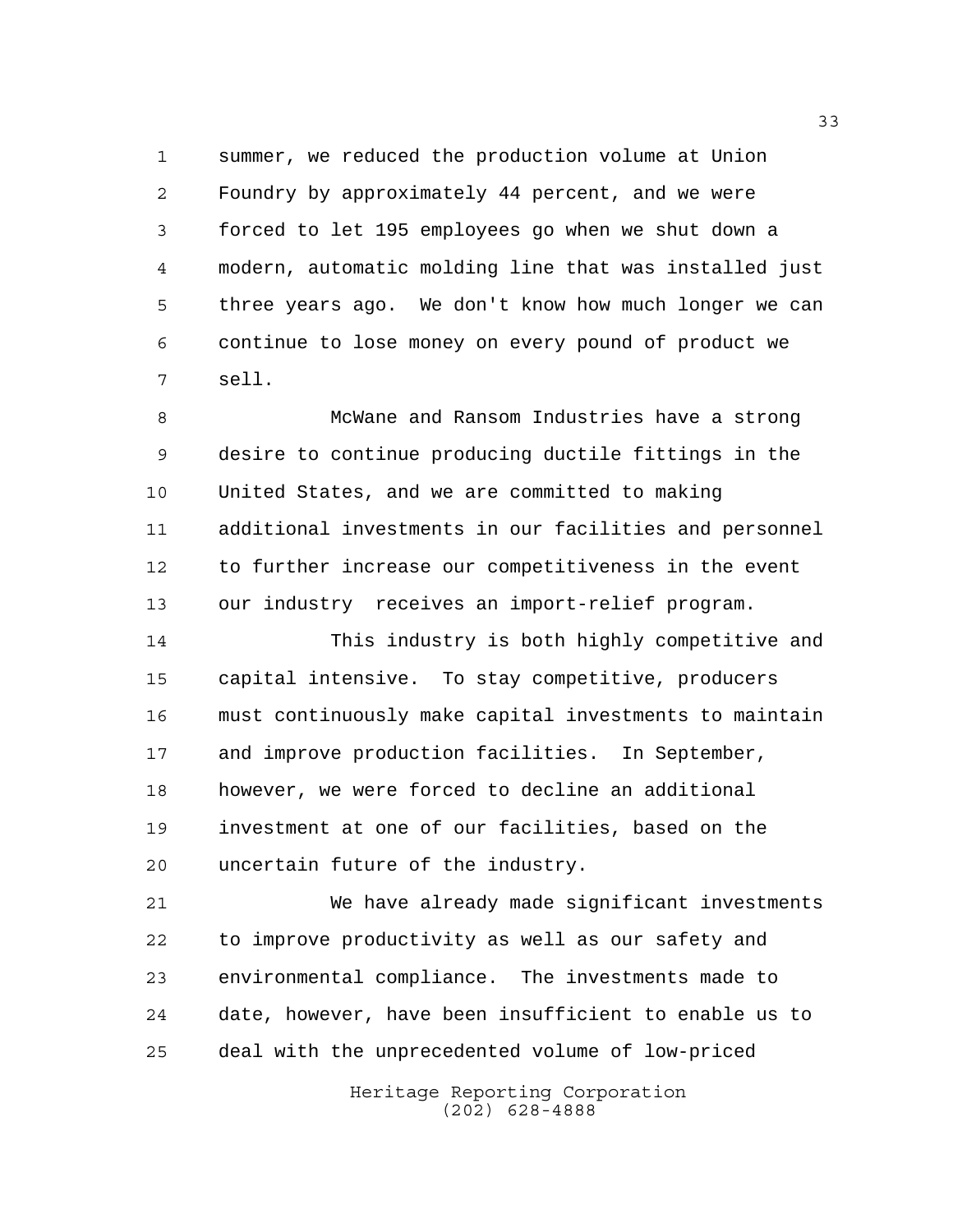imports of ductile fittings from China surging in the United States. It is absolutely crucial that we have the opportunity to realize a reasonable return on these investments.

 I would like to address two points. The Respondents have testified that McWane dominantly ties its fitting ties to ductile pipe sales. This is simply not true. In fact, our fittings are installed more, by a factor of two-to-one, to plastic pressure pipe, which McWane does not produce.

 Secondly, the partners opposing the domestic industry's request for relief have argued that our recent investments to strengthen workplace safety and environmental performance are the cause of our current financial situation. These assertions are also wrong.

 Over the years, McWane has bought a number of failing foundries whose previous owners had failed to invest in modern equipment, as well as environmental and workplace safety compliance. McWane, by contrast, has made substantial investments in its facilities and save thousands of high-paying

American jobs.

 The company's commitment to the promotion of worker safety and a clean environment is longstanding. McWane has specifically made significant investments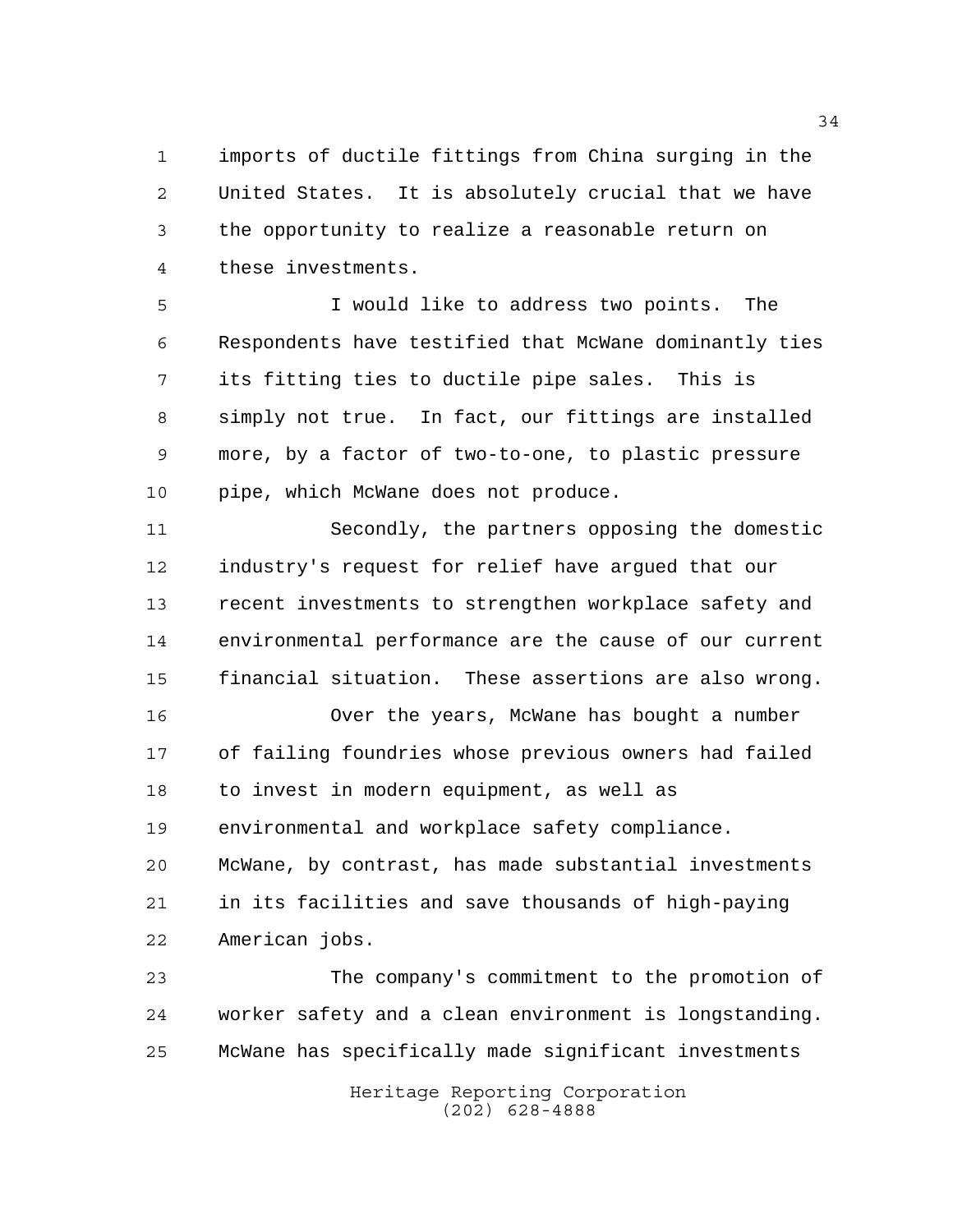in the Union, Clow, and Tyler facilities since they were acquired in 1977, 1985, and 1995, respectively. These expenditures are a known and expected requirement of doing business in the foundry industry in the United States. Such investments were regularly undertaken by McWane long before the recent publicity our facilities have received.

 The workplace safety and environmental investments made at McWane facilities over the last several years do not explain the domestic industry's current financial condition. Rather, it is the large volumes of low-priced imports of DIWF from China that have caused us to lower our prices and reduce production on the DIWF that we are able to sell that are to blame for the industry's current condition.

 The domestic producers and their employees are awaiting a signal from the Commission and the president. We are a long-term domestic producer and desire very much to continue our operations in the United States. Absent a period of relief from the large volume of low-priced imports from China, however, we will be forced to close domestic production facilities and to source DIWF from abroad. If we have to turn to imports totally, this would result in a loss of nearly a thousand manufacturing

> Heritage Reporting Corporation (202) 628-4888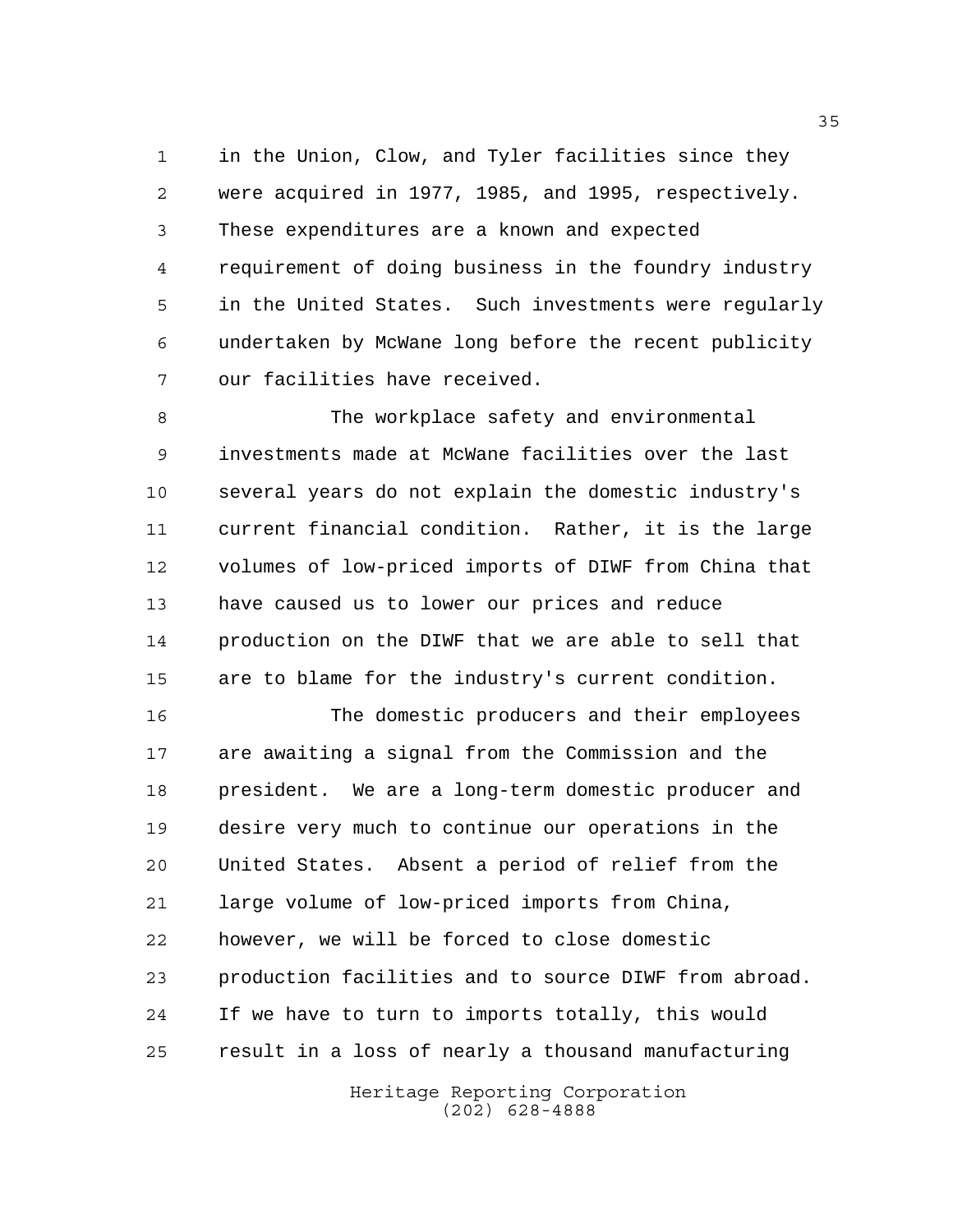jobs in Ohio, Texas, and Alabama and would add to the growing number of manufacturing jobs, high-paying, mind you, that have been lost in the United States within the last few years.

 Accordingly, we request that the Commission reach an affirmative market-disruption finding and recommend that the president implement a 95 percent tariff on all imports of DIWF from China.

 We appreciate the hard work by the Commission and its staff on this case. Your work is vital to the continued existence of our industry. I would be pleased to answer your questions at the appropriate time.

14 MR. ROSENTHAL: Mr. Murray?

 MR. MURRAY: Thank you. Good morning. My name is James R. Murray, and I am vice president of business development for the United States Pipe and Foundry Company, headquartered in Birmingham, Alabama. The United States Pipe and Foundry Company is a wholly owned subsidiary of Water Industries, Inc., a publicly owned company listed on the New York Stock Exchange and traded under the symbol, WLT. U.S. Pipe, the largest domestic producer of ductile iron pipe in sizes four through 64 inch, celebrated its centennial year in 1999.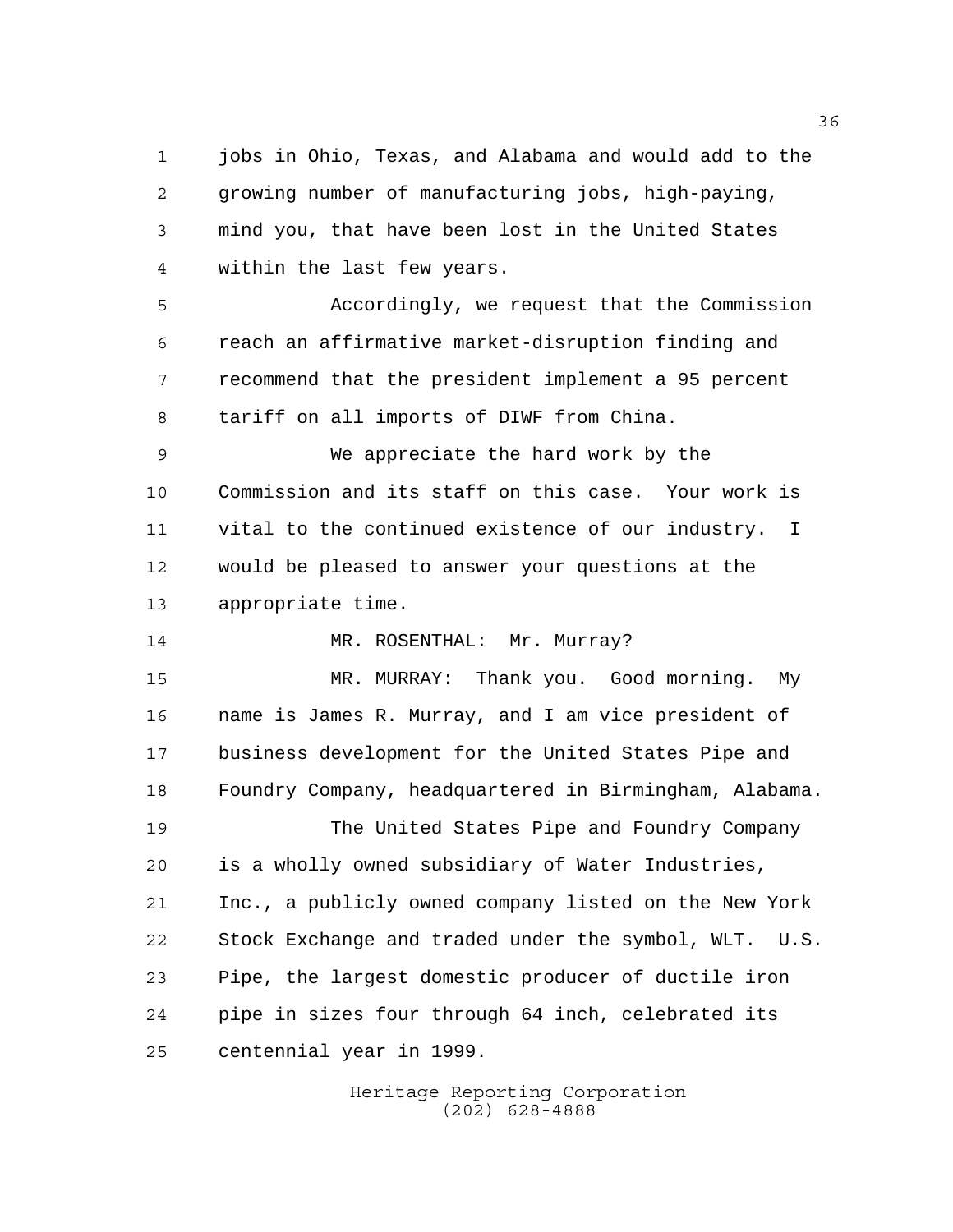Today, I sit here representing a company that has successfully served the domestic water industry for the past 104 years. Unfortunately, in at least one of our most important products, ductile iron waterworks fittings, however much we celebrate the past, the future is in serious jeopardy.

 U.S. Pipe perfected the production of ductile iron pipe, which is superior in strength to cast iron, and was the first in the industry to use ductile iron exclusively for pressure pipe and fittings. U.S. Pipe has also been a significant producer in the United States of the product subject to this investigation, ductile iron waterworks fittings, and hopes to be able to continue producing these fittings in this country.

 Our company makes a full range of sizes of ductile iron waterworks fittings, from four to 64 inches in the compact category and from three to 48 inches in full-bodied, ductile iron waterworks fittings.

 I'm here today because my company strongly supports the petition filed by McWane. In review of the public versions of the briefs filed by the Respondents, it is clear that they are hoping to win this case by a strategy of divide and conquer,

> Heritage Reporting Corporation (202) 628-4888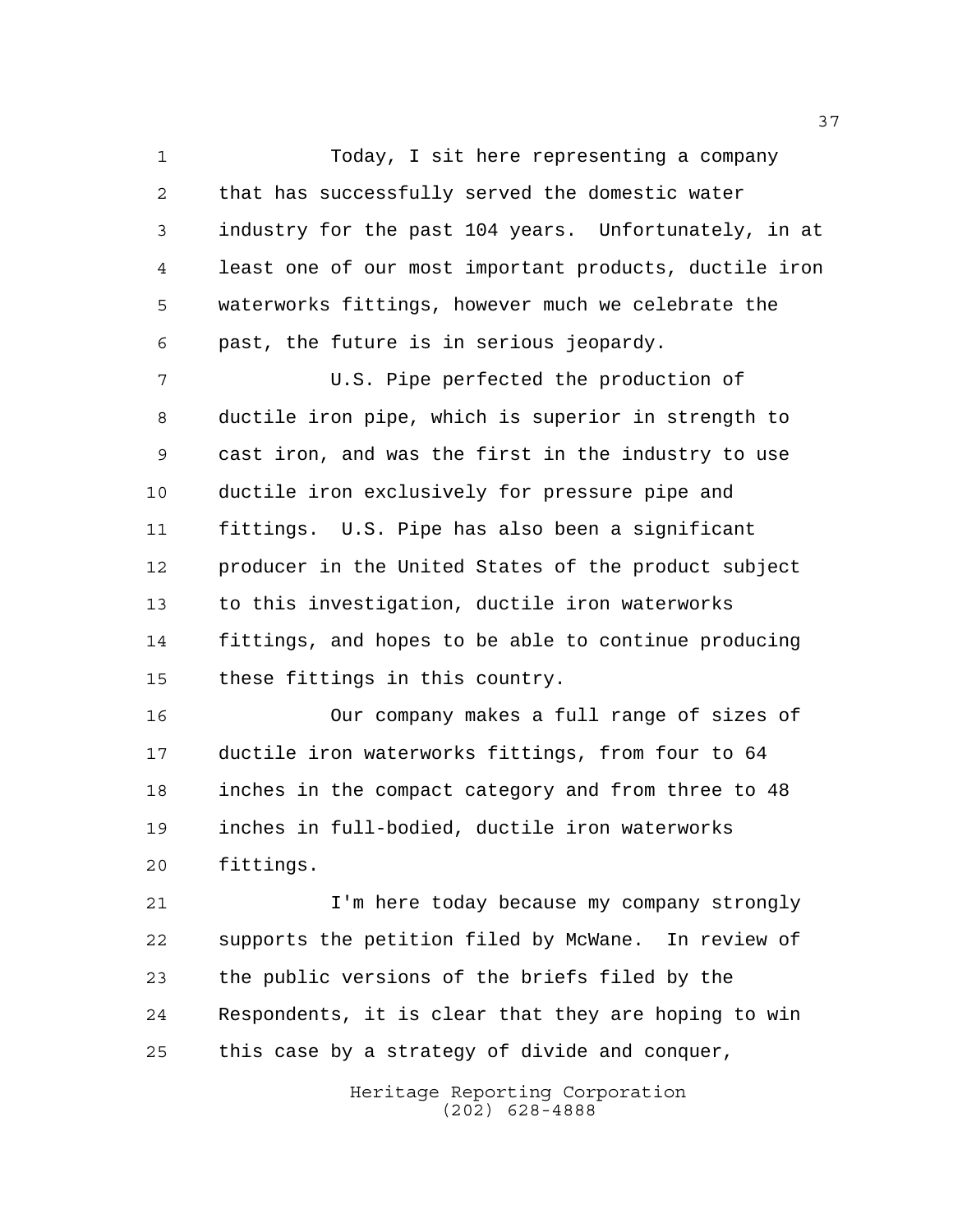claiming that only McWane has been struggling financially and that McWane's problems are not caused by imports from China. I can tell you that this is not true. While I cannot discuss publicly the financial performance of U.S. Pipe's waterworks fittings business, our questionnaire response lays out in very clear terms why we need relief requested in this case.

 Anyone with the least amount of business acumen who has reviewed the financial results of the ductile iron waterworks fittings business of U.S. Pipe, as submitted in our confidential questionnaire, would realize that the company has had, and continues to have, a significant problem. I might add that any reviewer's attention should also be directed at the amount of capital monies that has been reinvested over the period of time covered by the questionnaire. Clearly, this is not a business at U.S. Pipe that has been starved for capital, and despite the infusion of these capital monies, the situation remains dire.

 I assume that U.S. Pipe's performance in the waterworks fittings business is very much in line with the other domestic producers as well. Imports of ductile iron waterworks fittings from China are our number one competitive problem, and I believe this is

> Heritage Reporting Corporation (202) 628-4888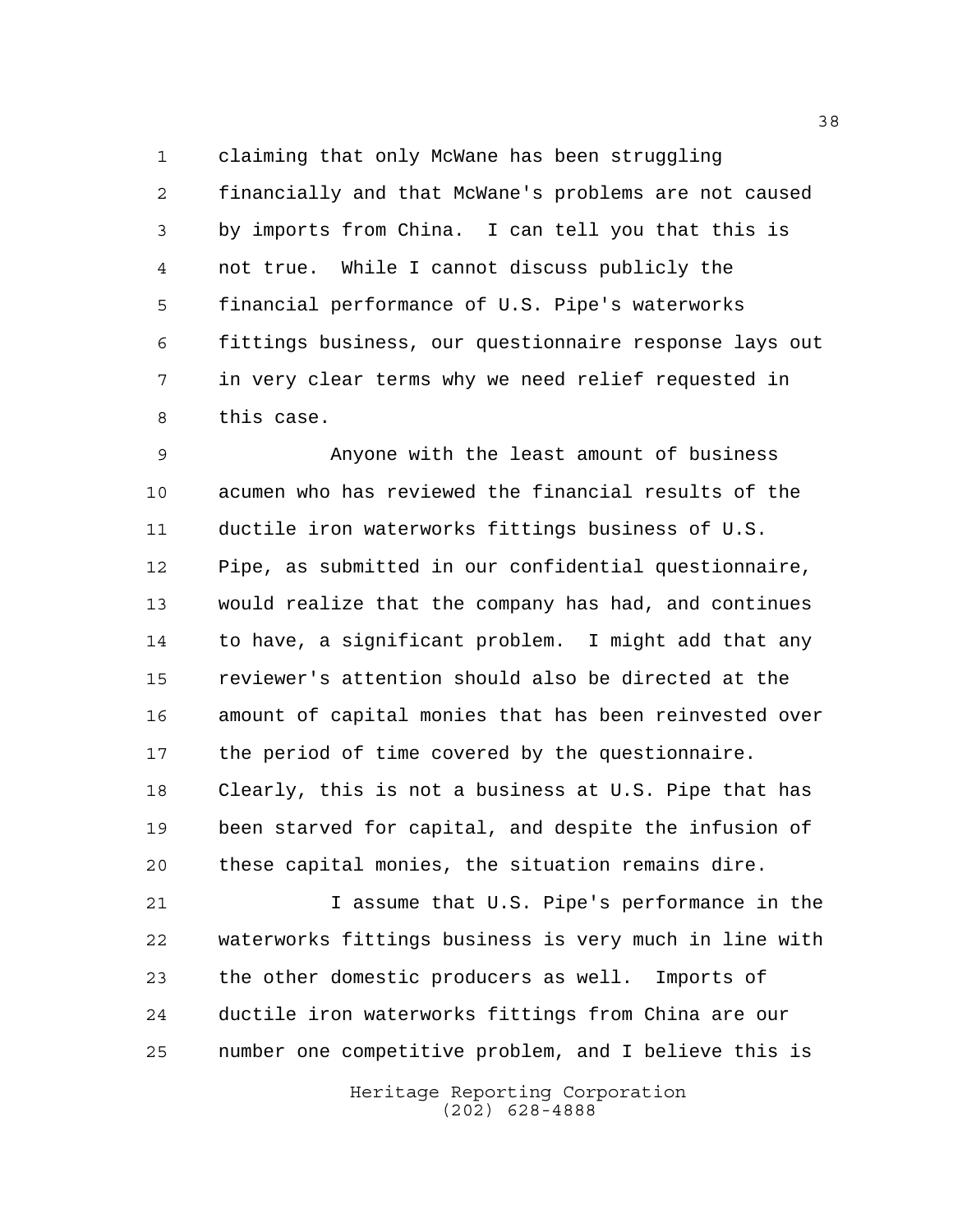also true for McWane.

 The fact that U.S. Pipe has been struggling to compete with low-priced Chinese imports so much was part of the reasoning behind the recent closure of our Anniston, Alabama, plant in April of this year. That closure was permanent. It is not recoverable. It not only meant a loss of tax revenue at local and state levels but a permanent loss of 100 much-needed jobs in Anniston and many other jobs in businesses that served our plant, such as raw material suppliers and energy and transportation services providers.

 In our effort to stem further lost sales, we have also had to reduce prices and roll back price increases. We have also had to reduce our workforce at our Chattanooga, Tennessee, ductile iron waterworks fittings plant as a result of sales lost to imports, even though some of our production at the Anniston plant was moved to Chattanooga. Over one-third of the ductile iron waterworks fittings workforce lost their jobs at the Chattanooga plant since the beginning of last year, despite the shift in production from Anniston. We also had to let go five sales personnel, a significant cut for that type of staff, but even more, it is a statement of our declining market share. What U.S. Pipe has had to do this year is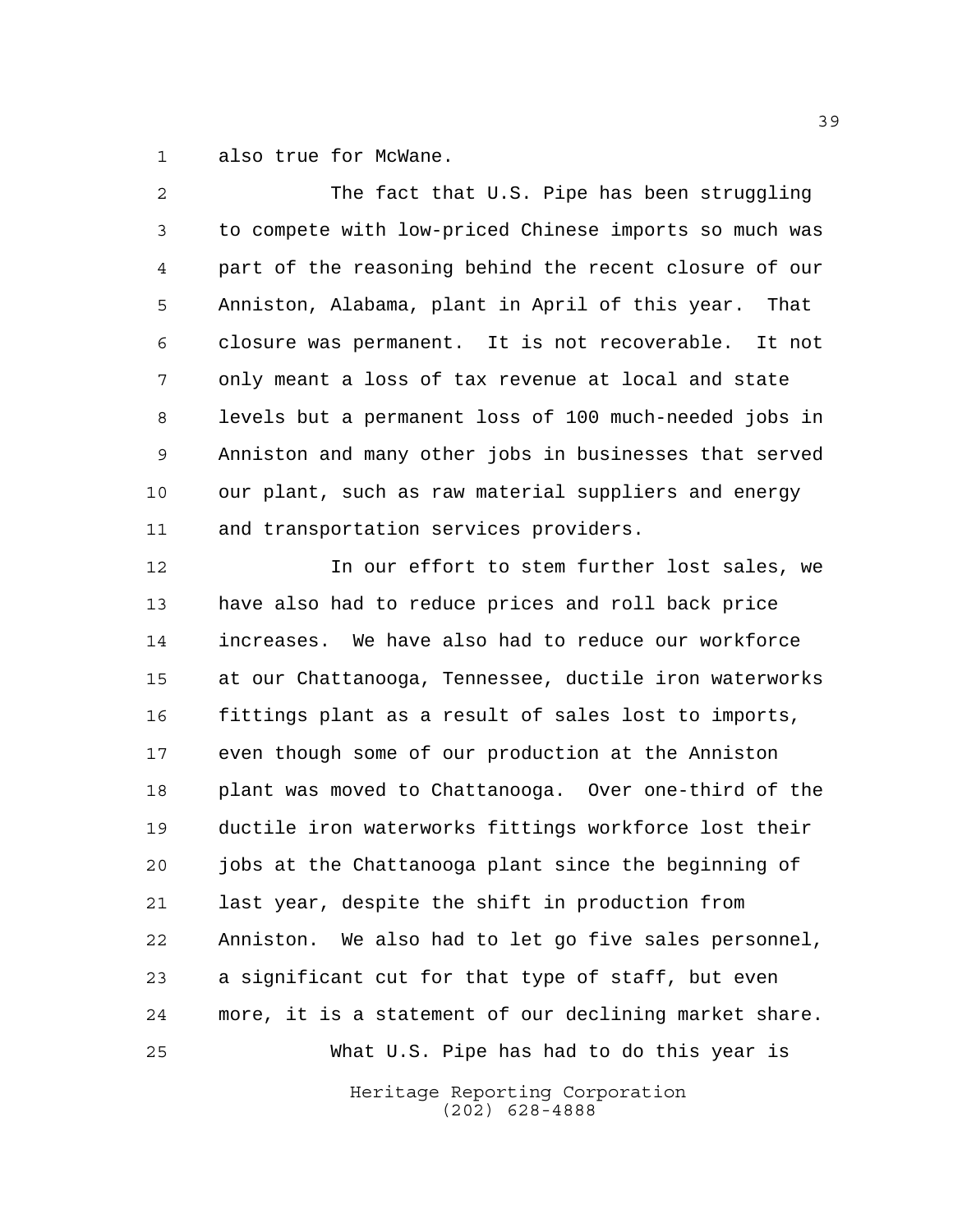drastic but by itself will not be enough for us to regain strength in the market. We need the relief requested in the petition so we can get pricing for our products to a level where we can make a reasonable return. If we do not get the relief being sought, we must consider the option to exit altogether the production of ductile iron waterworks fittings. If we have to do this, it would leave only one other domestic supplier of the product, that is, if McWane could still remain in the business.

 If the trends we've been seeing continue, there may be no domestic suppliers of this product that is critical to delivering potable water to this country's infrastructure. We support the request for a 95 percent tariff on imports of ductile iron waterworks fittings from China. This tariff rate may be higher than the Commission has recommended in the past, but we need a tariff this high to receive any meaningful respite from the extremely low prices existing in the market.

 Finally, I want to thank the Commission and staff for your efforts and hard work on this investigation. I hope my testimony has been helpful, and I would be happy, at the appropriate time, to answer any questions. Thank you.

> Heritage Reporting Corporation (202) 628-4888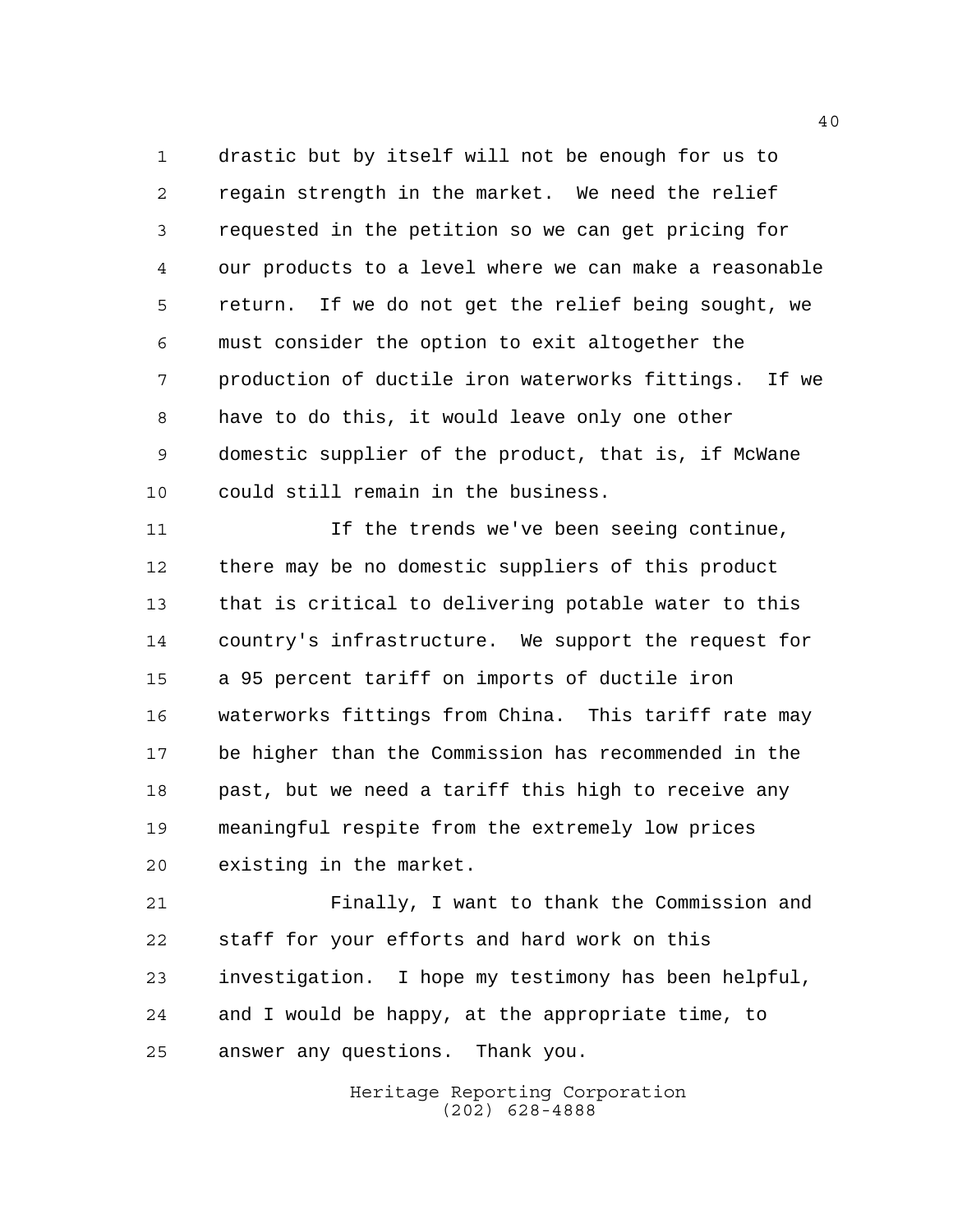1 MR. ROSENTHAL: Mr. Gerard.

 MR. GERARD: Thank you. My name is Leo Gerard, and I'm the international president of the steel workers union, and I'm here today because it's actually been a little over two months, and I missed all of you, and you'll be happy to know that I didn't bring a couple hundred people with us this time. That probably shows the financial state of the union, as well as the financial state of the industry we represent. Let me just very quickly say that our union represents employees at eight McWane facilities, including Tyler Pipe and Union Foundry, and these are two of three foundries in which McWane manufactures ductile iron waterworks fittings. Our members also produce ductile iron waterworks fittings at U.S. Pipe's Chattanooga facility that you heard about in Tennessee, where approximately 250 members are currently employed at that facility. That number is down from 400 that worked there in 1998. Imports of this product from China have

 already had a significant, negative impact on our members. Several months ago, Union Foundry, as you heard, was forced to shut down its Anniston, Alabama, facility, in which we lost 145 jobs. This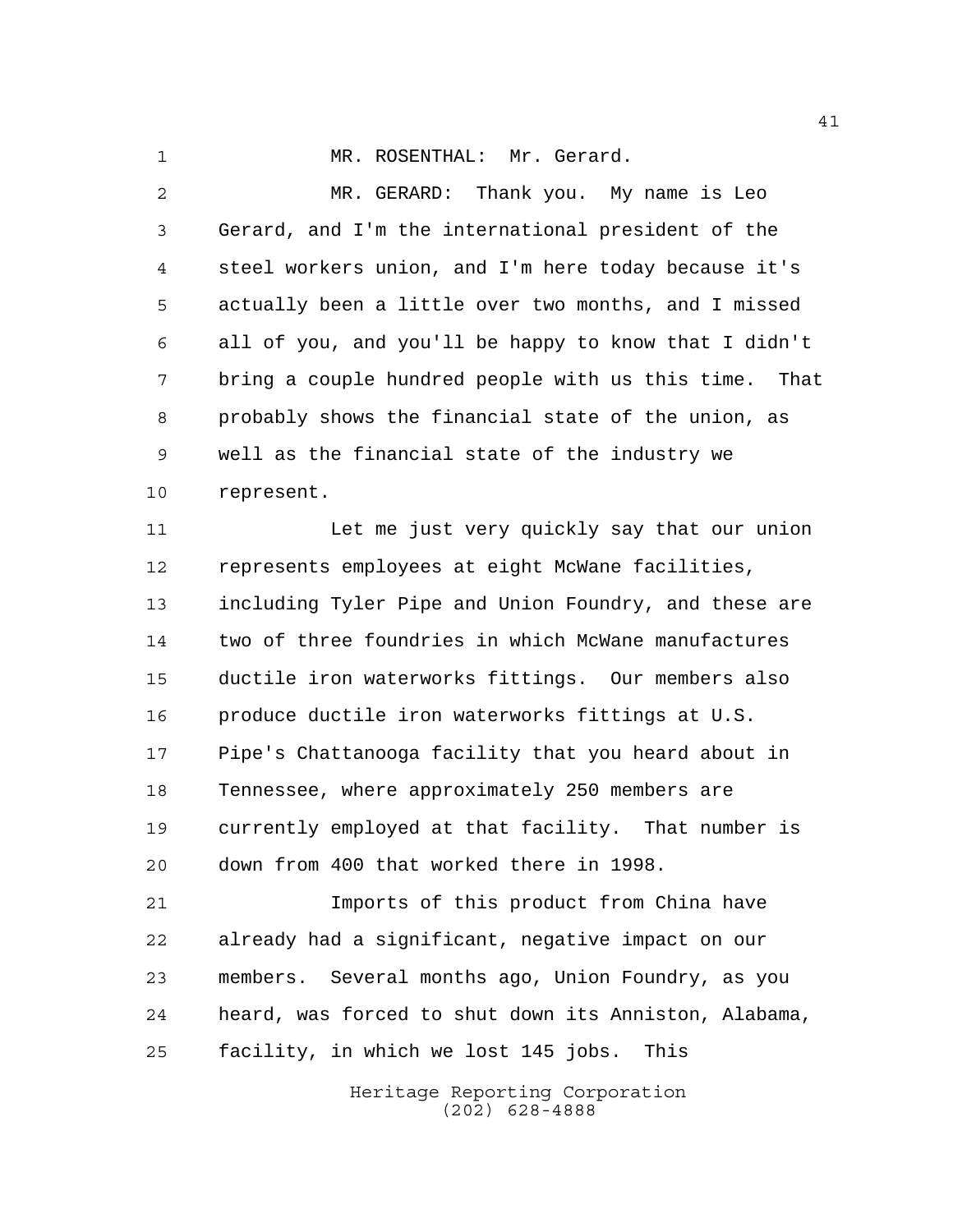announcement was made only several months after U.S. Pipe and Foundry completely closed its Anniston facility, resulting in the loss of 80 jobs. CHAIRMAN OKUN: Mr. Gerard, I hate to interrupt you, but can you just pull your microphone a little bit closer? MR. GERARD: Oh, okay. 8 CHAIRMAN OKUN: Thank you. MR. GERARD: The loss of 80 jobs. While it's often easy to gloss over these numbers, as you know, when I testify here I always try to tell you that this is not just a technical issue; this is an issue of human beings, real lives, important industries, family-supporting jobs and communities. No American should lose his or her job as a result of a surge in low-priced imports of Chinese fittings entering the United States. These job losses are of great concern, and the actions taken by this Commission and the president will either help the industry survive or will pronounce the death knell of the industry. I don't think it's extreme to say that the future of this industry in this country is in the hands of this Commission and what you do. Absent import relief, effective import relief, from the huge volumes of low-priced waterworks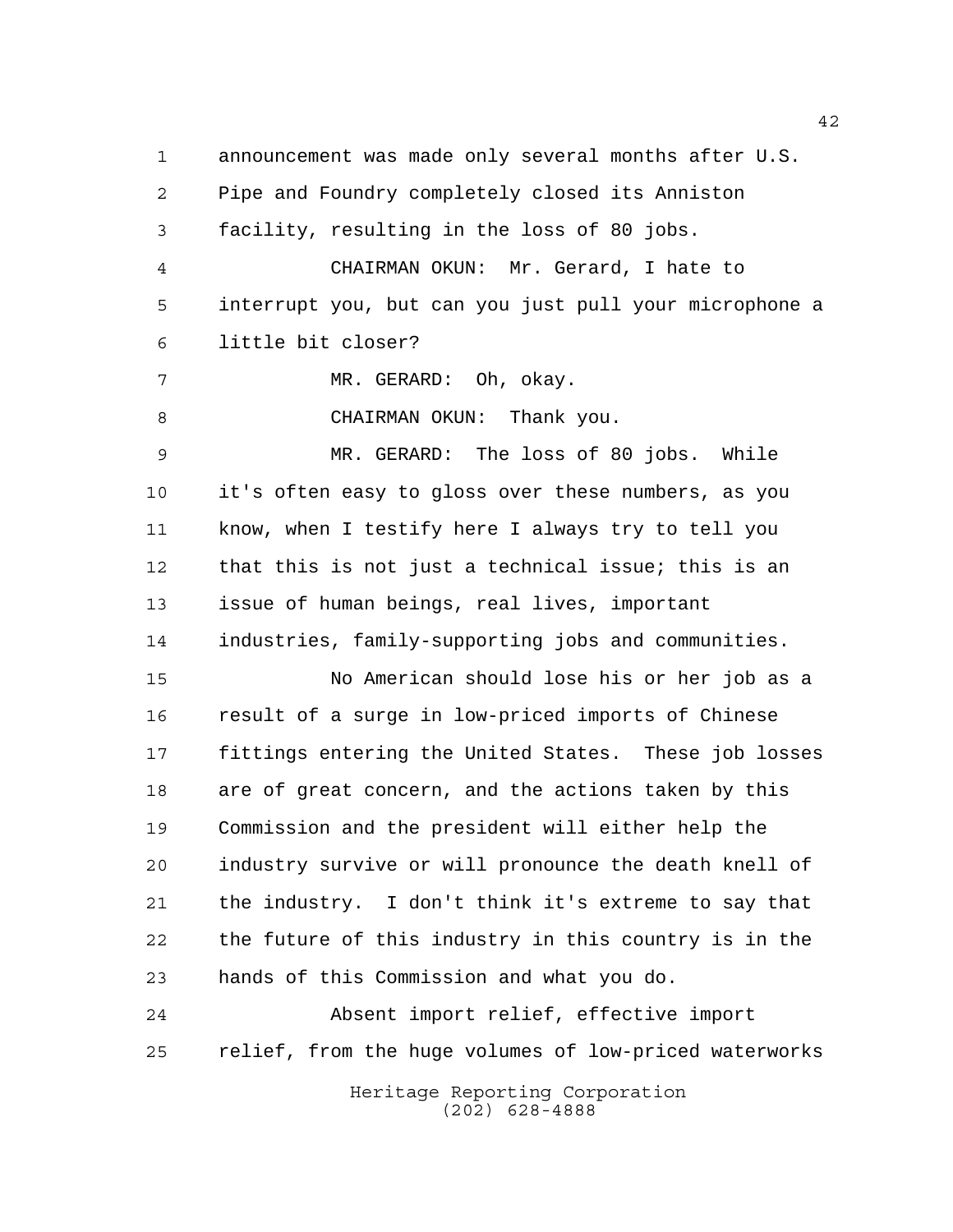fittings from China, there will certainly be

 additional layoffs and closures in the domestic industry, and, as you've heard, many of us believe it may cease altogether.

 I want to jump very quickly, because I know there is a limited amount of time, and express my outrage that in the prehearing brief the Chinese Respondents describe McWane's workplace safety and environmental record as abysmal and claim that the record tarnishes McWane's reputation as a place of dependable employment.

 Our members work in those facilities, and nobody that represents Chinese communists has a right to call what our members do and the work that they do as abysmal. They work in those facilities under collective agreements that we've negotiated, and to make those comments is the equivalent of people in glass houses shouldn't throw stones.

 That these Chinese communists hired guns to come here and make those kinds of accusations about us, coming from a place that tolerates child labor, prison labor, no environmental standards, no free labor movement, no free press, is an insult to our members and what they do for a living.

Heritage Reporting Corporation (202) 628-4888 We've had some difficulties in the foundry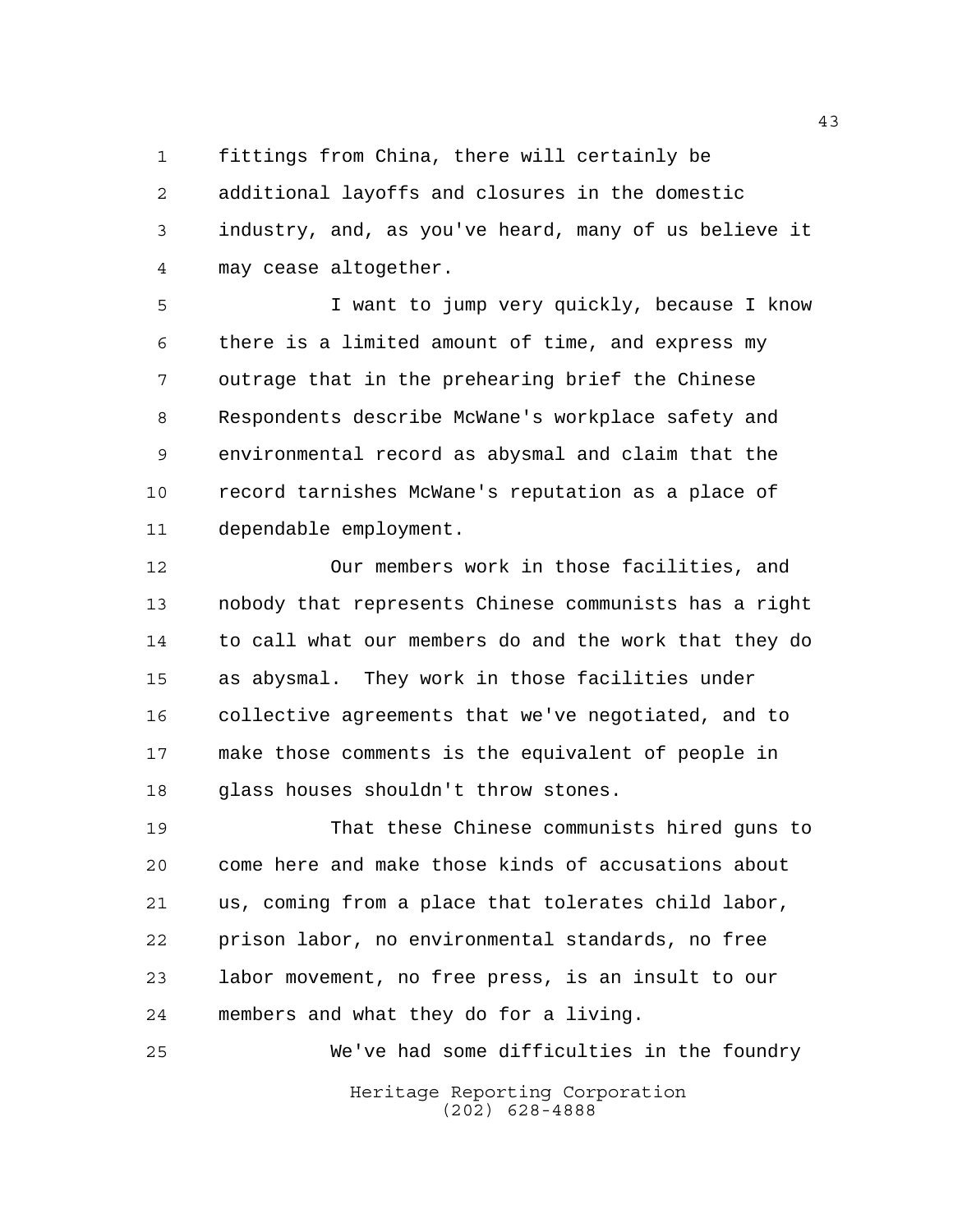industry. Anyone who has ever been in a foundry knows it's a hot, dirty, dangerous place to work and that every day you have to go to work, and you have to repair and fix and clean the stuff that you did yesterday. And I give credit to McWane for coming in and taking foundries that would have been on the verge of closing, or are already closed, and trying to rehabilitate them and bring them back to life and invest in both the technology and the workplace health and safety.

 We have invested a tremendous amount of time and resources in working with McWane, and their president, Ruffner Page, and I have negotiated a protocol for health and safety that we are implementing, and I'm not ashamed to tell you that when that protocol is completely implemented and that all of our members have received the training and development that we've bargained together, health and safety practices and environmental practices at McWane will be amongst the highest in the North American foundry industry and certainly in the water fittings industry.

 I would love for us to see what it looks like in a Chinese foundry. I know from people that I've met that have gone to China that have looked at

> Heritage Reporting Corporation (202) 628-4888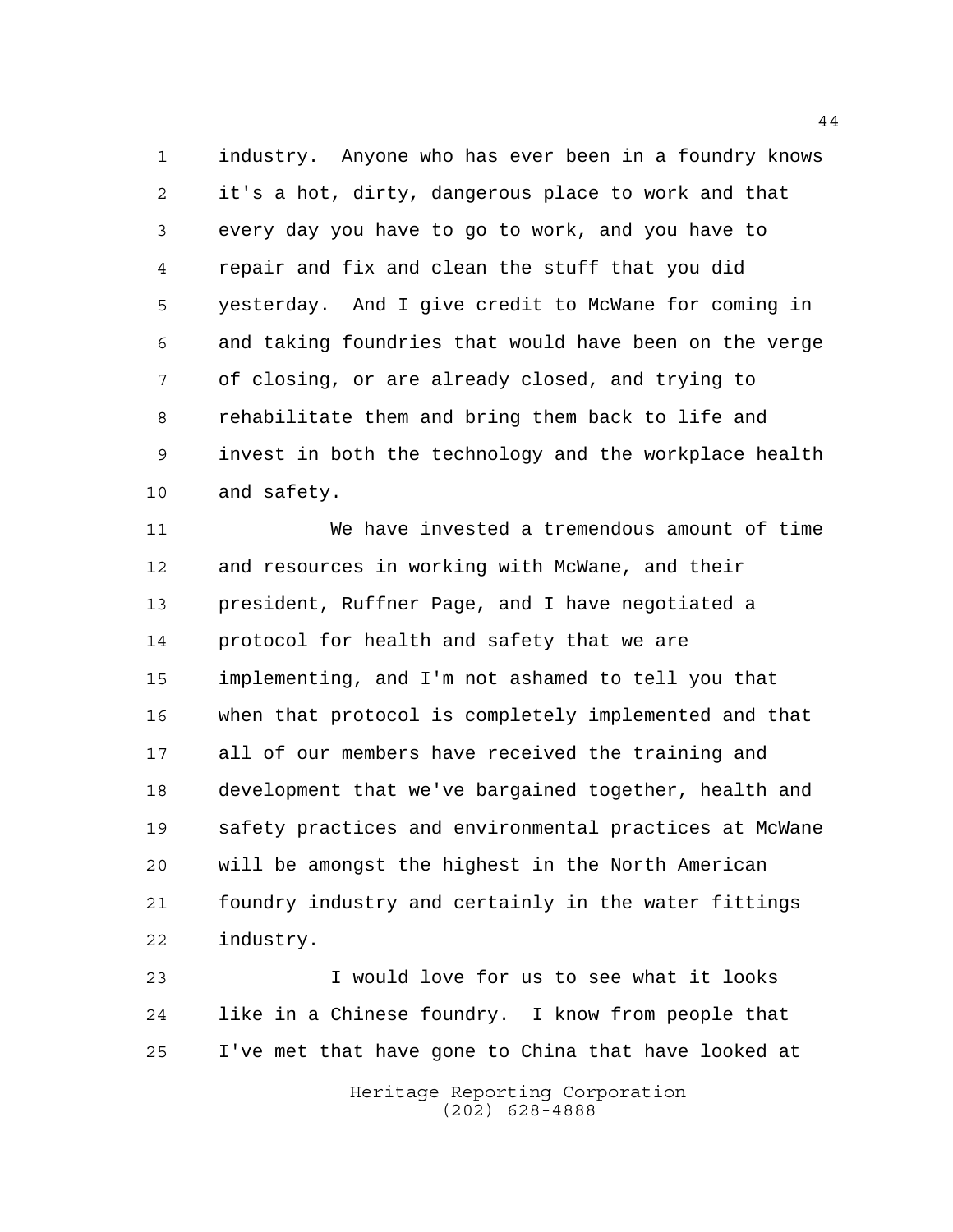these places that those folks work and have the advantage in this market of paying about one-twentieth of the U.S. wage under circumstances and working conditions that are truly abysmal and truly an outrage. And for them to dare, dare, use that as a defense is an insult. I don't think I can sit here and represent our members without making that as crystal clear as I possibly can.

 Let me just say that we are working every day on the health, safety, and environmental issues at McWane. We're working every day on productivity issues. But I will not ask our members -- it would be immoral for you, as a Commission, to expect us to ask our members -- to lower our standard to Chinese standards while they surge into our market, destroy our pricing, take our jobs, and then use that to tell us we can't compete.

 There is a travesty going on in this country. The secretary of commerce and the secretary of the treasury -- days run by, but I think the secretary of commerce is either on his way again or just came back from going to try to tell the Chinese communists to quite manipulating their currency and using that as an advantage, let alone their one-twentieth wage structure -- there are no environmental

> Heritage Reporting Corporation (202) 628-4888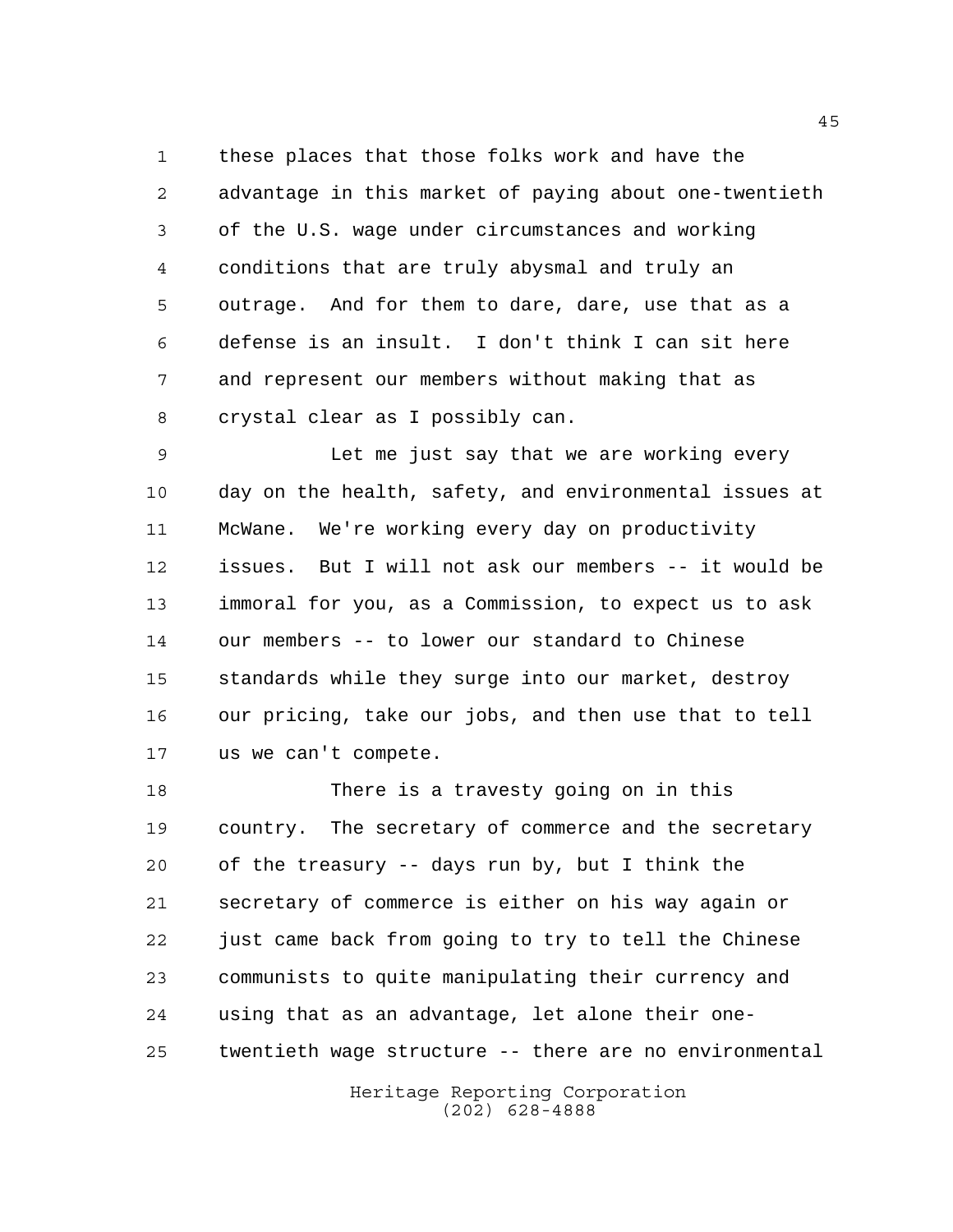laws. There are no health and safety laws. There is no free press. There are no free trade unions. I haven't forgotten Tiananmen Square, and I resent it. This Commission, if it does not grant the relief -- I want to say this in the most respectful way because I truly have a tremendous amount of respect for all of you that I've gotten to know through being here so often. The hard work that you do and the dedication of you and your staff is unprecedented, and I think you're one of the finest agencies in government. But under these circumstances, if this Commission does not respond and not give the tariff relief that we need, you will sentence this industry to death, and you will sentence it to death to Chinese communists who don't enjoy any of the freedoms that we have and use that position, in state-owned industries and a few private industries, to destroy our market.

 I can't tell you how much our members are counting on you to fix this problem. I'll be happy to answer any of your questions as well. Thank you. MR. ROSENTHAL: Mr. Waugaman. The real Mr.

Waugaman.

 MR. WAUGAMAN: Thank you. I think taking just a second to let what Mr. Gerard said sink in is

> Heritage Reporting Corporation (202) 628-4888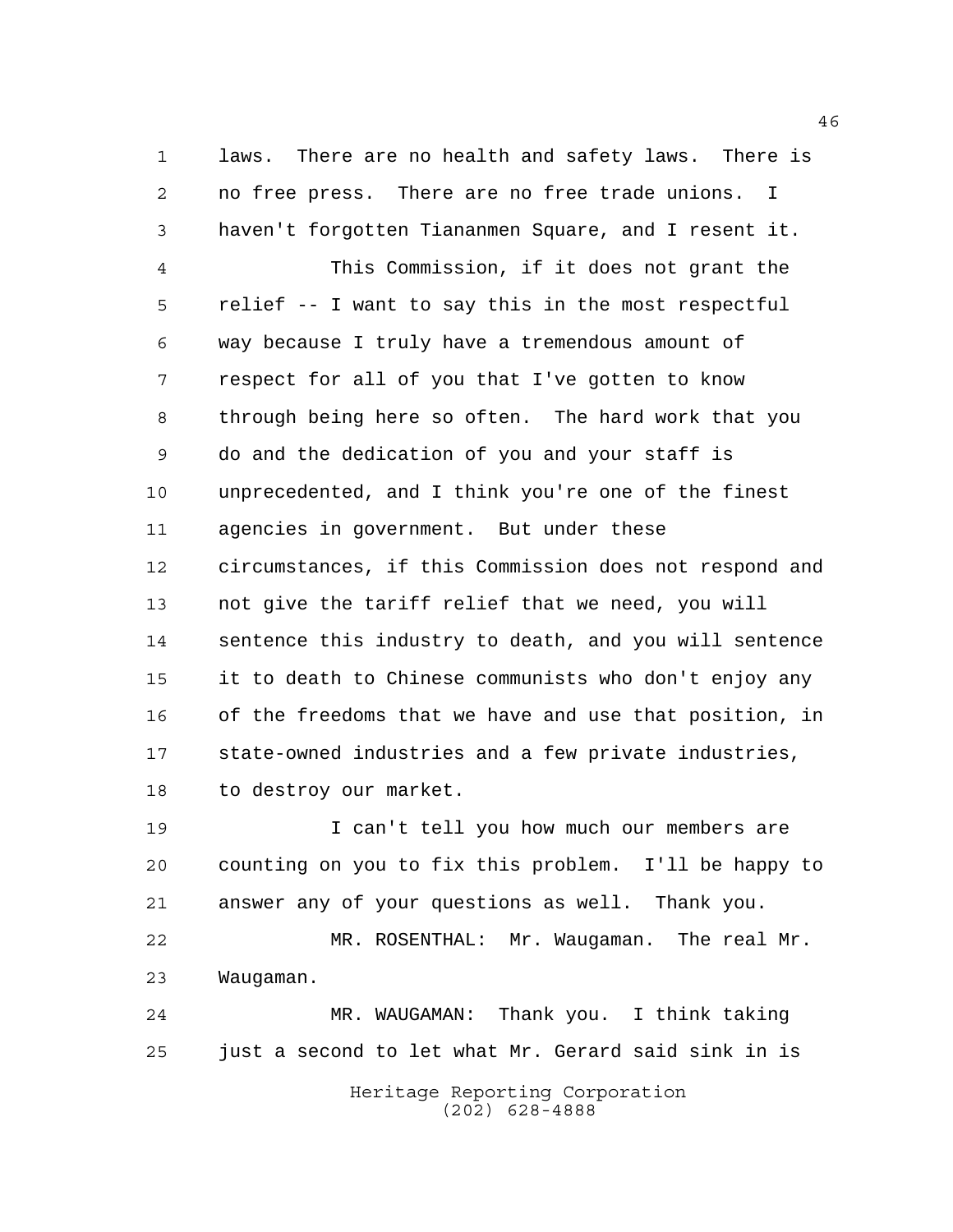probably more appropriate than the opening that I was going to start with. I agree 100 percent with what he had to say, and I think it was very apropos to why we're all here today.

 I did take an oath to tell the truth this morning, so I, in fact, am the real Mr. Waugaman. My name is Don Waugaman, and I'm vice president of sales and administration for Tyler Pipe, as well as vice president of sales for Tyler Union with Ransom Industries.

 The fittings produced by the domestic industry do cover a full range of ductile iron waterworks fittings specified in our petition, including diameters two through 64 inches. We are competitive with the product imported from China in every way, including quality, delivery times, service, and product offerings, but we can't sell as cheaply as the Chinese imports and remain in business. It's that simple.

 Ductile iron waterworks fittings are an integral part of municipal water systems and are used mainly to connect pipes, valves, hydrants, and other fittings where there is a change in direction in water flow or a change in diameter of the piping system. Whether domestically made or imported, ductile iron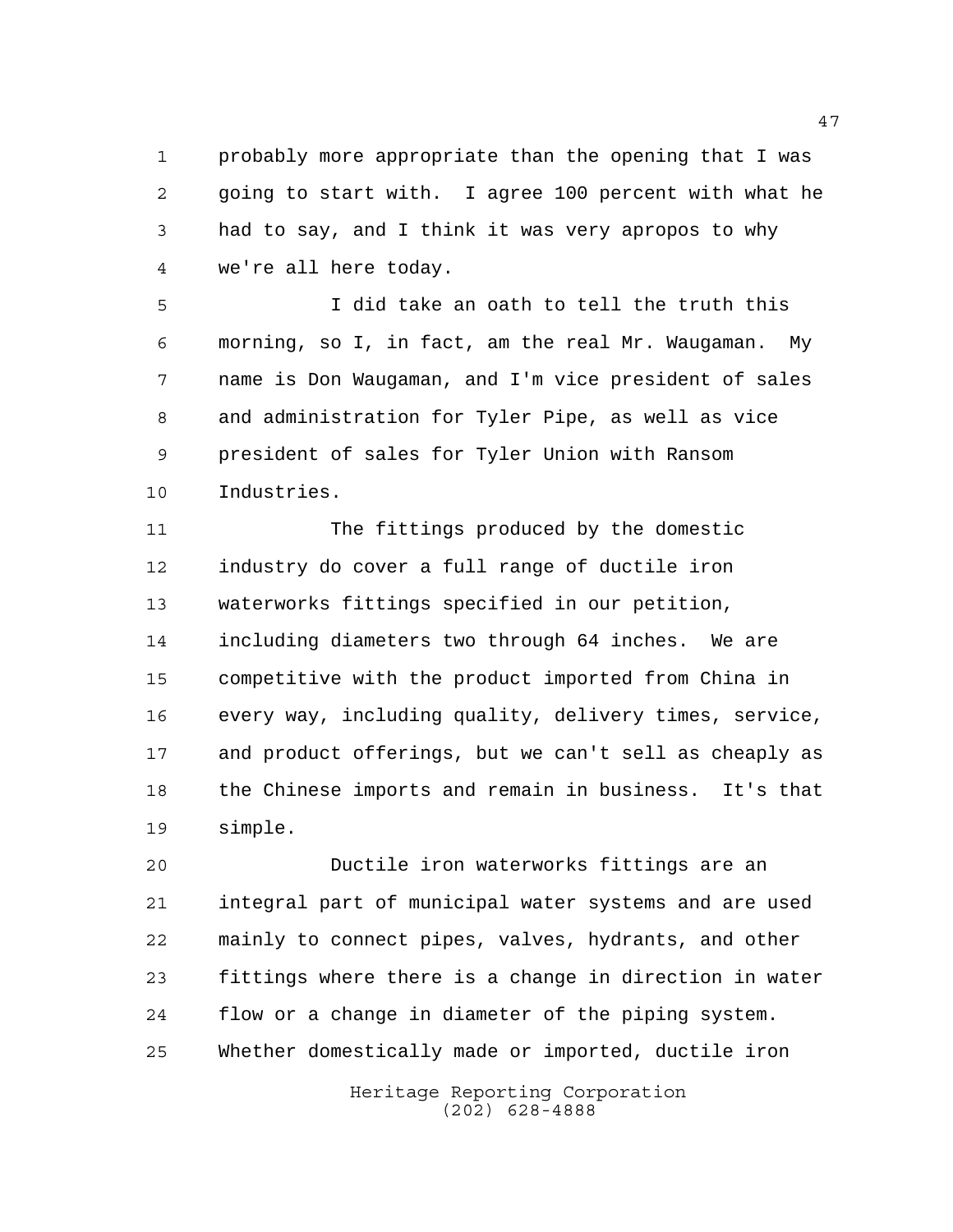waterworks fittings are marketed almost entirely through distributors. These distributors, in turn, sell to end users who are municipalities, utilities, and contractors. Because of this structure, when we price our products, we have to consider not only what price we would like to get from a distributor but also whether the distributor will be able to then resell the product to end users competitively with imports from China offered by another distributor.

 My colleague, Mr. Joe Blair, will address more on the pricing issues in his testimony.

 Ironically, we are being injured at a time when housing starts and other construction projects have kept the demand for ductile iron waterworks fittings strong, even in an otherwise weak economy. The U.S. industry's precarious financial situation is not because of declining demand. It is because we have been unable to maintain sales volumes at prices that will allow us a reasonable return.

 Years ago, there were greater differences between imported and domestically produced ductile iron waterworks fittings than there are today. The imports were not always of equivalent quality and did not always meet technical standards. Those differences have since been eliminated, leaving price

> Heritage Reporting Corporation (202) 628-4888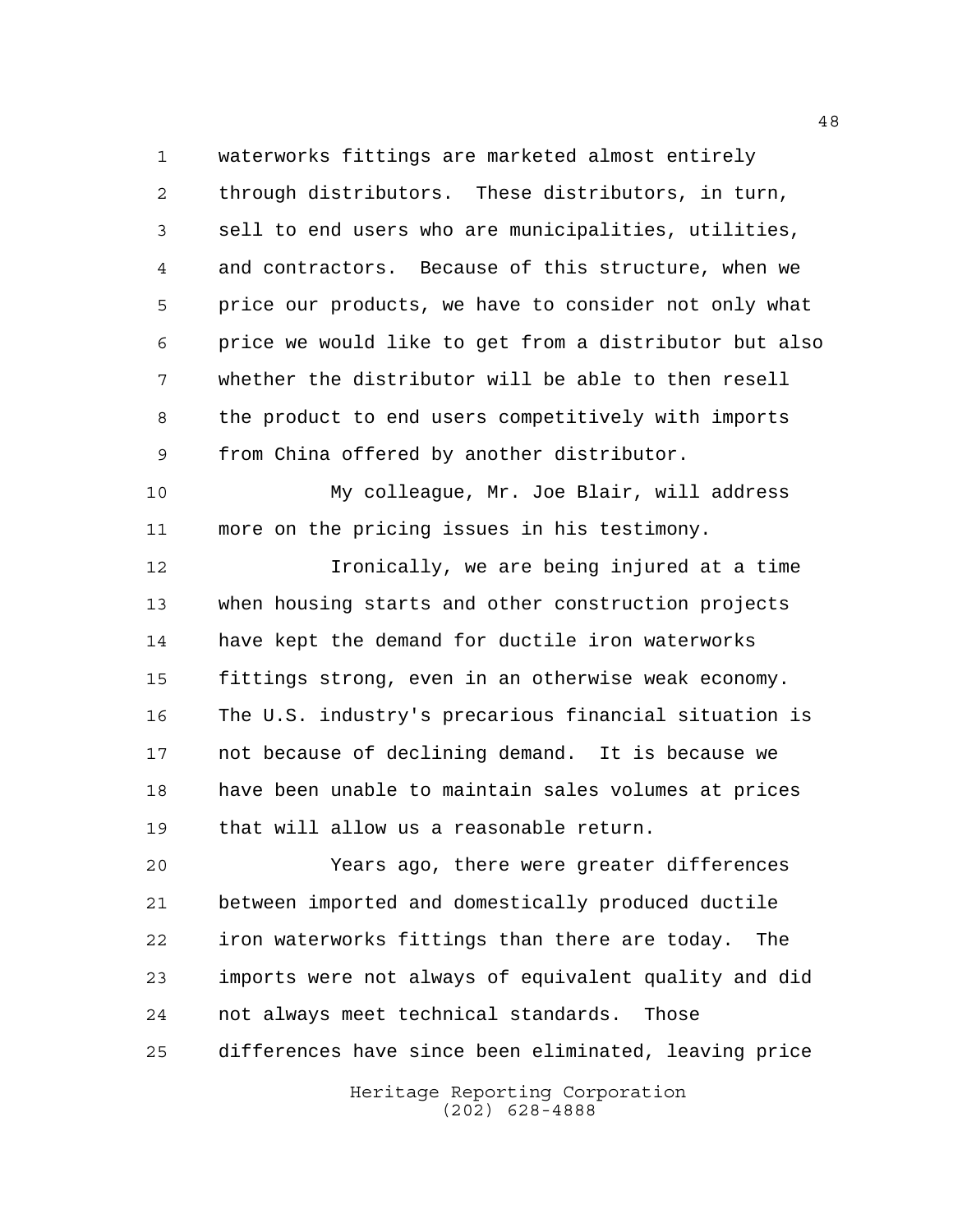the only real differentiating factor in the purchasing decision. There still are distributors and end users who would like to buy U.S.-made products, not because of Buy America requirements, which, in fact, are few and far between, but out of purchaser's preference. But even that preference is not a deciding factor as pricing gets more cut-throat.

 In our prehearing brief, we provided a lengthy list of jurisdictions that have eliminated their preferences for domestic ductile iron waterworks fittings within the past three to four years. These 12 jurisdictions have been offered prices so low, they can no longer ignore the difference.

 Thank you, and I'll turn it over to Joel. MR. BLAIR: Good morning. Thankfully, I am the only Joel Blair, and I am the national sales manager for the utilities division at Tyler Pipe and Union Foundry.

 My testimony today may be of particular interest because I have firsthand experience in sales and marketing of both domestic and imported waterworks fittings, including the ductile iron waterworks fittings that are the subject of this investigation. For several years, I was a partner in a waterworks distribution business in Kansas City,

> Heritage Reporting Corporation (202) 628-4888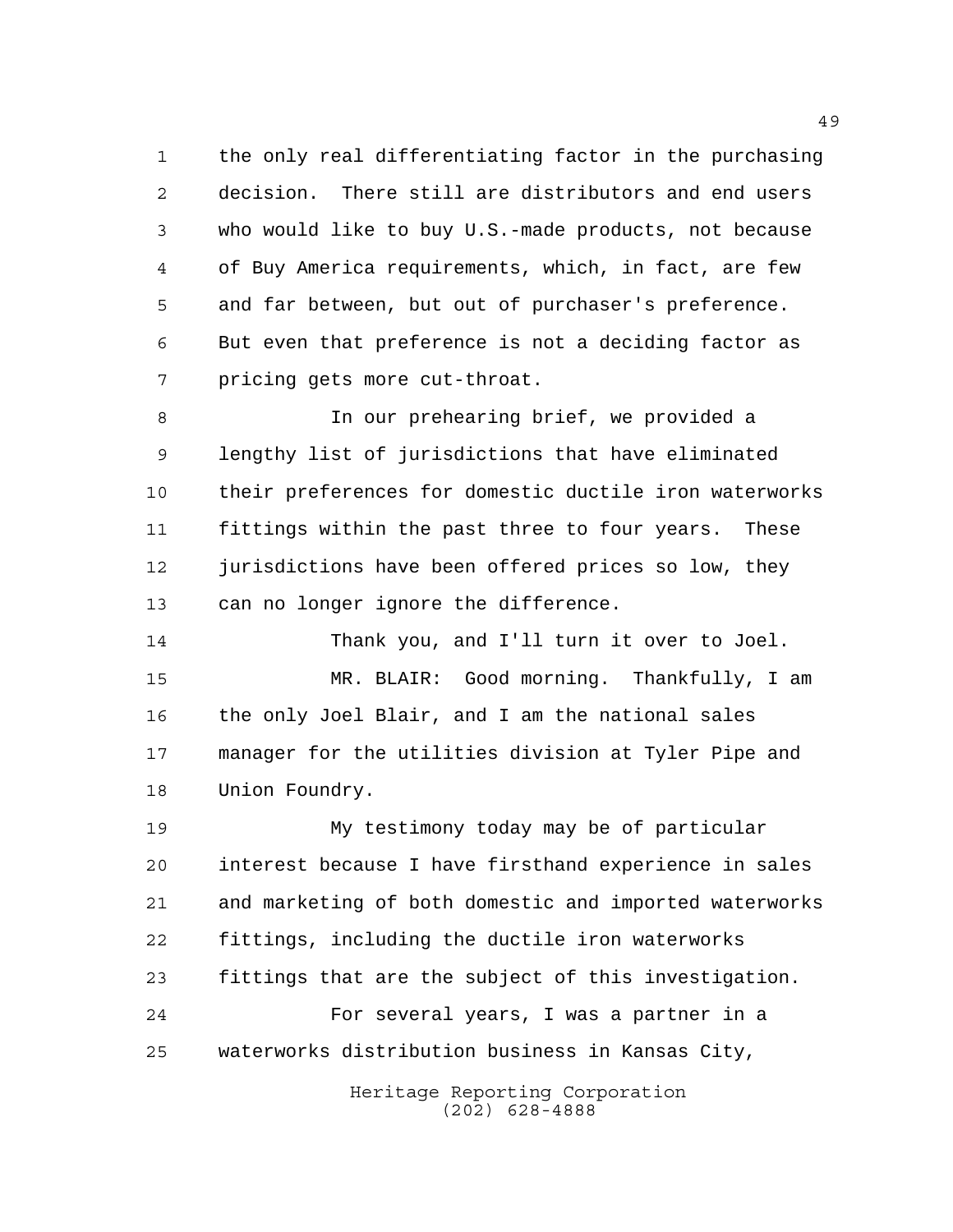selling ductile iron waterworks fittings. I worked in sales at Tyler Pipe in the mid-eighties, and joined Star Pipe Products as its national sales manager in 1997. I was with Star Pipe until August 2000 and returned to Tyler Pipe at that time.

 With that background, I am well versed in the competitive issues concerned in this case. There are many similarities and few differences between the U.S.-made and imported ductile iron waterworks fittings. At the time I was with Star Pipe, I believed that the quality of products being imported was comparable to that of Tyler and Union, and I believe this to be true today.

 More important than what I think, though, is what our customers think. Years ago, it was harder for the Chinese to convince customers that their quality was equal to that of the domestic industry. Along with other salesmen at Star, we were fairly successful in getting customers to try Chinese product. Since they met the AWBA technical standards and were lower priced, the imports were bought and found to be acceptable. While some customers are willing to pay slightly more for a domestic product because of reputation and great service, that number has dwindled over the past few years.

> Heritage Reporting Corporation (202) 628-4888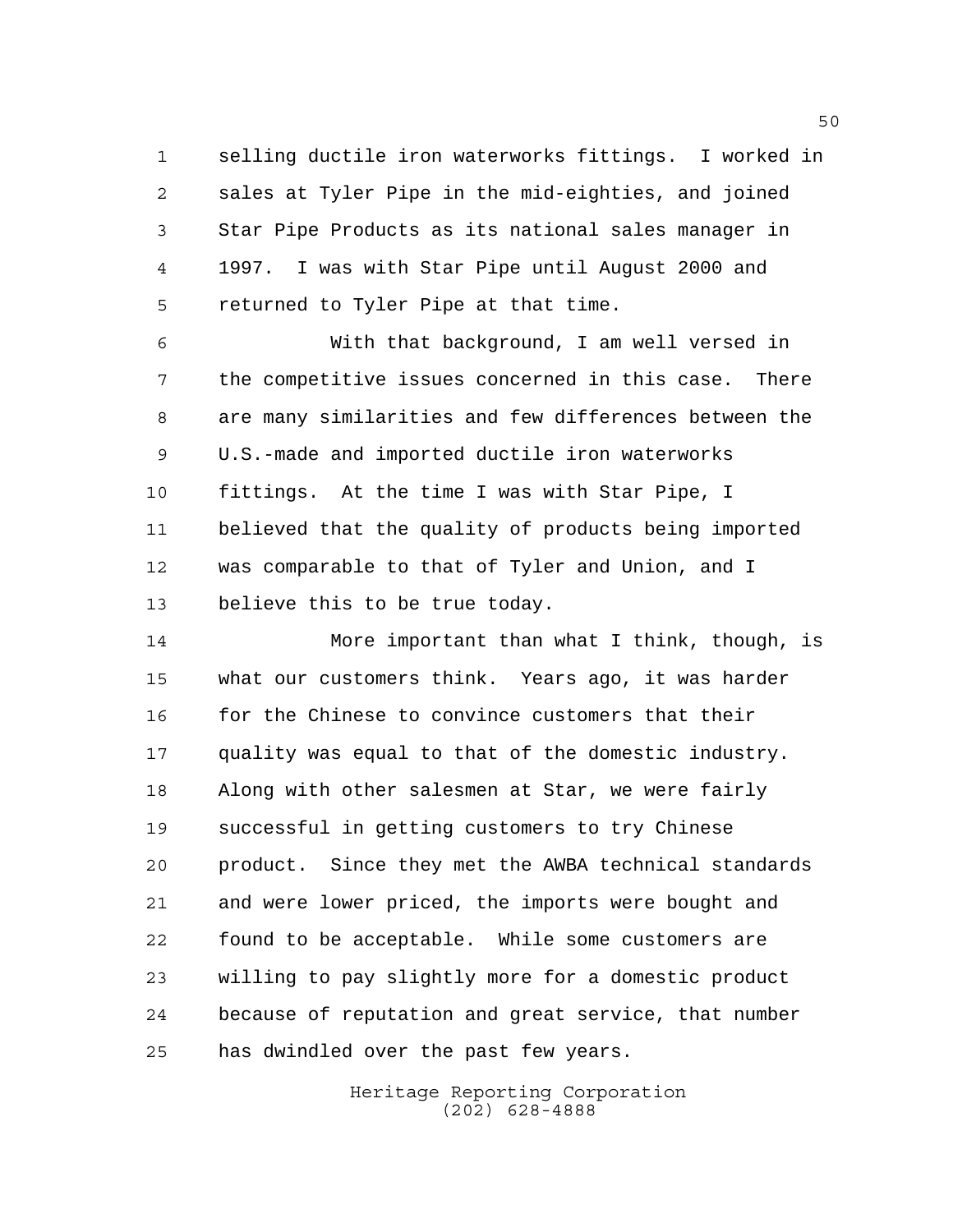In our business, our pricing system is based on a published list price. As a matter of fact, all of the other domestic producers and importers have published list prices that virtually mirror ours. We sell to our distributors at a percentage discount off that list price that vary, depending on local market conditions. Discounts do vary throughout the country. In addition, rebates are paid to most customers. This system is used by the domestic producers as well as the importers.

 Determining a market discount for a given area through routine market intelligence is not difficult for either manufacturers or importers. For this reason, it is very easy for importers of Chinese ductile iron waterworks fittings to offer prices that undercut ours. These pricing practices have brought the U.S. industry to the dire situation we are in today.

 Chinese ductile iron fittings are selling at prices so low that we have difficulty selling the domestically produced products. We know of nowhere in the country where importers' selling prices are at or above the domestic producers. If we reduce our price to keep our sales volume, they reduce their prices further. In fact, when I was at Star Pipe, the inside

> Heritage Reporting Corporation (202) 628-4888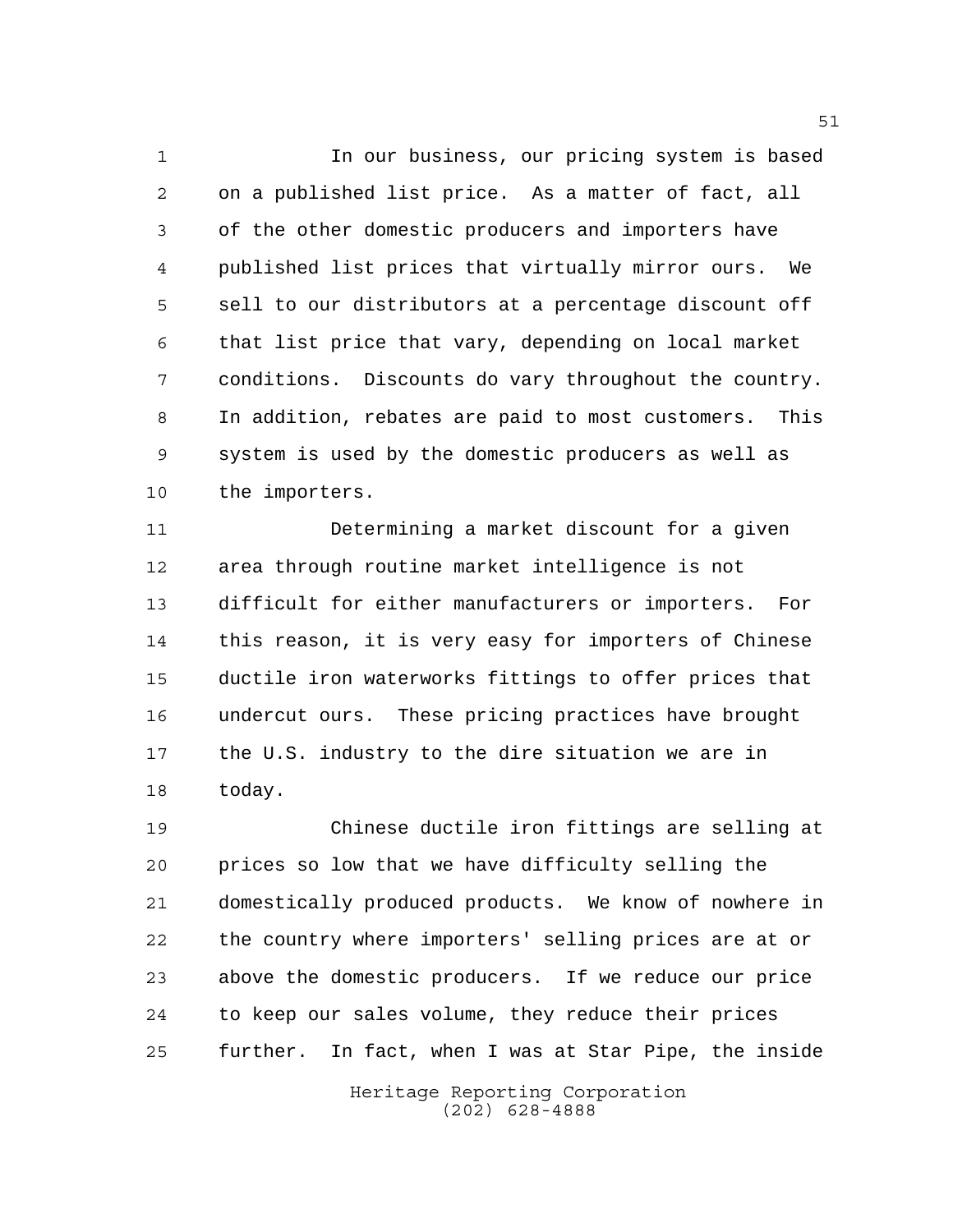sales personnel were given authorization to reduce price to secure an order, and with this kind of flexibility of pricing, many sales were made. I appreciate your time and will be happy to answer any questions you may have, with the possible exception of how to fix the Redskins. MR. ROSENTHAL: Mr. Teske. MR. TESKE: Good morning. My name is Thomas Teske. I'm general manager and vice president of sales and marketing for East Jordan Iron Works, located in East Jordan, Michigan. East Jordan Iron Works has been in operation since 1883 and has been family owned and operated throughout the history. East Jordan Iron Works is a producer of municipal construction castings, fire hydrants, and waterworks valves. We sell our manufactured products nationally to major distributors, municipalities, and contractors. In the upper Midwest, East Jordan Iron Works operates as a distributor of waterworks products. I'm here today to speak, in particular, about East Jordan Iron Works' concerns as a distributor of waterworks products. We have purchased waterworks fittings from Tyler Pipe for approximately four years, and we've been buying ductile iron

Heritage Reporting Corporation (202) 628-4888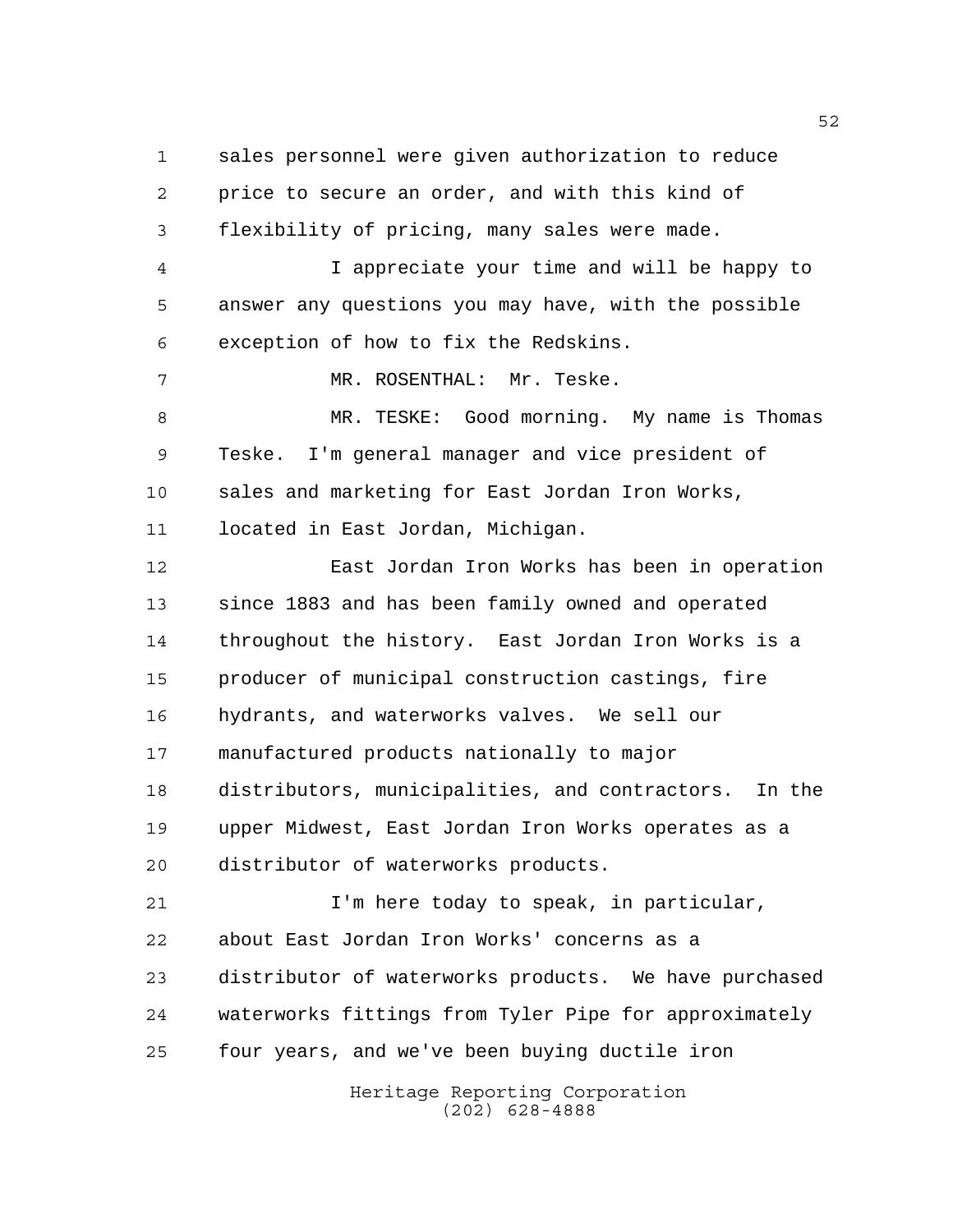waterworks fittings since the company started making them, approximately 20 years. We've found that Tyler offers us excellent service and delivery, high quality, broad product offerings, and competitive pricing. Tyler maintains a full range of inventory and provides fast and reliable deliveries on a regular basis.

 East Jordan is committed to providing our customers with high-quality products that are made in the USA, but we can't compete against distributors of Chinese-produced ductile iron waterworks fittings unless we are able to charge competitive prices to our customers. We know that Tyler Pipe has had to consistently reduce its prices to customers to keep Chinese imports from taking away its market share. They can't keep doing this and stay in business.

 We've received solicitations from importers and manufacturers of Chinese waterworks fittings since approximately 1990, and Chinese manufacturers regularly attempt to solicit ductile iron waterworks business from us via the Internet. I've submitted a number of those requests to the Commission.

 The quality and breadth of the product offerings has increased over the years, so Chinese product is extremely competitive with domestically

> Heritage Reporting Corporation (202) 628-4888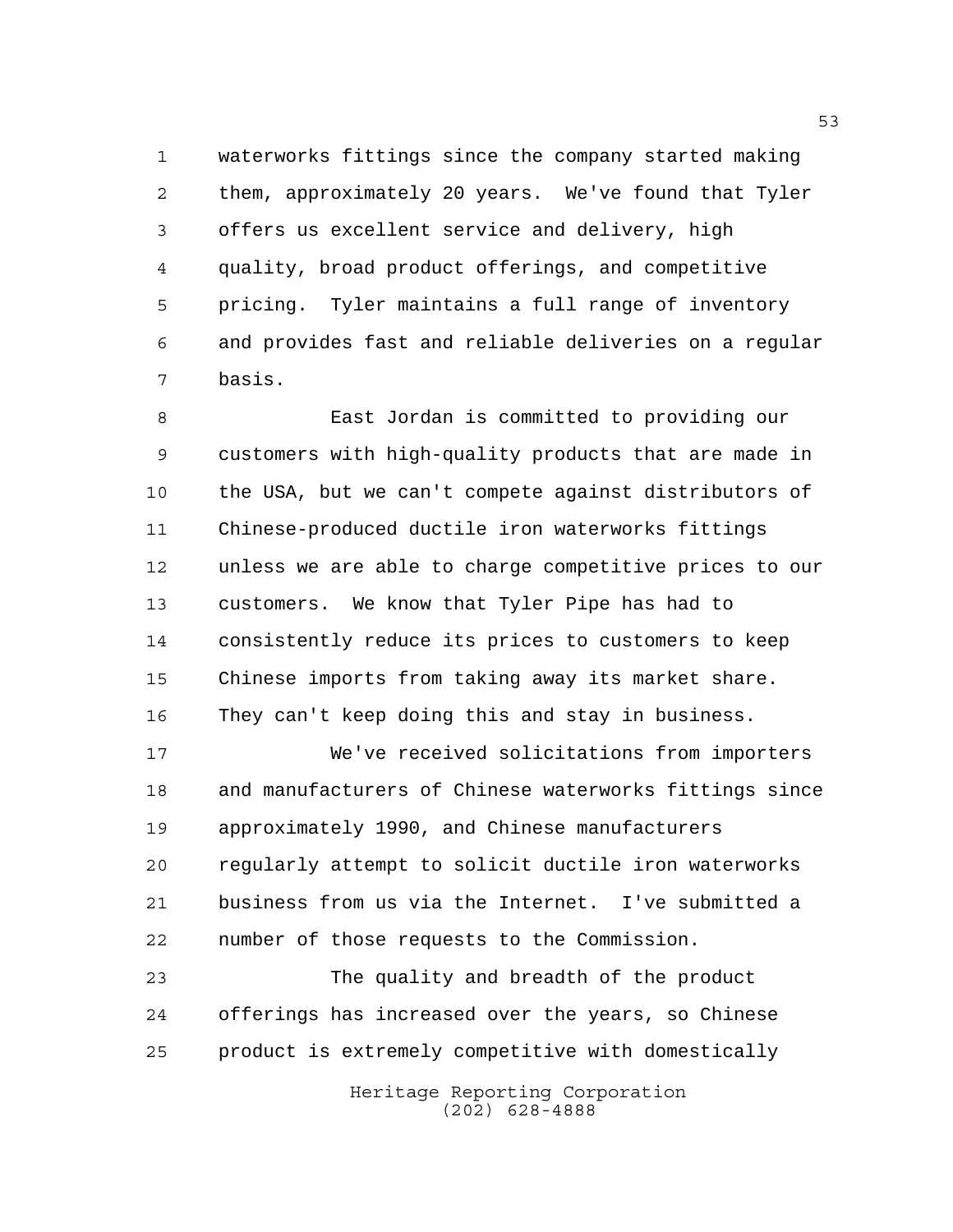produced fittings. While the imports from China have always undersold the domestic product, in recent years there seems to have been greater acceptance of the Chinese product in the marketplace. In the last several years, it has especially been apparent if the domestic producers were to gain the sale against Chinese competition, they would have to lower their price.

 As a distributor of waterworks fittings, East Jordan is very familiar with the prices offered by importers and domestic manufacturers because we have to compete against the prices offered by other distributors. The prices at which imported waterworks fittings are offered are lower than the prices from Tyler Pipe.

 Our customers do prefer made in USA and are willing to pay a small premium for domestically manufactured product, but other customers, given that the imports meet the quality and technical standards, will simply purchase based on price. We have branches throughout the U.S., and we know that there are some parts of the country where the markets have shifted substantially to Chinese fittings solely because of price. Given this reality, the increasing marketing activities of importers and manufacturers from China

> Heritage Reporting Corporation (202) 628-4888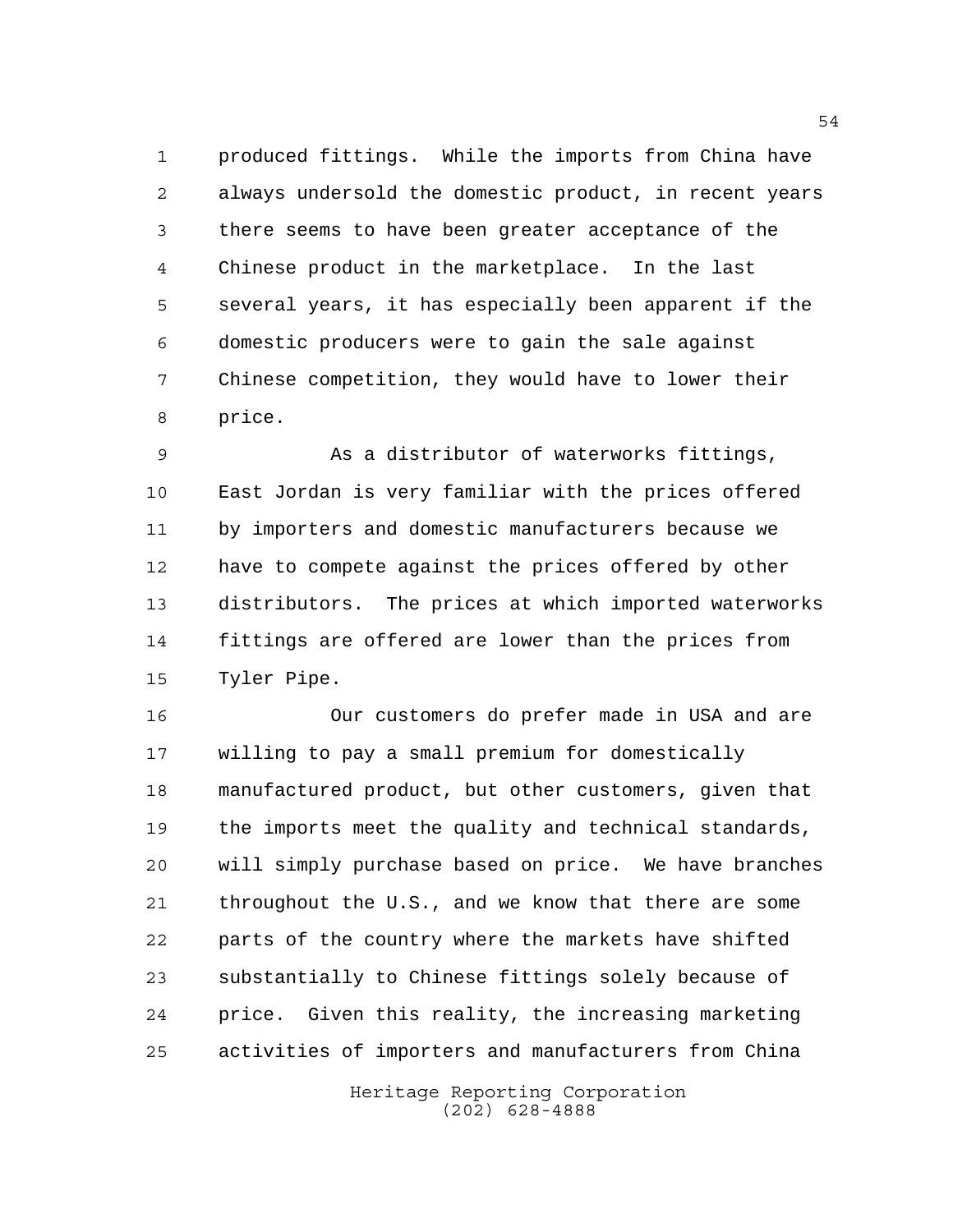are a serious threat to U.S. manufacturers.

 There currently is an ample supply of waterworks fittings produced in the United States, but if current trends continue, the number of domestic producers will continue to decline. The only way out of this trend is for the U.S. government to intercede on behalf of the ductile iron waterworks industry and provide a remedy so that the industry can raise its prices to a reasonable level. If this U.S. industry cannot get some relief, we will soon have no domestic source for these critical elements of the country's waterworks systems. As a distributor that wants to represent quality products are made in the USA, I certainly hope that the Commission can prevent this industry from going the way of so many other manufacturing businesses. Thank you.

 MR. ROSENTHAL: In the few minutes remaining, I want to touch on a couple of points I alluded to in my opening statement. As you may recall, in our post-conference brief in this case, we took issue with the views of Chairman Okun and Commissioner Koplan that in Section 421 cases the Congress intended the Commission to focus on imports after China's accession to the WTO.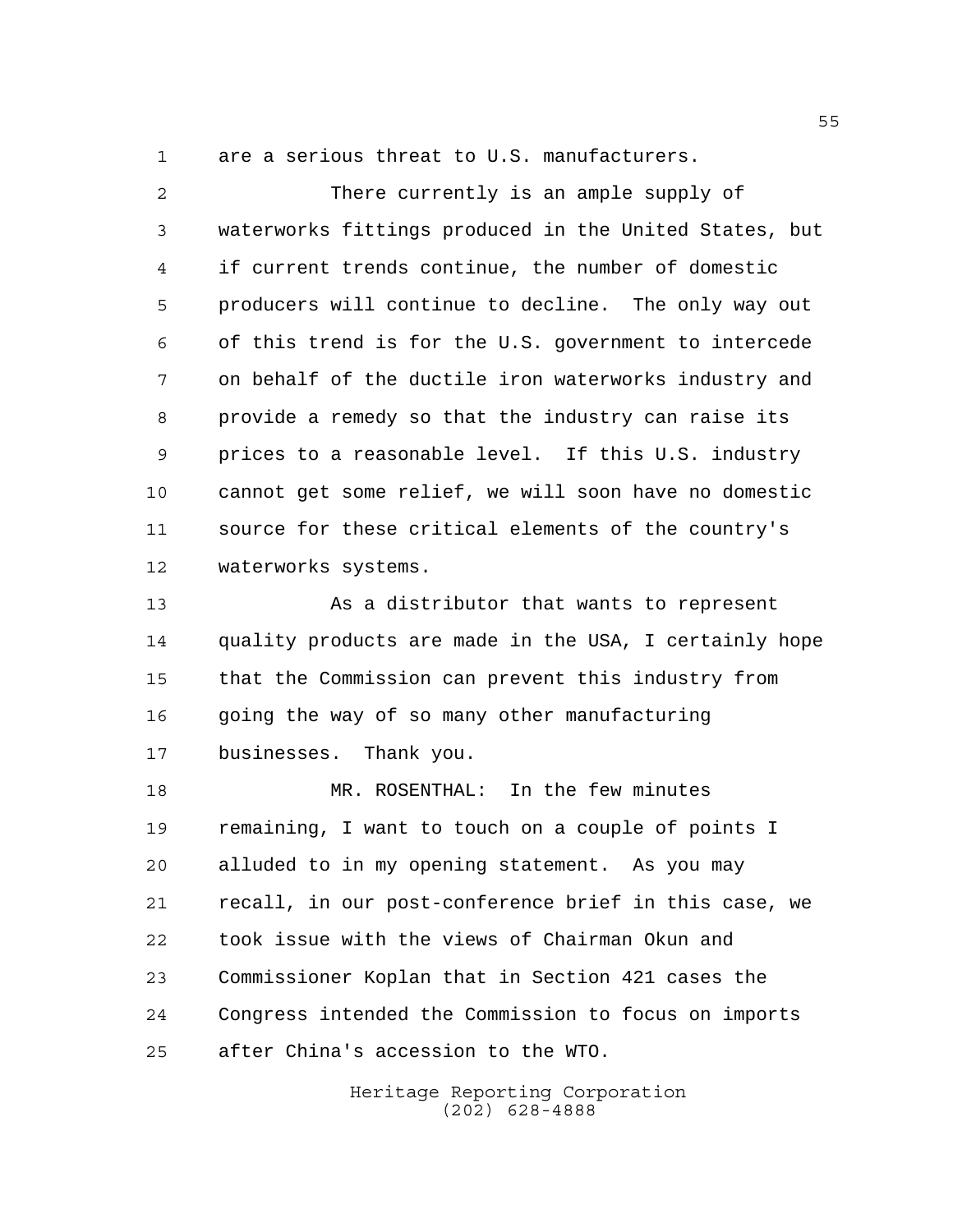With all due respect, I don't see any evidence in the legislative history that reflects any congressional intent to focus on post-WTO-accession imports. That's mainly because, as we know, the China-U.S. agreement was basically one sided, as stated by many of the congressional proponents of this provision. The U.S. did not have to make any tariff concessions; and, therefore, one would not expect a surge of imports after China's accession. So focusing on the post-China accession period, I don't think, is justified by the legislative history. I'm sure I'll engage of invite some discussion there. In my desire to ever be provocative, I wanted to throw that out to you.

 Having said all of that, though, I don't think it makes a tremendous amount of difference in this case because, as you heard from Mr. Kerwin, it doesn't matter which time period you focus on here; there has been a surge. And even accepting the analysis in the Brake Drums and Rotors case, the time period looked at there, if the same one is used here, you show a surge even greater in our case than in that one.

Heritage Reporting Corporation There are a couple of other unique aspects of the Section 421 remedy that I would love to discuss

(202) 628-4888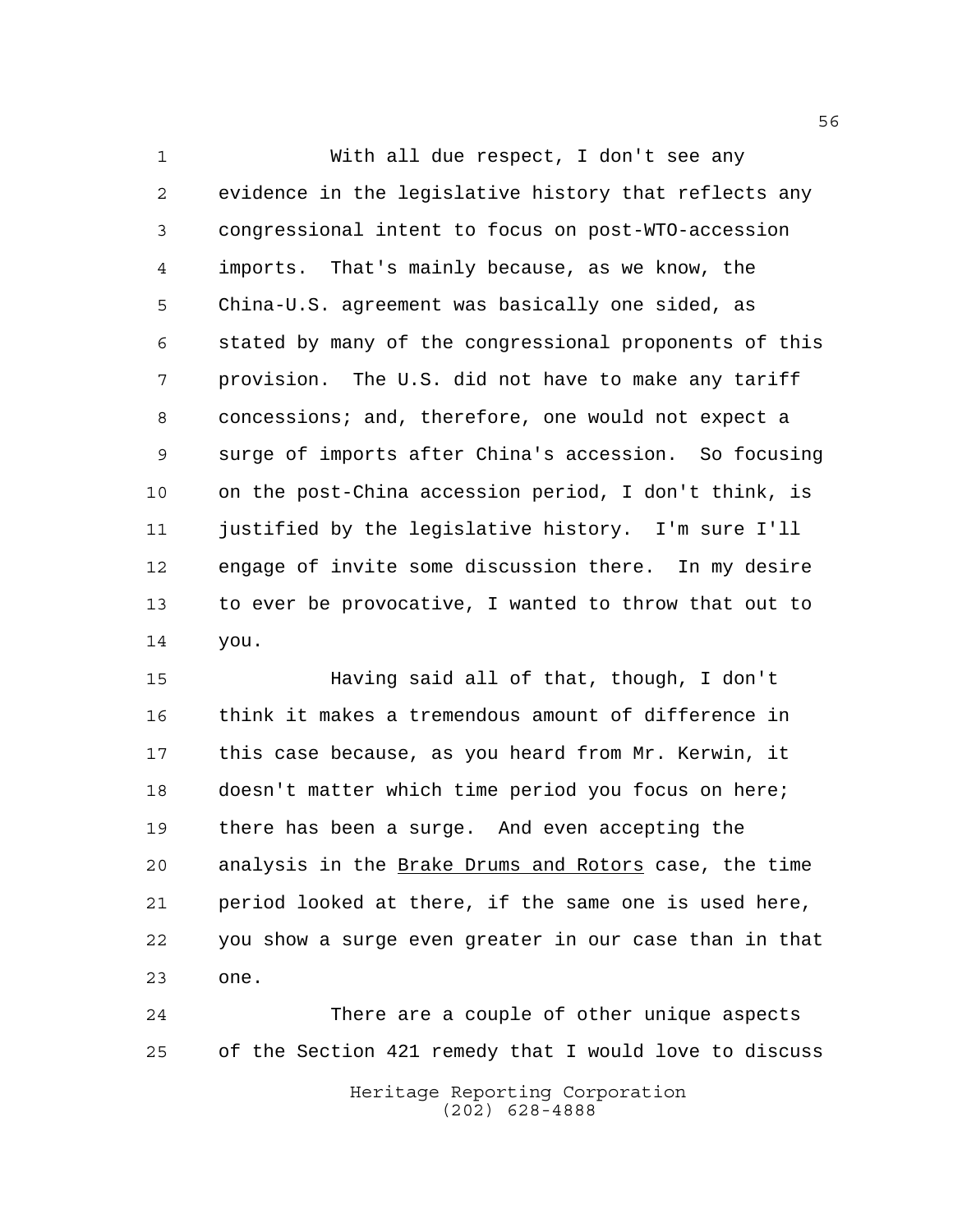with you, and Mr. Loeb nicely took the bait to start talking about the Wizard of Oz, and we'll talk about that more later as well. But among the other unique aspects of the 421 remedy that we ought to focus on is, number one, the notion that I think the Respondents have now abandoned that it's an adjustment statute for the U.S. industry and that the U.S. industry has to file adjustment plans.

 The Commission, I think, rightly rejected that in your previous cases, and we haven't heard it in this case, but one of the reasons why 421 doesn't require adjustment and 421 is different from the Section 201 cases is the recognition that the Chinese economy and Chinese industries are different.

 Mr. Gerard said it better than I can, and that is, China is different, and the administration that negotiated the accession agreement and the Congress that passed this understood that adjustment in this case and the periods of relief have to reflect that difference with the Chinese. The notion that U.S. industries that are facing surging Chinese imports have to adjust enough to bring down their wages, not spend money on labor and the environment in order to be more competitive doesn't make sense, and that was not the congressional intent.

> Heritage Reporting Corporation (202) 628-4888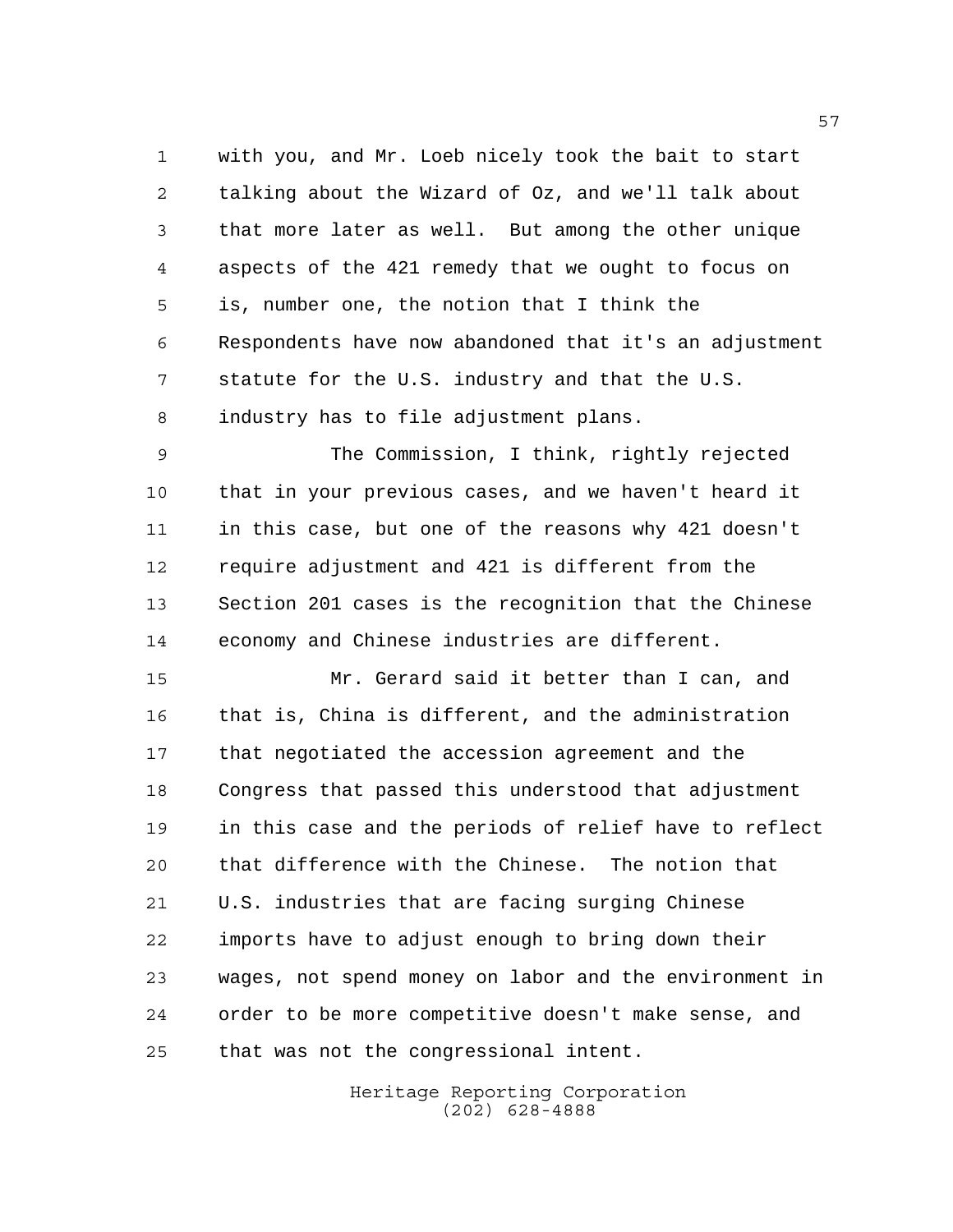1 I'll spend more time on this later, if you would like, but really, the reason why the safeguard provision was in there and lasts for 14 years is the recognition that the Chinese economy has to change. Currency policies have to change. Their wages have to go up. They have to start acting more like a market economy. So to put the burden and the expectation solely on domestic industries to adjust to the import competition and not expect the Chinese to change, I think, is misplaced. By the way, I'm not saying that as an excuse for domestic industries who don't try to modernize and don't do everything they can to become more efficient.

 You know from the record in this case that this domestic industry has spent a lot of money modernizing, has spent a lot of money reducing their costs. So that's not what this argument is about. It's trying to get the Commission and the administration, ultimately, to take a much more fundamentally different view of Section 421 than it apparently has taken in previous cases and certainly different than the approach it's taken in Section 201 cases.

Heritage Reporting Corporation I would like to turn next to the issue raised in respondents brief that Mr. Gerard so

(202) 628-4888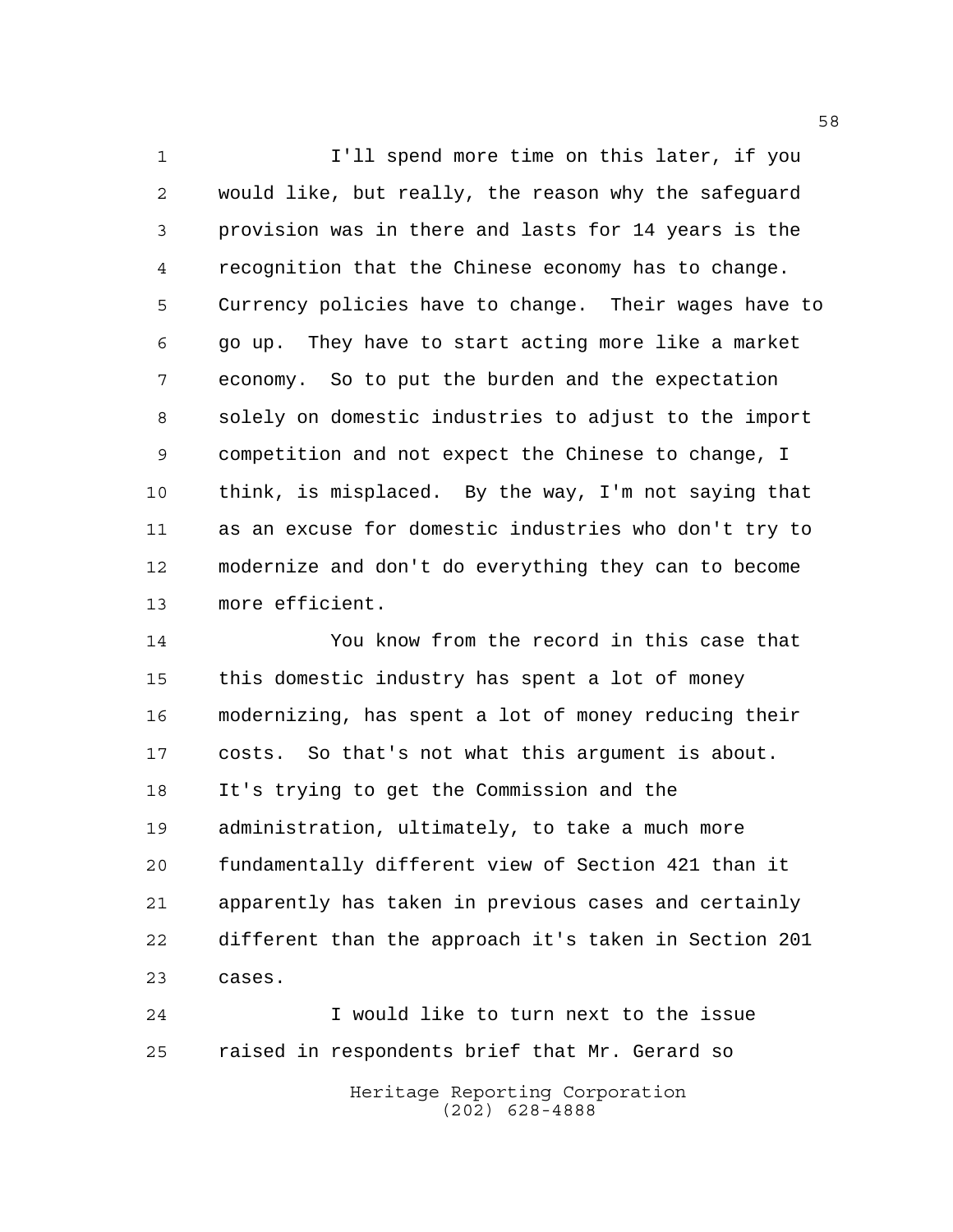eloquently reference, and that is the notion that somehow McWane is the cause of its own problems because it spent money on environmental and workplace compliance, and, Respondents, imports aren't the problem. It's all that money you've spent on safety and environmental compliance.

 To the extent these arguments are sincere, they are totally baseless. To the extent they are efforts to bias the Commission against McWane, they should be recognized as such and rejected.

 Now, let's be clear. McWane has had its problems. The well-publicized, New York Times front- line reports presented, though, a very, very distorted and inaccurate view of the company. Certainly, McWane acknowledges that during a period of rapid growth it made mistakes, and its safety and environmental record did not live up to its own standard. It's paid fines. It continues to be responsible for rectifying those mistakes it's made previously.

 There is no denying that there have been problems. But those reports, well publicized and, of course, repeated numerous times in the prehearing briefs here by Respondents, ignored a great deal of information that clearly illustrates McWane's commitment to environmental safety and safety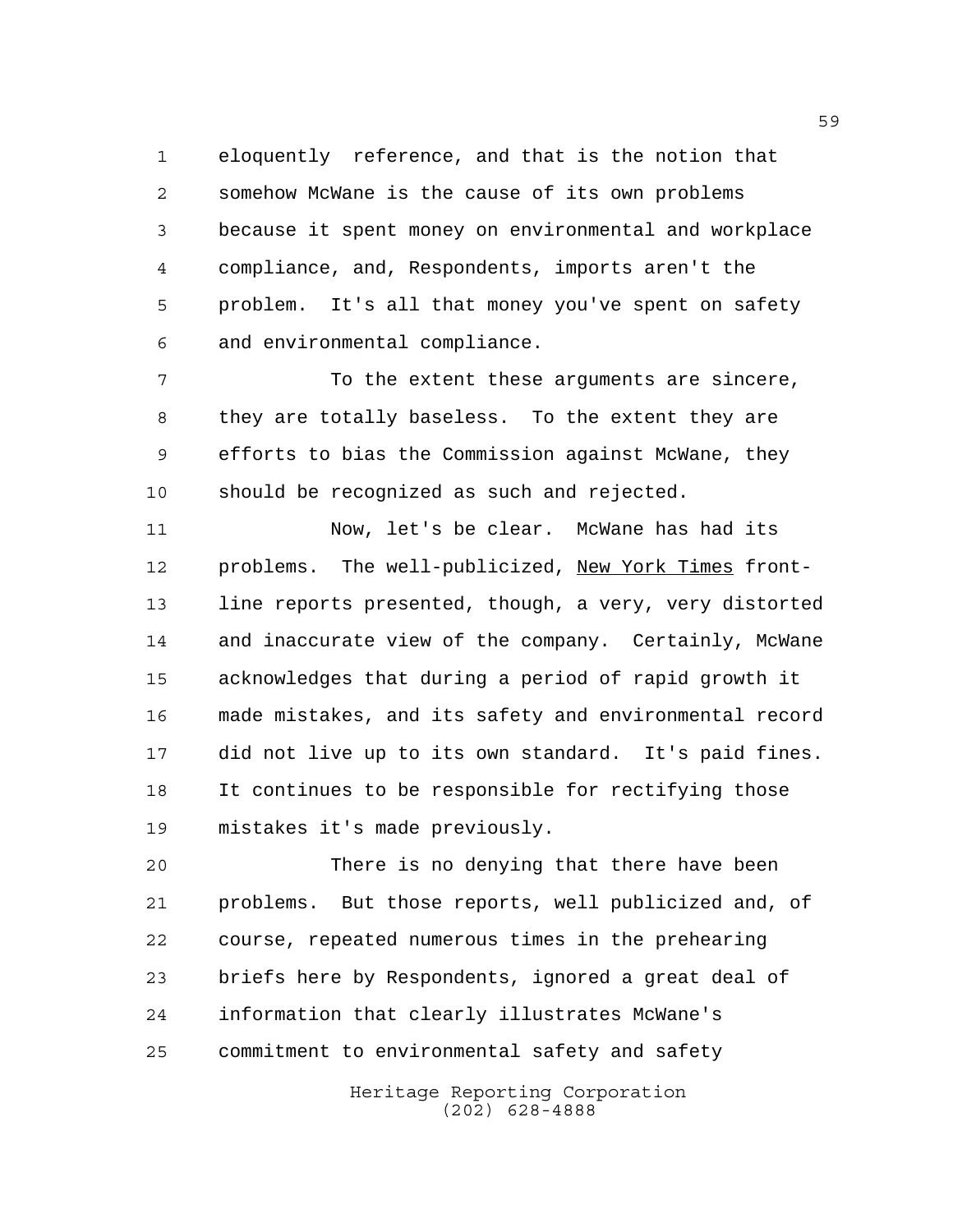management. Unfortunately, as a privately held company, McWane has had the view that it really doesn't make a lot of sense to pick a fight with an opponent that buys ink by the barrel full, so it has not mounted a public relations offensive to combat the distorted picture that's been presented in the press.

 What it's done instead is to mount a safety and environmental offensive, and you heard Mr. Gerard talk about the efforts that are being made at McWane facilities to make the McWane plants a model workplace. The McWane management team, which assumed operational control of the company five years ago, has demonstrated a strong commitment to safety and environmental excellence, and they are delighted to join in a partnership with Mr. Gerard and the USWA in that effort.

 Ironically, Respondents want to twist McWane's efforts to protect its workers and the environment as a reason to deny relief in this case. Can you believe that argument? According to Respondents, McWane's injury isn't caused by imports; it's all that spending on workers and the environment. Respondents would actually deny relief under this theory to an industry that is spending money, \$100 million over the last several years, to be precise, in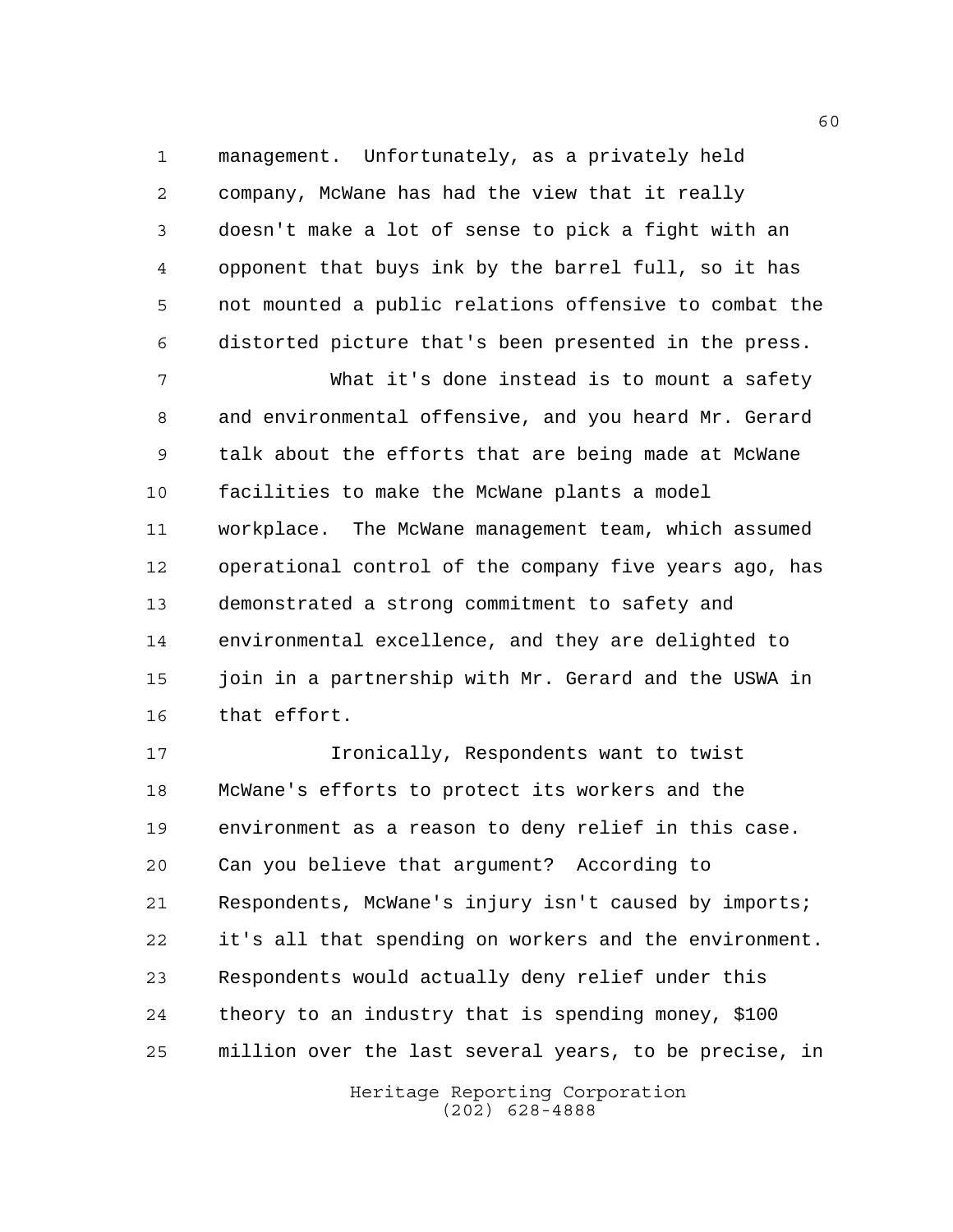order to benefit an industry in China that incurs no such costs. It's hard to imagine an argument more cynical. It's also one of the more shameful arguments or shameless I've heard, and I've heard a few in my days here at the Commission. I may even have made a few.

 To criticize, as the Respondents have done, any American producer, let alone one that's spent \$100 million on safety and the environment, gives new meaning to the term -- actually it's not a Chinese term either -- "hutzpah," which for those who need a translation, is unmitigated gall.

 Thank you, and I have a suspicion that I won't need to invite your questions.

 CHAIRMAN OKUN: Thank you. Thank all of you 16 for your testimony today, for your willingness to be here to answer our questions, and for all of the information that you've provided and will continue to provide. I want to thank, in particular, the industry witnesses who take time from their regular business to travel to the Commission, and to Mr. Gerard, as a representative for labor, to be here to tell their story as well.

Heritage Reporting Corporation Before we begin our questioning, I want to ask witnesses that when you respond, to please restate

(202) 628-4888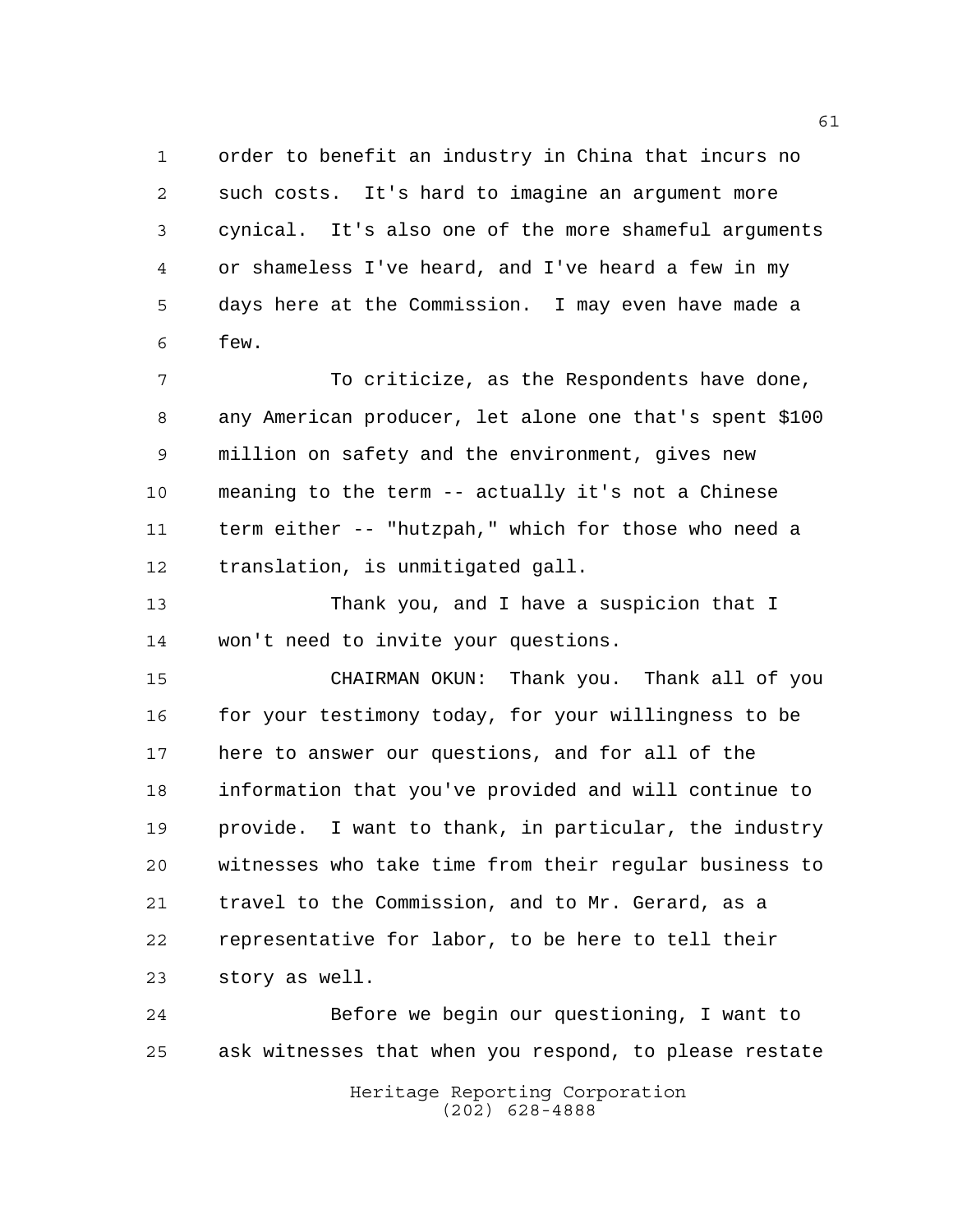your name, not because we don't now believe that we know who is out there but because we can't always see the name tags, and it helps our reporter as well. And with that, Vice Chairman Hillman will start the questioning this morning.

 VICE CHAIRMAN HILLMAN: Thank you, Madam Chairman, and I would join the chairman in welcoming you all, and welcome back to many of you. Mr. Gerard, you're right. We've missed you over these couple of months. We do appreciate everyone taking the time to be with us this morning.

 I guess, if I can, I want to start by making sure I understand some of the pricing issues that a number of you had talked about. Mr. Teske, maybe if I can even start with you, and I would start by thanking you for being here. It's always helpful to have some folks on the distribution side as well to help us understand some of the issues about how products get priced in the market.

 You mentioned that companies are willing to pay some premium sometimes to get U.S. product. Can you help give me a sense of how much of a premium, and has there been any change over this period of investigation in terms of how much of a premium somebody might have been willing to pay to get U.S.

> Heritage Reporting Corporation (202) 628-4888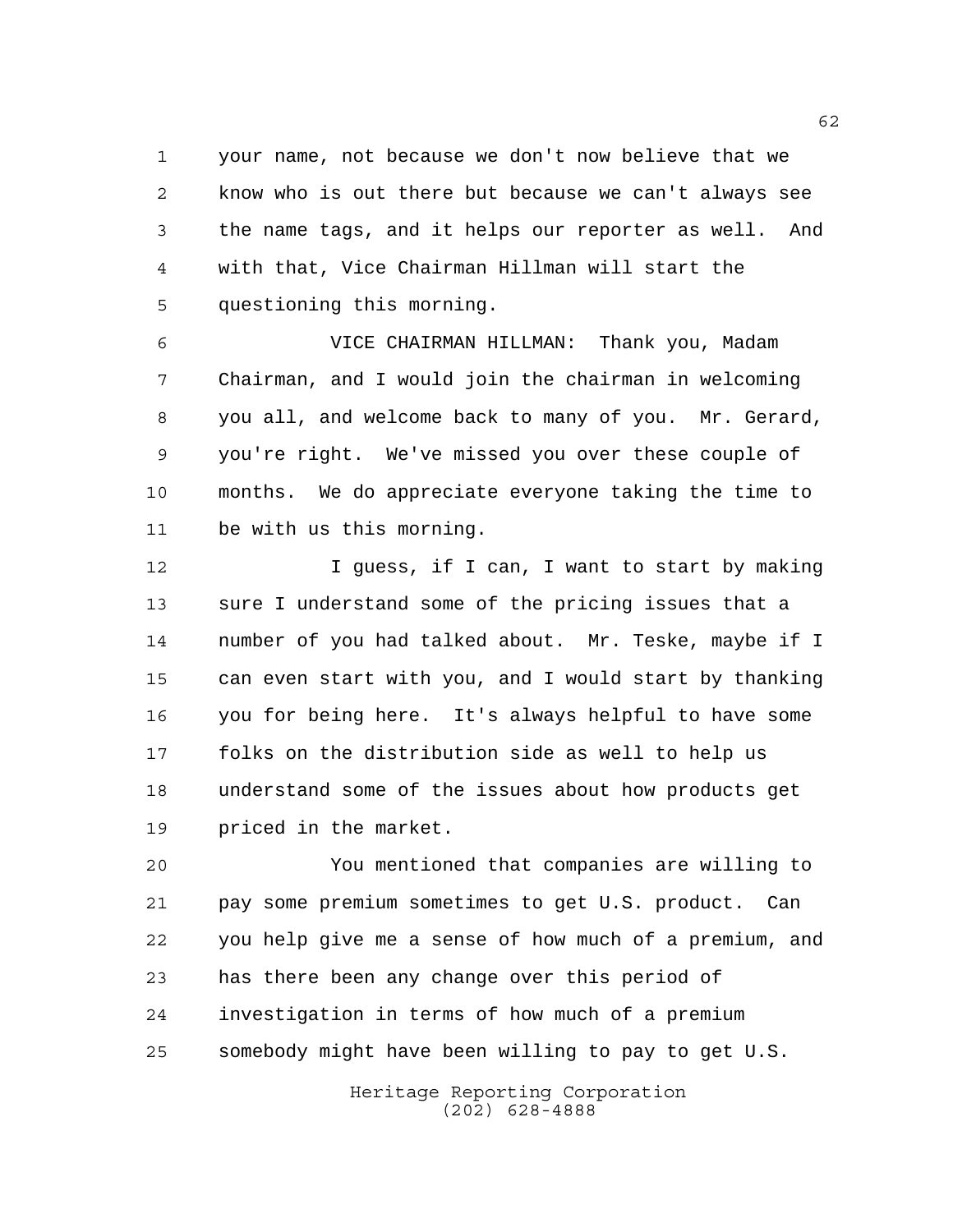product?

Heritage Reporting Corporation (202) 628-4888 MR. TESKE: Yes. Thomas Teske, general manager and vice president of sales and marketing, East Jordan Iron Works. It's probably two ways to answer that. Number one, in some markets they prefer made in USA that we're in. In Michigan, it's a heavily made-in- USA area, and so the preference is towards USA suppliers. VICE CHAIRMAN HILLMAN: Just so I'm clear, when you say "preference," is this a legal preference  $12 - -$  MR. TESKE: No. **VICE CHAIRMAN HILLMAN:** -- where they are required, or it's a -- MR. TESKE: There is no legal preference. It's just the local municipalities may have a preference to have made in USA or to know the manufacturer. They may specify a manufacturer like Tyler, Clow in their specifications, and so they have a preference to those products. VICE CHAIRMAN HILLMAN: Would you have a sense of what portion of them would actually specify, "I want Tyler. I want Clow. I want U.S. Pipe. I want a particular U.S. producer"?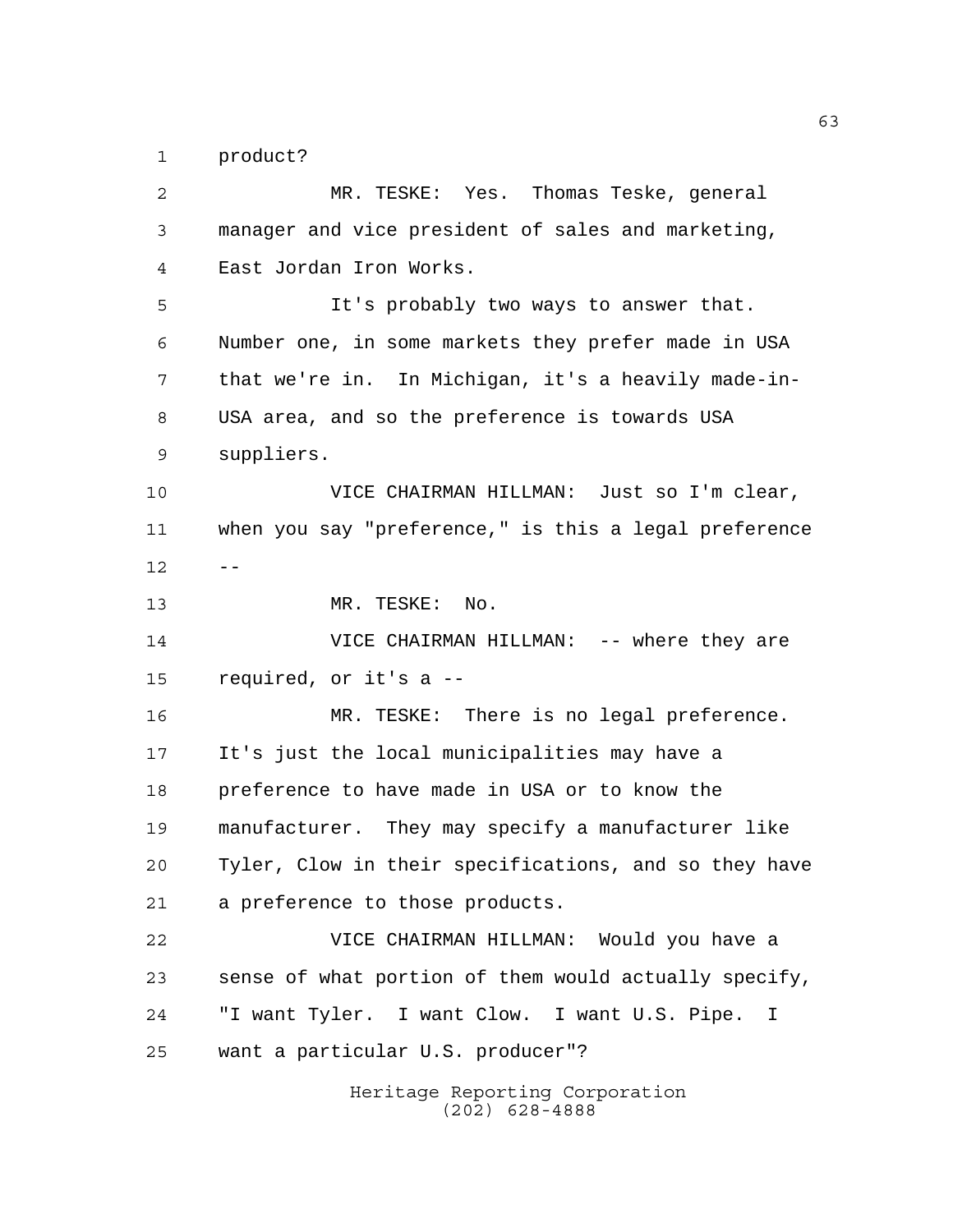Heritage Reporting Corporation (202) 628-4888 MR. TESKE: They probably all have a specification area in a job, but it also may say "or approved equal." So it might have those names, and then it would be approved equal. And in a fitting case  $-$  VICE CHAIRMAN HILLMAN: Would an approved equal include an import? MR. TESKE: It could, conceivably, yes. VICE CHAIRMAN HILLMAN: Okay. MR. TESKE: And then in other markets, say, the greater Chicago Land area, there's probably 23 distributors of product, of waterworks products there, and some are domestic, and some are import, and a number of them may blend if they can, where they supply both. VICE CHAIRMAN HILLMAN: Okay. Getting back to this premium and the size of the premium. MR. TESKE: I don't know. It's hard to quantify. VICE CHAIRMAN HILLMAN: A couple percent? MR. TESKE: Five percent. VICE CHAIRMAN HILLMAN: Okay. And would you say it's changed over the period? MR. TESKE: Well, I think right now what we're seeing throughout the country is that even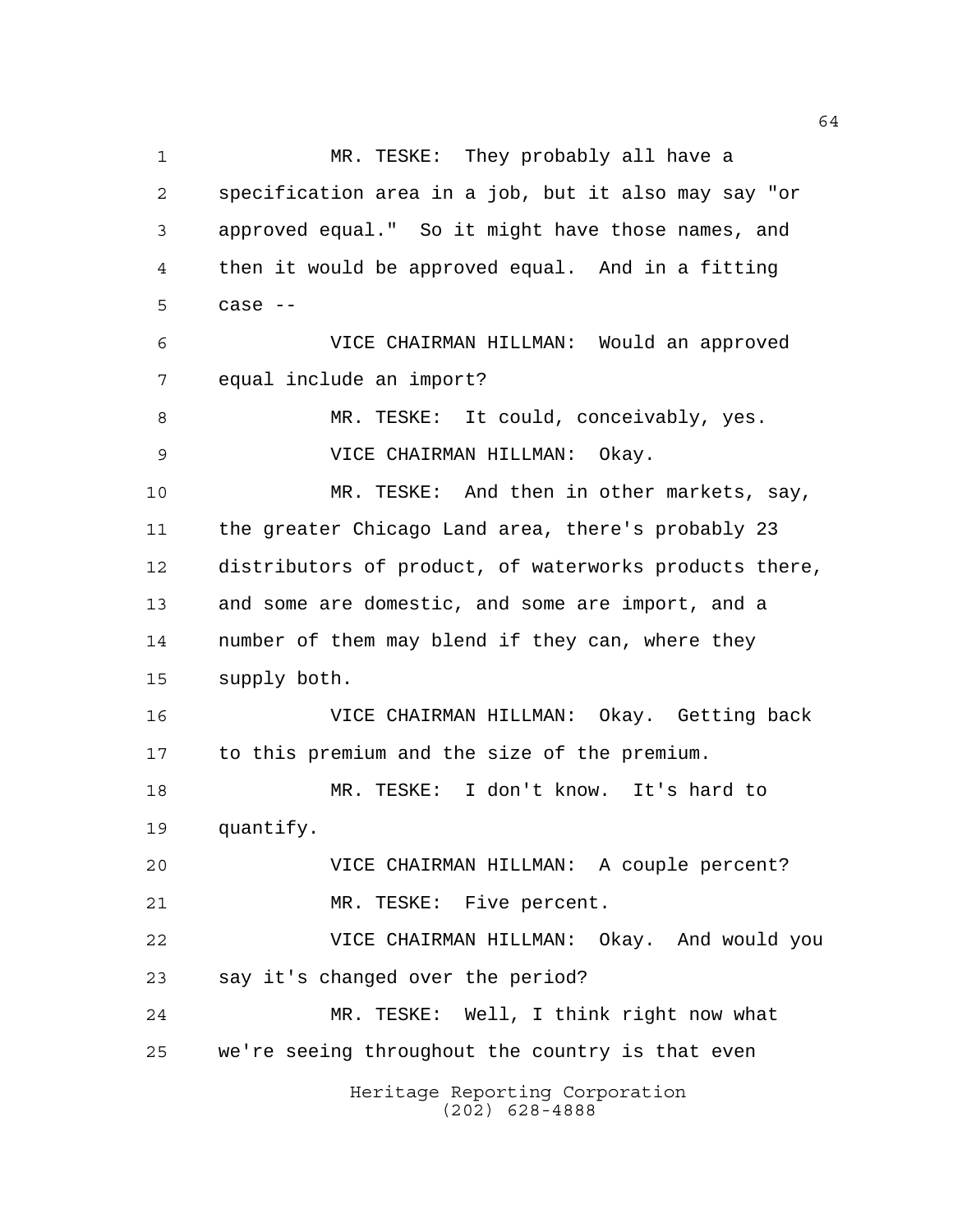though housing is going strong, most of the

 municipalities and state governments are suffering, and so everyone is looking at costs, and everything is more competitive. It's more competitive between distributors to sell products. So everyone is looking to see how they can improve or maintain a margin.

 VICE CHAIRMAN HILLMAN: Now, Mr. Blair, I think you were the one who testified about this issue of working off a list price and then offering a discount off of it. Am I correct that everyone in the market does that, works off of a list price and then offers a given customer a certain percentage discount off of it?

 MR. BLAIR: Yes. I'm Joel Blair. I'm the sales manager for Tyler Union.

 That is the way that we price our product in the market: a list price with a multiplier discount 18 to various parts of the country, and those discounts vary.

 VICE CHAIRMAN HILLMAN: So would the relationship between the price of various fittings products, in other words, a certain size, certain shape would be a certain price, and then another size, another shape, another price -- those relationships wouldn't vary. In other words, if you're giving a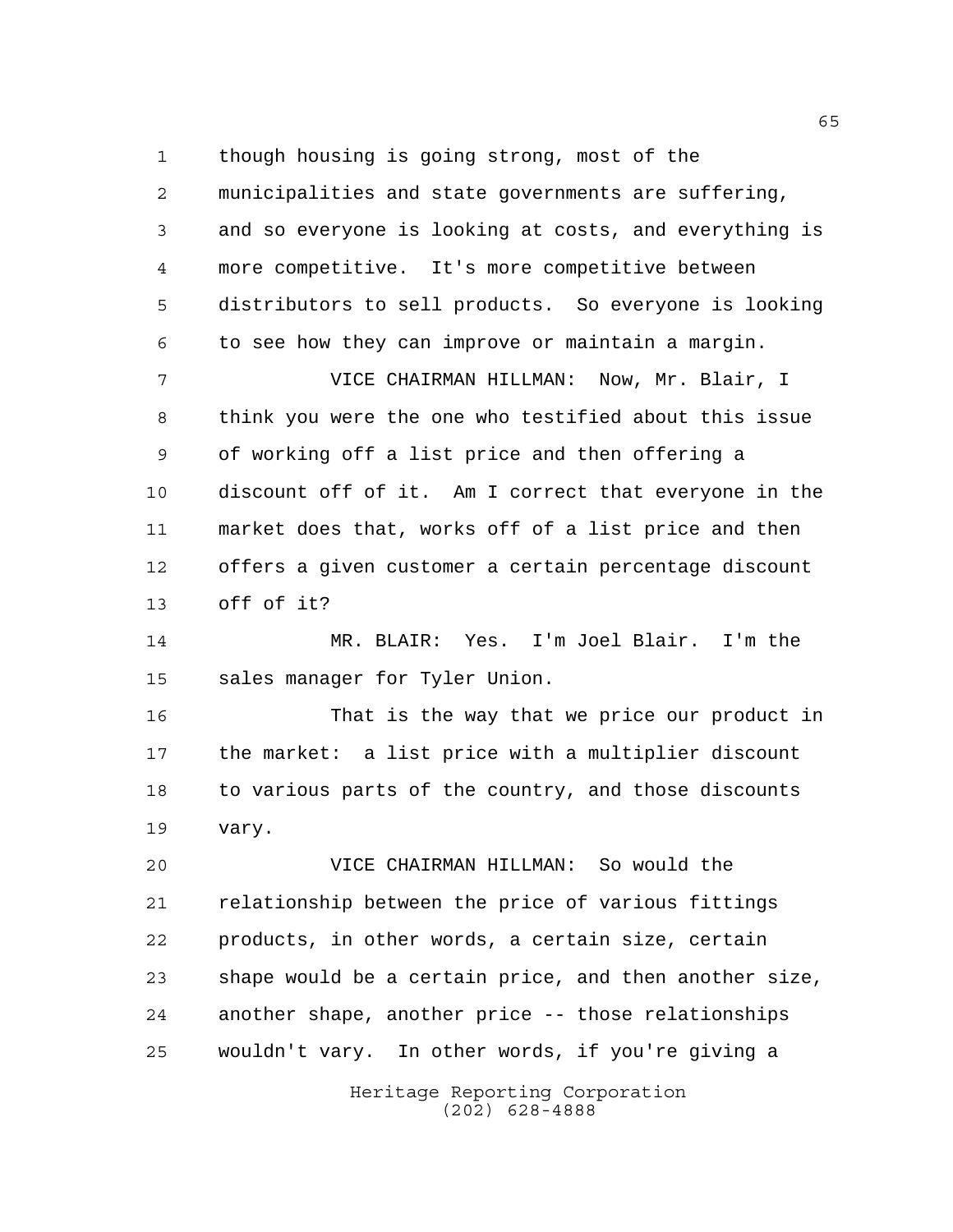Heritage Reporting Corporation discount, you're giving the same discount off of the entire list, or do you change the amount of discount specific to a given product? MR. TESKE: We apply the same discount to all fittings. VICE CHAIRMAN HILLMAN: Okay. Would it be your sense that that's what everybody in the industry does? Mr. Murray, would you have any comment on what U.S. Pipe would do? MR. MURRAY: I would agree, Ms. Hillman, that that's the industry fashion, and U.S. Pipe follows that. VICE CHAIRMAN HILLMAN: And then I believe, Mr. Blair, in your testimony you said that the amount of the discount may vary from region to region in the country in some ways. Give me a sense of how much that variance is. MR. BLAIR: Can I take just a minute? VICE CHAIRMAN HILLMAN: Sure. (Pause.) MR. WAUGAMAN: Excuse me. I'm Don Waugaman. VICE CHAIRMAN HILLMAN: Sure. Go ahead, Mr. Waugaman. MR. WAUGAMAN: Maybe I should answer that. The discount can range between 52 percent off of list

(202) 628-4888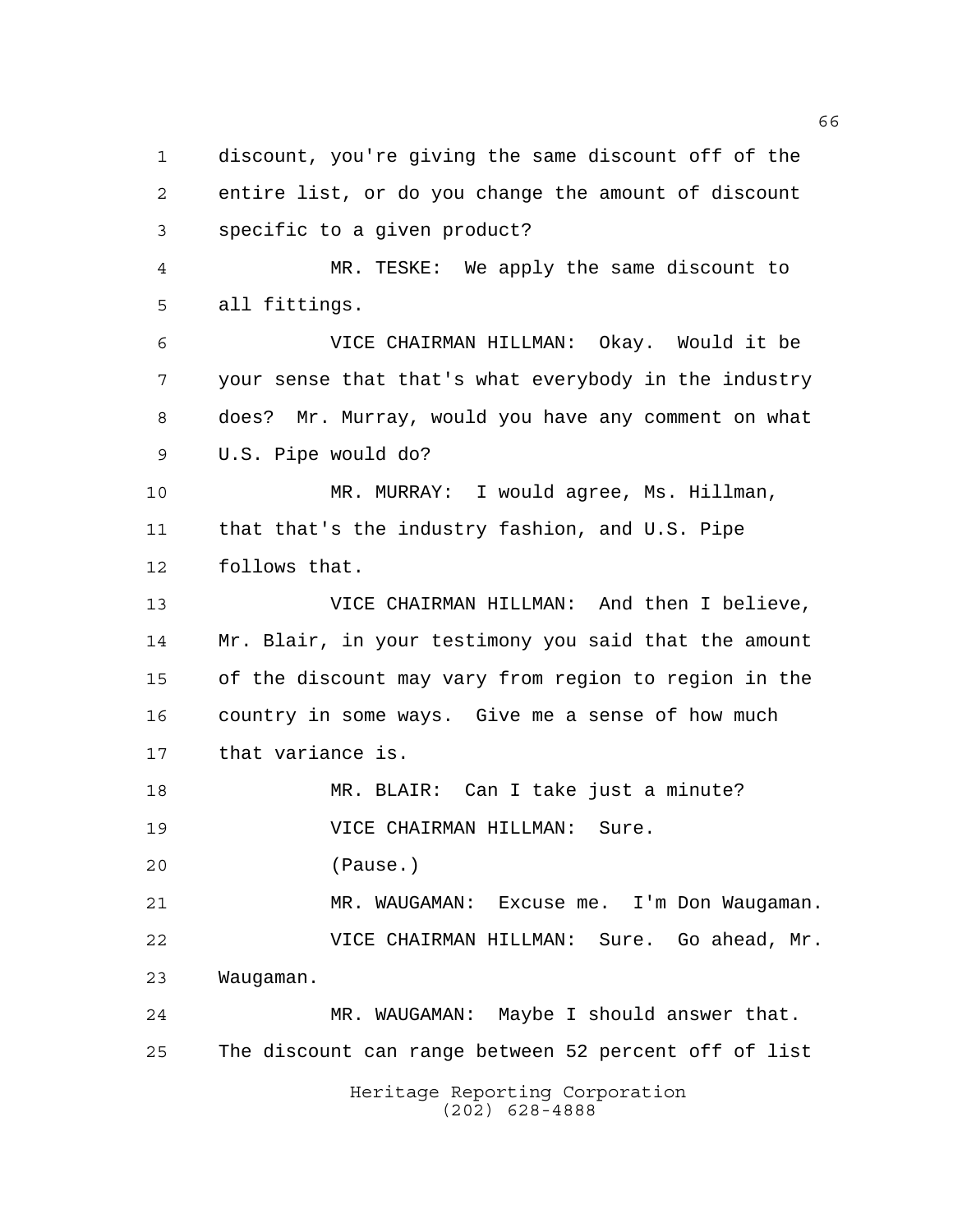and as much as 71 percent off of list.

 VICE CHAIRMAN HILLMAN: Okay, okay. And then help me understand how frequently fittings are sold as a larger package of goods, and is there a sense that if somebody is prepared to buy X amount of pipe, and you're going to add in such-and-such amount of fittings, you give a bigger discount on the fittings or a bigger discount on the pipe. Help me understand how much product is sold as part of a package that would include things other than fittings. MR. WAUGAMAN: This is Don Waugaman. I'll answer that. It's very easy to answer. Absolutely none of it. We do not sell our fittings as part of a package, although that was alluded to by the Respondents earlier. We never sell to a distributor our fittings as part of a package with any other 17 products, whether it be pipe or hydrants or anything else, when we sell our products to a distributor. VICE CHAIRMAN HILLMAN: Mr. Murray, would you have a sense, from U.S. Pipe? Do you produce -- MR. MURRAY: Well, I think the qualification that Mr. Waugaman used was correct: to a distributor. There is another family of customers out there, the contractors, that obviously when they ask for quotations for jobs, they include pipe, valves,

Heritage Reporting Corporation (202) 628-4888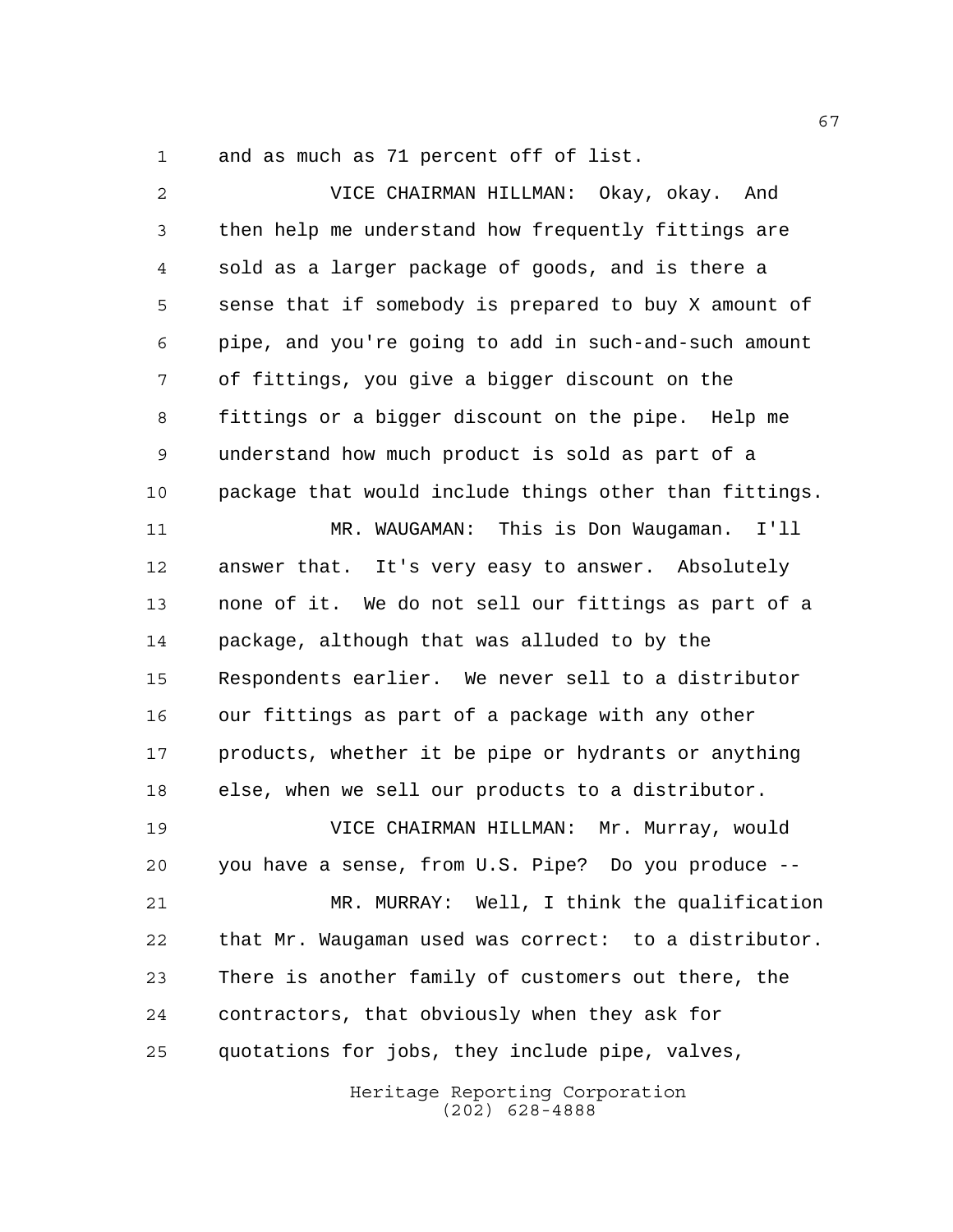Heritage Reporting Corporation hydrants, fittings, things of that nature, so they are, in a sense -- VICE CHAIRMAN HILLMAN: But you're not selling directly to them. It's the distributors that are selling to them. MR. MURRAY: No. We also sell directly to contractors, absolutely. VICE CHAIRMAN HILLMAN: And your sales to a contractor might include some sort of packaging of pipe and other products. 11 MR. MURRAY: Yes. VICE CHAIRMAN HILLMAN: Okay. And what portion of your sales would be to this kind of a contractor? MR. MURRAY: Well, in ductile iron waterworks fittings, it depends on the size of those fittings. On the smaller fittings, a large percentage. On the larger fittings, a much smaller percentage. VICE CHAIRMAN HILLMAN: Okay. Now, Mr. Waugaman, you're basically indicating that you're not selling to this kind of a contractor that Mr. Murray is. MR. WAUGAMAN: That's correct. All of our fittings from Tyler and Union are sold 100 percent to

(202) 628-4888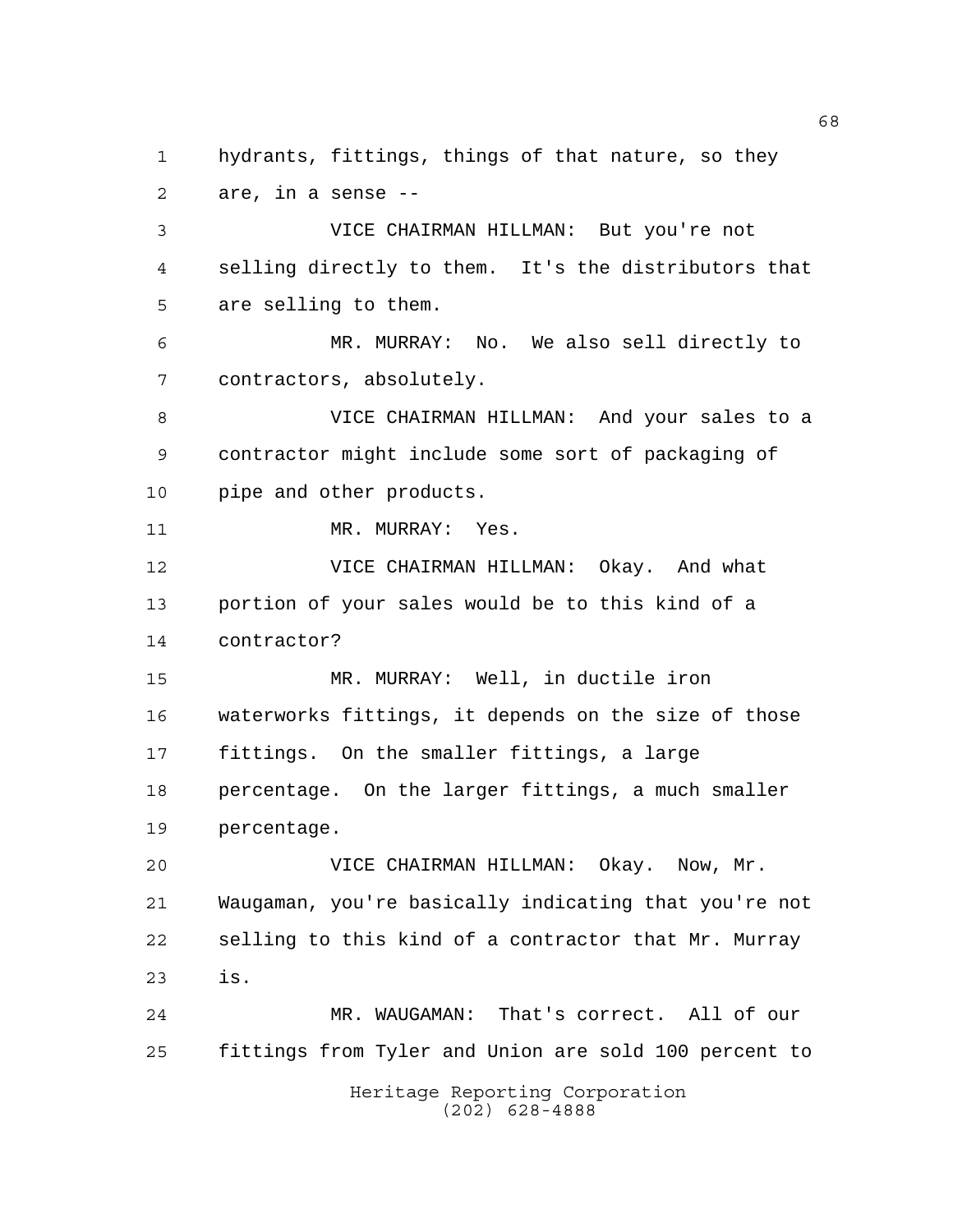distributors. I'm not an officer with Clow, but my understanding is that Clow does sell a small percentage of their fittings to end-use customers, contractors and municipalities.

 VICE CHAIRMAN HILLMAN: Okay. Mr. Teske? MR. TESKE: Thomas Teske. We buy fittings from Tyler, and then we package them with Griffin Ductile Iron Pipe. We've represented Griffin Ductile Iron Pipe for over 40 years. And then we quote that as to the job, or with plastic pipes also.

 VICE CHAIRMAN HILLMAN: Okay. And then when you do that, are you trying to, in essence, price? Is there a relationship between how much of a discount you might do on the fittings versus the pipe? MR. TESKE: Well, they are both sold at a different markup, if that's what you mean. VICE CHAIRMAN HILLMAN: Okay. MR. TESKE: They are independent events, though. VICE CHAIRMAN HILLMAN: Okay. I appreciate that. MR. TESKE: The customer purchases a package, but how we price them -- they are not all

marked up the same way.

Heritage Reporting Corporation (202) 628-4888 VICE CHAIRMAN HILLMAN: I'm sorry. Mr.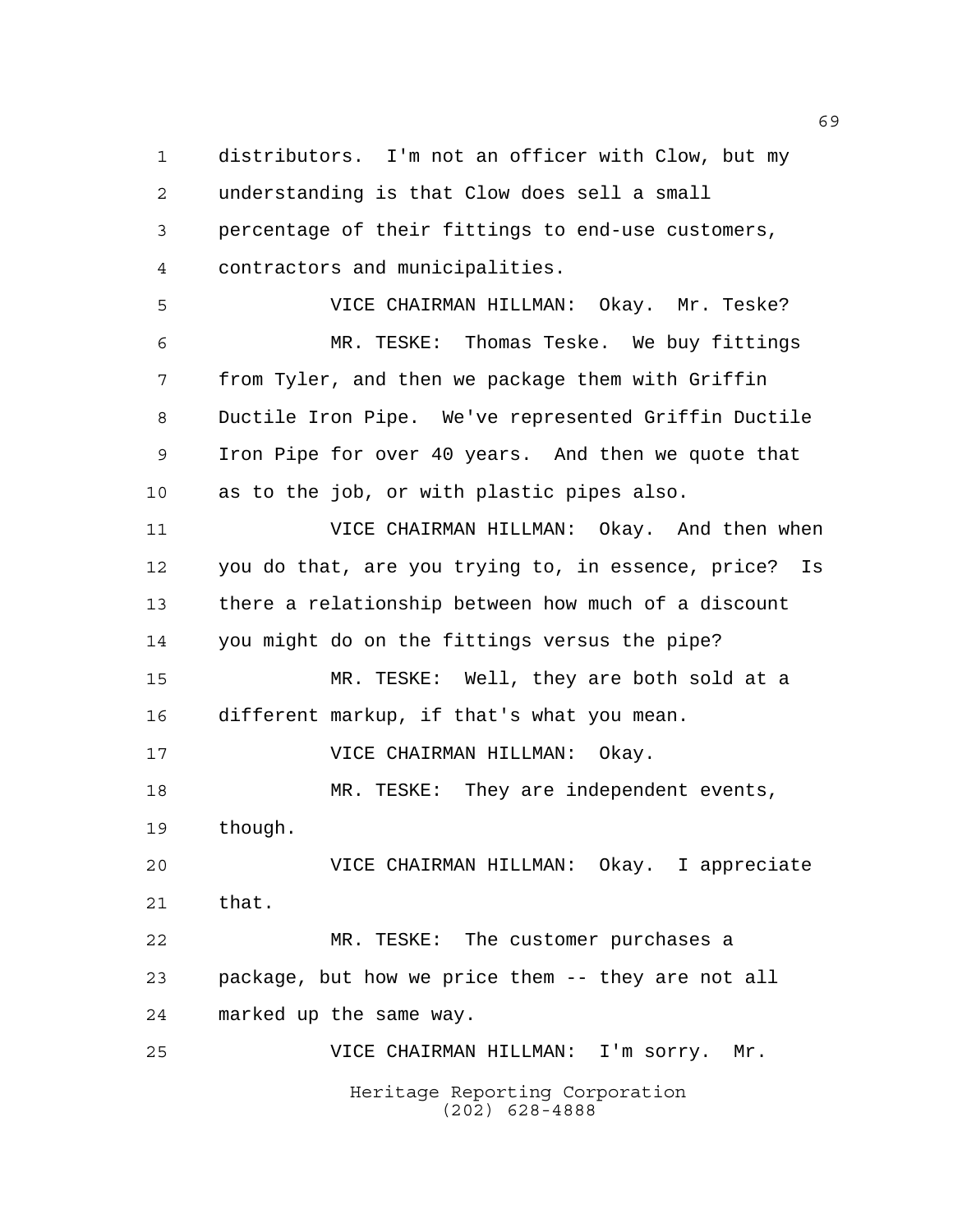Green?

 MR. GREEN: Well, whenever there is a break. VICE CHAIRMAN HILLMAN: No, no. Go ahead. MR. GREEN: Are you finished? David Green, president of Ransom Industries. I think it would be simpler, I guess, for the Commission if we explain certain things. U.S. Pipe -- Jim is also a producer of ductile pipe, so we have separate business groups within the McWane family, and we keep them separate for a specific reason. I'm in charge of the ductile iron waterworks fittings and sole piping products, et cetera. There is another individual on my level that is responsible for all of the fire hydrants and water valve sales, another guy that manages all of the ductile pipe manufacturing facilities and their sales approach. We, as a company, my companies, we don't package, period, because I don't, in my group of companies, don't produce ductile pipe. I have no control over ductile pipe, so I don't package. Typically, Clow Water, with their little bit of ductile fittings that they produce relative to us and the total industry, they are a ductile pipe plant. So where the ductile pipe plants in the country sell about 50 percent of their product, I think, to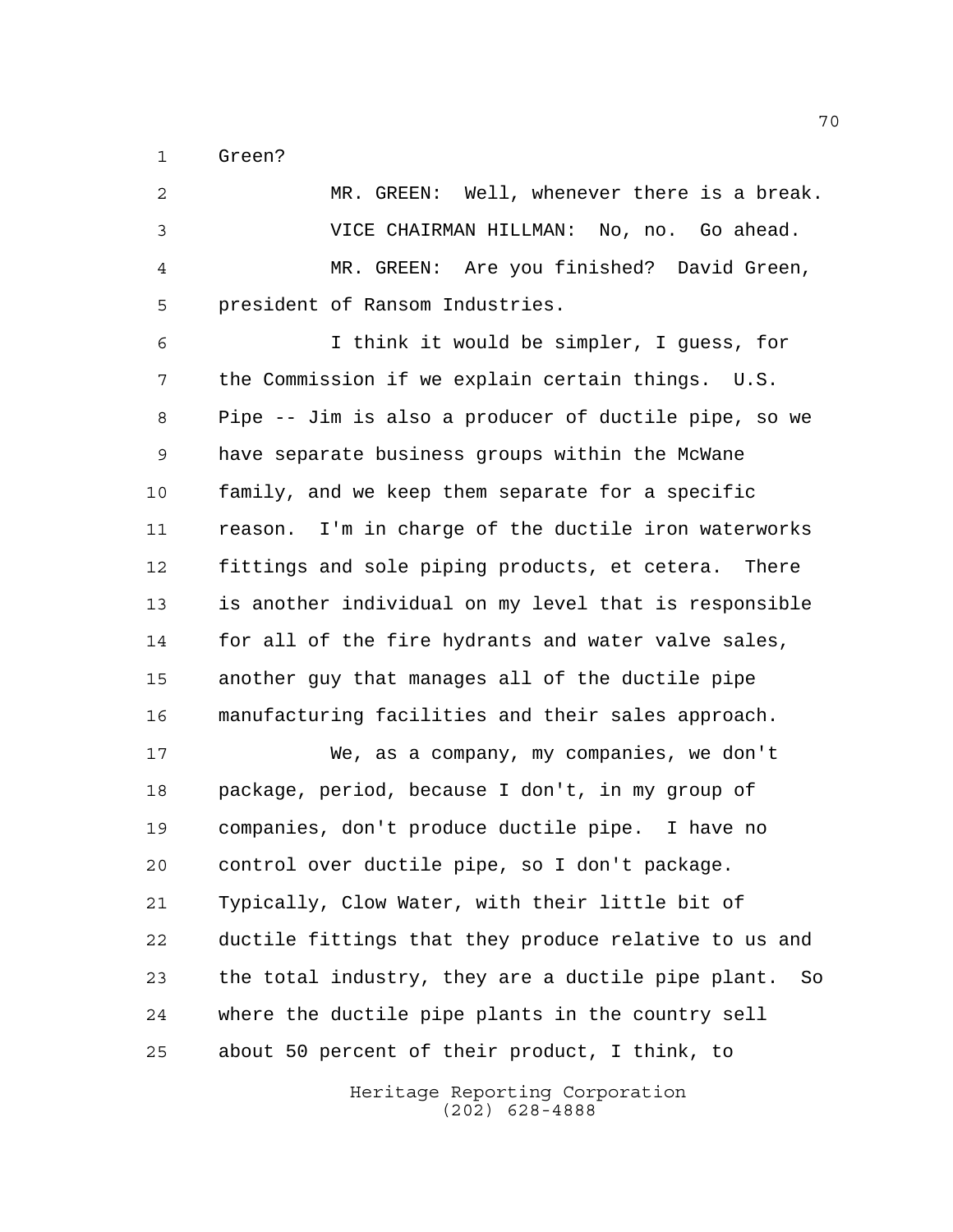contractors, that's a whole other issue besides what we deal with with Ransom, Tyler Pipe, Union, et cetera.

 VICE CHAIRMAN HILLMAN: Okay. I appreciate that. Mr. Rosenthal?

 MR. ROSENTHAL: You do have in the record the percentage of fittings that go to distributors versus end users.

 VICE CHAIRMAN HILLMAN: Right. I'm aware of that. I was just trying to understand this issue, to the extent that there is any of this packaging going on, who is doing it? If there is anything you want to add on how the prices of the relative pieces of the package, the fittings versus the pipe, get set. Mr. Teske, do you have a sense of that? Are you looking at independently what's going on in the market for pipe versus what's going on in the market for fittings? How do you decide what to price? MR. TESKE: Definitely. I mean, the distributor quotes construction projects and, in many cases, our pricing on fittings is somewhat

 standardized. The price of pipe varies on every job almost. And so we call for quotations for pipe, and then we put a bid quote together, and we quote the product to the contractors or the municipalities.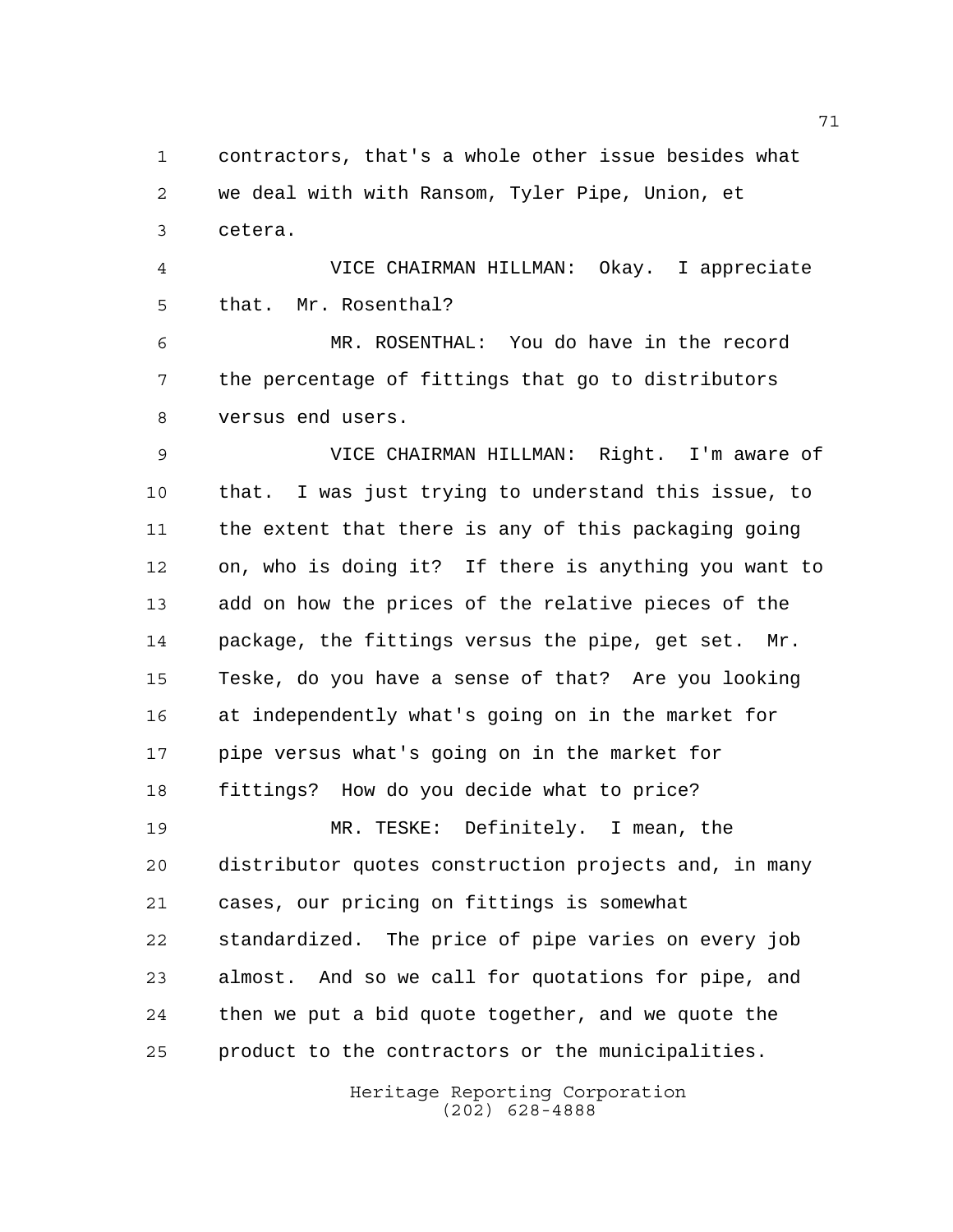Heritage Reporting Corporation VICE CHAIRMAN HILLMAN: Okay. Thank you very much. I appreciate those answers. CHAIRMAN OKUN: Commissioner Miller. COMMISSIONER MILLER: Thank you, Madam Chairman. Let me join in thanking all of the witnesses for being here today. Thank you, Mr. Gerard, as well for adding the union's perspective. My questions, at least the first round, are similar to Commissioner Hillman's in the sense that I'm trying to understand the industry better and what you do. I'm looking at this and going, I haven't seen, at least, this particular fitting industry. You know, a few weeks ago we had a hearing on malleable cast iron fittings, and I'm remembering -- we always see the industry in different bits and pieces, and you look different, and I want to make sure I understand exactly a little bit more about the industry. And at least, to start, I think I'll sort of aim some of my questions toward the product side. It was useful in terms of the market distribution that you were just talking about with Vice Chairman Hillman. Help me a little bit on understanding, for example, the differences and what's been happening in relative markets of the full-bodied and compact

(202) 628-4888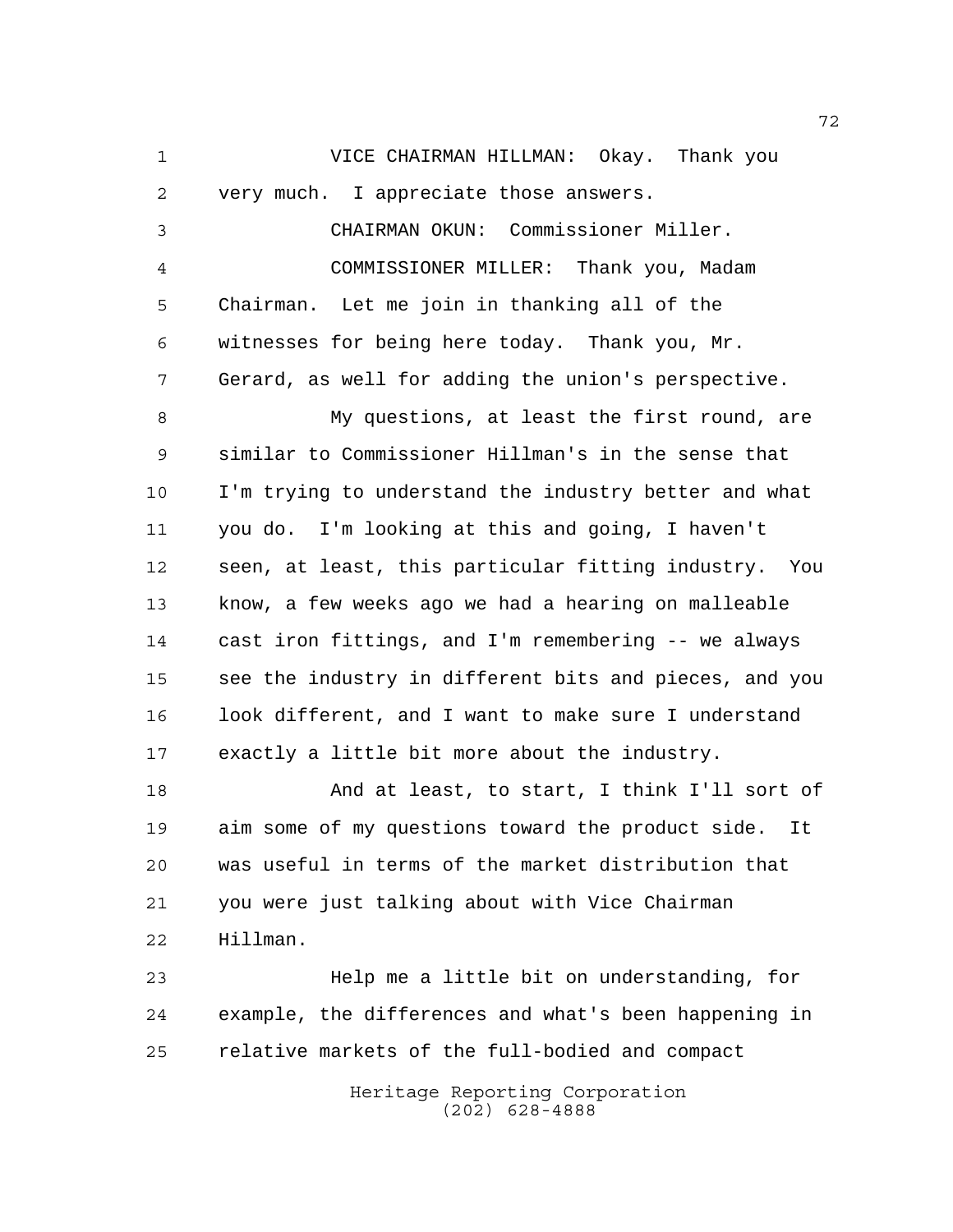product and the size ranges. It looks to me like we're seeing some changes or some shifts. Can you just help me understand the products and what relationships might be going on and changes between the full-bodied and compact product?

 MR. WAUGAMAN: Let me address that. I'm Don Waugaman.

 I'm going to give some numbers out here that I think are appropriate to give in an open forum. Full-bodied fittings are a small percentage of the fittings being currently sold in the United States. I don't have a breakdown, of course, of imported fittings, but in looking at domestically produced fittings, full bodies now only represent approximately 15 percent of the tonnage sold in fittings in the United States.

 COMMISSIONER MILLER: Has that changed over time?

 MR. WAUGAMAN: That's changed over time. If you look at the time of the investigation, there has not been a great change, to my understanding. I've got numbers back as far as 2000, and at that time it was around 18 percent. So there has not been a big change.

Heritage Reporting Corporation (202) 628-4888 My understanding, and maybe Mr. Blair can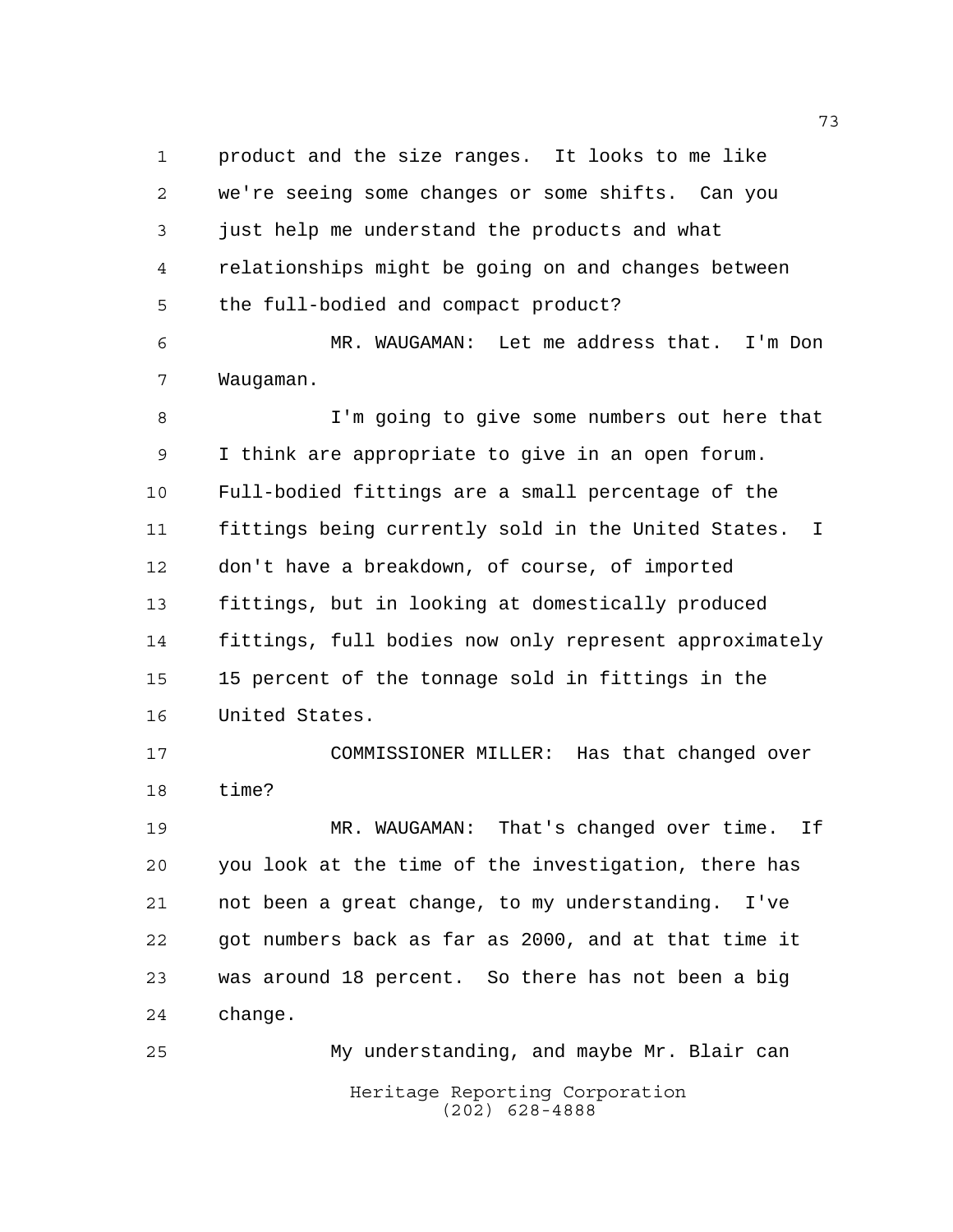Heritage Reporting Corporation (202) 628-4888 answer this, is the majority of the change from full- bodied to compact fittings took place in the late or mid-eighties, probably as late as the early nineties. Joel, can you comment on that? MR. BLAIR: Joel Blair, Tyler Union. Yes. The major change from full bodied to compact occurred in the eighties, early nineties. COMMISSIONER MILLER: Why? What is the difference between these two products that caused the shift? MR. BLAIR: The major difference, in addition to price, is that they are lighter fittings. They are easier to handle. They are probably more worker friendly. They perform the same functions. COMMISSIONER MILLER: The compact. MR. BLAIR: That's correct. COMMISSIONER MILLER: Mr. Rosenthal? MR. ROSENTHAL: Commissioner, may I present a little historical perspective? COMMISSIONER MILLER: Please. MR. ROSENTHAL: When we filed the dumping case on ductile iron waterworks fittings in 1992, decided in 1993, we filed the case on compact ductile iron waterworks fittings and excluded full bodied at the time and gray iron and actually excluded over 16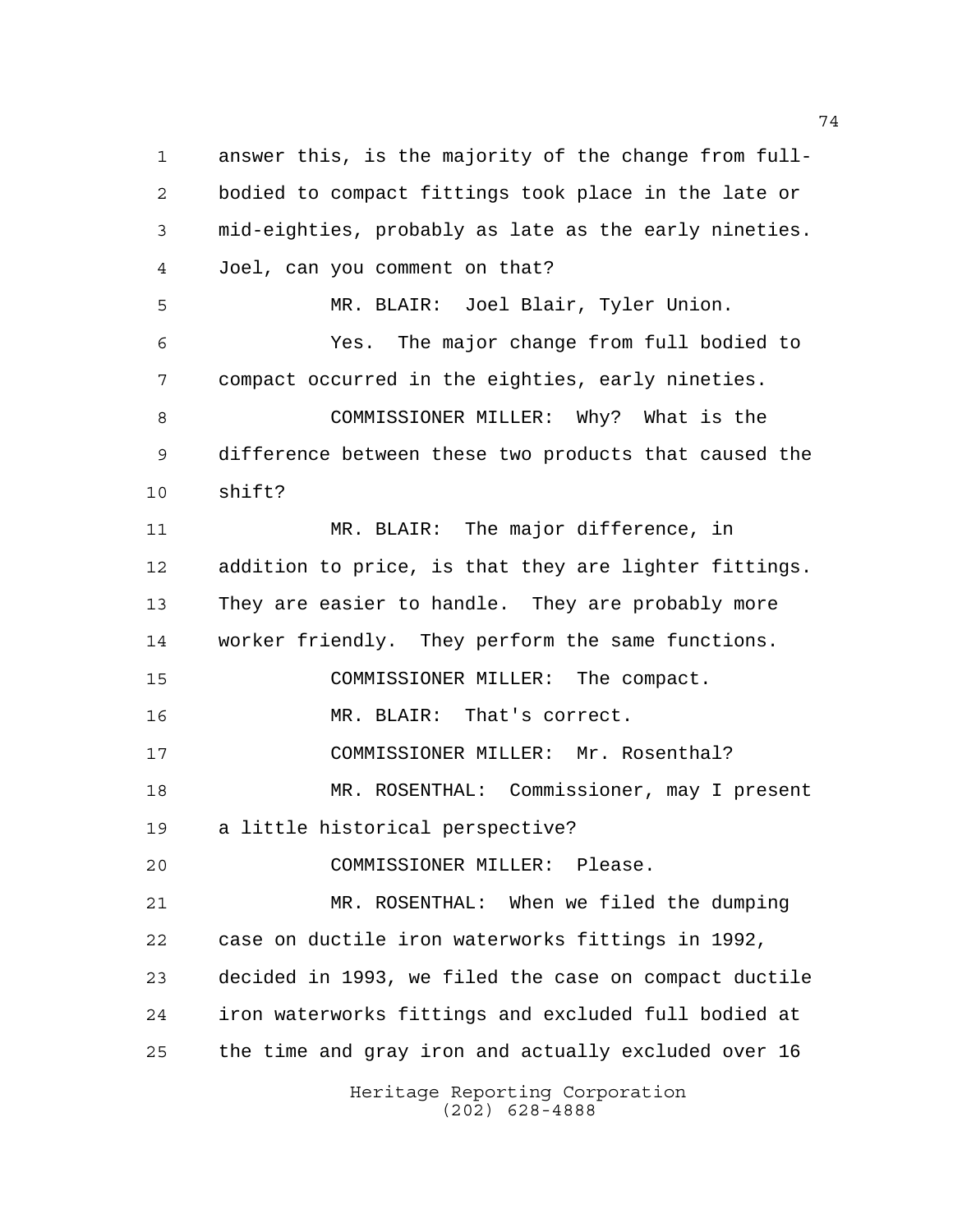inches for the following reasons. By the time we filed that case, the market had already moved away from gray iron fittings to ductile because ductile had superior strength and was seen as a better product and moved away from the full bodied, which was bigger, heavier, et cetera, to the compact.

7 So the vast majority -- 85 percent, 90 percent -- of the industry overall is in the compact and the ductile fittings, and the reason why there are a few laggards out there, some municipalities have already kind of committed to full bodied and maybe even gray iron, still. I don't know if there is much out there. But they have been more reluctant to shift over time. But most of the industry, by 1993, had shifted to the compact and ductile. As you'll see from the statistics as well, while there is still a fair number of sales in total of product over, let's say, 24 inches, 90 percent of the market is probably 24 inches and below in terms of size. Compact and ductile is where the vast, vast majority of the market is and has been since the early nineties.

 COMMISSIONER MILLER: Okay. And you alluded to the size issue. I look at the differentiation we have. We have information in the staff report on the, you know, over and under 30 inches, but then I look at

> Heritage Reporting Corporation (202) 628-4888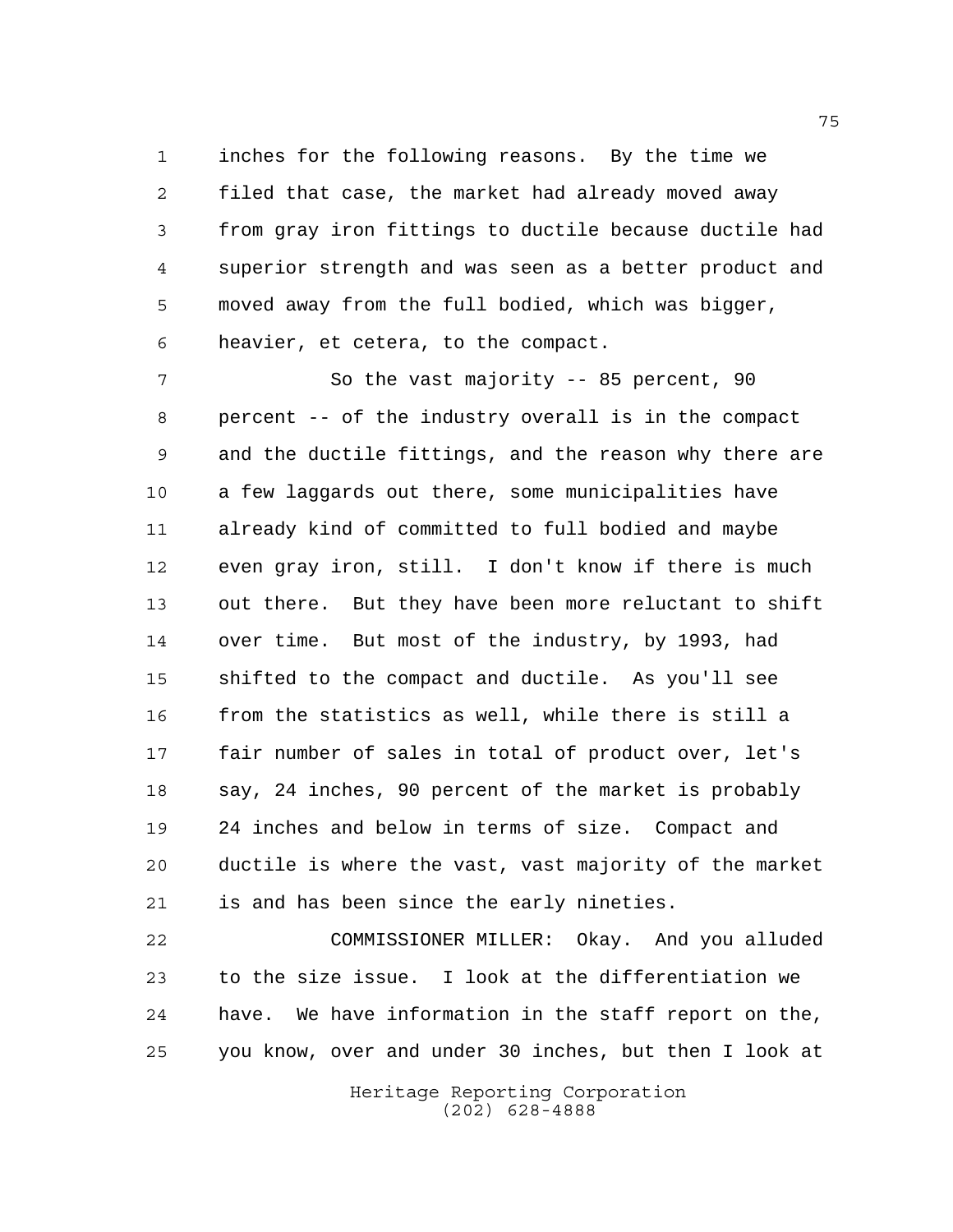our pricing products, and they are all a good bit less than 30 inches. I think they are mostly in, like, six and eight and such. Is that where most of the industry is? We have a much larger scope in terms of size than we do in our pricing products, so I want to understand how our pricing products relate to the overall.

 MR. WAUGAMAN: Maybe I can answer at least part of that question. And, again, on the statistics that I have, which are based on domestic producer sales, up through 24 inch is approximately 90 percent of all of the tonnage of fittings sold. When you look at that, and I don't know how those products were picked, but when you look at our products with the highest amount of unit sales are those in that range of the products that were designated for pricing in the questionnaire.

 MR. ROSENTHAL: And just to maybe make obvious the point, if 90 percent is below that cutoff on tonnage, it means that, on a unit basis, there are actually many fewer units in that 10 percent because these are heavier products.

COMMISSIONER MILLER: Okay.

 MR. ROSENTHAL: There are relatively few sales in those heavy products. They exist but not

> Heritage Reporting Corporation (202) 628-4888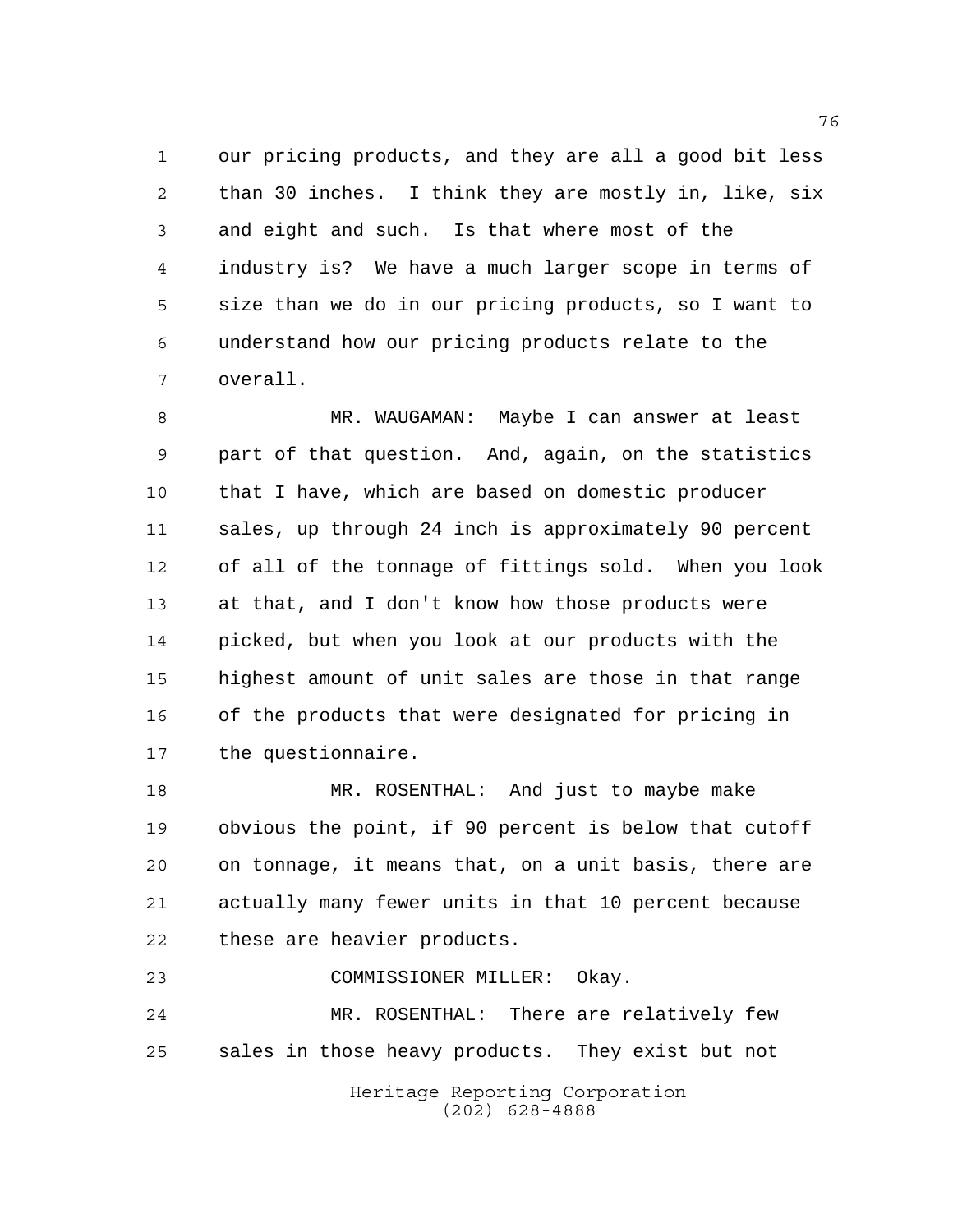very many.

Heritage Reporting Corporation (202) 628-4888 COMMISSIONER MILLER: Okay. Now, when it comes to the imported product, the Chinese product, tell me where you see them competing the most, and, again, whether any increases in one area versus the other. Anybody? MR. WAUGAMAN: If you want to know where they are competing, if we can get a map of the United States and show -- COMMISSIONER MILLER: I mean in terms of size, not -- MR. WAUGAMAN: Oh, okay. I thought you meant where they are competing. That's a pretty big geography. To the best of my knowledge, they offer fittings in every size that we manufacture, and I think if you'll look at their catalogues and compare them to ours, they have at least as many different SKUs, product ranges, and sizes that we offer, even some larger diameter than we offer as Tyler Union, but there are other domestic manufacturers that offer some of those larger sizes above 48 inch. MR. MURRAY: Commissioner Miller, we believe the market -- James R. Murray, vice president, U.S. Pipe -- we believe the market is 75 percent in volume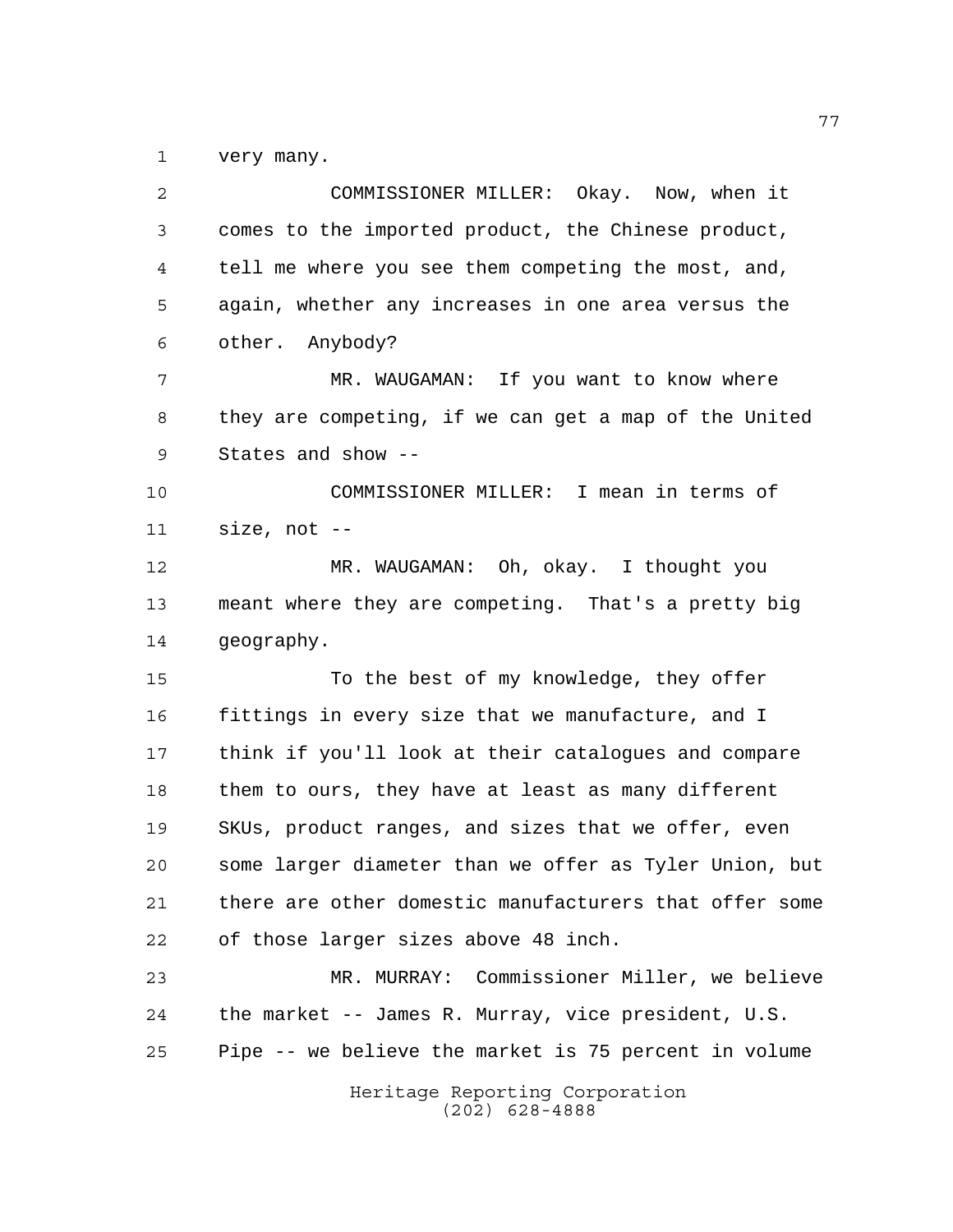for the 12 inch, and we personally believe imports are in that range in terms of their size. We estimate 80 percent, just as a matter of internal analysis, that 80 percent of all of the Chinese imports are in the four-to-twelve-inch size range.

 COMMISSIONER MILLER: All right. One reason I asked that question, I'm just eyeballing this, frankly, and what I'm looking at the industry representatives aren't able to see. So you can comment, Mr. Kerwin, if you want to, either now or post-hearing.

 You know, I see the overall import data, what it suggests in terms of growth in import volume. Okay? When I look at the growth in volumes in our pricing products, I don't quite see the same degree of an increase, I don't think. Do I? I mean, I'm eyeballing this pretty much on the grass, but that's what it looks like to me.

 Now, we don't have great coverage on the pricing products, and I take that probably to be because there are so many varieties of products that are produced and sold here. Is that a fair comment, Mr. Kerwin?

 MR. KERWIN: Yes, yes. The coverage on the pricing products, even with the five that the data was

> Heritage Reporting Corporation (202) 628-4888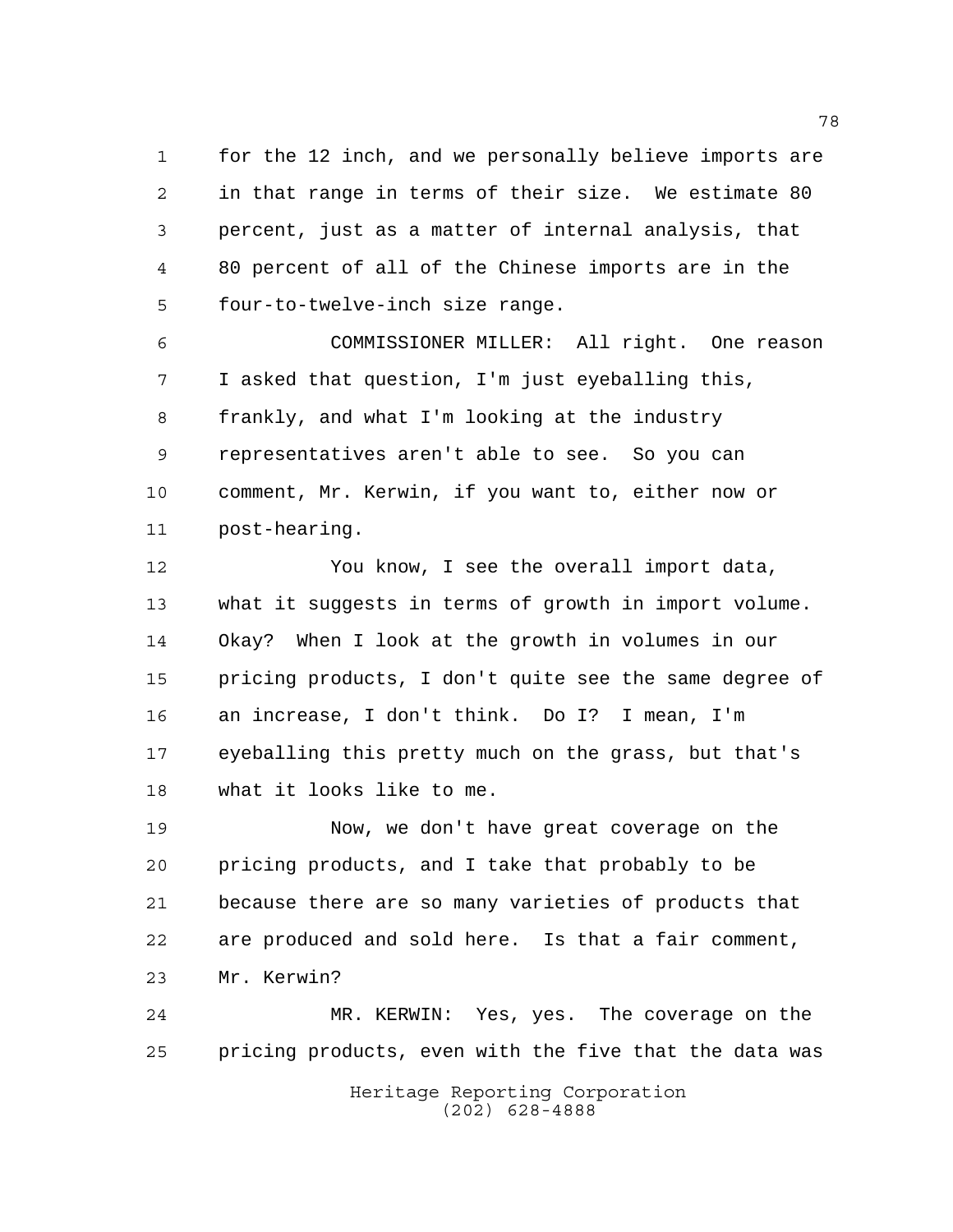collected on, is relatively small compared to the overall marketplace. But, yes, you're talking about literally hundreds, perhaps even up into the thousands, of different stock-keeping units that fall under the definition of this product.

 So it's unlikely -- even though that range of products and these individual specifications are some of the most common, there simply aren't any individual products that are going to take up, say, 10 percent of the market. So I think your observation is accurate, but due to the limited size of the sample, you can't draw too many conclusions from it.

 COMMISSIONER MILLER: Okay. Mr. Rosenthal, do you have anything to add?

 MR. ROSENTHAL: One of the interesting phenomena that you'll see here if you look at the data -- we'll join the argument about what's a surge and when is a surge and argue there has been a surge if you measure it, certainly from '98, certainly from 2000, and I would argue that what you have here from the year 2001 is a continuation of the surge because imports have had record levels and continue going that way. Okay? That's a backdrop to answer your question, even though it goes to another issue. What's happened in the last year, year and a

Heritage Reporting Corporation (202) 628-4888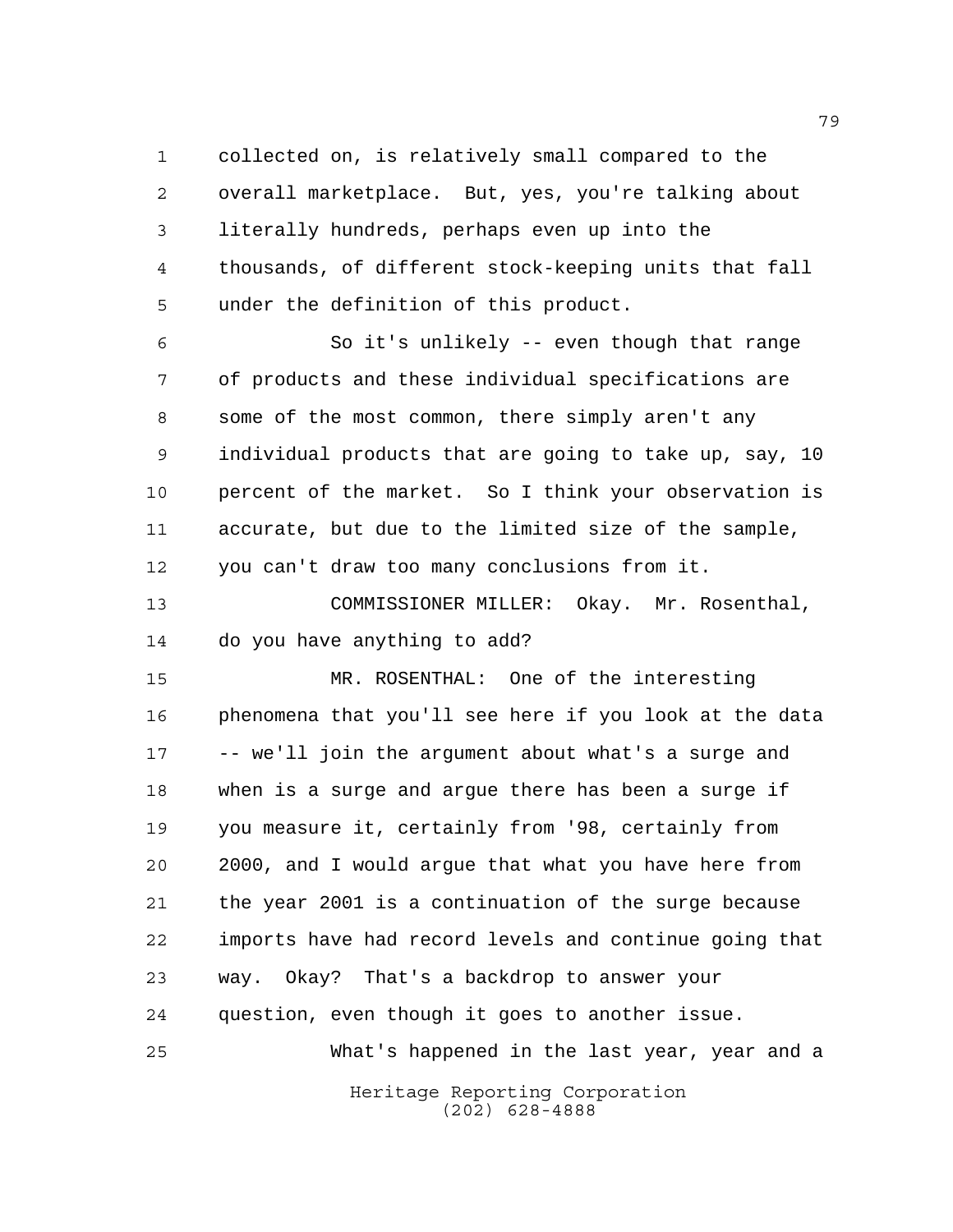half, of the period of investigation is that as market share by the Chinese continued to increase, the domestic producers, and I'll speak principally for McWane, said, look, we have to drop our prices, get more competitive with the Chinese in order to prevent them from coming into the marketplace and gaining more market share. So you have the data there, and you can see what has happened in terms of pricing. The domestic producers were essentially trying to slow down the import growth by dropping price, and I think that's the data that's reflected in your data. COMMISSIONER MILLER: Okay. All right. My time is up, but perhaps I'll come back to this. CHAIRMAN OKUN: Commissioner Koplan? COMMISSIONER KOPLAN: Thank you. I want to 16 thank the witnesses for their direct testimony and their responses to the questions thus far. 18 Mr. Rosenthal, if I can start with you? I note that there's a *New York Times* article provided by the Chinese Respondents in their prehearing brief at page 29 that dwells for the most part on the tragic death of Mr. Roland Hosken on June 29, 2000, at McWane's Texas foundry.

But, it also notes at the same time that Mr.

Heritage Reporting Corporation (202) 628-4888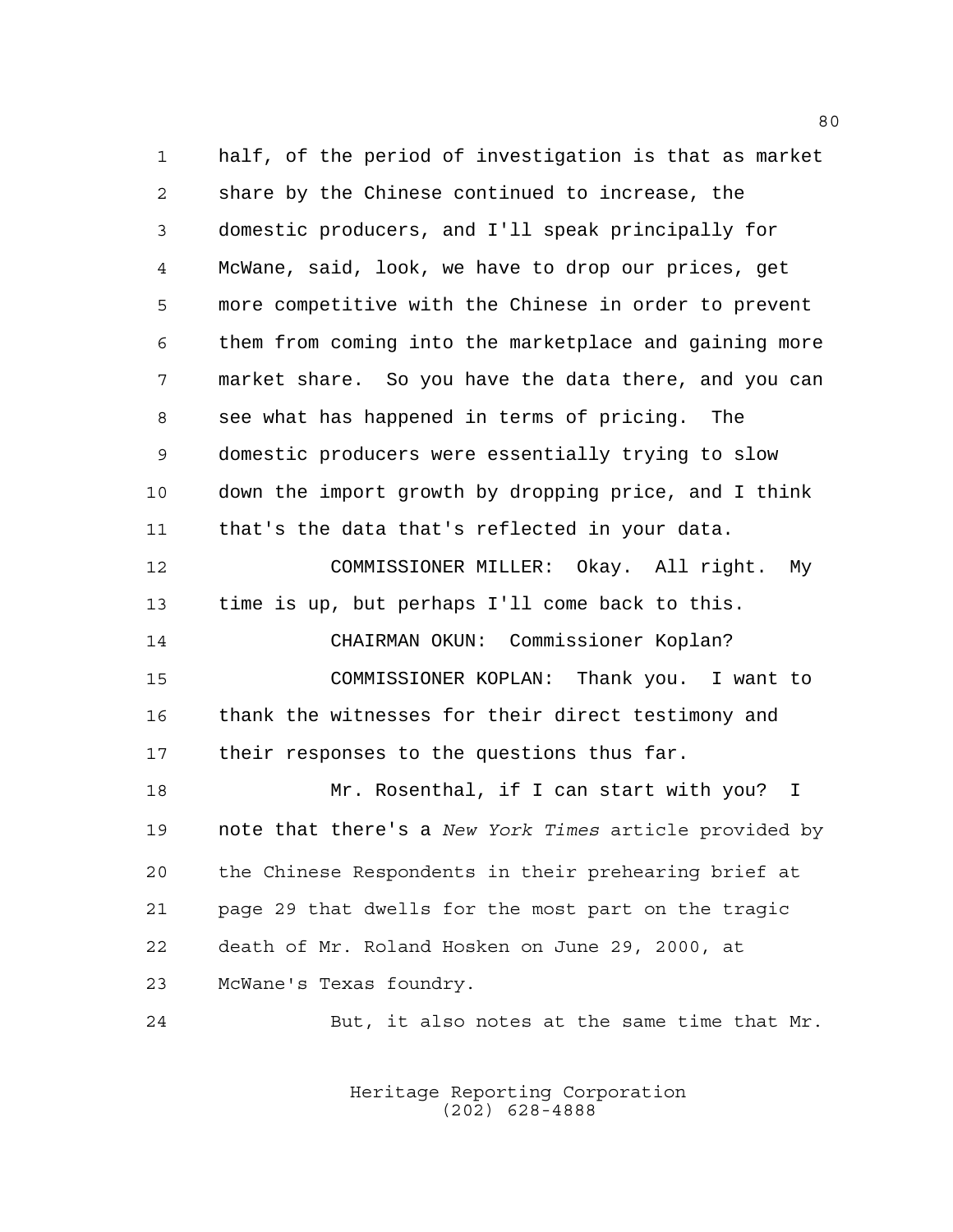Loeb argues at page 11 of his prehearing brief, and I quote: "The Commission has data providing full year import information on Chinese DIWF for 2001 and 2002 and half year data for full year 2003."

 I'm continuing the quote: "The Commission should and must use this 2001-2003 data, not data from earlier portions of the period of investigation, to evaluate whether imports are increasing rapidly." As part of the basis for his argument he cites our prior 10 421 case, the Brake Drums case.

 Now, I've got the full text of that footnote that both sides have referred to. Let me say to you that consistent with my analysis then I will continue to focus on the more recent time in this investigation, but our period in this investigation begins in January 1998 and runs through the first half of 2003.

 When I say I'm going to focus on the more recent time, I begin with the year 2000 as my base period, not 2001, okay? That is, I believe, consistent with what I said before. I want to understand where you take issue with that, Mr. Rosenthal.

Heritage Reporting Corporation MR. ROSENTHAL: We would be delighted if you focused on the year 2000 forward, as you saw from Mr.

(202) 628-4888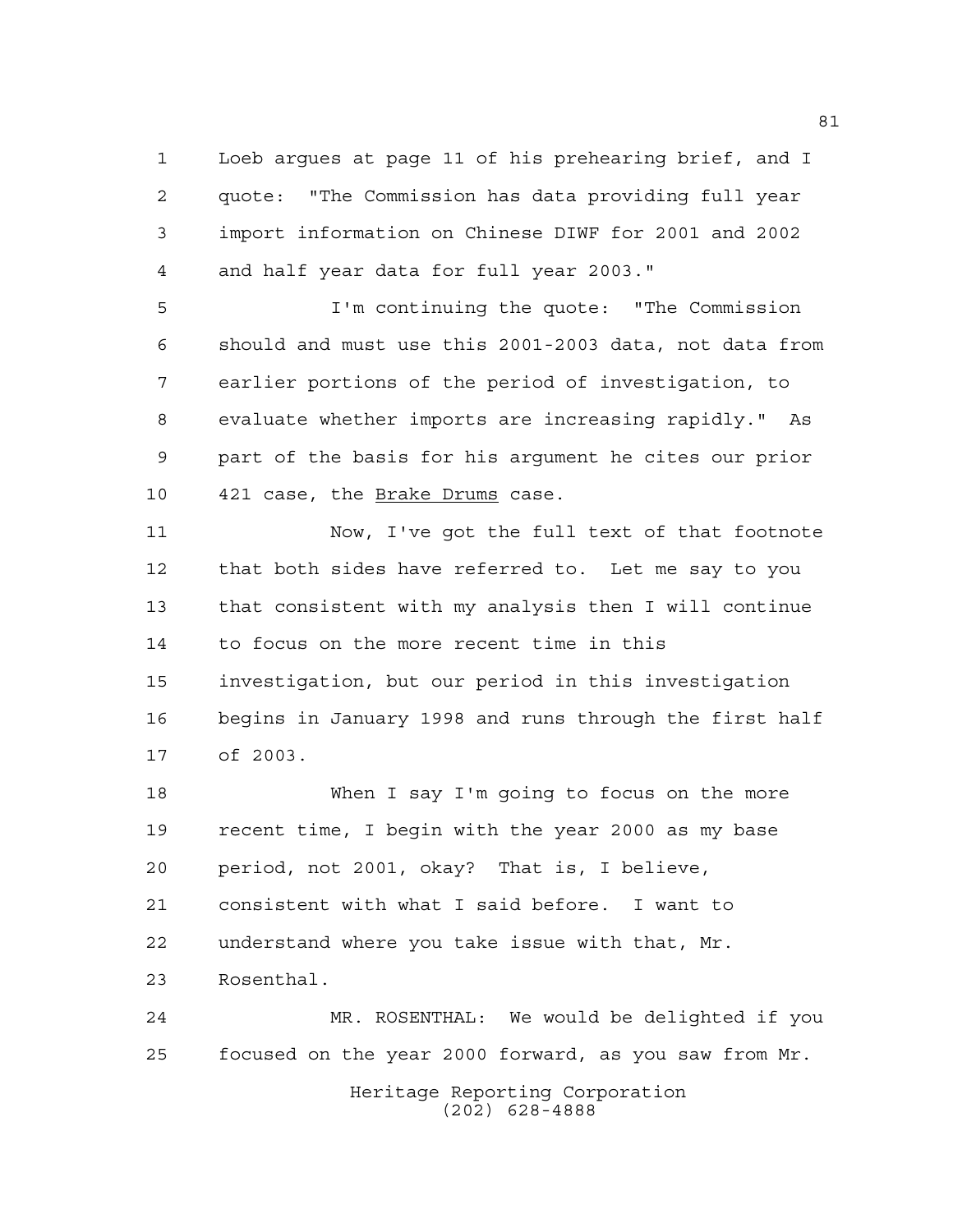Kerwin's statement, because that's exactly the period you used in the Brake Drums and Rotors case, and if you use that period our case for rapidly increasing imports or surge, if you want to put it that way, is even stronger than in that case.

 I don't take issue with that. Perhaps my comment in my statement earlier has more to do with a Talmudic reading of statutory interpretation than it does in terms of the practical impact on this case because I think if you look at this case from 2000 forward you get the result that we urge upon you, which is a finding of rapidly increasing imports.

 My comment had to do with the reason why post WTO accession was not necessarily a good trigger for looking at the most recent period. I do believe that there may be other reasons to do exactly what you've said. I appreciate what you also said in the footnote, which is you do look at the entire period, and you use that as a base. I don't have any argument with that aspect at all.

 COMMISSIONER KOPLAN: Well, I'm glad that we were able to clarify that. Thank you.

Heritage Reporting Corporation Having said that, let me stay with you for a moment. This next question is my one bite of the apple because in a 421 case we're covering both injury

(202) 628-4888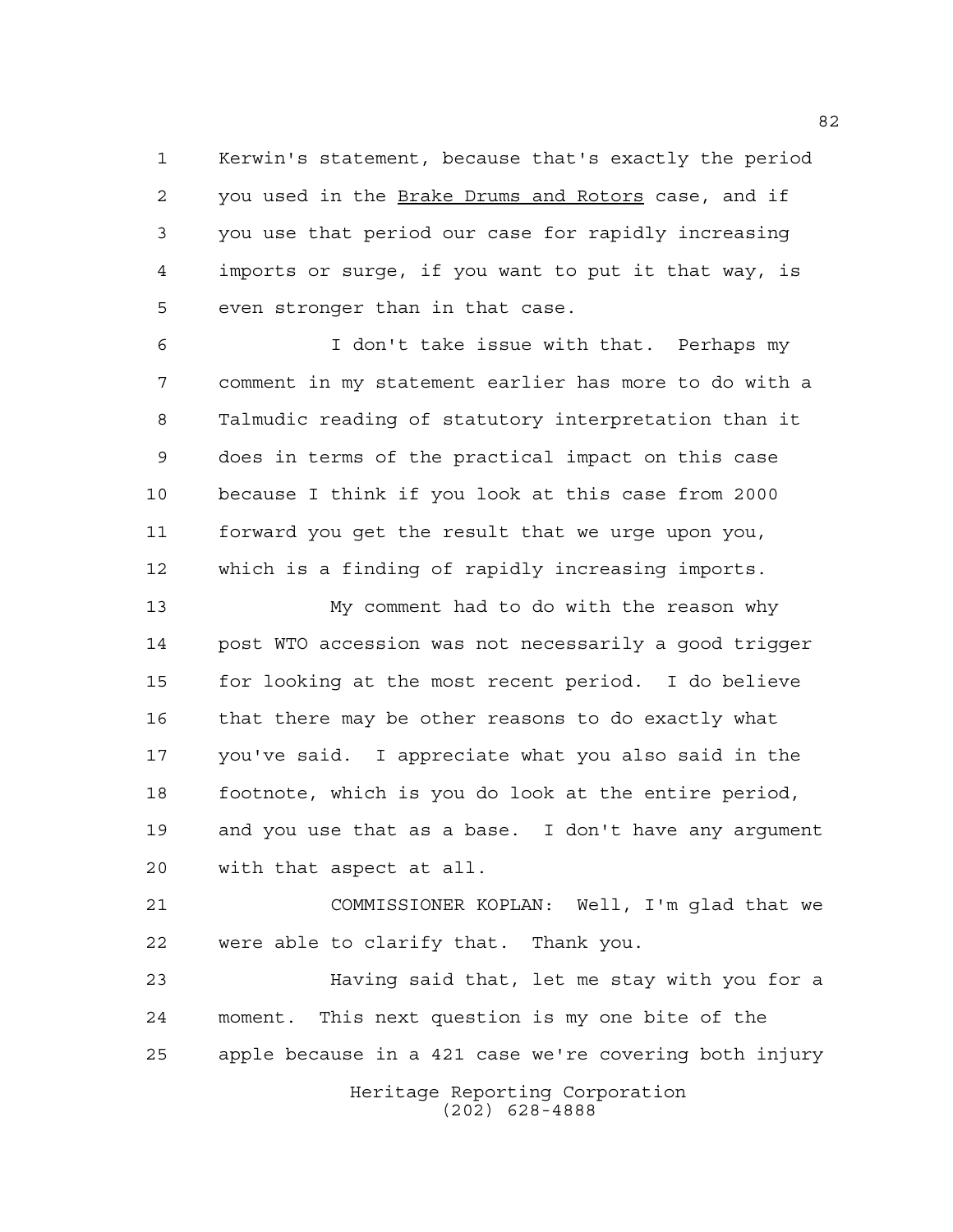and the remedy, so let me run through this with you if I could.

 I've read the section of your prehearing brief urging in the event the Commission reaches an affirmative determination we should recommend to the President that he impose a 95 percent ad valorem tariff on subject imports. In fact, I read it, but I'm not sure I understand it. In order to help me better understand what you are proposing, let me ask you a series of relatively short questions.

 First, how long do you propose the period of relief should remain in effect, because I didn't see anything in that section that refers to that. We can 14 go through these one at a time.

 MR. ROSENTHAL: We would recommend five years.

 COMMISSIONER KOPLAN: Okay. How should that period of five years be phased out?

 MR. ROSENTHAL: We have not agreed amongst ourselves about what the phase down period should be. I don't believe there is a requirement in the statute for a phase down here, and I'd like to if I could answer that more fully in the post-hearing brief. I do, and I don't want to take a lot of your time here, but this is a different animal, 421. I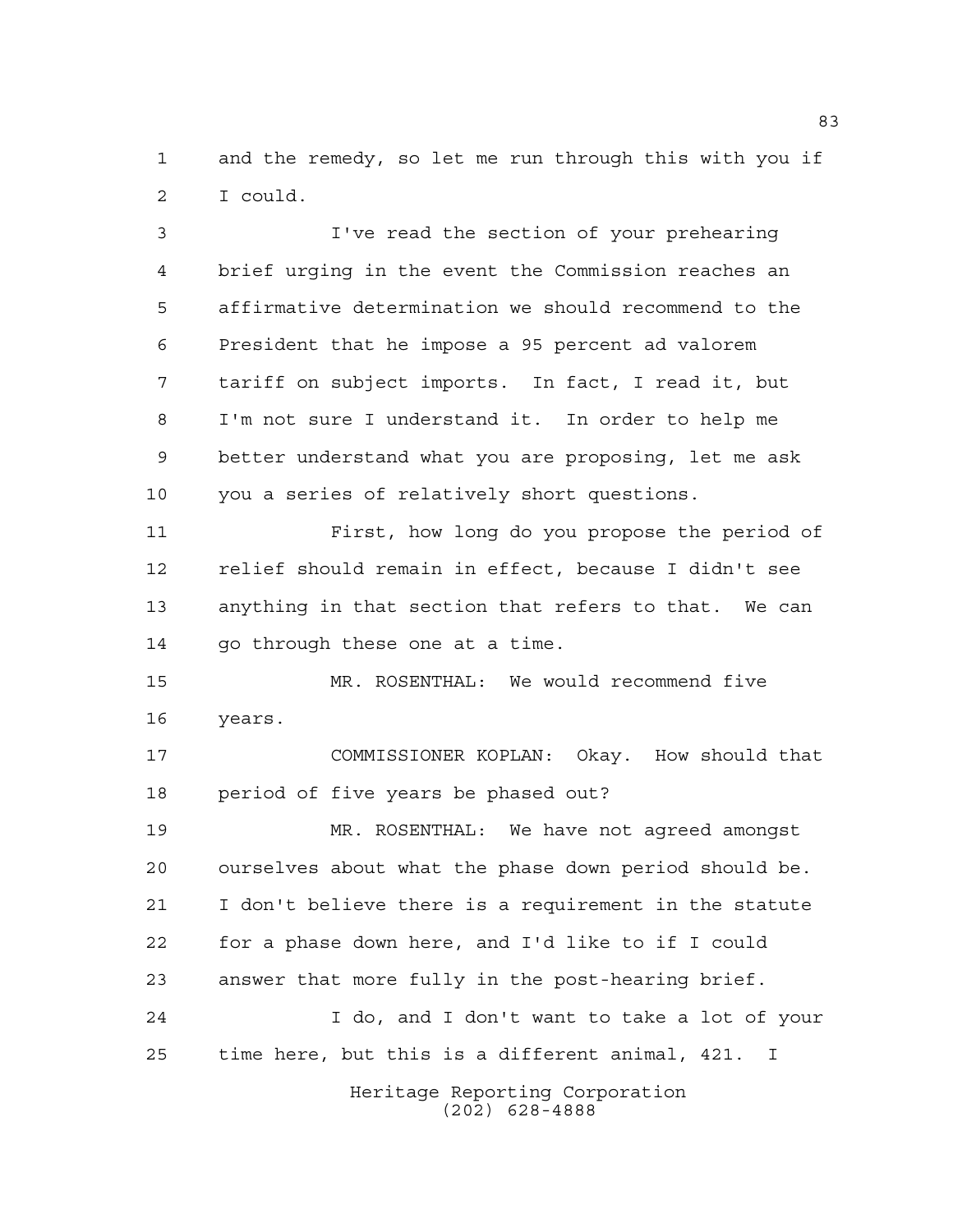know you appreciate that.

Heritage Reporting Corporation (202) 628-4888 COMMISSIONER KOPLAN: I do appreciate that, and I do know it's not a requirement. I'm also aware that you're asking that this be the first case where the President agrees and goes in the affirmative on this. MR. ROSENTHAL: Yes. COMMISSIONER KOPLAN: I know you're not required to, but I wanted to ask you because I didn't see anything on it. This issue wasn't discussed in this section as to whether or not you're going to come up with one. MR. ROSENTHAL: The answer is despite what you might think, we are practical. We will come up with a phase down period, but our view is that for the first several years of relief there should be a minimal amount of reduction for the reasons that we have stated, which is the large differences in the FOB value of the Chinese shipments, FOB Chinese port, and the U.S. producer cost and prices, and we think that a high tariff is necessary to make up that gap. Obviously if things change, if, for example, the currency changes, if wages go up more rapidly in China, then the relief can be phased down more rapidly. I don't want to filibuster on this question.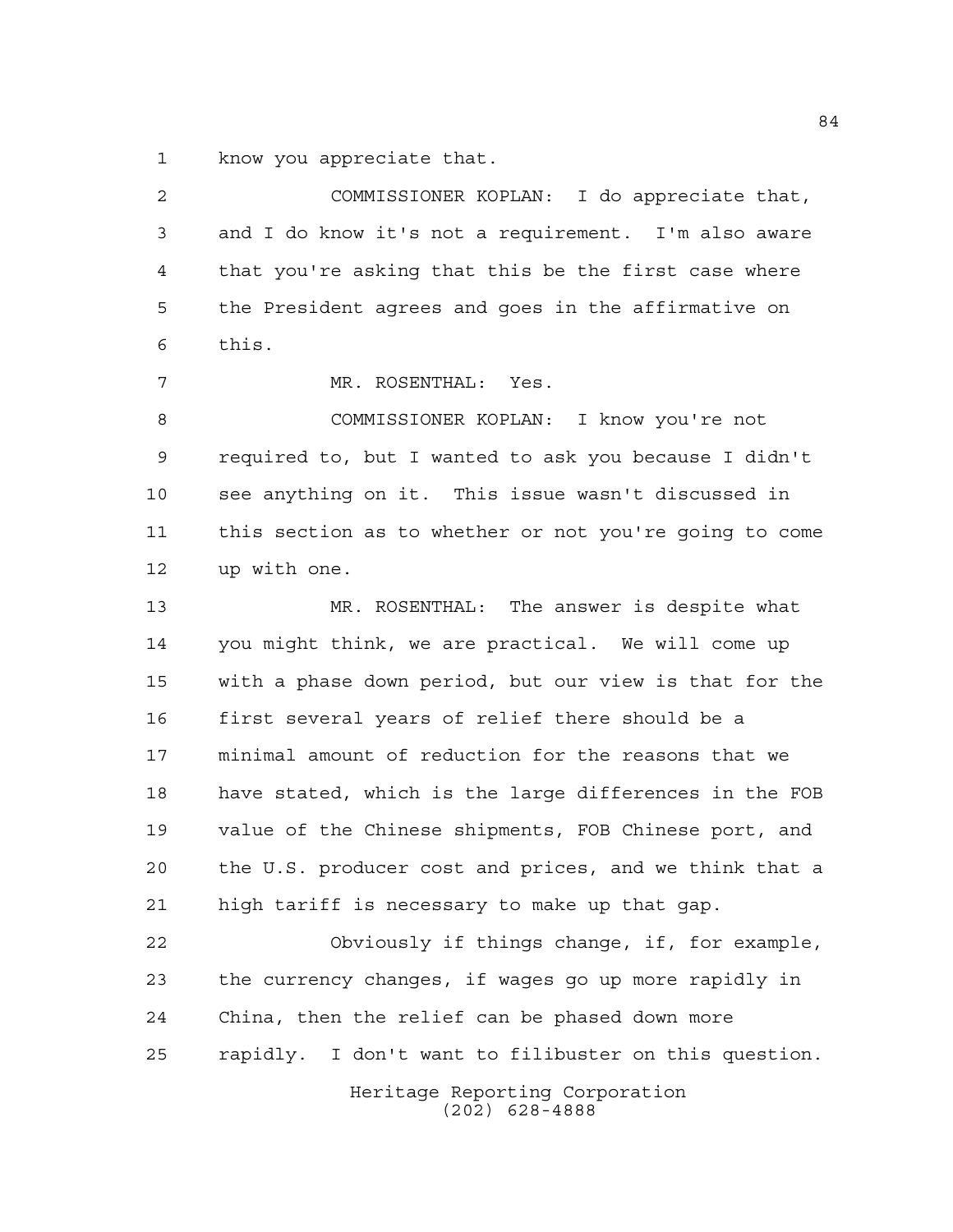Heritage Reporting Corporation (202) 628-4888 COMMISSIONER KOPLAN: No, because I want to continue on with the question. MR. ROSENTHAL: Okay. COMMISSIONER KOPLAN: Your responses to these for purposes of post-hearing, at least from my standpoint, would be useful. 7 MR. ROSENTHAL: Absolutely. COMMISSIONER KOPLAN: All right. The next question along this line is how much revenue do you estimate will be generated each year by resultant price increases for the domestic industry, assuming that your proposal is accepted? 13 I know you can't give me that now, but I would like that information when you do get into this in the post-hearing. MR. ROSENTHAL: We'll do that. One of the difficult parts of always trying to do these calculations is trying to figure out how much duty absorption there will be, but we will do our best. COMMISSIONER KOPLAN: I know you mentioned that in your brief, but I would appreciate it if you do do your best. MR. ROSENTHAL: Certainly. COMMISSIONER KOPLAN: How will your proposed tariff affect the quantity of subject imports each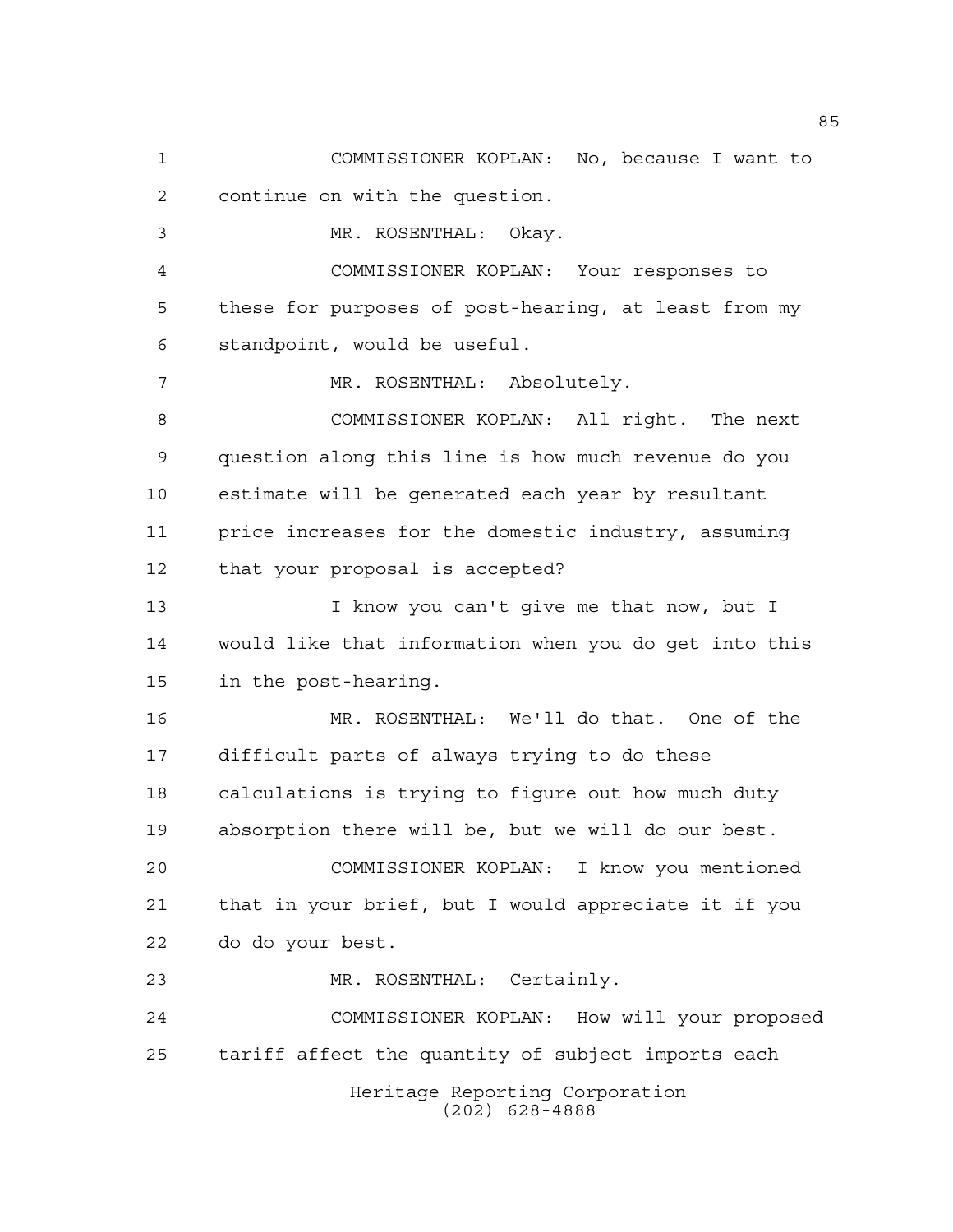## year that the relief remains in effect?

 MR. ROSENTHAL: We will answer that in our post-hearing brief.

 COMMISSIONER KOPLAN: Finally, although I realize you are not required to submit an adjustment plan in a 421 proceeding, specifically if you would provide what does the domestic industry plan to do differently during the period of relief if the President decides to make this the first Section 421 investigation for which relief is granted?

 That, of course, is assuming, because I have to combine this with my questions. I don't want to tell you I've made my mind up on the main case, but if I don't ask these now I can't get to it later with you, all right?

 MR. ROSENTHAL: I understand. Certainly we'll do that. I will just say that we have already given a fair amount of information about the future plans and investments for the next couple of years.

 COMMISSIONER KOPLAN: You're asking for a five year period.

 MR. ROSENTHAL: Correct. Yes. We will go further in our post-conference brief or post-hearing brief about precisely how we would make use of the remaining time of the relief period. Thank you.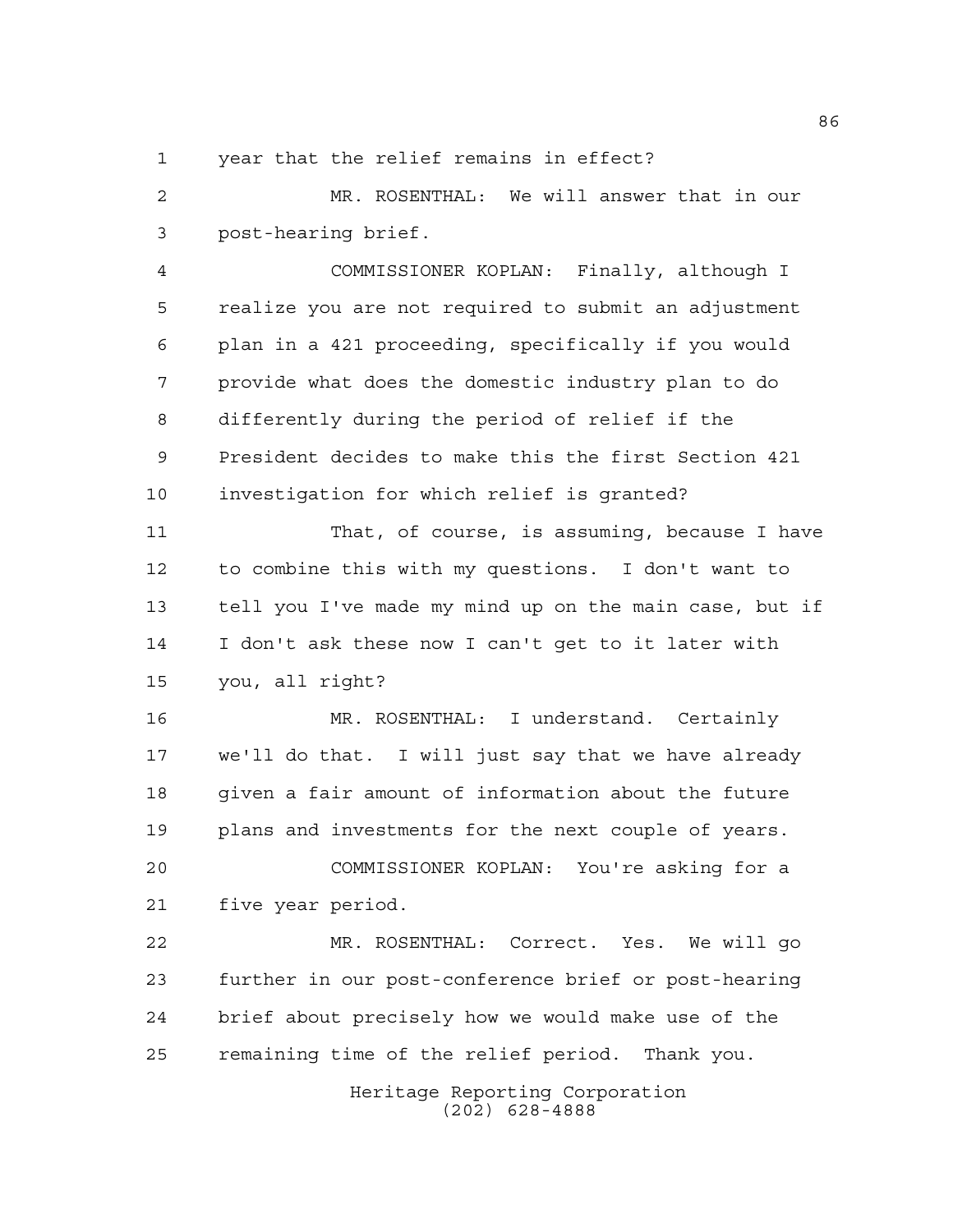COMMISSIONER KOPLAN: Thank you very much. I do have a number of other questions, but I see my red light is about to come on. Thank you, Madam Chairman. CHAIRMAN OKUN: Commissioner Lane? COMMISSIONER LANE: Thank you. Listening to everybody talking about how happy they are, glad to be back here after a period of absence, I would like to say I would have liked to have been here last year, but it was beyond my control. 12 Let's ask a few questions about what we've got going on today. Looking at the record, the consumption of these fittings are up. Do you all believe that this trend is going to continue, that the need for the product is going to increase? MR. WAUGAMAN: Let me try to address that because I don't have a crystal ball. If you would have asked me this question three years ago whether the need would have continued to increase, I probably would have said I hope so, but I really am not optimistic that it would. It has continued. As interest rates stayed low, housing continues to grow, and that drives the installation of our products, as well as others.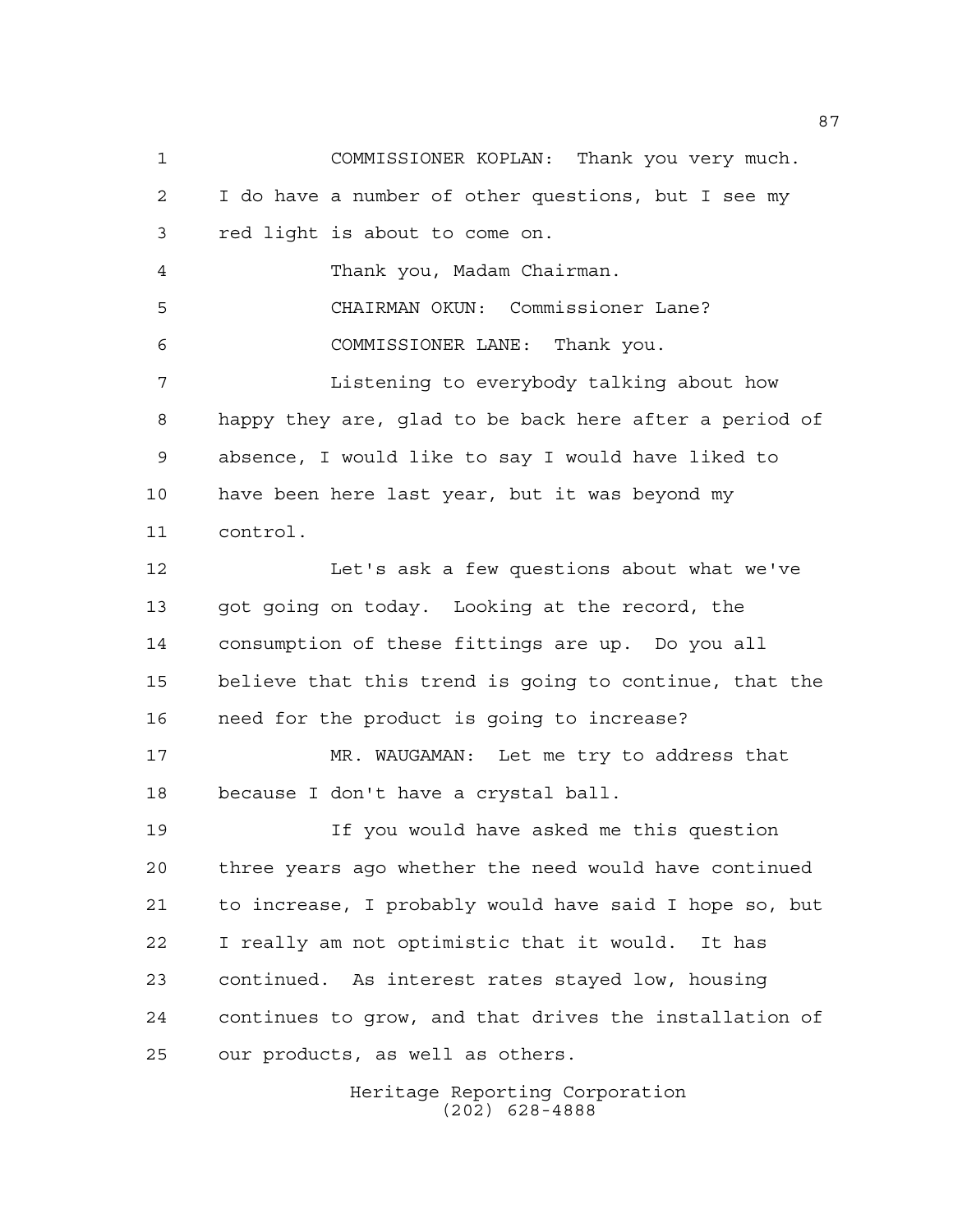Addressing the future, especially with an election year coming up, I would not like to try to address. In talking to our distributors, most distributors that I've talked to see the need continuing at at least the current rate through next year. They're not very optimistic about increases, but they're not saying that they see a big drop coming in the future as well.

 I know that that's not a very definitive answer, but that's a tough one to judge. We believe that the market will at least stay the same as what it is and hopefully if interest rates stay low should continue to grow at least slightly.

 COMMISSIONER LANE: I'm sure that the record has this, but I can't put my fingers on it right now so I will just ask. Are the bulk of these sales made to the ultimate end consumer being residential people, or are the bulk of these sales to municipalities and big item projects?

 MR. TESKE: Tom Teske, East Jordan. I'll try and answer that.

Heritage Reporting Corporation The sales are through distributors, but then most of the sales right now are being driven by the development of single family homes in subdivisions where potable drinking water system lines are going in

(202) 628-4888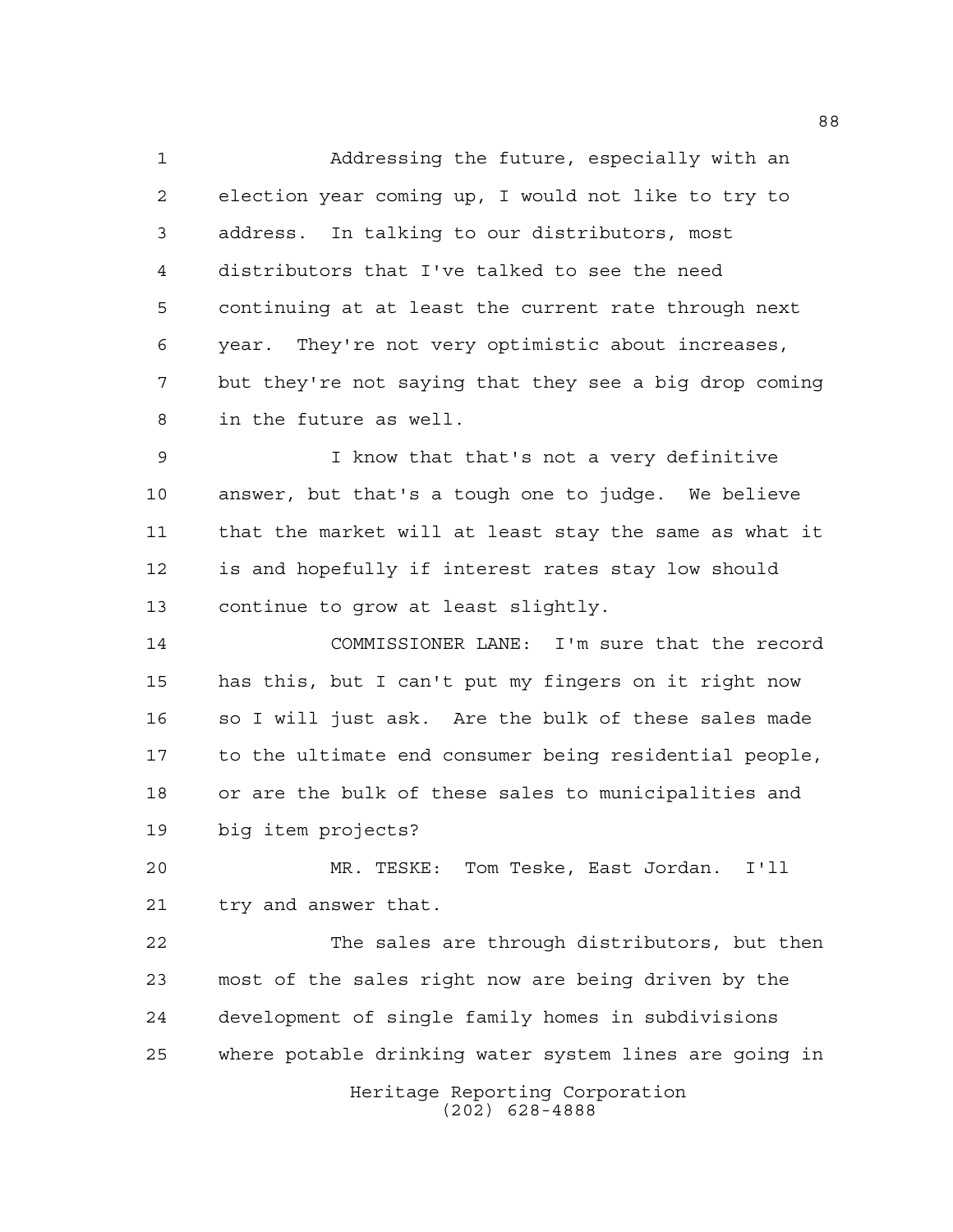prior to the homes being built.

| 2  | Those systems, those are purchased by                 |
|----|-------------------------------------------------------|
| 3  | contractors and installed according to municipal      |
| 4  | specifications, and upon approval by the municipality |
| 5  | or township or subdivision or county or state they    |
| 6  | then become part of the U.S. infrastructure, and      |
| 7  | they're owned and operated by the cities or governing |
| 8  | bodies. Those are the end bodies responsible for the  |
| 9  | maintenance of 90 percent of them.                    |
| 10 | MR. ROSENTHAL: Excuse me, Commissioner                |
| 11 | Lane. May I interrupt just for one second and ask     |
| 12 | your indulgence and that of the rest of the           |
| 13 | Commission?                                           |
| 14 | Mr. Gerard is going to have to leave very             |
| 15 | soon. Are they any questions that anyone would like   |
| 16 | to direct to him? I apologize. I understand this is   |
| 17 | your time.                                            |
| 18 | CHAIRMAN OKUN: Madam Secretary, can you               |
| 19 | just stop the time for a moment and let me just check |
| 20 | with my colleagues?                                   |
| 21 | What I'll do, Mr. Rosenthal, is just go in            |
| 22 | order of the Commissioners and see if anyone has any  |
| 23 | questions.                                            |
| 24 | MR. ROSENTHAL: Thank you very much.<br>I              |
| 25 | apologize.                                            |
|    | Heritage Reporting Corporation<br>$(202)$ 628-4888    |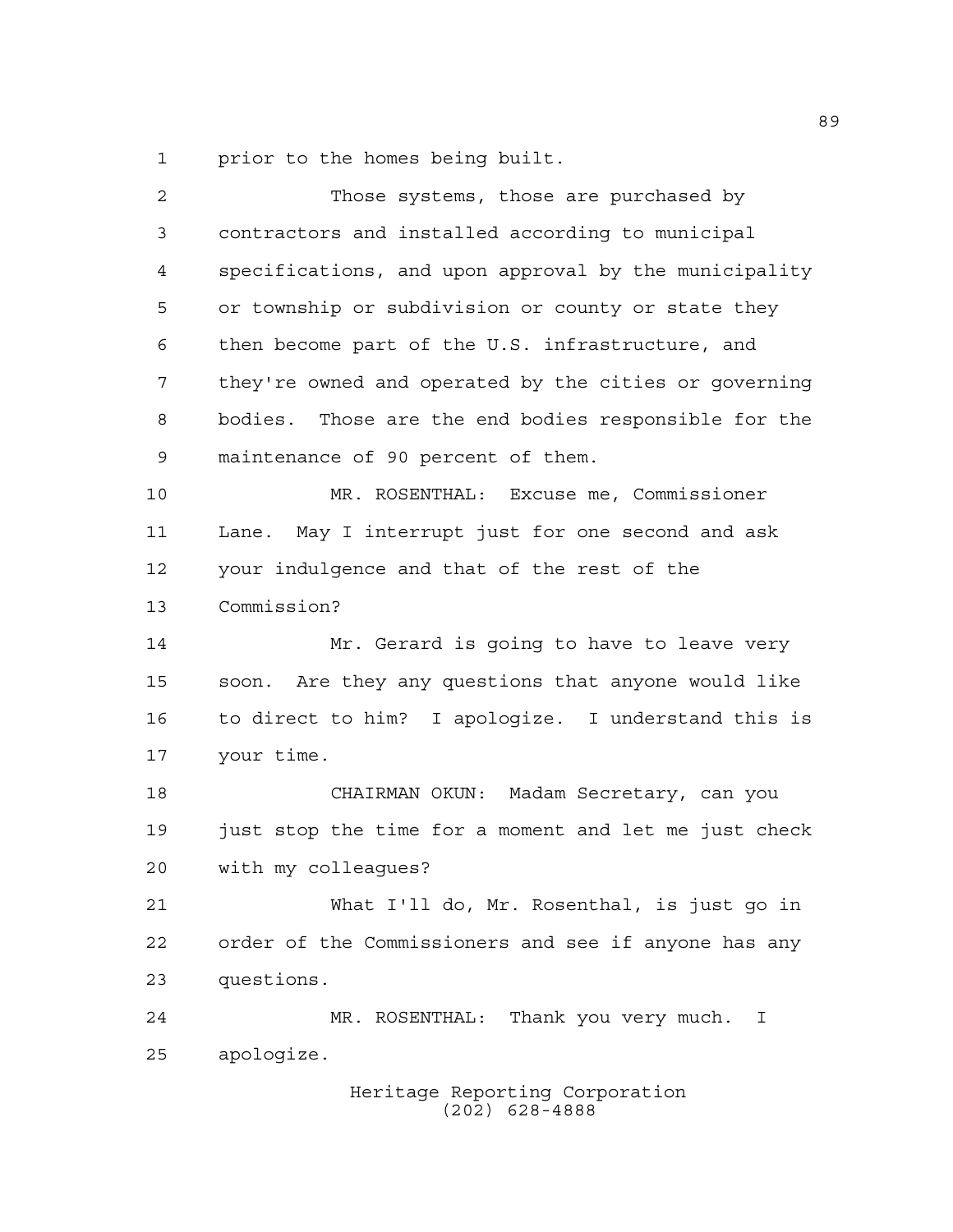CHAIRMAN OKUN: Vice Chairman Hillman? VICE CHAIRMAN HILLMAN: Thank you. I do

 have just one quick question, which was to make sure I understood the timing of the negotiations of this protocol on health and safety with McWane.

 If you could just help us understand? When did you begin these discussions? I take it from your testimony they have been completed, but if you can just give me a sense of the timing of this protocol and also whether you have any similar protocol in effect at the other facilities, the non McWane facilities, at which you do have USWA workers?

 MR. GERARD: Because McWane has a number of facilities in which we have collective bargaining relationships, we've had health and safety programs at different phases of development with McWane.

 Also because they purchase facilities from other corporations, many of those facilities that they've purchased were in need of substantial investments and improvement and modernization and so the health and safety protocol were at different levels at different facilities.

 Mr. Page and I entered into a discussion about a year ago about trying to find a way to get a common approach to all of McWane's facilities in

> Heritage Reporting Corporation (202) 628-4888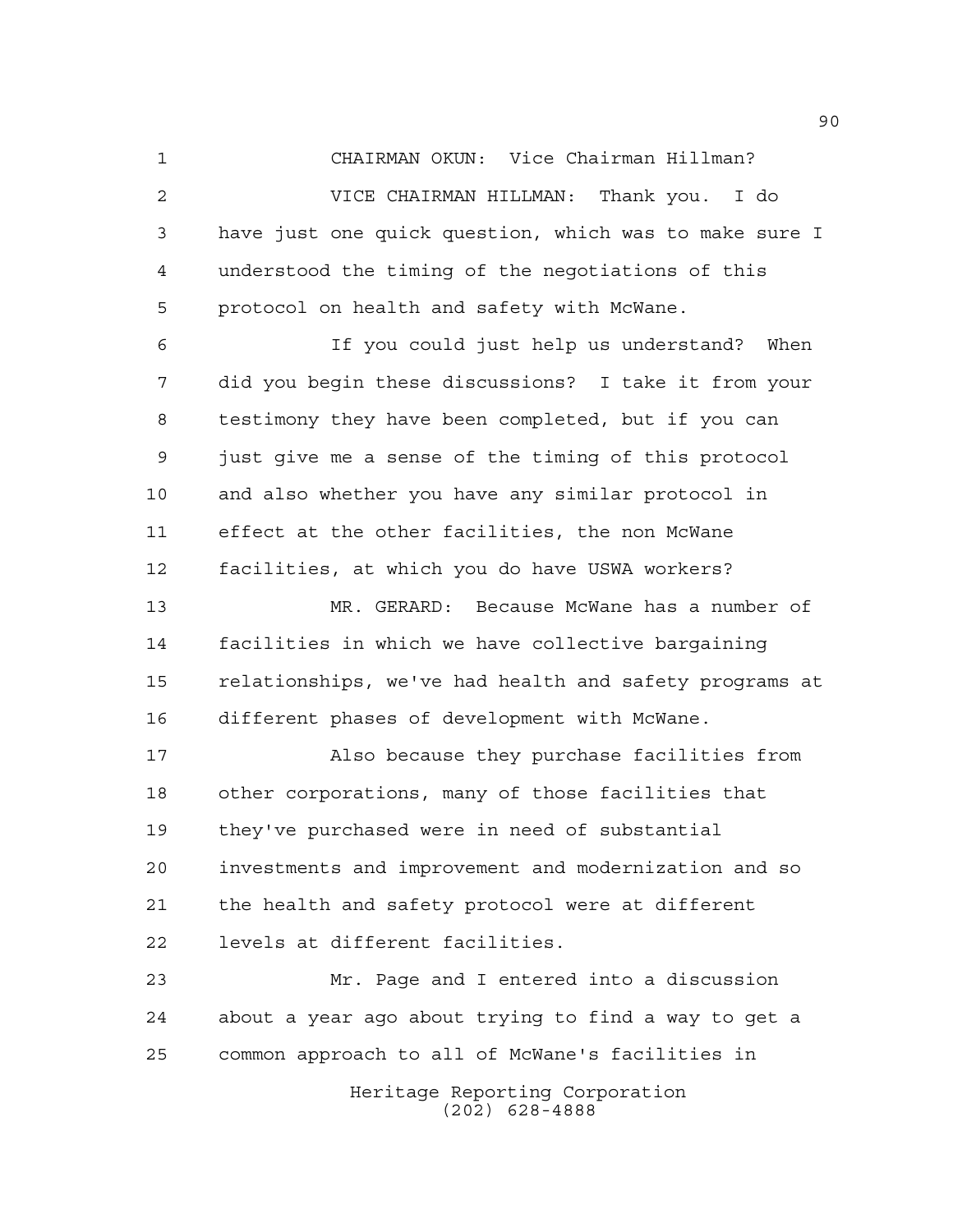occupational health and safety. Their health and safety professionals and ours had a series of meetings, and we drafted up a very substantial protocol on training, on participation, on inspection, on a wide range of health and safety and environmental projects that regardless of the facility we would have had our common standard.

 We are in the process now of putting literally hundreds of people through common training programs through a structured approach. I would think to get from where we are now to finish the training and do other things and move through that process we're probably talking about a year's work and then continuous upgrading and improvement. We have, as I said, either facilities, and we're going to train literally hundreds of people.

 VICE CHAIRMAN HILLMAN: Okay. So the protocol itself you finished negotiating when? MR. GERARD: Eleven months ago roughly.

 VICE CHAIRMAN HILLMAN: Okay. So now you're at the implementing?

 MR. GERARD: We're in the training and development stage. Once we've got people trained, we're going to take a group of those people and bring them to a higher level, and they will be like

> Heritage Reporting Corporation (202) 628-4888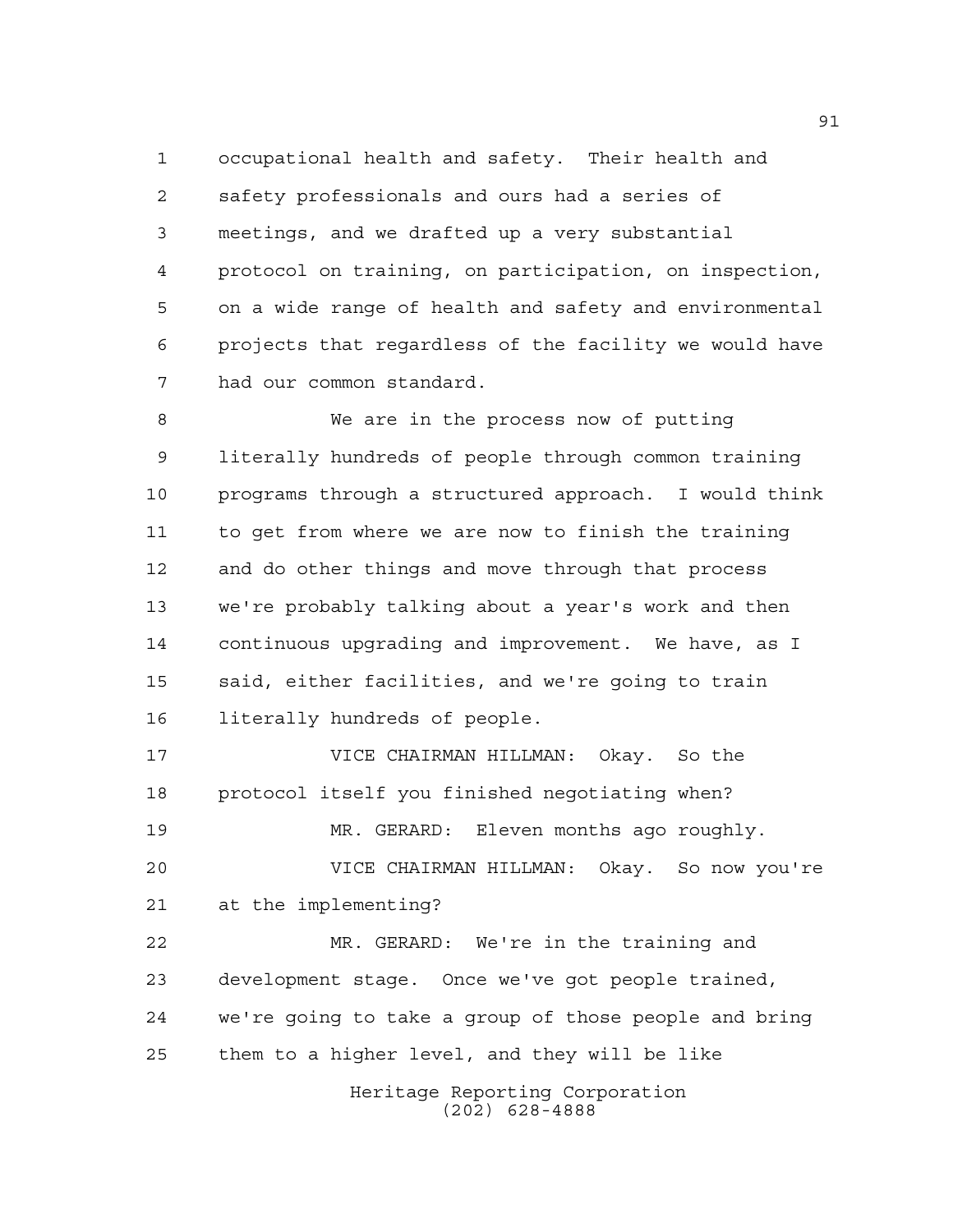literally health and safety inspectors in the facilities.

 VICE CHAIRMAN HILLMAN: Okay. Do you have similar protocols with any other --

 MR. GERARD: Not as broad in this sector of industry. We have similar structures in tire and rubber and steel, but this industry had been a bit fragmented with a lot of separate ownership, and because McWane attempted to consolidate some of that foundry industry there was an opportunity to develop a common base, as opposed to trying to do it eight different times.

 Let me just say that in case there are no other questions that I'm fascinated by the discussion because I'll just tell you what our members and leaders believe Our members and leaders believe in this industry. They're in what they call a targeted industry. I don't know that that has any legal ramifications at the ITC.

 They believe that the Chinese Communists, because they have the difference of their system, price doesn't matter. They want the business. What's happening is they're undermining the pricing structure of the industry, and because they're undermining the pricing structure of the industry no matter what they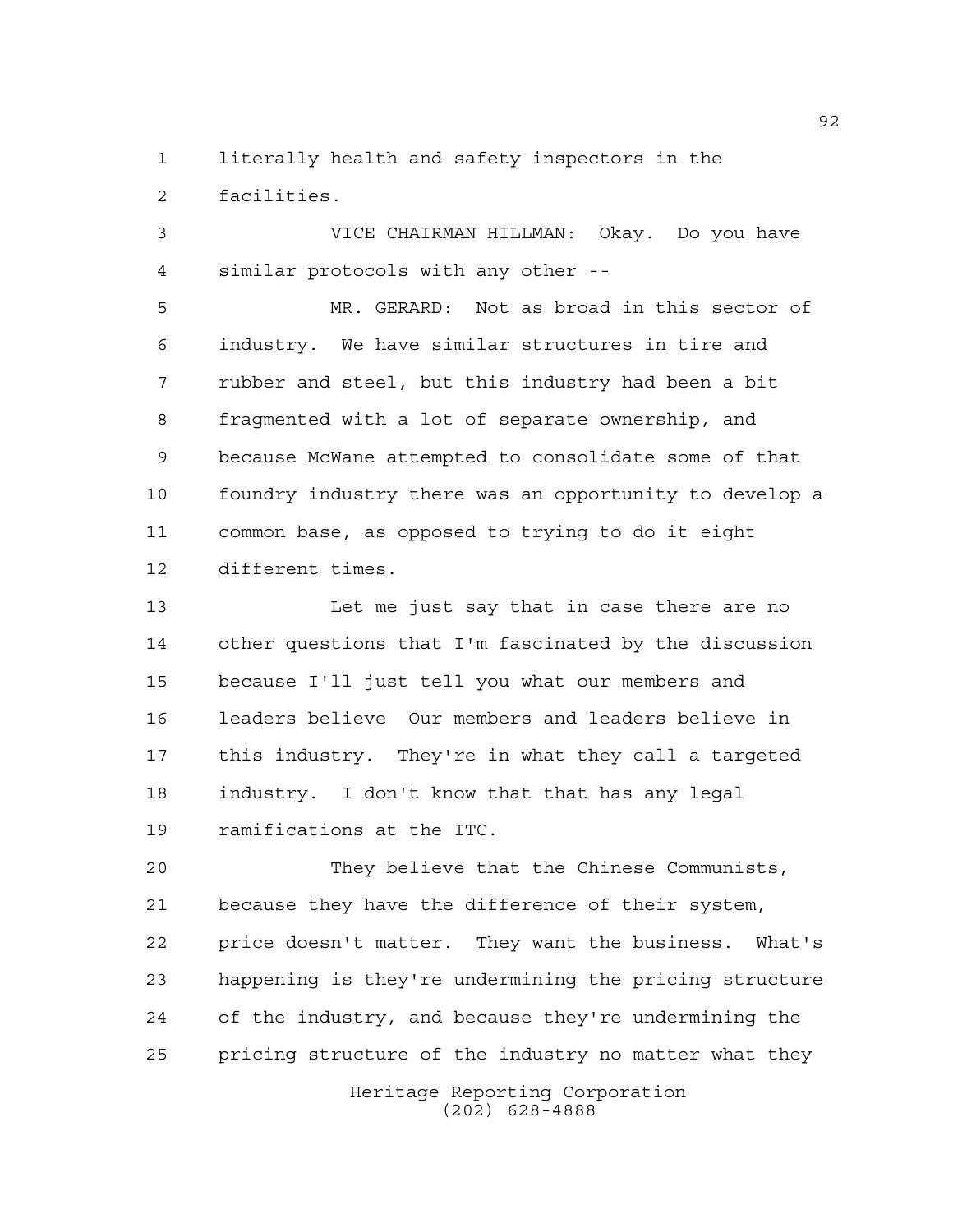produce it at it ain't going to be low enough. When that starts to happen they gain.

 We have to struggle every day on the shop floor to make sure that wages, benefits, health care modernization, investments in health and safety in the environment, are part of the daily struggle, and if it's a targeted industry our members are really quite worried, and they're counting on what happens here. CHAIRMAN OKUN: Mr. Gerard, I need to continue to see if other colleagues have questions for you. Are you finished, Vice Chairman Hillman? VICE CHAIRMAN HILLMAN: Thank you. CHAIRMAN OKUN: Commissioner Miller? COMMISSIONER MILLER: No. I appreciate your elaborating on some aspects of the agreement in response to Vice Chairman Hillman. I have no additional questions. Thank you. CHAIRMAN OKUN: Commissioner Koplan? COMMISSIONER KOPLAN: Thank you, Madam Chairman. I was going to ask a question similar to what Commissioner Hillman just asked, but I also have two others. The first one, Mr. Gerard. Mr. Teske touched on this in his direct testimony, but I want to

> Heritage Reporting Corporation (202) 628-4888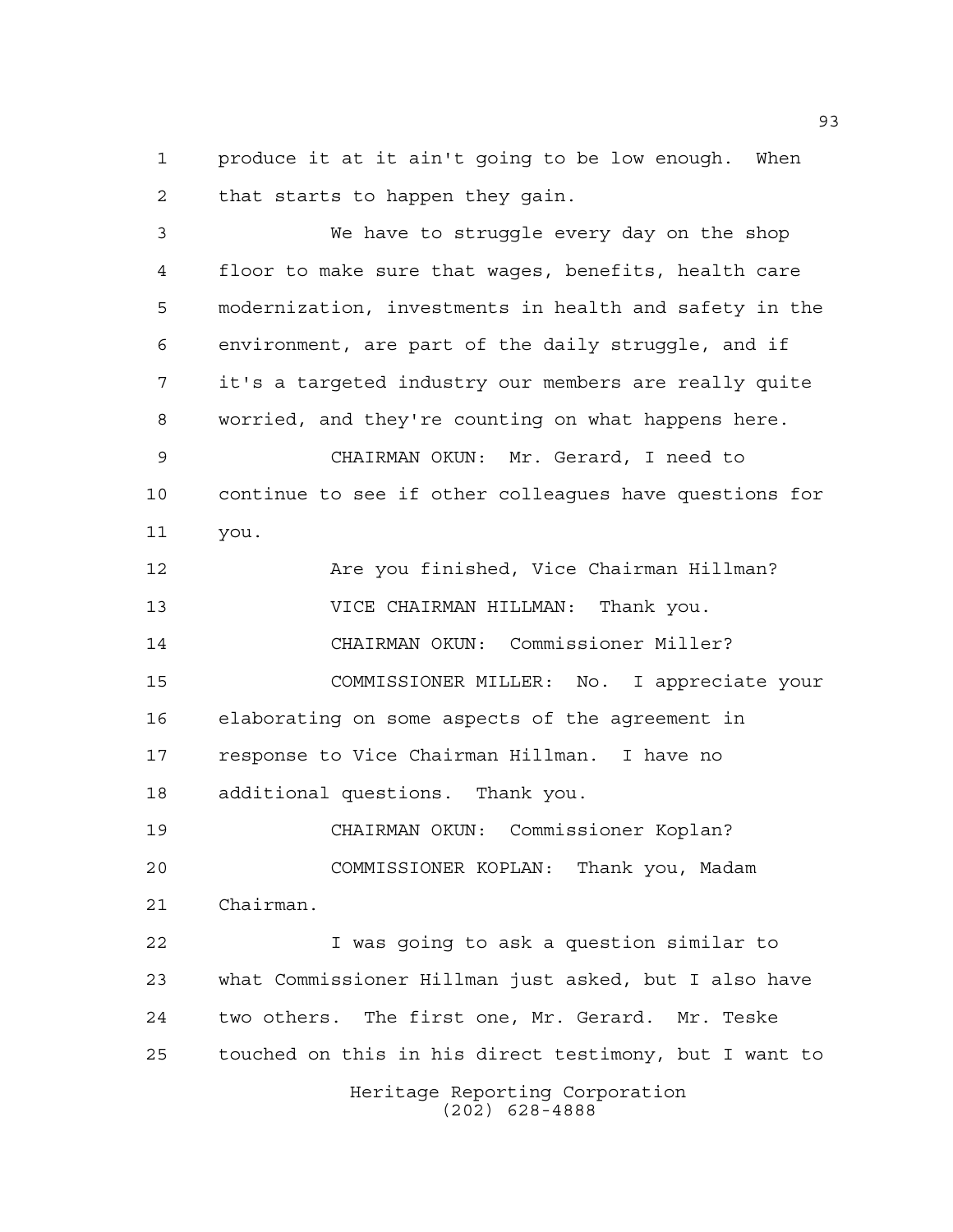hear from you as well.

| 2  | Chinese Respondents arque that the                    |
|----|-------------------------------------------------------|
| 3  | Petitioner enjoys protection from import competition  |
| 4  | in certain geographic markets and refers to this as   |
| 5  | the Buy American factor. They use this as a principal |
| 6  | argument to explain away a substantial margin of      |
| 7  | underpricing on five DIWF products during the period  |
| 8  | January 1998 through June 2003.                       |
| 9  | I'm aware of Mr. Rosenthal's argument that            |
| 10 | includes distinguishing between Buy America           |
| 11 | requirements and domestic preference specifications,  |
| 12 | but I'd like to hear from you on this issue as well.  |
| 13 | MR. GERARD: To the best of our knowledge,             |
| 14 | we are not aware of any legal Buy American policy by  |
| 15 | any municipality. Let me say with much candor and a   |
| 16 | little bit of disappointment, even where we've tried  |
| 17 | to get one municipalities have been reluctant to do   |
| 18 | SO.                                                   |
| 19 | COMMISSIONER KOPLAN: But I'm also                     |
| 20 | interested in the impact of where there are Buy       |
| 21 | American requirements. In other words, is this a      |
| 22 | significant factor in this particular case?           |
| 23 | MR. GERARD: No. I don't know of any                   |
| 24 | specific. There may be some, but let me just say our  |
| 25 | staff are working on this on a regular basis because  |
|    | Heritage Reporting Corporation<br>$(202)$ 628-4888    |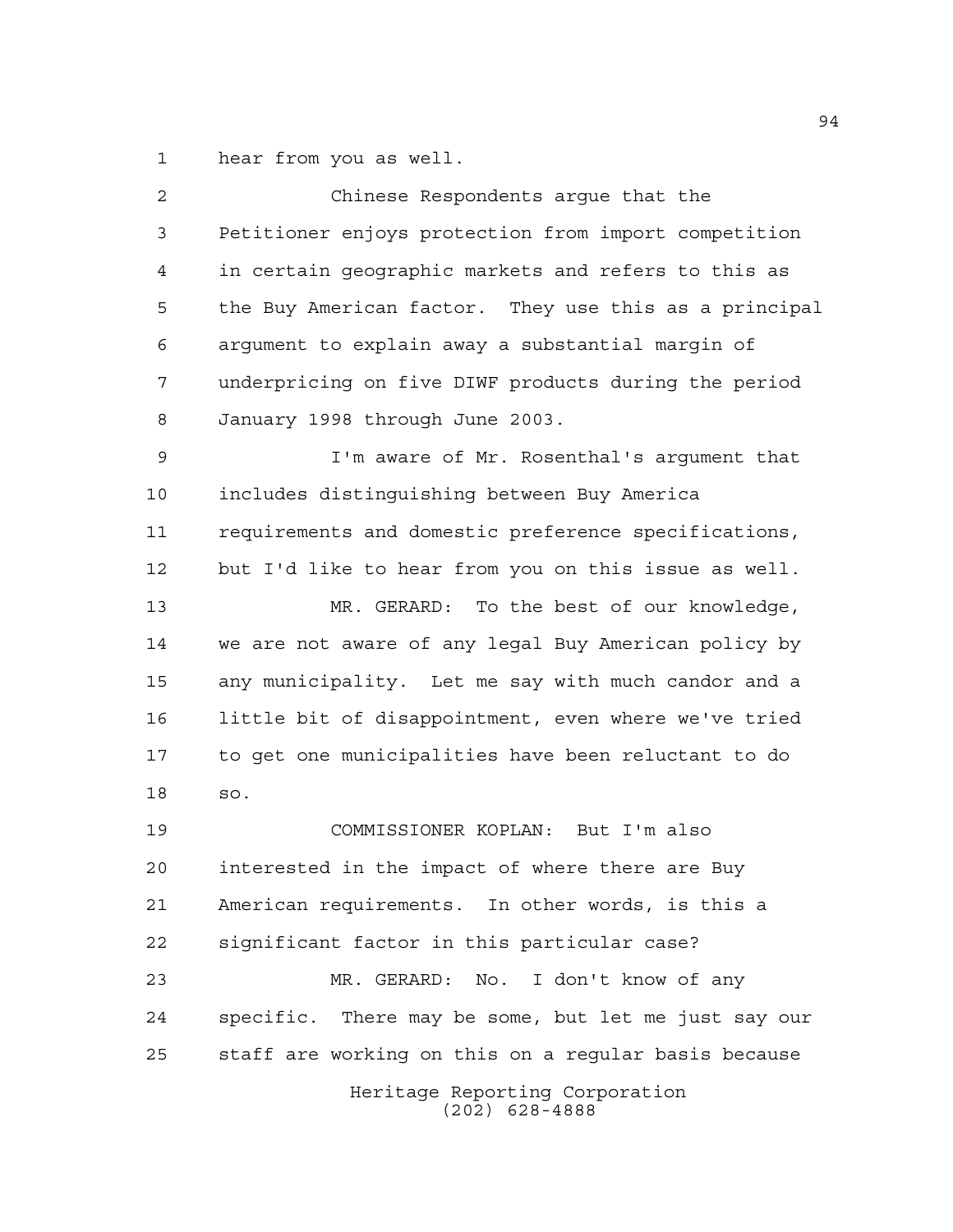their livelihood depends on it.

| 2  | We don't know of any municipality that has             |
|----|--------------------------------------------------------|
| 3  | passed a legal requirement in the last three, four,    |
| 4  | five years that you by law or by municipal statute     |
| 5  | have to buy American. I do say they have, and I think  |
| 6  | that's where we may be able to add something. There    |
| 7  | are regions that have historical preferences because   |
| 8  | they may have used that stuff for the last 50 years    |
| 9  | domestically, and they want to continue using it so    |
| 10 | there's a historical preference.                       |
| 11 | We try to promote that, but it's been for              |
| 12 | our purposes and our members very minimal, and we      |
| 13 | haven't saved many jobs because of it. In fact, we've  |
| 14 | lost jobs because of the Chinese undermining the price |
| 15 | system.                                                |
| 16 | COMMISSIONER KOPLAN: Thank you for that.               |
| 17 | MR. GERARD:<br>Okay.                                   |
| 18 | COMMISSIONER KOPLAN: The second question I             |
| 19 | had relates or goes back to the negative critical      |
| 20 | circumstances determination or finding.                |
| 21 | Tell me in terms of the statute. What                  |
| 22 | damage difficult to repair, if any, has occurred to    |
| 23 | date as a result of the Commission's negative critical |
| 24 | circumstances vote on October 16?                      |
| 25 | My recollection is that McWane indicated at            |
|    | Heritage Reporting Corporation<br>$(202)$ 628-4888     |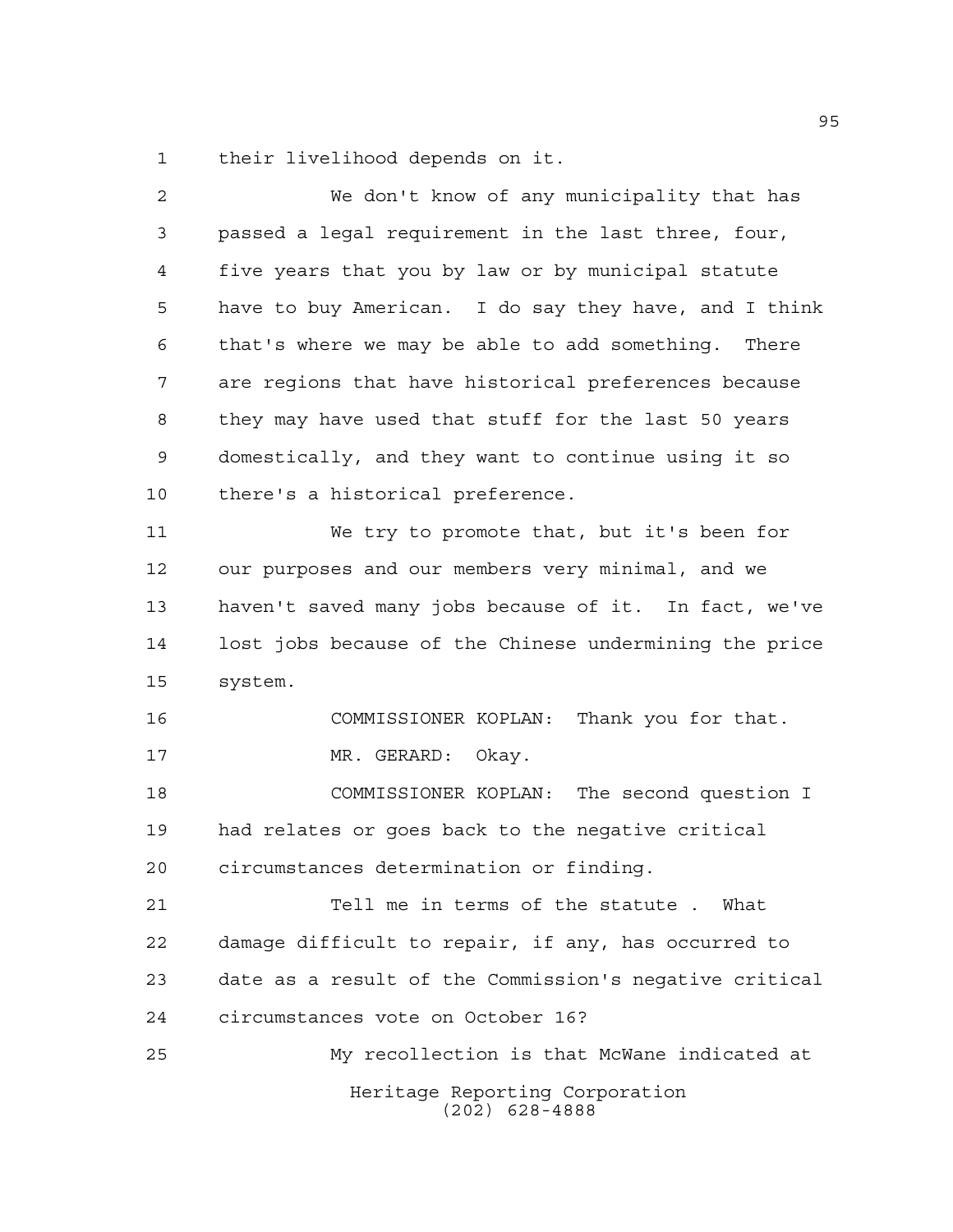Heritage Reporting Corporation (202) 628-4888 the time that they would basically continue business as usual so as not to lose skilled employees or scare off existing or potential customers. Is that what's happened since October 16? Have they continued to operate in that fashion? Can you add anything? MR. GERARD: McWane has had difficulty at the Tyler Pipe Facility with permitting and some stuff that has caused the facility to shut down, get repermitted and come back up. Other than that -- COMMISSIONER KOPLAN: When did that occur? MR. GERARD: Three weeks ago, a month ago. Three weeks to a month ago. It was a lapsed permit that has to be renewed. Our day-to-day work with McWane has been one where McWane has committed with the international union and the local union reinvestment in modernization of their facilities. They've committed to working with us to do all of the health and safety regulatory work to comply and go beyond the law. COMMISSIONER KOPLAN: So the implementation of the protocol has continued? MR. GERARD: It's continuing as we speak. I think today people are out of the plants in training programs. The point that I want to make is the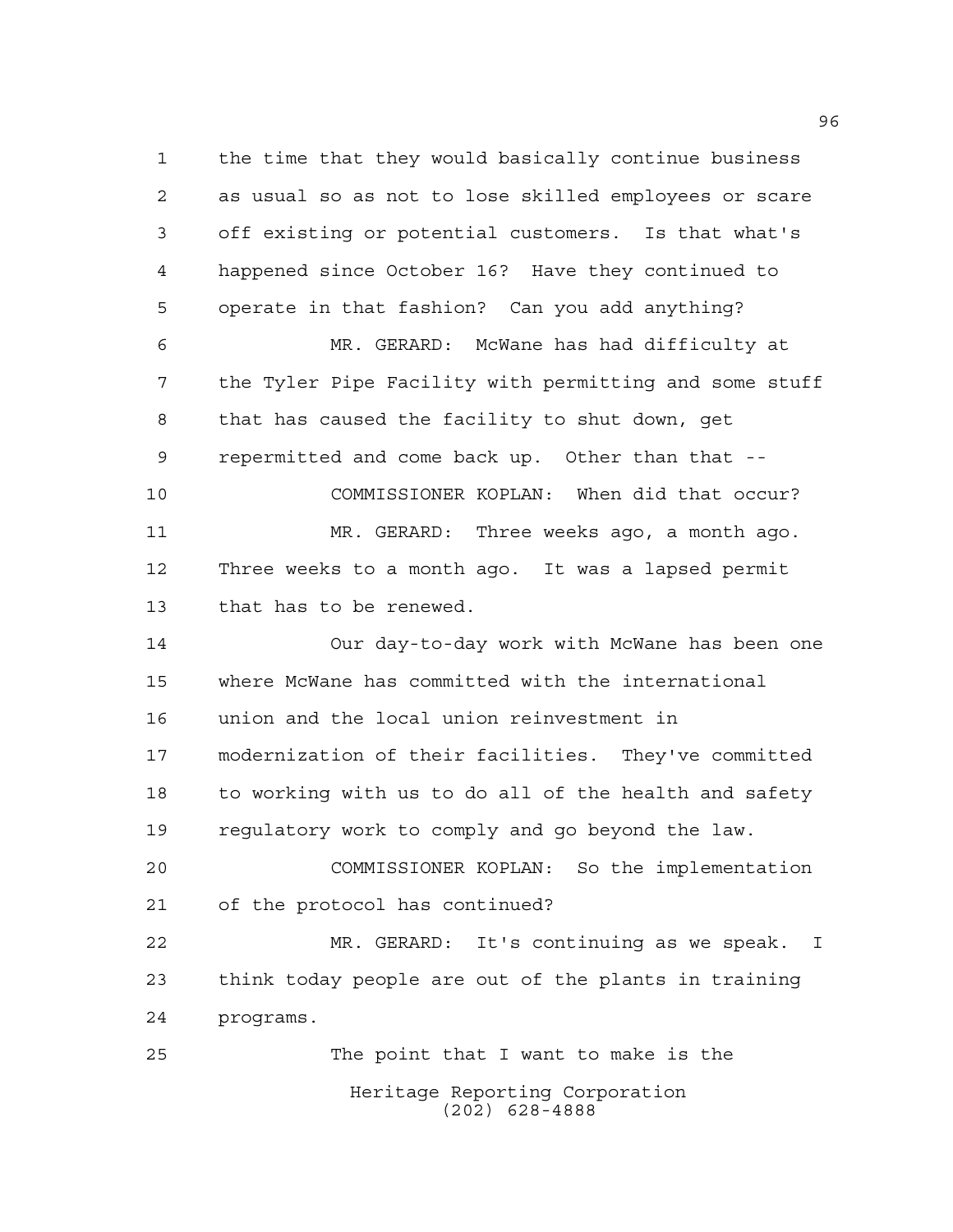protocol that we find with McWane goes above and

 beyond the law, so the first step that we have is that you've got to meet the health and safety environmental minimum standards of the law, and then in our protocol we're going beyond the law.

 I guess that's why I was so emotional and took such issue with Chinese Communists that have no right taking offense with us because we're enforcing our rights and demanding that we work in clean and safe workplaces. McWane is living up to that since we signed the protocol.

 COMMISSIONER KOPLAN: Thank you very much. I thank you for the answers to my questions.

14 MR. GERARD: Thank you.

 COMMISSIONER KOPLAN: Thank you, Madam Chairman.

 CHAIRMAN OKUN: Commissioner Lane, do you have anything specific for Mr. Gerard?

 COMMISSIONER LANE: Yes. Mr. Gerard, is it your position that since you've entered into the protocol with McWane that you don't have any concerns about --

Heritage Reporting Corporation (202) 628-4888 MR. GERARD: Absolutely not. They're a corporation. We're always watching them. COMMISSIONER LANE: Well, let me finish.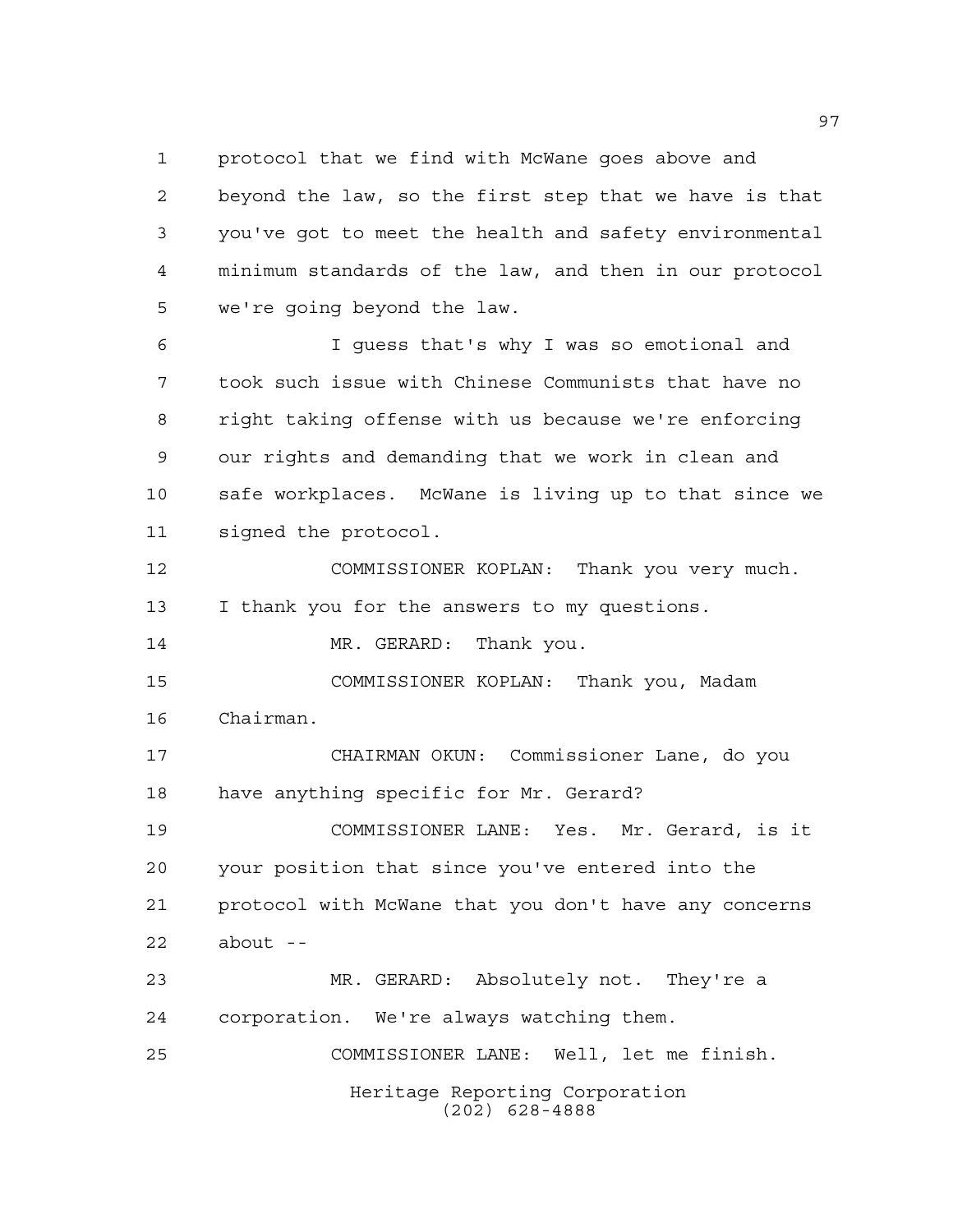That you have no concerns about their safety standards that won't be addressed if you do see any problems? MR. GERARD: I want to make sure I understand your question and I answer it properly. All of these foundries are hot, dirty, dangerous places to work under the best of circumstances, so we will always, every day have a concern about health and safety.

 If we implement the protocol as we've negotiated it and if we follow that protocol every day 24 hours a day, we believe that we will have one of the safest foundries in North America. That doesn't mean it's going to be a safe place to work. It's a foundry.

 What we've done in the protocol is to take McWane way beyond the minimum requirements of the law. I'm also practical enough to know that when we got all of those eight operations under one umbrella to negotiate one common protocol, that isn't something -- I'll put it another way. That isn't an event. It's a process. The signing of the protocol was the event. The implementation is the process.

 I believe that McWane's facilities will become safer and environmentally more clean, but we're not going to turn our back on them.

> Heritage Reporting Corporation (202) 628-4888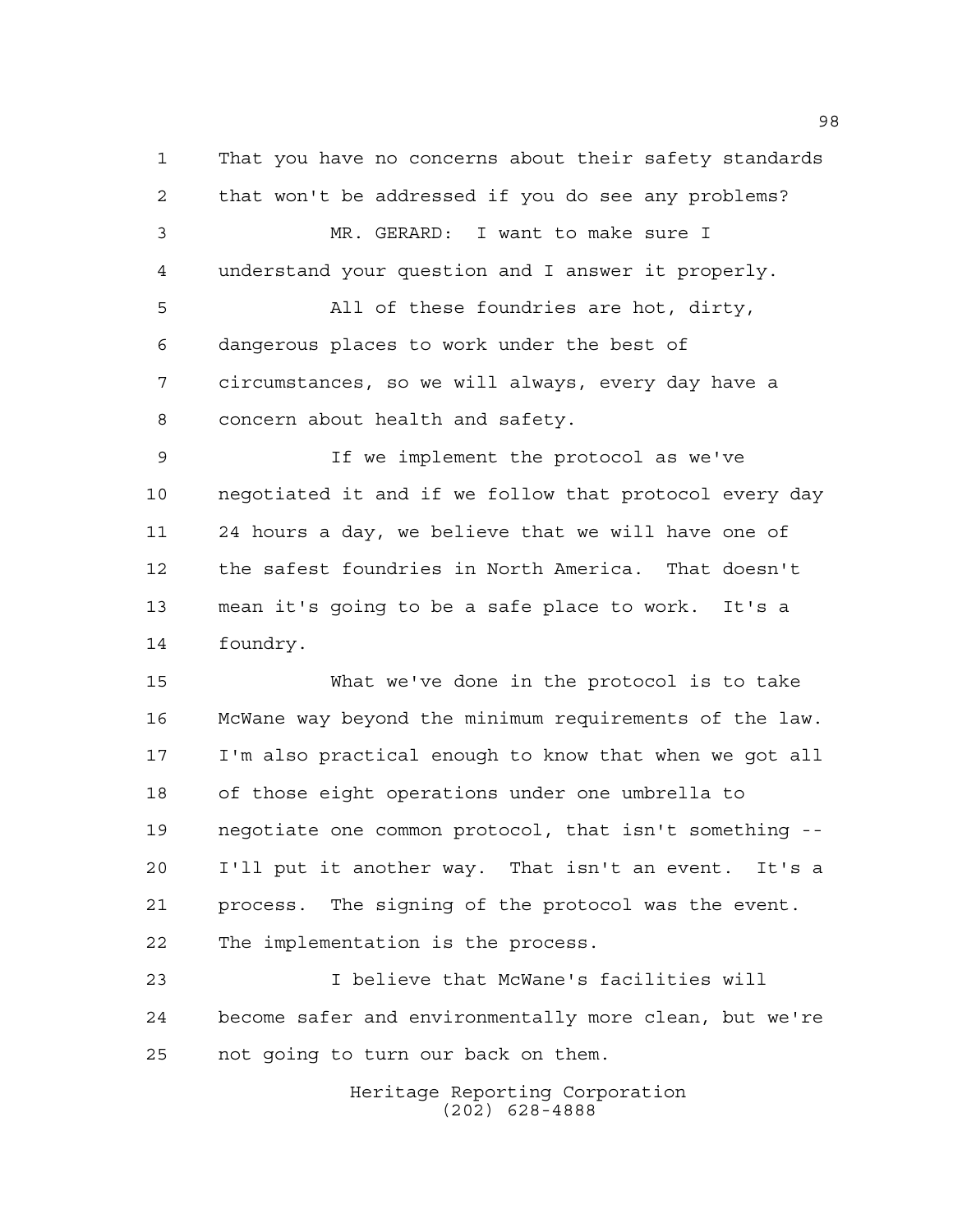Heritage Reporting Corporation COMMISSIONER LANE: No, but my question is -- MR. GERARD: Okay. COMMISSIONER LANE: -- are you satisfied with the level of cooperation that you are getting from McWane to keep the protocol being met? MR. GERARD: Now I understand. I'm satisfied, and I believe that the level of commitment at the top of the corporation exists. I'm going to be very candid. I think that there's a communications difficulty in the McWane structure because they've had these independent business units and that not every business unit is responding to the protocol as Rufner Page and I thought they would, but overall, as I said, it's a process, and I believe the commitment by the corporation at its senior leadership level is committed to doing it. I know that we've had ongoing discussions. I know that Mr. Page has had meetings with his senior people, and I believe that their commitment, our commitment, the work at the plant level will get us there. It's a slow process, but I believe that they're committed to getting us there, and if they're

(202) 628-4888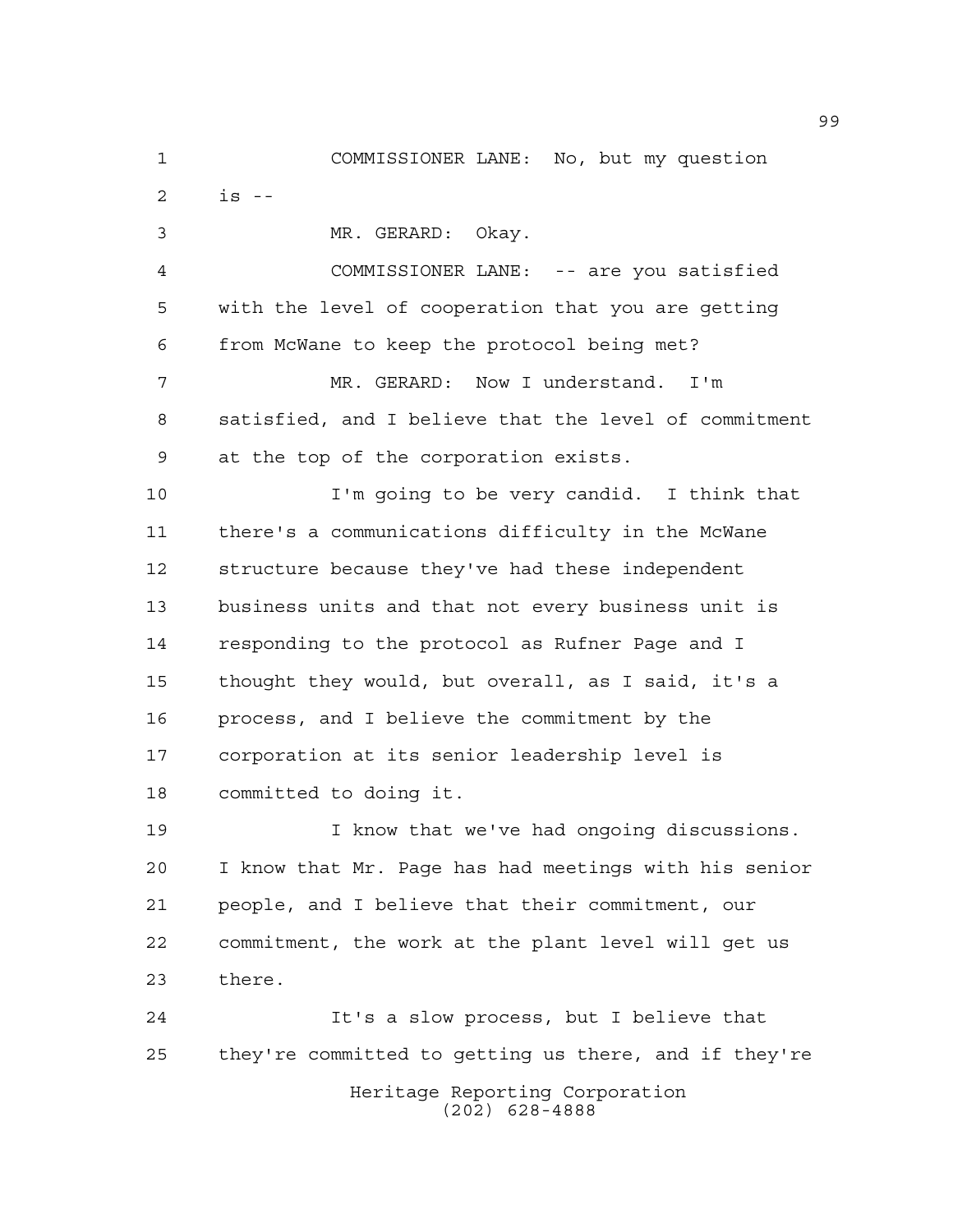Heritage Reporting Corporation (202) 628-4888 not we'll just have other difficulties to deal with. CHAIRMAN OKUN: Commissioner Pearson? COMMISSIONER PEARSON: Mr. Gerard, I have no questions. I appreciate very much your presentation. I think my colleagues have done a good job covering the waterfront. MR. GERARD: Thank you. Thank you very much. CHAIRMAN OKUN: Mr. Gerard, I have no questions. The issue about the protocol has been thoroughly covered. I appreciate that. You are free to leave. We will turn to Commissioner Lane's questioning now. MR. ROSENTHAL: Thank you very much for your indulgence. Appreciate it. COMMISSIONER LANE: Let's go back the safety and environmental concerns that have been raised about McWane apparently in a *New York Times* article. Has McWane responded on the record responding to that article, or would you like to comment on the record today as to the accuracy of the record, or is there anything else that we need to know about that story? MR. ROSENTHAL: Commissioner Lane, I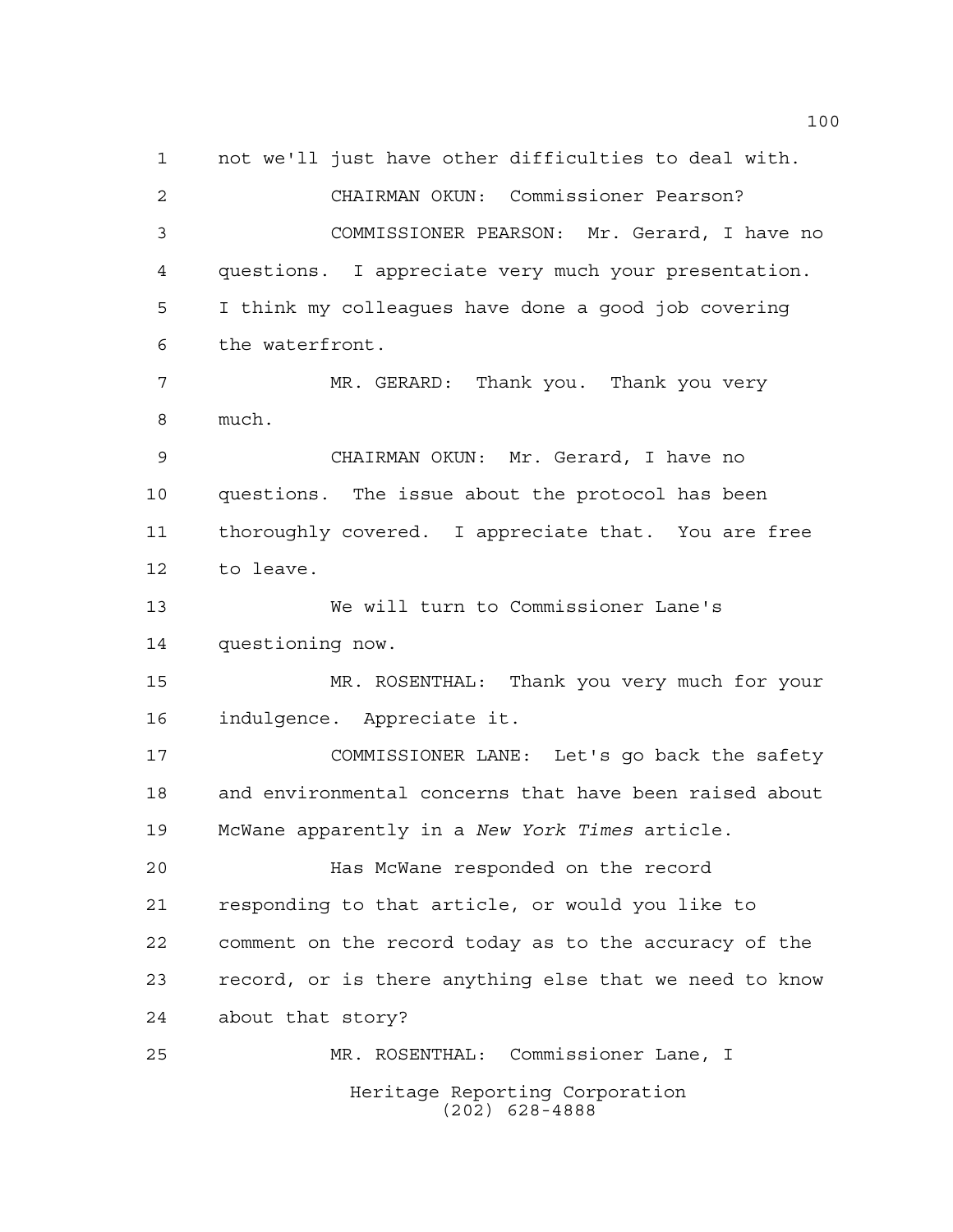responded somewhat to the New York Times article. As I mentioned, the McWane decision early on was not to pick a fight with an entity that buys ink by the barrel full.

 I have a tremendous amount of information, as do others at McWane, that we brought point by point many of the allegations in the New York Times article, and I don't believe that the company has gone on the record with much of this.

 Part of the frustration was that they gave a lot of this information to the New York Times before the Times even printed its article and it was ignored, so they're somewhat leery, shall we say, about trying to fight this out in the press.

 COMMISSIONER LANE: Would it be appropriate 16 for you to provide in post-hearing a summary of McWane's response to that article?

 MR. ROSENTHAL: Yes. We'd be glad to. Thank you.

 COMMISSIONER LANE: Okay. Thank you. MR. GREEN: Commissioner Lane, let me just say that Paul may not want to say this, but a lot of the folks that were in a management position at the time that led up to the problems that were way before the article was actually done, through discussions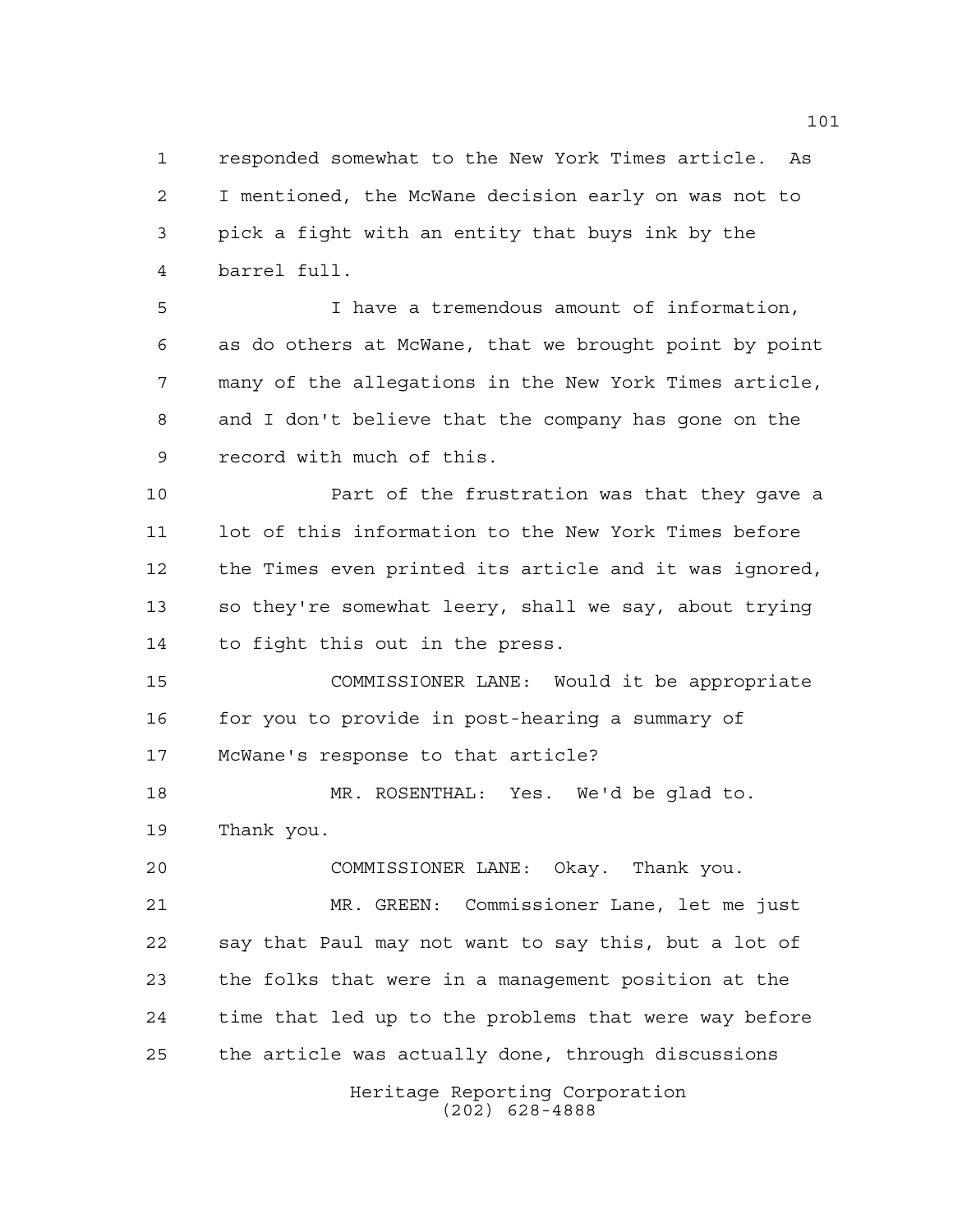between the company and Union, a lot of that

management is no longer here.

 That management wasn't listening very well to workers and workers' concerns. To McWane's credit, they got rid of most of them.

 COMMISSIONER LANE: Okay. Thank you. MR. GREEN: I would just like to add as far as Tyler Pipe is concerned, which there's two points I'd like to make.

 One, McWane operates more than 20 to 25 plants. I won't give the specific number for confidentiality. The brunt of the assault, as I've characterized it, from the New York Times article was mainly focused on four facilities. I believe concrete steps were put in place years ago prior to the article to take care of the issues.

 I am particularly familiar with Tyler Pipe because back prior to 2001 I was in the valve and hydrant business running a facility safely and exactly what Leo would like or we would like or the community would like. I was asked to go take responsibility for Ransom Industries and Tyler Pipe and actually relocate to the Tyler Pipe facility to start implementing the changes that I knew needed to be or as I saw fit needed to be put in place at Tyler Pipe. That was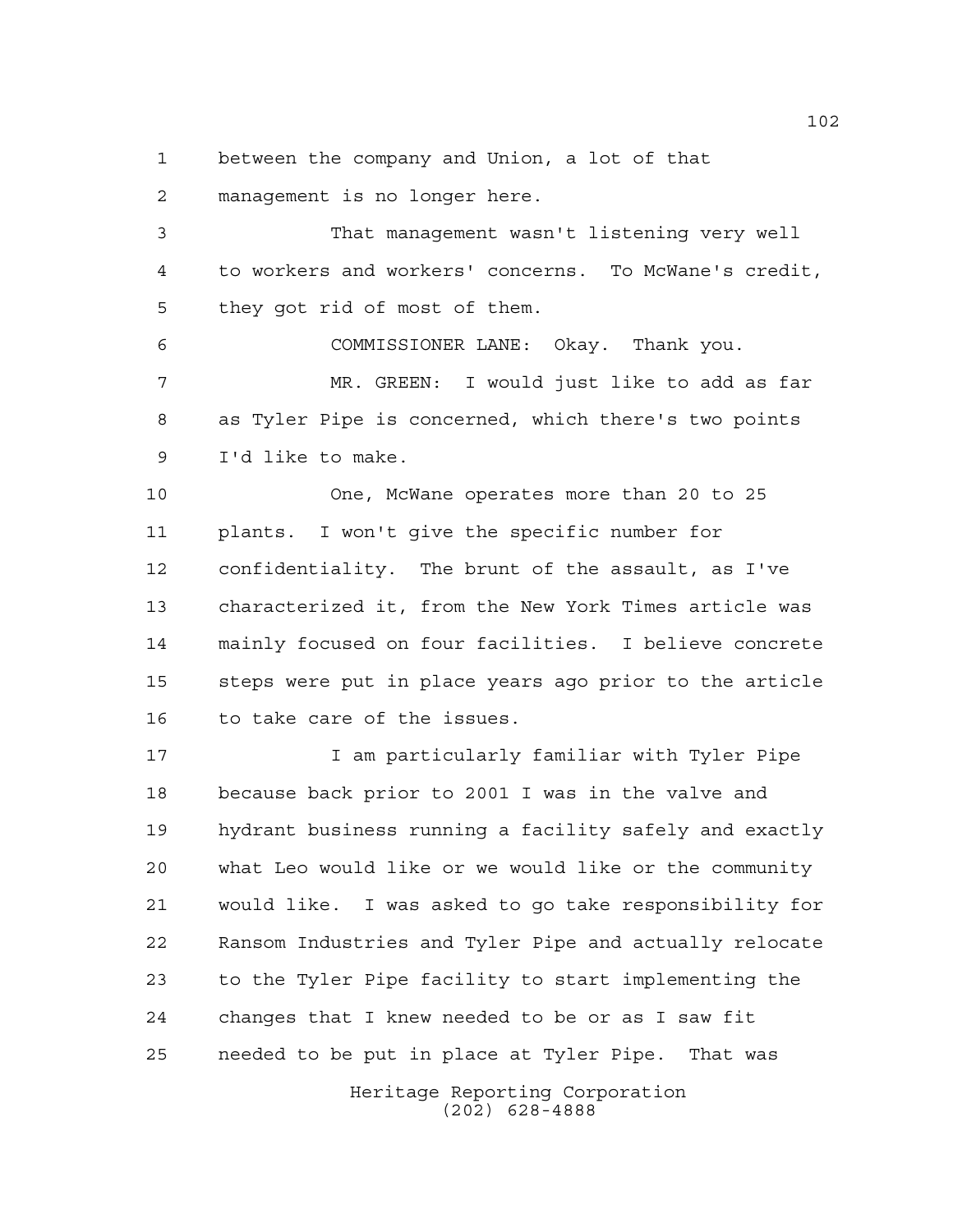February of 2001.

| 2  | I think our record from that point in time,            |
|----|--------------------------------------------------------|
| 3  | knowing the specifics and getting into the detail of   |
| 4  | the instant rates, et cetera, have decreased in excess |
| 5  | of 30 to 35 percent annually since that year, and the  |
| 6  | performance of that facility has improved              |
| 7  | considerably.                                          |
| 8  | Even some of the current issues that were              |
| 9  | brought up, the South plant permit issues, are a       |
| 10 | result of trying to clean up old permits that were     |
| 11 | initiated by our predecessor, Tyler Corporation, Tyler |
| 12 | Pipe Industries, who we bought the facility in 1995,   |
| 13 | permits that were issued back in the early 1980s       |
| 14 | trying to clean up all of that old history.            |
| 15 | I have personally taken the rug at Tyler               |
| 16 | Pipe and shook it trying to clean up everything that I |
| 17 | possibly can, and that has been my career with McWane  |
| 18 | since 1993. I'm trying to just provide a summary, an   |
| 19 | overview from where I sit.                             |
| 20 | COMMISSIONER LANE: Consistent with that,               |
| 21 | can you provide in post-hearing the information or the |
| 22 | statistics of showing how the safety record has        |
| 23 | improved since February of 2001?                       |
| 24 | MR. GREEN:<br>Yes.                                     |
| 25 | COMMISSIONER LANE: Okay. Thank you.                    |
|    | Heritage Reporting Corporation<br>$(202)$ 628-4888     |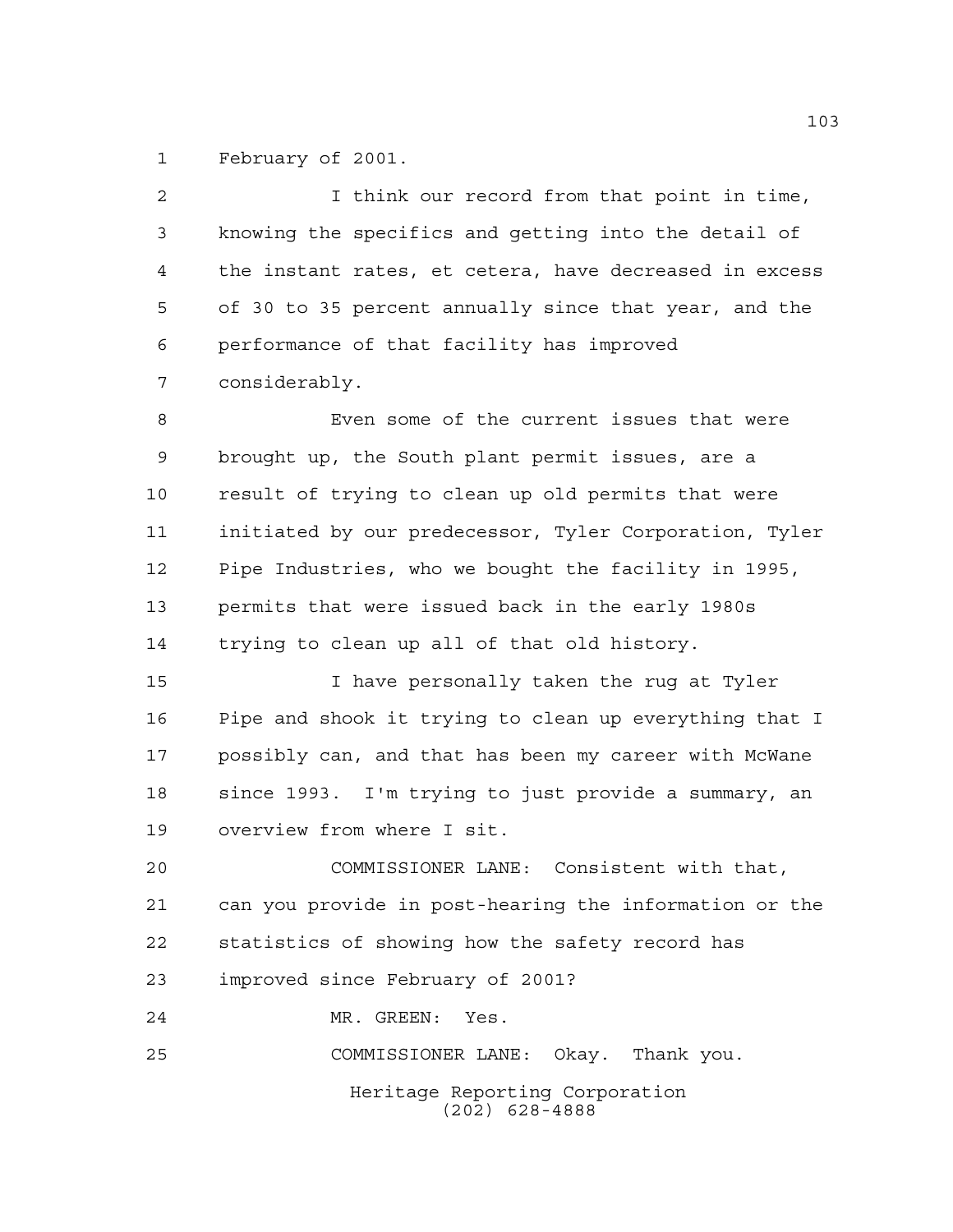CHAIRMAN OKUN: Commissioner Pearson? COMMISSIONER PEARSON: Thank you, Madam Chairman.

 A question first for Mr. Kerwin. You displayed earlier Figures 4 and 5. There were no units on the vertical axis. Why?

 MR. KERWIN: Figure 4 is an indexed accounting of the proprietary data that was contained within the staff report. We have specifically not labeled the axis due to concerns of giving away proprietary information.

 The same is true of Figure 5, which contains the same information on production from 2000 forward through 2003, so in the interest of not disclosing any proprietary information there's no label to the scale because those are indexed figures starting from a level of 100.

 COMMISSIONER PEARSON: Yes. Okay. So there's no proprietary information disclosed, but as a practical matter is there any information disclosed when there's no knowledge of the axis, what's on the axis? I mean, is there anything useful about these figures?

 MR. KERWIN: I believe so. It shows the trend over time, yes.

> Heritage Reporting Corporation (202) 628-4888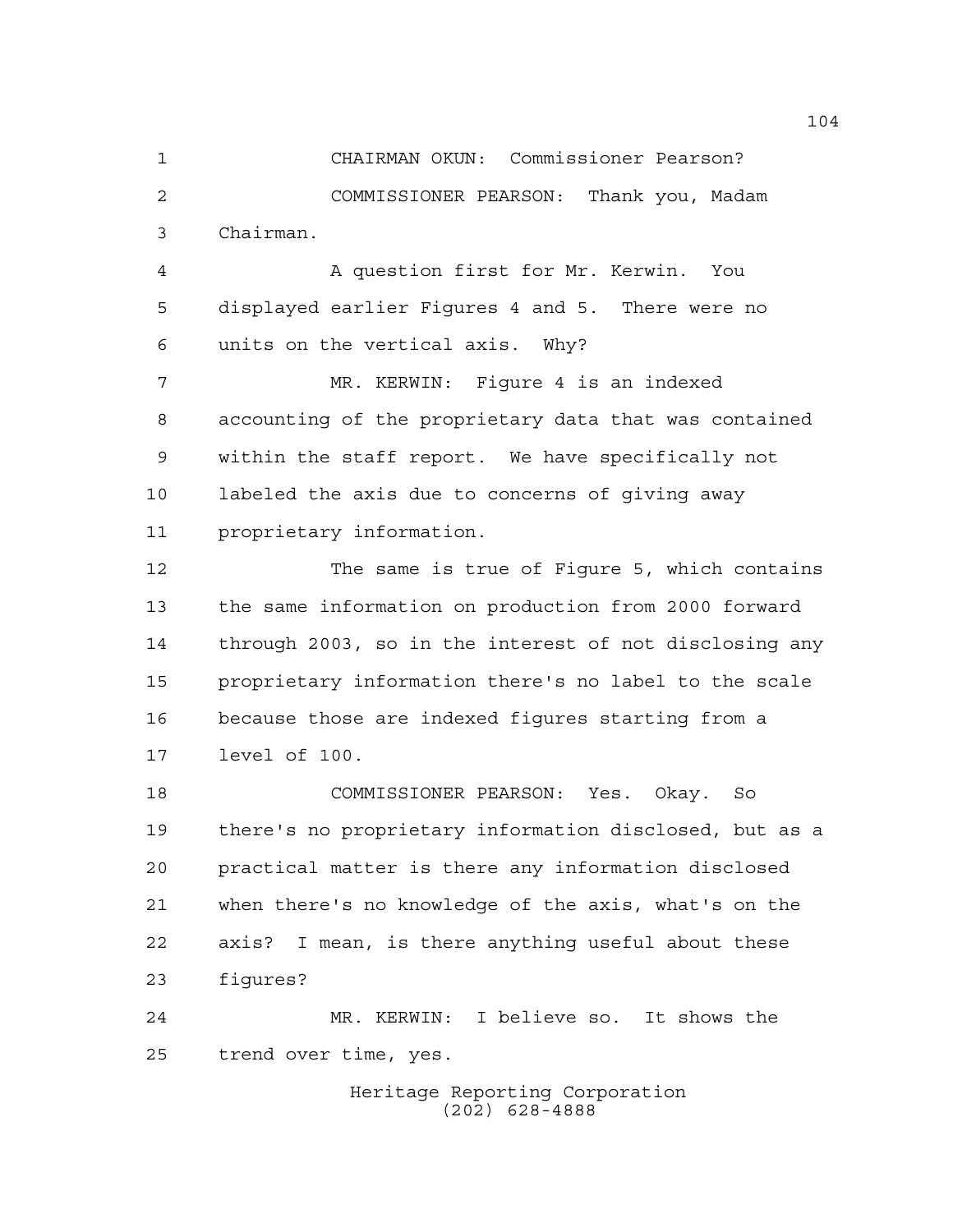MR. ROSENTHAL: What you're looking at, Commissioner Pearson, is trends, and the Respondents' argument is that the imports, both their volumes and the prices, have had no adverse effect on the domestic industry.

 What we're trying to show over time is at least the trend in production, if not the absolute numbers in Figure 4, and the comparison of the trend in imports compared to the trend in U.S. production in Figure 5.

 You're absolutely right. Without absolute numbers these charts are less helpful than they otherwise might be, but again the point was to at least be able in a public forum to rebut the charge that there's no nexus between imports and production.

 You've got the actual data in your record to decide whether our figures distort or actually properly reflect what's going on.

 COMMISSIONER PEARSON: I have some questions about non-subject imports. The global markets that I'm more familiar with tend to be very flexible, a lot of moving of product, substitution from one country to another based on changes in supply and demand, a very fluid marketplace.

Heritage Reporting Corporation (202) 628-4888 Is that also the case for ductile iron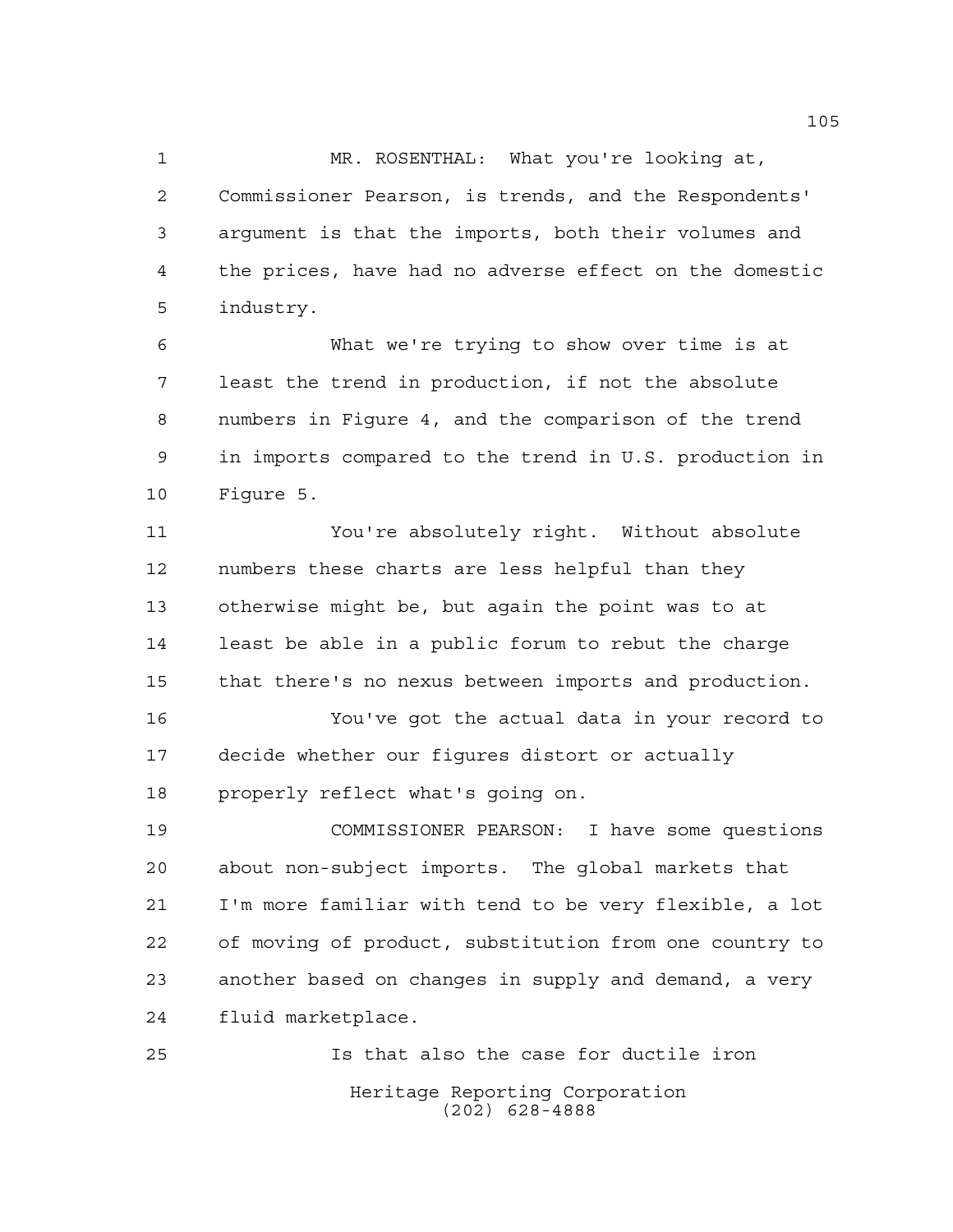waterworks fittings, or is there more rigidity in the international marketplace?

 MR. WAUGAMAN: Mike has more of the figures that are confidential and proprietary that I may not have on other Respondents from non-countries if that's the right term, from other countries from China.

 Historically I think from what we've seen in the market there has always been the majority of the product that has come in has been Chinese product. It's marked on the product, and you can tell where it comes from.

 MR. KERWIN: I would just add that obviously the Chinese are the driving force behind pricing in the marketplace. They are and have been the number one source country for this product, definitely have the broadest product line of offerings, I believe the largest number of producers, and they have really been in the driver's seat in this market in terms of driving of pricing, as well as the leaps and bounds they've made in market share.

21 12 It is our belief that if the remedy that we have requested is put into place and Chinese imports begin to reflect more realistic pricing in the marketplace that the non-subject source countries will likely follow their lead.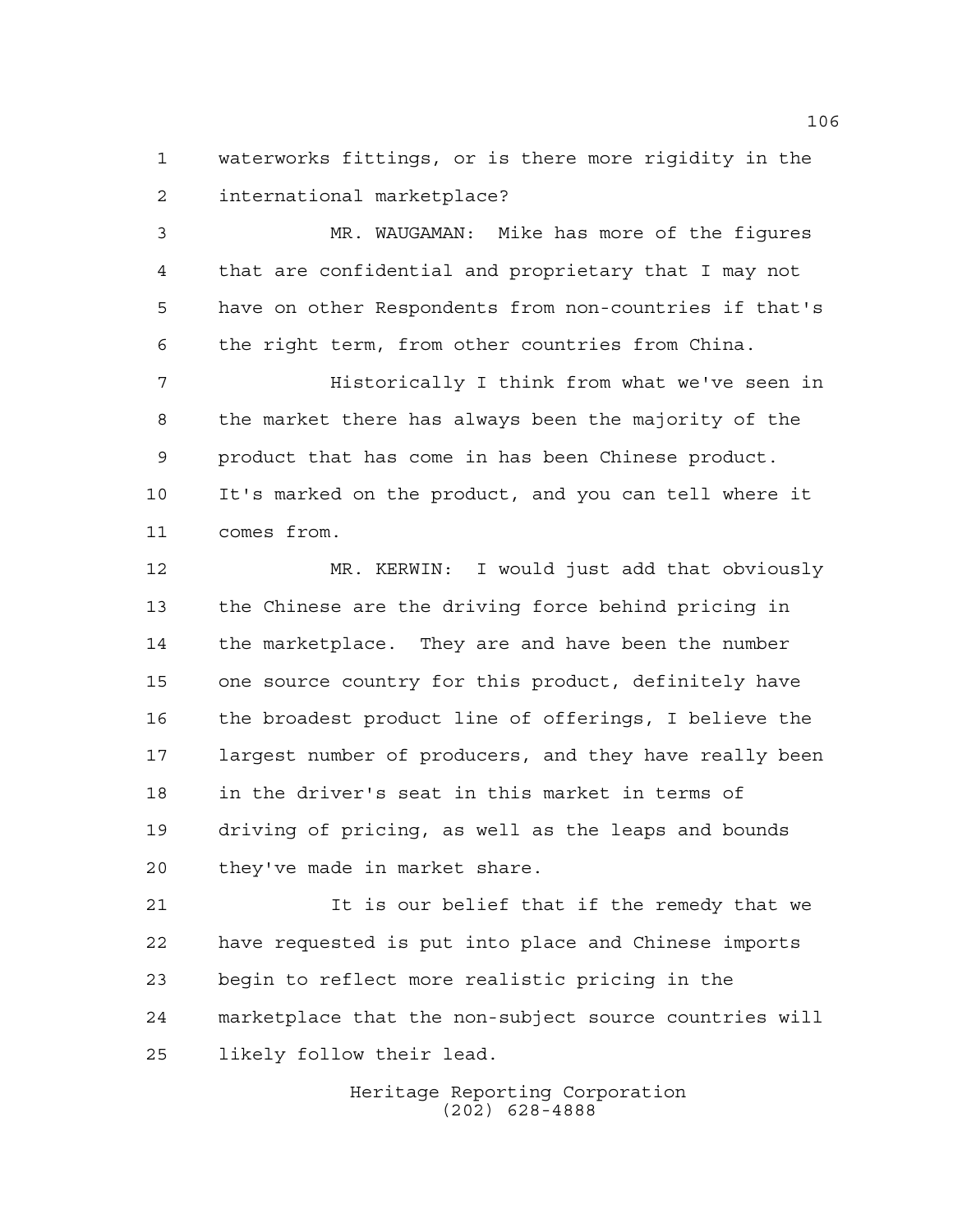the panel? Do you have direct knowledge of pricing differences between Chinese product and imports from other countries? That was the statement, as I understood it, from Mr. Kerwin. I'm just wondering. Is that a statement that can be corroborated by the panel? MR. ROSENTHAL: Commissioner Pearson, just to help you on this or help us on this, the information in the record does provide information on non-subject imports' average unit values compared to the prices from China, and that was what was referenced by Mr. Kerwin earlier. If you're asking for specific marketplace prices -- COMMISSIONER PEARSON: We have people on the panel who have quite a bit of experience in the marketplace, so I thought there might be some general knowledge that it's much harder to compete against products from China than from some other origin. MR. ROSENTHAL: I didn't understand you to be asking that question. I thought you were asking about specific prices from the other countries.

COMMISSIONER PEARSON: Could I inquire from

 That's why I wanted to clarify if you're asking for average prices or --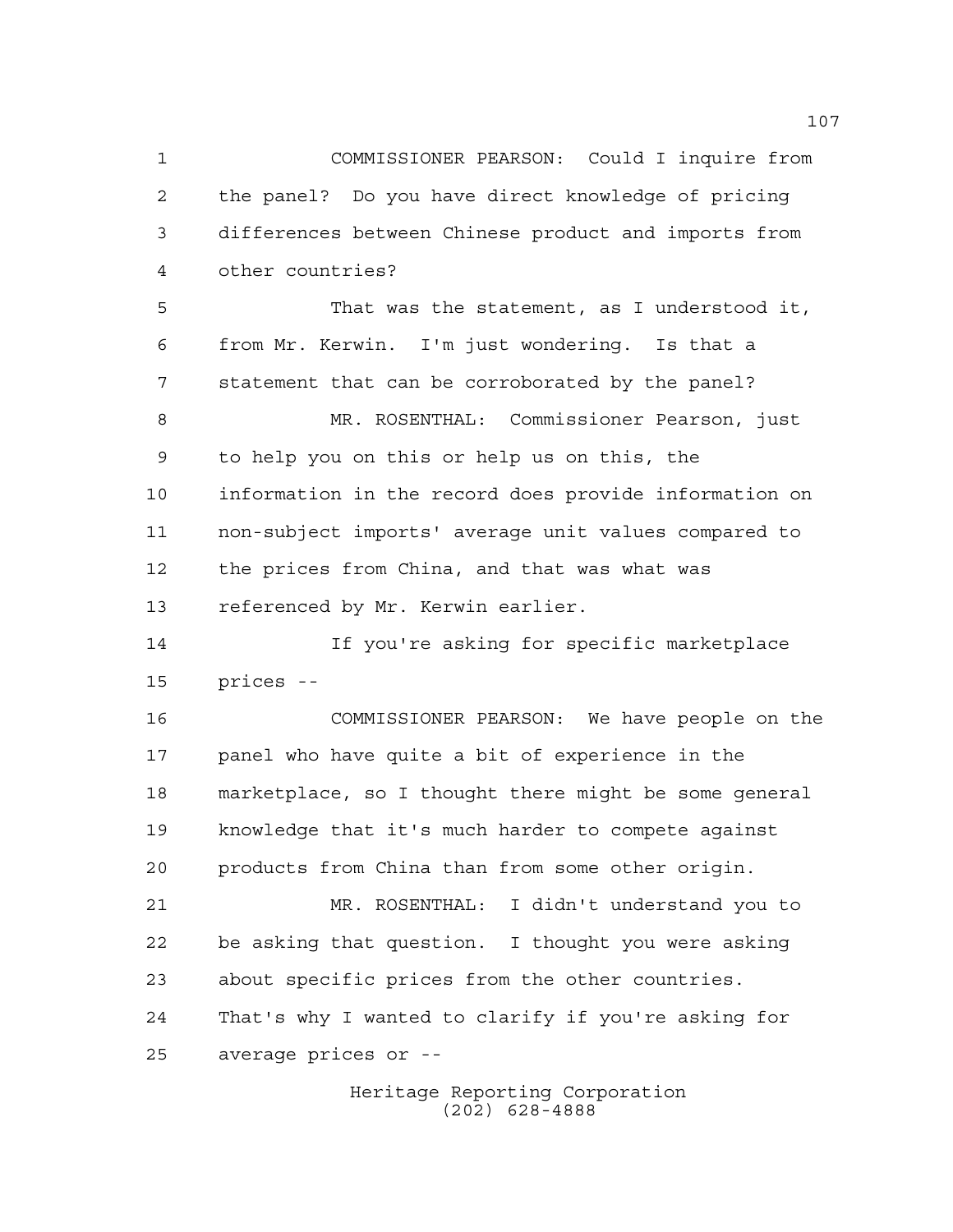COMMISSIONER PEARSON: No. There was the price leadership assertion, and I just don't have a sense of the marketplace. Those of you who do, give me a better sense for it, please.

 MR. BLAIR: I'm Joel Blair. As far as we can determine, there is no differentiation between product brought in from China or from India in the pricing in the marketplace from the importers.

 MR. WAUGAMAN: Let me also address that. This is Don Waugaman.

 There are also other countries of importation -- Brazil, Mexico, Korea. In addressing it broadly to say I think Joel addressed that there may not be any pricing differentiation between India and between China.

16 A lot of times until the product comes here we don't know what an importer is selling, whether it be Chinese or Indian product. Different people have sold Mexican and Brazilian product. From my understanding of the market and the market pricing, the competition on those products has not been near as severe as the products coming from China.

Heritage Reporting Corporation COMMISSIONER PEARSON: Okay. Table 2.1 of the staff report, some of you have it, contains confidential business information, but it does compare

(202) 628-4888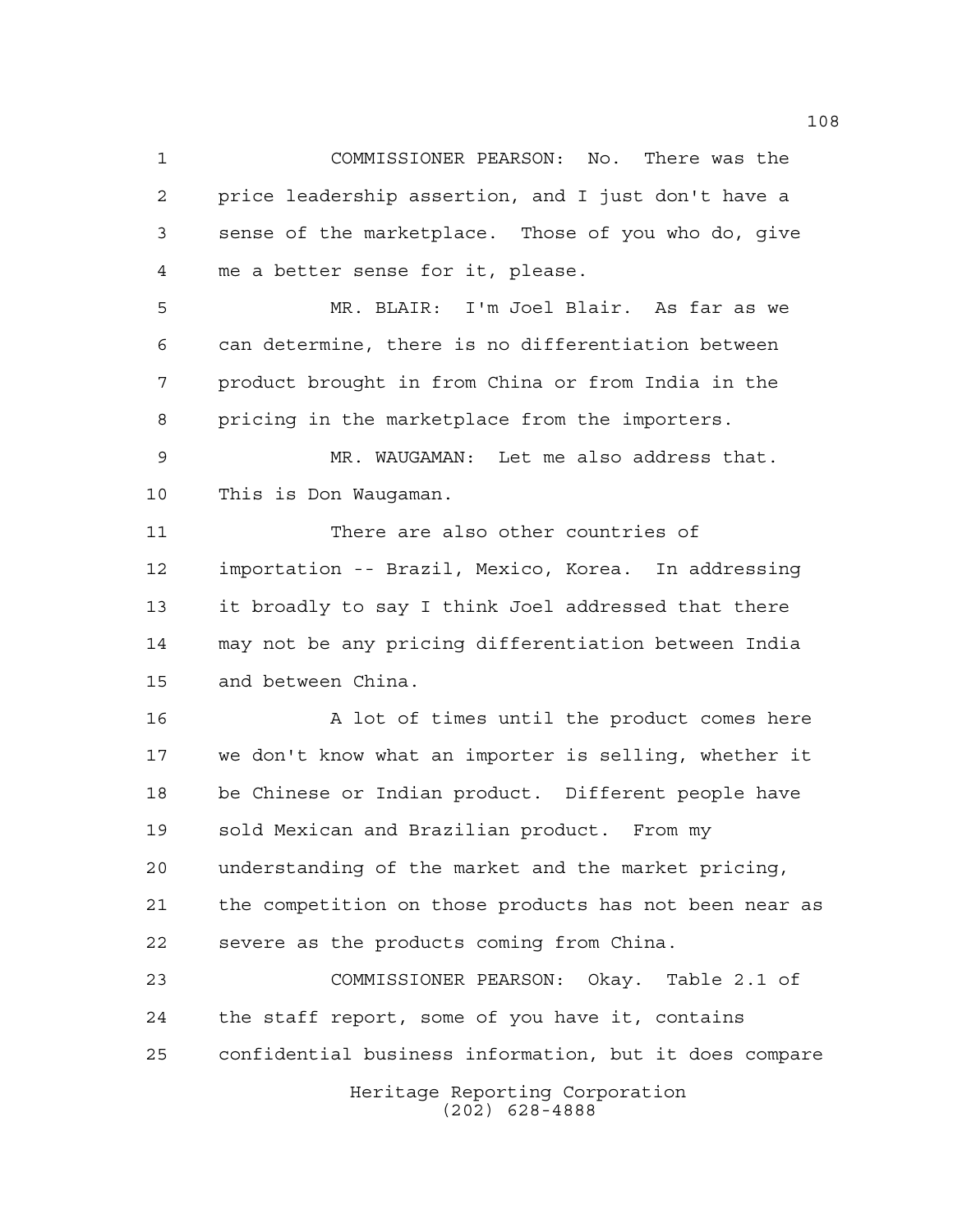imports from China and other sources.

 As I review those data, it appears to me that imports from other origins constitute a substantial percentage of all imports. Can you comment on whether you think there's the potential for further growth in non-subject imports? MR. KERWIN: There certainly is a potential for further growth in non-subject imports. Our belief is that the single country of China obviously -- in my testimony I addressed in 2003 the single source country accounted for approximately two-thirds of all imports of this product within 2003. That's one country. The numbers in the staff report are the

 aggregate of all other countries, including all the source countries that Waugaman just listed. Clearly, to have a single source that accounts for two-thirds of the imports, and I believe I also said in my testimony that China had four times as much volume as the next largest country during this period.

 So when you're comparing individual players and what they're likely to do, individual source countries and what they're likely to do further down the road, I think you have to start from that initial understanding of just how important the Chinese

> Heritage Reporting Corporation (202) 628-4888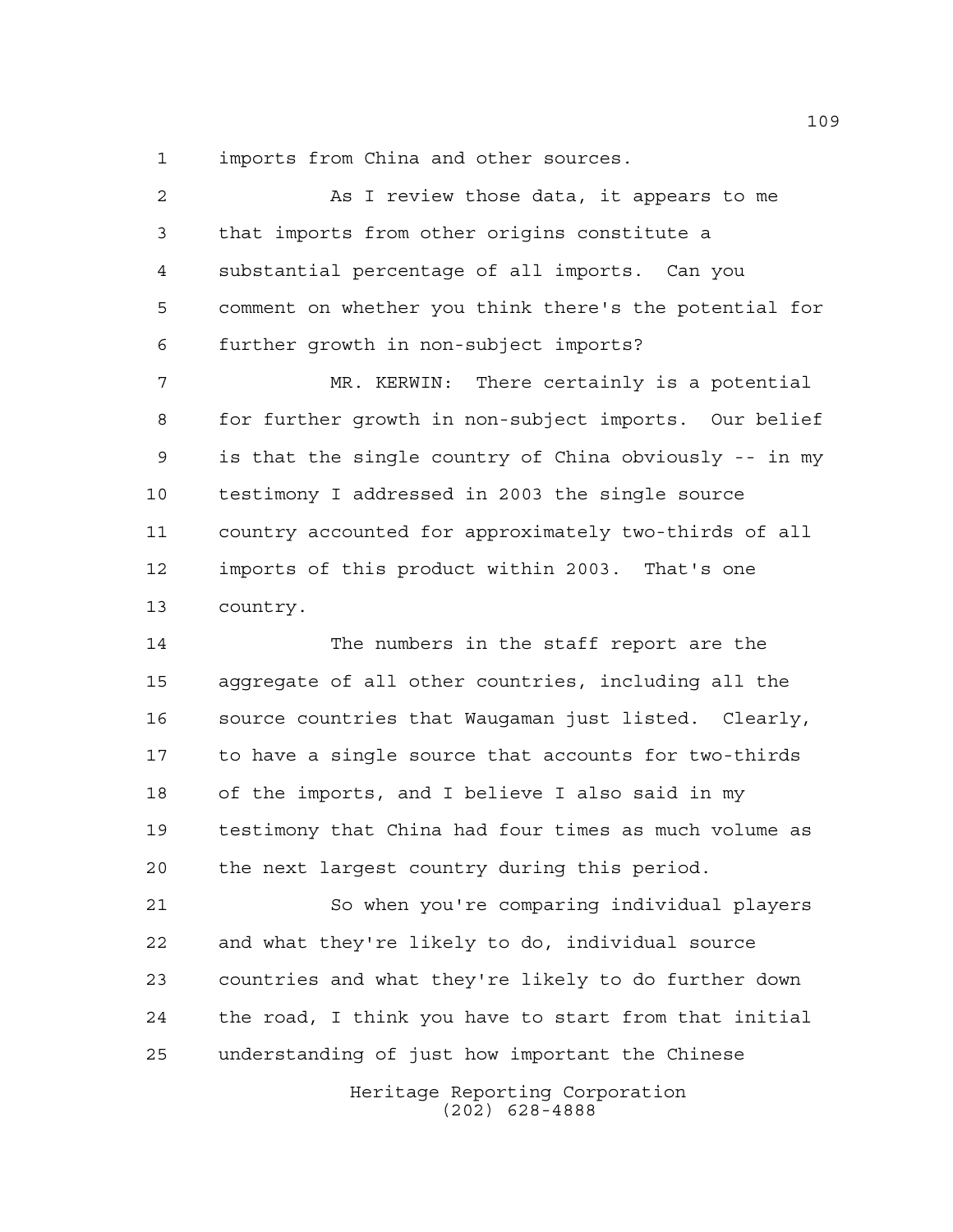Heritage Reporting Corporation (202) 628-4888 imports are, the kind of market share they have, the broad product line that they offer, the broad acceptance of the product in the U.S. marketplace and then compare back to the individual source countries that the product is also sourced from. They're relatively small in comparison individually. COMMISSIONER PEARSON: Yes. I would concur that China appears to be the largest single player in the import market. I think I'll hold my further questions for the next round. CHAIRMAN OKUN: Thank you for an interesting response. 14 I want to go back to price. I wondered, Mr. Teske, if you could add anything to Commissioner Pearson's question about how you see other non-subject imports in the marketplace in terms of the competition or the prices, quantity. Now, I should make sure. You just handle U.S. product? MR. TESKE: Right, so I'm probably not the best person to answer that question. CHAIRMAN OKUN: You don't see it directly because you're handling -- MR. TESKE: Right. I only know that if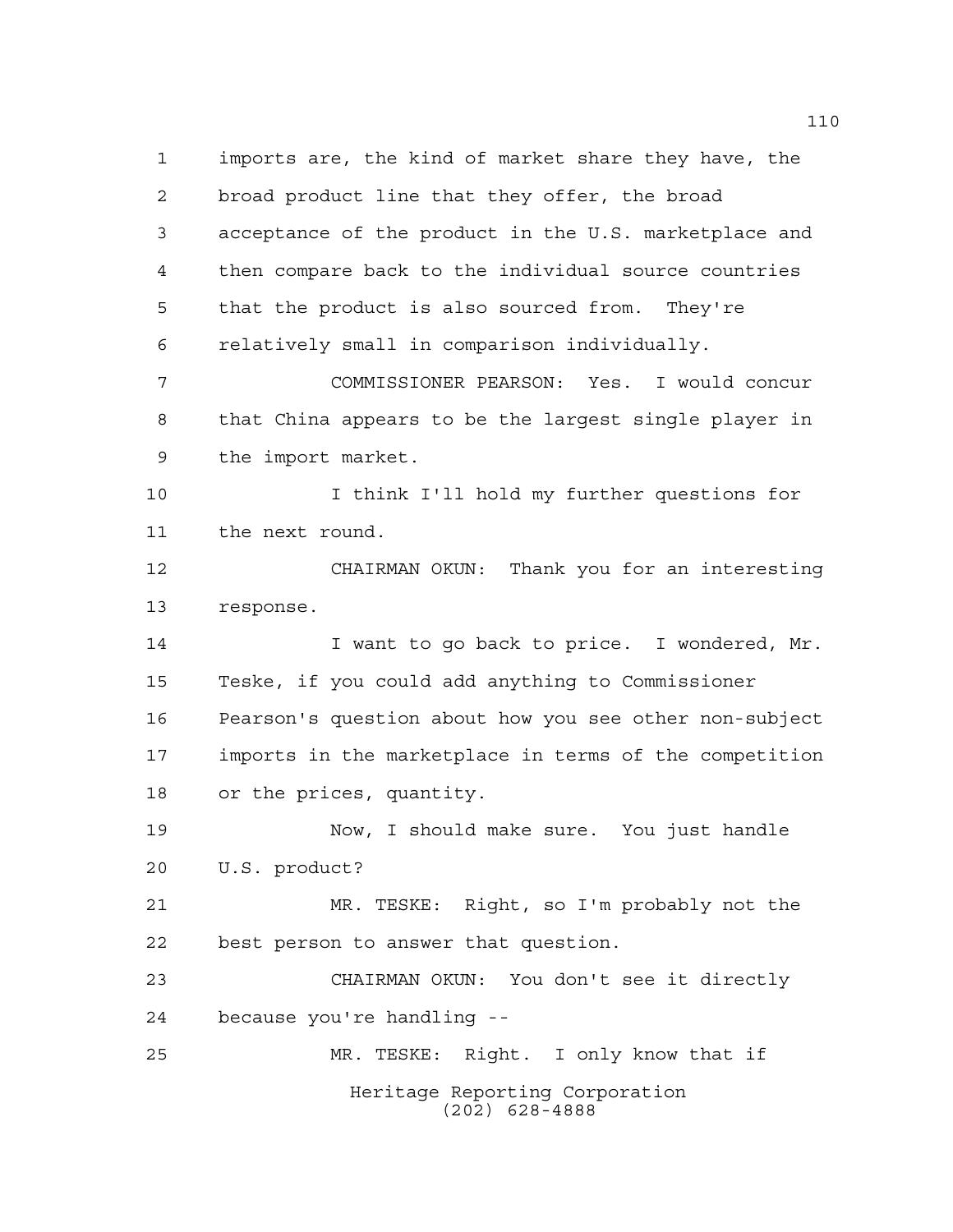we're competing with a domestic product against someone who's selling an imported product there's normally a price differentiation, which is hard for us to be successful in the sale, you know, unless we have some preference towards our product.

 CHAIRMAN OKUN: When you say competing against imported product, do you often know that it's Chinese, or do you --

 MR. TESKE: No. We really -- right. I mean, correct.

 CHAIRMAN OKUN: Okay. Then if I could go back on the comment regarding what the AUVs about non-subjects may or may not tell us.

 I wanted to ask a more general question I guess to you, Mr. Kerwin, and you, Mr. Rosenthal, on AUVs because one of the arguments raised by Respondents is that if you look beyond the pricing 18 products that you would find the pricing, and they used the AUVs I think generally, as I understood their chart, to make this argument.

 I wanted to get your response to it, but I guess first the response would be how useful are AUVs in this type of product category when we have this very large spread? I guess that is my first question. MR. KERWIN: I'd be happy to answer that and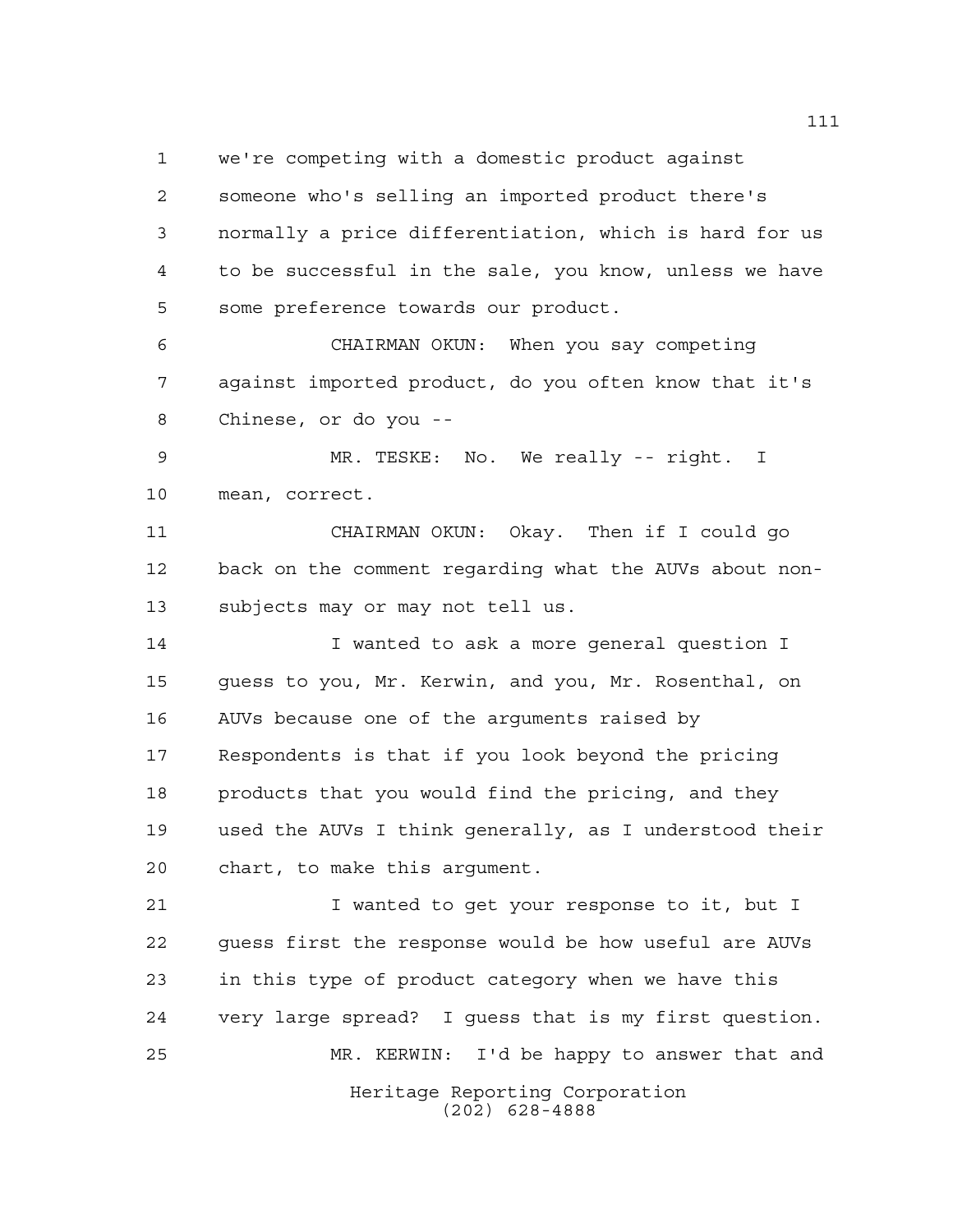take a crack at it.

 I think the average unit values in terms of pricing comparisons are largely useless. Obviously an average unit value can show a trend over time, but to the extent that the mix of the products changes over that time, that may be misleading. The Respondents cite to the data from the staff report that show the volume and value and average unit value of products by size. Well, the problem is that the division is made between above and below 30 inch. As we've heard from some of the witnesses this morning, the amount of volume in the above 30 inch category is so small as to be almost insignificant, which means that the below 30 inch category is essentially the whole product range and almost the entire -- certainly the lion's share of the volume of the product overall, so even within that below 30 inch range you're seeing literally hundreds of products within that range, and obviously the product mix can change over time. One of the things that the Respondents were adamant about early on in this case is that it was critical that the Commission change its questionnaires that it was sending out to both the industry and to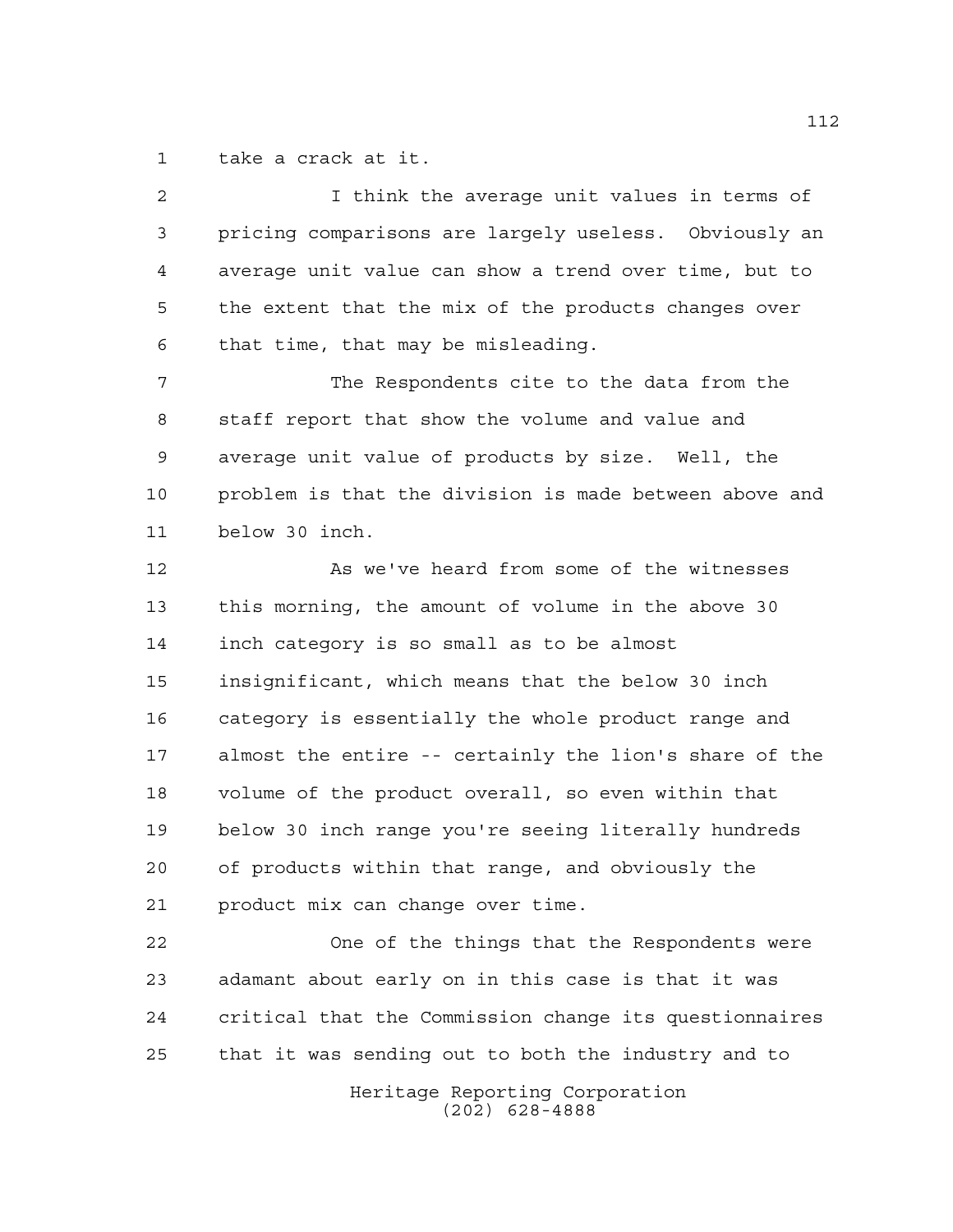the importers to develop full information on this issue of above and below 30 inch diameter product.

 I think that the record has come to show that that has essentially been a waste of the Commission's time because there is such a small element of the market that is actually in this above 30 inch category, and it is the Respondents themselves that made the claim that their product was more heavily weighted towards larger diameter product.

 To the extent that the Chinese product reflects larger diameters, which typically sell at higher prices per ton than smaller diameter fittings, of course that would have an effect of pulling up the average unit value for the group overall.

 CHAIRMAN OKUN: Okay. Mr. Rosenthal, did you want to add something to that?

 MR. ROSENTHAL: Recognizing the limitations that Mr. Kerwin has described and as you recognize, even then for what they're worth if you look at the unit value chart you can still see that the Chinese are below on average all the other import sources, and their trend is trending downward in a steeper way than the other import sources.

Heritage Reporting Corporation (202) 628-4888 I want to clarify to both Commissioner Okun and Commissioner Pearson. It is not that we're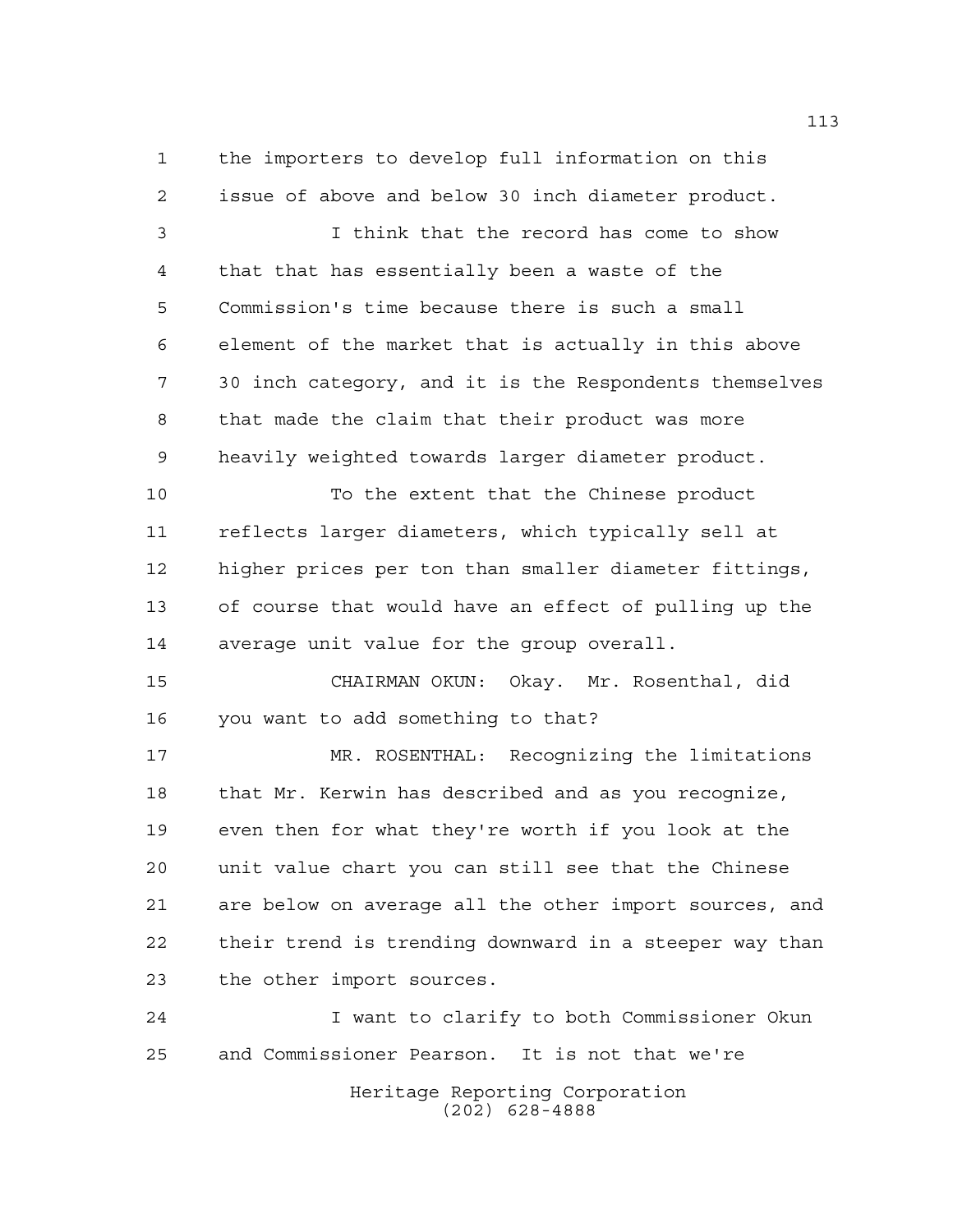unconcerned about imports from other sources. We are. I will take issue with Mr. Blair, my own witness, but my understanding from what I've heard elsewhere in the industry is that the Chinese are traditionally below everybody, including India, and that the other countries' imports are essentially chasing the Chinese to the bottom.

 That's not to say we're not concerned about India and these other countries, but that the Chinese are the, if you will, worst offender in the marketplace from the point of view of domestic producers. I'll also say that we are looking at other remedies.

 CHAIRMAN OKUN: I guess I really just had the fundamental question whether the AUVs are useful or not, I mean, to look at, and then I did have the same view of looking at them. I'm not sure that it showed anything other than maybe that they were small percentages. Anyway, I understand your answer on that.

 With regard to the non-subjects, perhaps in post-hearing you can find another distributor or others who could comment more directly on them. I do think it is useful to hear from the industry on where they see the competition and whether they sense it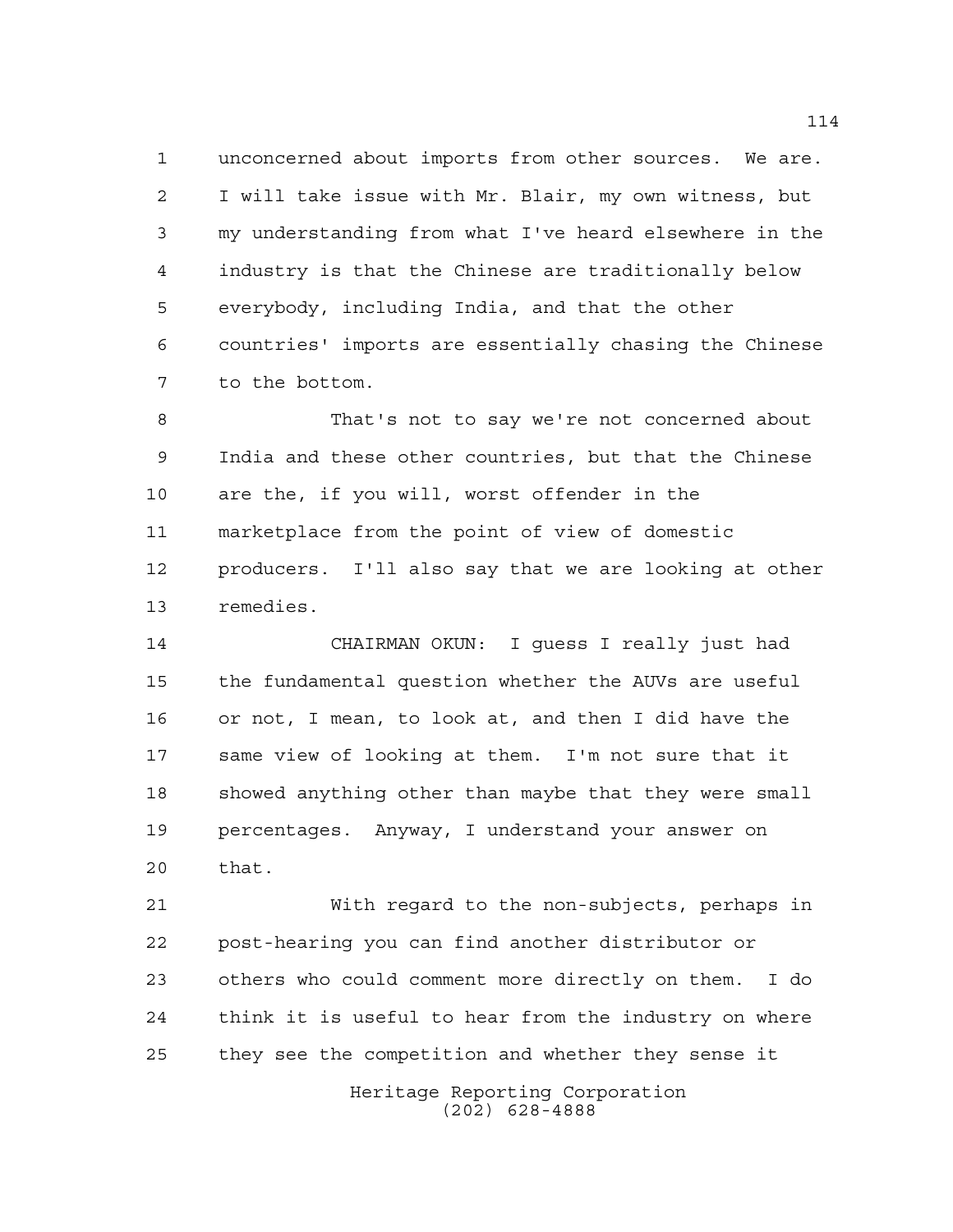being Chinese or not in this particular type of case, so anything else you can add on that I think would be useful.

 Mr. Murray, you had stated either in your testimony or in response to a question, you talked a little bit about price increases that you had attempted, but that I think you had said had not stuck.

 I know there is information in the record regarding those, but I did want to make sure that I understood from the industry representative the timing of those attempted price increases, what we know about the most recent price increases, whether they've stuck or not and when you would get a sense of that.

 I'd like to hear from you too, Mr. Green, but Mr. Murray?

 MR. MURRAY: Ms. Okun, we have in fact -- we are in the process of analyzing the most recent price increase, which was in August of this year.

 I'm in the same sort of position in trying to make sense of whether or not the price increases have indeed held or if indeed have taken hold because of the complexity of the marketplace in general with all of the distinct geographical areas that have different prices with the myriad products that are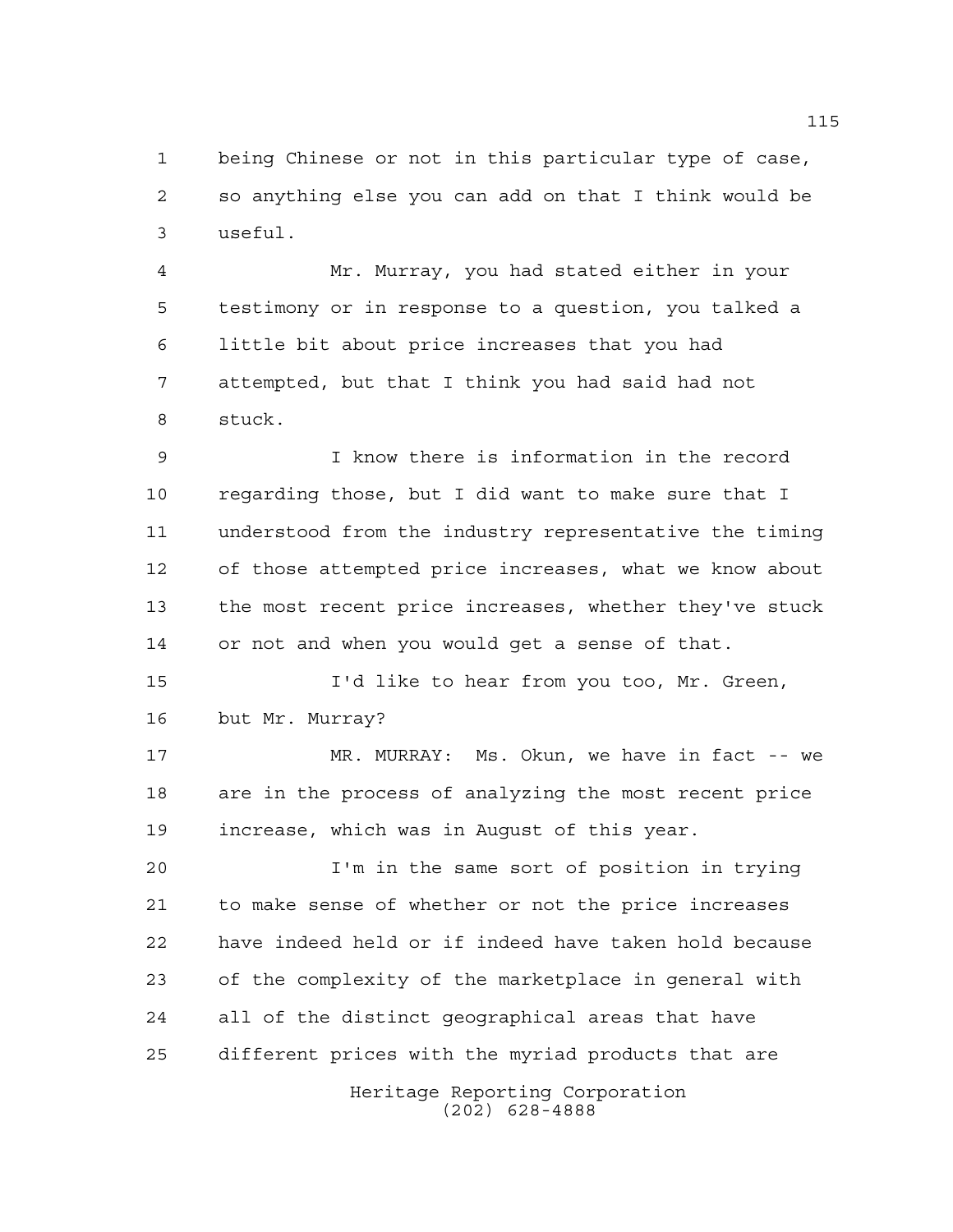sold, considering the weight per unit of each of those products.

 It's quite difficult and so it's a little early to tell, but if an opinion matters for anything I don't believe that. I'll believe it when I see it. I'll put it that way.

 CHAIRMAN OKUN: And then just for my sake, because I don't have it in front of me, were there any other attempts of price increases during the period we looked at?

11 MR. MURRAY: Yes. Yes, there were. CHAIRMAN OKUN: And did those hold? What was the timing of those?

 MR. MURRAY: Not necessarily. I wish I could be more conclusive than that, but as I was stating here earlier I was looking at the graphs which covered the period of investigation, and it's hard to make any sense or rationale so I can't really give you an answer.

 CHAIRMAN OKUN: When was the timing of the other ones that would have --

 MR. MURRAY: There was an earlier one earlier this year in March, I believe.

CHAIRMAN OKUN: Okay.

Heritage Reporting Corporation (202) 628-4888 MR. MURRAY: I'm unsure about the earlier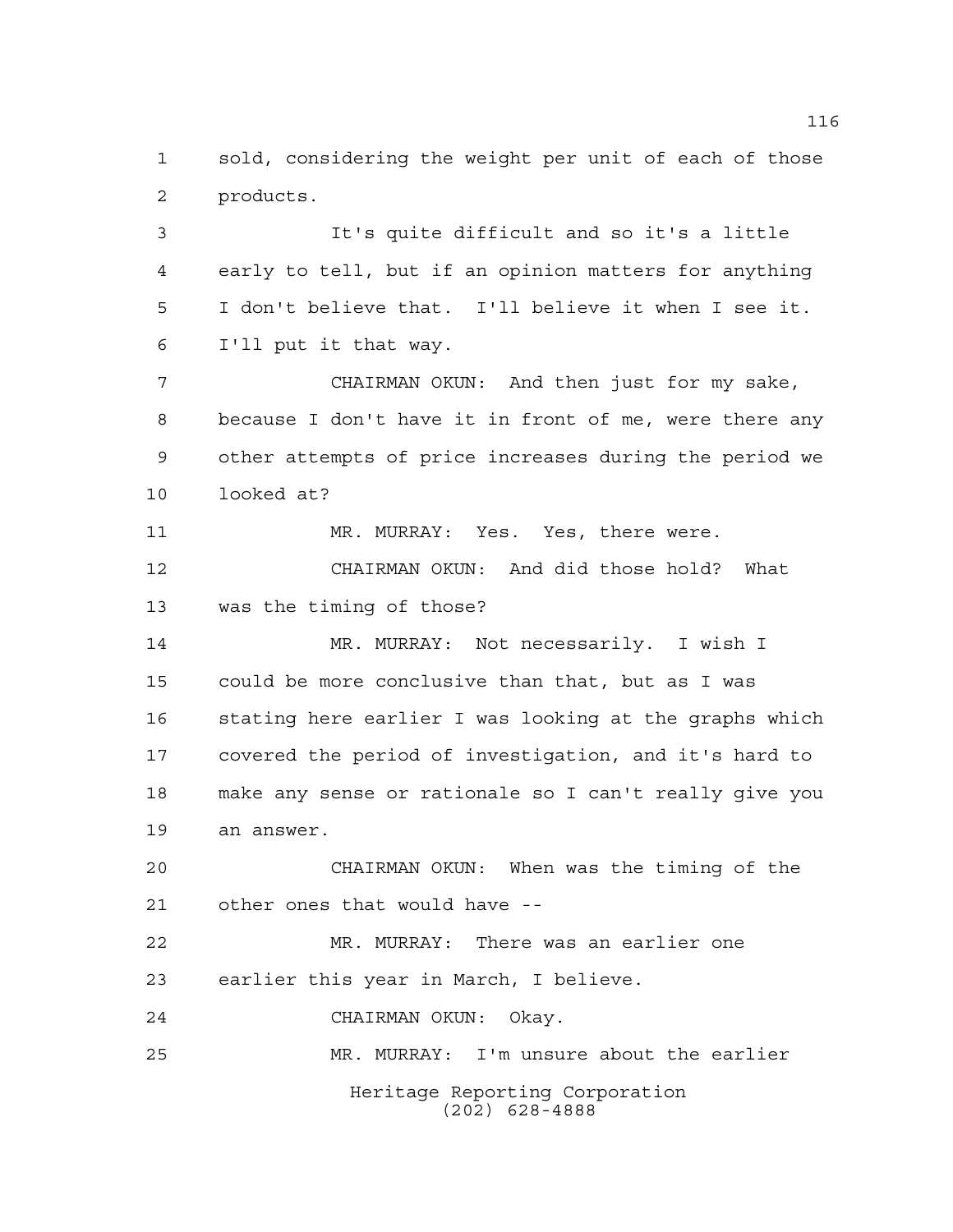process.

Heritage Reporting Corporation (202) 628-4888 CHAIRMAN OKUN: I think some of this may have been in the record, but just in terms of post- hearing I want to clear that up. Mr. Green? MR. GREEN: I'd like to take a first stab at it from more of an operational background, and I'll let Don fill in the gaps that I may leave. I think it's important that the Commission understands or that we communicate clearly that there are several different types of price increases. We've already talked that we've pretty much -- us and the importers are working off the same list price, which happens to be the Tyler or Union list price, which we are the predominant manufacturer and player in the DIWF market. We have attempted and in some cases been successful over the period of investigation with list price increases, say a five percent list price increase to the market. Now, having said that, and we've already provided in testimony that in different regions mainly by different states there are different multipliers that apply. While you may be raising the ceiling, you find that to stay competitive you have a lowering in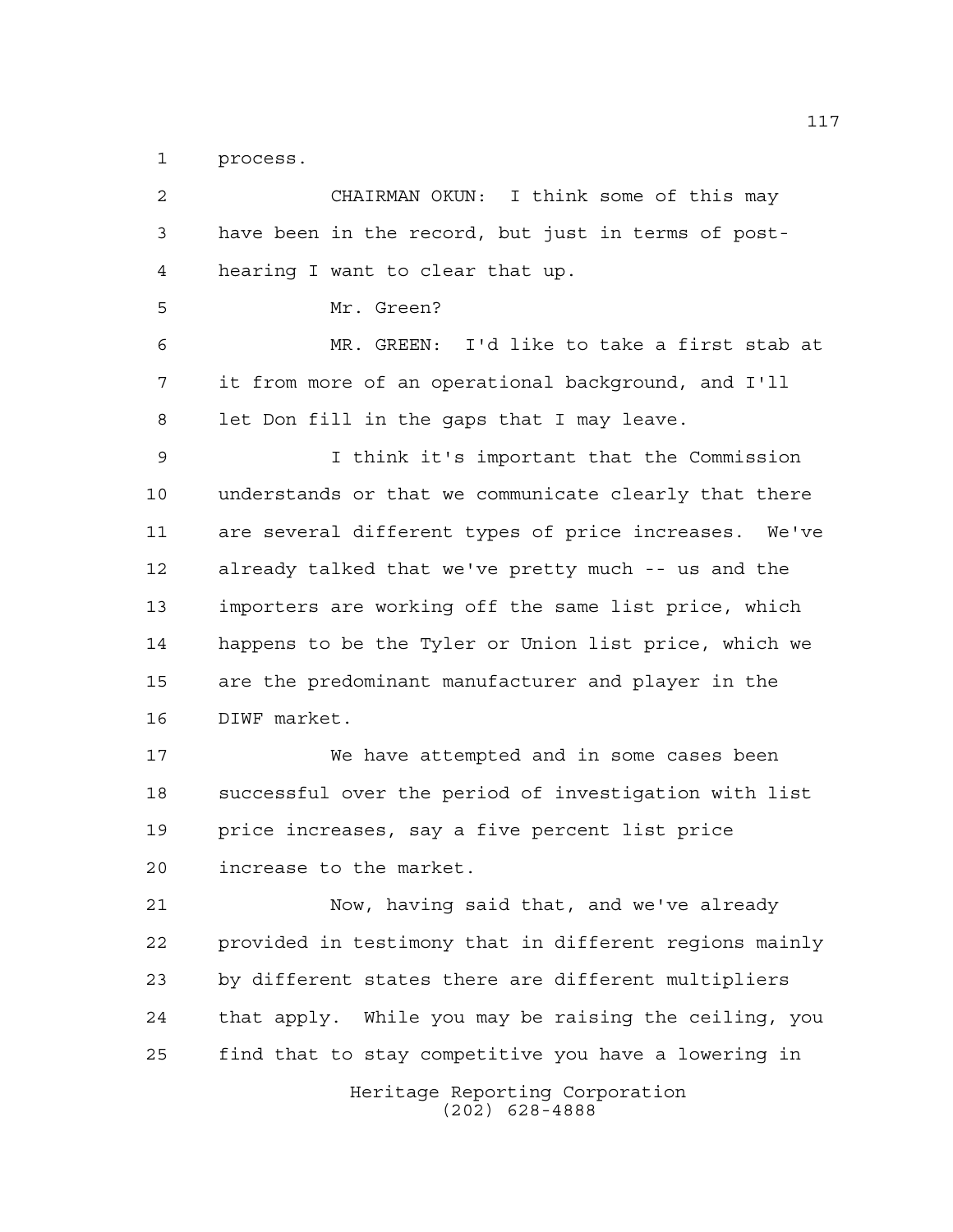particular states your multiplier, your discount multiplier.

 In essence, what I have to look at as a manager and I think as an analyst what is the trend of our annual average national price level for all of our utility fittings. There is a definitive trend.

7 The only way that we've been able to slow down the growth of imports is by aggressive price reductions, and we have had -- you know, in particular, the trend is definite over the period of investigation, about a reduction of \$100 to \$150 a ton on our product across the board as an average as it's reported in our financial books, so the overall trend is definitely declining. I think we have some other documentation that we've provided in our responses that spell that out of what that trend is.

 There was one year in 2001 where there was intense -- when I was first at Tyler and my focus was mainly on the operations and addressing the concerns that I previously discussed where there was a price increase in that period of time for that year. When that price increase happened in that year, the import market share increased from 11 percent to 17 percent. I have those numbers. They increased.

Heritage Reporting Corporation (202) 628-4888 CHAIRMAN OKUN: I'll give you a chance when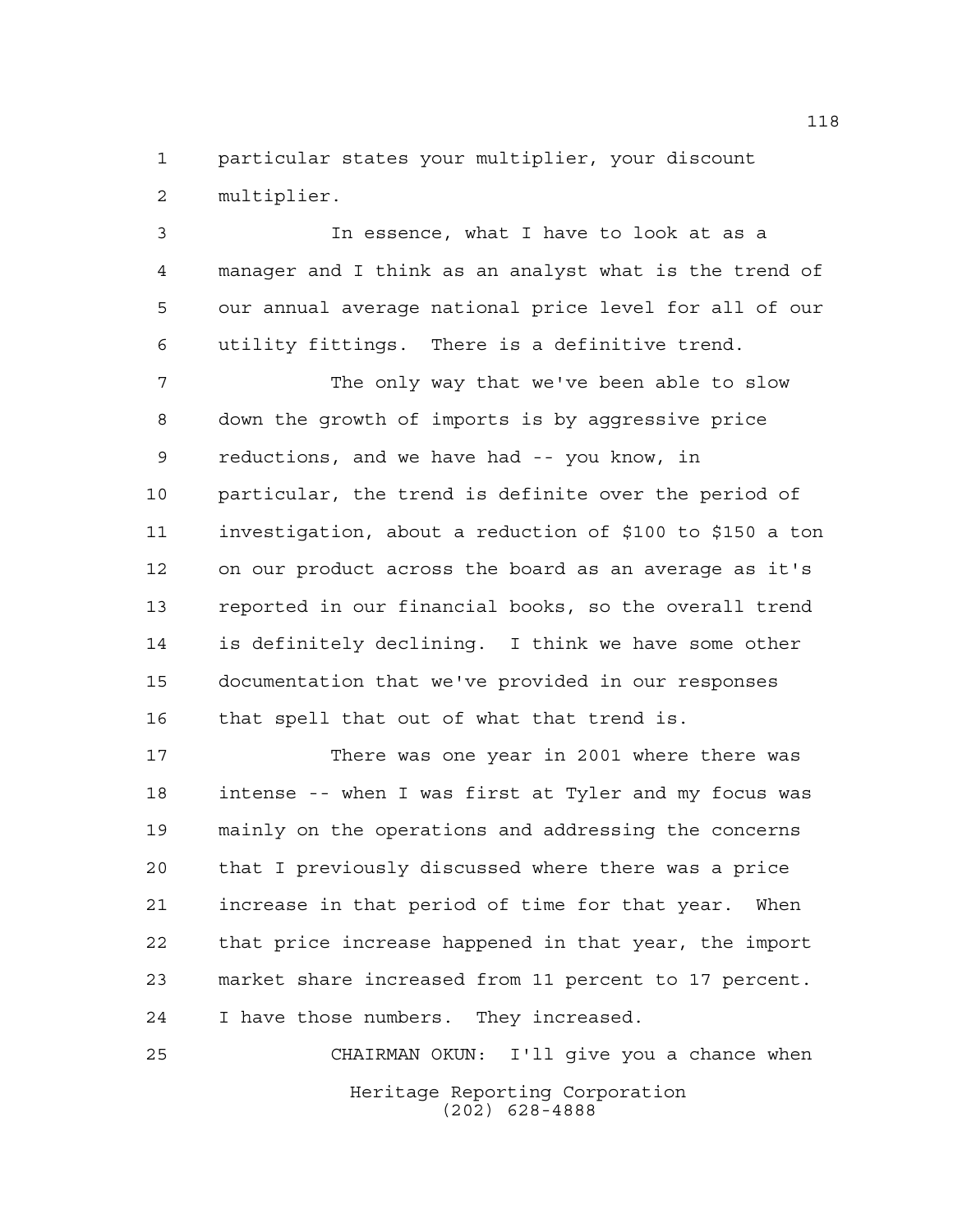I come back.

| 2  | MR. GREEN: I'm sorry. I can say it right               |
|----|--------------------------------------------------------|
| 3  | The percent, and not to delay any further, go<br>now.  |
| 4  | from 11.4 percent of the market share to 16 percent of |
| 5  | the market share, so it has been -- the overall        |
| 6  | pricing has definitely been declining over the period  |
| 7  | of investigation.                                      |
| 8  | CHAIRMAN OKUN: Okay. I see my red light                |
| 9  | has come on. I do have some followup questions with    |
| 10 | regard to a couple things you said, but I'll come back |
| 11 | to that.                                               |
| 12 | Vice Chairman Hillman?                                 |
| 13 | VICE CHAIRMAN HILLMAN: Thank you. I quess              |
| 14 | having now listened to and sort of trying to follow    |
| 15 | this whole discussion about average unit values,       |
| 16 | subject imports, non-subject imports, does cause me to |
| 17 | look at this data and to ask either you, Mr. Kerwin,   |
| 18 | or you, Mr. Rosenthal, or potentially even in a post-  |
| 19 | hearing brief to help me understand what I think are   |
| 20 | pretty significant differences between the data as     |
| 21 | reported based on imports directly as opposed to       |
| 22 | shipments of imports.                                  |
| 23 | The import data, you know, would be that               |
| 24 | which you would see in Table 2.1, as opposed to the    |
| 25 | shipments of import data that are detailed in Appendix |
|    | Heritage Reporting Corporation<br>$(202)$ 628-4888     |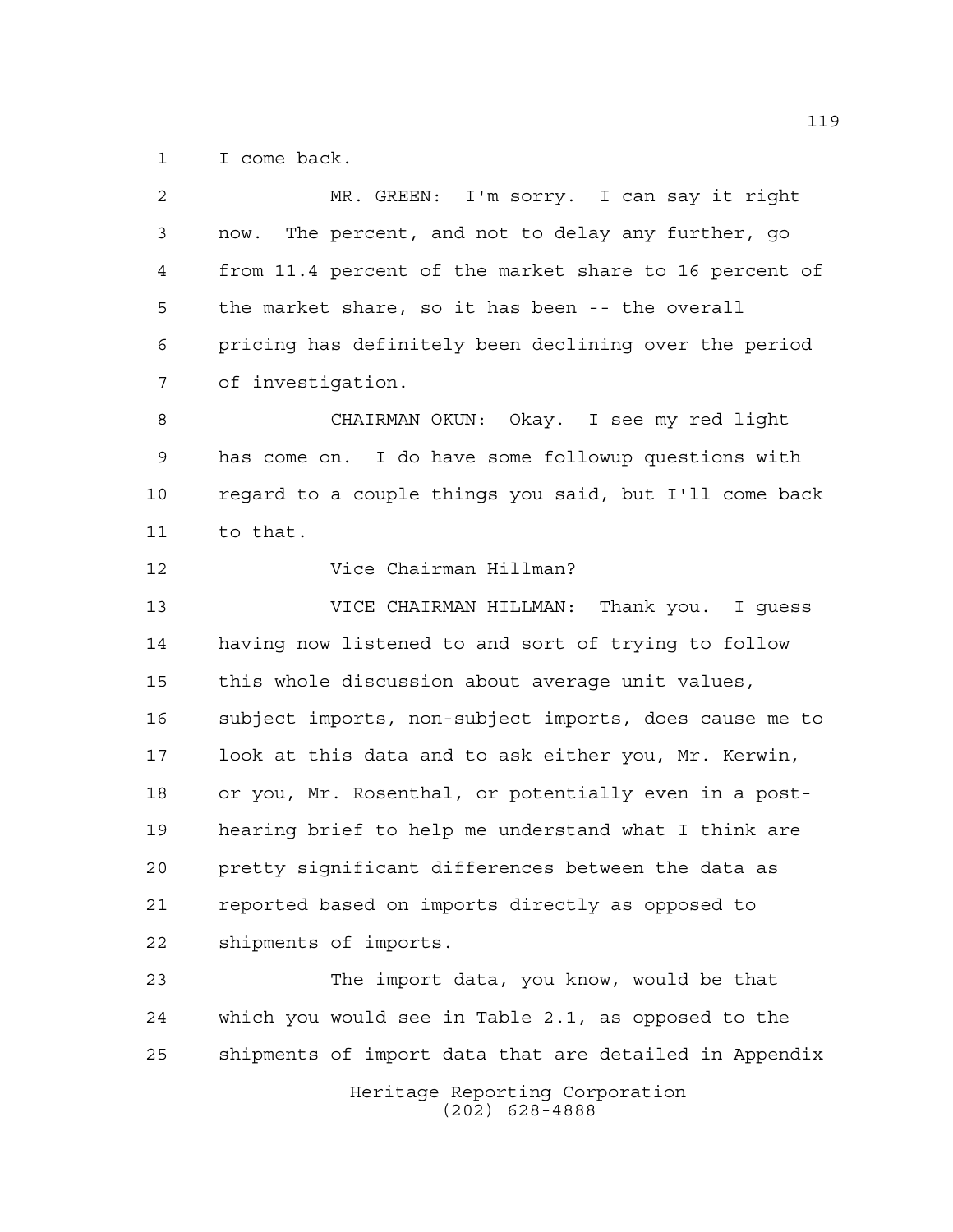D. They would show a very different situation in terms of the average unit values of subject product, non-subject product and domestic product than what is laid out in terms of subject/non-subject in Table 2 and what would be reflected in the pricing data.

 If you can help me understand why we would see such significant differences between data as reported on the import basis versus data reported on shipments of imports? We obviously always see some differences that are temporal in nature, but why such a different pattern in terms of AUVs?

 MR. KERWIN: Well, the critical fact in relation to the Chinese imports is that the unit values at which these products are entering the United States being sold by the Chinese producers are incredibly low, and the markup on this product that the importer takes, and admittedly you have some costs associated with getting the product to where it is ultimately sold to a distributor, but the markup on this product is obviously great.

 It's very attractive to the importers, and it's just that disparity between the entered value of the product and the selling price of the product that we believe justifies our request for such a high tariff in our remedy to be placed on the Chinese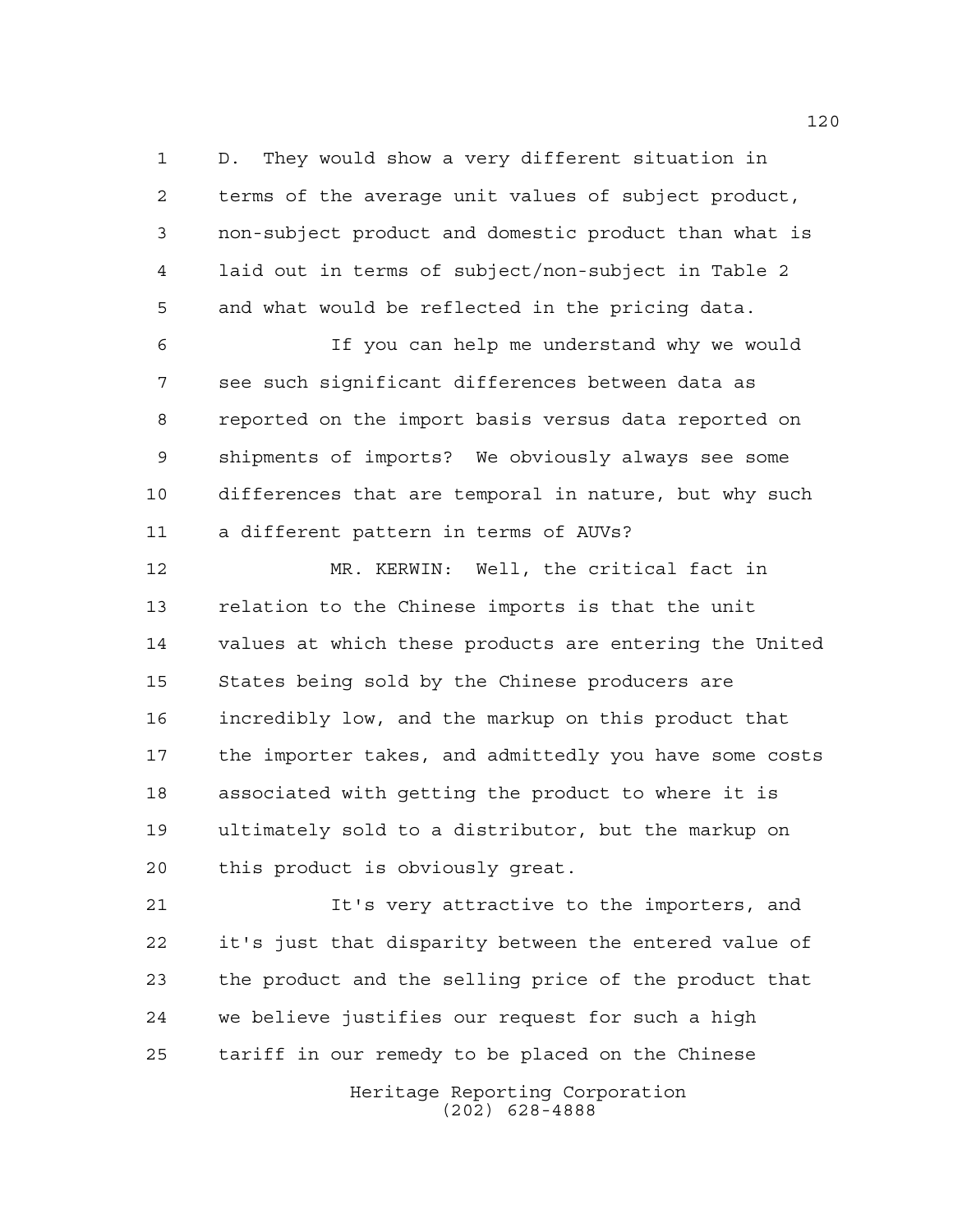imports that are coming in at these very low values.

 VICE CHAIRMAN HILLMAN: Then help me understand why the same wouldn't be true for non- subject imports. In other words, if I look at one set of data, I have Chinese imports the lowest and then non-subject imports.

7 The I look at the data on the basis of shipments of imports they're reversed, which means people are not doing the same kind of markup for non-subject products. Why?

 MR. KERWIN: I think that's accurate that the product is not being sold by the foreign producers at such incredibly low levels as that coming out of China.

 I don't want to go too far in discussing the non-subject imports because I believe essentially all those numbers are proprietary at this point, but it's clear that the product that is being shipped from China is being sold at the lowest average unit values and the lowest selling prices coming into the United States of any source country.

Heritage Reporting Corporation (202) 628-4888 VICE CHAIRMAN HILLMAN: Okay. MR. KERWIN: This is an extremely cheap product, and it's extremely attractive to the importers because they can enjoy such a high markup on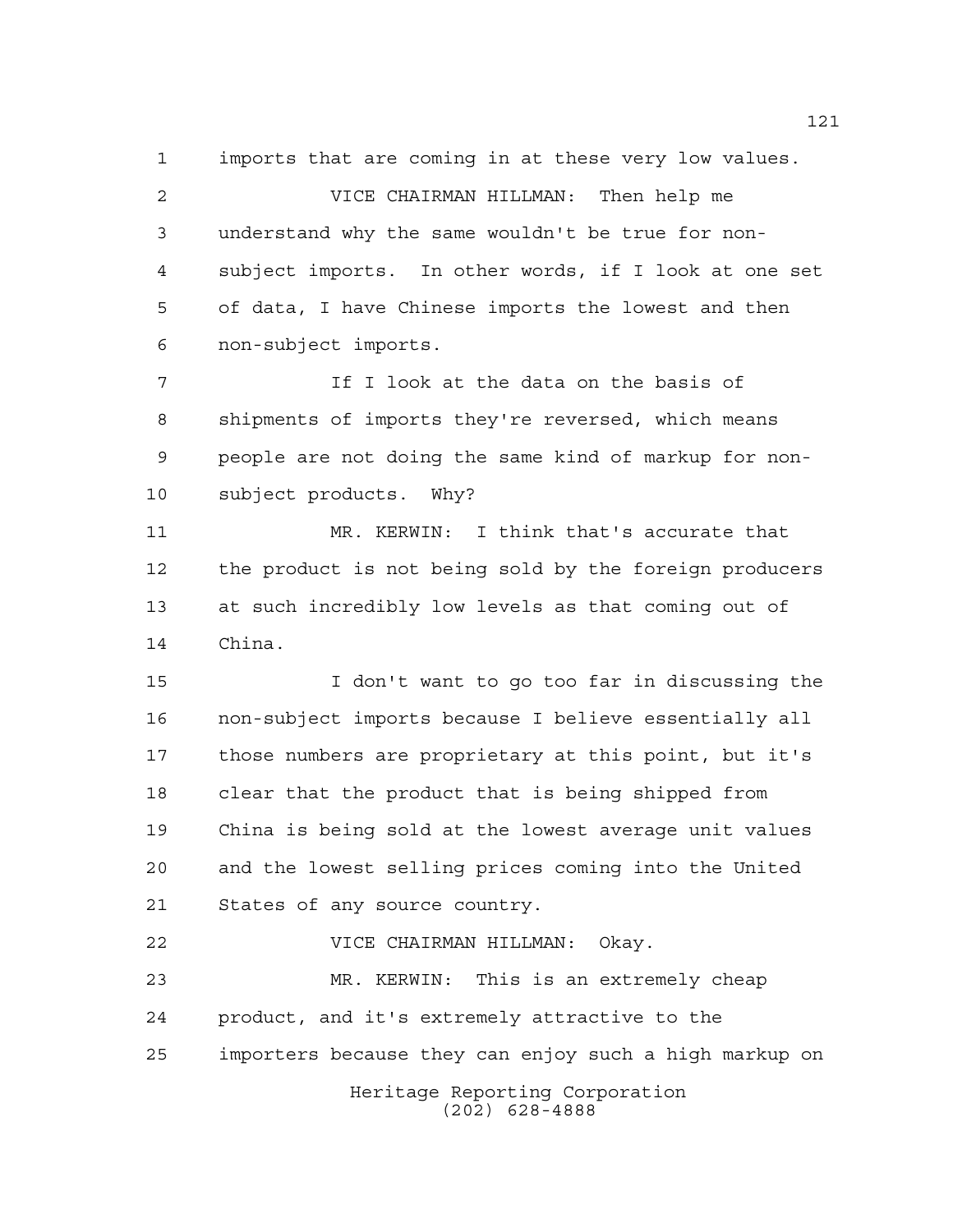this product.

Heritage Reporting Corporation (202) 628-4888 VICE CHAIRMAN HILLMAN: And as a general matter, would you tell us that we should be looking at the import data or the shipments of imports? MR. KERWIN: I think the average unit values, as I said before, are of limited importance in coming to the question, for example, in dealing with the question, for example, of underselling. VICE CHAIRMAN HILLMAN: How about on the volume side? Again, there is a difference if you look at imports, as opposed to shipments of imports. MR. KERWIN: Well, the Commission staff calculated market share on the basis of the shipments of the imported product. Obviously there's two ways. We've seen that done different ways in different cases. You know, sometimes the Commission does not have a full accounting of what exactly has been shipped. Therefore, they will rely on the import numbers for purposes of establishing apparent domestic consumption. I think in this case you have a relatively complete record, and the calculation of market share could be done either way. I think the most salient indicator of the effect of the product in the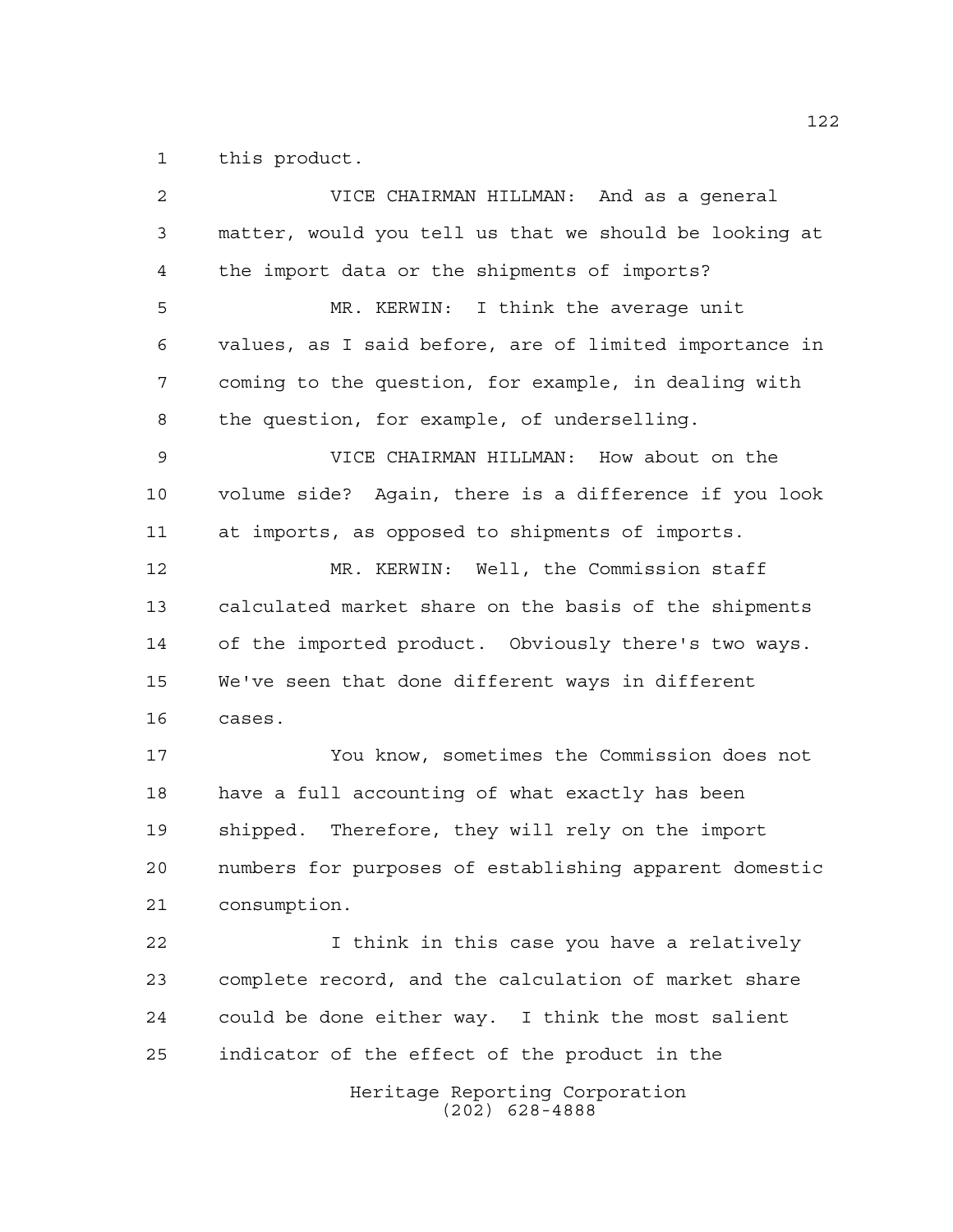marketplace is the market share as it has been

calculated on the basis of shipments.

 VICE CHAIRMAN HILLMAN: Okay. Okay. Some of your answer also goes to a question I had in terms of the remedy.

 Mr. Rosenthal, obviously you have based your calculation of what you think is an appropriate tariff level on the declared Customs value, not on our pricing data or on our underselling, I presume to some extent for the reasons that Mr. Kerwin has just outlined in terms of why and how these differences occurred.

13 I would like, if you know it now or if you want to add it in a post-hearing brief, for any precedent in prior Commission remedy recommendations to look at declared Customs values as opposed to pricing or other data on the record. Why should I go to that? I mean, you're obviously picking the lowest number we've got or, if you will, the largest margin number.

 Why, if that's not what the product is being sold at in the market, if there is a big markup occurring, why is that a good number to base any kind of a tariff on?

Heritage Reporting Corporation (202) 628-4888 MR. ROSENTHAL: As you mentioned, Vice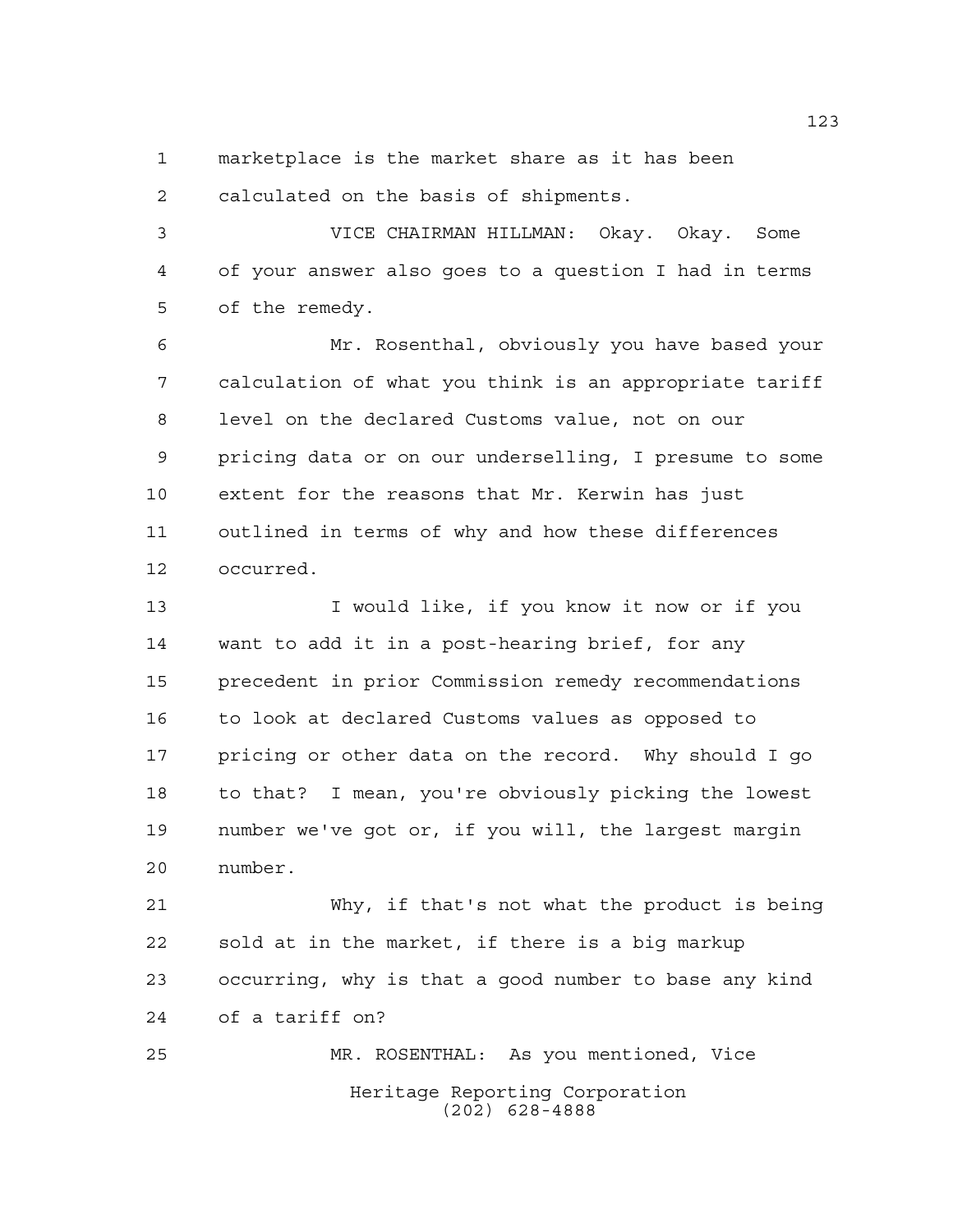Chairman Hillman, I'm not aware of the Commission ever expressing the basis for why it picked a particular tariff level based on margins of -- I shouldn't say that.

 There may have been statements that based on margins of underselling and some Commissioners' opinions, but, to my knowledge, there is not an understanding or a practice that says that a tariff recommendation, for example, ought to be designed solely or mainly to reduce the margins of underselling. That's point number one. I don't think there's a precedent or a necessity to base your recommendation on that.

14 As a practical matter in this industry, because of the wide gap between selling prices in the marketplace and the entered value and the great ability by importers to essentially reduce their profits and absorb the tariffs, that's why we recommended a tariff as high as we did, as you recognized.

 We will come back to you with a little more elaboration of this, but I will also reiterate that what you're trying to do here is to come up with an effective remedy, and, if I may, and again through no fault of this Commission -- I know you're always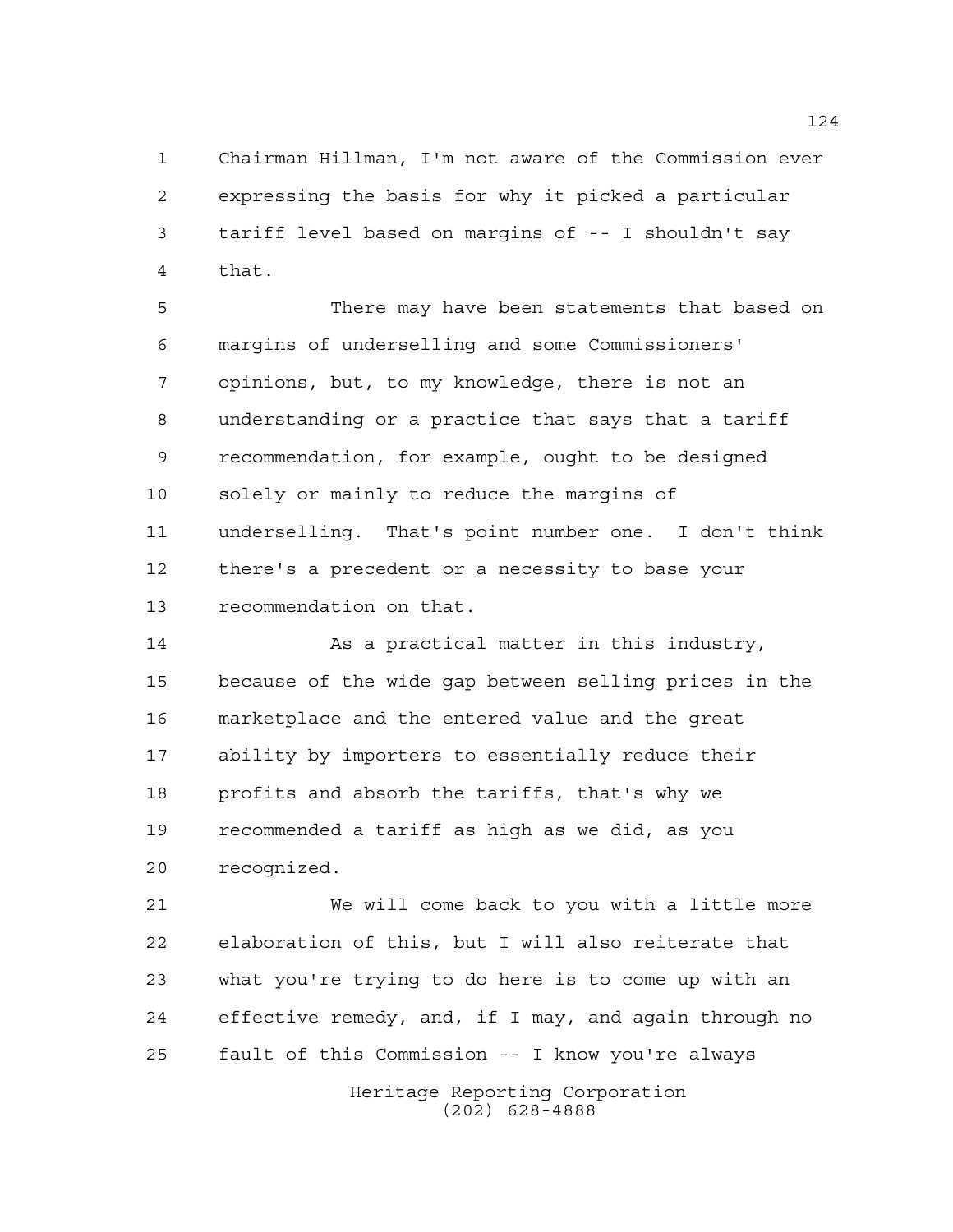struggling to do something worthwhile, and I recognize with six Commissioners it's difficult to always come to a consensus on what is worthwhile.

 As someone who has gone through these cases and cases involving the administration and many going back for more than 20 years, what often happens is a negotiation process. What often happens is a watering down of the recommended relief by the Commission. I'm being practical here.

 The idea is let's do something for the industry, but let's not do anything too painful from the importers' point of view. My fervent hope is that if you're going to come up with a recommendation here that is done in a way that has the objective and the result of providing relief that will allow the investment on our side that's made to do better in terms of cost reduction.

 Commissioner Koplan's questions on remedy I think I understood, you know, that you get five years if you get this tariff. What are you going to do with it? How is that going to actually help you do this? I understand why you're asking that.

 I think it's appropriate, although, as I said earlier too, that you also ought to be asking what are the Chinese going to be doing in terms of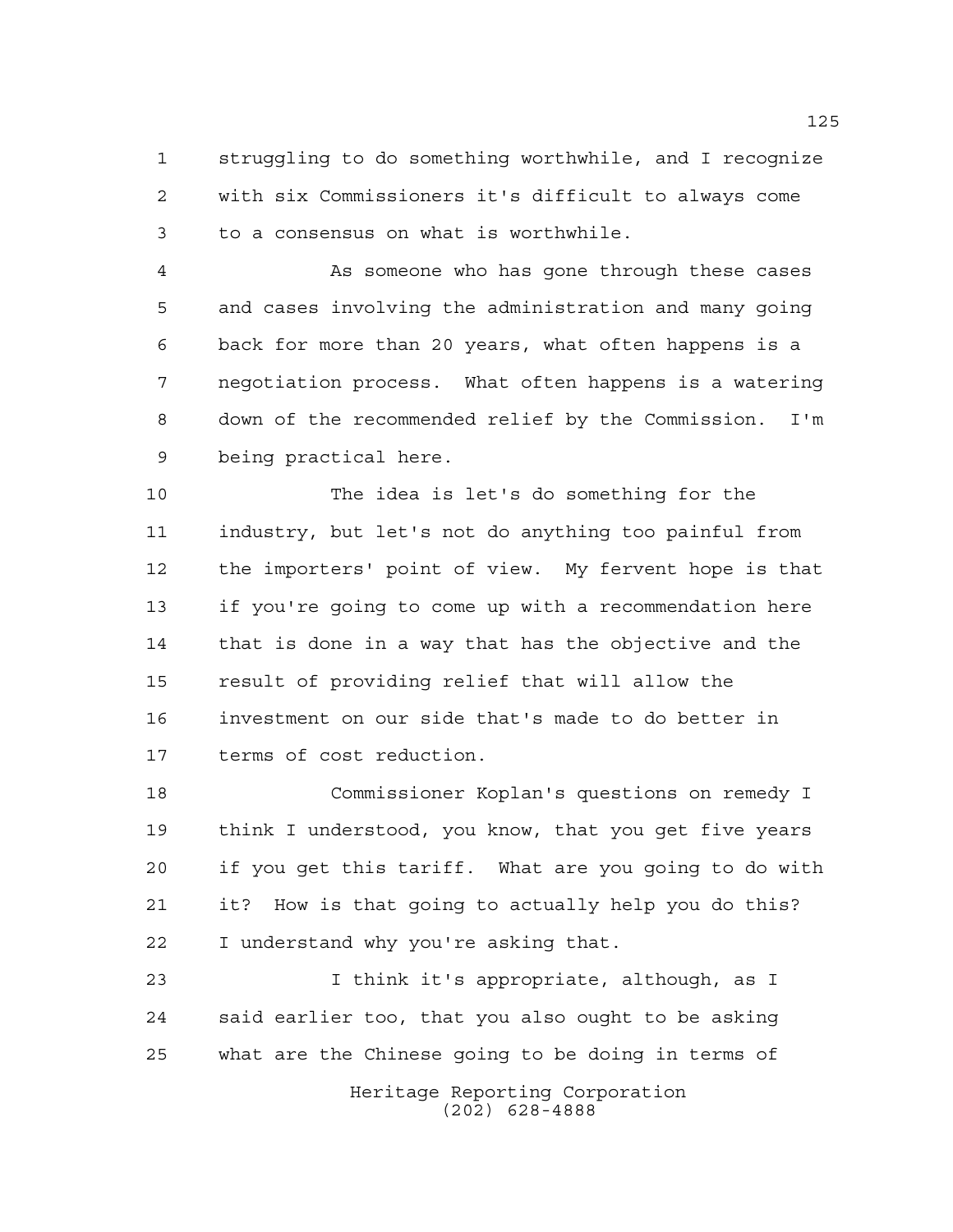currency and the other things to be more market oriented.

 VICE CHAIRMAN HILLMAN: Mr. Rosenthal, that red light has been on for quite some time now. MR. ROSENTHAL: Sorry. I urge you to come up with something that is going to be effective. VICE CHAIRMAN HILLMAN: Okay. Thank you. CHAIRMAN OKUN: Commissioner Miller? COMMISSIONER MILLER: Mr. Rosenthal, had you finished your answer? Was there any more to add? It sounded like you had more or less, even though I know you'll add something more in the post-hearing submission. MR. ROSENTHAL: Thank you. I will stop.

 COMMISSIONER MILLER: Okay. I say that because I don't believe I have any further questions. I was interested in the AUV questions that Chairman Okun has already asked, so I appreciate your answer there.

 I may have some questions with regard to the financials, but since we're having an in camera session I'm going to hold those for that point in time because I think, given the confidential nature of the financials, I think that's where I'd like to have the ability to ask something that isn't just for a post-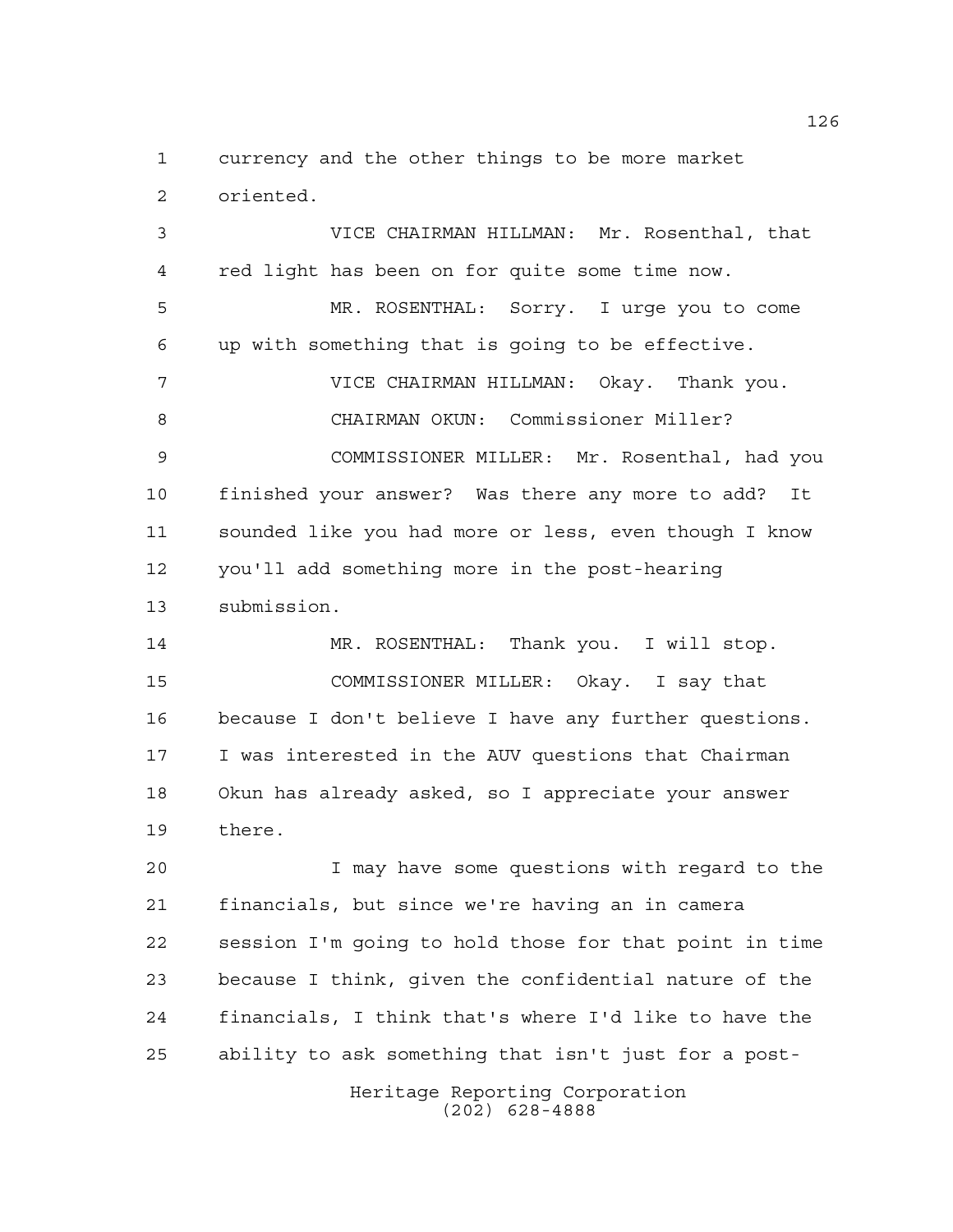hearing brief.

Heritage Reporting Corporation (202) 628-4888 With that, I have no further questions. I appreciate all of the answers that I've heard today to all of my colleagues' questions as well. Thank you. CHAIRMAN OKUN: Commissioner Koplan? COMMISSIONER KOPLAN: Thank you, Madam Chairman. I won't start with you this time, Mr. Rosenthal. Mr. Green, you heard me ask Mr. Gerard about what's occurred since October 16 when we voted on critical circumstances, and you heard his answer. Do you have anything to add to that? If I can refresh you, I stated to him that my recollection was that McWane indicated at the time that you would basically continue business as usual so as not to lose skilled employees or scare off potential existing or potential customers, and I asked him was that, from his standpoint, what had happened. From what he said, since mid October the protocol has continued, and it has been for your employees business as usual. Is that correct? MR. GREEN: That's correct. We can't afford to lose those workers. COMMISSIONER KOPLAN: Okay. Thank you for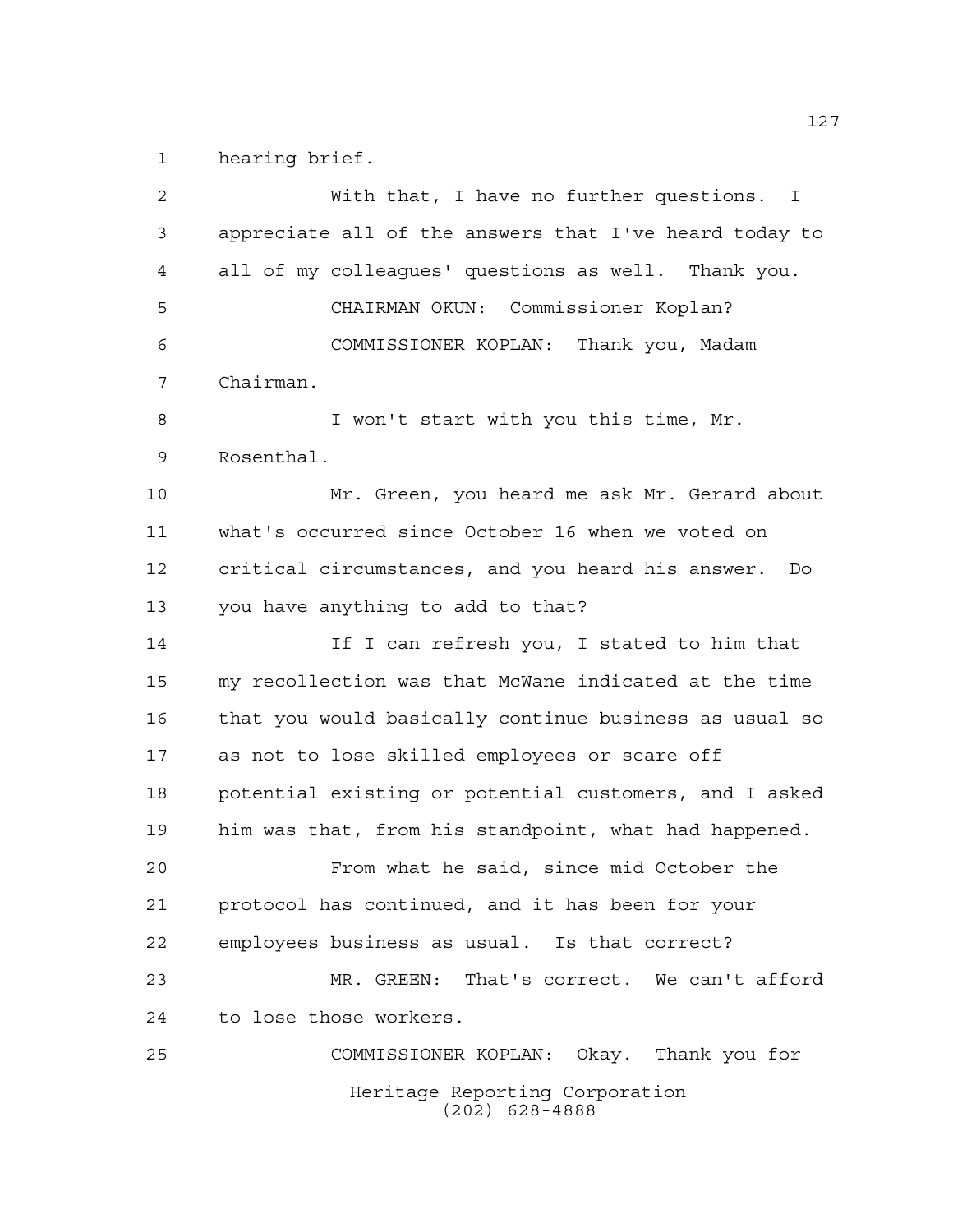that. I just wanted to give you the opportunity to add to that if you wanted to.

 This has been touched on already, but I'd like to raise this. I'd like the industry witnesses to respond to an argument made by Pipeline Components, Inc. at page 9 of their prehearing brief that the domestic manufacturers consider subject product to be a secondary product in this country, merely used to compliment your sales of ductile iron pipe and other waterworks. In other words, that's how the domestic industry uses this product.

 PCI argues that it's common knowledge in the industry that ductile iron pipe is a major, if not the major, component of each company's product line, and each company sells a full menu of water distribution components. That's at page 15.

 I believe you did touch on this in your direct presentation. If you have anything you want to add to it, that's fine. If not, I do acknowledge that you did get into this. I just wanted to follow up again, though.

 MR. GREEN: I believe I've already addressed it adequately.

 COMMISSIONER KOPLAN: Okay. Thank you. Appreciate that.

> Heritage Reporting Corporation (202) 628-4888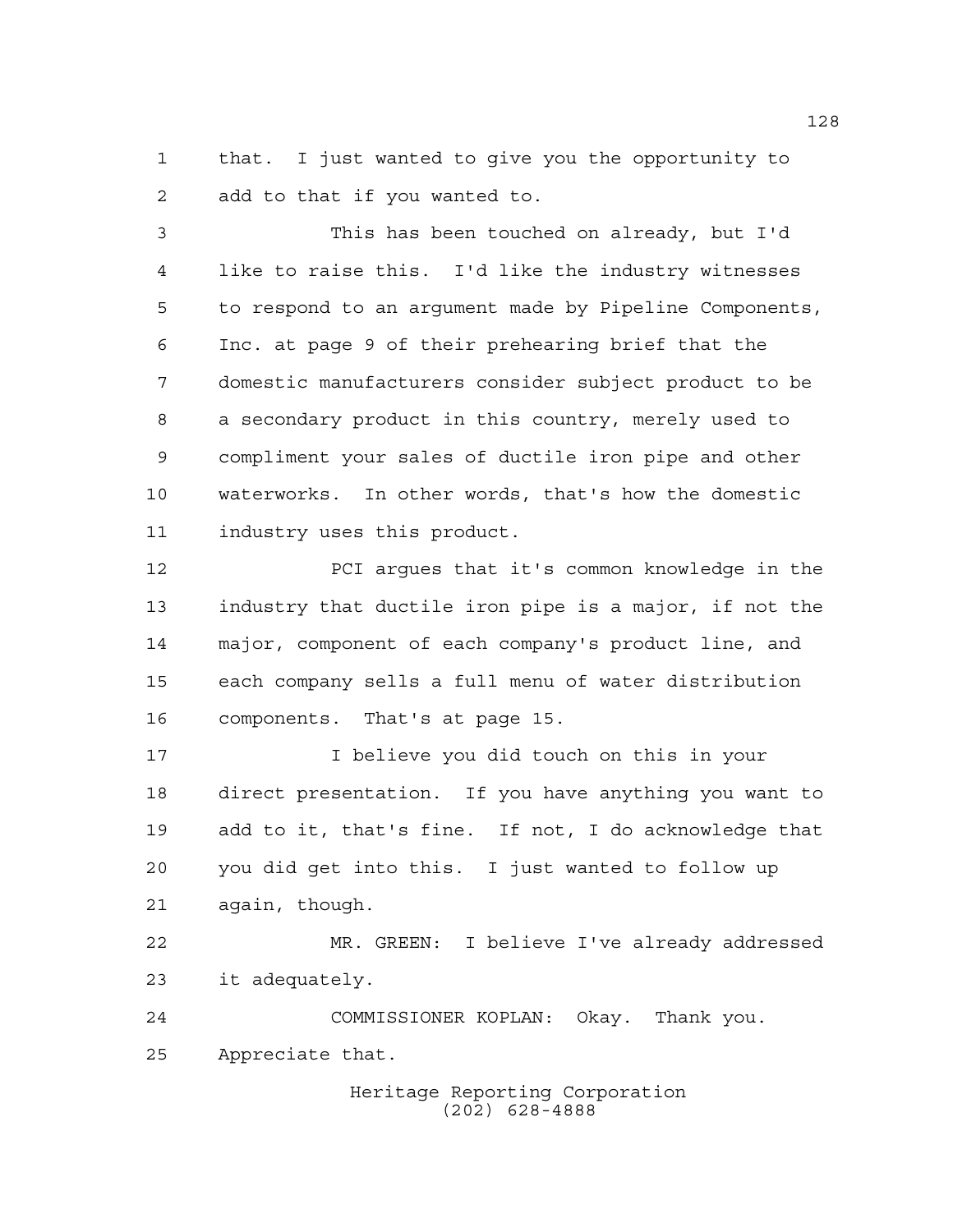MR. WAUGAMAN: Excuse me, Commissioner. I would like to add something --

 COMMISSIONER KOPLAN: Sure, Mr. Waugaman. MR. WAUGAMAN: -- more, and this is Don Waugaman, to what Mr. Green had said from a marketing perspective.

 Never, to my knowledge, has our company ever gone to a distributor and said we are or not going to sell you fittings if you do or do not buy ductile iron pipe or valve and hydrants from other McWane divisions.

**I** don't believe that's ever happened, and I have never heard in the field of any of the other McWane divisions going and saying I'm not going to sell you valve and hydrants or not sell you pipe at a different price unless you buy fittings. I've never heard that done in the industry, and I think that absolutely never occurred.

 COMMISSIONER KOPLAN: Thank you for that, Mr. Waugaman.

Heritage Reporting Corporation Yes? I see another hand. Mr. Teske? MR. TESKE: Yes. Thomas Teske. I just wanted to add to that. I mean, we are a Griffin Pipe distributor. That's a competitive pipe to their sister pipe company, and we do manufacture fire

(202) 628-4888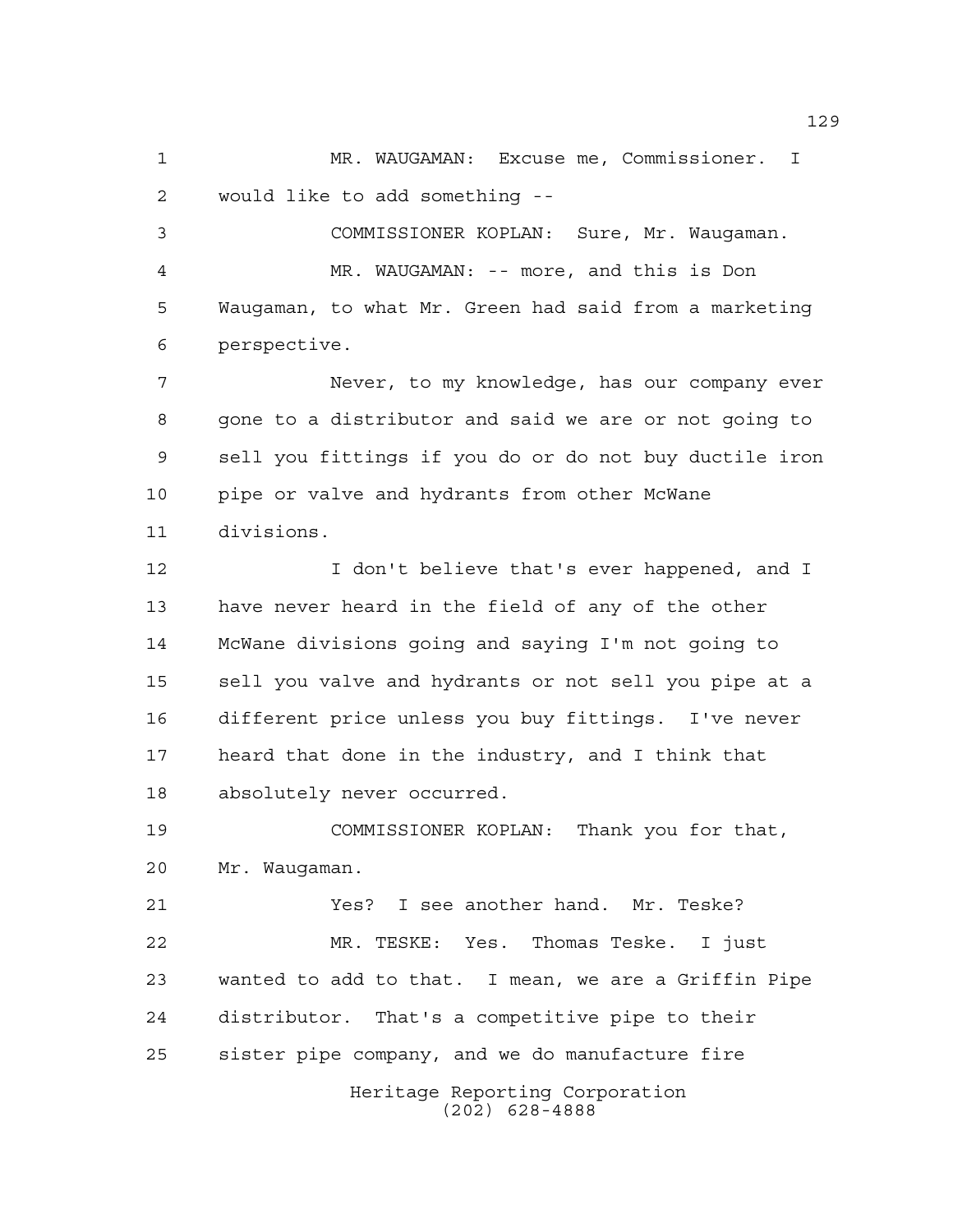hydrants and valves which are competitive to their sister company. We've never been asked.

 COMMISSIONER KOPLAN: Thank you. MR. GREEN: If I could add a comment? I remember, you know, back coming out of my retraining and MBA program after eight years in the commercial construction business in this area when I first got into McWane and the sales aspect I remember calling up the sales manager for ductile pipe when I was making valves and hydrants and saying, you know, what are your thoughts on valves and hydrants. He basically told me not politely, but for the record I'll say politely. He said the heck with a bunch of valves and hydrants. That still resonates in my head. COMMISSIONER KOPLAN: All right. Thank you. Does that complete the industry's response to that question? MR. MURRAY: I'd just like to ask why PCI felt motivated to make that statement? I mean, really for U.S. Pipe to frame a response I'm curious as to why PCI would say that that's not an important product or a primary product of our company. On what basis would they make that claim? COMMISSIONER KOPLAN: I don't speak for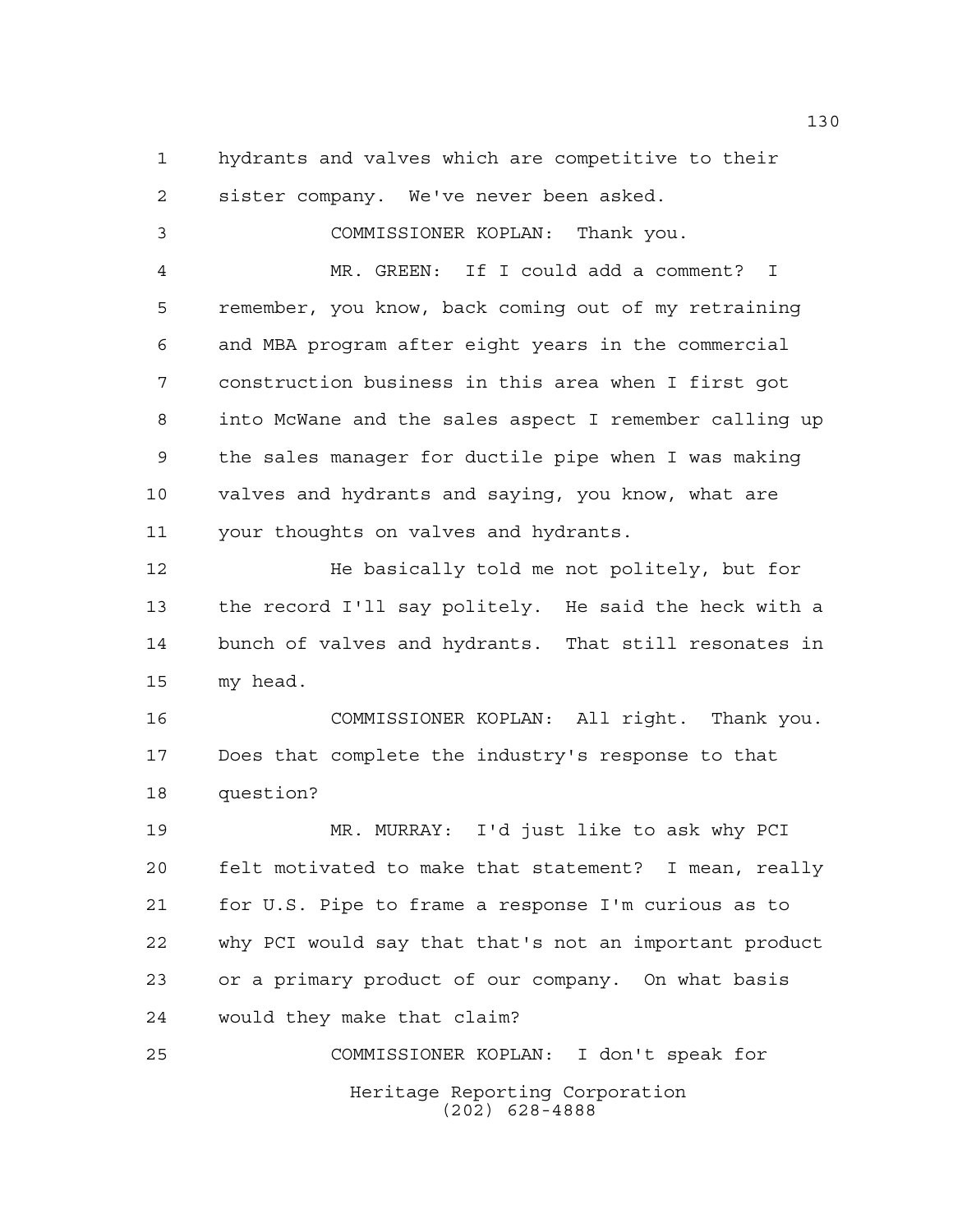them, Mr. Murray. I'll be seeing them this afternoon. MR. MURRAY: Very good. You might ask them. COMMISSIONER KOPLAN: Let's see if I can get through one more.

 If I can come back to the non-subject countries for a moment? I know there's been a lot of discussion on that, but I'd like to come back to the impact of sales of this product from non-subject countries on your financial performance over the period of examination.

 Those in opposition argue that your capacity utilization cannot properly be evaluated without our taking into account the extent to which domestic manufacturers have incorporated this product from third countries, as well as China, into their marketing strategies. That's at page 11 of their prehearing brief.

 I see my red light has come on. I'll let you respond to that in my next round.

Thank you, Madam Chairman.

CHAIRMAN OKUN: Commissioner Lane?

 COMMISSIONER LANE: The disparity between the prices of the domestic industry and the foreign imports. Is that disparity followed through, or is it reflected in the ultimate sales to the end user, the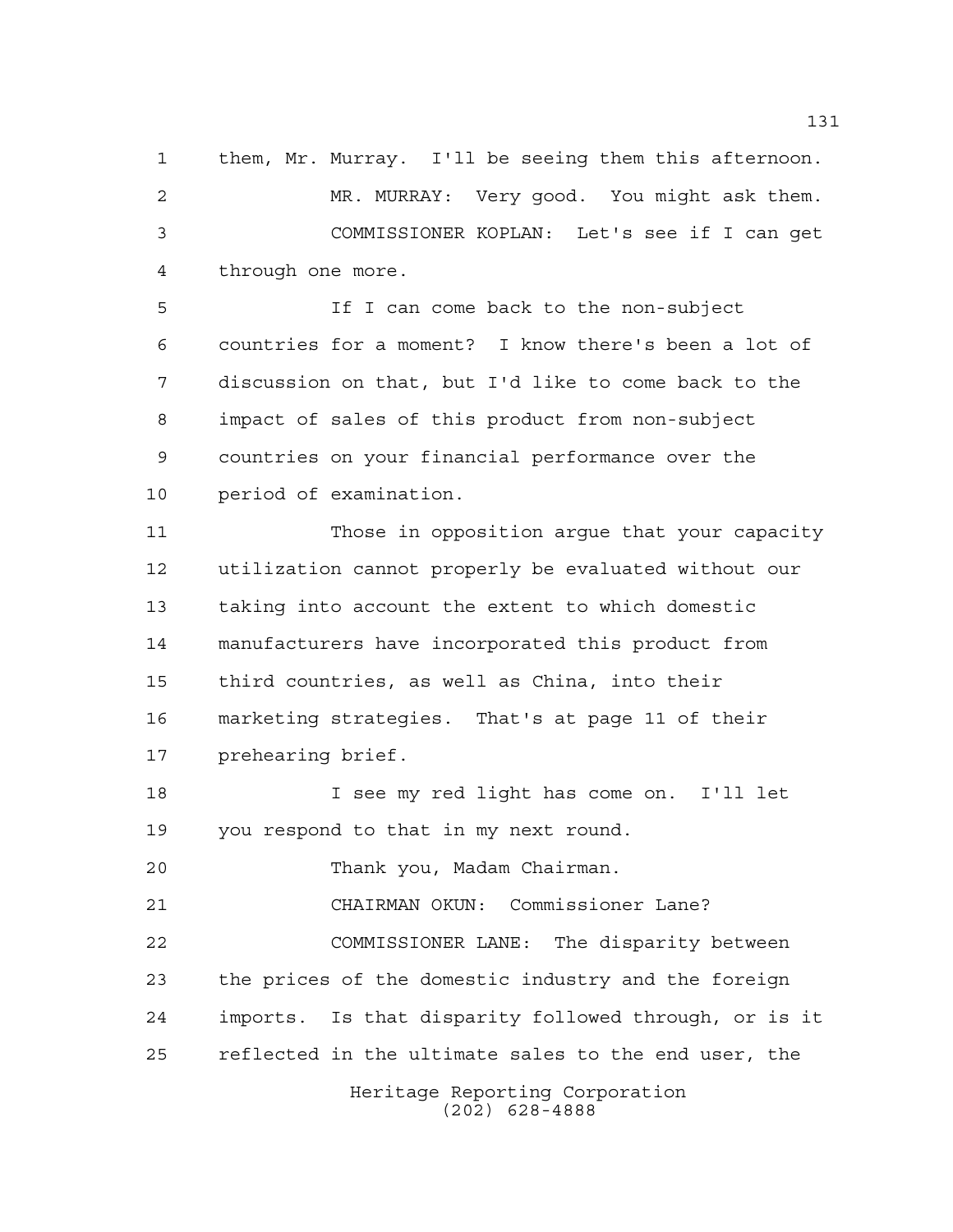consumer public? I hope I've made myself clear.

 MR. WAUGAMAN: Yes, and maybe I'll let Mr. Teske, our distributor, follow through with that. We sell, as I said in my testimony, at a price that we believe we need to be competitive when we sell our distributors so that they can resell our product into a marketplace and not either lose business to another distributor selling import products or they as a distributor decide to buy import products instead of ours. We have to sell at a competitive nature to that distributor. The distributor then marks up that product and resells it to end users. What you're asking is the reflection of our selling price reflected. If ours is decreased, is that then decreased to the end user? We don't have any control of that. 18 Maybe Mr. Teske can address that further. MR. TESKE: Thomas Teske. I'm not sure there's a complete correct answer to that question. The lower price is used to the degree that it helps someone achieve the overall package, you

Heritage Reporting Corporation (202) 628-4888 know, to be a successful low bidder. It may be reflected, or it may help them improve their overall margin. It all depends how one chooses to balance the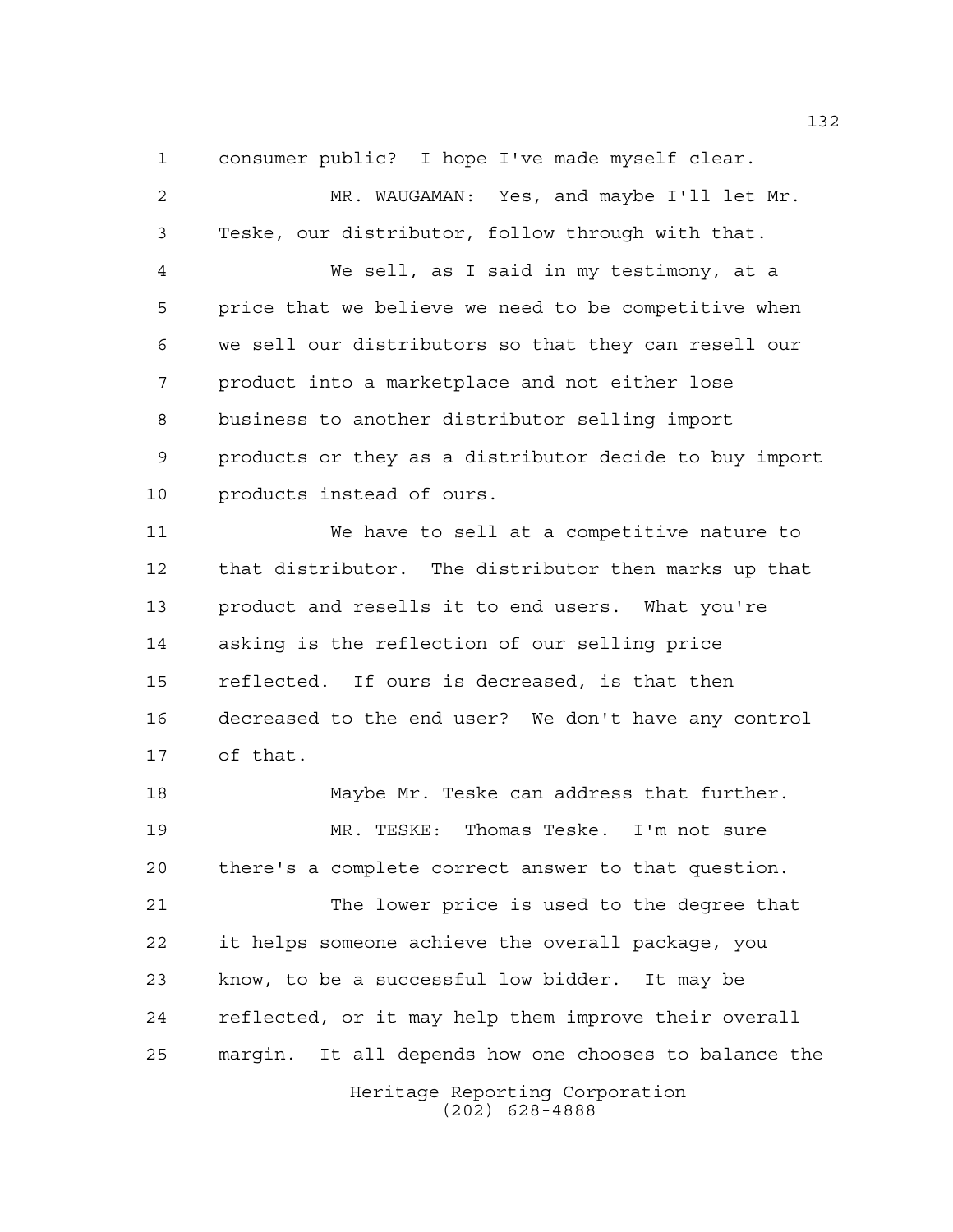bid.

| $\overline{2}$ | COMMISSIONER LANE: Okay. Maybe my question             |
|----------------|--------------------------------------------------------|
| 3              | really is if a big developer is building a subdivision |
| 4              | and if he chooses to buy McWane products and the guy   |
| 5              | down the road is building another subdivision and he   |
| 6              | decides to buy foreign fittings, what is the end       |
| 7              | result between those two subdivisions to the ultimate  |
| 8              | consumer?                                              |
| $\mathsf 9$    | I mean, is the ultimate consumer going to              |
| 10             | notice much difference whether or not it's a McWane or |
| 11             | a foreign fitting?                                     |
| 12             | MR. TESKE: Well, these products are buried             |
| 13             | so, you know, once they're installed you really don't  |
| 14             | know.                                                  |
| 15             | COMMISSIONER LANE: No. I mean price-wise.              |
| 16             | MR. TESKE: That depends on the developer's             |
| 17             | decision of how they price the products that they      |
| 18             | sell, how they incorporate or build their cost         |
| 19             | structure.                                             |
| 20             | Well, what I'm asking is<br>COMMISSIONER LANE:         |
| 21             | from a practical standpoint what have you all seen?    |
| 22             | Does the disparity in prices actually -- I mean, is    |
| 23             | the ultimate consumer getting a better deal from those |
| 24             | projects that use cheaper priced foreign goods?        |
| 25             | I can address that from what<br>MR. WAUGAMAN:          |
|                | Heritage Reporting Corporation<br>$(202)$ 628-4888     |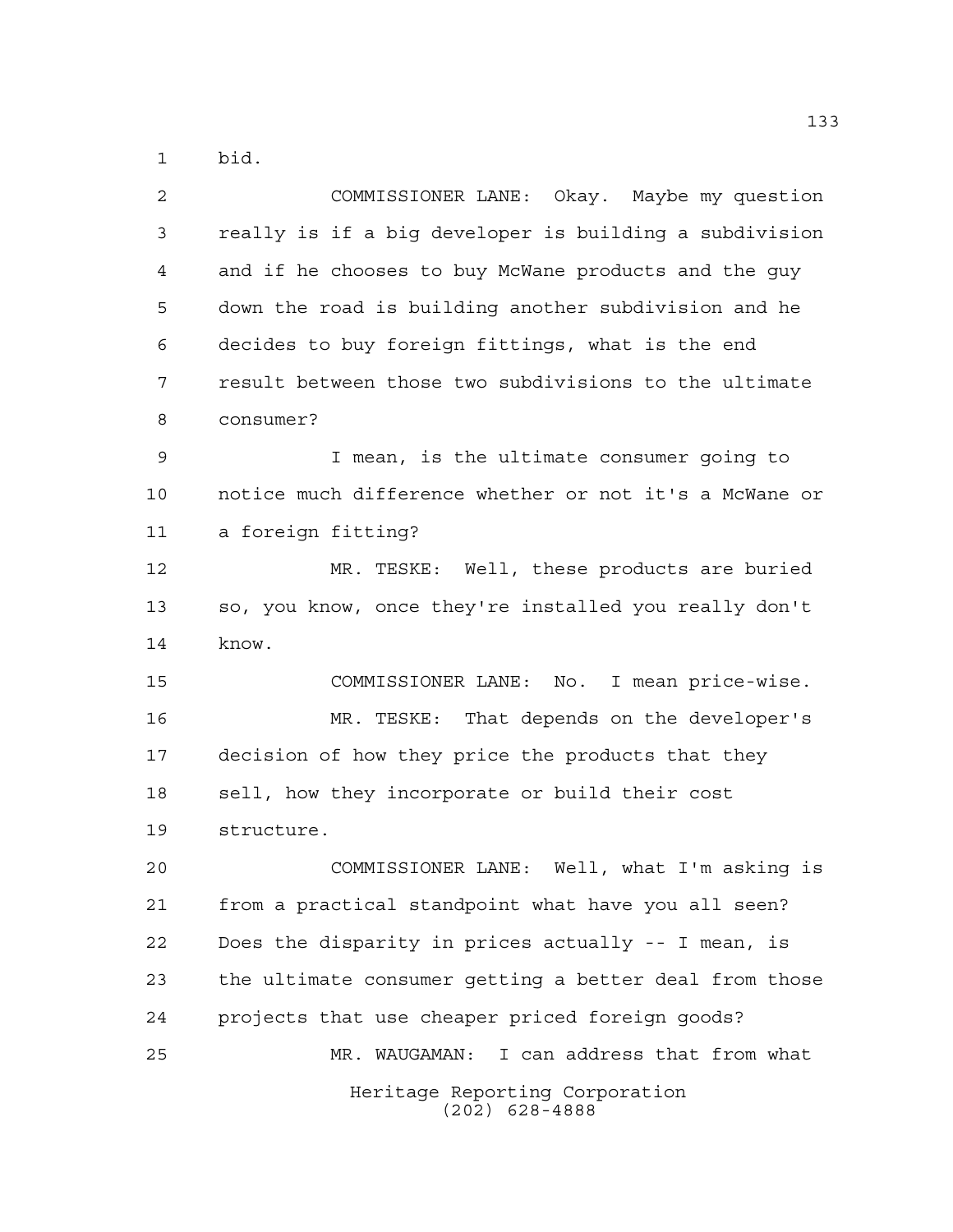we've seen in the market, Commissioner, and that is that my belief is that that consumer is paying pretty close to the same amount -- maybe not exactly, but pretty close to the same amount -- for a product no matter whether it's our product or an imported product.

 We try to sell our products to our distributors where they in fact can be competitive, but my belief is that when it comes to the end use buyer when he's buying from a distributor he's probably paying pretty close to the same price for that end use product.

 We have had end use product quotes, which our distributors have brought to us quotes from a similar distributor supply imported Chinese product, and we've had to adjust our pricing where that price of our product can be similar to that price in the marketplace.

 I really don't believe there is much difference, if any at all, between what the ultimate consumer is paying.

 MR. GREEN: I would like to add that relative to the scale of a subdivision the fittings are a small part of the subdivision. Of course, that's a driving factor for consumption, but it's a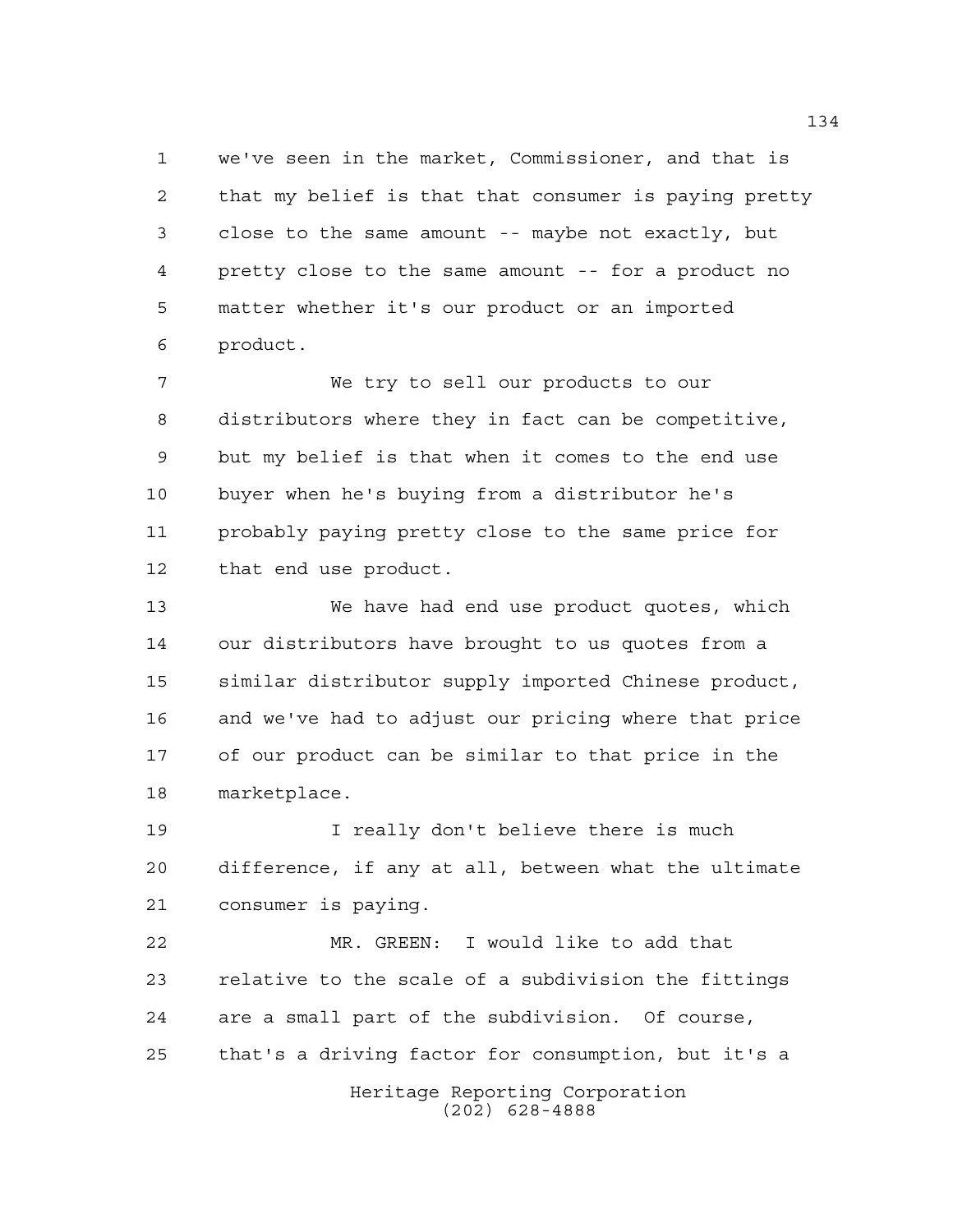small part in the overall cost of the subdivision.

 It's our belief that whatever low cost that the importer obtains from importing product, basically it allows him to have a better margin and allows the contractor to have a lesser degree of a better margin in his back pocket.

 The ultimate consumer I don't believe benefits from or would notice any difference whether it's an import other than our belief performance-wise maybe, but would see the savings in their back pocket. COMMISSIONER LANE: Okay. Thank you.

Now, the next question I have is what has

 happened to the McWane facility since August of this year as far as production, employees, hours worked and wages paid? Have those been affected since all this?

(Pause.)

 MR. ROSENTHAL: I was just cautioning Mr. Green not to discuss any proprietary data, but I think there is some public information certainly on the slow downs at the Union facility since August.

 You're looking for information past what you've got for the first half of the year?

 COMMISSIONER LANE: Yes. Yes. I don't want to violate any confidential information.

Heritage Reporting Corporation (202) 628-4888 MR. GREEN: I think I've already announced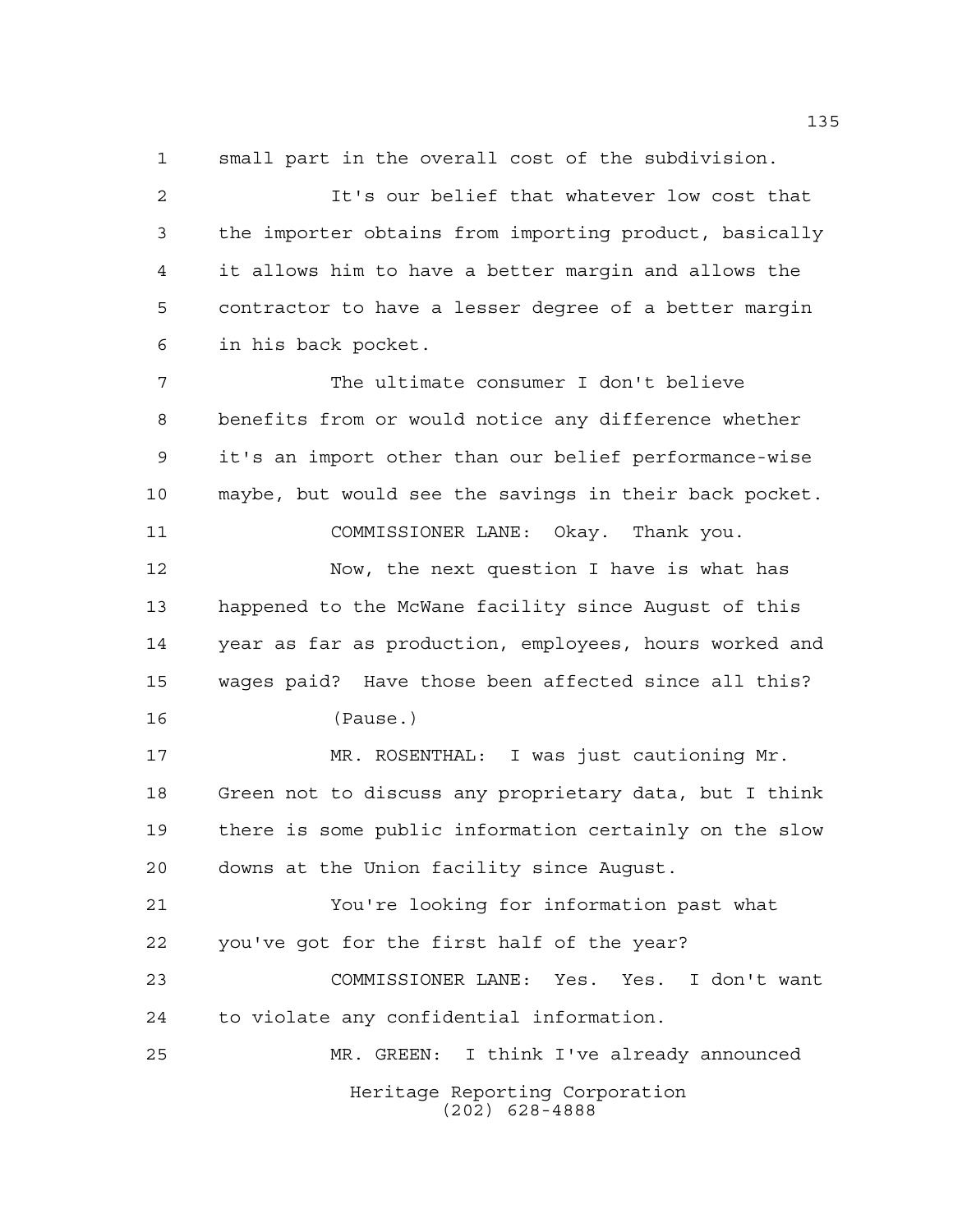in my opening presentation what the labor situation was at Union Foundry and what reductions were at what period of time.

 Sitting here right now, I don't remember what month the last round of reductions were at Union. It was around that August timeframe, but I think your question dealt with since August.

 The only thing that's happened that has been unfortunate is this situation in the South plant of the Tyler Pipe facility to where we're currently not operating as we work with the regulators, the state regulators, to clean up old permitting issues.

 The pay rates are governed by collective bargaining agreements that are in effect, so there's been no real change other than trying to minimize to 16 get a standard work week and not run overtime.

 COMMISSIONER LANE: So are you running as many shifts now as you were in August? You're not allowed to answer that?

 MR. ROSENTHAL: I think Mr. Green is getting -- I'm trying to tell him you're looking from the end of the first half of the year, and we're getting hung up on does that mean August is the beginning or the end point?

COMMISSIONER LANE: Okay.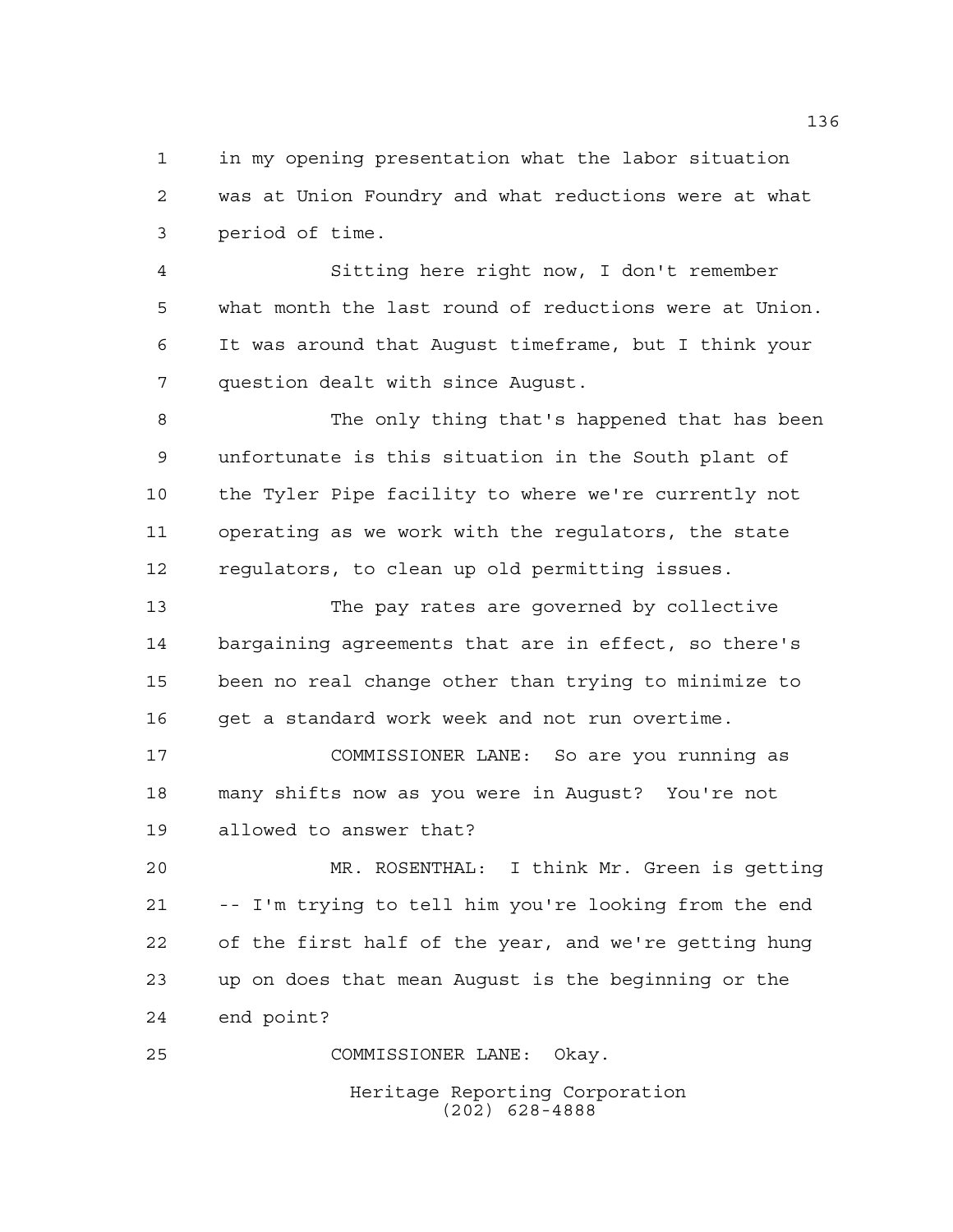Heritage Reporting Corporation (202) 628-4888 MR. ROSENTHAL: Since the end of July? Is that what you're asking for? COMMISSIONER LANE: Yes. MR. ROSENTHAL: Okay. MR. GREEN: The end of the June is the half of the year under investigation. MR. ROSENTHAL: I'm sorry. Even better MR. GREEN: Since that time, in my testimony we did have to idle the GFD molding line, and that was a layoff of approximately 185 people associated with that facility. That is a matter of record that we've presented, so just to clarify that I guess. COMMISSIONER LANE: Okay. Thank you. CHAIRMAN OKUN: Commissioner Pearson? COMMISSIONER PEARSON: Mr. Rosenthal, you'll appreciate that this is my first 421 case. I'm trying to sort out and make sense of it. You know far more about the statute and its potential application than I do, so help me out on this one if you could. COMMISSIONER KOPLAN: This is my first one too. COMMISSIONER PEARSON: Okay. Well, we'll learn it together. Let's assume that injury is found, and then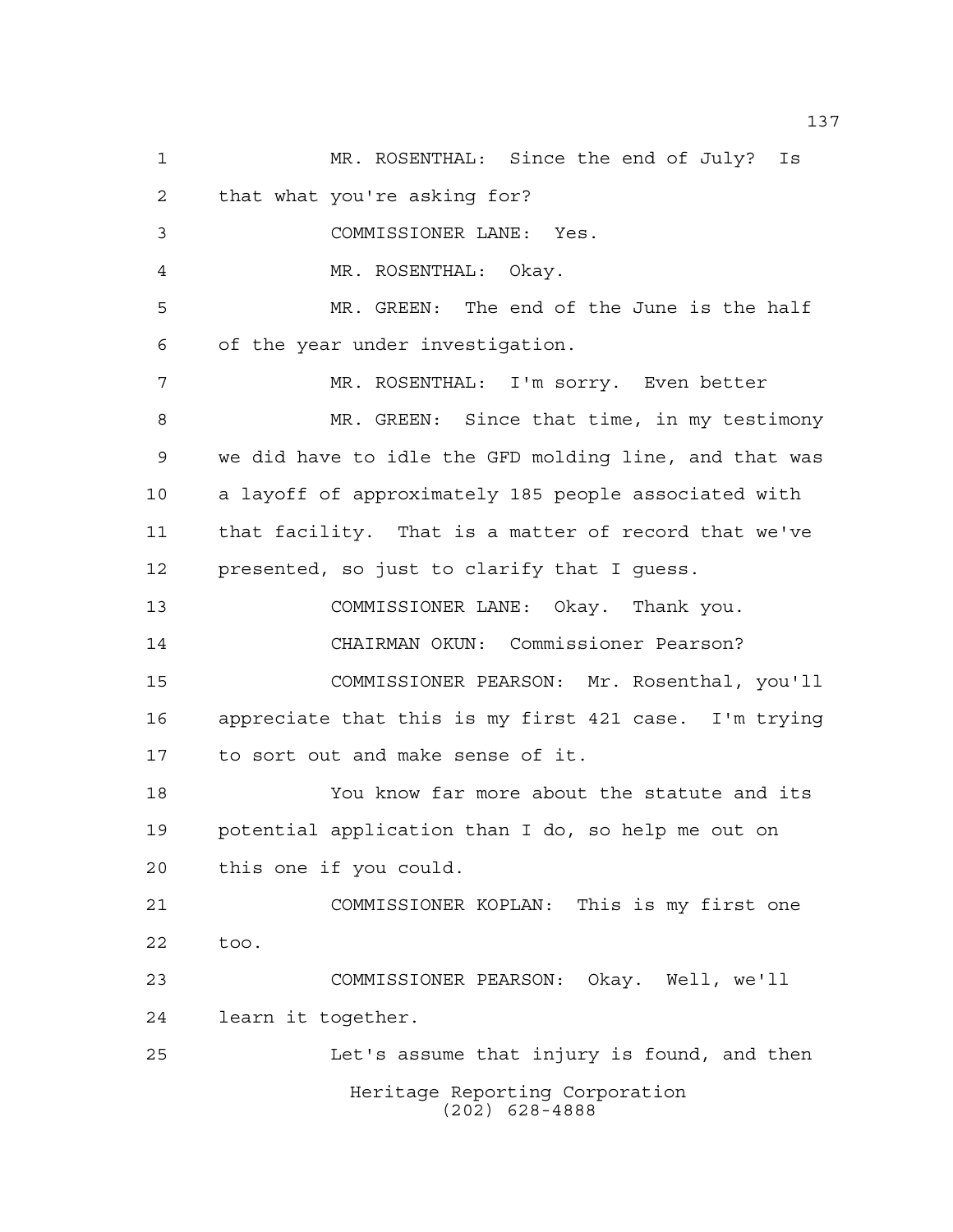the Commission will have responsibility to determine a remedy. You have earlier urged us to try to come up with an effective remedy.

 Is there any way to devise an effective remedy? Is there any way to devise a remedy in this case that won't have the effect of encouraging increased non-subject imports?

 MR. ROSENTHAL: A fair question, and certainly Respondents would argue don't bother because if you do anything with respect to China then you're going to have imports from India and other sources. I understand that argument, and I understand the concern.

 If the answer is nothing you can do will help the industry you might be frustrated, and so would we, but I think the answer is yes, you can do something to deal with China which would not be undermined severely by non-subject imports.

 First, China is really the price leader. If the Chinese prices rise, I believe that the imports from other countries will also increase their prices, so it will have a beneficial impact on the industry if you get Chinese prices to increase.

Heritage Reporting Corporation (202) 628-4888 Secondly, to respond to your question earlier, this is not, if you will, grain or some other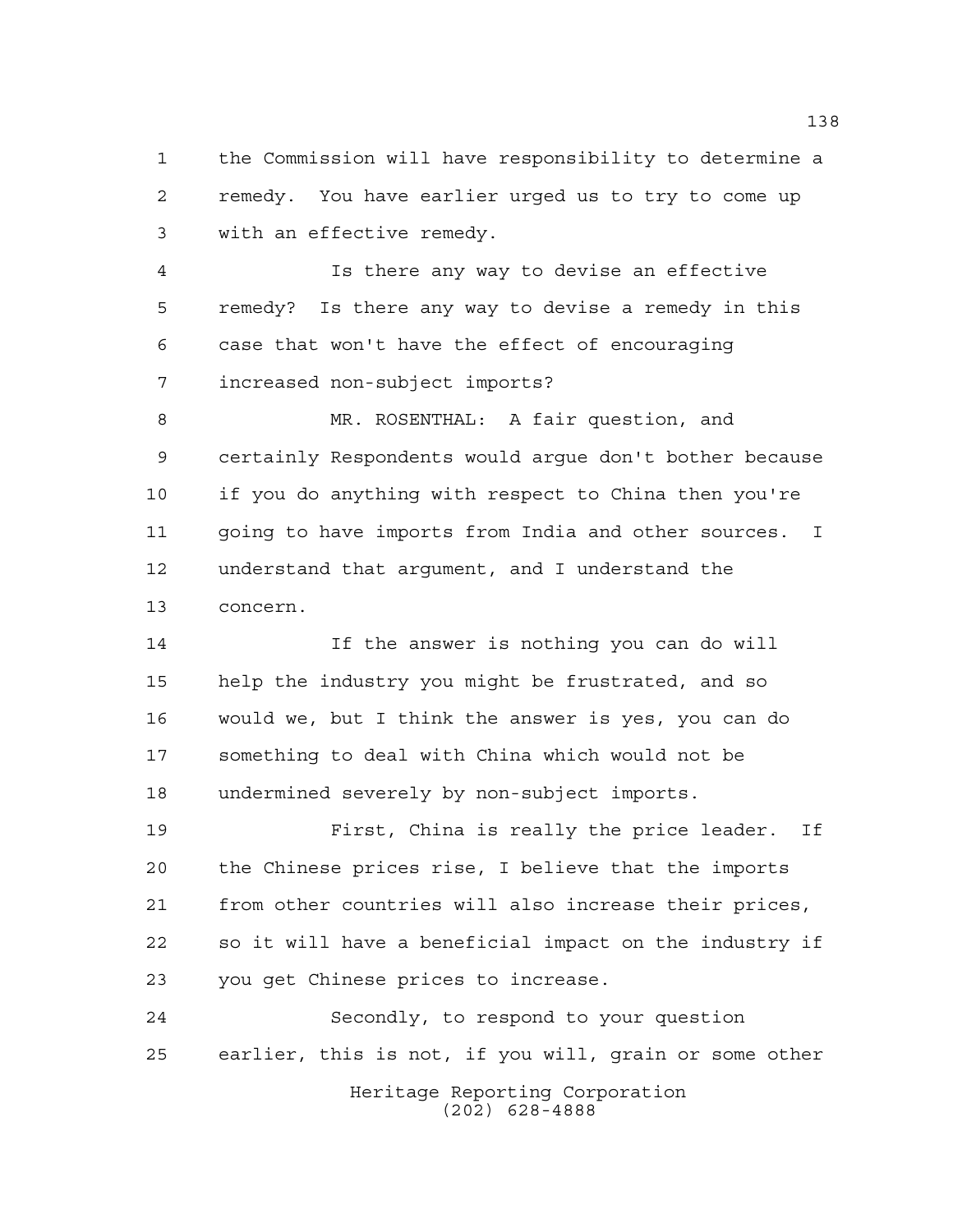agricultural commodities which I know you're familiar with where there are many, many sources. Yes, there are other import sources. India has been mentioned, Brazil and China have been mentioned, but all these sources have to be able to, number one, meet the AWWA specs, which is a limitation. There are a limited number of non-subject import sources that can come into the market and undermine the relief.

 Third, I would say that while Mr. Loeb would prefer that the industry deal with the non-subject imports through a 201 case or would have preferred that we dealt with the imports from China in an antidumping case, I think I heard him concede material injury and causation before. I'm just kidding. He may have a different view on that.

16 As a practical matter, I don't think you as a Commission have to decide that you are solving all of the industry's problems if you deal with the issue of China. If the result of an effective remedy on China or a remedy on China is that the imports from India increase, then the industry has the option to come in if it can prove dumping and injury as a result of increased imports from India to bring a case of that sort.

Heritage Reporting Corporation (202) 628-4888 I believe that that is not something that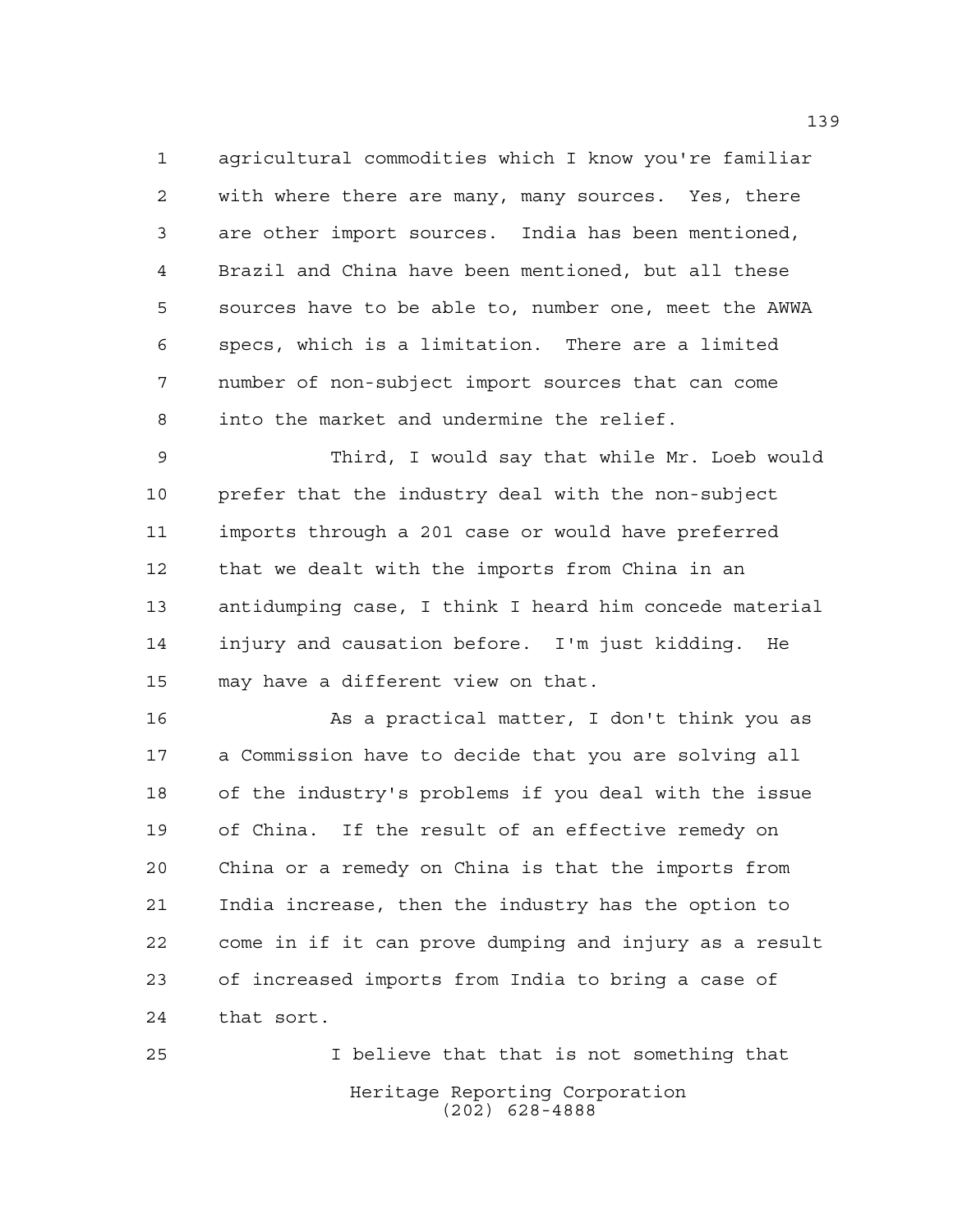you have to anticipate or calculate in devising your remedy. If you fix, if you will, or attempt to fix the China problem, a large portion of the problem that the industry faces will be resolved. It would solve everything.

 I want to be very, very clear about this. We made it clear in the staff conference. I want to make it clear now. China is by far the most significant problem that the industry has faced. I'm not going to say that imports from other countries are not a problem, but they are nowhere close to the problem that the imports from China have been.

 That may change. If China recedes, imports from India may come up, but I don't think they will come up as aggressively, as rapidly as the imports from China have because that has not been the history to this point, and I believe that even if the volumes increase the prices won't be at the levels of the Chinese prices.

 COMMISSIONER PEARSON: Okay. I have observed over time unintended consequences of government actions in marketplaces, so let me ask about two possible ones here.

Heritage Reporting Corporation (202) 628-4888 First, if Chinese imports are no longer in the marketplace is it plausible that imports from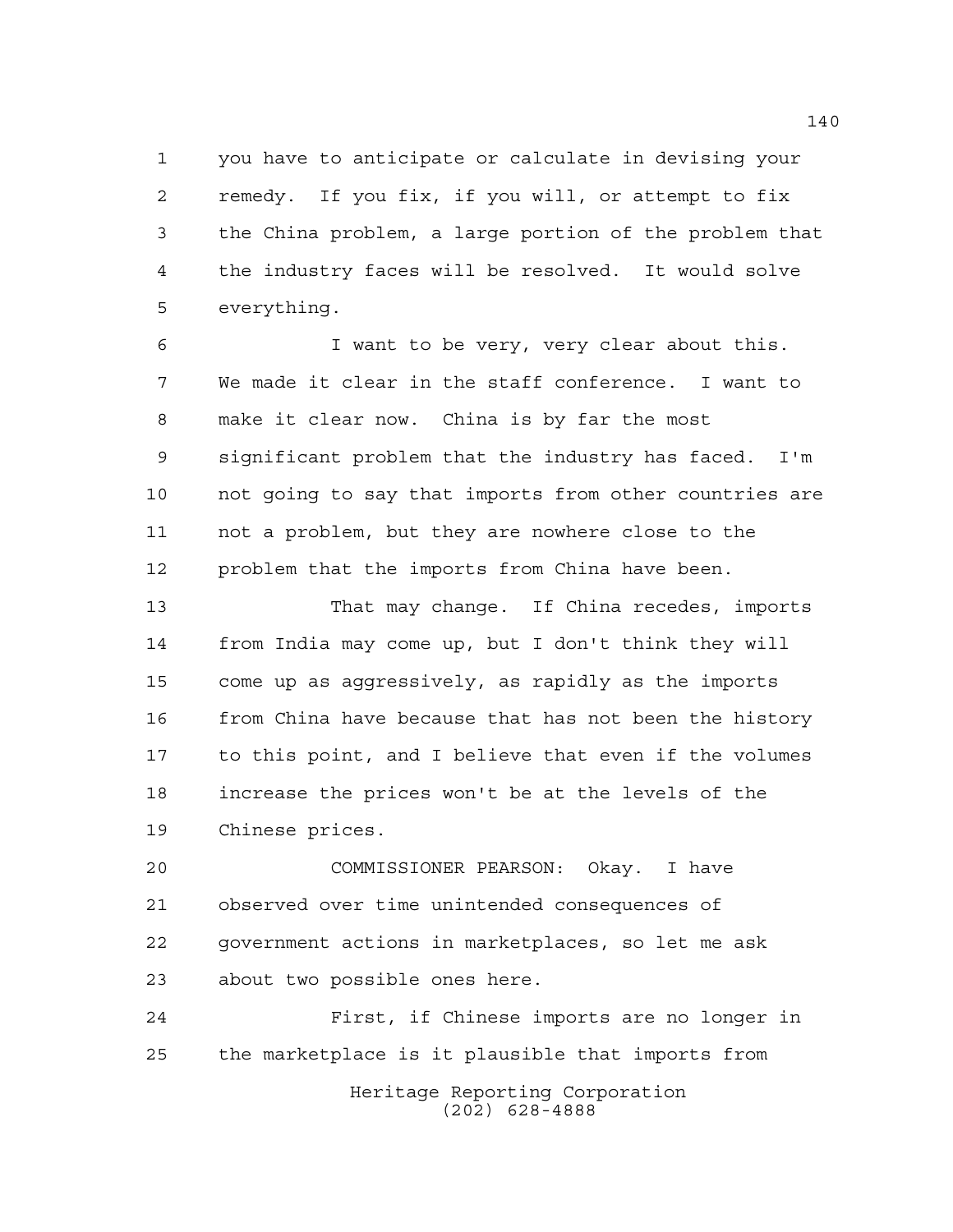Heritage Reporting Corporation (202) 628-4888 other countries would come in at a higher value, thus giving higher earnings to the manufacturers in the other countries? MR. ROSENTHAL: I want to make sure I understand the question. That imports from India, for example -- COMMISSIONER PEARSON: Yes. MR. ROSENTHAL: -- might come in at a higher value or a higher price than they are coming in now and, therefore, increase the returns of the Indian producers? COMMISSIONER PEARSON: Yes. MR. ROSENTHAL: I think that's not only possible. I think that's likely. That would not be a bad consequence from the point of view of this industry because we don't have any problem with other producers making money on their products as long as we can as well. Part of the problem you have here is that the prices are so low that the domestic industry cannot make money on its product, but if others priced more realistically I don't think there's a -- it's a consequence that we would have terrible problems with. COMMISSIONER PEARSON: Okay. So in that situation if we have five years of relief, for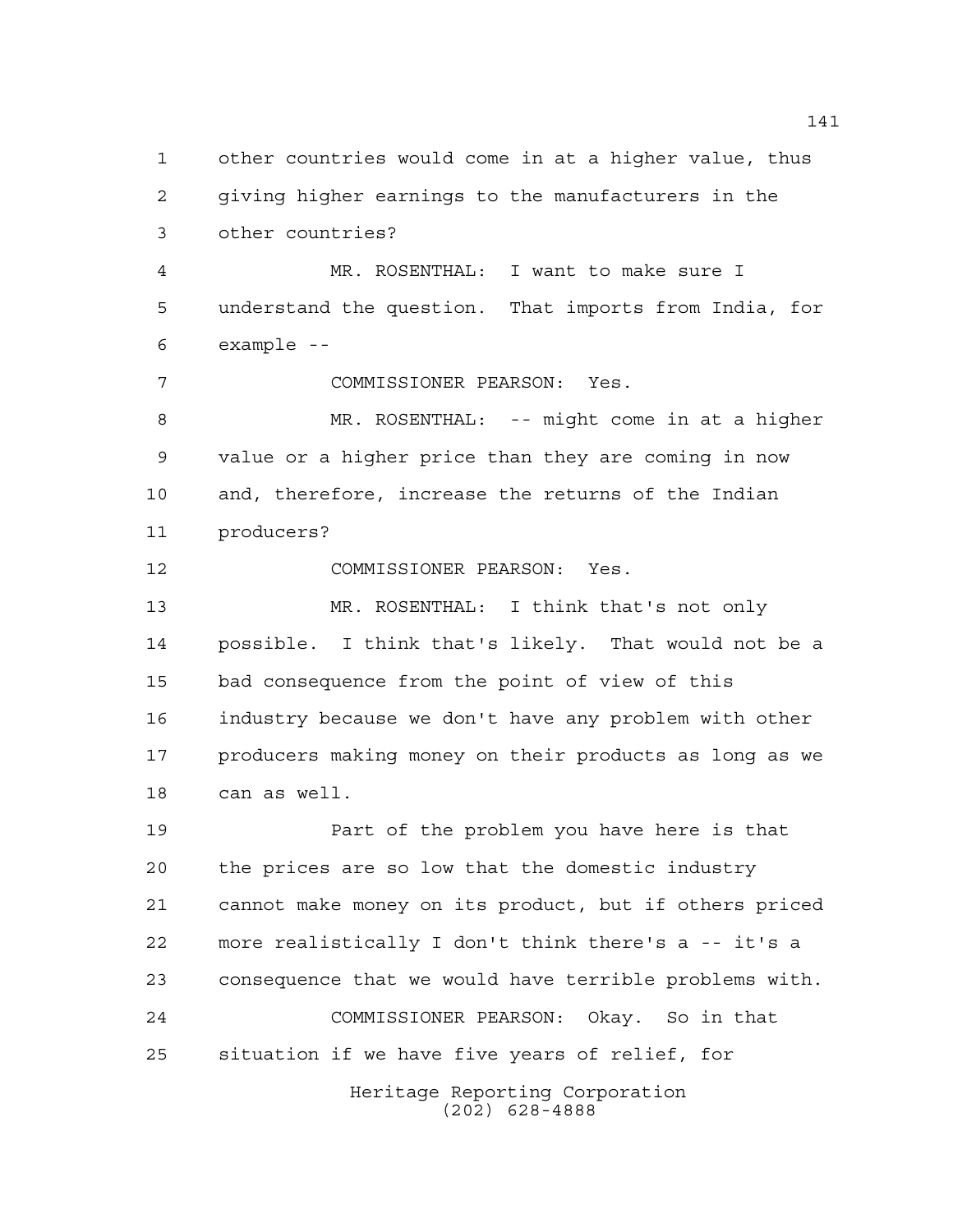instance, and all of a sudden you are a manufacturer of ductile iron waterworks fittings in a country that's not subject to any import limitation, you're making more money because you're selling at a higher price into the United States.

 Why don't you reinvest in your facility if you think you can recoup that investment within five years and try to claim all the market share in the United States that the Chinese are giving up?

 MR. ROSENTHAL: That is certainly one possibility, but another possibility is that you may actually pay your workers more money and spend more money on environmental and safety issues as well.

 The other prospect, or while they are getting more money the domestic industry is also being able to invest, become more competitive and be able to deal better with its foreign competition going down the road.

 Honestly, clearly fair questions, but I would flip it around, as I want to do, and say the alternative is that if you don't take the action to put an effective remedy in place this industry won't be around to know whether it can compete against imports from a stronger Indian competitor five years from now.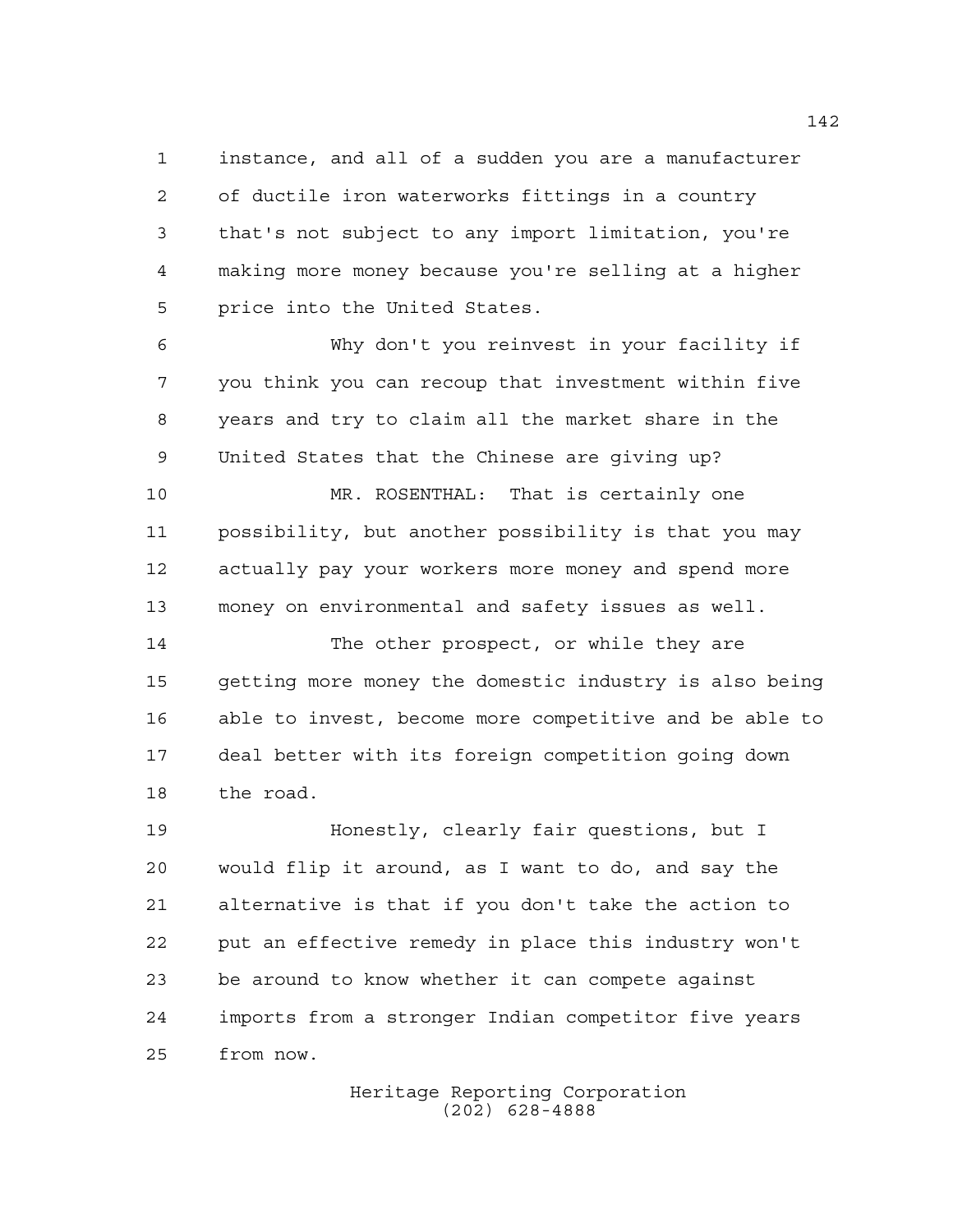I understand the possibility of these consequences, but I know and I believe that there is a much greater possibility, and I would say put it in the probability category, that the people sitting around this table will not be here in five years to test whether that consequence has come to pass. COMMISSIONER PEARSON: Mr. Green? 8 MR. GREEN: If I could add real briefly? All we're appealing for or petitioning for is so that we can make a reasonable rate of return and to be able to continue our capital investment plan that we've been maintaining for many, many years. That's all we're asking for. I don't think that we're going to have this plethora of profits flowing in the door that we can just harvest and have a cash cow. It's going to be still a demanding industry, but we're asking that we can get with a reasonable profit. I don't know that we're going to drive -- we're not proposing to drive the Chinese imports out of the market. We're just asking to be on a level playing field. COMMISSIONER PEARSON: I could clarify that. Too much of my career was spent working for businesses that were not doing well financially. Although that's

> Heritage Reporting Corporation (202) 628-4888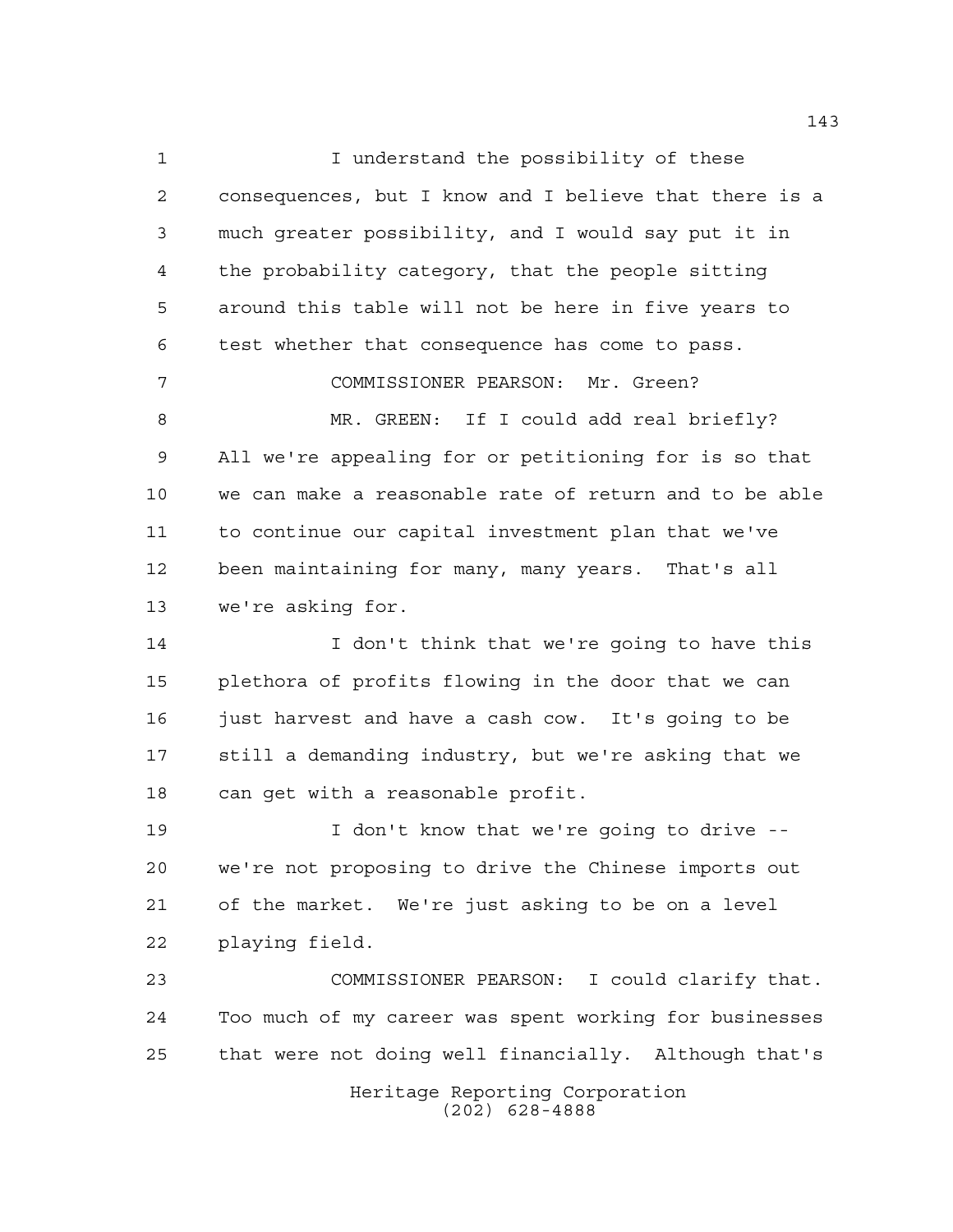a very interesting experience, I certainly don't wish it on anyone. I want you to understand that I have some appreciation for financial hardship.

 In this particular case, just going back to the point, I mean, don't we run the risk of imposing a remedy that inadvertently leads several years down the road, perhaps even within one year down the road, to a much stronger, more robust competition from non-

subject countries?

 I mean, do we run the risk of taking a short term step seeking relief that just makes life all the less tenable and livable in the long term?

 MR. ROSENTHAL: The answer is yes, but unless you take that risk, and it is a risk, there is an absolute certainty that there will be no long term for this industry, and yet this is my first 421 case, but it's not my first import relief case here by a long stretch.

 I'll tell you that every one of the cases that comes before this Commission, whether it's a 201 case or a Title VII case, has that implicit risk in it because every case that comes before the Commission the Petitioners are asking for prices to increase so they can make more of a profit to invest or survive, you name it.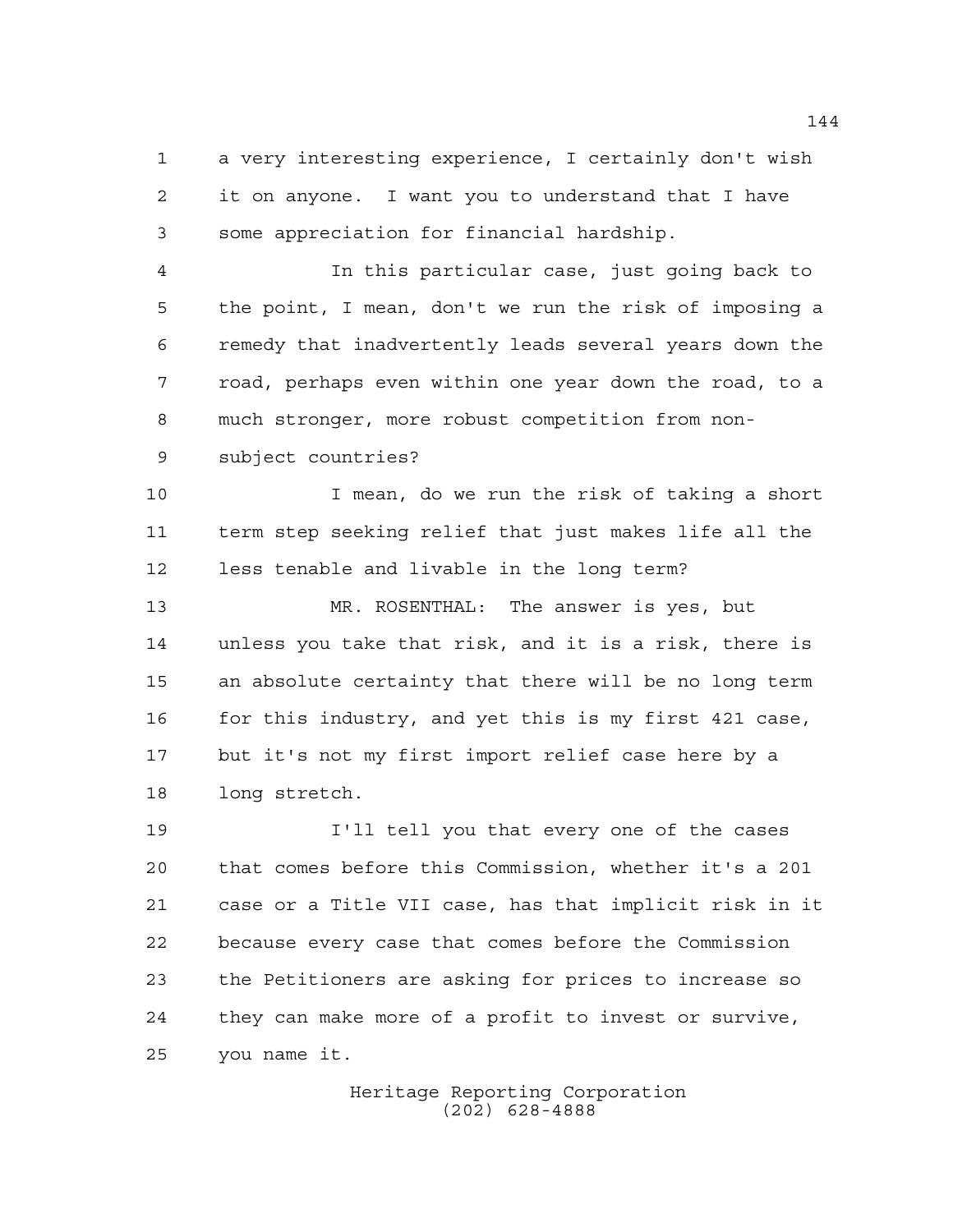Every one of those instances in which the price increases in the U.S. provides an opportunity for foreign producers to increase their prices as well, and so there's always the risk that you will make the foreign producers stronger in the short term. In some instances, Commissioner, I will tell you that the longer term has not been good for the industry. Ultimately they couldn't survive despite the relief recommended. There have been other instances where the industry has survived, prospered, and but for the relief provided by the Commission

 There's certainly no guarantees in the Commission business and the remedy relief business, but the only guarantee I think that is fair to have is that this industry is headed for oblivion, extinction, and if there's not a remedy here there will not be an ability to know whether the consequences of relief will be bad or good.

would not have been able to do that.

 COMMISSIONER PEARSON: Thank you. CHAIRMAN OKUN: There were a number of questions on the operations of the industry that I had written hopefully to pose in public session, but given that we have an in camera I think I will just hold that entire line of questions for the in camera

Heritage Reporting Corporation (202) 628-4888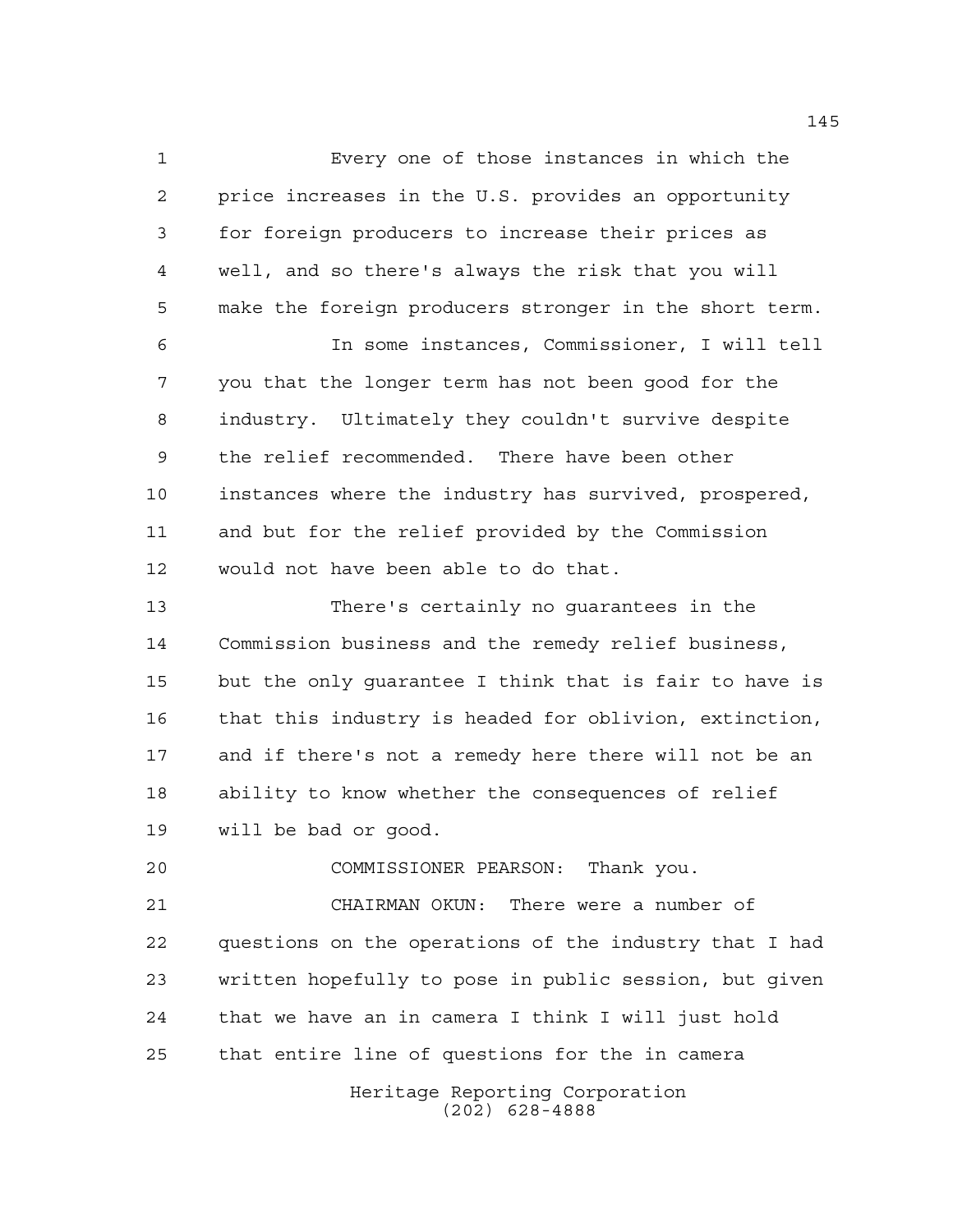session when we can talk in more detail about

 information that's confidential business information. A post-hearing request for you, Mr. Rosenthal, which is if you can include in your brief a focus on the conditions of competition that you think are particularly relevant here. I know you've been asked a question about the demand over the period, and I'd be interested in that as well. 9 As it relates to remedy, one of the

 arguments made about remedy by the Respondents is arguing about seasonality and when the imports come in. I wondered if there was anything you could say about that at this point?

 I'd also like to cover it in post-hearing, but is there anything in terms of how you look at the record and how we would evaluate any remedy for any seasonality?

 MR. ROSENTHAL: Two very brief points. One is despite their argument on seasonality that most of the imports will come in in the first half of the year, what Mr. Kerwin pointed out earlier I thought was quite interesting, and that is imports have continued to come in at an increasing rate since the first half of the year, so I think that undermines their seasonality concern.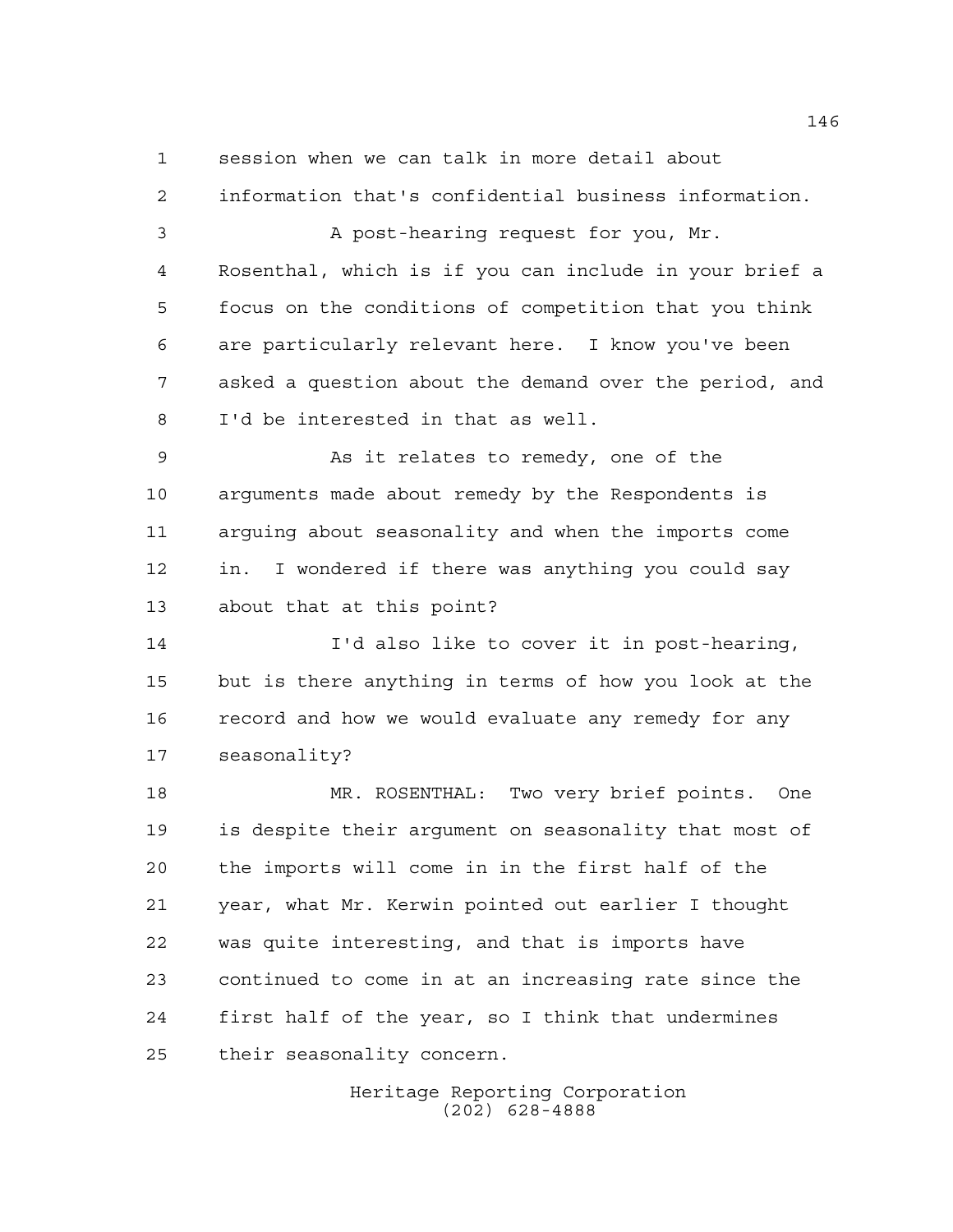We do concede that much of the sales take place in certain periods of the year, but it's apparent that the import sales don't follow that same pattern.

 CHAIRMAN OKUN: Okay. Then you were asked a number of questions on remedy that I will look for in the post-hearing brief, but I guess in listening to your response a few moments ago I guess I would say, Mr. Rosenthal, that I would encourage you to put in not the one to negotiate down with the Administration, but the one you really think they need because, given the experience in the 201, I don't think that's what the Administration did.

 Not that it was my remedy anyway, but I just want to say that. I'm not looking at you ask for the moon because you don't think that's what you're going to get. Give us what you think this industry needs.

 MR. ROSENTHAL: Fair enough. Believe it or not, I believe that because of the uncertainties and for the reasons we told you about, that high margins by the importers, I do think the remedy we recommended is justified.

 I also have been around long enough to know that it is unlikely that the remedy, even though I think it's justified, is likely to be accepted by the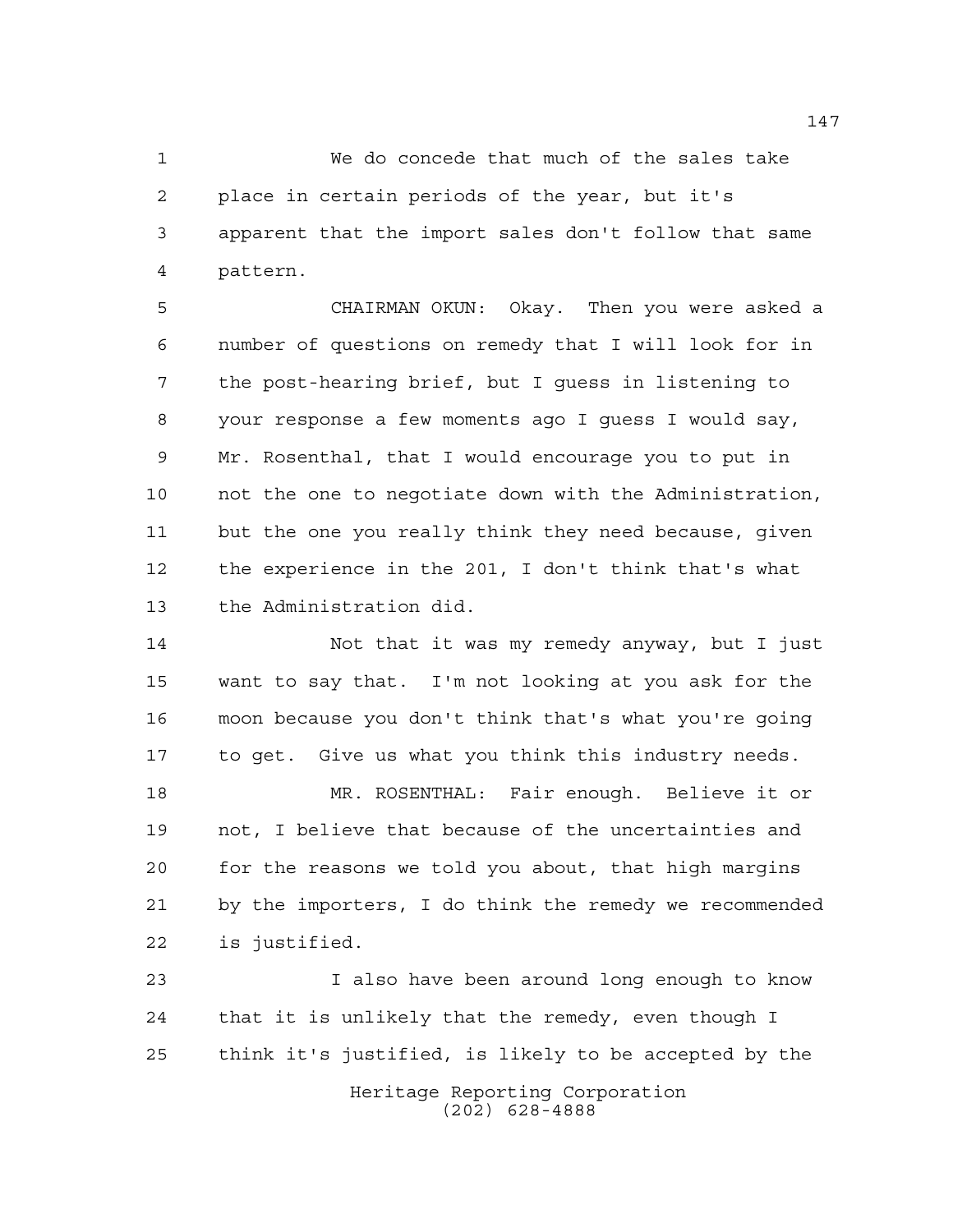Administration, but I honestly believe that what we put in our prehearing brief and what we've told you today has a good economic rationale and will provide the basis for a recovery. I hate to negotiate against myself, however, but we will put in alternatives and a greater justification for those alternatives in our post- conference brief or post-hearing brief. CHAIRMAN OKUN: Okay. Mr. Kerwin, you wanted to add something? MR. KERWIN: Yes. Thank you. This is to

 follow up to Paul's answer and also comes back to the point that we ended Vice Chairman Hillman's questioning on in the last round.

 I just wanted to add that the justification 16 for the tariff that we requested at the time that we put the petition together to request for a 95 percent tariff was based on the disparity between the entered values of the Chinese product and the cost of production that is inherent within the domestic industry for this product.

 Since that time, as the record has been developed it turns out that in point of fact the entered values of this product as reported in the questionnaires are actually lower than what was shown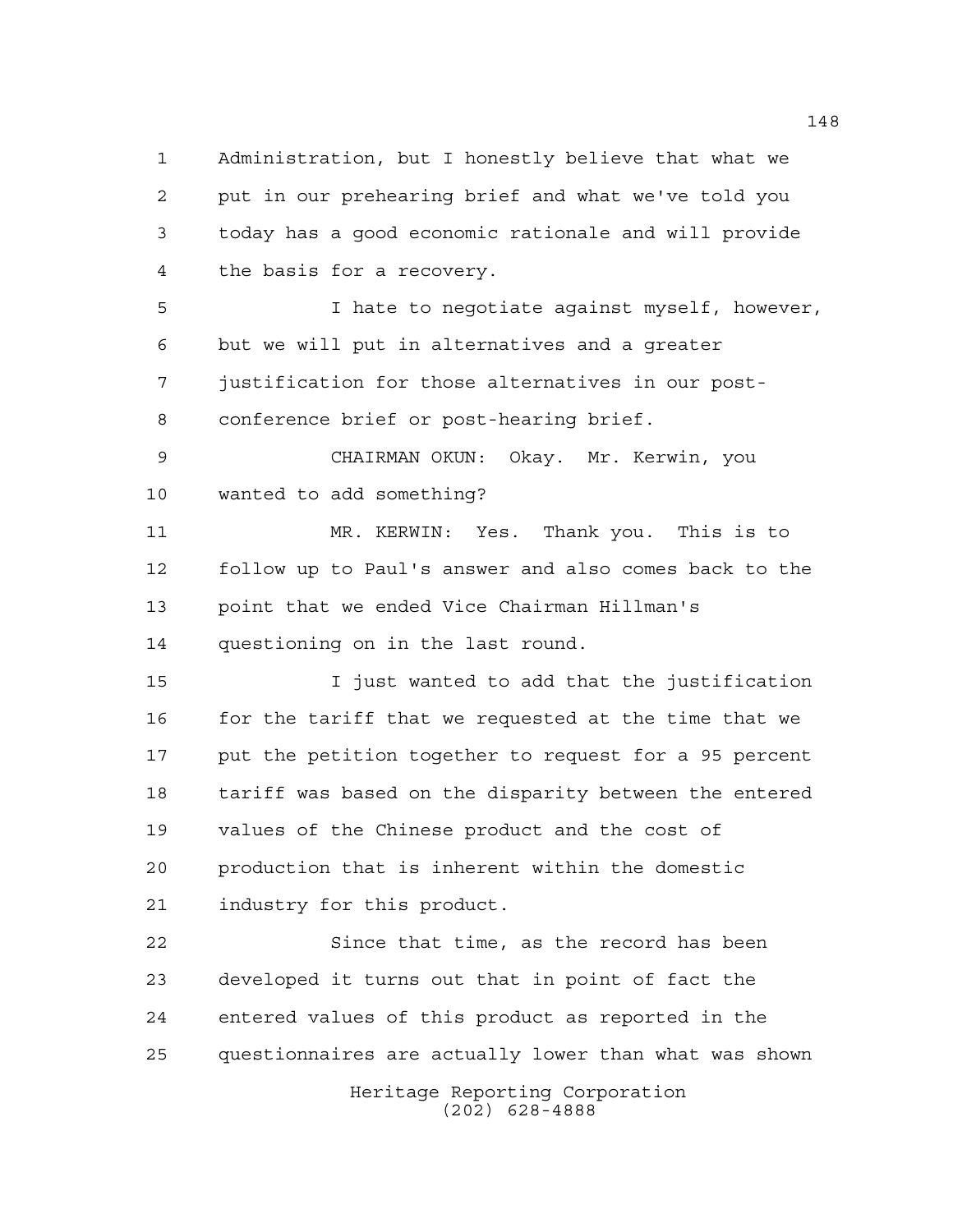in the official statistics -- go figure -- and that the cost of production for the industry overall was actually higher, so the disparity is actually greater between the entered product.

 The entered value and the cost of production is actually greater than what we pointed to for our justification in the petition. That's point one.

 CHAIRMAN OKUN: Did the petition ask for the 95 percent, or did it ask for a quota?

 MR. ROSENTHAL: We did ask for 95 percent. We said that we would wait to see the volume data once it came in because we thought a quota might be better. Having had the benefit of more time, et cetera, we decided to stick with the tariff recommendation.

 MR. KERWIN: My mistake. We've submitted so many documents in this case so rapidly that I'm getting them mixed up. Perhaps that was the post-conference brief. My mistake.

 At any rate, the other point that I wanted to make was that when you're assessing a 95 percent tariff and you look at the average unit values as reported by the foreign producers of what they're selling this product into the United States for, and these are public figures, \$645 per ton in the first half of 2003, that compared to an average shipment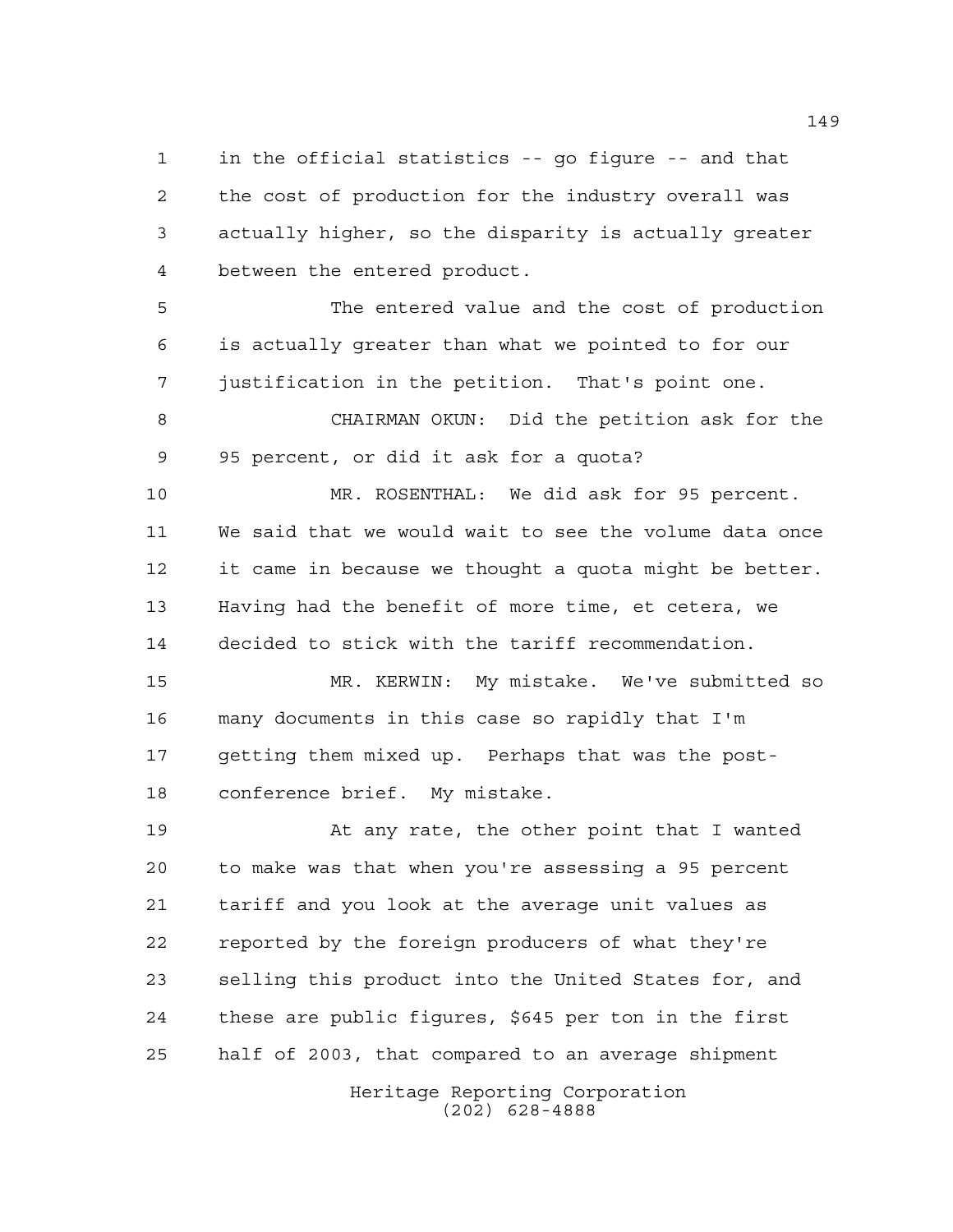value of those products within the United States of \$1,775 per ton. That's an enormous disparity, as we discussed before.

 What you should bear in mind is that the tariff will be assessed on the entered value. It will be something very close to that \$645 per ton. A 95 percent tariff on \$645 is somewhere around the neighborhood of \$600, \$600 some.

 If you then add that onto or compare that to the existing average unit value of \$1,775 per ton, that works out to about a 34 percent increase in that we'll call it a selling price, even thought we know it's not. It's an average unit value. In relation to that average unit value, that's a difference of only 34 percent as opposed to the 95 percent on the entered value.

 CHAIRMAN OKUN: I think the points have been raised, and certainly I'll look at them in post- hearing, but I think this AUV issue I think raises a lot of concerns for me. If we're not relying on it for what you think that it's being sold for, I'm trying to understand whether that's a good idea to do for the remedy.

 I think in formulating what we are trying to do. I think you need to keep those points in mind.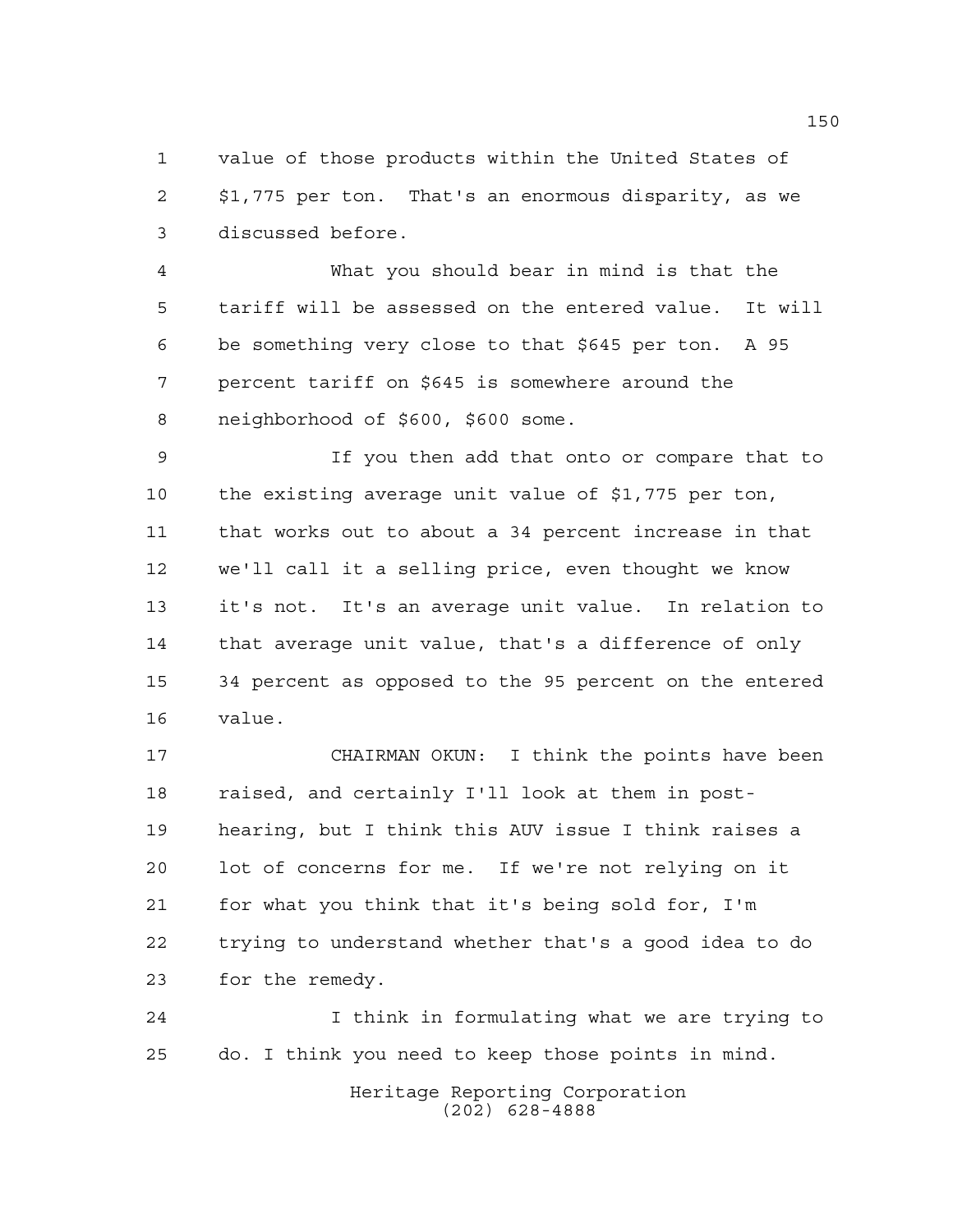MR. KERWIN: Let me finish my thought. That 34 percent actually happens to be the highest figure of underselling that is shown in the product specific pricing information for the five products on which the Commission gathered data. Thirty-four percent. It's the exact same number.

 That's assuming that none of the duty is absorbed by the importers. That's assuming that 100 percent of that \$600 and some tariff is passed through in the price to the purchaser of this product. Personally, I believe that to be farfetched to assume that none of this duty increase will be absorbed by the importers.

 CHAIRMAN OKUN: Okay. I will look at what you submit, and I will evaluate that if we get to that point.

 Mr. Green, at the end of my last round we were talking about pricing in the market. I don't know if there was anything else that you had wanted to add. I thought at one point you had wanted Mr. Waugaman to comment on that.

 Mr. Waugaman, you look like you have your microphone. Was there something you wanted to add? MR. WAUGAMAN: Yes. If David was finished, I want to add something because I read the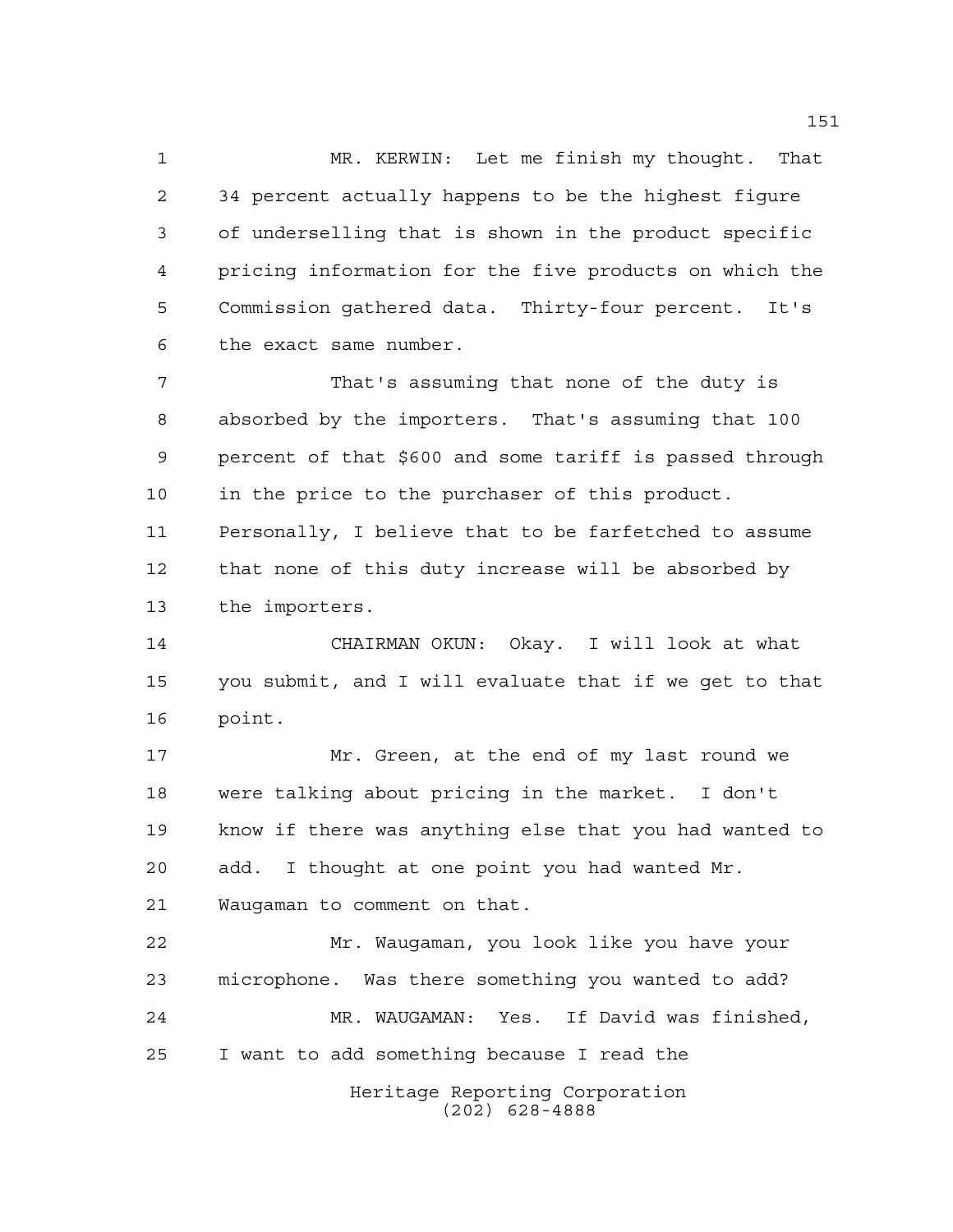respondent's brief about an an August price increase and an April price increase, and here as Vice President of Sales and Marketing, I'm scratching my head trying to figure out exactly what they're talking about, so I an imagine the confusion of the committee as to what the price increases really were.

 Let me address this very simply in saying the last list price increase that Tyler Union had was announced to take place in October of last year. It was less than a five percent price increase on fittings up through 12 inch.

 It was not actually implemented until January of this year because implementing it early would have put us out of a competitive position. We implemented that in January of this year. That was the last price increase. That is the list price that's in effect today.

 We also over the period of the last two years have had to increase our discounts, in fact lowering the selling price to the market on numerous occasions. We submitted with our questionnaire approximately 20 occasions where we have had to actually decrease the selling price by increasing the discount on the list.

Heritage Reporting Corporation (202) 628-4888 We have made an attempt on a limited area to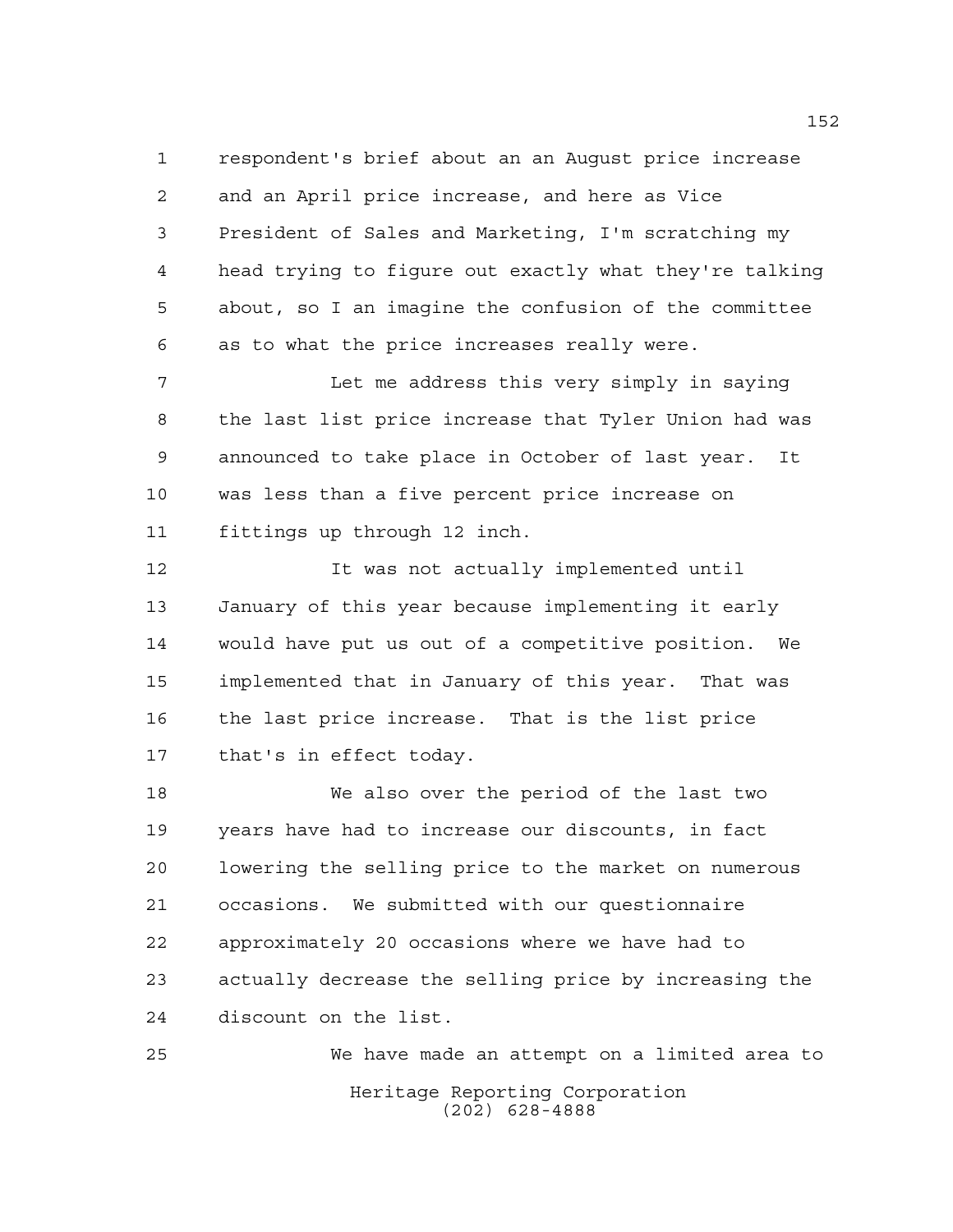try to reduce the discount on the list, in fact raising list price or raising prices to the field, but on no occasion have we ever tried to do that above the level that we were prior to increasing our discount, so in fact there has been no price increases that have gone through that have not been subsequently addressed

by a previous larger price decrease.

 The only time I have ever seen, and I take my hat off to the Respondents talking about pricing and raising prices, but I can tell you the only time I've ever seen an announcement of a price increase by an importer that was not preceded by a price increase by a domestic supplier, the only time I've ever seen that happen was when a distributor gave me a copy of such price increase the day before, mysteriously the day before our last meeting here with the staff.

 I may add that from our experience in the field, we have seen no implementation of that price increase or multiplier change, discount change that was announced at that time. I hope that clarifies the issue a little more.

 CHAIRMAN OKUN: Yes. I appreciate all that additional information. To the extent there's anything that needs to be supplemented on the record, I would appreciate that as well.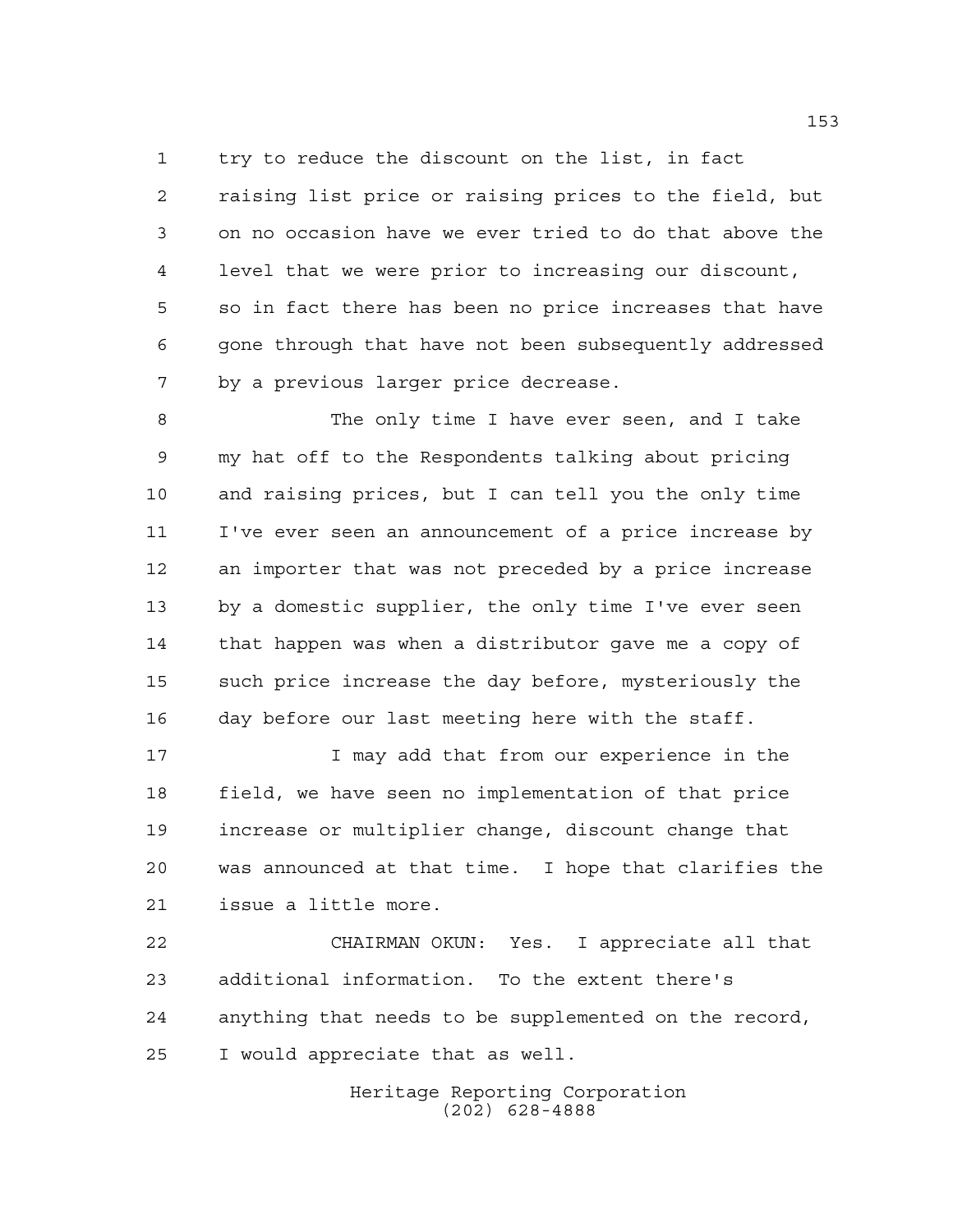Vice Chairman Hillman?

Heritage Reporting Corporation (202) 628-4888 VICE CHAIRMAN HILLMAN: Thank you. I hope just one quick followup, Mr. Green, on the response that you gave to Commissioner Lane just to make sure I understand it. Can you confirm? You said that the Tyler South plant is not currently operating today? 8 MR. GREEN: That is correct. VICE CHAIRMAN HILLMAN: Okay. How much of McWane's production does that Tyler South plant represent? Again, if that's a confidential number you can submit it. MR. GREEN: Okay. We will submit that confidentially. VICE CHAIRMAN HILLMAN: Okay. When do you anticipate reopening the facility? MR. GREEN: Negotiations with the state is a day-to-day process. We're making good progress, but I don't have a firm date. I would anticipate it here in the next probably week or so. VICE CHAIRMAN HILLMAN: And the plant was shut when? MR. GREEN: We voluntarily closed the facility as we worked these issues out with the state approximately three weeks ago. It was probably three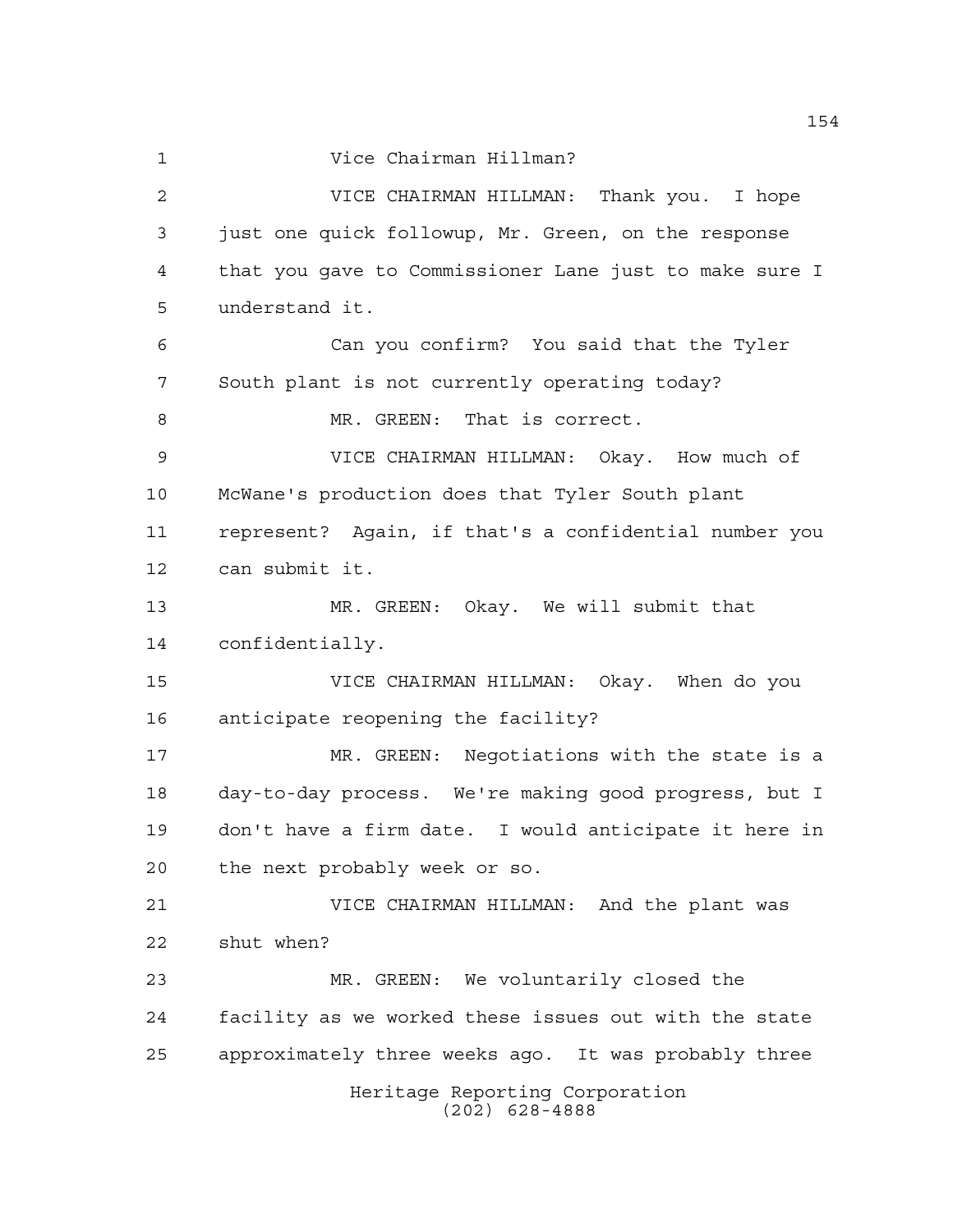Fridays ago tomorrow.

Heritage Reporting Corporation (202) 628-4888 VICE CHAIRMAN HILLMAN: Okay. That's the only additional questions I had. MR. GREEN: Could I possibly address -- VICE CHAIRMAN HILLMAN: Sure. MR. GREEN: -- a question that Commissioner Lane had addressed? I had a chance to go back and look at my real numbers when we were talking about production equipment being shut down. The first phase of the shutdown of the GFD molding line was done in July. That was where we eliminated a production shift. In August, we eliminated the first shift, which would have been thus the second shift of production reduction, so that was done after the period of investigation, so technically July and August. VICE CHAIRMAN HILLMAN: Okay. Appreciate those clarifications, and I have no further questions, Madam Chairman. CHAIRMAN OKUN: Commissioner Koplan? COMMISSIONER KOPLAN: Thank you, Madam Chairman. I just have a couple of matters left. First, Mr. Rosenthal, I'd like to echo what the chairman said with regard to your evaluation of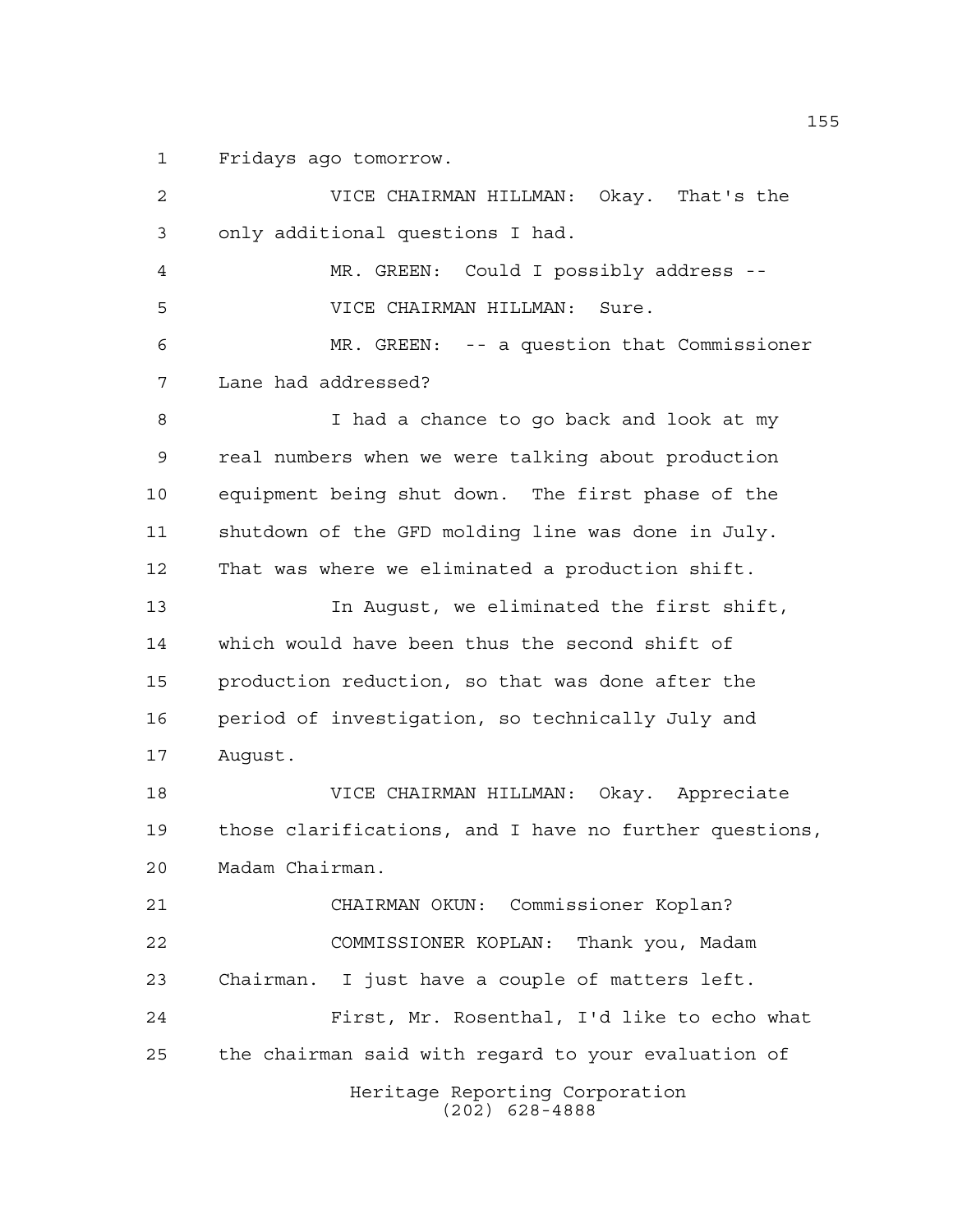your remedy recommendation. I don't really consider this a proceeding where you'd be negotiating against yourself. That's not the purpose of what we're doing. At the same time, I remember when I asked you my detailed questions with regard to remedy. Initially, the one thing that stood out in my mind was that you kept using the word practical, so reminding you that I heard that more than once I would simply urge you to be practical. MR. ROSENTHAL: I appreciate that. I'll certainly do my best on it, but I will tell you quite honestly that it is very important for the Commission to recognize when I say practical, I'm not talking about just politically practical. COMMISSIONER KOPLAN: I understand. MR. ROSENTHAL: I'm talking about effective remedy. When you're looking at a tariff remedy, you know as a matter of law that your tariff gets applied to the product value as entered. Actually, it's FOB foreign port. Then you add the freight and the insurance, et cetera. It is not a tariff that is added or addressed solely at the margins of underselling. Mr. Kerwin explained how we got to where we got, and I

think it is entirely justified. I also recognize that

Heritage Reporting Corporation (202) 628-4888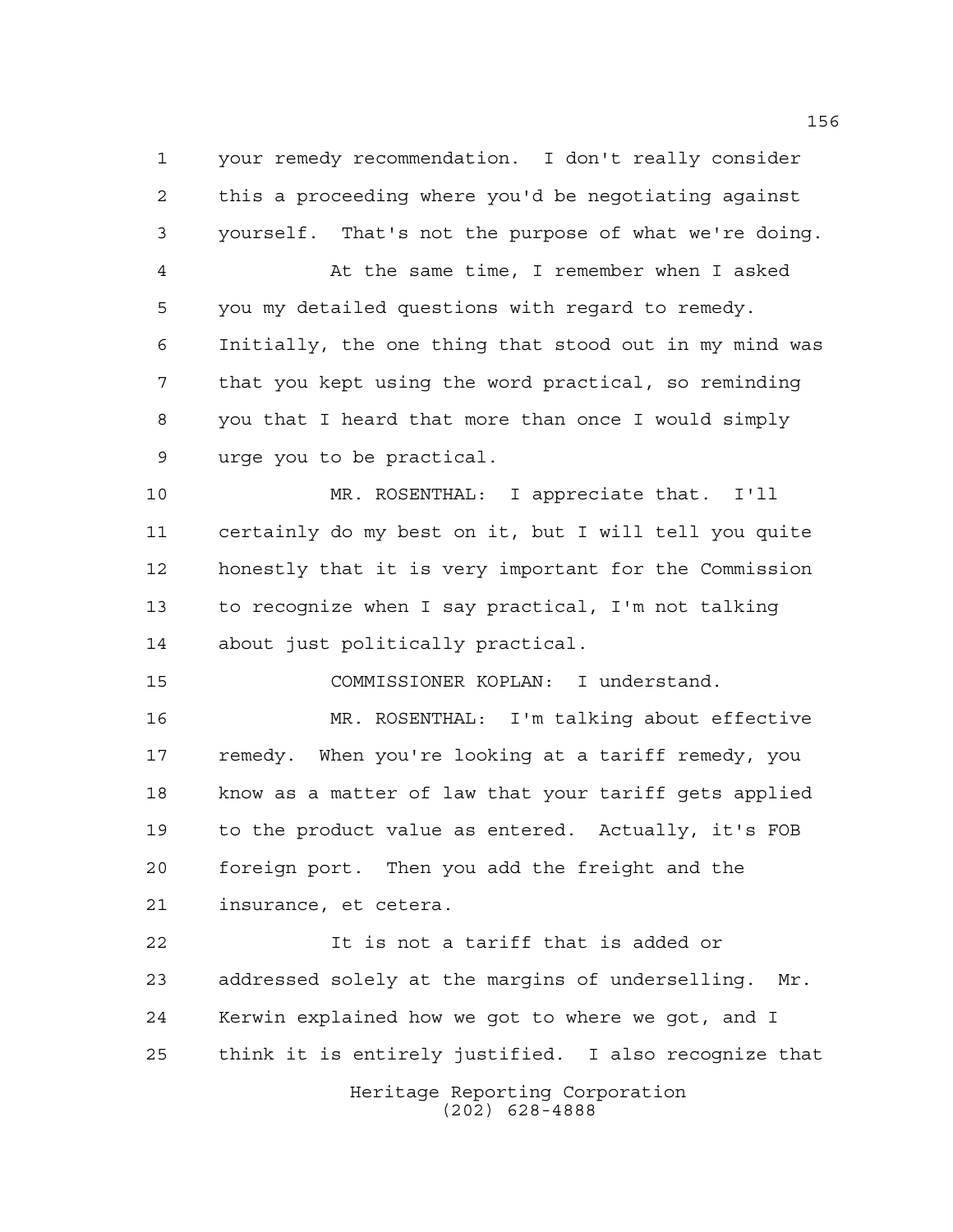it's a much higher number than the Commission is used to hearing and it may take you aback, but it is a practical number. It is a number that's based on what's happening in the marketplace.

 I also recognize that it is a higher tariff than this Commission has ever recommended, and it gives you pause. We will do our best to explain why that's the best way to go. If not, as I said, we'll come up with some alternatives that may make you feel more comfortable.

 COMMISSIONER KOPLAN: I wouldn't say it gives me pause. I would say you got my attention with it. I don't think I need to say any more on that point.

 MR. KERWIN: Commissioner Koplan, could I add one point? We're well aware that this is not a dumping case. We've heard that since we walked in the door this morning.

 Just by way of illustration, I would say that it's not unusual in the least in the many dumping cases that we have seen in relation to products from China to see dumping margins of 200, 300, 400 percent often times in relation to the same product that may be coming from another source country that ends up with a 20 or 30 percent dumping margin.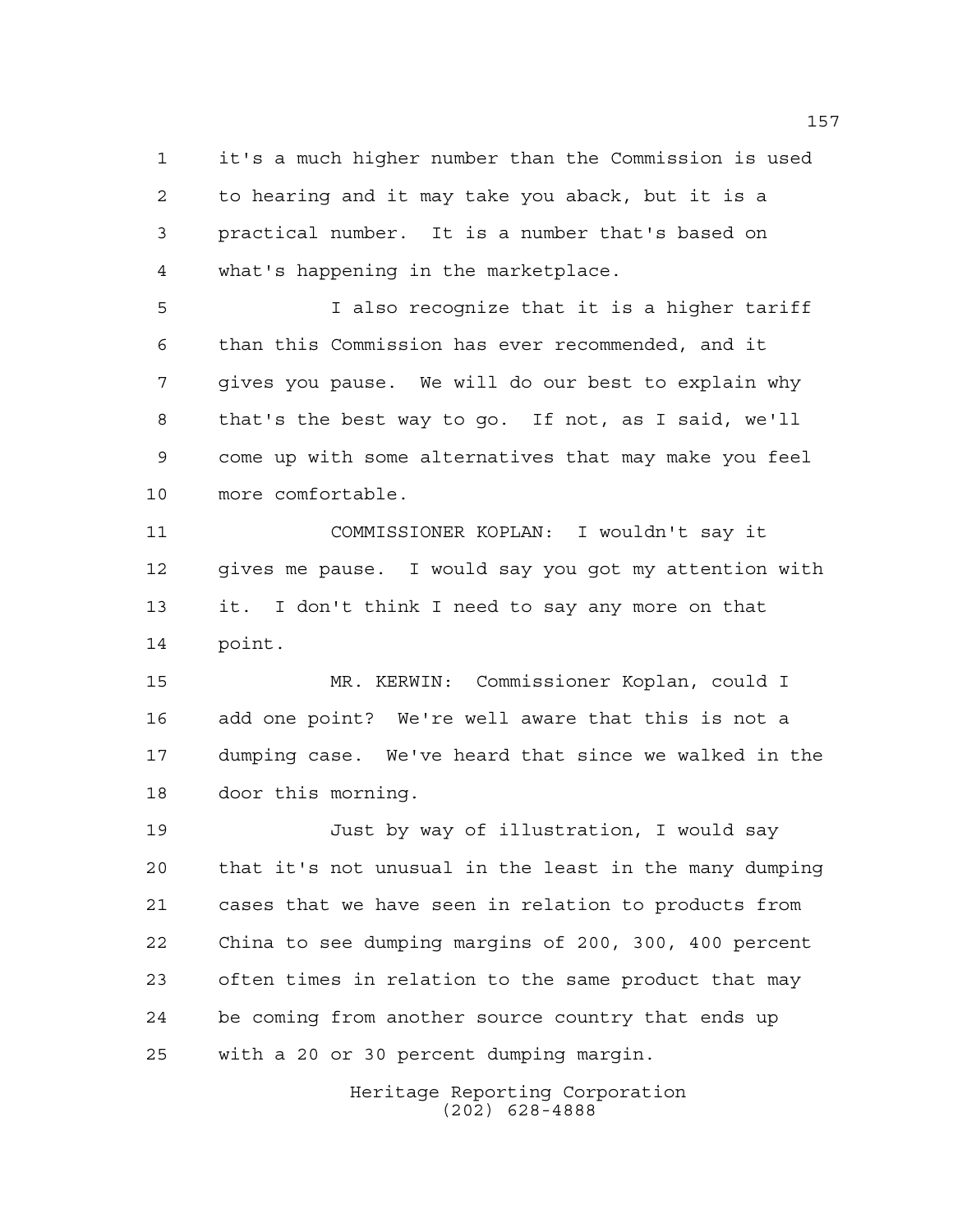COMMISSIONER KOPLAN: But this is not a dumping case.

 MR. KERWIN: I'm well aware of that, but I provide that by way of illustration to say that it is not unusual to see these types of disparities, depending on the source country, that China is certainly the country that is typically selling products at the absolute lowest prices in relation to other countries.

 Therefore, I don't find it extremely unusual when you're looking at China by itself to recommend a remedy that would be significantly higher than what you would recommend in the 201 context where you're recommending a remedy that would be applicable to all countries essentially in the world unless there's some exclusions.

 COMMISSIONER KOPLAN: I appreciate what you're saying, Mr. Kerwin. I'm just saying when we're looking at a dumping case you're looking at an allegation that the product is being unfairly traded. The thrust in the 421 is not that. It's that there's this rapid increase.

 MR. KERWIN: Understood. Understood. COMMISSIONER KOPLAN: I appreciate, though, what you're saying.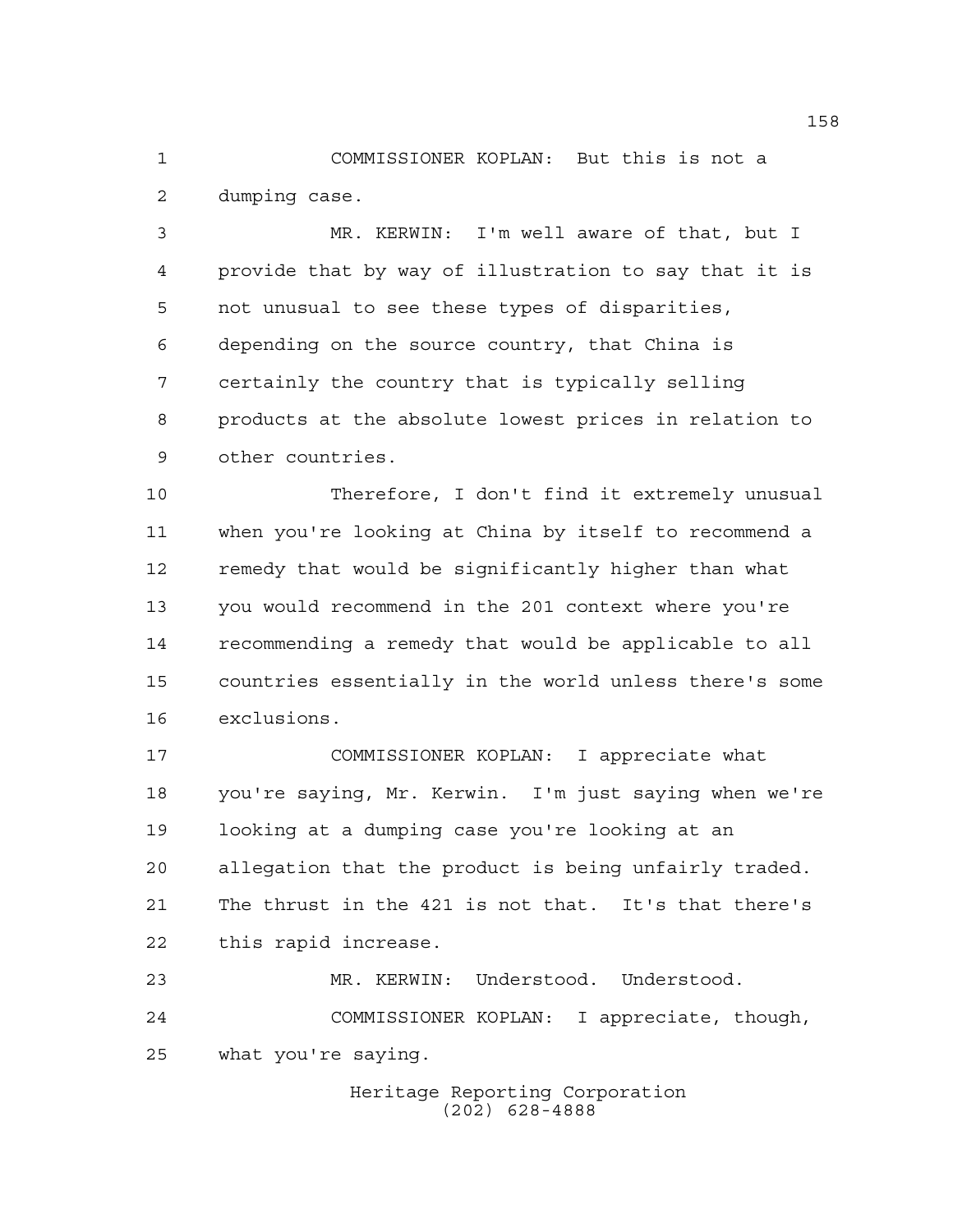Let me come back now, if I could, to the question that I left with on the last round just so the record is complete on it. You all have had a chance to think about it, but I'll state it again for the record.

 In following up on other questions of my colleagues in this area, this particular area, I'd like you to discuss the impact of sales of this product from non-subject countries on your financial performance over the period of examination because those in our position have argued specifically that your capacity utilization cannot be properly evaluated without taking into account the extent to which domestic manufacturers have incorporated DIWF from third countries, as well as China, into their marketing strategies. Again, that's from PCI's prehearing brief at page 11.

 MR. ROSENTHAL: Their argument doesn't get me more clear. I read it before, and I wasn't sure what they were saying then. I hate to have someone attempt to answer that because I'm not exactly sure what the allegation is.

 To the extent that they're saying that -- COMMISSIONER KOPLAN: That's why I asked the question.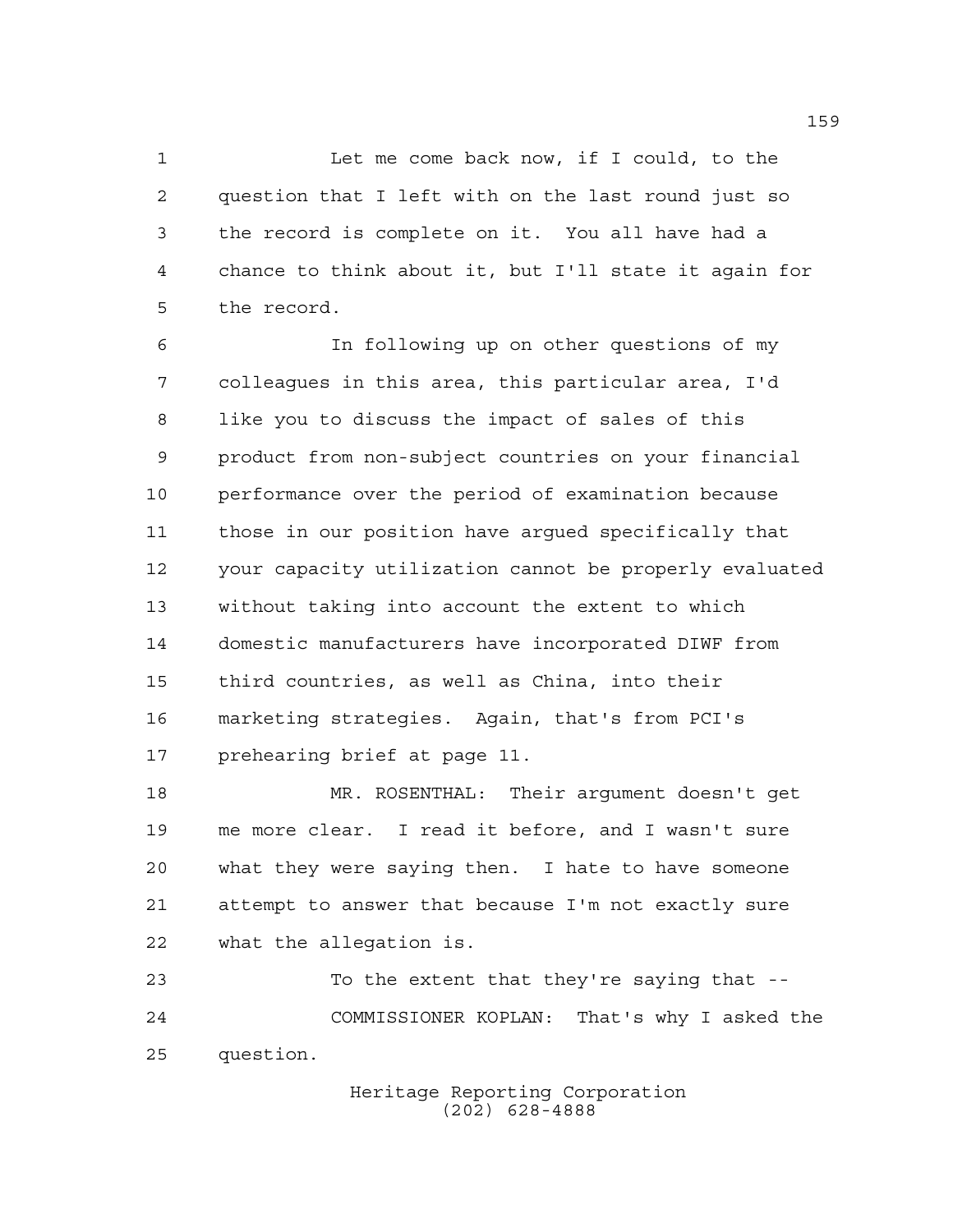1 MR. ROSENTHAL: Honestly, if they're suggesting that third country non-subject imports have been incorporated into the industry's marketing plans and that has somehow affected capacity utilization, I'm not sure if that's where they're going. I heard another argument from the Respondents about capacity utilization, which I think was that gee, since capacity utilization is historically low in this industry imports can't be the problem, which is another issue, but I'm not sure that's the one that you're asking. COMMISSIONER KOPLAN: I thought what they were arguing was that non-subjects have had an effect on your capacity utilization and that that's not being taken into account. I thought that was the thrust of what they were arguing. They can better explain that this afternoon. Mr. Green? MR. GREEN: If I may address something on the capacity utilization subject? It is possible to be profitable in the sand molding foundry industry with relatively low capacity utilization rates. It is important to note, in my opinion, that our rates have declined during the period of investigation during also a period of significant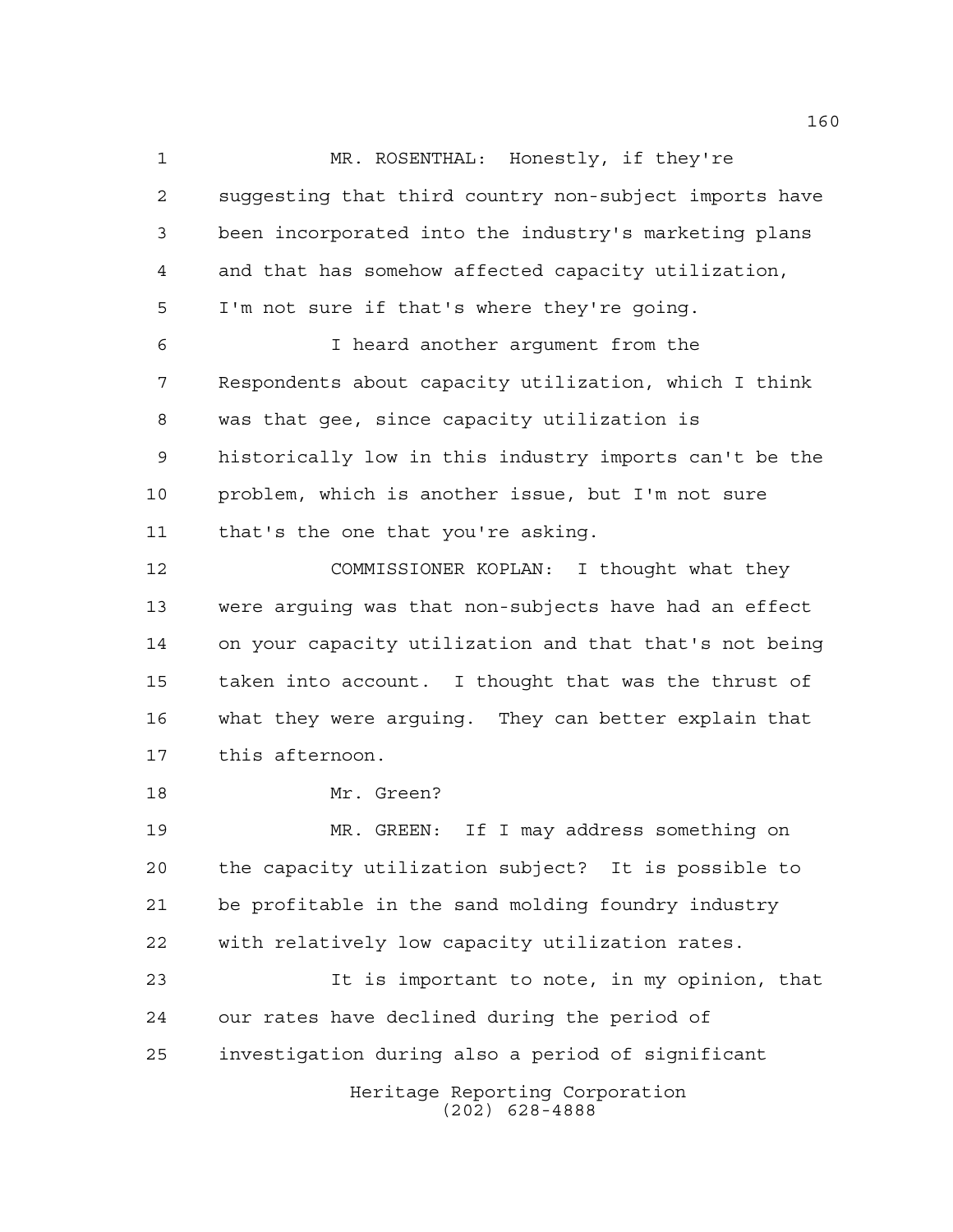consumption growth because we are losing market share as the import share has grown two to three times. Sand molding processes, unlike maybe coat hanger production or whatever, require a lot of maintenance repair time due to its destructive process nature. We also allow for some excess capacity. When we spend a significant portion of dollars into a molding line, we allow a little bit of growth room in a market that we anticipate to be growing at a somewhat steady rate, which we have seen over this period of investigation. COMMISSIONER KOPLAN: Thank you very much for that. Does anybody else want to add to that? (No response.) COMMISSIONER KOPLAN: If not, I appreciate that response. Finally, Mr. Teske, in your opinion, has the Chinese product been more widely accepted in recent years? If so, why and over what period of time? MR. TESKE: I think in the U.S. in the whole market it's definitely had an increased acceptance, particularly in markets like Texas, Houston, California areas. I do believe that the Chinese product over the past 10 years has improved in quality, and I think their product breadth, their

> Heritage Reporting Corporation (202) 628-4888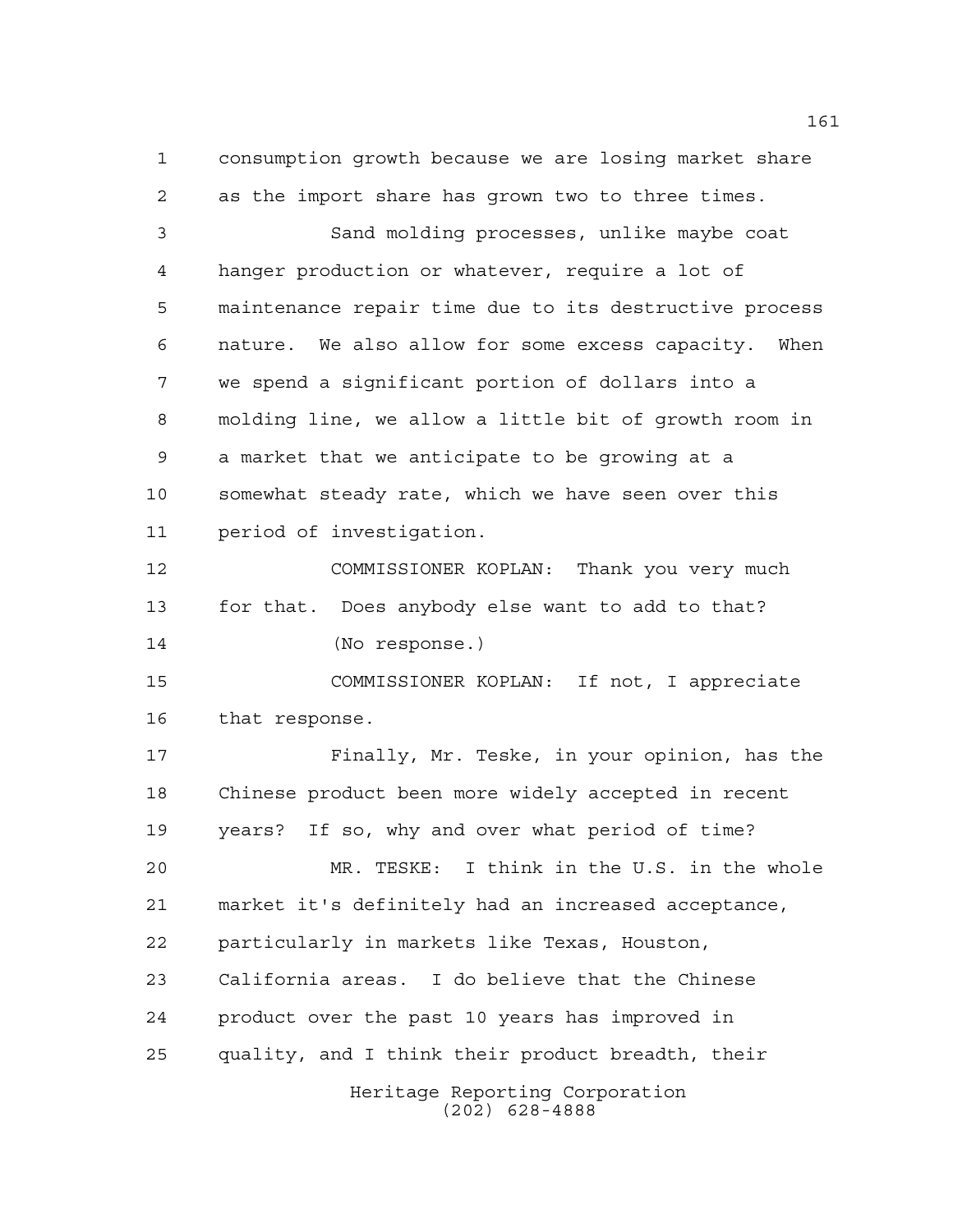product offerings have improved.

Heritage Reporting Corporation (202) 628-4888 2 1 I think many of the original importers just imported high volume items. I think over time they've added to their product line and in many cases can match what at one time would have been a domestic advantage of having a broad product offering. I think that over time they've improved all those variables, coupled with the fact that they have a lower price, and because there's fewer domestic competitors over the same period of time I think they've been able to grow. COMMISSIONER KOPLAN: Thank you, Mr. Teske. 13 13 If I could just come back, Mr. Rosenthal, just for a second on that issue of capacity utilization that we were just discussing? Because it's all bracketed and I can't get into it here, if for the post-hearing you take a look at page 12 of PCI's brief where there's a discussion of this, but it is bracketed? If you could respond perhaps in a little more detail post-hearing? MR. ROSENTHAL: Certainly. COMMISSIONER KOPLAN: Thank you very much. With that, Madam Chairman, I have no further questions, and I thank you all for your responses. CHAIRMAN OKUN: Commissioner Lane?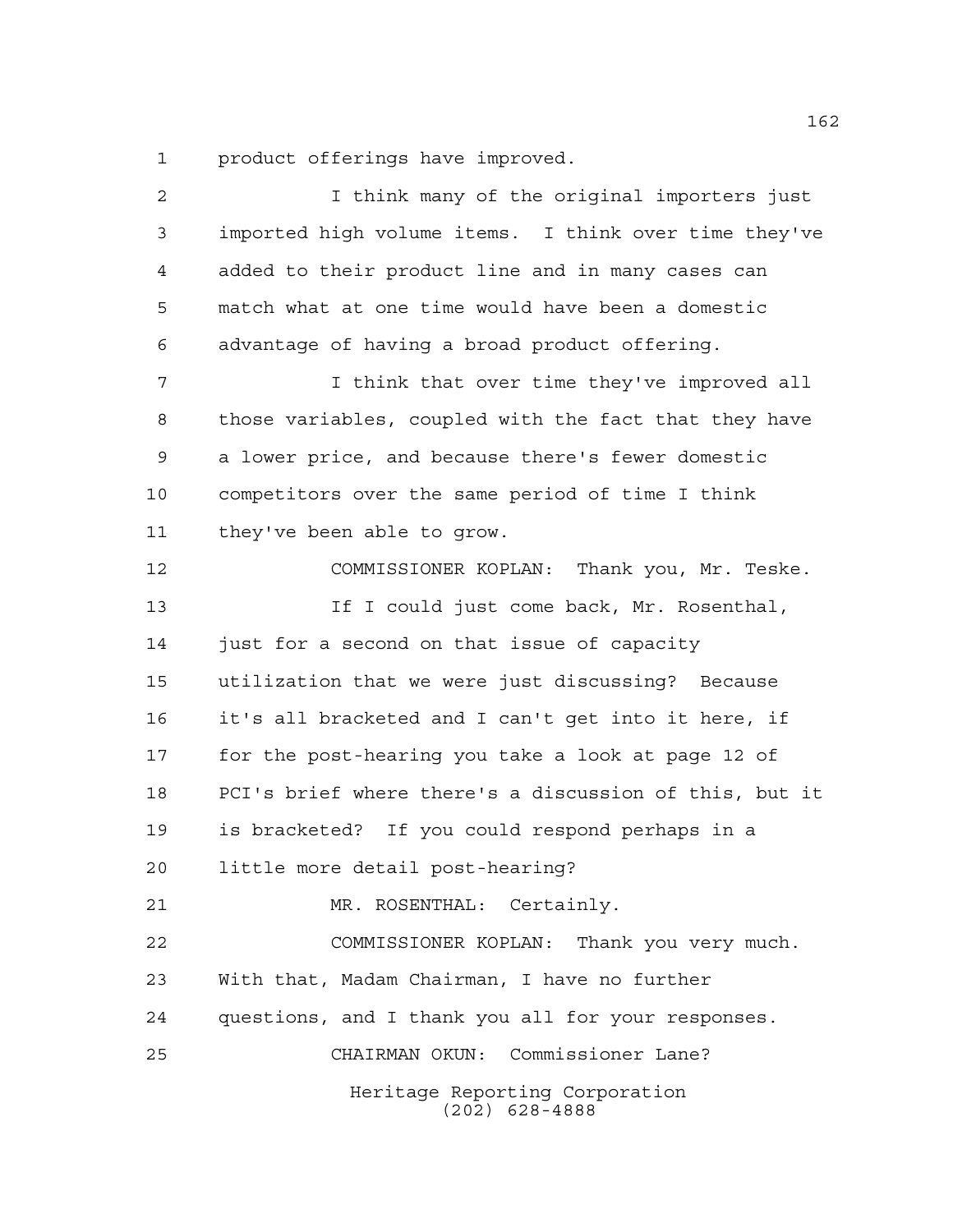Heritage Reporting Corporation (202) 628-4888 COMMISSIONER LANE: With the shutdown of I think you called it the South Texas plant or maybe the plant in south Texas, that's been shut down for the last three weeks. Has the production been shifted to one of the other facilities? MR. GREEN: Not yet. We've been drawing down the inventories of available product. We're working diligently to get that facility back up and running, and we expect it to be in the near future so it is not as conceivable to be shifting production over to another facility. It would take a period of time to be able to do that. COMMISSIONER LANE: Okay. Thank you. That's all the questions I have. CHAIRMAN OKUN: That's all the questions you have? Okay. Commissioner Koplan, do you have some guests to greet? COMMISSIONER KOPLAN: Yes, I think this time I actually do, Madam Chairman. I'll hold Mr. Lahey accountable if the answer again is no, but I believe that the people who just came into the room are students from Brandeis University's International School of Business. Do I see people nodding their heads in the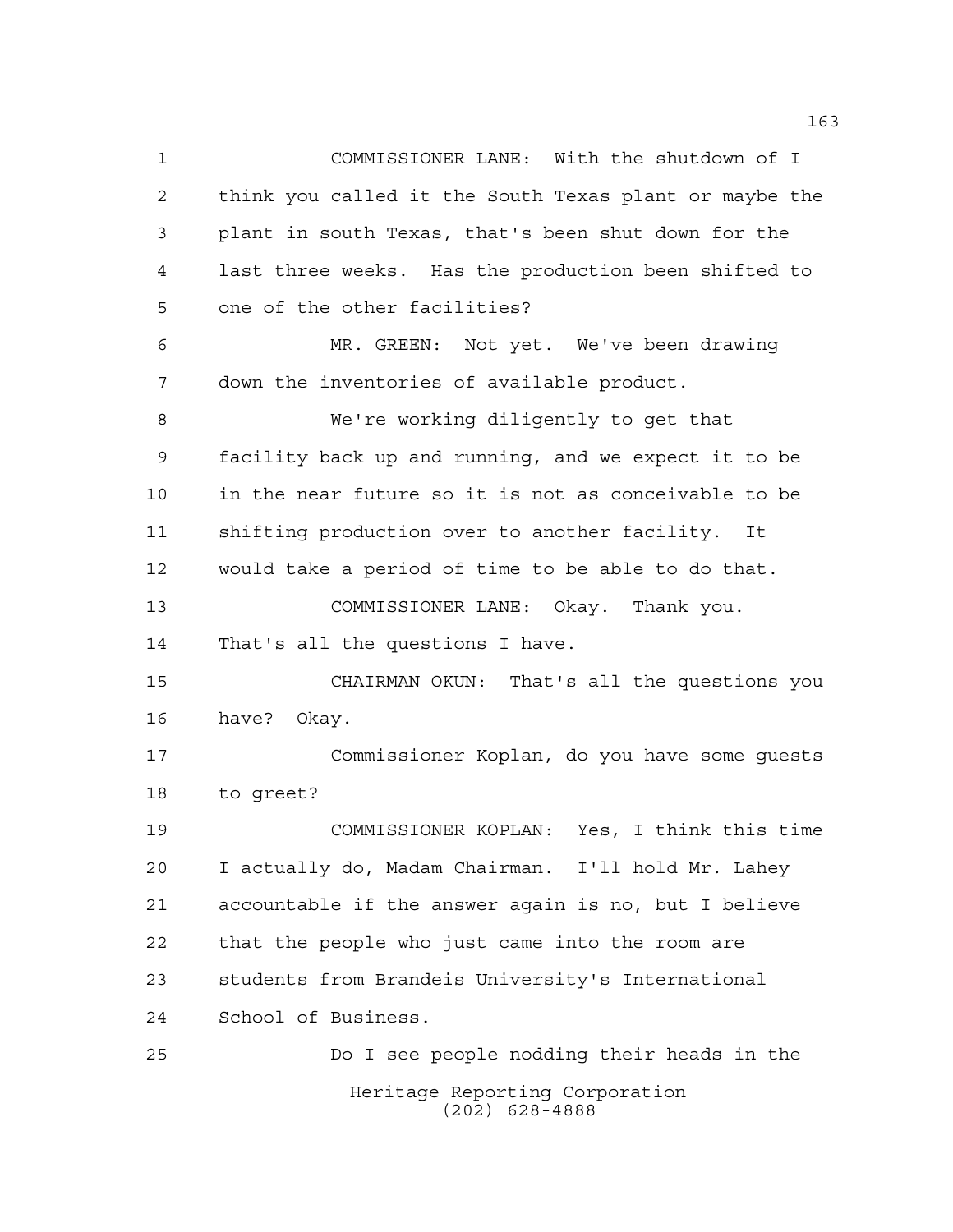affirmative? If you would all stand, I'd appreciate

it. Welcome to the Commission.

(Applause.)

 COMMISSIONER KOPLAN: Thank you, Madam Chairman. It's nice to be right once out of twice. CHAIRMAN OKUN: Thank you, and welcome. Commissioner Pearson?

 COMMISSIONER PEARSON: I have no further questions, Madam Chairman.

 CHAIRMAN OKUN: One question for the post- hearing, which is if you, Mr. Green, could just give some, and I guess maybe what is the question is whether you had some type of production or business plan that would have related to when you installed the new equipment at Union and if we could have those submitted post-hearing? I was just kind of interested.

 I heard what you said about demand, but if there was anything else that would have been in any business documents, I'd like to see those.

MR. GREEN: Okay.

 CHAIRMAN OKUN: Mr. Rosenthal, as much as I love to engage in all kinds of legal issues with you, I don't think this is the case you really want to pick a fight with me on the footnote, so I'm going to leave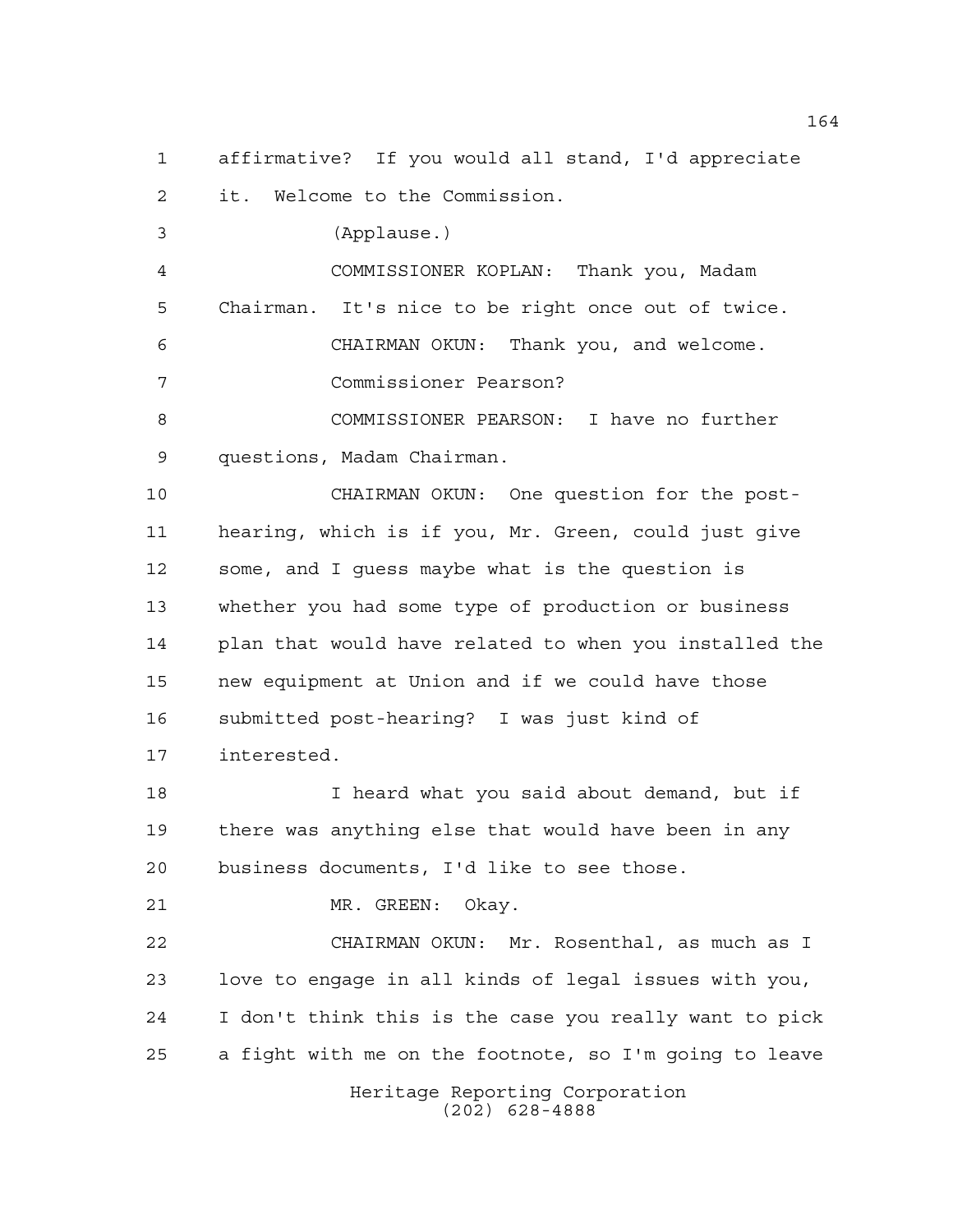it like that.

| $\overline{a}$ | If you bring in another case where I think             |
|----------------|--------------------------------------------------------|
| 3              | we need to argue about what Commissioner Koplan and I  |
| 4              | said about the WTO accession and the accompanying WTO  |
| 5              | China specific safequards language and what the U.S.   |
| 6              | statute meant and what time period it was meant to     |
| 7              | cover, we can argue about it then.                     |
| 8              | MR. ROSENTHAL: By the time the next case               |
| 9              | comes around, it will be a historical anomaly.         |
| 10             | CHAIRMAN OKUN: Exactly.                                |
| 11             | MR. ROSENTHAL: We can talk about it in our             |
| 12             | rocking chairs.                                        |
| 13             | CHAIRMAN OKUN: All right. There you go.                |
| 14             | With that, I don't have any other questions.           |
| 15             | I know we have a long afternoon ahead of us, so let me |
| 16             | turn to staff to see if staff has any questions.       |
| 17             | MS. MAZUR: Diane Mazur, Office of                      |
| 18             | Investigations. Staff has no questions.                |
| 19             | CHAIRMAN OKUN: Let me turn to counsel for              |
| 20             | Respondents to see if they have questions of this      |
| 21             | panel.                                                 |
| 22             | MR. LOEB: Madam Chairman, Hamilton Loeb for            |
| 23             | Respondents. No questions. Thank you.                  |
| 24             | CHAIRMAN OKUN: Okay. Before we break for               |
| 25             | lunch then let me remind all parties that the room is  |
|                | Heritage Reporting Corporation<br>$(202)$ 628-4888     |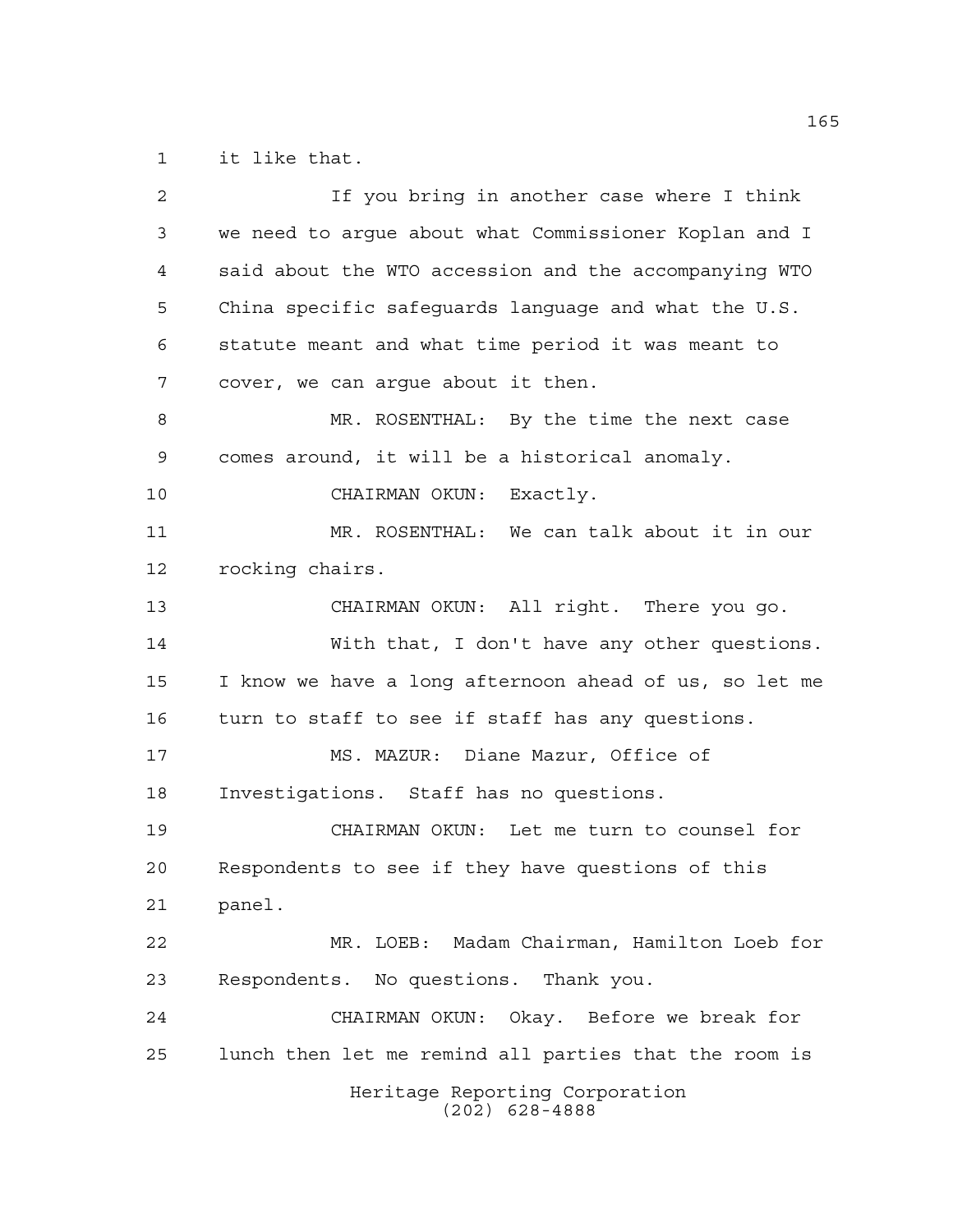not secure, and you need to take any confidential business information you have with you. We will return at 2:00. With that, this hearing is adjourned. (Whereupon, at 12:55 p.m. the hearing in the above-entitled matter was recessed, to reconvene at 2:00 p.m. this same day, Thursday, November 6, 2003.) // //  $10 /$  $11 /$  $12 /$  //  $14 /$  // // // // //  $20 / /$  $21 /$  $22 / /$  //  $24 /$ //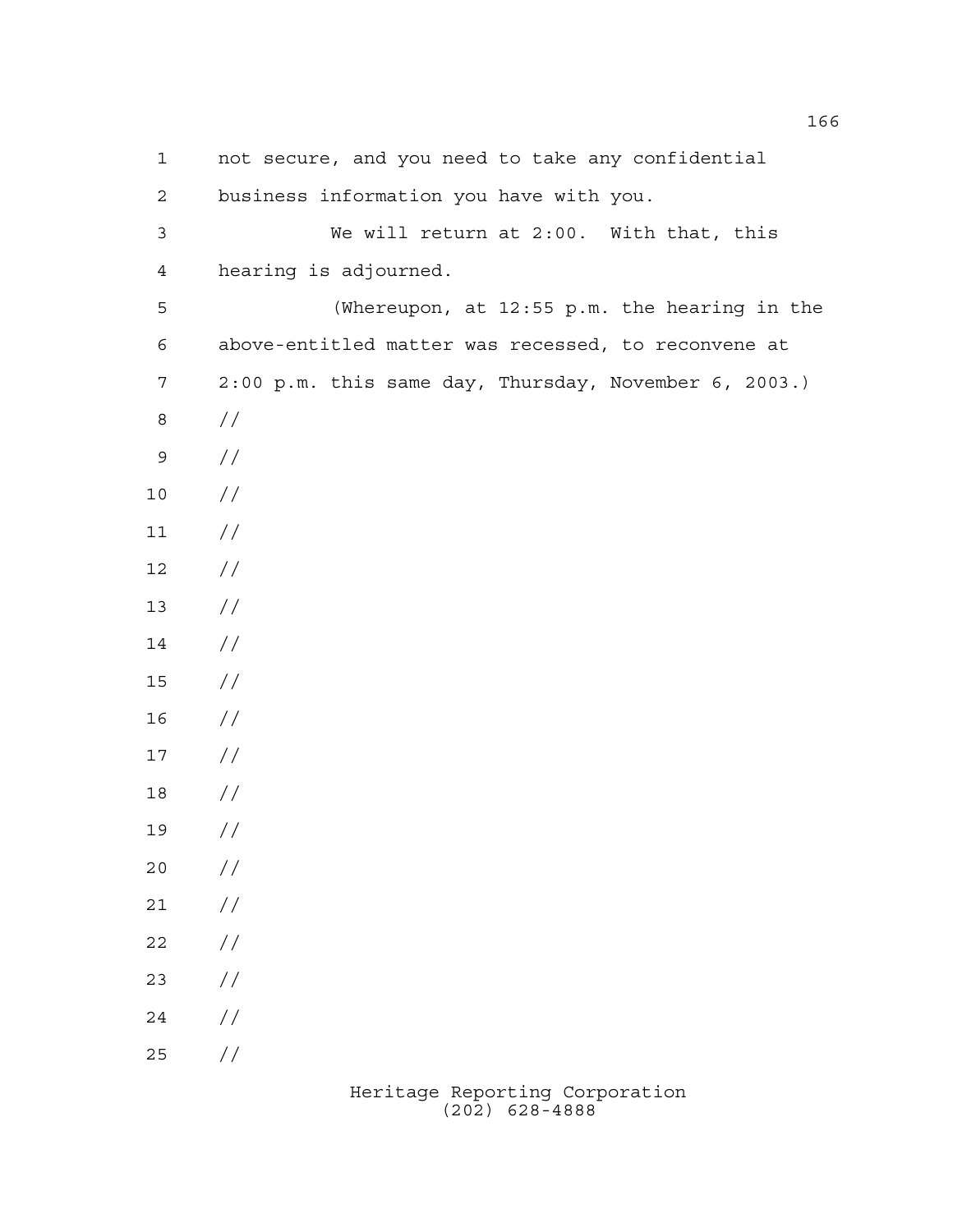$\begin{matrix} 1 & & \end{matrix} \begin{matrix} \end{matrix} \end{matrix}$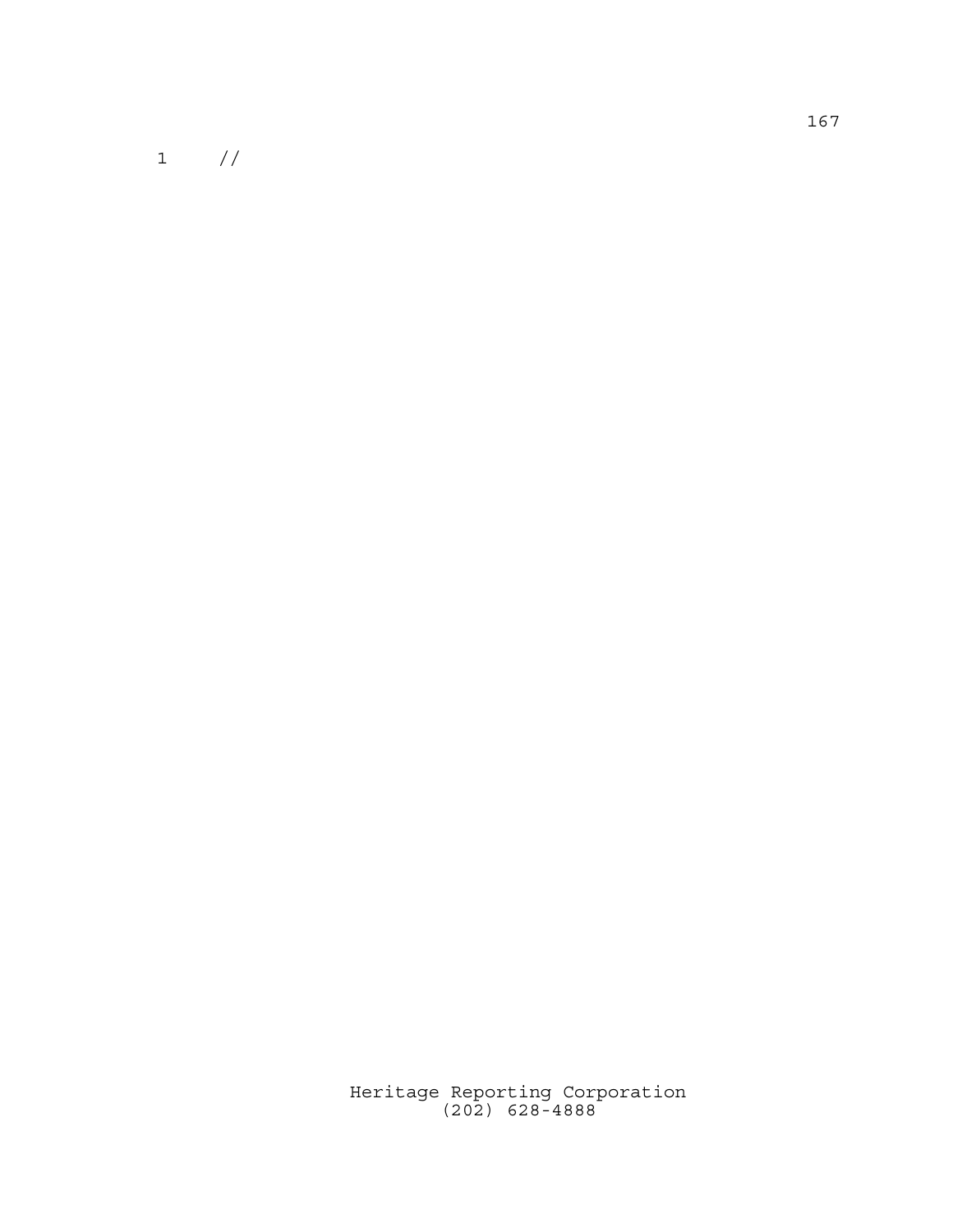Heritage Reporting Corporation (202) 628-4888 1 A F T E R N O O N S E S S I O N  $(2:00 \text{ p.m.})$  CHAIRMAN OKUN: Good afternoon. This hearing of the United States International Trade Commission will now resume. Madame Secretary, I see that the next panel has been seated. Have all the witnesses been sworn? 8 MS. ABBOTT: Yes, Madame Chairman. CHAIRMAN OKUN: Then Mr. Loeb, your panel can proceed as you like. MR. LOEB: Thank you Madame Chairman and members of the Commission. I'm Hamilton Loeb. Again, we represent the Chinese industry. With me are my co- counsel Scott Flicker and John Reilly who is our economic expert. Then seated in various places behind and beside me are members of the importers or distributors and other participants on the U.S. industry. We're going to save virtually all of the time other than the In Camera session for you to hear from the participants in the industry so this is how we'll proceed. We will start with a brief set of comments on the rapidly increasing point, just to put the data in the right framework. John Reilly will provide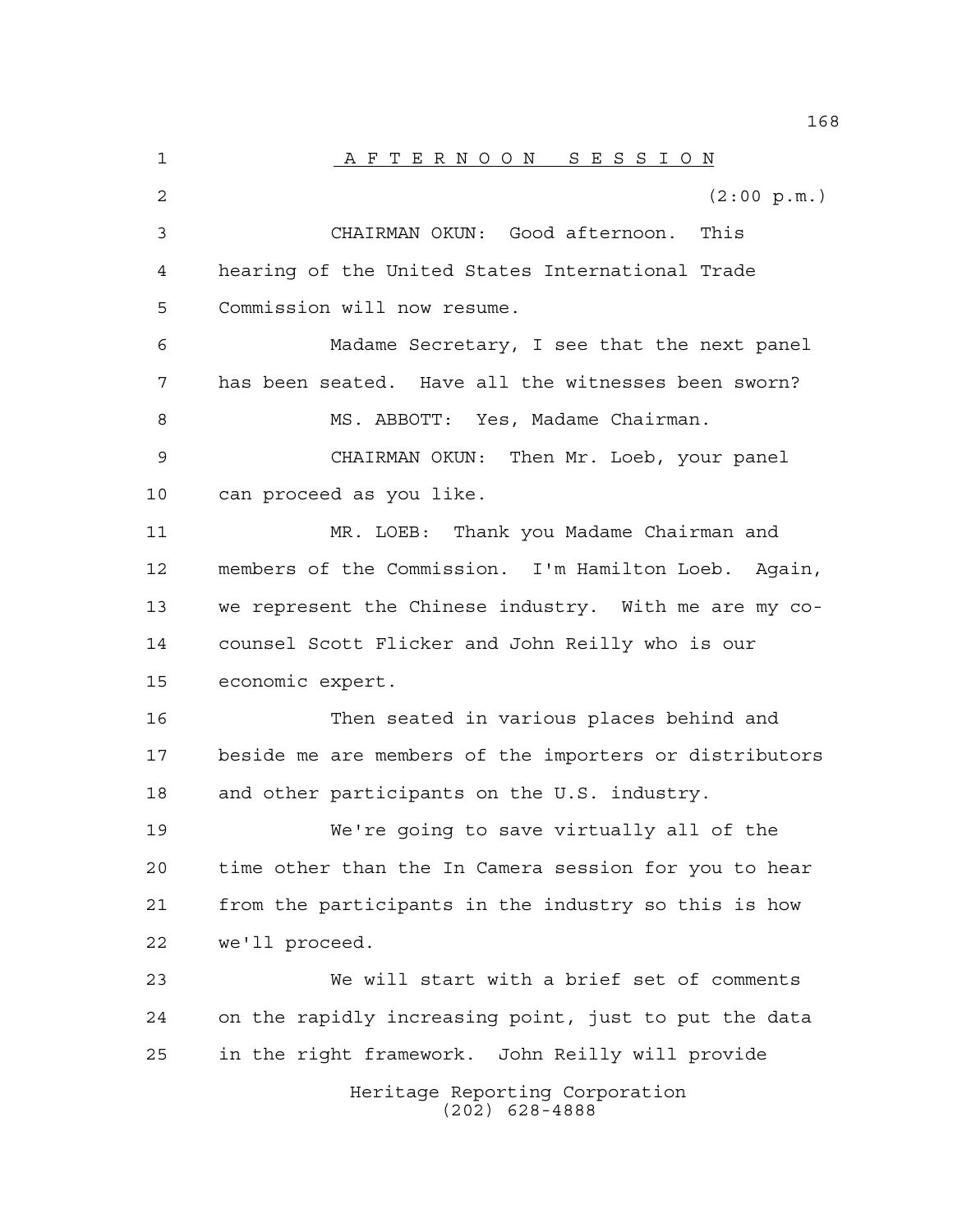that. Then we will go to the importers.

 If we have a couple of moments of excess time once the importers are finished there are two or three further points that Scott Flicker and I will attempt to cover. If not, they're quite likely to come up in questioning.

 Before I turn it over to John Reilly let me 8 just provide a short preview on an issue that Commissioner Koplan raised that will bear on what you're about to see.

 Our view as it says in the brief is that the relevant period for determining whether an increase is occurring or not at a rapid rate is in this case 2002- 2003 imports, so John Reilly has prepared his presentation using 2001 as the base year. You'll see that in a moment.

 I'll come back later when we have time to explain the reasons why that position is proper but I'd just simply say that even if you use 2000 as your base year what you're going to see is that all of the change, all of the increase, all of the "rapid" activity occurred a long time ago and we would say cannot be squared with a finding that imports are rapidly increasing under the statute. Even if you include the 2001 imports in your evaluation of the

Heritage Reporting Corporation (202) 628-4888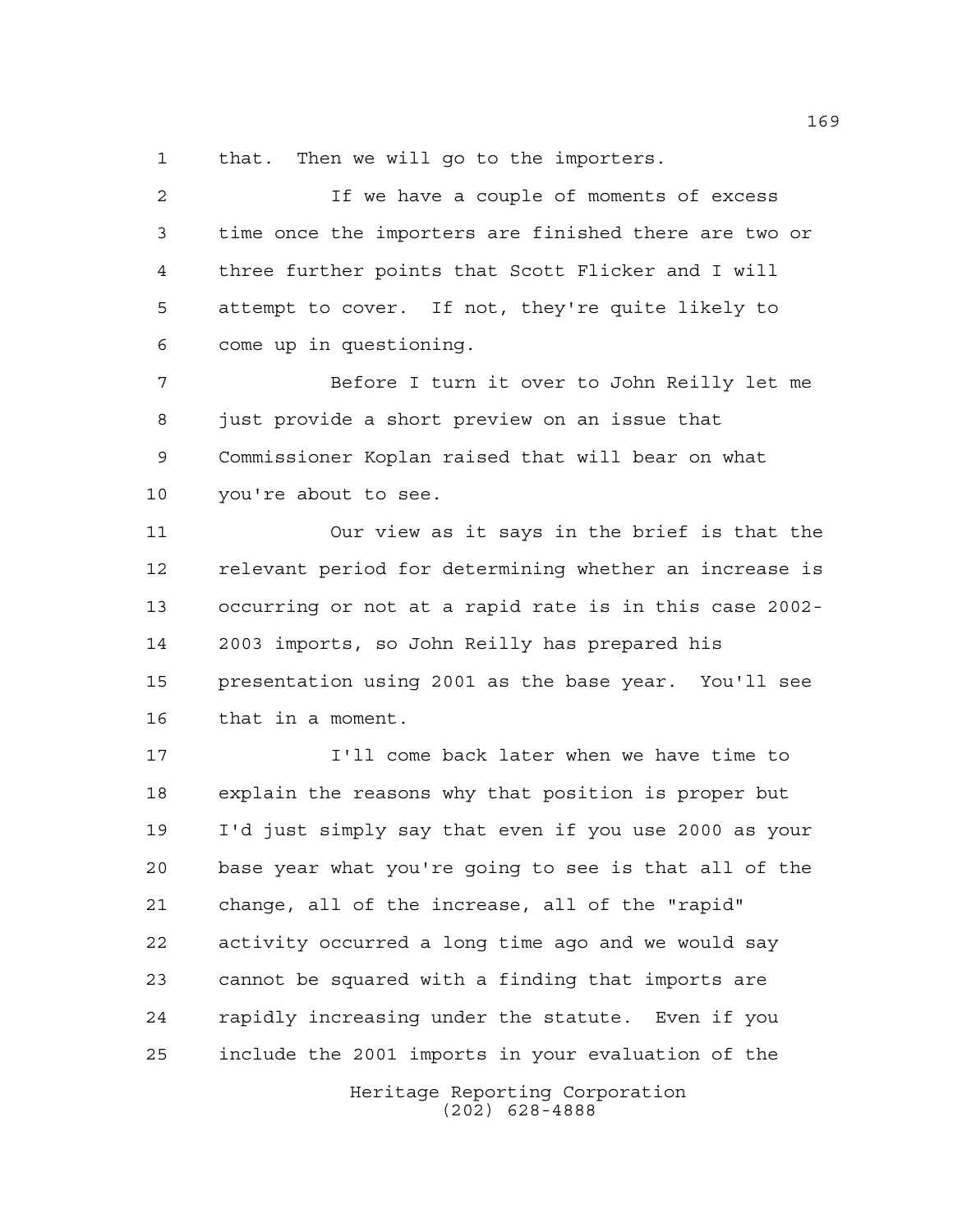increase rather than as part of your base period.

 With that I'll turn it over to John Reilly. MR. REILLY: Thank you. Good afternoon, Madame Chairman and members of the Commission. For the record, I'm John Reilly appearing on behalf of the Chinese Respondents. You won't see any visuals from me during the public part of the presentation. I had some put together but I liked Mr. Kerwin's visuals better so I'm going to use those and I'd ask you to refer to them. I note on Figure 1 that he shows imports at close to 25,000 tons in 2001; almost exactly 25,000 tons in 2002; and then increasing to 27,500 tons approximately annualized 2003. The problem is the data don't support his annualized 2003 figure. In fact during the interim period imports between the first half of 2002 and the first half of 2003 increased by only a little over one percent, from 13,800 tons to 14,000 tons. Applying that increase, that one percent or so increase to the products imported during 2002 would give you a figure of just over 25,000 tons. Around 25,500 tons. We believe this is a much more reasonable way of projecting imports for the year than Mr. Kerwin used.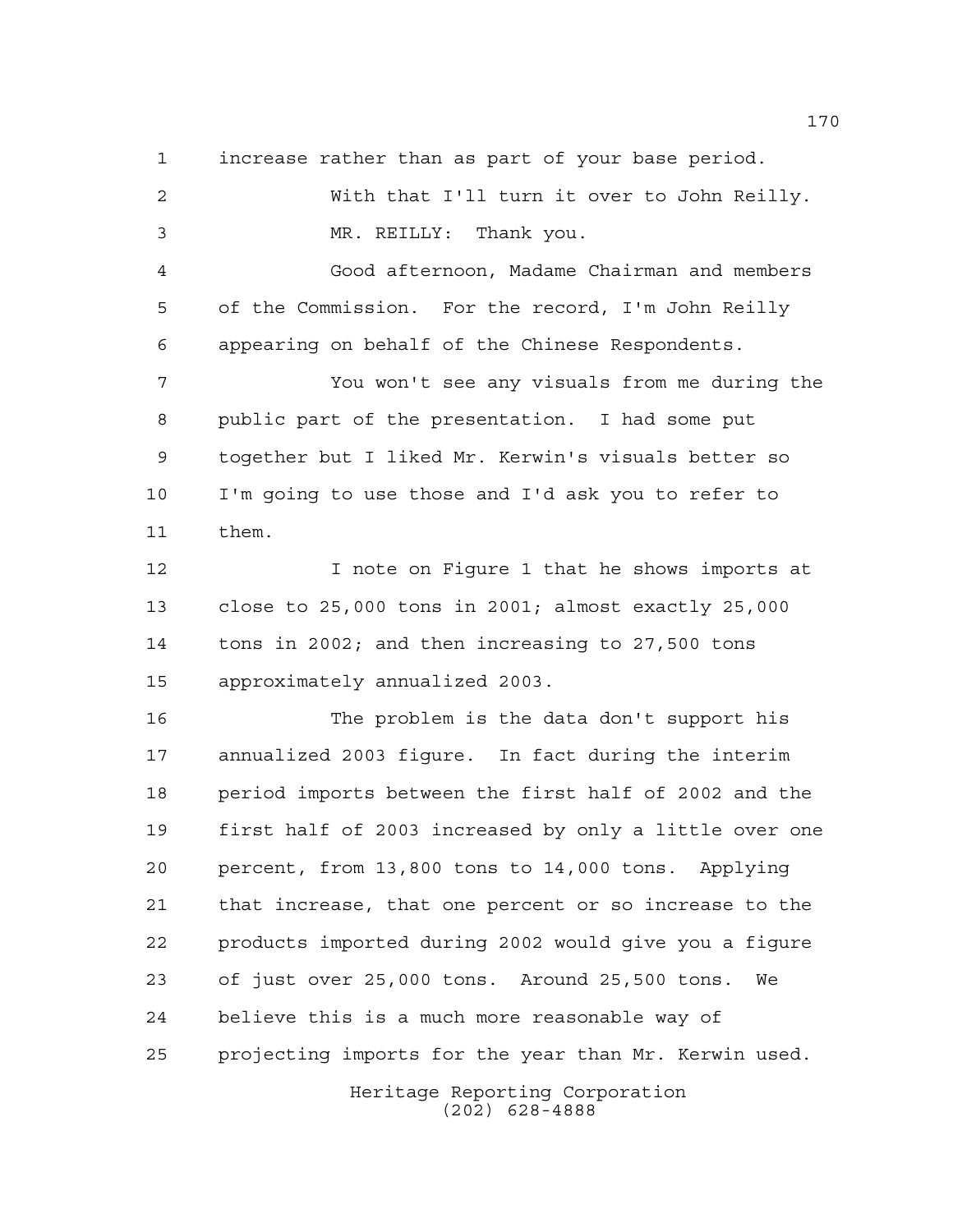Using his method you would have

 substantially overestimated imports during 2002. Rather than the 25,000 tons imported you would end up with close to 28,000 tons as an estimate.

 Next he has shown market share. The projected imports that he has used for interim 2003 might imply that the import market share would be higher than 18 percent. I realize we're talking shipments here and not imports. But in fact that's a reasonable estimate of the import market share for the full year. That's an increase of just a couple of tenths of a percentage point over 2002 and in cumulation, two percentage points over 2001. The increase in share you see between 2000 and 2001 is the result principally of the sunsetting of the antidumping duties.

 Next he showed you some data for 2003. Monthly data. This is Figure 3. These data, if you sum the imports for the first half of the year add up to 12,000 tons. Interestingly, the Chinese producers reported that their exports from China fell by over ten percent between the first half of 2002 and the first half of 2003, from roughly 15,000 tons down to 13,000 tons. So the import figures of 12,000 tons for the first half a year reported by Census are quite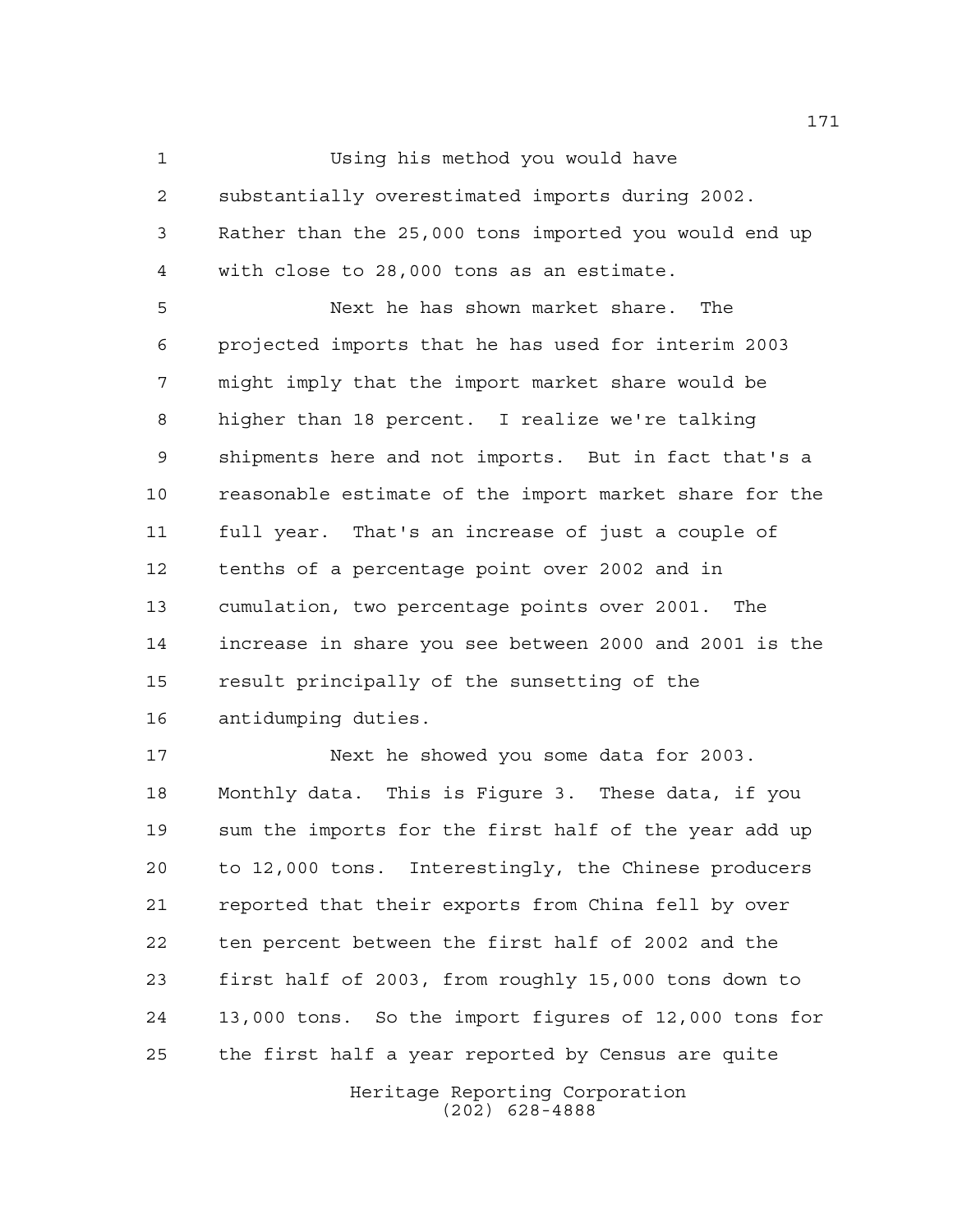reasonable relative to the volume of exports from China which in fact declined between the first half of 2002 and the first half of 2003.

 In addition the Chinese have projected that their shipments before year 2003 will be down. We realize there were some figures provided to the Commission that suggested that imports might in fact be up. In checking we have found that some of the data that was reported in the supplemental is in fact orders that were let for imports that will not be entering the United States until 2004. We will provide corrected figures as soon as we can.

 That concludes my presentation. Thank you. MR. LOEB: Next we're going to turn it over to the importers and distributors. Rob Gosselink has set up a batting order in that respect.

 I'm going to turn the floor over to him. I would just note for the record that sort of like law school, he's sort of in the back row here. So Rob, we'll let you introduce the importers.

 MR. GOSSELINK: Actually I think I'll just let the importers and distributors introduce themselves and go in the order we arranged.

Heritage Reporting Corporation (202) 628-4888 First up is Larry Rybacki from SIGMA Corp. MR. RYBACKI: Chairman, Commissioners, good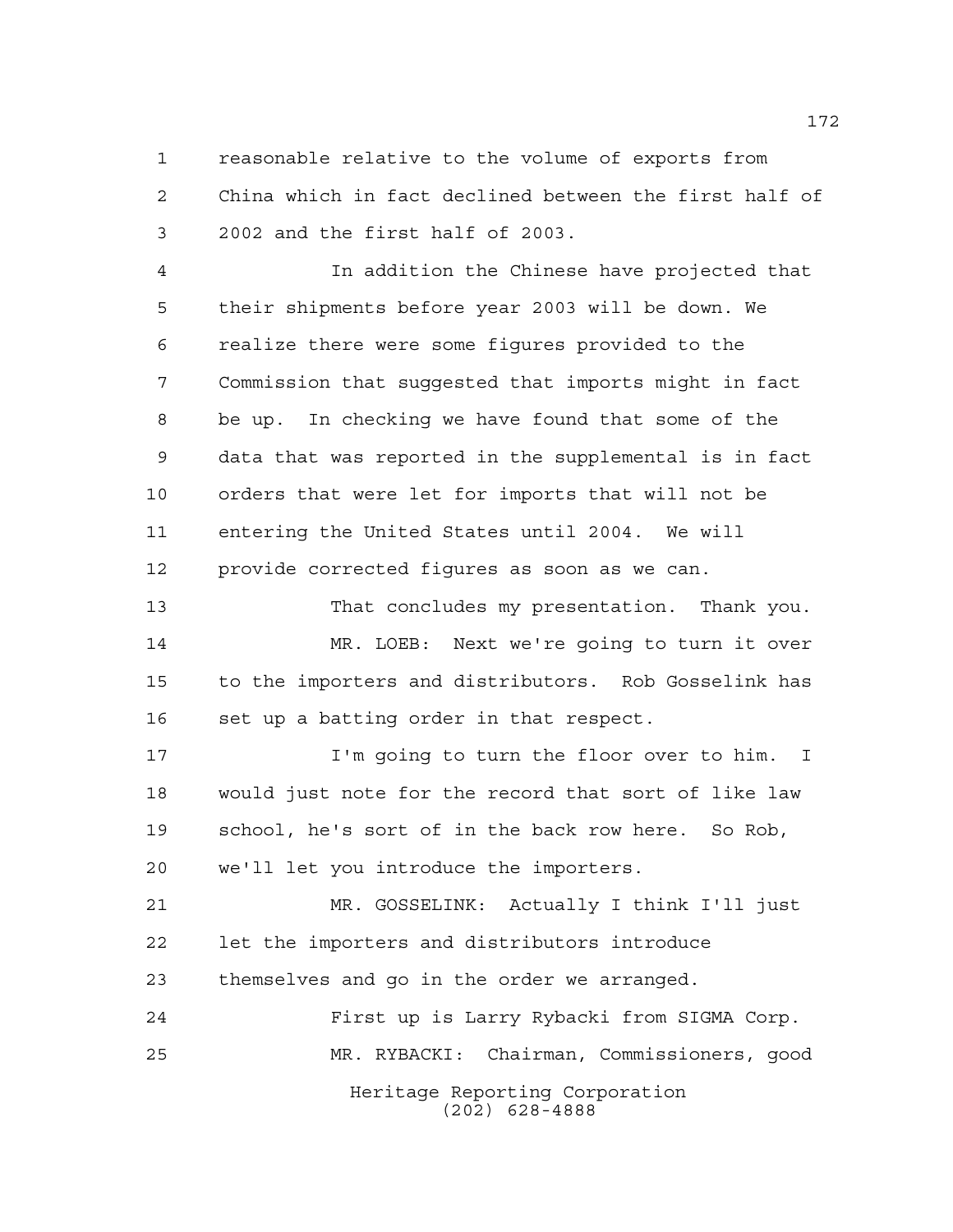afternoon. My name is Larry Rybacki. I am the Vice President of Sales for SIGMA Corporation, a New Jersey based importer of ductile iron waterworks fittings with over 240 American employees.

 We import fittings from China, India, Korea and Mexico. Victor Pais, our President, and Siddharth Bhattacharji, our Vice President, join me today.

8 This October I addressed your staff regarding whether provisional duties should be applied in this case. Your resounding negative critical circumstances determination suggest that my testimony and that of other importer resonated with your staff. I hope that my testimony today also will help you to understand the current state of the U.S. ductile iron waterworks fitting market.

 I trust that the information I am about to provide will guide you in determining that Chinese imports have not injured and do not threaten to injure the U.S. ductile iron waterworks fitting industry.

 First, just a few facts about our company. SIGMA pioneered the production of ductile iron waterworks fittings in China. Through significant investment in our people, research and development, production, and our distribution system today is a strong and responsible partner in the American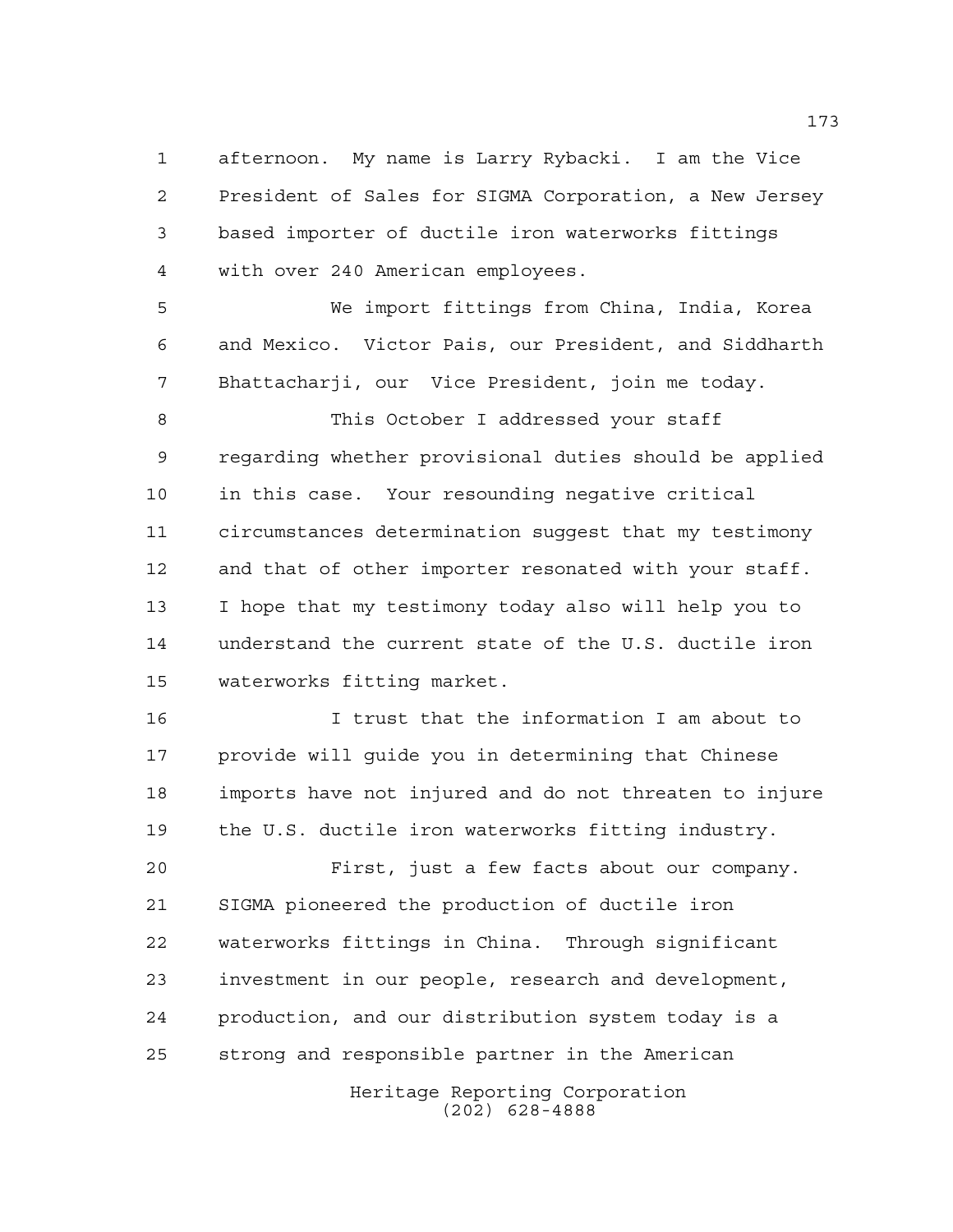waterworks industry. Today we are the second largest ductile iron waterworks fitting supplier in the market but we are still a distant number two to the market leader McWane.

 We are keenly aware how McWane has come to dominate our market. We hope that our observations will help you to put this case into the proper context.

 First McWane dominates the domestic market. Plain and simple. The three main distribution chains -- National Waterworks, Hughes, and Ferguson have bought into the McWane loyalty program and are committed to buying all their ductile iron waterworks fittings from McWane.

 These three chains account for more than 50 percent of the total market, and the reason for their decision to buy everything from McWane is simple. They have no choice. If McWane were to cut off one of these large distributors, the distributor would have no alternative source because no importer or group of importers has the capacity or resources to supply their high volume needs.

 In addition, the three largest distributors cannot use imported merchandise for the Buy American portion of their business.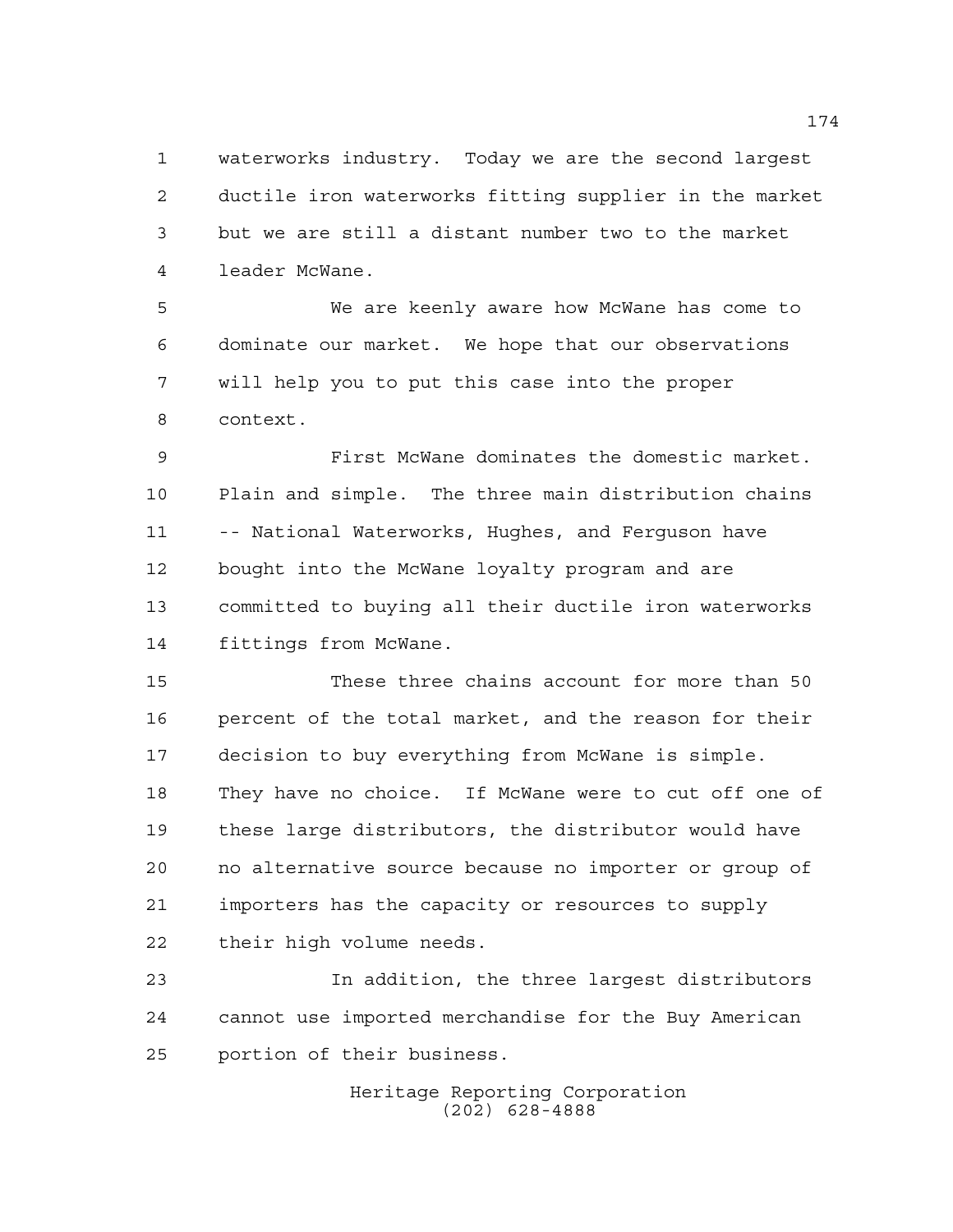In the end, McWane is assured of the ductile iron waterworks fitting business of the three largest distributors in this country since McWane is their only option.

 Even small distributors find themselves falling into line behind McWane precisely for the same reasons that steer the large distributors toward McWane as well.

 My second point is that McWane uses an excessively large loyalty rebate, currently as high as 17 percent. That is not necessary given McWane dominance in the market. By offering an overly large loyalty rebate to its customers McWane depresses market prices and succeeds in squeezing its competitors -- foreign and domestic.

 Third, we have concluded that year after year the remainder of the U.S. ductile iron waterworks industry is struggling financially as a direct result of McWane's aggressive behavior in the market.

 As the Commission tries to determine whether relief is justified in this case, it is useful to look not only at how McWane behaves in the marketplace but also how McWane behaves towards its employees, the communities within which it operates, and even towards the federal agencies that are charged with protecting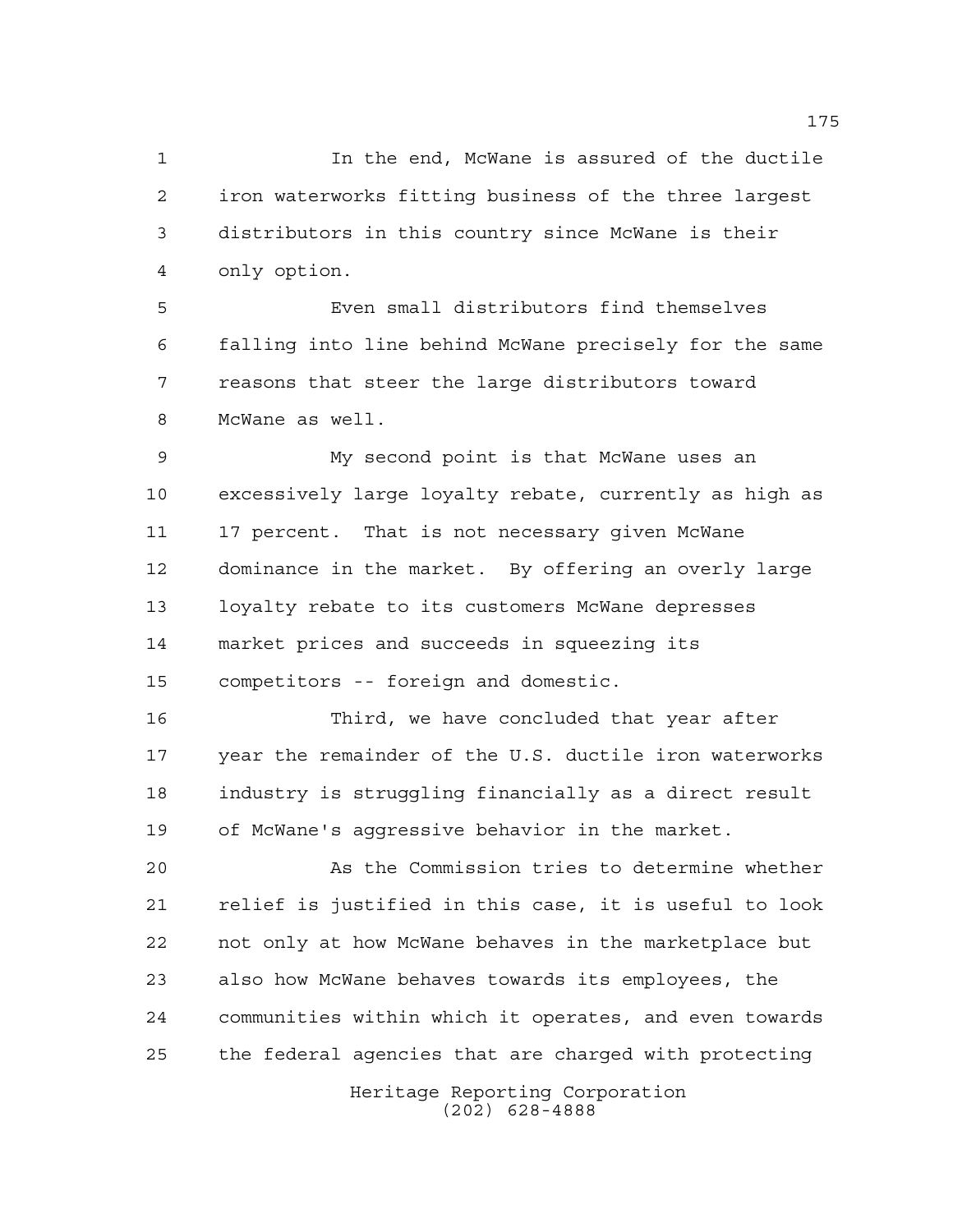our well-being.

Heritage Reporting Corporation (202) 628-4888 McWane's corporate behavior reveals the same "winner take all" approach to doing business. We wish to get into some of these painful details only to point to a common denominator in McWane's approach that has hurt us all. McWane is so focused on maximizing profit at any cost the company over the years has amassed an unenviable record of environmental and occupational safety violations unmatched in the foundry industry. Here are a few key points. Number one, since 1995 McWane has been fined roughly \$10 million by OSHA, the EPA, and various state level agencies. Number two, over 4,000 McWane foundry workers have been injured on the job. Three, nine McWane foundry workers have been killed on the job. Four, in 1995 McWane purchased its Tyler, Texas foundry and within two years had eliminated two- thirds of the foundry's workforce without any drop in output and without any threat from imports. This record suggests that McWane is a company willing to put profitability ahead of everything and every one -- its customers, its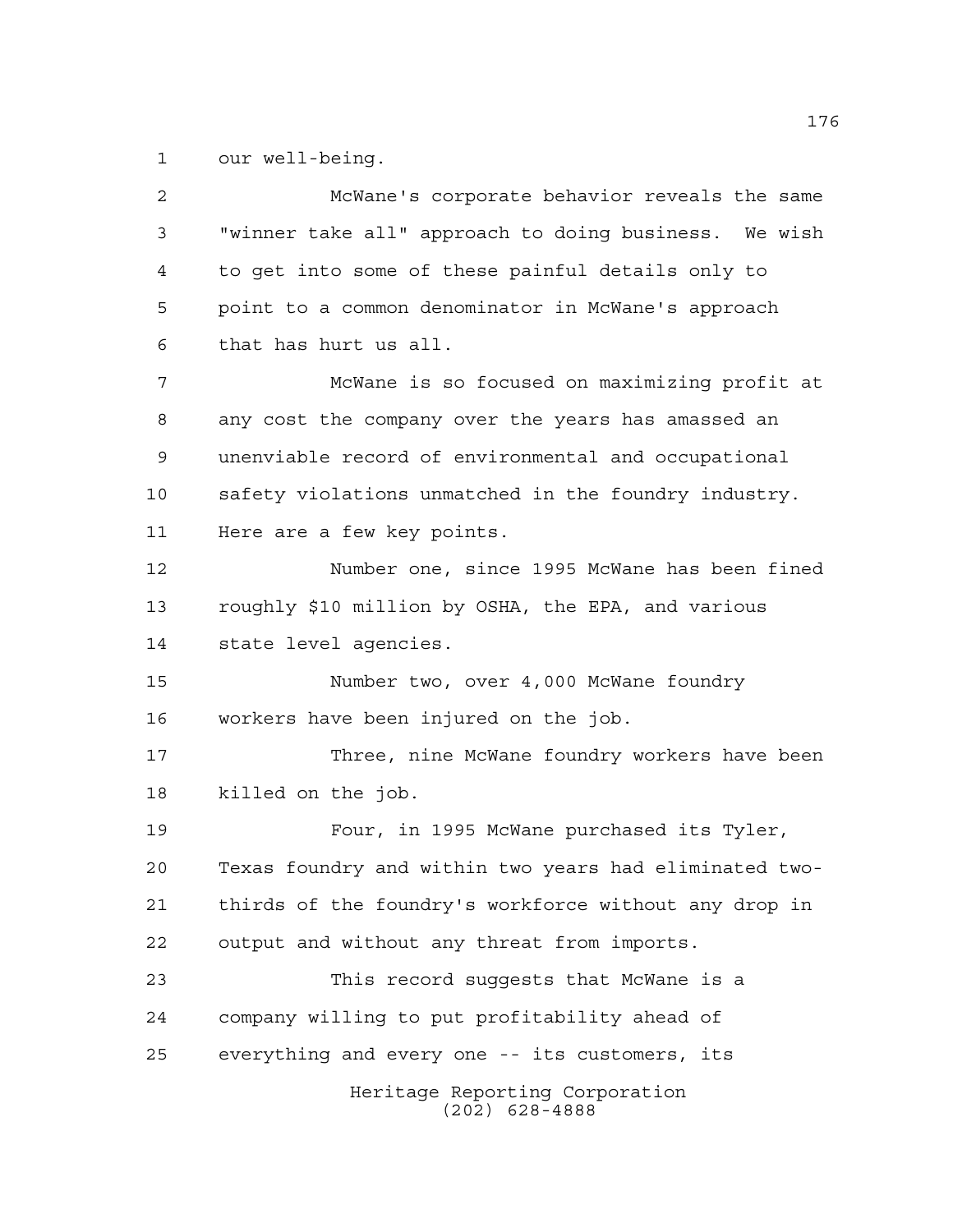neighbors, its own workers included.

Heritage Reporting Corporation (202) 628-4888 With the filing of this market disruption petition McWane is now using our trade laws in an effort to eliminate imports from China and elevate its current dominant position to a total monopoly over the U.S. ductile iron waterworks fitting market. Let me give you the snapshot of how McWane has reinforced its dominant position, even with respect to other U.S. producers. Each of the three major distribution chains is aligned with a major ductile iron pipe producer. National Water is with McWane. Ferguson with ACIPCO, and Hughes Supply with U.S. Pipe and Foundry. In 1999 Pipe reached an understanding with Hughes Supply for Hughes to increase its ductile iron waterworks fitting purchases from U.S. Pipe to complement existing pipe business between the two companies. Responding to this new arrangement U.S. Pipe increased its own ductile iron waterworks fitting manufacturing capacity and also sourced additional fittings from Brazil. When U.S. Pipe started delivering the imported fittings to Hughes, McWane objected. McWane threatened to cut off its supply to Hughes and Hughes, who relied on McWane for some of its ductile iron waterworks fittings was forced to withdraw from the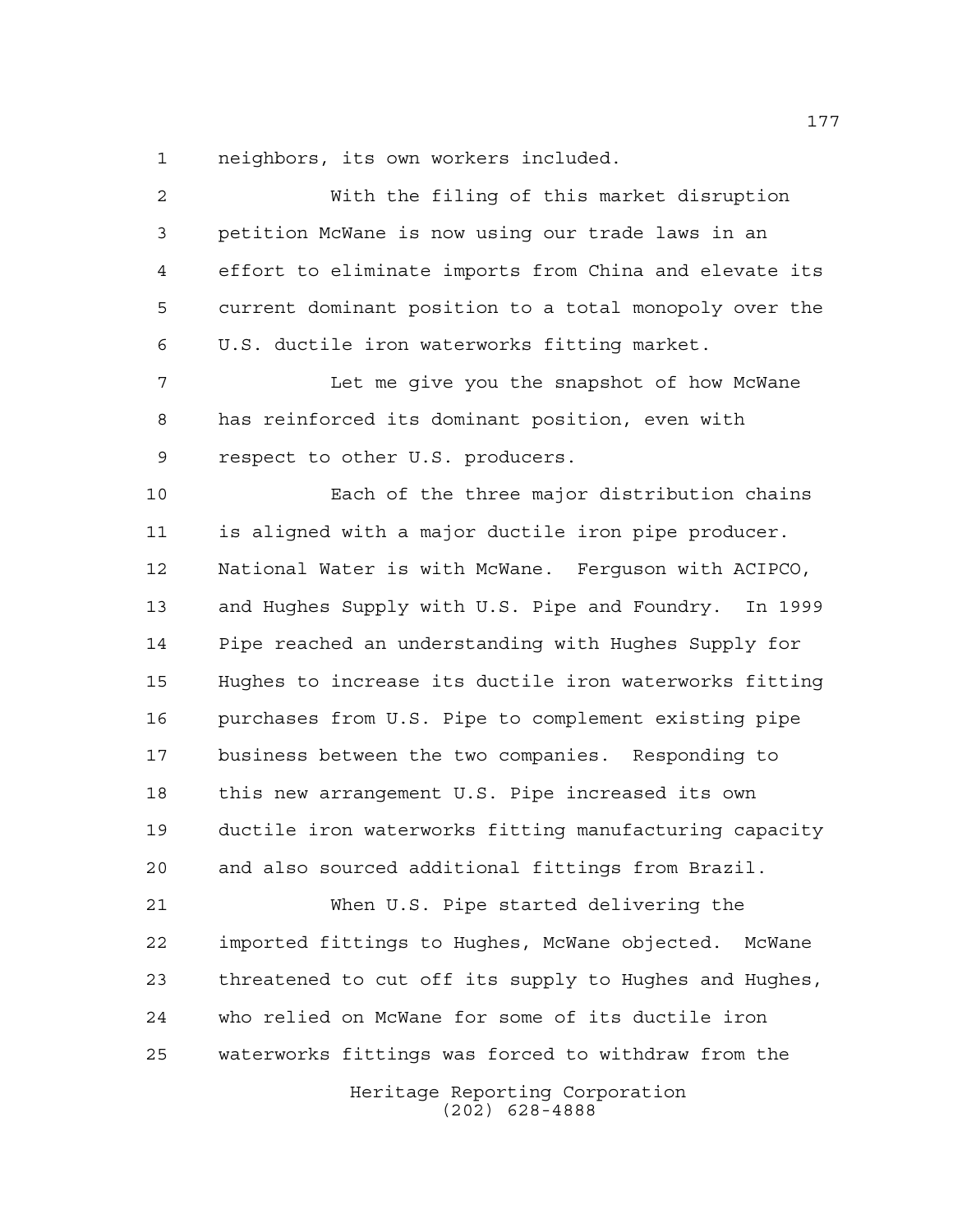arrangement with U.S. Pipe.

| $\overline{a}$ | McWane's success in derailing the Hughes-             |
|----------------|-------------------------------------------------------|
| 3              | U.S. Pipe plan left U.S. Pipe with lost market share  |
| 4              | and as a result excess inventory of imported fittings |
| 5              | and newly added production capacity that now stands   |
| 6              | Instead of looking behind him, Mr. Murray<br>idle.    |
| 7              | should have looked to his left to find out what the   |
| 8              | problems are at U.S. Pipe and Foundry.                |
| $\mathsf 9$    | The financial cost of this lesson was not             |
| 10             | lost on U.S. Pipe. They realized that the only way to |
| 11             | keep their Hughes business was to buy ductile iron    |
| 12             | waterworks fittings from McWane and sell this         |
| 13             | merchandise to Hughes, even if it would mean lower    |
| 14             | profit margins.                                       |
| 15             | Given McWane's powerful position in the U.S.          |
| 16             | market we are at a loss as to why McWane filed this   |
| 17             | petition. WE think that the Commission also should    |
| 18             | question McWane's motivations for filing this market  |
| 19             | disruption case especially given the company's total  |
| 20             | control over the market and its demonstrated ability  |
| 21             | to limit the portion of the market that is open to    |
| 22             | imports.                                              |
| 23             | It is also instructive to note that the               |
| 24             | other U.S. ductile iron waterworks fitting producers  |
| 25             | did not join McWane in filing this petition possibly  |
|                | Heritage Reporting Corporation<br>$(202)$ 628-4888    |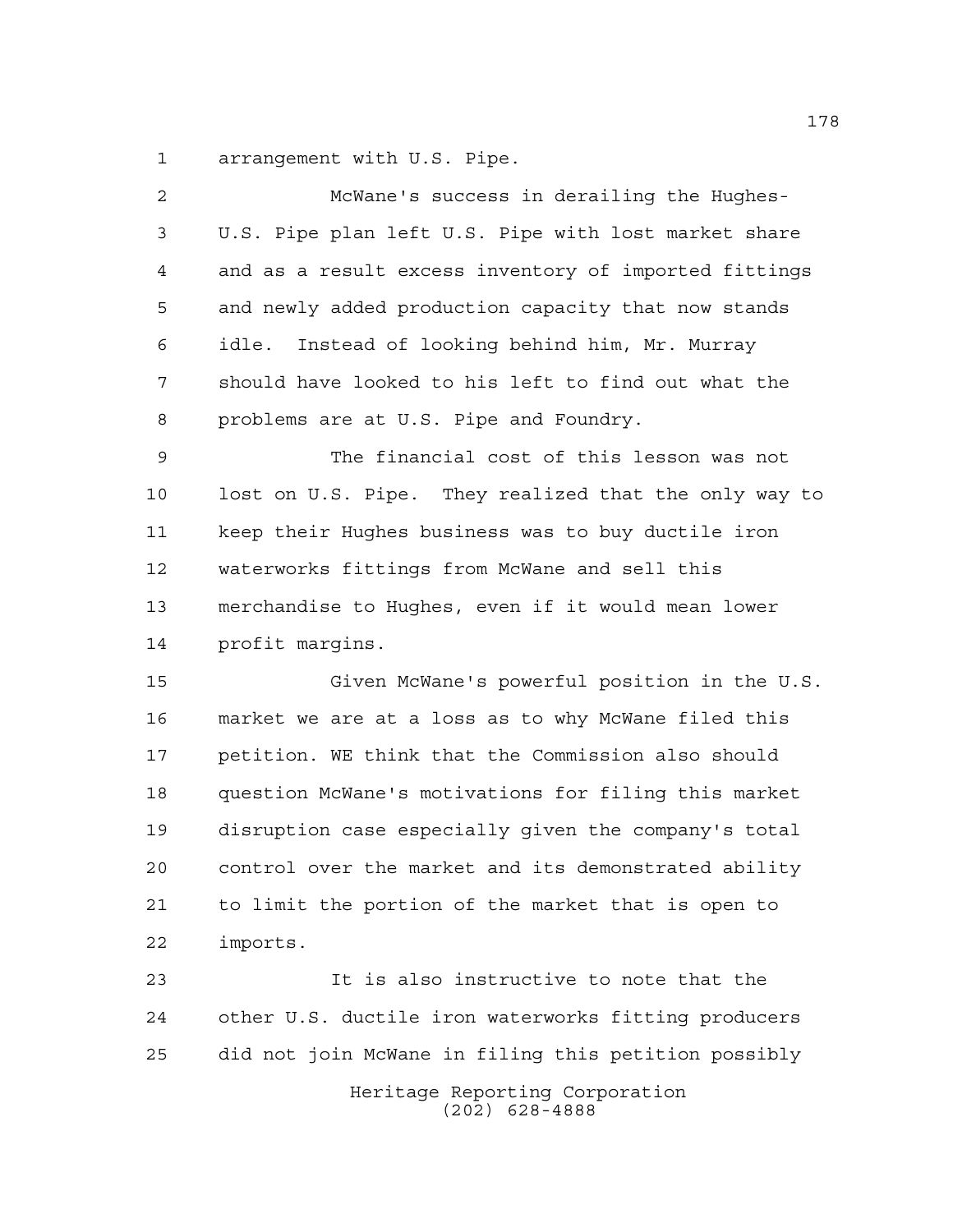Heritage Reporting Corporation (202) 628-4888 because they felt that McWane's tactics, not imports, are the biggest threat to their long-term position in the ductile iron waterworks fittings market. This concludes my testimony. SIGMA is confident that after the Commission reviews all of the facts in this case you can determine only that Chinese ductile iron waterworks fitting imports are not a case of injury and do not threaten to injure the U.S. ductile iron waterworks fitting industry in any way, shape or form. Thank you for your time and this opportunity to present our case. MR. McCUTCHEON: Good afternoon, Madame Chairman, members of the Commission, and Commission staff. My name is Dan McCutcheon and I'm the Vice President of Star Pipe Products in Houston, Texas. I've been in the pipe fittings business for more than 20 years and currently have direct day-to-day involvement in the ductile iron waterworks fittings market. Consequently I am familiar with the marketing practices of McWane and the dynamics of the market. Star Pipe is one of the largest U.S. importers of ductile iron waterworks fittings from China, Brazil, India and Korea. Our primary role is to provide the waterworks industry with a viable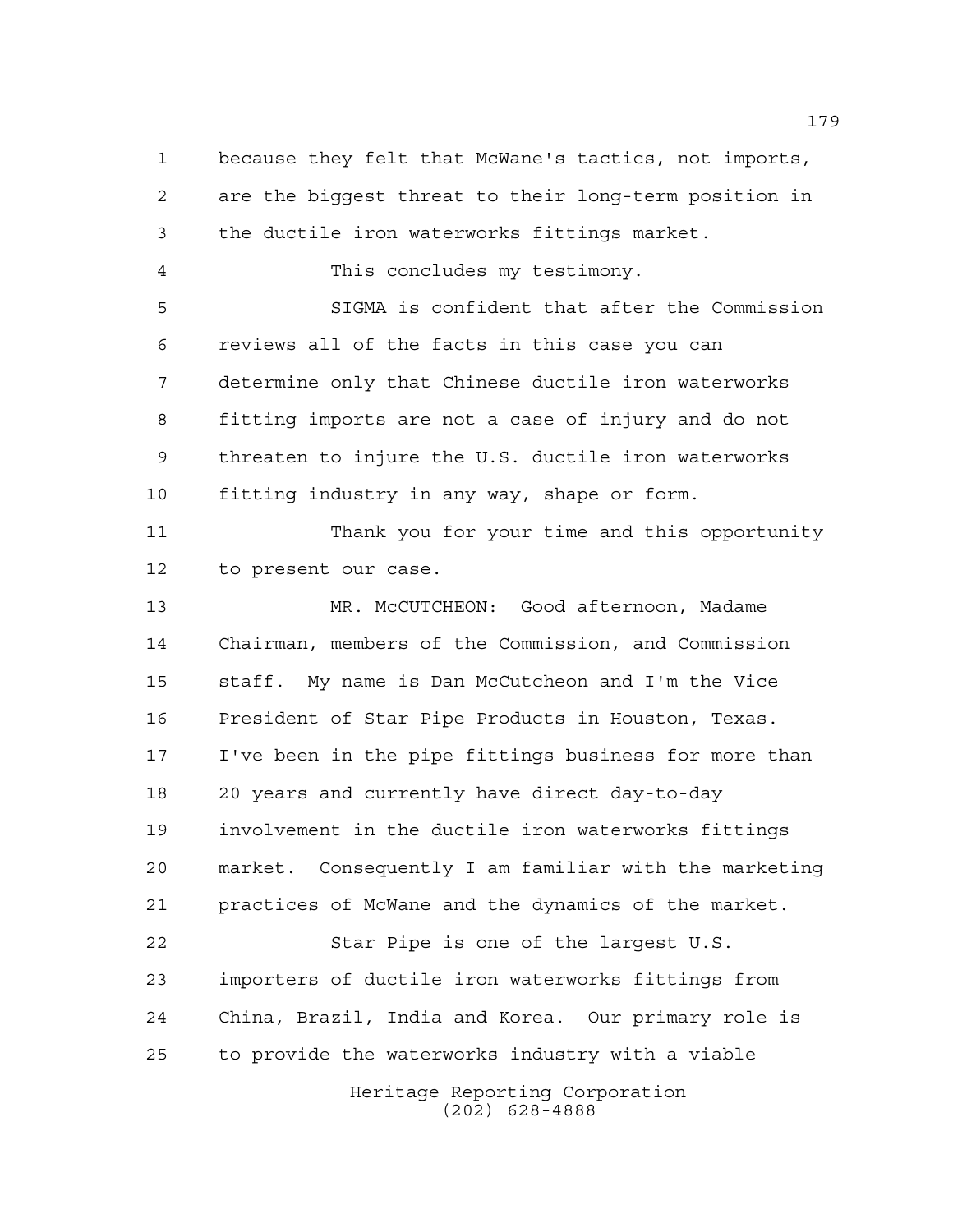alternative to the McWane monopolistic business model. Without Star Pipe and other similar distributors the U.S. waterworks industry would be entirely dependent on a source that has proved itself to be unreliable as a full service provider and attempting to control the very customers it should be serving.

 I understand that the Petitioners must show that the imports from China have increased rapidly. In 2001 we did show an increase in imports from China. However, the Commission should note that there was a prohibitive antidumping duty of 127 percent that covered many of the products now subject to this investigation that we had imported from China prior to the dumping case.

 The availability of Chinese product permitted us to replace certain of our imports from other countries with the Chinese products.

 Moreover, the pre-2000 imports were tainted by the existence of the antidumping order, thus skewing the natural market circumstances.

 In fact the public data before the Commission show that imports from China have attained an equilibrium since that time with a flat market share.

Heritage Reporting Corporation (202) 628-4888 It has to be noted that we have not taken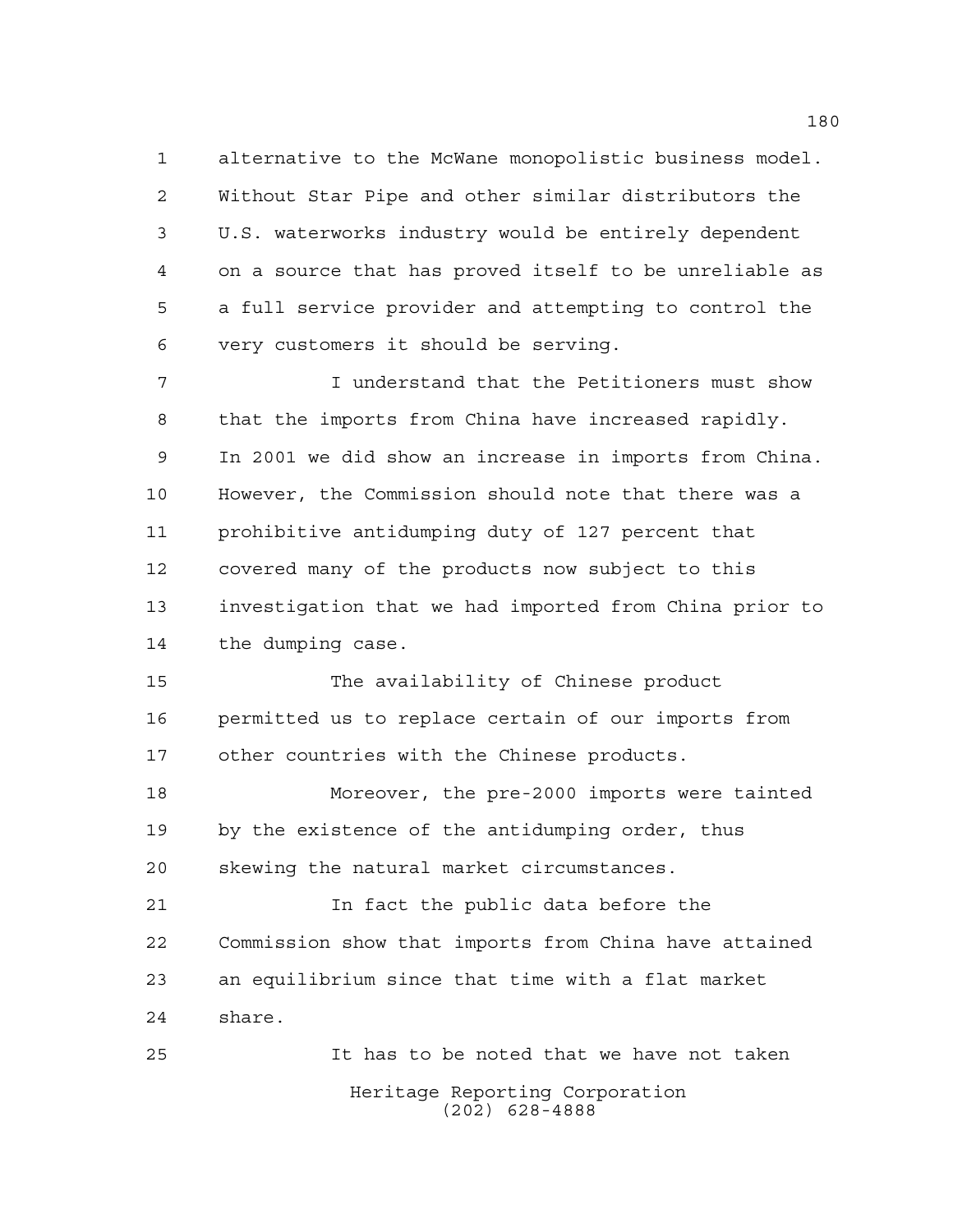volumes away from McWane in this market. ACIPCO, a U.S. producer, has historically been a McWane customer. However two year ago ACIPCO left McWane in favor of sourcing almost exclusively from Brazil. This resulted not only in McWane's loss of ACIPCO's very large volume of purchases, but ACIPCO also went into direct competition with McWane for a number of large distributor customers and ACIPCO has been successful in its competition with McWane in many cases.

 Similarly, Griffin Pipe moved its domestic DIWF production to Mexico in 2000, a plant it closed earlier this year. Recently we have been told that McWane has refused to sell any DIWF to Griffin because Griffin is sourcing certain of its requirements from import services.

 Additionally a few years ago U.S. Pipe also dropped McWane and shifted to a Brazilian supplier. After purchasing a lot of tonnage they recently recanted, dumped the imported inventory in the U.S. market, and resumed their relationship with McWane. Based on the data it is pretty clear that since 2001 imports from China have been relatively slack. It is just as clear that the U.S. volumes have been affected by the U.S. industry's, particularly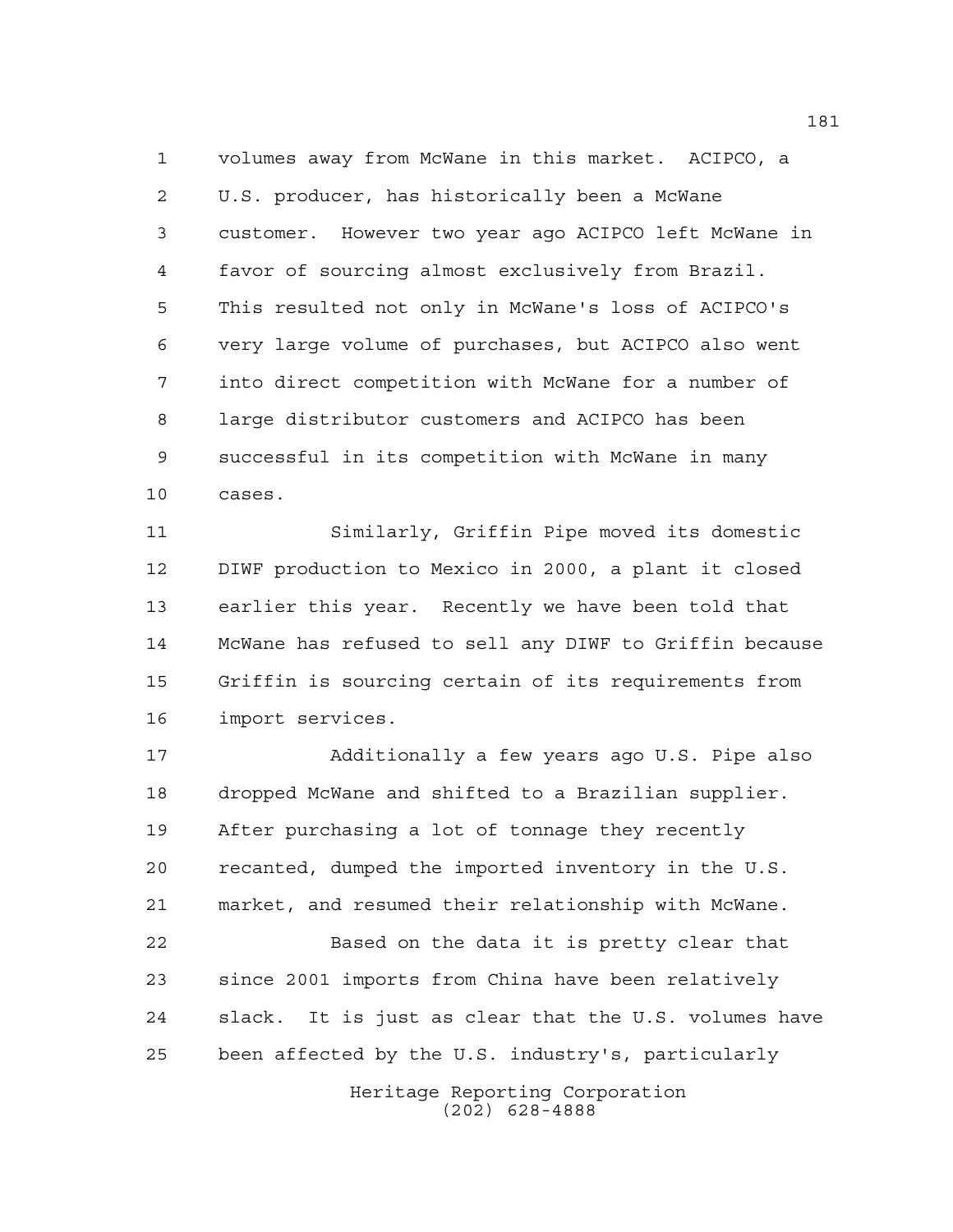McWane's, own business judgments, entirely unrelated to the Chinese imports.

 Now I'd like to introduce Pete Lisowski. Pete's a sales manager with Star Pipe and he will address more of the fittings market dynamics.

 MR. LISOWSKI: Good afternoon Madame Chairman and members of the Commission. My name is Pete Lisowski. Since 1996 I've been a sales manager for Star Pipe and responsible for sales of fittings and pipe products to waterworks customers.

 From 1991 to 1996, after five years as district sales manager with McWane's Atlantic states pipe company, I was employed by McWane as the Assistant General Sales Manager at Clow Water Systems.

 In early 1996 while I was still at McWane, McWane instituted what is known as its loyalty rebate program in its pricing policy to customers. At the same time McWane began aggressively lowering its multipliers for fittings. Initially the loyalty rebate was seven percent and was granted to only those customers that purchased 100 percent of their requirements from McWane.

 The rebate was canceled and the multiplier was increased if a customer purchased imported fittings and McWane found out about the purchase.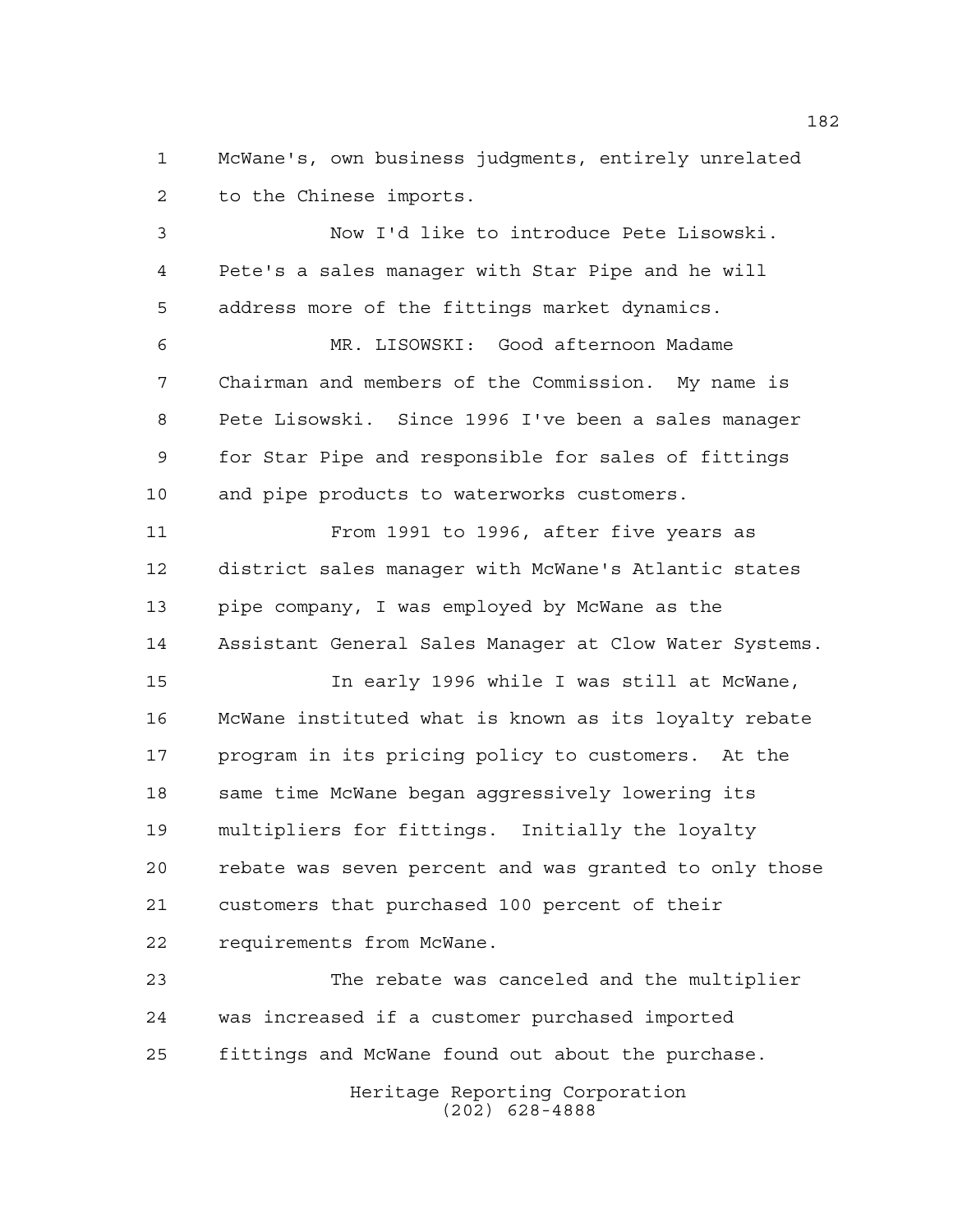This morning McWane categorized its rebates and multiplier adjustments as effective price reductions to meet subject import prices in order to retain sales. However, I can uncategorically state that when it was instituted the purpose of McWane's loyalty rebate program and the region-specific multiplier differentials was to drive importers -- specifically Star and SIGMA -- completely out of the U.S. market. It attempted to do this by aggressive reduction in multipliers in those regions where importers attempted to market their products, and by punishing customers not 100 percent loyal to McWane.

 In fact in 1996 when I was with McWane's Clow Pipe Company, a Clow manager repeated on several occasions that McWane "has deep pockets and intends to drive the importers out of the fittings market."

**I** compete with McWane in the market today and based on what I see as McWane's marketing practices I do not think this policy has changed.

 This may appear to be a subtle distinction but I think it is important for the following reasons. When I am evaluating selling fittings to a potential customer from whatever of the several foreign sources we procure from. We procure from Brazil, India, Korea, and China. Our pricing into the U.S. market is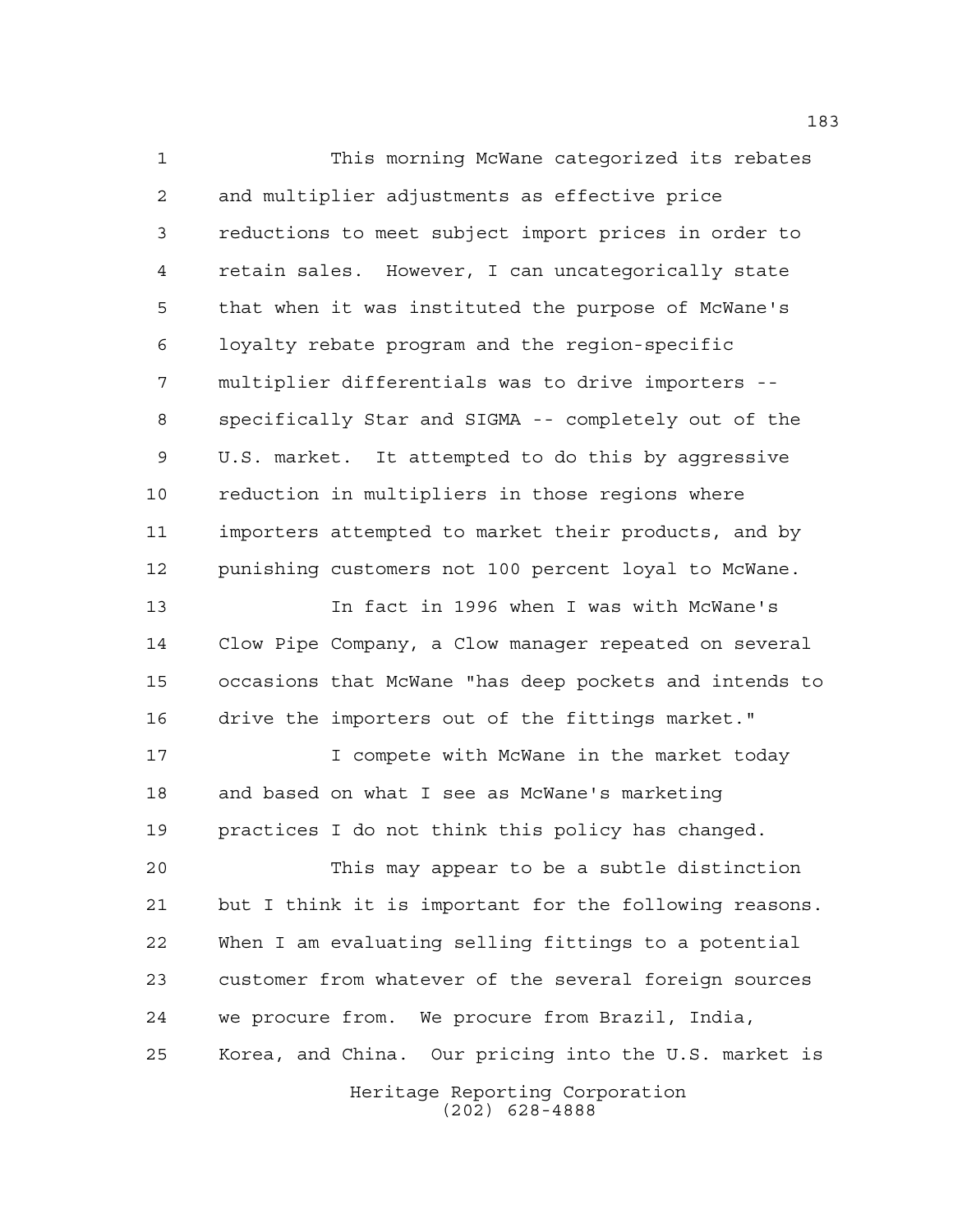identical for all products made to the same specification, no matter the source.

 I look to the McWane multiplier in that region and then the McWane rebate. The McWane and Star List prices are identical. Over the years my pricing of Star Fittings into the U.S. market has always keyed off the McWane price and I have lowered my price only in response to McWane's adjusting its base list price, a reduction in its multiplier, or an increase in its rebate.

 Over the 1996-2003 period McWane has increased its loyalty rebate from seven percent to 17 percent. McWane is clearly the price leader in the fittings market and their lost profits are due to their own actions of lowering prices and increasing rebates.

 Also I disagree with McWane's testimony that 18 price is the only factor behind why a purchaser buys fittings from Star rather than McWane. Many of our customers are from distributors being thrown off the McWane program for not following McWane's arbitrary rules. These customers feel violated and choose never to go back on the McWane program. A substantial share of our sales is a result of the customer not being able to obtain from domestic producers the specific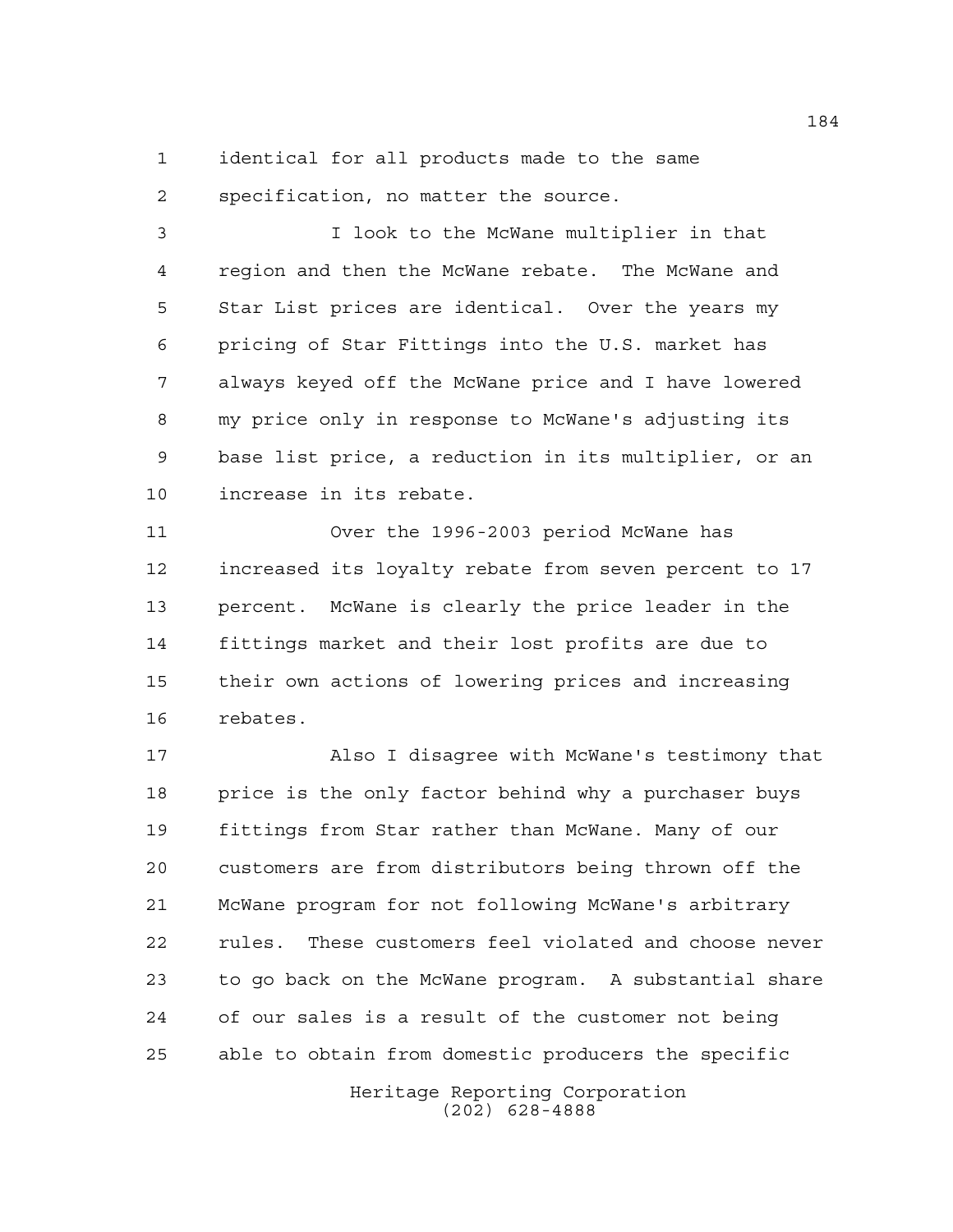fittings in the required quantity at the required time.

 Keep in mind that there are more than 1500 different configurations of fittings and when a specific fitting is needed for an ongoing project a delay in procuring the product can result in significant cost overruns for the project.

 For logistical reasons a particular supplier, importer or domestic producer cannot always meet a customer's spot requirements and many of our sales are because we have the right fitting product at the right time in the required volumes.

 Many buy from Star for better quality, better service, and the fact that they do not want to put up with the arrogance of being told who they must buy from.

 In fact McWane's policy when it acquired Tyler in 1995 was to trim away what was perceived as the fat in the operation in order to cut costs. Unfortunately for Tyler and for McWane's customers, the first constant to be cut was quality control. Not only were many people put out of work but their product quality suffered.

 As I noted above, my experience in the market is that this cut throat approach to production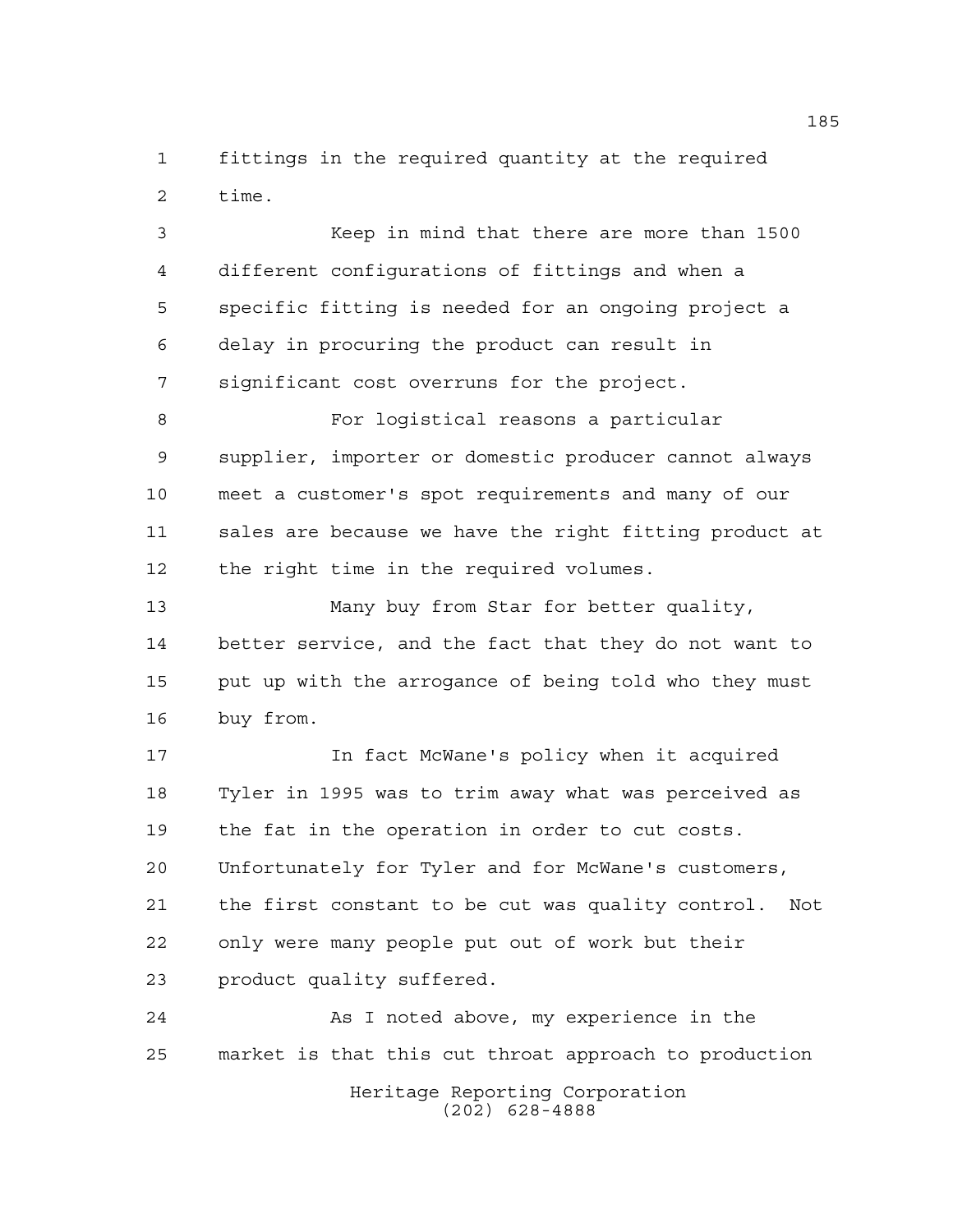and marketing, to the disregard of quality and

service, is still McWane's business model.

 Thank you. I would be happy to answer any and all of your questions.

 MR. MORRISON: Good afternoon. My name is Ed Morrison and I'm President of the CI Thornburg company based in Huntington, West Virginia. We are a family-owned waterworks distributor employing 85 people and our warehouse and truck driver personnel are members of the Teamsters Union.

 In addition to ductile iron waterworks fittings, we also sell ductile iron pipe, valves, hydrants, and many other products. I have 30 years of experience in the industry.

 Our company purchases imported ductile iron waterworks fittings and also purchases ductile iron waterworks fittings from Tyler Union. In fact our company has been a Tyler distributor for many years, even before Tyler was purchased by McWane.

20 A few years after Tyler's purchase we were introduced to the loyalty rebate program under the new McWane management. This McWane loyalty program is a volume rebate plan with a twist. McWane requires the distributor to buy 100 percent of their ductile iron waterworks fittings from McWane. It gives McWane the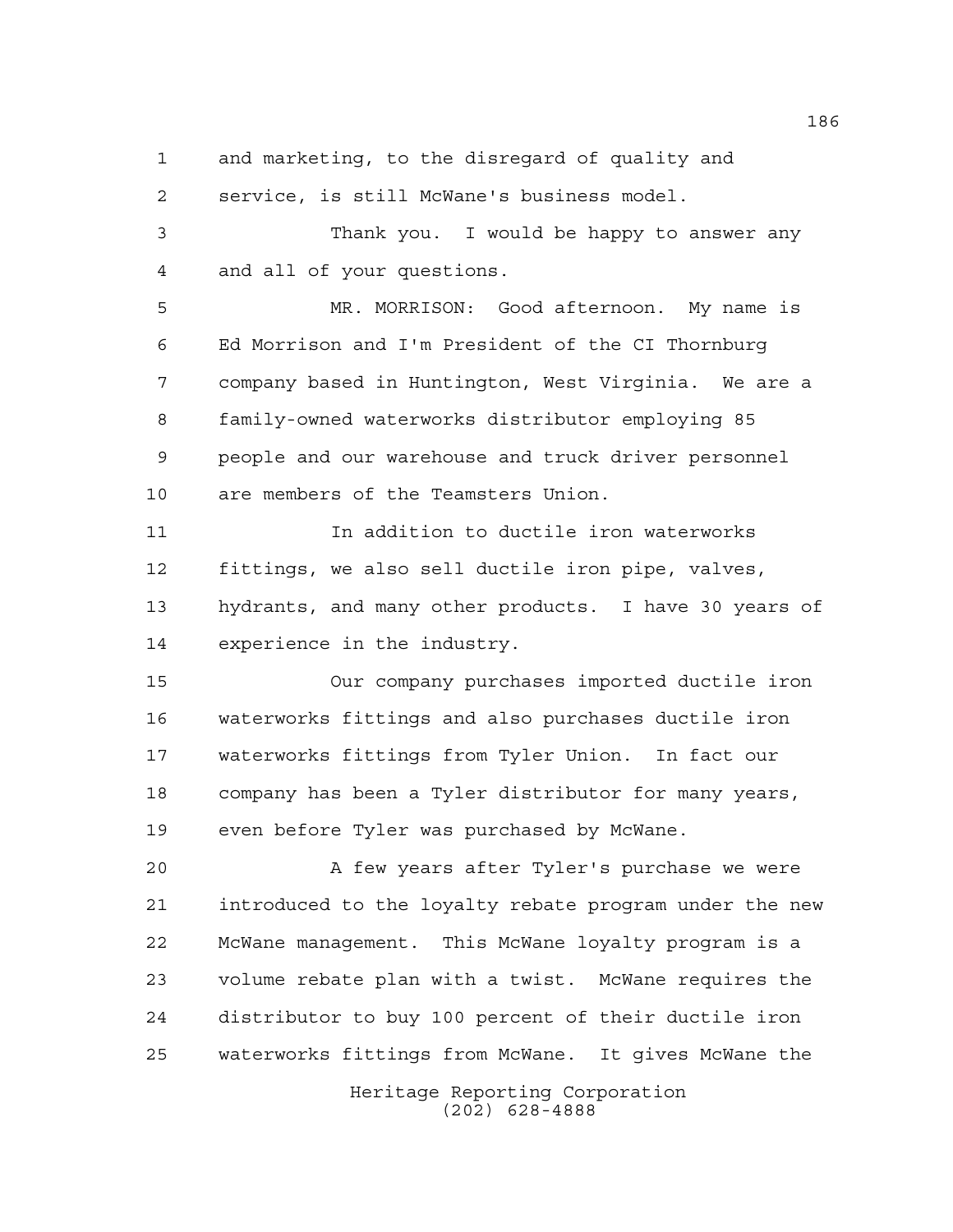power to deny the accumulated rebate to a distributor if the distributor has broken the 100 percent purchase commitment by purchasing imported or domestic product from another supplier.

 In our business, however, it is impossible for a distributor to service ductile iron waterworks fitting customers completely through only one supplier. The large range of fittings, the need to have every configuration in stock, and customer service issues can be optimized only when we have multiple sources of supply.

 For example, we have a pipe fabrication shop that makes full pieces and other items for use in water and sewer plants. Since McWane does not make flanges or ductile iron waterworks fittings above 36 inch we have to find another supplier to source such product. It is difficult, however, for us to deal with one supplier just for large size fittings and flanges and not give them any of the other ductile iron waterworks fitting business.

 I want to explain further how McWane's loyalty rebate is hurting distributors.

 First, McWane's insistence that distributors buy solely from them contradicts what is demanded by the needs of our business. Moreover, McWane is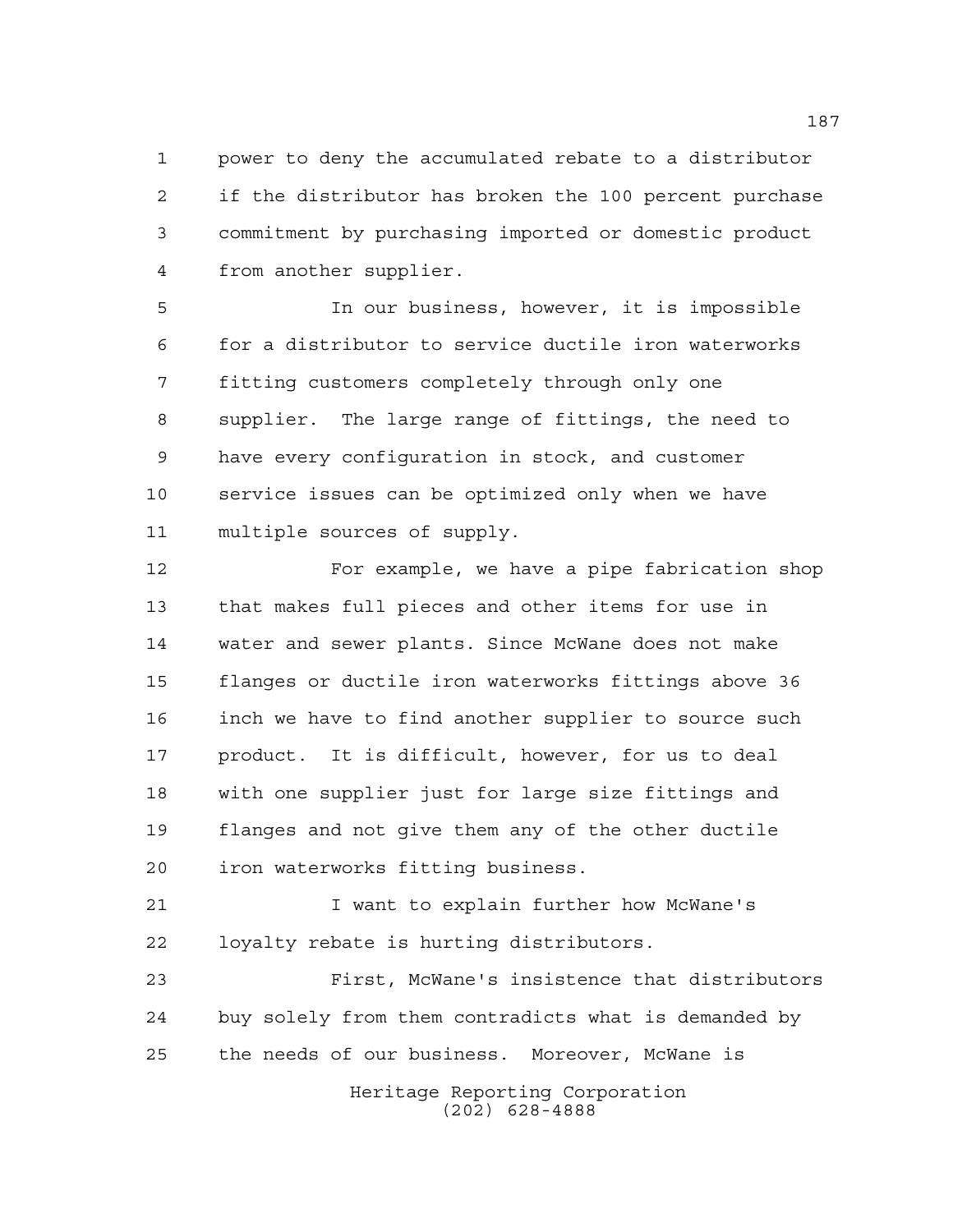selective about enforcing this compliance.

 In our own market McWane has allowed Hughes Supply to quote and sell imports, yet has continued to give them the top loyalty rebate because they were part of a large national chain. I could not compete with Hughes Supply due to the double standard, nor could I buy imports for fear of losing my loyalty rebate.

 In addition, our company lost business to Clow, a McWane company, when Clow sold ductile iron waterworks fittings direct to contractors below our McWane cost.

 McWane thus created a situation that forced me to choose between McWane and imports. I was forced to give up my loyalty rebate and buy imports in order to remain competitive in the marketplace. Not because I wanted to, but because when you decide to leave McWane you have no other domestic option.

 In our market if you cannot buy from McWane you have to buy imports in order to source the product. We have not come across this restrictive situation with any other products we distribute -- ductile iron pipe, valves, or hydrants, where there are a number of supply options.

Heritage Reporting Corporation (202) 628-4888 In the ductile iron waterworks fitting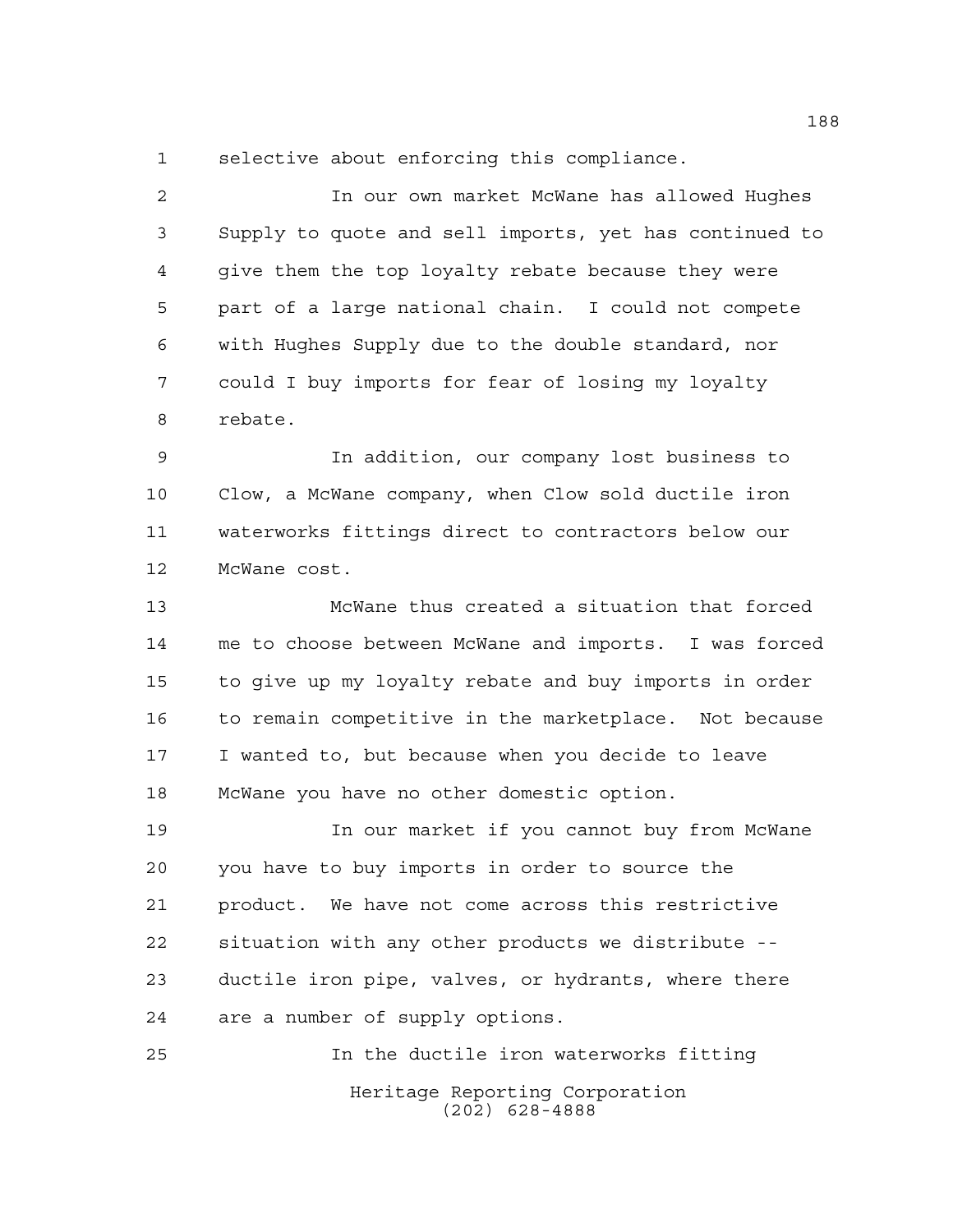market McWane is the only full service supplier and our only alternative to McWane is to buy from a combination of importers.

 McWane might have lost some of our business but it is not because I prefer to buy Chinese imports. McWane has lost some of our business solely because of McWane's restrictive loyalty demands.

 The role of the imports is crucial and there is a need in place for them. If China gets banned or restricted I am sure another country will supply the same ductile iron waterworks fittings.

Thank you.

 MR. GROENIGER: Good afternoon. My name is Mike Groeniger. I am President/Owner of Groeniger & Company. We service the waterworks distribution in northern California with 14 branches. WE are a third generation family-owned company and I have personally been in the business for over 40 years.

 WE buy ductile iron water fittings from all the major suppliers that service the California market including Tyler, U.S. Pipe, ACIPCO, SIGMA and Star.

 In early 2002 the Tyler management approached me and asked to supply the ductile iron fitting business that we were giving to SIGMA, fully aware of the service and support commitments that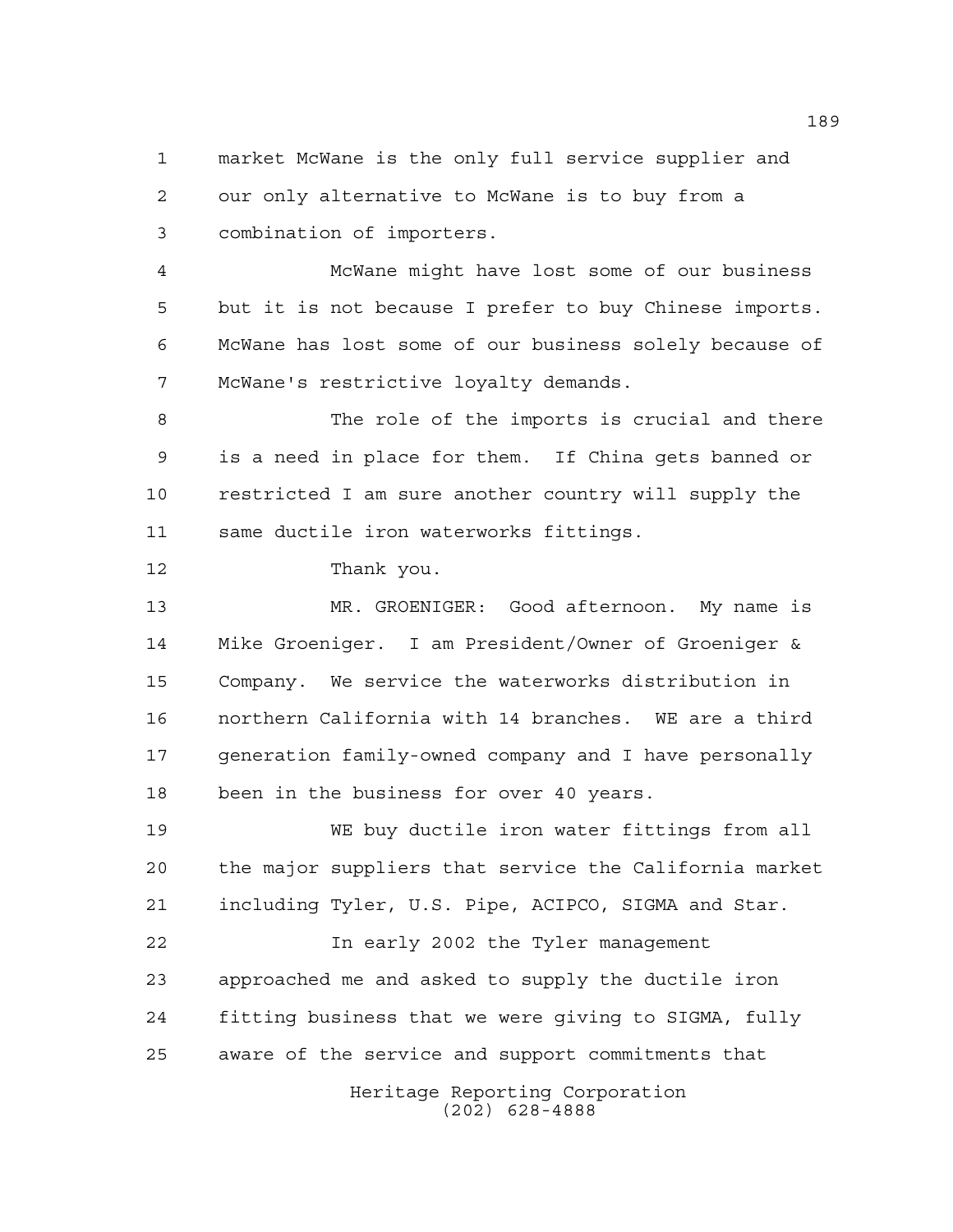SIGMA was giving us. Tyler stated that they would earn their way.

 With the Tyler program, our business with Tyler increased but was limited because of delivery and service concerns -- not price. Tyler was not happy with that return and abruptly canceled our program. It also canceled our earned rebate -- retroactively -- and increased our prices 25 percent, in effect denying us access to the Tyler fittings.

 We successfully responded by putting together a package from U.S. Pipe and Foundry Company and SIGMA that would take care of our sourcing needs both domestic and imported.

 Months later Tyler reassessed their decision and requested to get back the domestic part of our ductile iron fitting business. At the same time, however, Tyler lowered the normal pricing in northern California by 15 percent across the board. There was no other low pricing from any import or U.S. fitting manufacturer that Tyler needed to match. This price drop was totally unnecessary and it was also expensive for us as it immediately discounted our inventory value.

Heritage Reporting Corporation (202) 628-4888 Tyler has persisted in keeping the pricing levels down even when it did not increase Tyler's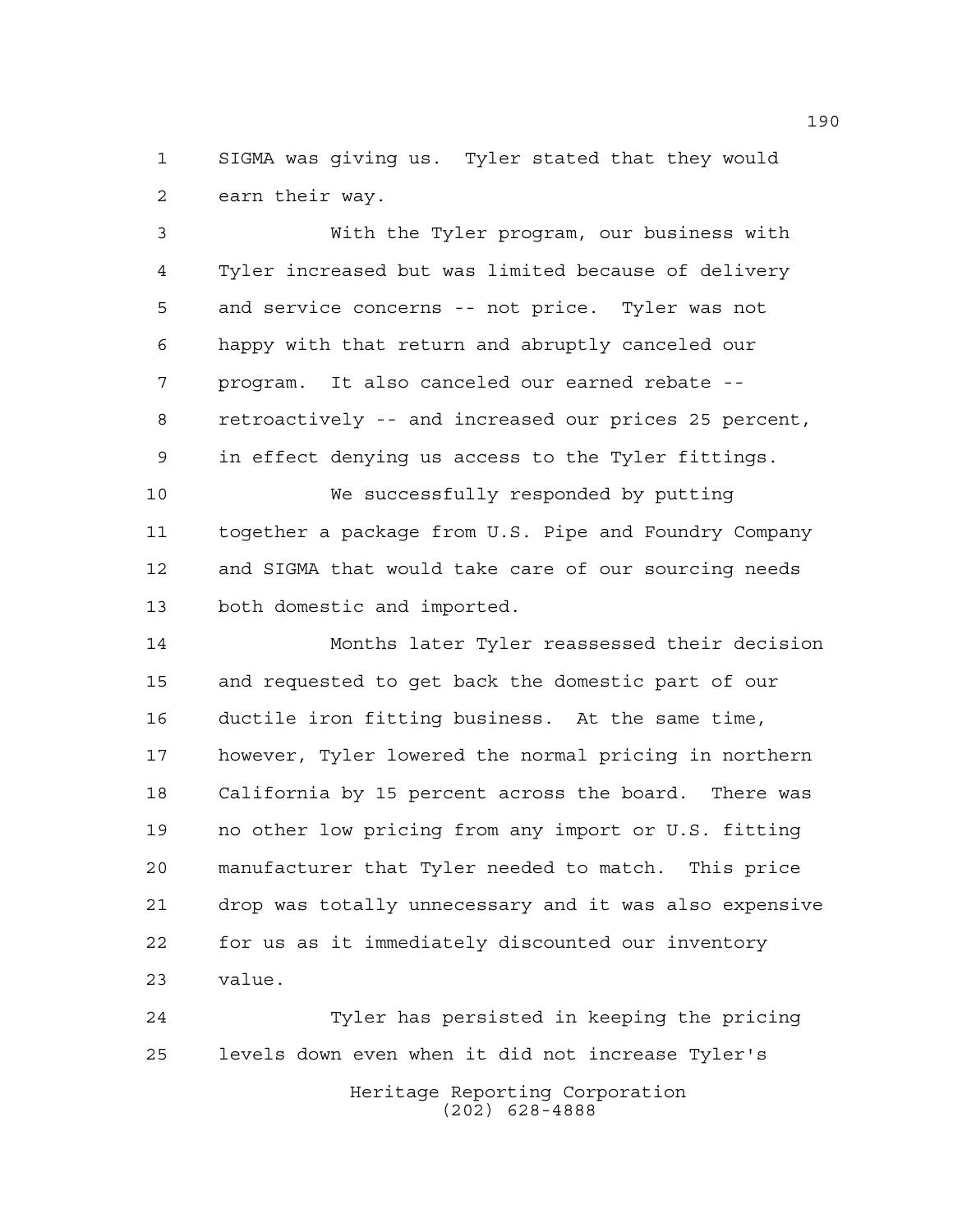market share in our area.

Heritage Reporting Corporation Throughout this time Tyler's pricing in southern California where we do not have as much presence remains considerably higher. WE feel it is important and necessary for us to have multiple suppliers of ductile iron fittings. Since the range is so wide there is no one supplier that can possibly supply everything that we need when we need it. We prefer to have Tyler as one of those suppliers but we have been forced to go elsewhere because Tyler is not a reliable supplier. Fortunately for us U.S. Pipe and Foundry, a domestic manufacturer, has been more than supportive during this period and our business with them has increased ten-fold. Today it is a strong, growing partnership in the millions of dollars. In conclusion, it is my belief, and I have told the management of Tyler numerous times that if Tyler would only adopt a customer-friendly business philosophy coupled with the overall value of what they offer -- quality, range of product, and service -- with competitive and stable prices, without threats and intimidation, they will stand to retain and even grow their current large market share with healthy

(202) 628-4888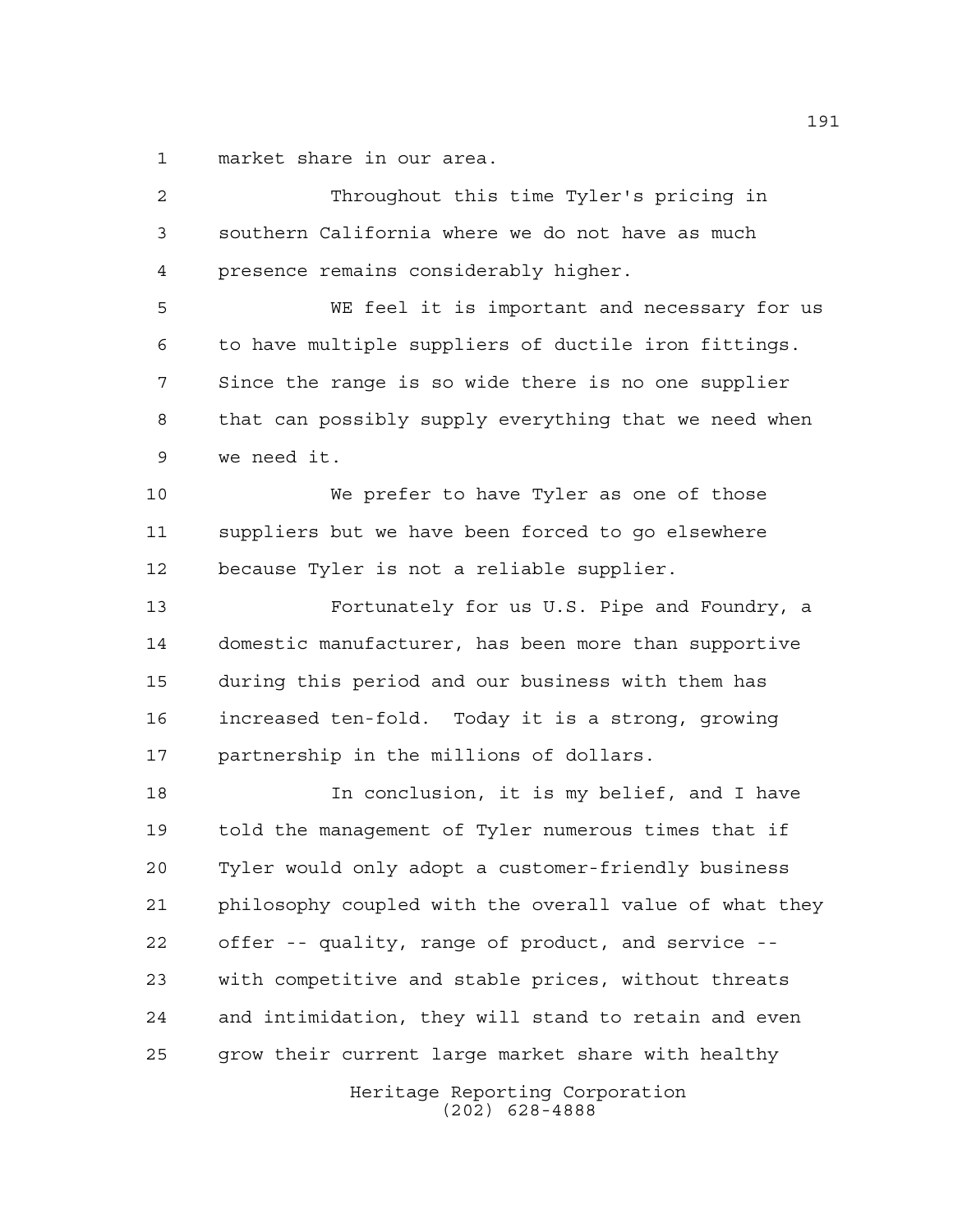profitability.

| 2  | The American waterworks industry is known              |
|----|--------------------------------------------------------|
| 3  | for its stability, yet even when dominating most of    |
| 4  | the market Tyler doesn't seem to be satisfied and it   |
| 5  | is this dissatisfaction and short-sightedness, not     |
| 6  | Chinese imports, that has led to any of the alleged    |
| 7  | financial difficulties.                                |
| 8  | I sincerely appreciate the opportunity to              |
| 9  | address this Commission. Thank you.                    |
| 10 | MR. LINDQUIST: Good afternoon. My name is              |
| 11 | Elliot Lindquist.                                      |
| 12 | Prior to June 13, 2003 I was a 50 percent              |
| 13 | owner of Public Works Supply Company in Danvers,       |
| 14 | Mass., one of the leading waterworks distributors on   |
| 15 | the New England area with annual sales over \$20       |
| 16 | million. Public Works Supply Company has maintained an |
| 17 | ongoing relationship with both domestic and foreign    |
| 18 | producers of ductile iron fittings. I have 30 years    |
| 19 | of experience in this industry and it's safe to say    |
| 20 | that I've been deeply involved in the purchase and     |
| 21 | sales of ductile iron fittings in the New England      |
| 22 | market.                                                |
| 23 | Public Works has been a distributor for U.S.           |
| 24 | Pipe and Foundry for their entire range of ductile     |
| 25 | iron pipe fittings, valves and hydrants. If Public     |
|    | Heritage Reporting Corporation<br>$(202)$ 628-4888     |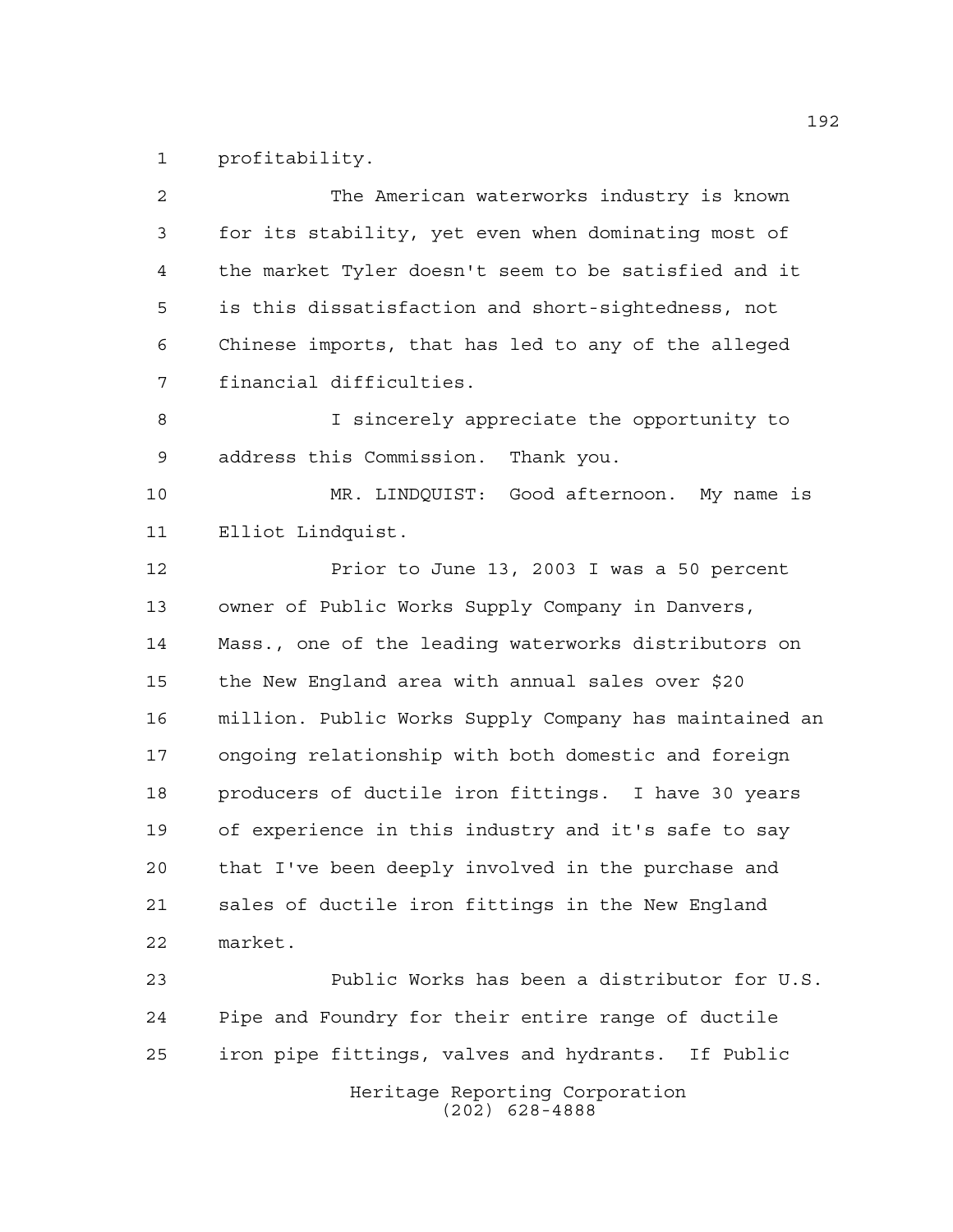Works had to rely solely on U.S. Pipe for our ductile iron fittings, Public Works could not solicit many projects because U.S. Pipe does not manufacture an entire range of ductile iron fittings.

 Moreover, because Public Works is a distributor for U.S. Pipe, McWane has refused to sell Public Works at market competitive pricing. Public Works therefore needs imported fittings in order to maintain a competitive place in the market.

 In the last few years U.S. Pipe's commitment to the ductile iron fitting market has diminished and we have had to rely on imports more than ever before.

13 I also believe that a major factor in U.S. Pipe's diminished interest in selling to customers like Public Works reflects their loss of significant market share following McWane's acquisition of Tyler.

17 As McWane has aqqressively targeted all of its competitors and taken market share away from other U.S. producers, U.S. Pipe has not been able to maintain its position or justify continued investment in their plants.

 With regard to Tyler and Union, they are the only manufacturers that can consistently sell through distributors. Clow basically is a pipe company that sells direct to end users and concentrates on plant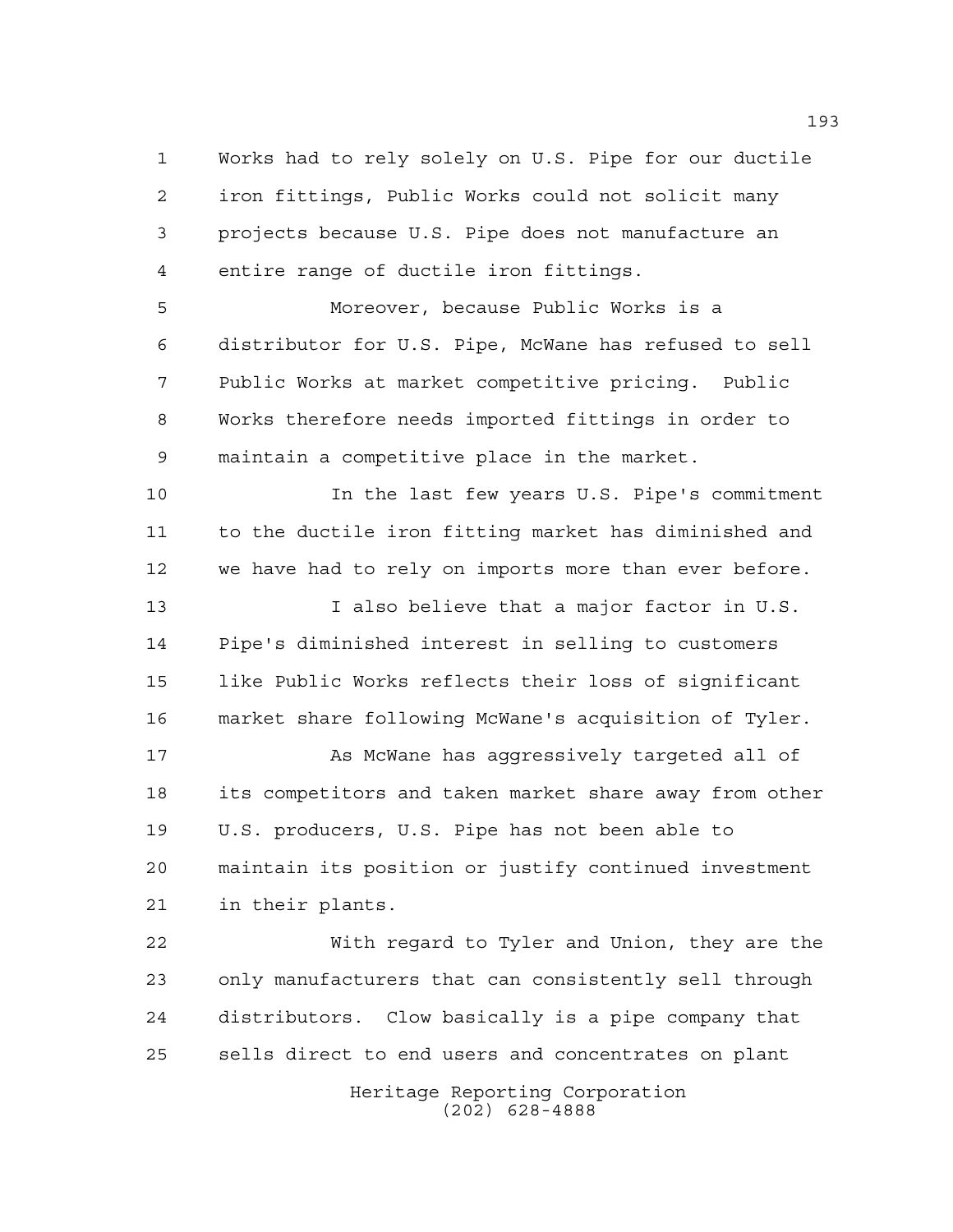jobs.

 Distributors buying from Tyler and Union need access to large fittings that McWane does not manufacture. Since imported fittings are the only attractive alternative to McWane, most distributors need to buy at least some portion of their requirements from importers. In my opinion, McWane is the clear industry

 leader that is followed by all other manufacturers, domestic or imported. But their large size and inherent advantages as being the only credible supplier of domestic ductile iron fittings, McWane can set any price levels it deems appropriate and let the market follow them. They have this power and opportunity as all other manufacturers are of modest capacity and do not threaten McWane in any face of its business.

 However, McWane has displayed highly irresponsible pricing policies designed mostly to intimidate customers and competitors alike. McWane has steeply dropped pricing in regional markets like New England to lure distributors, and then has raised pricing dramatically once they feel secure.

Heritage Reporting Corporation (202) 628-4888 Distributors are reluctant to revert to other manufacturers when McWane's prices go up because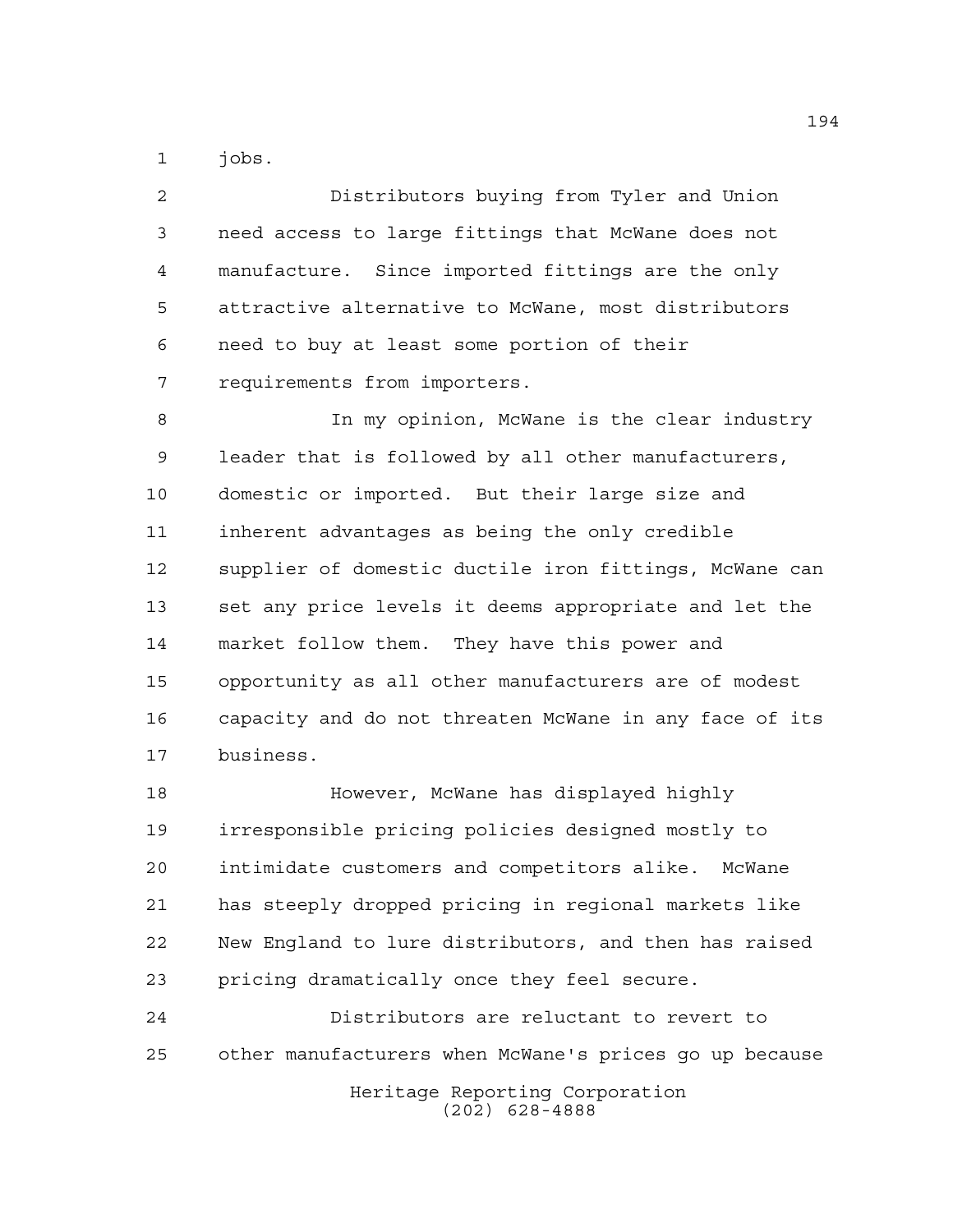they are constantly uneasy about McWane's readiness to drop price again if they do.

 McWane's price volatility is also unhealthy for distributors because they incur inventory losses when the market drops.

 It is my position that rather than harming the domestic industry, Chinese ductile iron import fittings actually have helped support the U.S. industry by complementing the product lines offered by non-McWane producers. Chinese imports are therefore performing a valuable service by enhancing non-McWane producers as a credible alternative in the U.S. market.

 Thank you for your time. I'll be glad to answer any questions.

 MR. SAHA: Good afternoon. My name is Steve Saha. I'm the Vice President and part owner of Pipeline Components Inc., PCI, located in Houston, Texas.

 PCI is an importer of several ductile iron waterworks fittings from China and India. It is important for the Commission to understand the role of PCI as well as Star Pipe and SIGMA in the U.S. market place. We are marketers and master distributors. We do not manufacture DIWF. We buy it from foundries in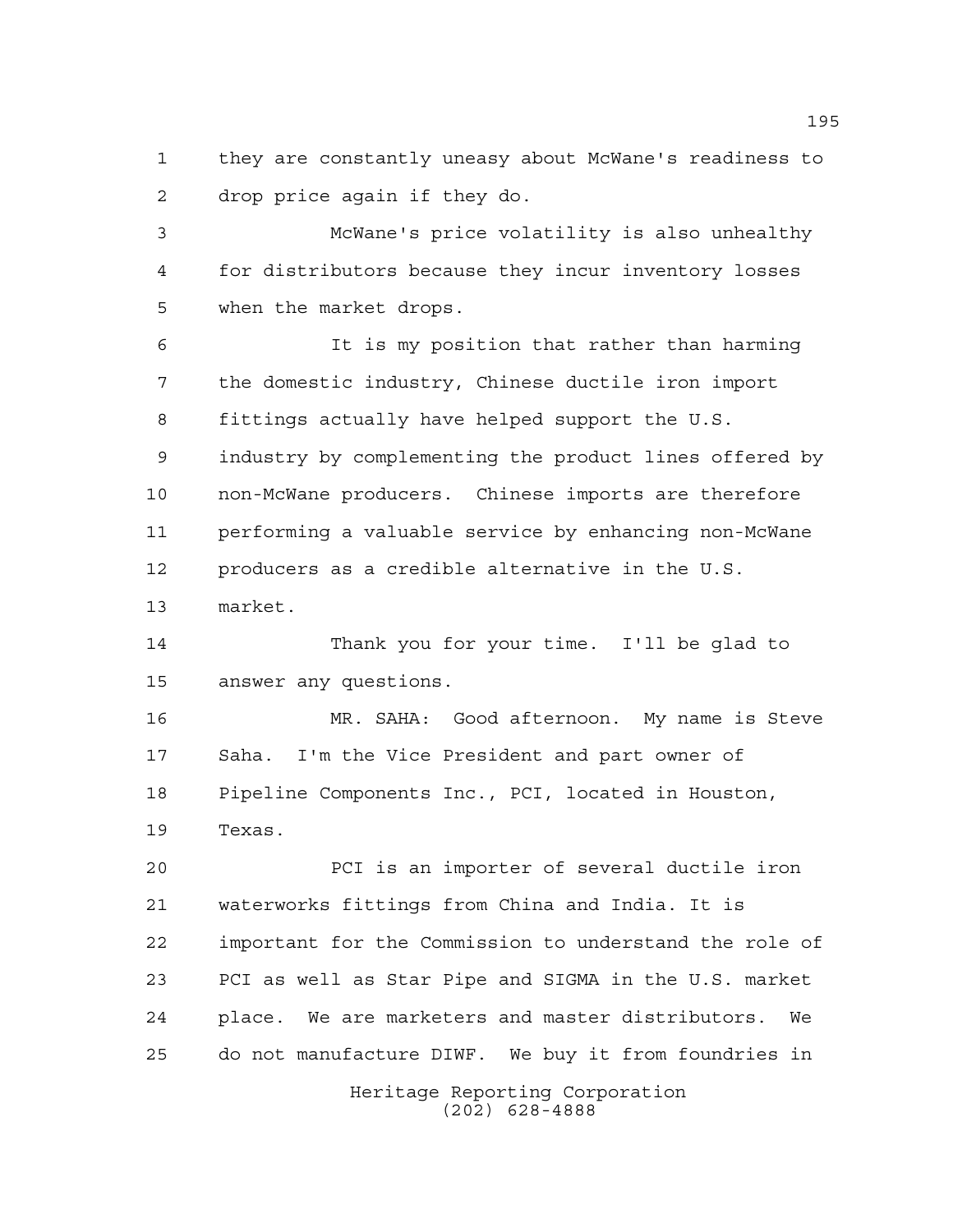China and India. We import it. We store it in our warehouses and we sell it to waterworks distribution houses. We deliver to our customers.

 Our sales activities in the United States require us to employ warehousemen, drivers, clerical staff and salesman. We employ 59 people at PCI and I believe that altogether Star Pipe, SIGMA and PCI employ more than 500 people.

 We have overhead and selling expenses that we must cover like any other distributor. As a consequence the price at which we sell DIWF are substantially higher than our cost of acquisition.

 While our selling activities do make a significant contribution to the U.S. economy, my point this afternoon is different. The relationship between prices for domestic DIWF and prices for China or India DIWF can only be analyzed accurately by looking at the average unit value of the U.S. producers' shipments and the average unit value of the importers' shipments, not the average value of imports.

 There are two reasons why this is important. First, prices should be compared where competition is actually taking place. McWane does not compete with China for my business. McWane competes with me for the business of the waterworks supply houses.

> Heritage Reporting Corporation (202) 628-4888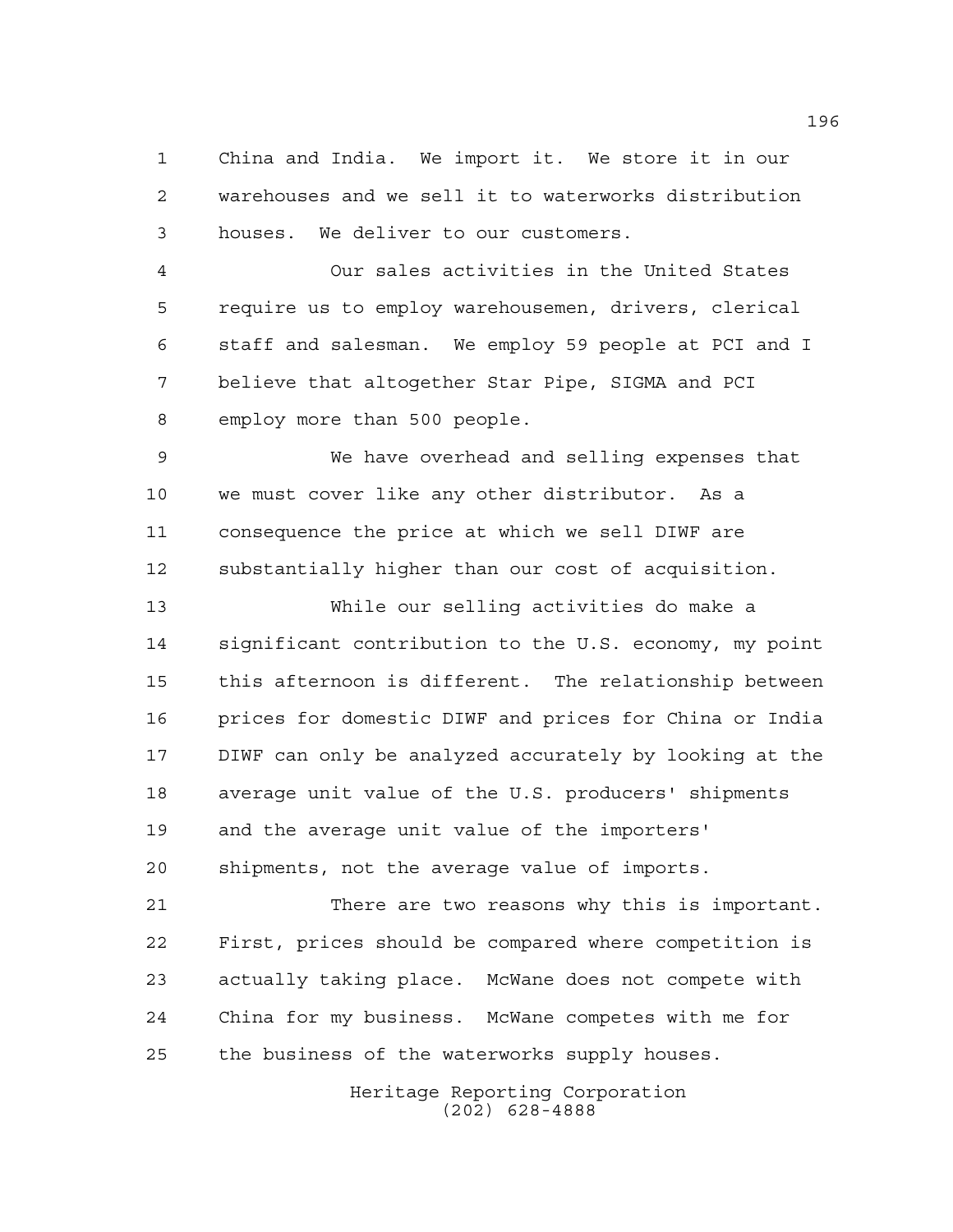Also my selling expenses and the ocean freight are not reflected in the average value of imports. They are accounted for in my price to my customers.

 Second, the average unit value of shipments takes into account the segmentation of the DIWF market by size which defies so-called representative products for which we were asked to give price data do not.

 I know that the Commission concluded in its critical circumstance determination that the U.S. industry as a whole produces a full range of DIWF but there clearly is a segmentation in the U.S. industry based on size with McWane overwhelmingly dominant in smaller sizes which ACIPCO, American Cast Iron Pipe and U.S. Pipe do not make; and the larger fitting segment dominated by ACIPCO and U.S. Pipe.

 DIWF from China is sold in both size segments. The five products that McWane claims are representative all have diameters of only six or eight inches. Therefore, the quarterly prices for these so- called representative products generate only limited information concerning price relationships between domestic and imported DIWF.

Heritage Reporting Corporation (202) 628-4888 At the critical circumstance conference I listened to Mr. Waugaman from Tyler Pipe confirm that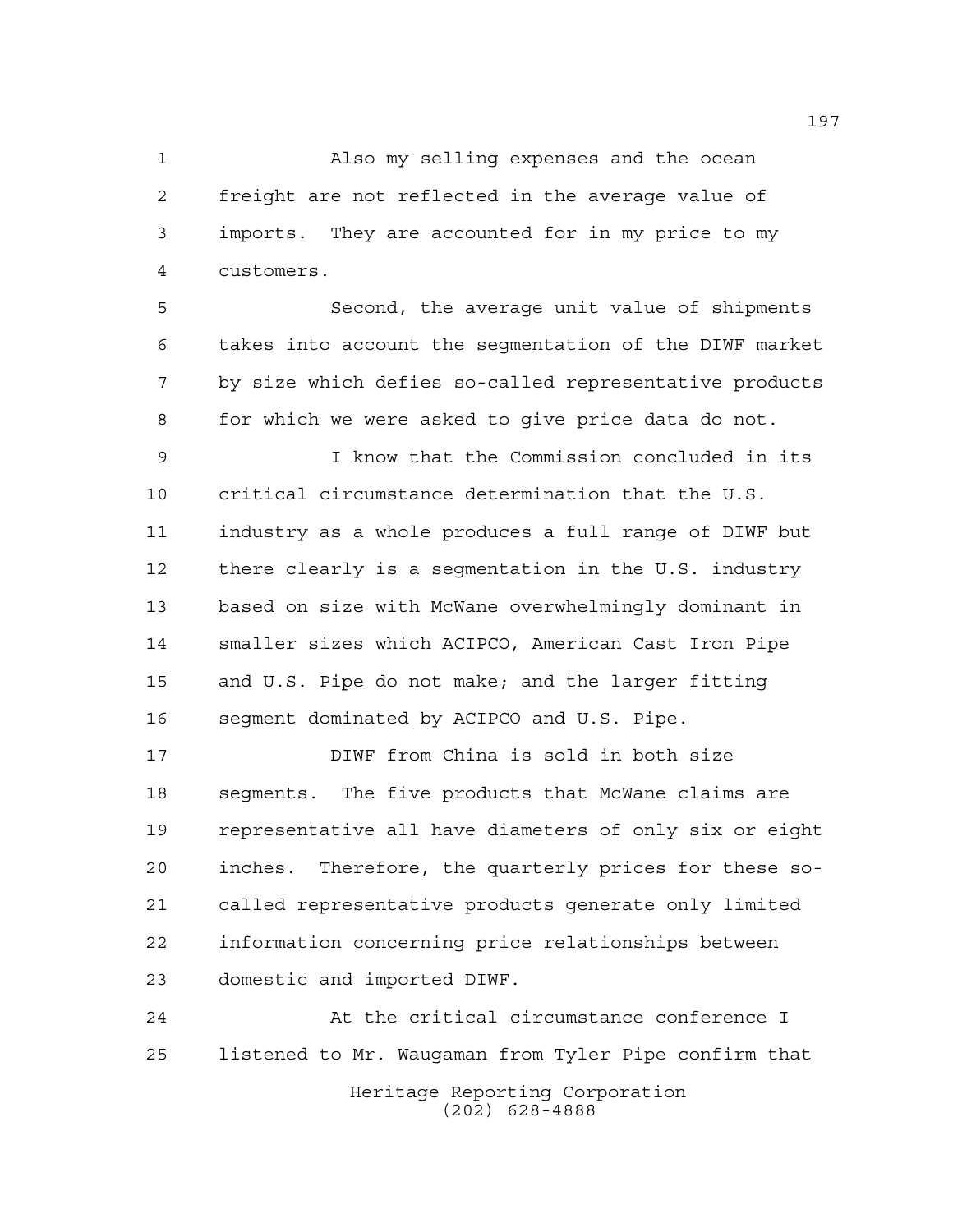McWane raised prices in October 2002. I also heard him testify that McWane had suffered 20 different multiplier point decreases. What I did not hear Mr. Waugaman say is what the entire industry knows -- McWane has different multipliers for different parts of the country and McWane commonly raises it multipliers in some areas at the same time that it reduces them in others. McWane can reduce its multipliers in a number of states but still achieve an overall price increase.

 At PCI we will obtain and provide to the Commission evidence showing that McWane's most recent price increase in August 2003 raised multipliers in substantially more areas than it reduced them.

 There is no doubt that prices are increasing. In addition to McWane's August 2003 price increase we at PCI announced a price increase on September 8th which has taken effect. SIGMA has also announced a price increase which has taken effect. Sales call reports submitted by myself document that McWane's August price increase has been successful.

 The claim that DIWF from China severely undercuts domestic producers' prices omit. For example, my salesmen's call reports document McWane's underselling of prices in at least three states and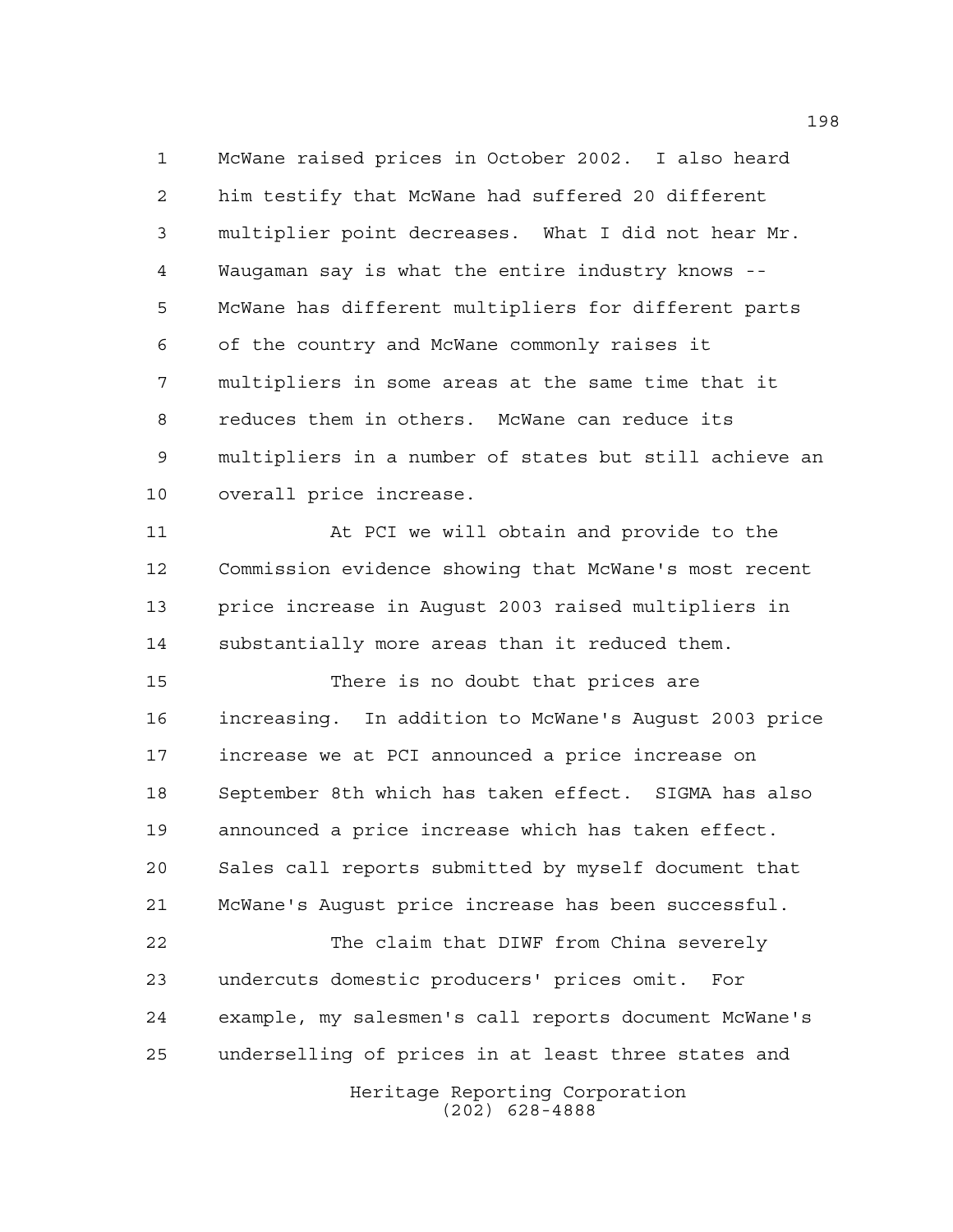our import competitors' prices in at least two more states. In a fourth state the results of bid tabulation -- namely El Paso Water Utility Board dated only a few weeks ago showed the distributor offering Tyler/Union DIWF captured most of the bid by substantially underbidding distributors offering DIWF from PCI.

 The water project is not the only case in which PCI has lost sales to domestic manufactures. As part of our pre-hearing brief we submitted internal PCI documentation tabulating the sales for water treatment plan jobs we have lost to domestic competition in 2003.

 From PCI's perspective the domestic industry members are strong competitors. The trade restraints requested by McWane are unnecessary. Thank you.

 MR. FLICKER: Good afternoon members of the Commission. My name is Scott Flicker. I'd like to start my very brief remarks today with a riddle. The riddle is, when is a Section 421 case not a Section 421 case? The answer is when it should have been brought under Section 201.

Heritage Reporting Corporation I think the evidence is overwhelming in the record that the non-subject imports in this marketplace are a significant player and that the non-

(202) 628-4888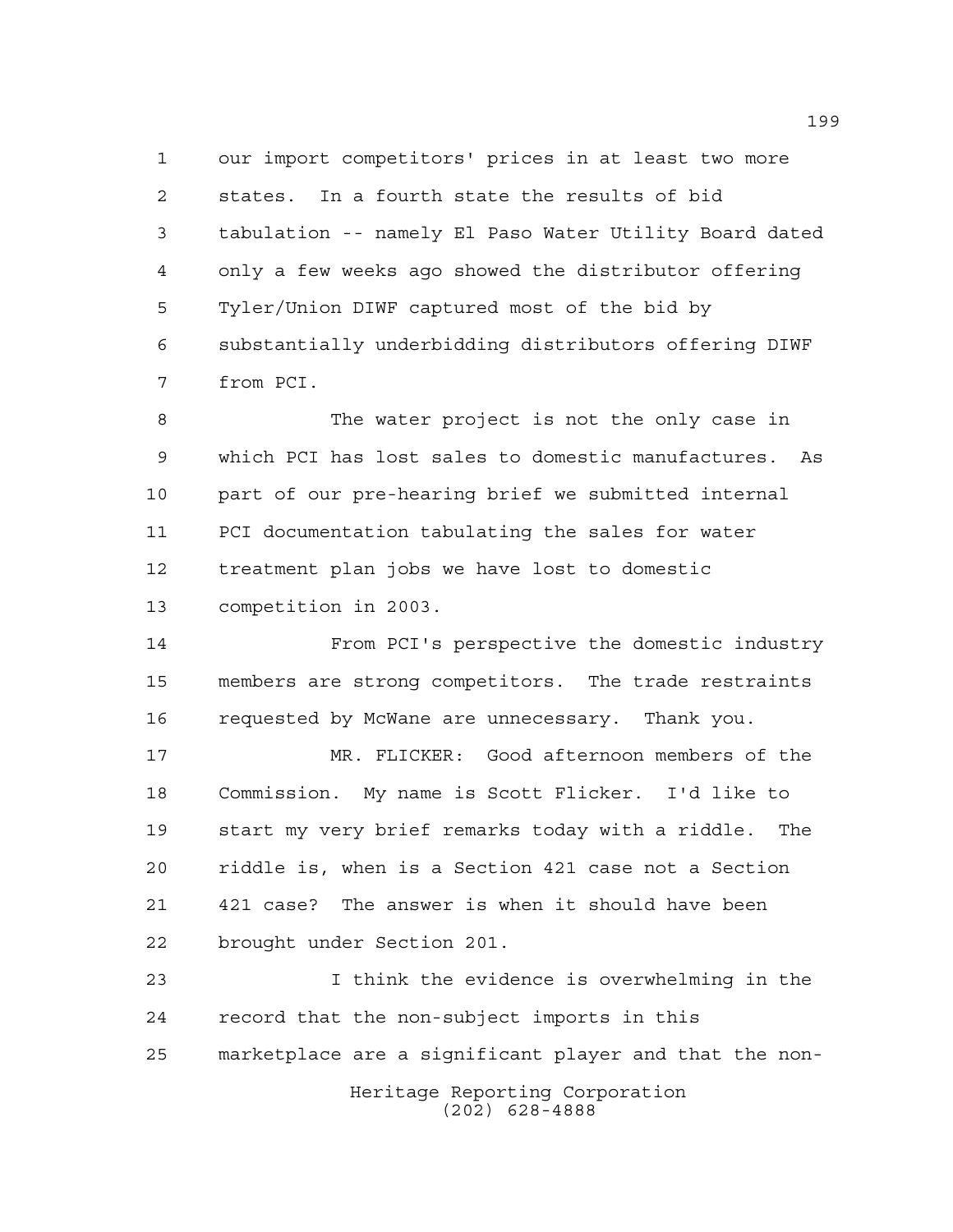subject imports will not only continue but stand to benefit and increase if relief is granted against the Chinese imports. In other words, the relief that would be granted in this case would have absolutely no effect on non-subject imports and it appears that the non-subject imports would be the beneficiary here.

 So why did the Petitioner file a Section 421 type case instead of the Section 201 case?

 We think that the answer lies in the lower burden of proof that the Petitioner faces under Section 421. The Petitioner need show in this case material injury, not the serious injury that is required under Section 201 which this Commission has said is a higher standard.

 Furthermore, in this proceeding, and perhaps this is the more salient point, the Petitioner need only show that Chinese imports are a significant cause which this Commission has found to be one of many and not even the largest cause of injury, as opposed to the substantial cause requirement under Section 201 which precedent has shown has to be the largest cause or at least one of several of the largest causes of injury.

Heritage Reporting Corporation (202) 628-4888 Now it's a bedrock principle under the WTO, and after all, Section 421 is essentially implementing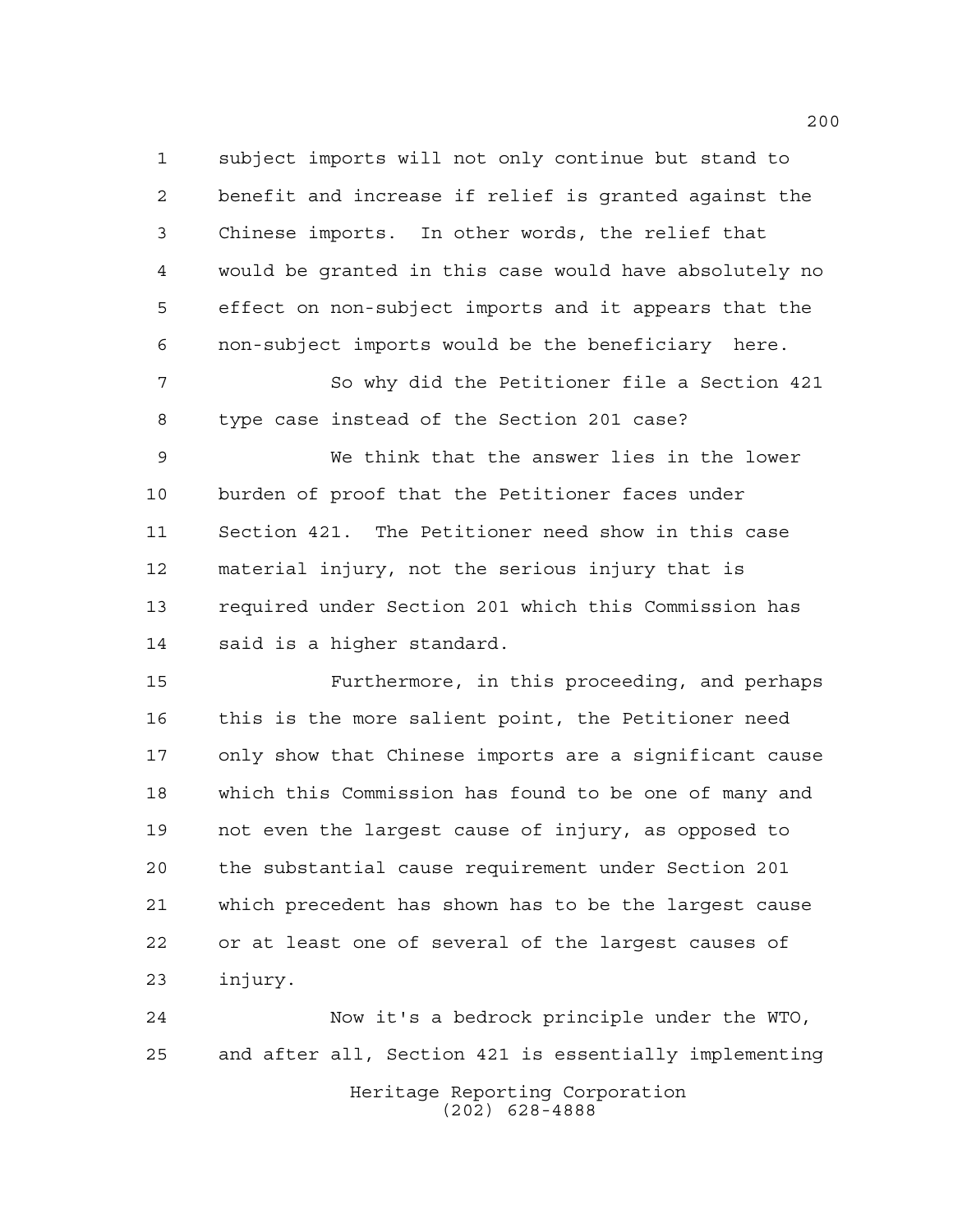a WTO accession agreement. It's a bedrock principle under WTO that measures that are imposed by a party not discriminate.

 The global safeguard provision of Section 201 does derogate from this in the sense that it discriminates against imports and domestically produced products, but it is internally non-discriminatory.

 Section 421 on the other hand picks out one country for special treatment -- China. In other words it's a derogation from a derogation principle.

 So in the presence of a large volume of non- subject imports how can a Petitioner consistent with the WTO non-discrimination principles sustain a Section 421 case when it should have brought a Section 201 case?

 The answer is it shouldn't and it can't. If you examine the statute, the President's authority to impose relief under Section 421 requires that the remedy be necessary to remedy the injury suffered by the domestic industry. The evidence on this record shows that the relief that the Petitioners ask for not only would not remedy any injury that they claim, it's totally unnecessary. This Commission, of course, must render a report to the President which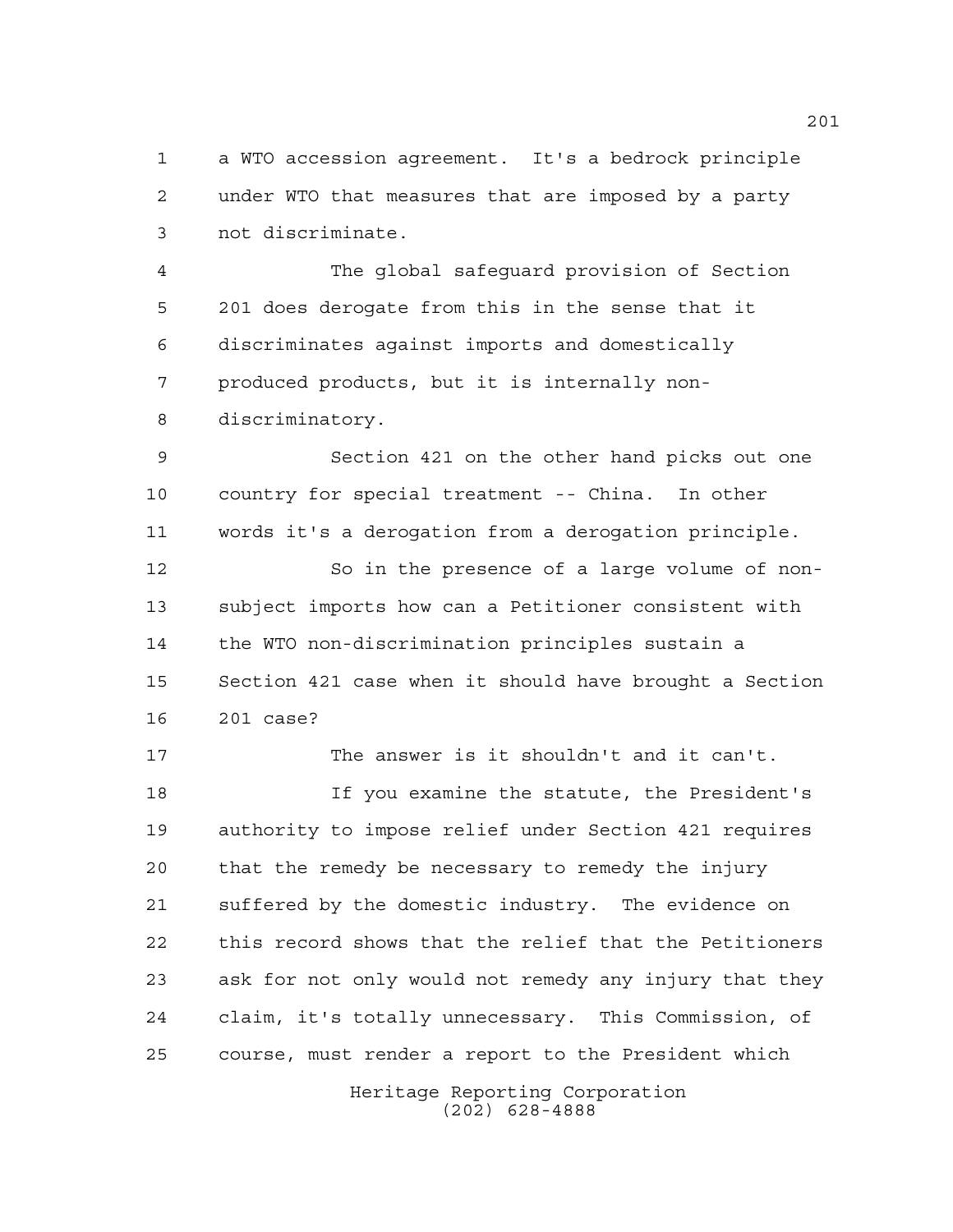recommends a remedy that would be effective and also must include in that report the effects if the remedy were not imposed.

 When the effects if the remedy were imposed and the effects if the remedy were not imposed are the same, the answer is there should be no relief under Section 421. We believe this is what principle the President recognized in ultimately deciding that no relief should be granted in the garment hangers case.

 Here the presence of non-subject imports is substantial, it's significant, it is essentially capacity on the ground.

 In the garment hangers case, the presence of non-subject imports was small. It was only the likelihood that the Chinese production could shift to another market and come in that inspired the President in that case to decide that no remedy should be imposed. We think this is a far more compelling case and we thought it was important to bring to the Commission's attention that this is in fact a Section 201 case at best.

 MR. LOEB: Let me just make one final point and then we'll conclude our presentation.

Heritage Reporting Corporation I don't want to leave it unsaid in the direct part of our presentation at least speaking for

(202) 628-4888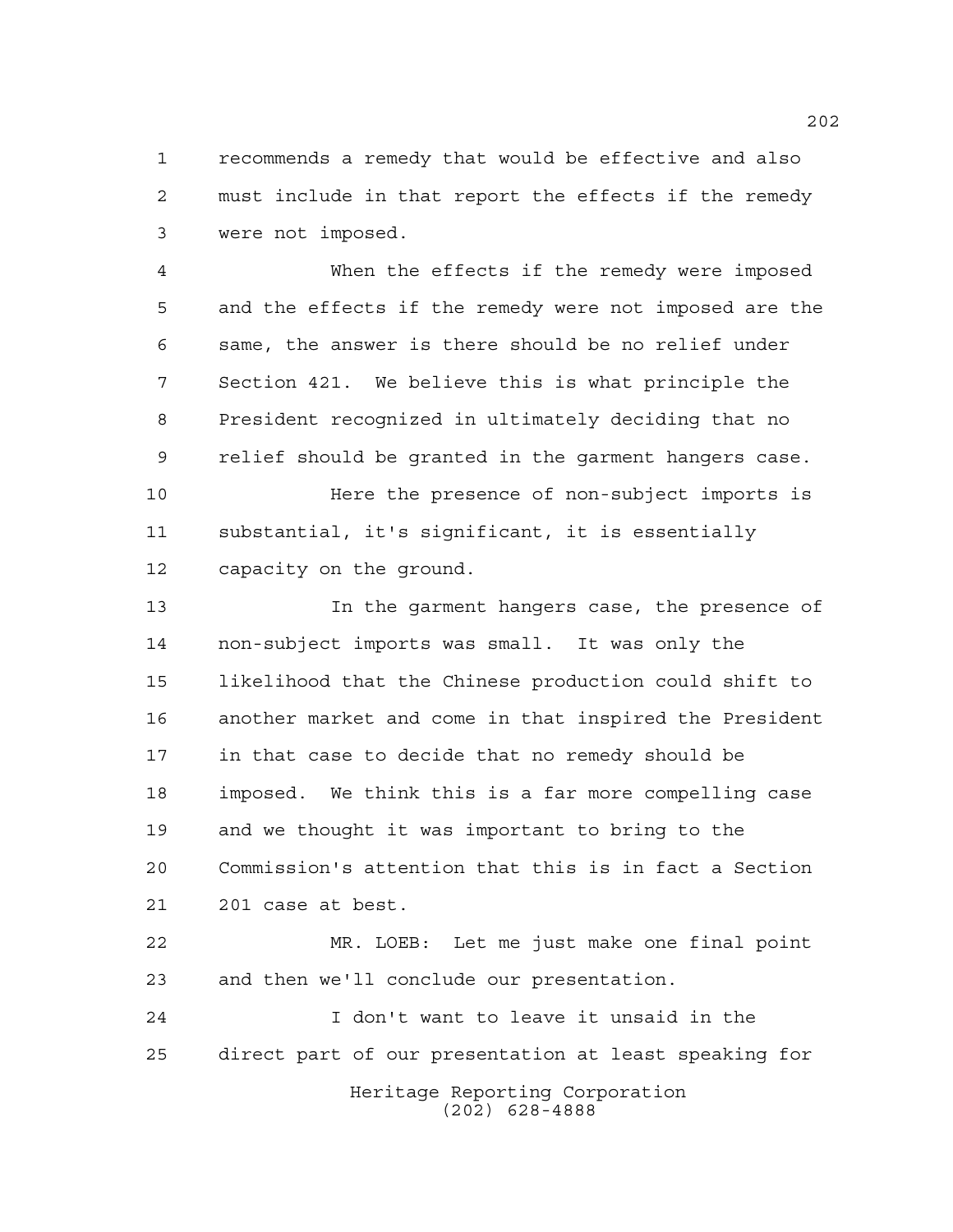the Chinese Respondents here.

| 2  | There was considerable commentary from Mr.             |
|----|--------------------------------------------------------|
| 3  | Girard when he was here with respect to differences    |
| 4  | between U.S. labor conditions, Chinese labor           |
| 5  | conditions, and comments about what's in, as he        |
| 6  | described, the Chinese Respondents' briefs.            |
| 7  | I just want to call the Commission's                   |
| 8  | attention to pages 28 and 29 of our brief. The three   |
| 9  | paragraphs where we touch on quotations from McWane's  |
| 10 | President, quotations from the New York Times, and     |
| 11 | that's the sole extent of our commentary in that       |
| 12 | respect.                                               |
| 13 | And more importantly, as page 28 says, this            |
| 14 | is not a case about the Petitioners' workplace         |
| 15 | practices, although we think there are some analogies  |
| 16 | and you've heard them drawn by the importer sitting    |
| 17 | This is a case about the data. This is a case<br>here. |
| 18 | about the numbers. This is a case about the usual      |
| 19 | information that the Commission collects and has       |
| 20 | collected here. And on the basis of that data, with    |
| 21 | or without regard to workplace safety issues, we think |
| 22 | this Commission should and we hope will come down      |
| 23 | negative on the market disruption determination.       |
| 24 | With that I think we are ready for                     |
| 25 | questions.                                             |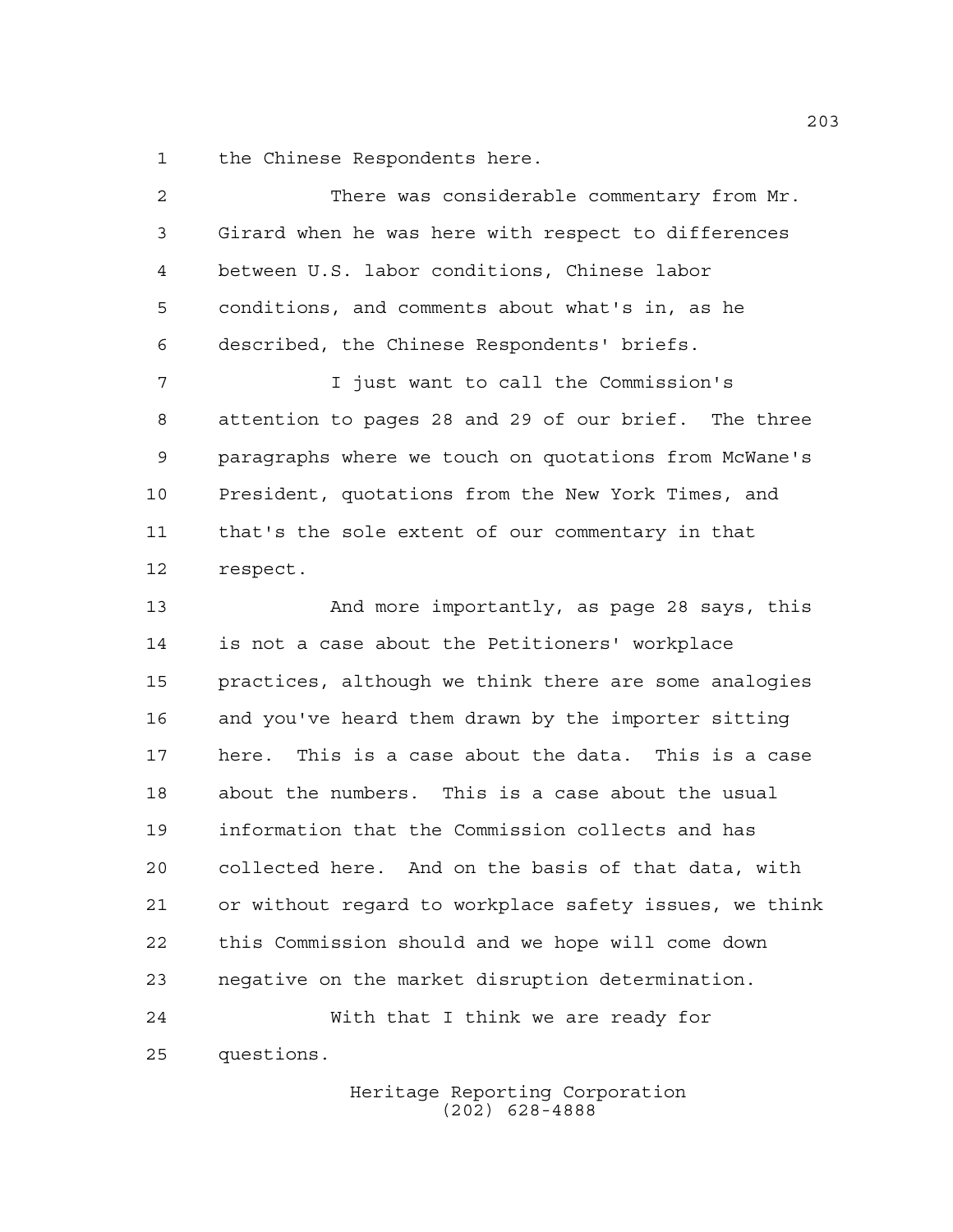CHAIRMAN OKUN: Before we begin our questions let me take this opportunity to thank all the witnesses for being here. Again, we very much appreciate all the industry witnesses from the various parts of the country who are here today to testify. I think it's very important to hear from you.

 One other thing, just to remind you as well, that when you respond if you could help us out by repeating your name. It's very hard to see all the way back, so we'll be looking to see who's responding.

 With that, Commissioner Miller will begin our questioning this afternoon.

 COMMISSIONER MILLER: Thank you, Madame Chairman, and thank you to the witnesses as well for being here and being willing and wanting to share your story with us. We do appreciate that.

 That said, I've been trying to decide exactly where to go with the questioning. Because as I listened to essentially a litany of complaints about McWane and their business practices, Mr. Loeb, I'm trying to understand how I consider that in light of the factual record that I have before me.

 The factual record I have before me shows me large margins of underselling by the Chinese, contrary to what I'm hearing regarding pricing from the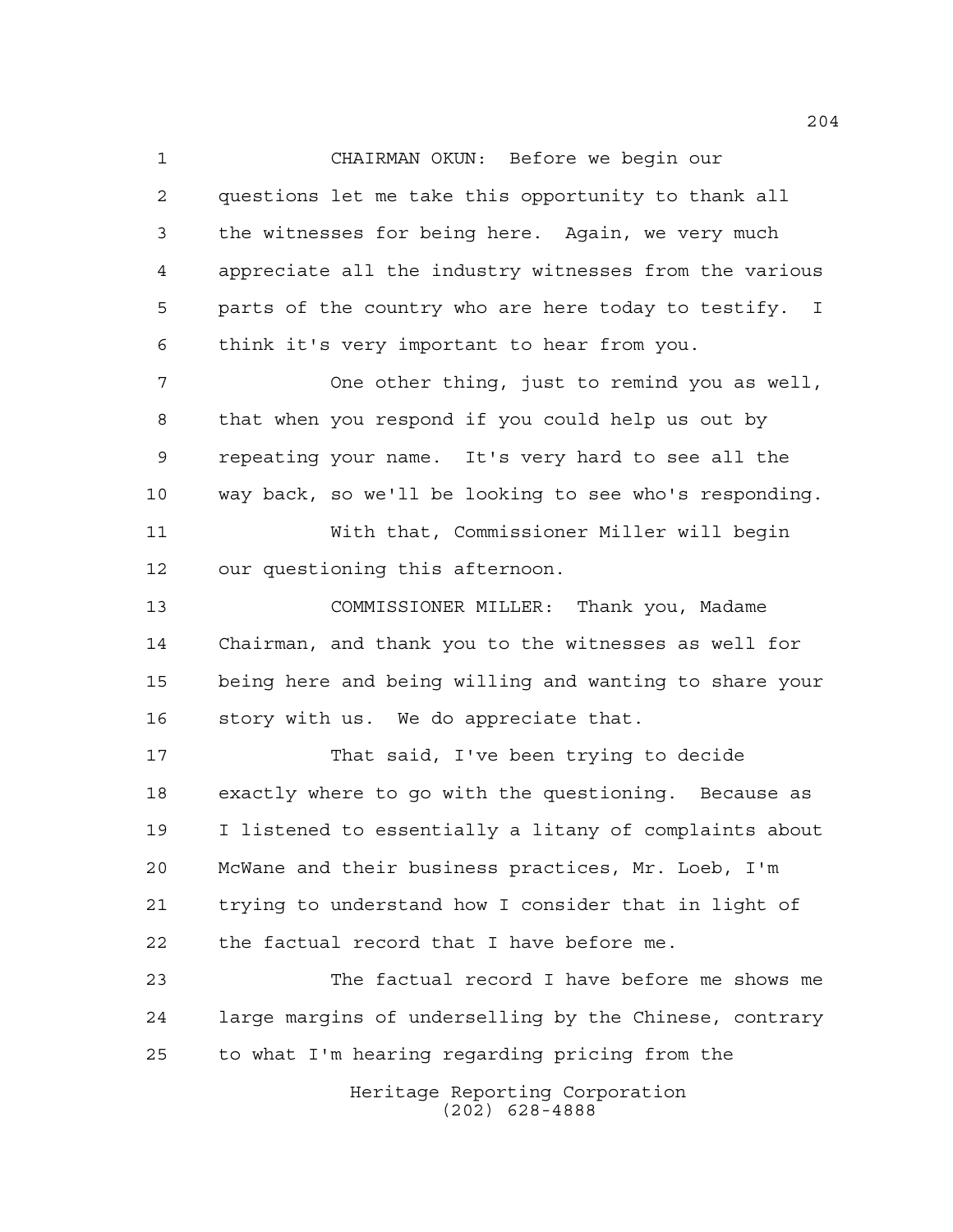distributors here, so you can tell me what I'm missing there.

 It shows the growing volumes of imports from China and lost market share by the domestic industry. So you can tell me how that fits with what you're hearing.

 And definitely a declining financial performance, and not a good financial performance by any means.

 So I don't really know how those things that I see in this factual record fit with the complaints that I was just hearing and some of the comments I was just hearing about pricing and business practices, whatever. I don't even really quite know where to begin. So anybody's welcome to comment on that. MR. REILLY: Commissioner Miller, John Reilly.

 Thank you for previewing my in camera testimony.

COMMISSIONER MILLER: All right.

 MR. REILLY: We do address in the in camera testimony specifically the pricing issue that you mentioned, the apparent underpricing. We also address specifically the financial performance issues that you mentioned. I guess I'll leave it at that until we go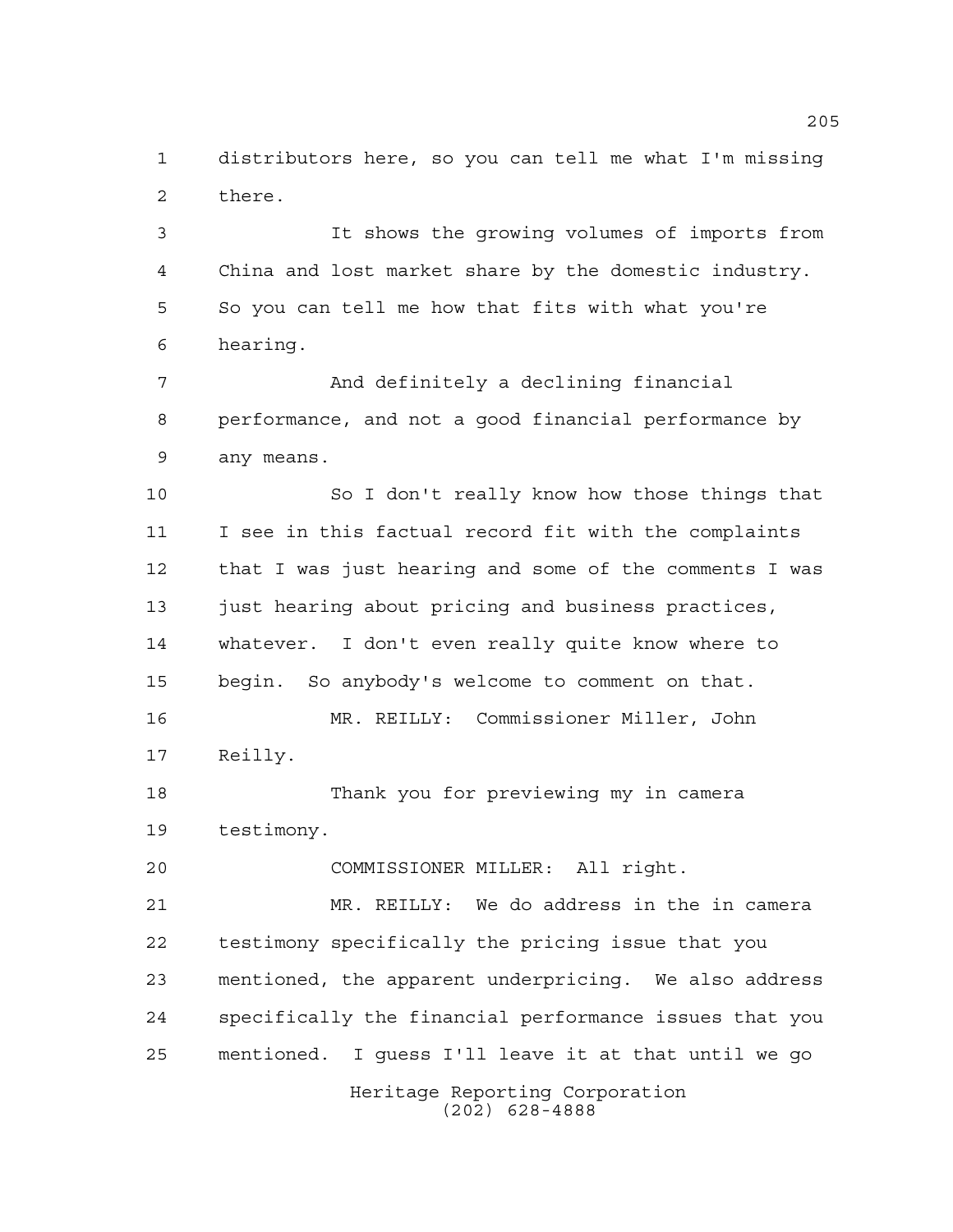in camera.

| 2  | COMMISSIONER MILLER: You're telling me that           |
|----|-------------------------------------------------------|
| 3  | you're going to tell me that it's something different |
| 4  | than what I see on our factual record and I will look |
| 5  | forward to your testimony.                            |
| 6  | MR. REILLY: Thank you.                                |
| 7  | COMMISSIONER MILLER: Then in all honesty,             |
| 8  | I'm trying to decide how to pursue with the           |
| 9  | distributors and importers -- Let me start with the   |
| 10 | pricing.                                              |
| 11 | Our record clearly indicates that the                 |
| 12 | pricing of subject imports is considerably lower than |
| 13 | the pricing of the domestic product. I don't think    |
| 14 | that's consistent with what I heard you saying. So    |
| 15 | tell me again your basis of knowledge and what you    |
| 16 | understand of pricing in the market.                  |
| 17 | MR. LOEB: Could I comment on that before              |
| 18 | the importers get into it?                            |
| 19 | COMMISSIONER MILLER: Sure.                            |
| 20 | MR. LOEB: I just want to kind of set the              |
| 21 | framework and give you one layer of detail more than  |
| 22 | Mr. Reilly feels comfortable talking about in public, |
| 23 | but I'm quite sure we can say the following.          |
| 24 | One is that there is a significant                    |
| 25 | difference between what you see when you look at AUV  |
|    | Heritage Reporting Corporation<br>$(202)$ 628-4888    |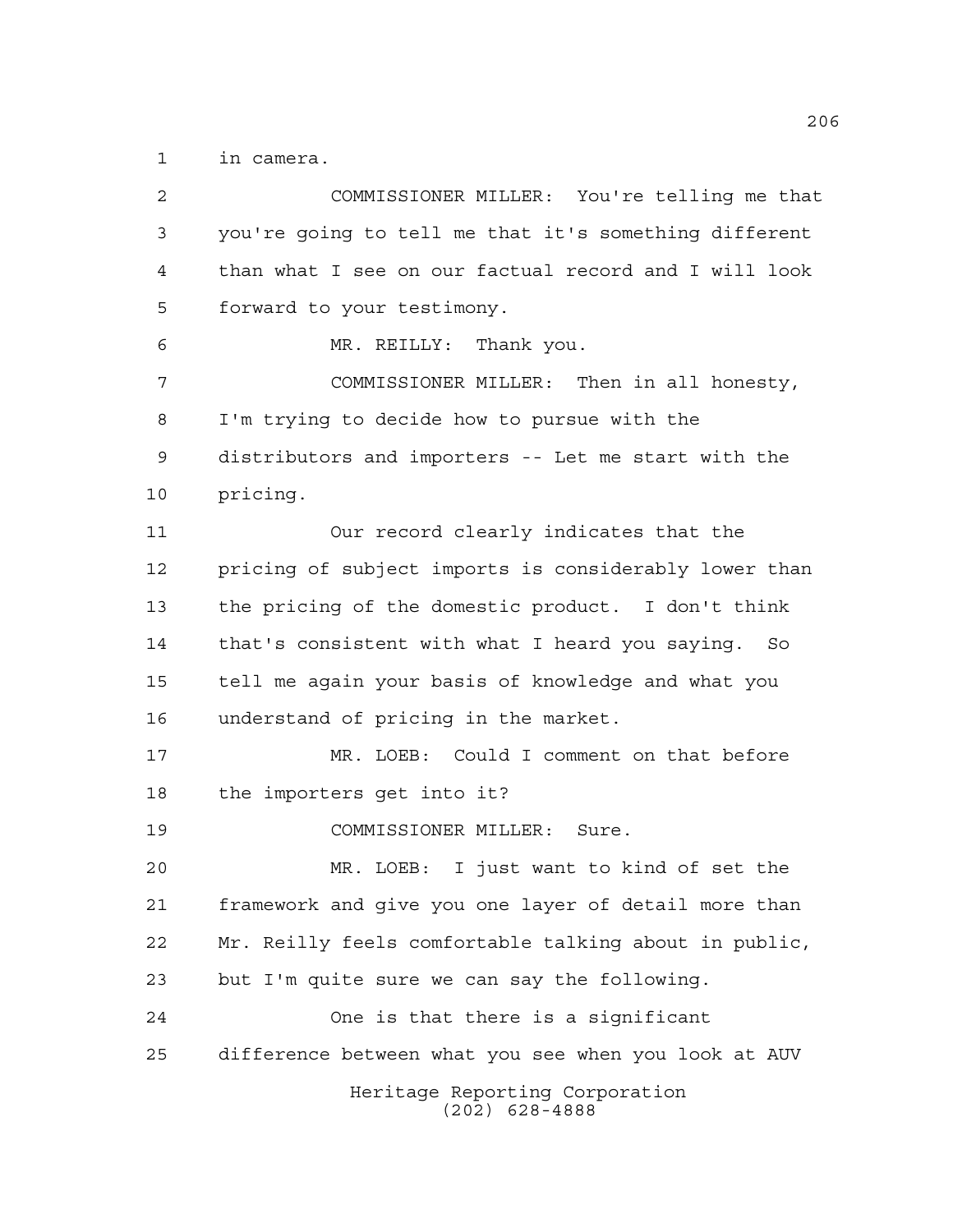data across the full spectrum of products and what you see in the pricing products with respect to underselling issues. More on that in the APO Session, but there is a significant lack of fit between the products that the Petitioner selected for pricing product analysis and what the aggregate data seems to show.

 Secondly, a large portion of what you will hear I'm sure from those who can talk about it, I don't know if the importers can really link this up. But certainly when you talk about issues like the declining financial performance or lost market share and particularly on declining financial performance, what we think you see when you look at the data, as will be explained in the APO session, is that financial performance declines are traceable directly to things that are not import related, in fact almost by definition cannot be import related. There's a variety of the Commission's standard variance analyses that Mr. Reilly has done that he'll be presenting in the APO to show the lack of a link between the pricing, or the link between the declining financial performance and these allegations about pricing. Now with that said, let me turn it over to

importers and see if they've got comments.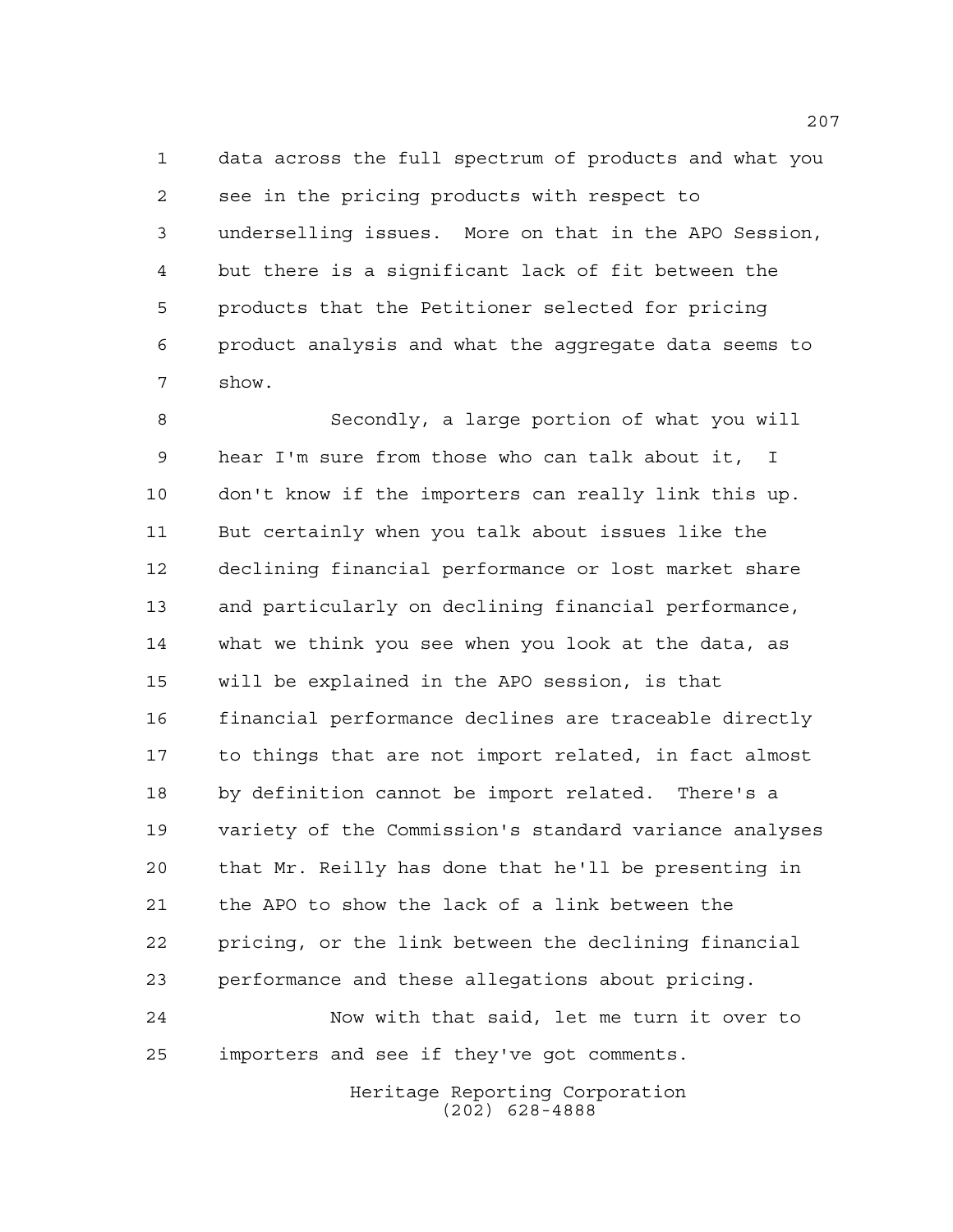Heritage Reporting Corporation (202) 628-4888 MR. REILLY: Commissioner Miller, I just one to jump in for one, just very briefly on the issue of what I will call the apparent underpricing. I guess there is something I can say in public so I'll get it out there. You heard this morning that the McWane multiplier goes from 50 percent discount to 71 percent discount. You remember that? COMMISSIONER MILLER: Uh huh. MR. REILLY: That's off list price. And let's assume for a moment that the list price is \$100. That means that the lucky low price buyer gets a price of I think it's \$29 and the unfortunate high price buyer gets a price of \$48. So you have some buyers from McWane paying \$48 for their product, some paying \$29. The price of \$48 is 65.5 percent higher than the price of 29. That's discriminatory pricing. I don't know any other way to describe it. What you see in the pricing data is the effect of discriminatory pricing by the domestic producers. MR. RYBACKI: My name's Larry Rybacki with SIGMA Corporation. I'd like to address two issues, Commissioner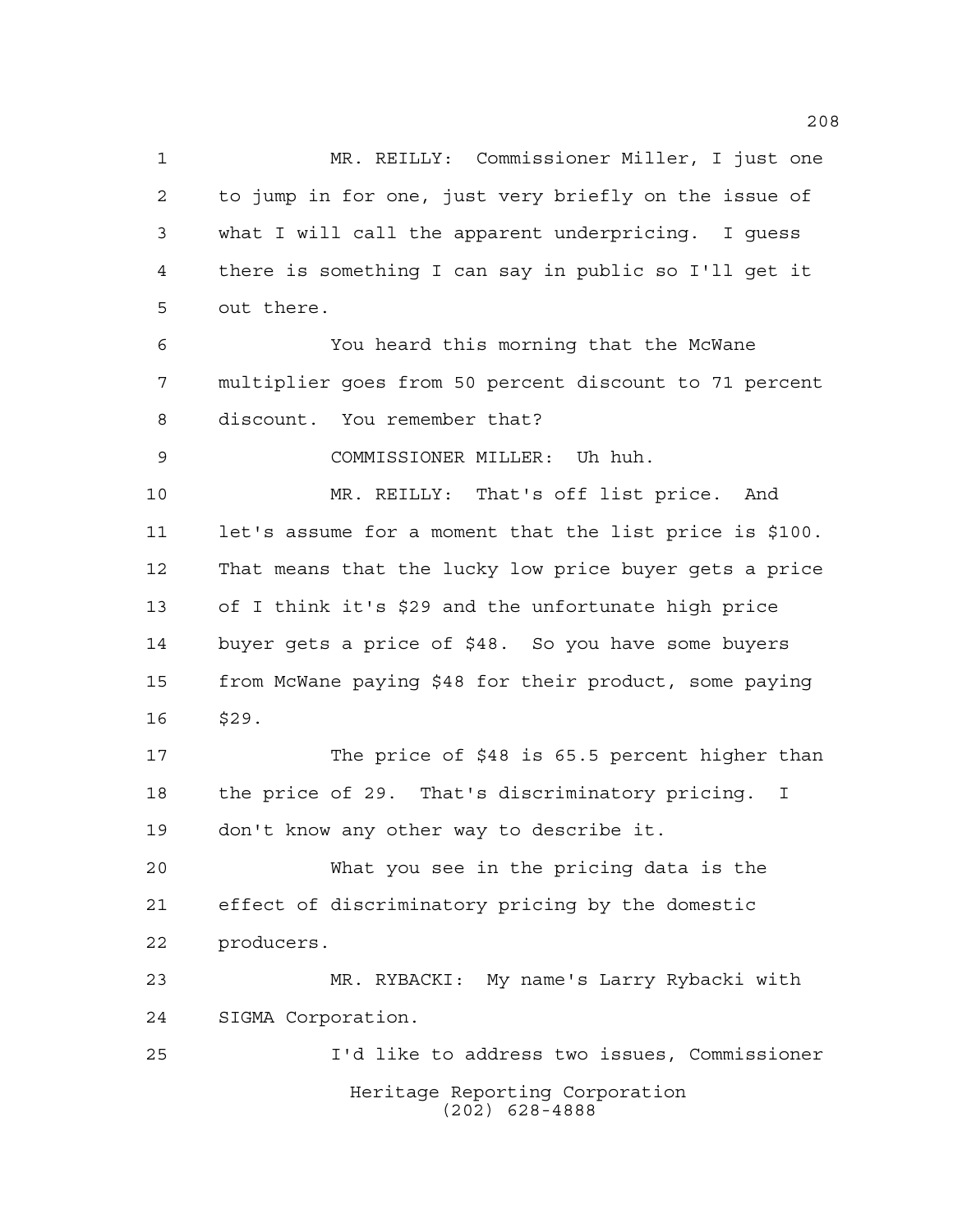Miller. One is the negative financial performance. I think I'd like to talk about how U.S. Pipe was represented today, and Mr. Murray made that point very clearly.

 First of all, U.S. Pipe owned by Walters Industry, a publicly-traded company. It's no secret that U.S. Pipe has had a tough year. Why have they had a tough year, or why have they had a tough last couple of years?

 I think one has not to look at ductile iron waterworks fittings, it has nothing to do with it. I think you have to look at it two ways. One is a botched program to modernize a facility in Chattanooga that was ineffectual and cost U.S. Pipe an inordinant amount of money. And more importantly, the reason for the decline in financial performance by the majors in the waterworks industry was a pipe price war started between McWane and ACIPCO that U.S. Pipe had to participate in. And because of the disagreement between McWane and ACIPCO that started in the Portland-Seattle area and worked its way into Florida and other markets, U.S. Pipe's comfortable profit margins that had normally carried the company in the pipe business declined drastically, and Walter Corporation reported that U.S. Pipe had a tough year.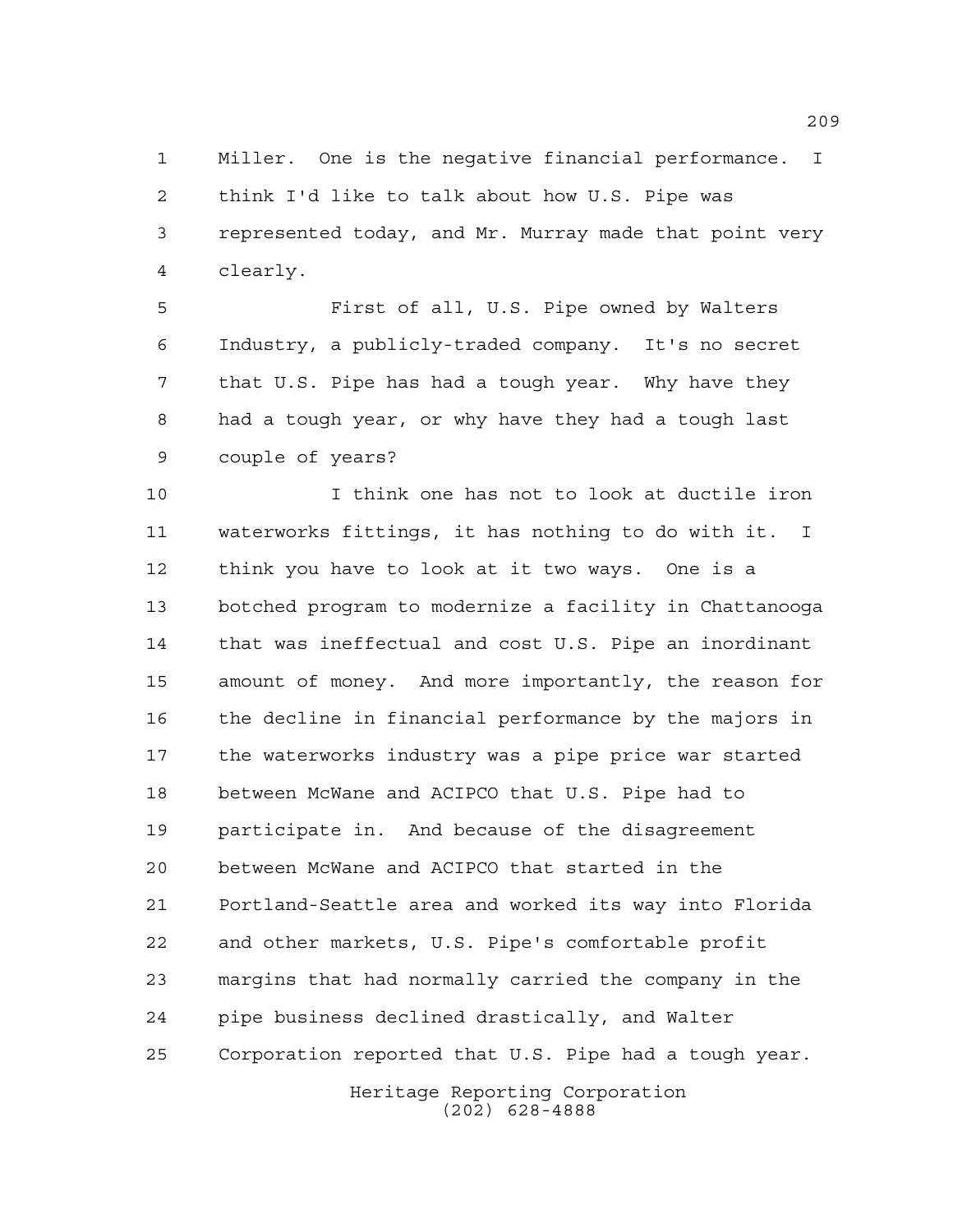That pipe market is now stabilized and Walters Industries is looking forward to a good 2004. As far as pricing goes, I don't have all the data that you have, Commissioner Miller, but I run the pricing for SIGMA Corporation, and like Pete at Star Pipe, we follow, as the second largest supplier of fittings in North America, we follow McWane in every way, shape or form. They lead in every marketplace in this country.

 Also when you're talking about pricing it is not, as I said the first time in my testimony weeks ago, that you have to look at the bottom line. I'm not so sure 17 percent is as high as -- I think McWane goes higher than that to certain distributors. We have never gone anywhere near that. Because we're concerned with bottom line performance and we're also concerned with where the marketplace is headed and keeping the market stable and strong.

 So our incentive program or rebate program is much different than that of McWane's. When you're looking at a price, if something's \$5 and something's \$4 and somebody's given 20 percent off, it's the same thing.

Heritage Reporting Corporation (202) 628-4888 So what we're doing is we're trying to get to the net number. As Pete so eloquently said, we're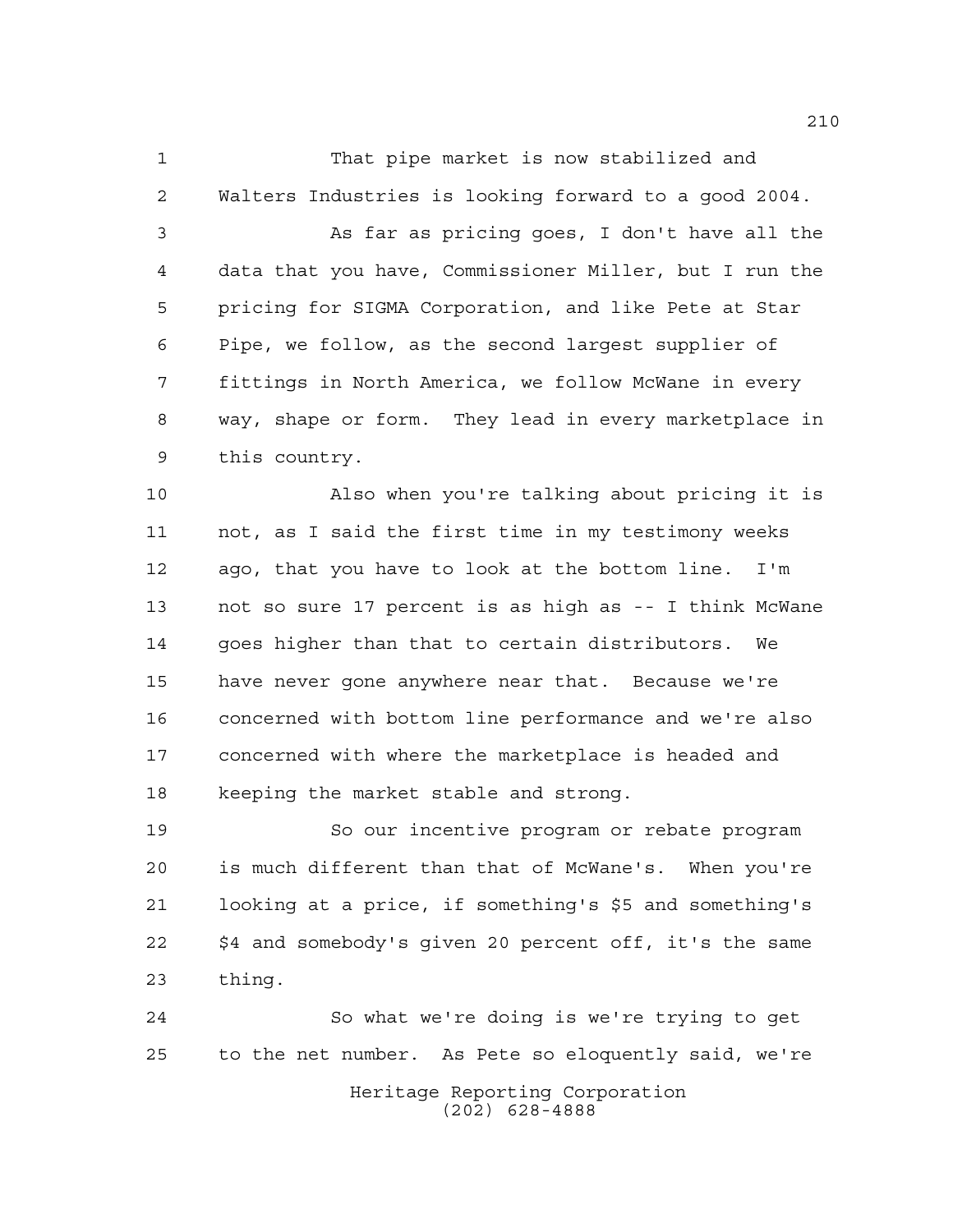trying to get to the net number where the marketplace is and we follow the leader. Where the leader goes, we go. That's true from New England to California. It doesn't make a difference. WE follow McWane wherever because they are the undisputed market leader. CHAIRMAN OKUN: I see a hand in the back. I think that must be Mr. Bhattacharji? MR. BHATTACHARJI: That's right, Siddharth Bhattacharji. CHAIRMAN OKUN: I can't see your name plate but I have another way. You wanted to comment? MR. BHATTACHARJI: Yes, I'd like to add to this apparent anomaly on the pricing which John will address and we are certainly going to back it up with more information in the post-conference. But it's again the dynamics of the market. McWane in its dominant position is able to assure itself a lion's share of the routine business, and by that I mean they're going to all the major chains and they're getting, as we have said, almost all their business. They're getting to the distributors and in most cases they're able to enforce their loyalty. And overall, they're able to get a lion's share of the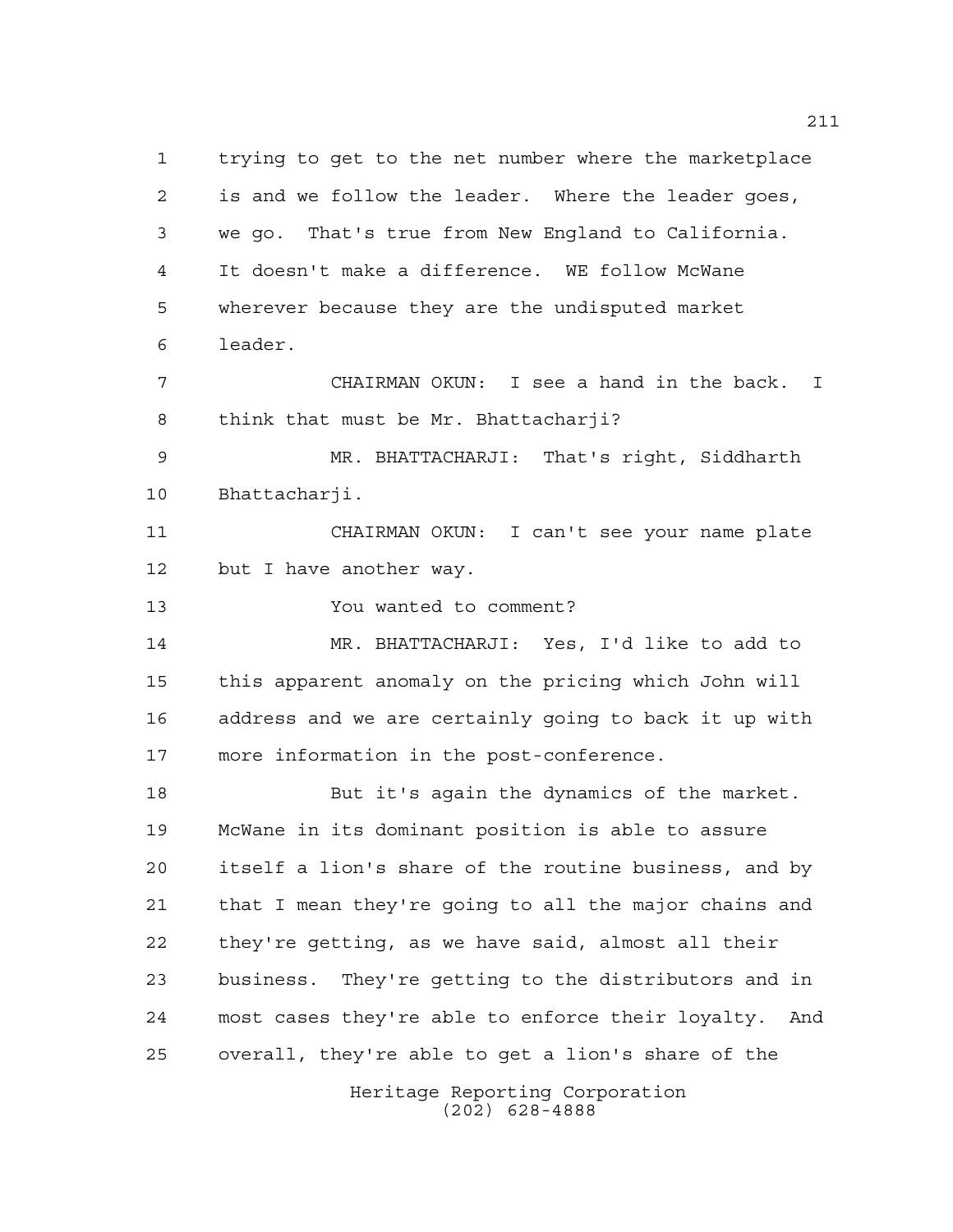market.

| $\overline{2}$ | Now suppose theoretically speaking McWane              |
|----------------|--------------------------------------------------------|
| 3              | has 60 percent of the market on the whole. When you    |
| $\overline{4}$ | are coming to a fast-moving item like the ones they    |
| 5              | have picked up, like the six inch 90 degree bend,      |
| 6              | their share of a six inch 90 degree bend in the whole  |
| 7              | country is much more than their 60 percent national    |
| 8              | average for the entire DIWF.                           |
| $\mathsf 9$    | It could be as high as 70, 75 percent simply           |
| 10             | because they are getting the routine business and a    |
| 11             | lion's share of the routine business.                  |
| 12             | I think it suits their model because they              |
| 13             | would like to run thousands and thousands of the six   |
| 14             | inch 90 at one shot to keep their production costs     |
| 15             | down.                                                  |
| 16             | What it does is, and we'll give you a little           |
| 17             | mathematical model in the post-conference brief. What  |
| 18             | it does is this six inch 90, they're able to sell for  |
| 19             | example all the way from \$78 or whatever down to \$40 |
| 20             | depending on the sensitivity of the market in which    |
| 21             | they service it.                                       |
| 22             | Since they're offering the \$40 price where            |
| 23             | there is imports and they want to keep the pressure on |
| 24             | the imports so the imports can't make money, they are  |
| 25             | not obliged to give the same pricing in the markets    |
|                | Heritage Reporting Corporation<br>$(202)$ 628-4888     |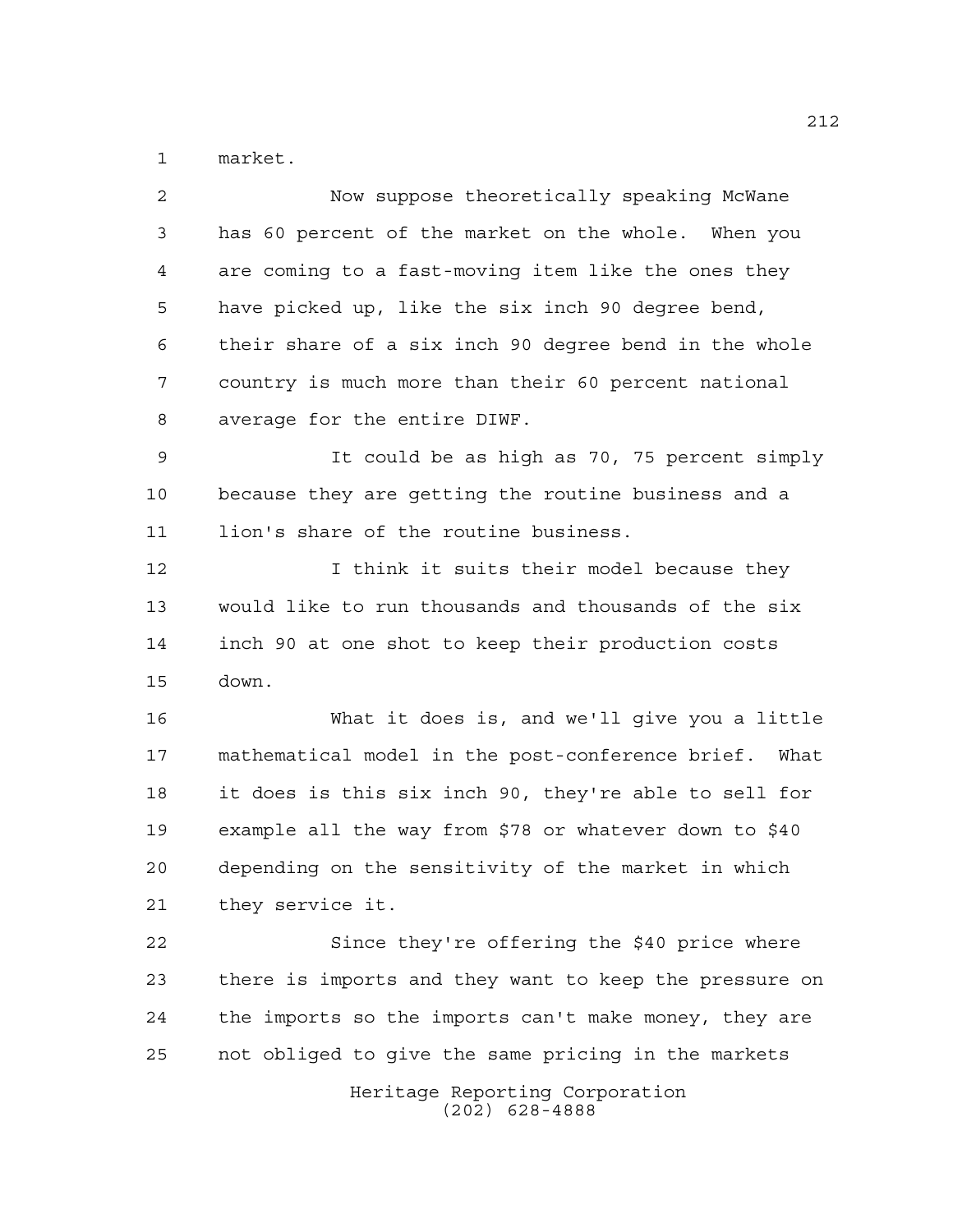Heritage Reporting Corporation so they can charge a much higher price. Now what happens is in a product which is like 70 percent of the market share, effectively for that item they are getting a much larger revenue because they're able to sell correspondingly more of the high multiplier pricing than the lower. When you look at the import mix, the imports are selling much less in that area for that item. COMMISSIONER MILLER: Mr. Bhattacharji, I'm sorry to interrupt you but I know you're way back there and you can't see how long the red light has been on. 14 MR. BHATTACHARJI: I'm sorry. COMMISSIONER MILLER: Unfortunately, my colleagues can. I appreciate your answer. You're welcome to add anything more in the post-hearing brief if you would like and I may have further questions in the next round. Thank you. CHAIRMAN OKUN: Commissioner Koplan? COMMISSIONER KOPLAN: Thank you, Madame Chairman. I too want to thank the witnesses for their

which are domestic only or have a domestic preference,

(202) 628-4888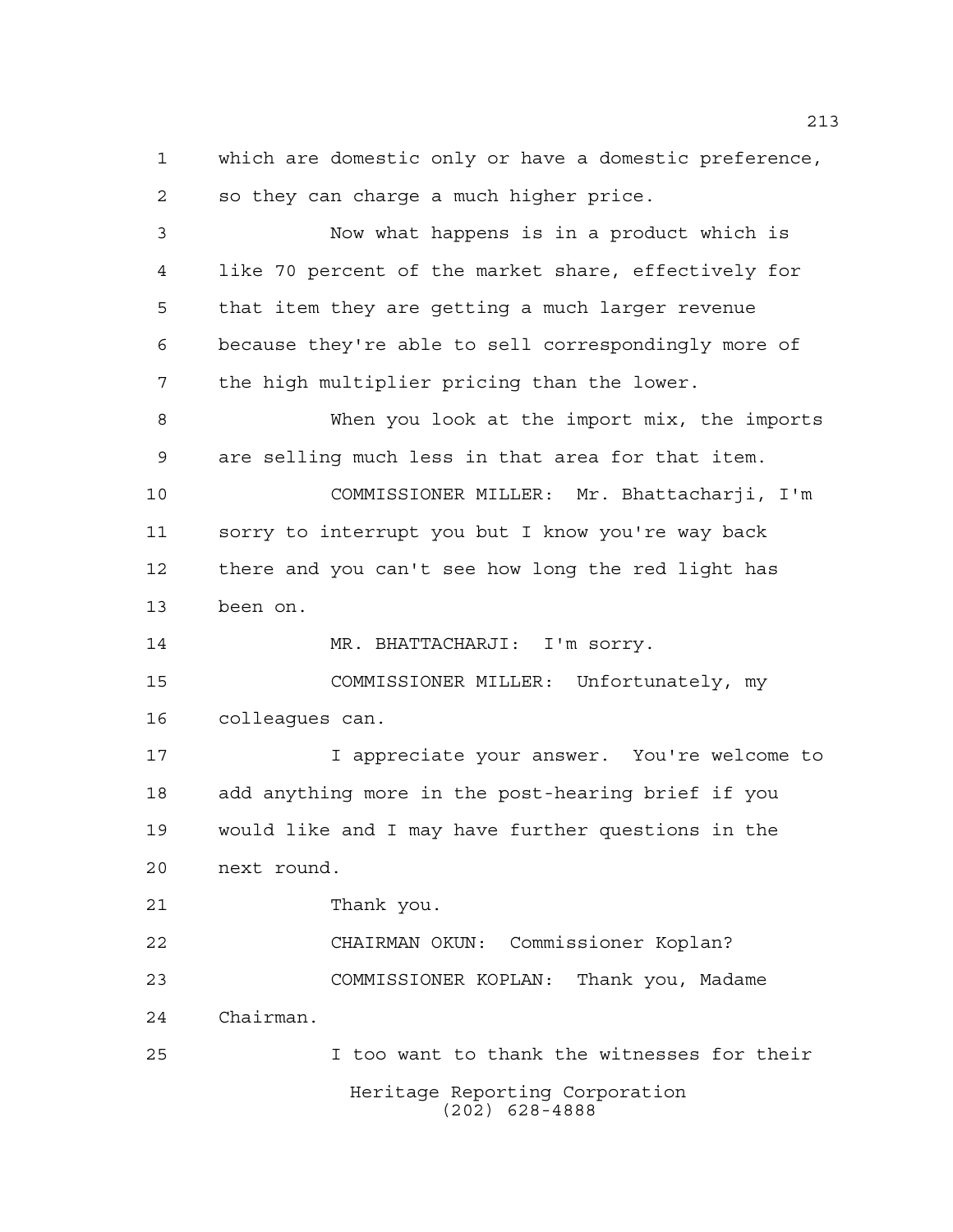testimony this afternoon and also for their pre-hearing submissions.

 Let me just start, Mr. Reilly, I share the same concern that Commissioner Miller expressed and I know you all are going to be getting into this in the in camera session, but my recollection is that this morning Mr. Waugaman and Mr. Blair of Tyler Pipe, I think they made the statement or said that SIGMA and Star Pipe price their products similar to the way that McWane does. I thought I heard that. If so, I'd like to hear from SIGMA and Star Pipe on that now. MR. RYBACKI: Larry Rybacki again, SIGMA Corporation. I answered it I think a little bit before, but Commissioner Koplan, we do price everything off of what they do. Every marketplace we find out where they are. WE follow their list, we follow their marketing condition, and everything is, every deal we make, everything we do, is followed by the leader. So

we follow the leader no matter what.

 COMMISSIONER KOPLAN: Go ahead. MR. McCUTCHEON: My name is Dan McCutcheon, Star Pipe.

Heritage Reporting Corporation (202) 628-4888 To keep it brief, I share the exact same sentiments and comments that Mr. Rybacki had. They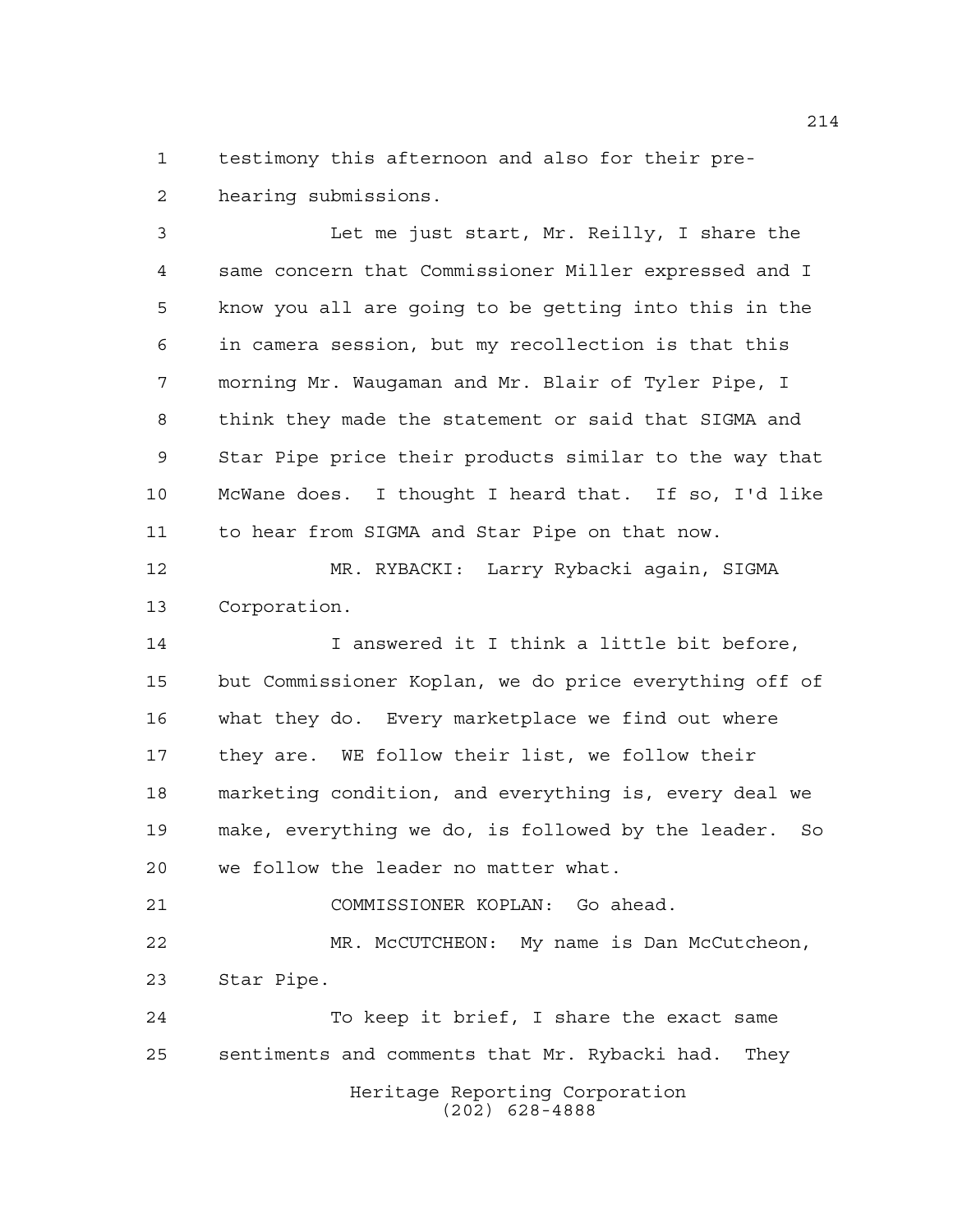are the market leader. WE price off of them. WE use similar list pricing multiplier systems, et cetera. We follow. We don't lead.

 While I've got you, just one more topic that came up this morning that appeared to be a little confusing.

 The marketplace receives a pipe fitting. Whether that fitting is from China, India, Korea, Mexico, it's sold at the same price by the importers. We don't draw a distinction between which country we purchased it from.

COMMISSIONER KOPLAN: Thank you.

 This morning I explained to Mr. Rosenthal 14 that I intend to use the year 2000 as my base year in focusing on the alleged rapid increase in subject imports. I believe that is consistent with the position I took with Chairman Okun on the brake drums and rotors Section 421.

 I acknowledge your reading of our joint footnote differs from my interpretation. I want to give you this opportunity now to make any further argument you want to on this issue, or if you prefer, in the post-hearing. Whichever works best for you. MR. LOEB: Thank you, Commissioner Koplan. Hamilton Loeb again.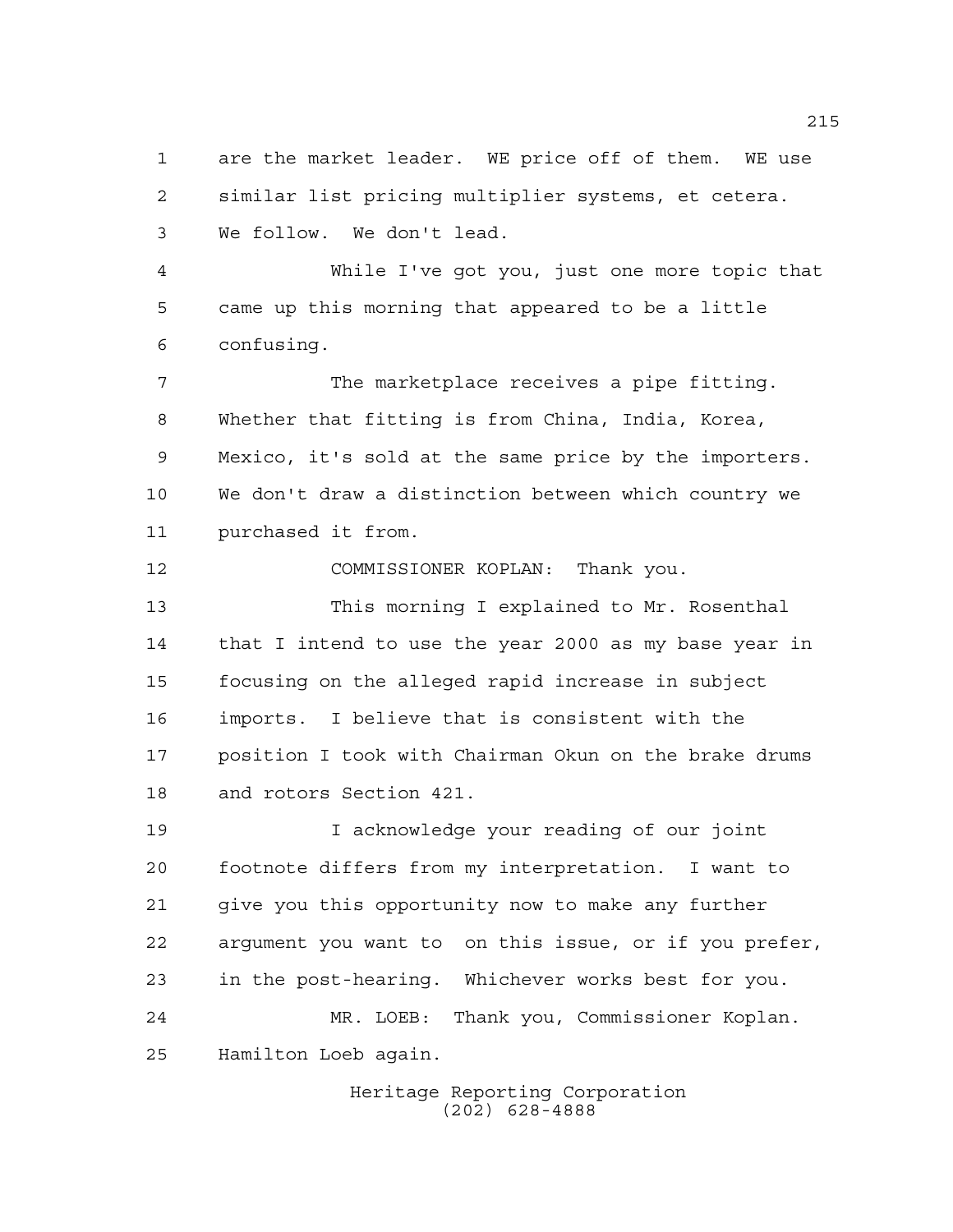1 I appreciate your flagging that so prominently in the questioning to both sides. That's certainly very helpful to us in our briefing and our response here. Of course we will respond post- hearing, but let me just give you the key two themes here.

 Number one, if you go that route then I think you still come out the same place under Section 421. That is to say Section 421 not only requires you to look at some form of base year or multiple base years as your reference, and then it says you must take the period most recently adjacent to the moment we sit here before the Commission and determine whether imports are rapidly increasing.

 So to say that imports rapidly increased in the year 2001 relative to 2000 and then thereafter flattened out, that still is not a case of "are rapidly increasing imports" as I read the statute, and certainly as I read both the purposes of the statute, the language of the statute, and the legislative history which was referred to in your footnote. Secondly, I do think the point in the footnote -- I took the point in the footnote to -- COMMISSIONER KOPLAN: Can I jump in for a second on that?

> Heritage Reporting Corporation (202) 628-4888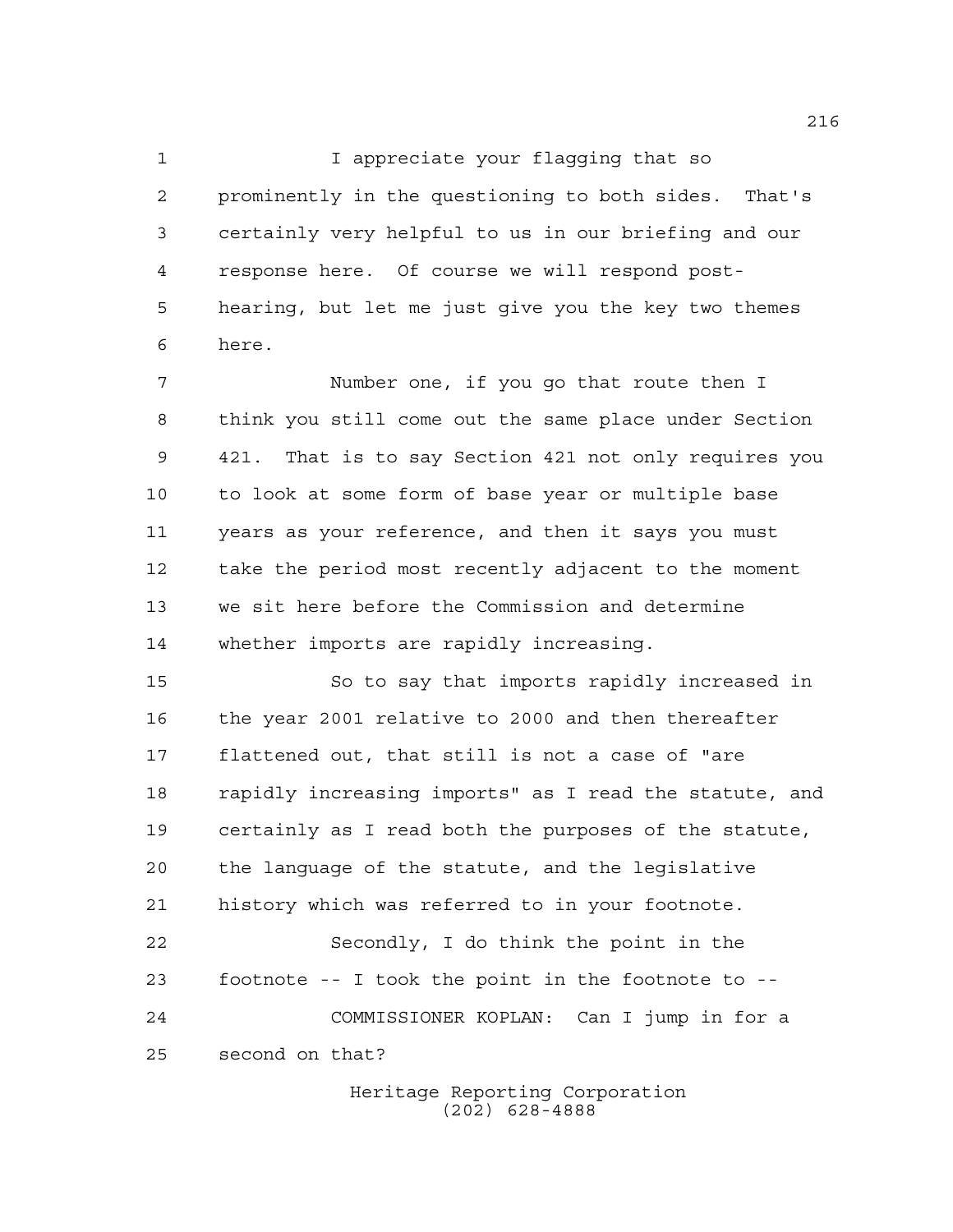MR. LOEB: Go ahead, I'm sorry.

COMMISSIONER KOPLAN: Thank you.

 I hear what you said and I know you said that earlier, actually, but I'd like you if you would to reconfigure the analysis that you have on page 11 of your pre-hearing brief using the BPI data available to under APO, tailored to 2000 as the base year, and provide me with the appropriate modified tables post- hearing and advise us in detail as to the effect that has on your current position with respect to the issue of rapid increase.

**I** understand what you're saying, the result would be the same, but I'd like you to quantify it because when you used the tables, assuming that 2000 would not be in that mix, you had some rather detailed tables of analysis that followed that initial argument. So I'd like you to, if you would, to go back and give me these as an alternative so that I can weigh the specifics of what you're saying.

 MR. LOEB: We certainly will do that in the post-hearing submission.

 COMMISSIONER KOPLAN: Thank you. I'm sorry for interrupting, but I wanted to get that in now. Go ahead.

Heritage Reporting Corporation (202) 628-4888 MR. LOEB: The second point was just to say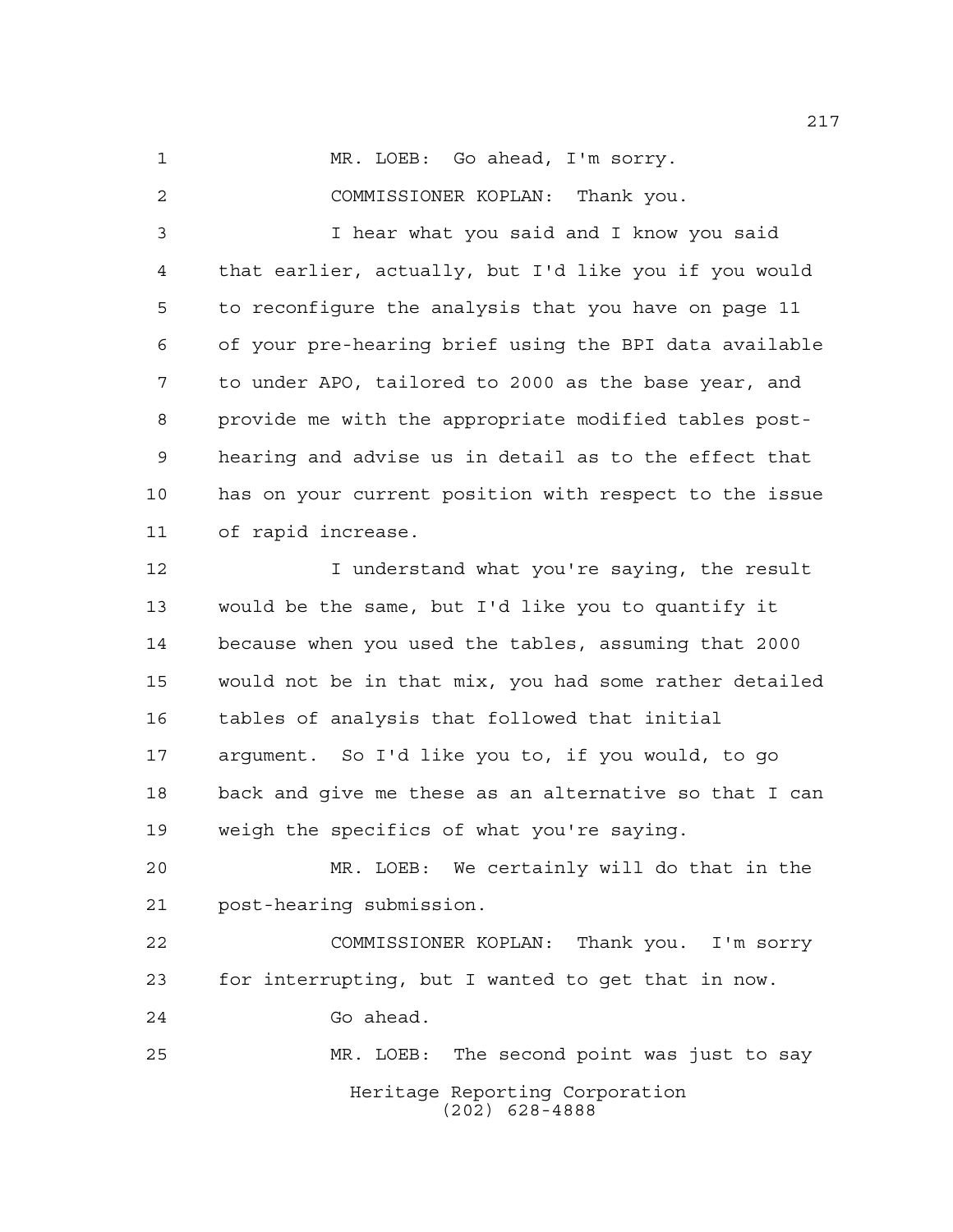that I think the analysis that at least I saw in the footnote as I read it, is the correct one. That is to say the relevant imports for purposes of determining whether a rapid increase has occurred are those that occur after China's accession to the WTO. That accession occurred in December 2001, so as a practical matter as we see it you're looking at 2002 and forward imports for determining whether the increase is occurring at a rapid rate.

 Obviously you collect data all the way back in this case to 1998. That gives you context, that gives you background, but our view is that to be consistent with the objectives of the Article 16 of the accession agreement and the statute, that the 2001 imports are outside the period of rapid increase.

 COMMISSIONER KOPLAN: I thank you for that. I completely understand your position. I just don't happen to agree with it in terms of interpreting my own footnote.

Thank you, though.

 You heard the response of both the domestic industry and Mr. Girard with regard to your allegations that the Petitioner enjoys protection from import competition in certain geographic markets because of what you referred to as the Buy American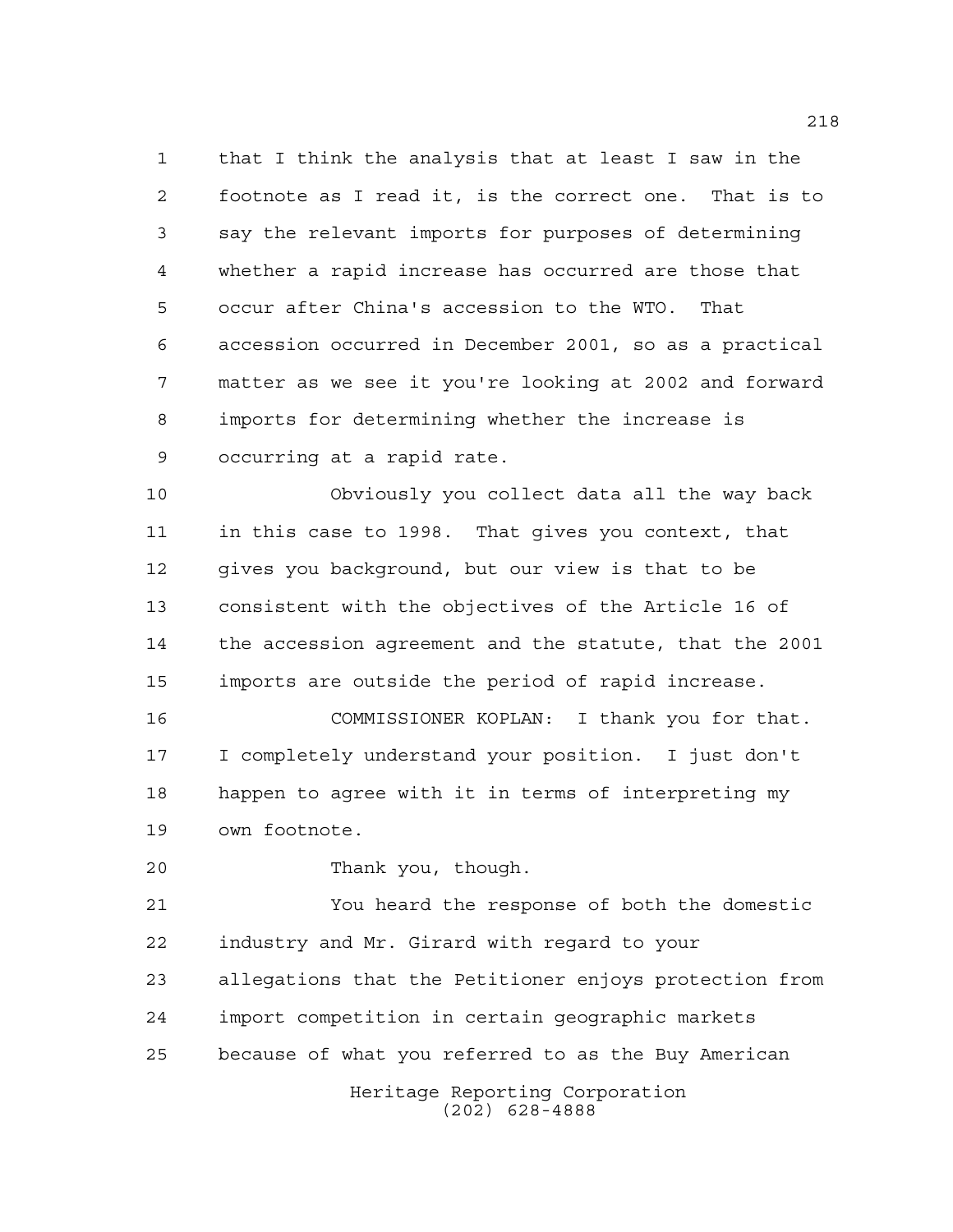factor.

| $\overline{c}$ | I'd appreciate your response to this                    |
|----------------|---------------------------------------------------------|
| 3              | morning's testimony since you've used that argument as  |
| 4              | a principal basis to explain away the substantial       |
| 5              | market of underselling of the five DIWF products that   |
| 6              | were included in the Commission's questionnaires.       |
| 7              | MR. LOEB: Let me, I think we want to hear               |
| 8              | principally from the importers who know considerably    |
| $\mathsf 9$    | more, have direct experience with Buy America than we   |
| 10             | I have a comment to make on it but I think it<br>do.    |
| 11             | would be more useful if the importers respond first.    |
| 12             | COMMISSIONER KOPLAN: I would appreciate                 |
| 13             | that. Thank you, Mr. Loeb.                              |
| 14             | MR. RYBACKI: Larry Rybacki again.                       |
| 15             | In the United States there are certain areas            |
| 16             | that we're precluded from selling. I was surprised      |
| 17             | Mr. Girard, his own union didn't realize that the       |
| 18             | Pennsylvania Steel Act, it's almost impossible to sell  |
| 19             | our products in the state of Pennsylvania. I would      |
| 20             | imagine that McWane has 98 percent better market share  |
| 21             | in the state of Pennsylvania. There are Buy American    |
| 22             | provisions in the Department of Transportation.<br>- On |
| 23             | jobs from coast to coast that are Department of         |
| 24             | Transportation there is Buy America provisions.         |
| 25             | On all military bases, which is a lot of                |
|                | Heritage Reporting Corporation<br>$(202)$ 628-4888      |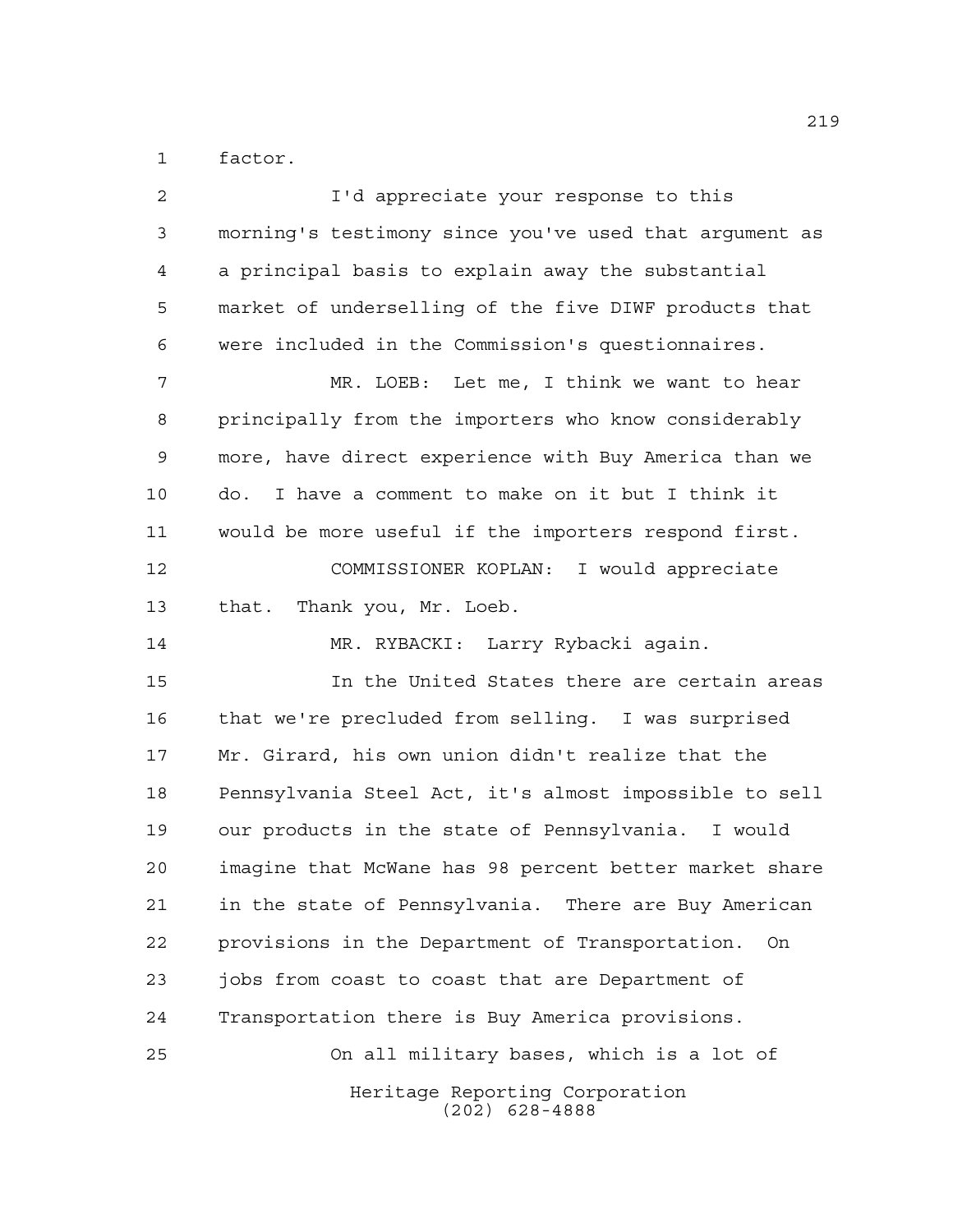business that goes on in military bases from coast to coast, military bases have a Buy American preference. So there is a good portion of the market, and there is actually six states -- COMMISSIONER KOPLAN: Can you quantify how much of the market you think that might be? Because the estimate I've heard was no more than ten percent. MR. RYBACKI: Commissioner Koplan, I think Don Waugaman or Joel said it was ten percent. I think it's 15 percent maybe, 10 to 15. But I think that's a fair number. COMMISSIONER KOPLAN: Okay. Thank you. I see my yellow light's come on so I'll wait for the next round. Thank you very much. CHAIRMAN OKUN: Commissioner Lane? COMMISSIONER LANE: I want somebody to run through an answer that you gave a little bit ago about how you set your prices. That you take McWane prices and then you set your prices according to that. Could you just give me an example of how you do that and what the effect is? MR. MORRISON: I'm Ed Morrison from Huntington, West Virginia, the CI Thornburg Company. Commissioner Miller, I know Commissioner Lane asked the question and I will answer it, and you

> Heritage Reporting Corporation (202) 628-4888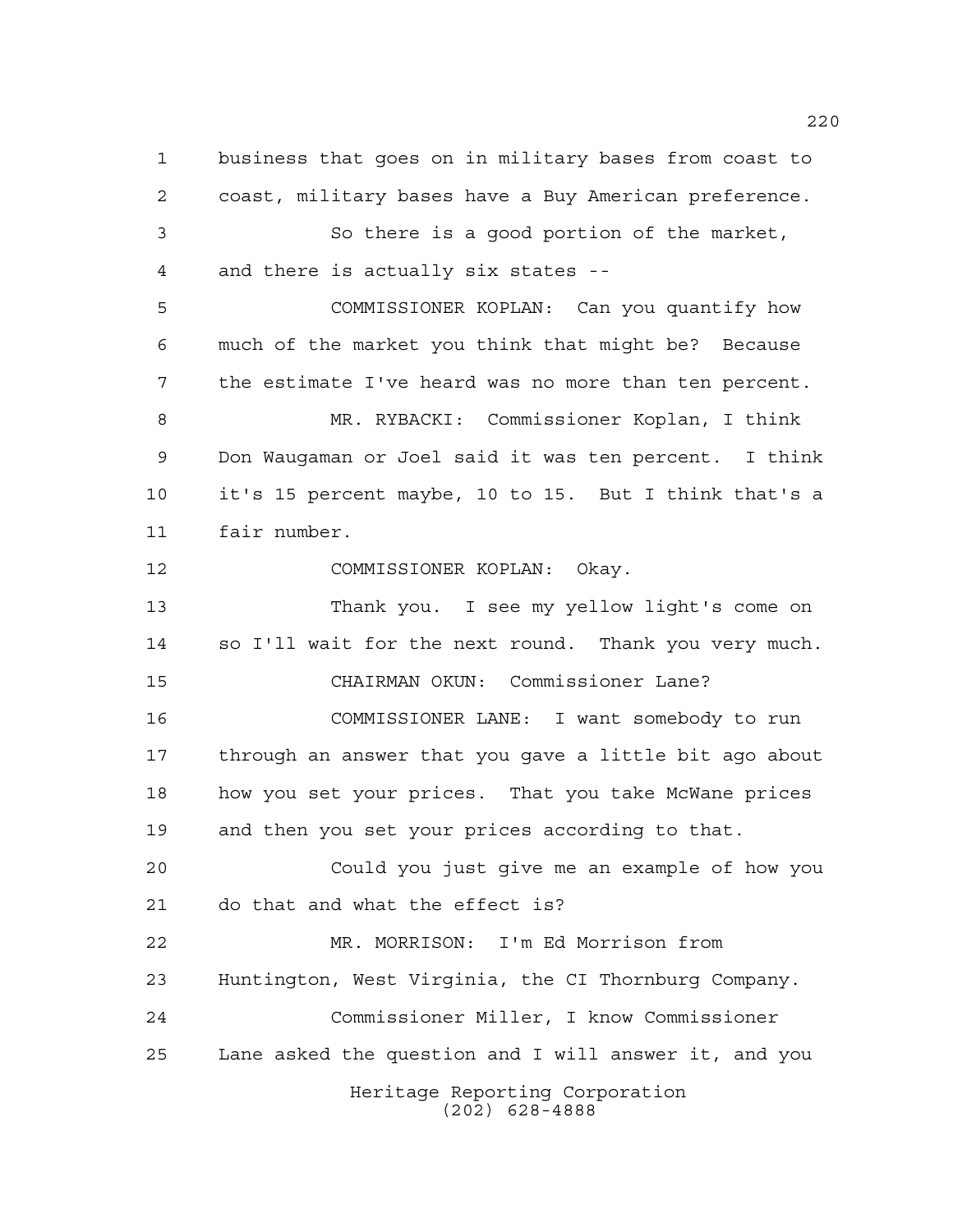Heritage Reporting Corporation (202) 628-4888 asked a similar question earlier that is relatively simple to answer but seemed to get complicated. Every one currently uses the same list price. From that list price we have, as a distributor, we have multipliers. We have a location in Bolling Green, Kentucky, that has a 29 multiplier from Tyler Union. In Lexington, Kentucky where we also have a branch, our multiplier on Tyler Union is a 31. In Huntington, West Virginia and Bridgeport, West Virginia where we have locations, it was a 31 and was raised to a 34. 12 Now I trust that tomorrow, after being here today, those multipliers will still be the same as they are today. Our multiplier from SIGMA is a .275 and our multiplier from Star is a .27. That's the net price of the fitting. Now on top of that from both Star and SIGMA we would qualify for a ten percent rebate. So if you do the arithmetic, that gives you your bottom line figure. From Tyler Union up until the time that we voluntarily resigned from the loyalty program we would have received a 17 percent rebate, 10 percent from Tyler Union and seven percent through a buying group.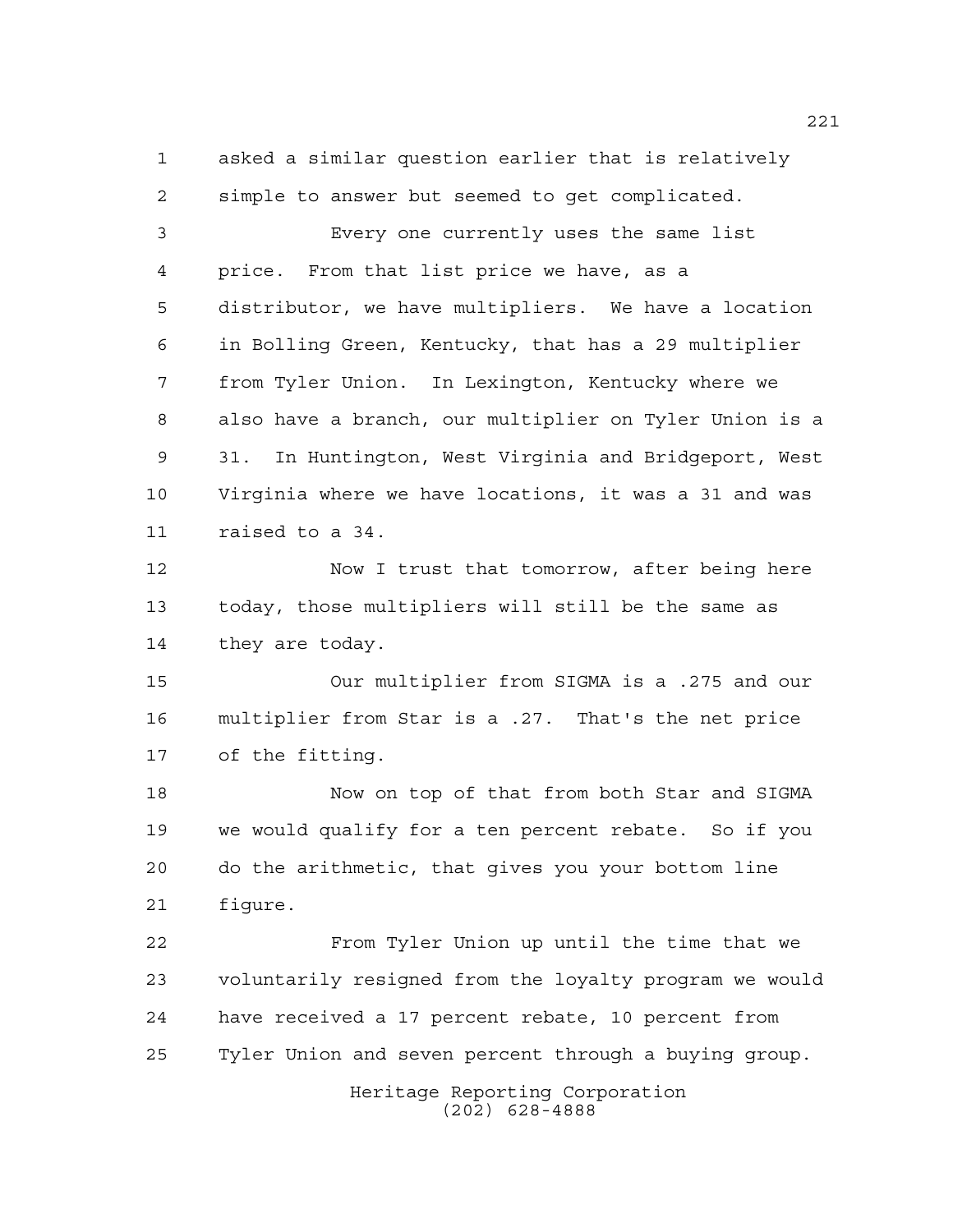Heritage Reporting Corporation (202) 628-4888 So if you do the arithmetic, that gives you your bottom line net cost for any item we would buy. Does that answer your question? COMMISSIONER LANE: I think. MR. MORRISON: I'll be glad to expand on it if you need clarification. COMMISSIONER LANE: No, I think I understand how it works. MR. RYBACKI: Commissioner Lane, can I help clarify? COMMISSIONER LANE: Yes. MR. RYBACKI: If an item is \$100, what Eddy was saying, if an item is \$100. From McWane it would have been \$29, you get the 29 multiplier, so it's \$29, less the rebates, which is 17 percent. So it's 29 less 17. Our multiplier was 275 which is less than McWane, but our rebate to them was ten percent. So it's \$27.50 less ten percent as opposed to \$29 less 17 percent which is relatively in the ball park. That's how we price. COMMISSIONER LANE: Okay. So if someone is buying a product from you at your price and somebody buying something from McWane at its price, the same product, is there a difference in price?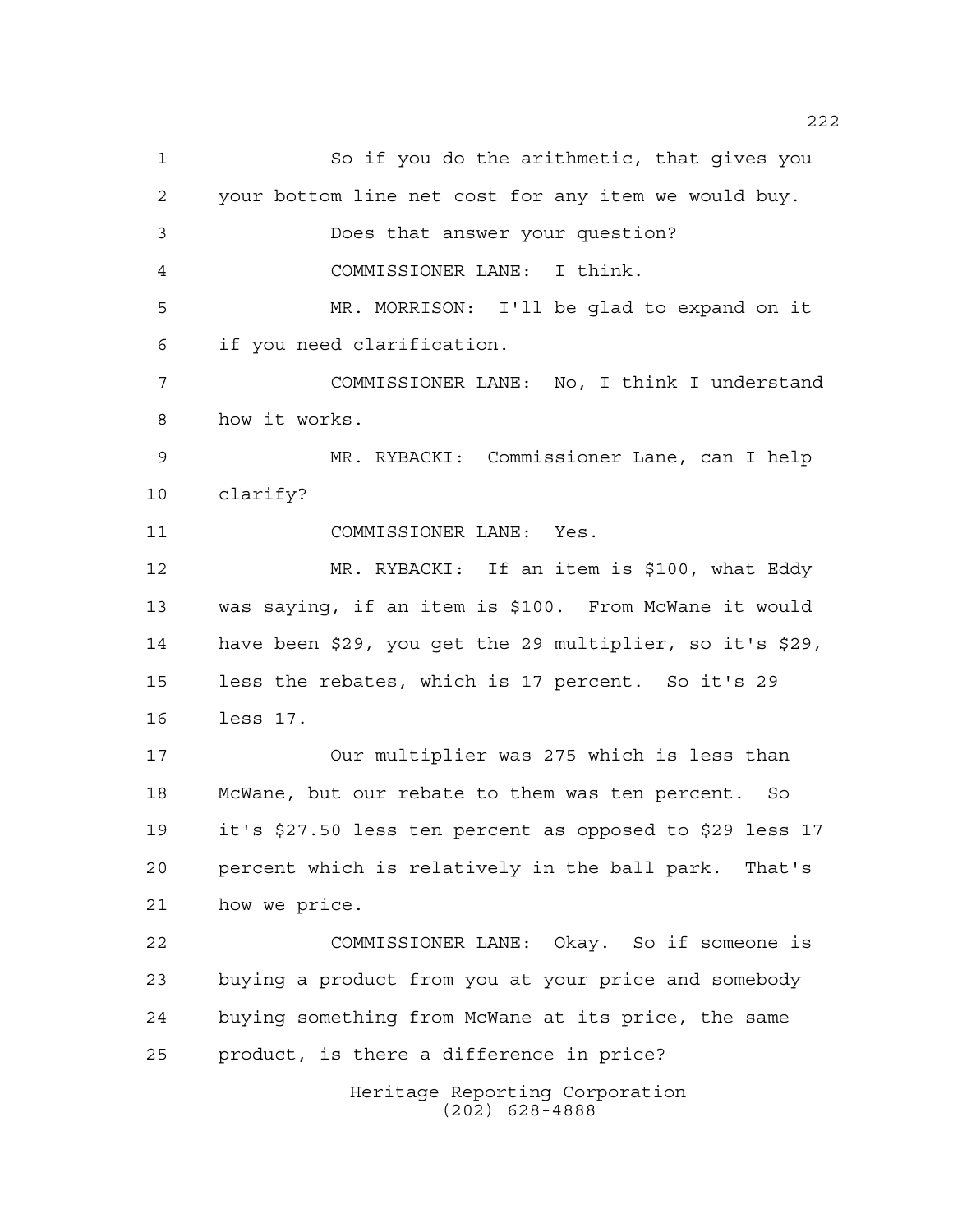Heritage Reporting Corporation (202) 628-4888 MR. RYBACKI: We try to factor in the rebate. With McWane they have different rebates, but let's just say it's 17 percent with somebody. Because our rebate is not going to be anywhere near that, let's say if ours is ten percent, what we try to do is get the net number down as close as we can to McWane's. That's our goal. MR. REILLY: Commissioner Lane, this is John Reilly. Just to make it simple. If you're at a 29 multiplier with McWane and you qualify for the 17 percent rebate, you get the low price. The price of 27.5 or 27, less a ten percent rebate, will be higher than the net price that you'll be paying McWane. If McWane kicks you off the rebate program, the price would be slightly higher than the importer price. COMMISSIONER LANE: Thank you. MR. McCUTCHEON: Commissioner Lane? Could I add one thing to that? COMMISSIONER LANE: Yes. MR. McCUTCHEON: My name's and McCutcheon. I'm with Star Pipe. Back to your question is the pricing different. In most cases yes, the pricing is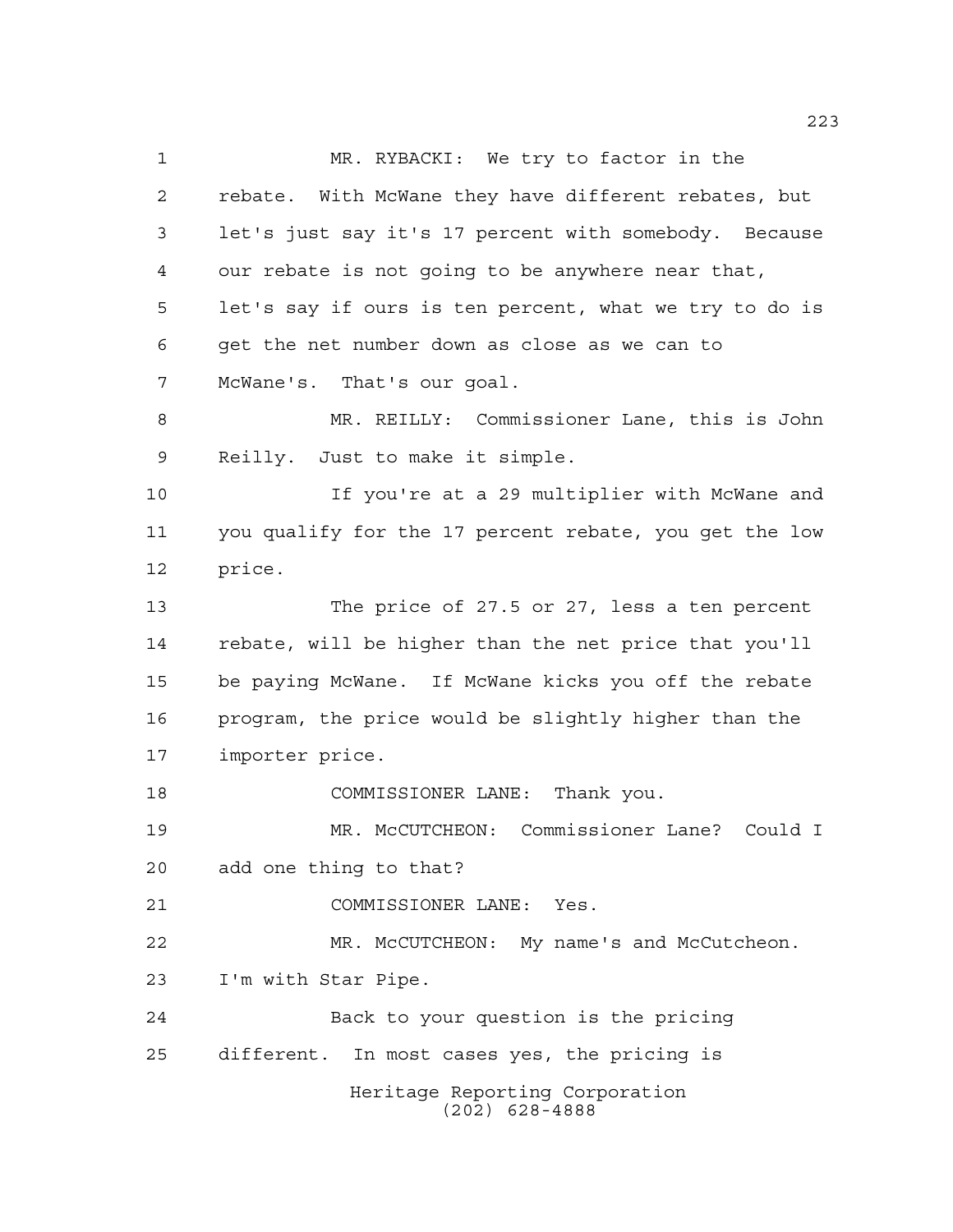different. Not necessarily lower. Not necessarily higher. There are markets that McWane is below Star Pipe and below SIGMA in pricing. Texas is a perfect example.

 If you take into consideration, and I can only speak to Star Pipe and what I'm assuming with SIGMA, but Star Pipe's multipliers less our rebate, McWane's price to the customer is lower than Star Pipe's. They are the low provider in the state of Texas. So back to your question, is there a difference? Yes, ma'am. There is a difference. Not necessarily always lower. COMMISSIONER LANE: Thank you. Mr. Rybacki, I think in your initial

 statement you were making, you said something about Tyler not being a reliable source for product. Would you mind expanding on that?

 MR. RYBACKI: That was not in my testimony. COMMISSIONER LANE: You're right, It's Mr. G-R-O-N-A-T-E-R.

 MR. GROENIGER: Yes, Commissioner, that was me. When I say reliable I mean -- My name is Mike Groeniger.

Heritage Reporting Corporation (202) 628-4888 Is the fact that we rely on service on a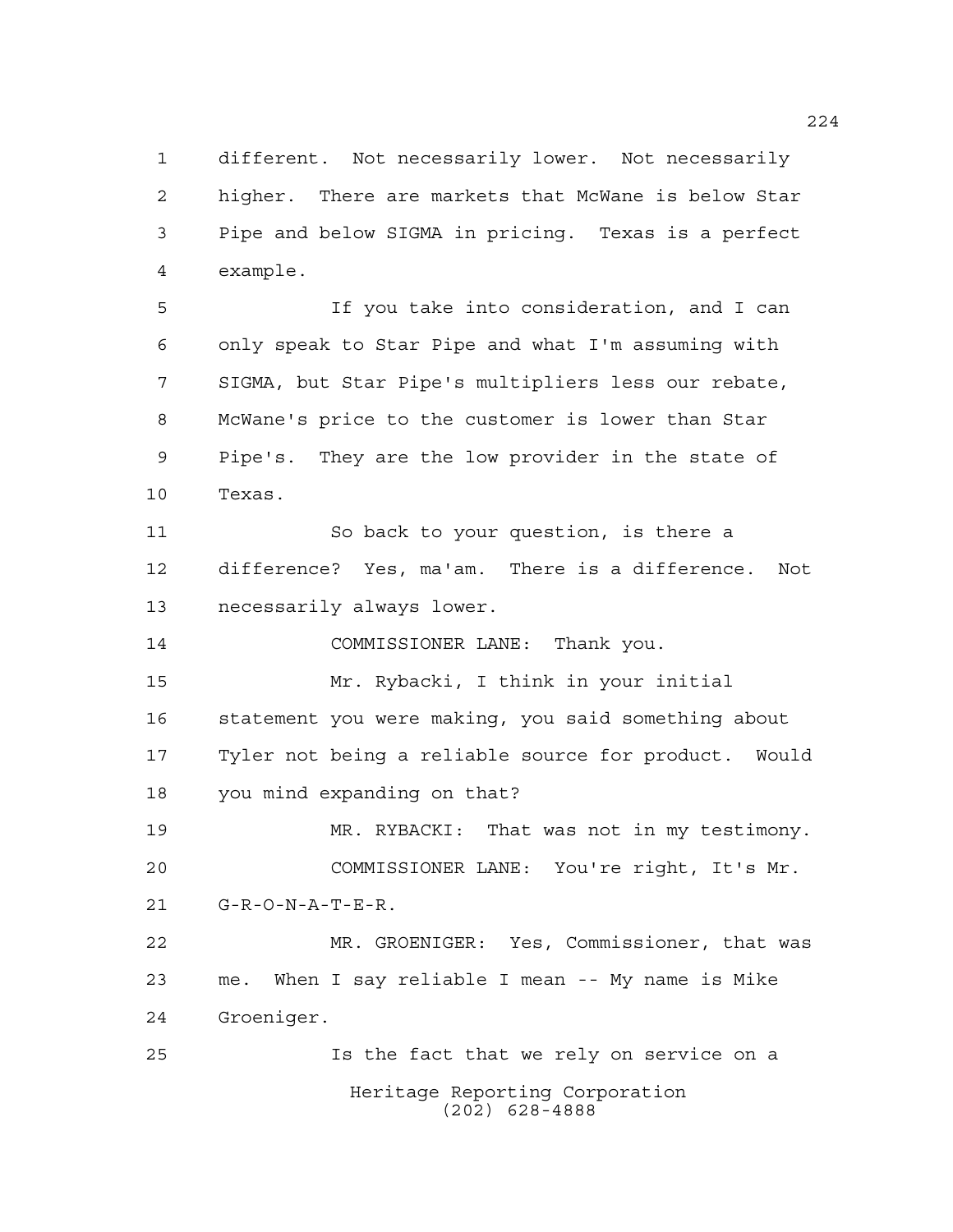continuing basis, a daily basis. We're sending orders from multiple sites and demanding a delivery that allows us to finish the projects.

 We are the largest supplier of ductile iron fittings in the state of California and we have a tremendous demand for service. And if we cannot rely on a consistent pricing or availability then we have to designate that manufacturer and non-compliant. Over the past several years with the ups and downs going through Tyler, they have been non-compliant. That's why I say that.

 COMMISSIONER LANE: Are you still doing business with them today?

 MR. GROENIGER: Yes, on a reduced level, but yes, ma'am.

 COMMISSIONER LANE: Are they reliable today? MR. GROENIGER: At a reduced level, yes, ma'am.

 MR. LISOWSKI: Ma'am, Pete Lisowski with Star Pipe.

Heritage Reporting Corporation To add into what Mike was saying as far as reliability goes, Star Pipe and some of the other importers, SIGMA, PCI, we do what Tyler and Union cannot do. WE're smaller and more flexible and more ready to serve the customer and get them the product

(202) 628-4888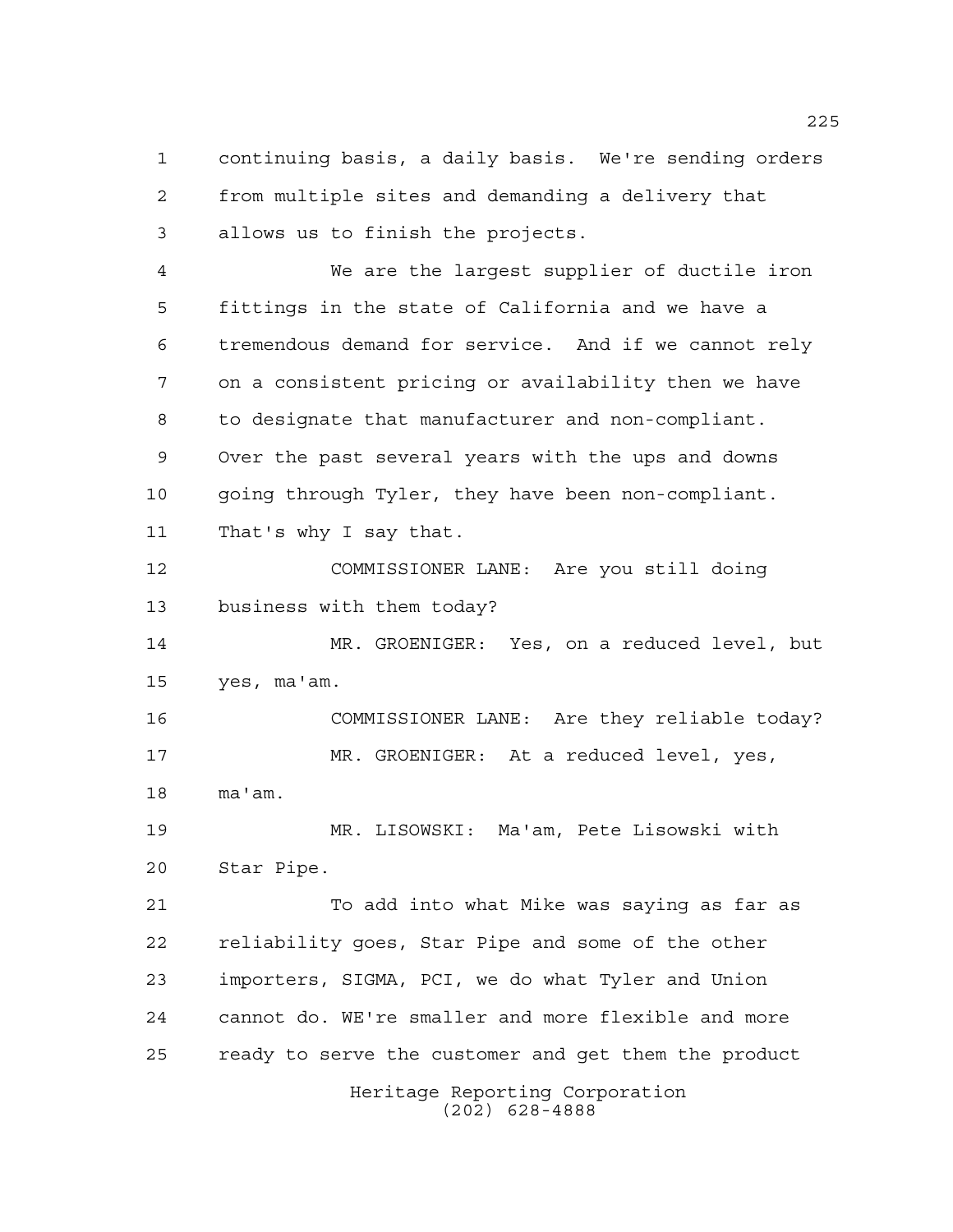1 they need even if it's not 10,000 pounds.

Heritage Reporting Corporation (202) 628-4888 Getting back to pricing, much of what we do, a lot of our fittings that we sell are shorts that maybe the big domestic producer will not get to the customer, but we get it to them. And normally they pay a premium because those customers normally aren't getting a rebate from us. COMMISSIONER LANE: Okay. Another few statements were made about the safety record of Tyler, and Mr. Rybacki, that may have been you. You said that in 1995 Tyler paid \$10 million in OSHA fines, that 4,000 people have been injured and nine people have been killed. Could you give me a timeframe on the 4,000? Were those 4,000 people or just 4,000 incidents of safety violations? MR. RYBACKI: I do believe those are 4,000 incidents. Those numbers are since 1995 and those numbers came from the Frontline/New York Times investigation. COMMISSIONER LANE: That's your sole source of the information? MR. RYBACKI: And other public records that have been listed. From other news articles,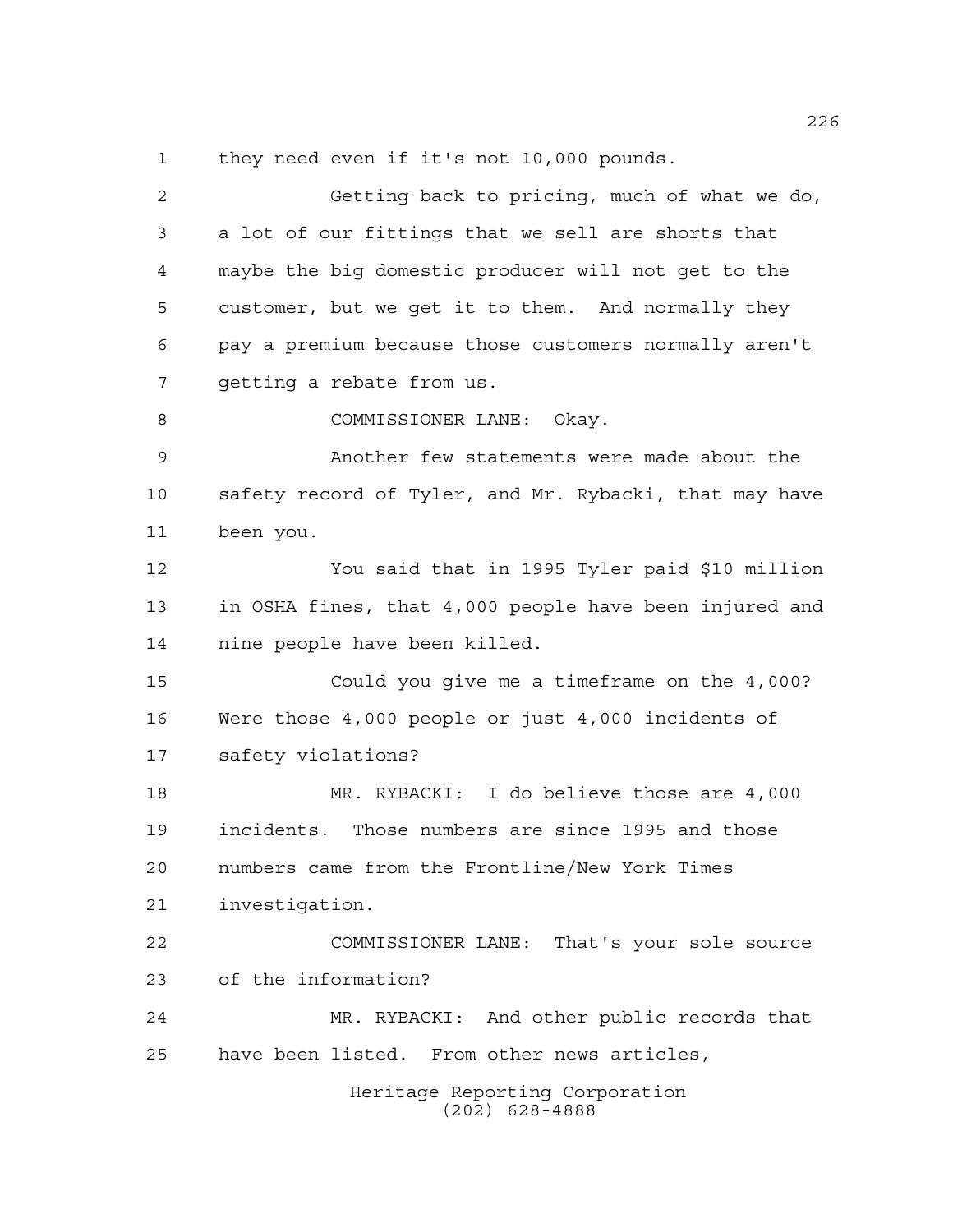Birmingham papers, and Tyler papers and -- It's been from the public record.

 COMMISSIONER LANE: Thank you. That's all I have, Madame Chairman. CHAIRMAN OKUN: Commissioner Pearson? COMMISSIONER PEARSON: Thank you, Madame Chairman.

 This morning I had the opportunity to ask Petitioners about the flexibility of the world marketplace, so now let me do the same with you.

11 11 In the event that a trade remedy is imposed here and there's a restriction on the imports from China, what types of adjustments can we expect to see in the world market and the domestic market? Let's talk a little bit about whether sourcing of imports might change. What would happen to pricing levels in the domestic market? What would happen to market share, that sort of thing? I would love to hear form several of you, so please go ahead.

 MR. PAIS: I'm Victor Pais from SIGMA. Without question in the short term there is always going to be disruption. Let's not sit here and think that fluidity is all night. But that said, this is a basic foundry product and as a long term strategy some of us have already got a diversified production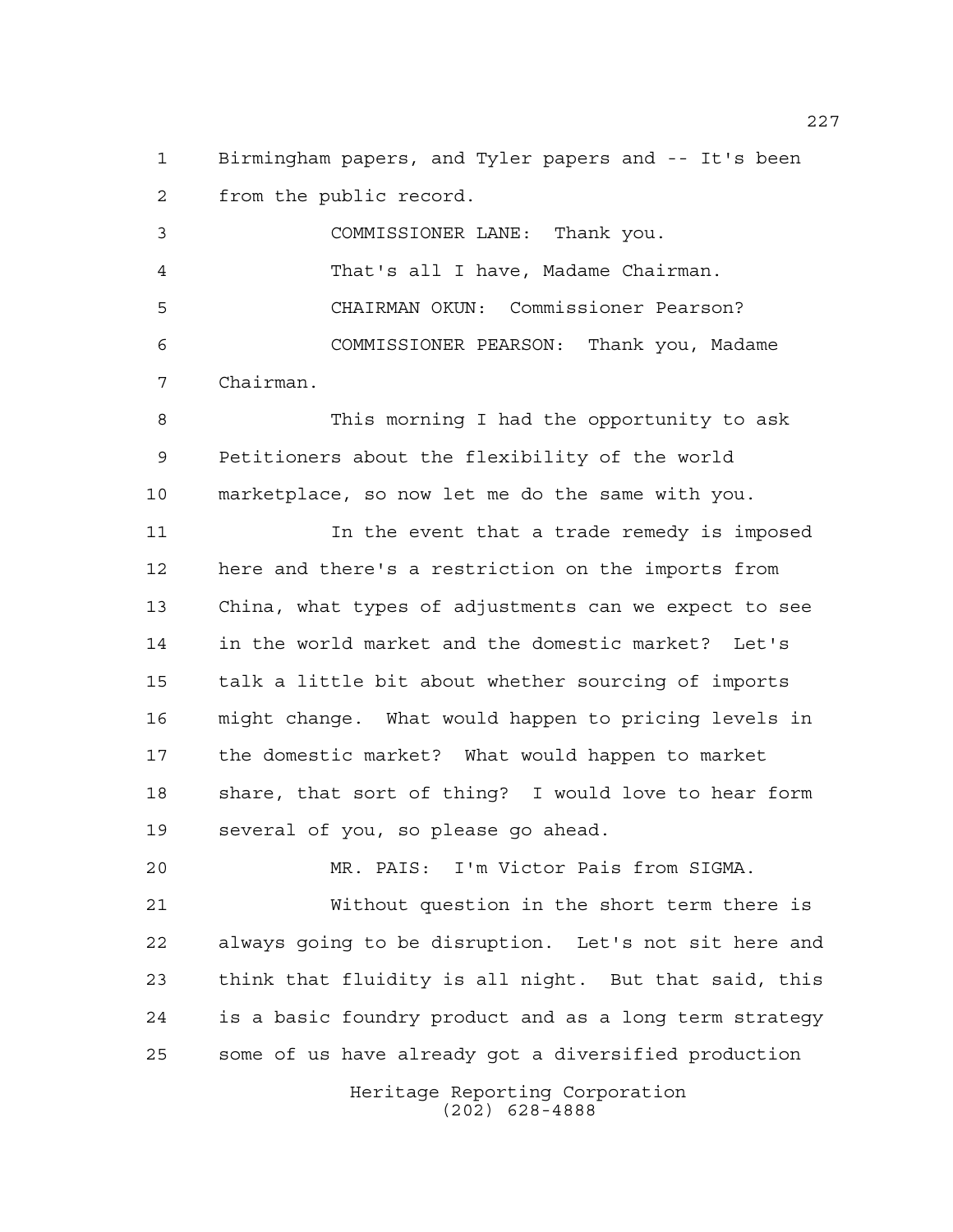base spreading to India, Mexico, Korea, and some of them even to Brazil. So there are multiple sources. They're all competitive in their own way. They have, each one has their own advantages and disadvantages. All these manufacturers were driven by someone like SIGMA or Star. They're not off-the-shelf product which are available like in the case of nails or fasteners or something. So it depends on the ability of a manufacturer, and we consider ourselves a "manufacturer" because our responsibilities as such, our liabilities as such. We have garnered over the years with the professionals that we have, over 20-25 years of experience, that we have guided them to produce fittings to AWW standards, and then some. And then some, only because we knew from day one that we had to be better, not just equal. Things like traceability on every casting to have an outstanding quality record beyond any question. And things like that. And it doesn't cost anything more to introduce these quality measures. So we already have a base in India, we have a base in Mexico and Korea. Needless to say, there

Heritage Reporting Corporation (202) 628-4888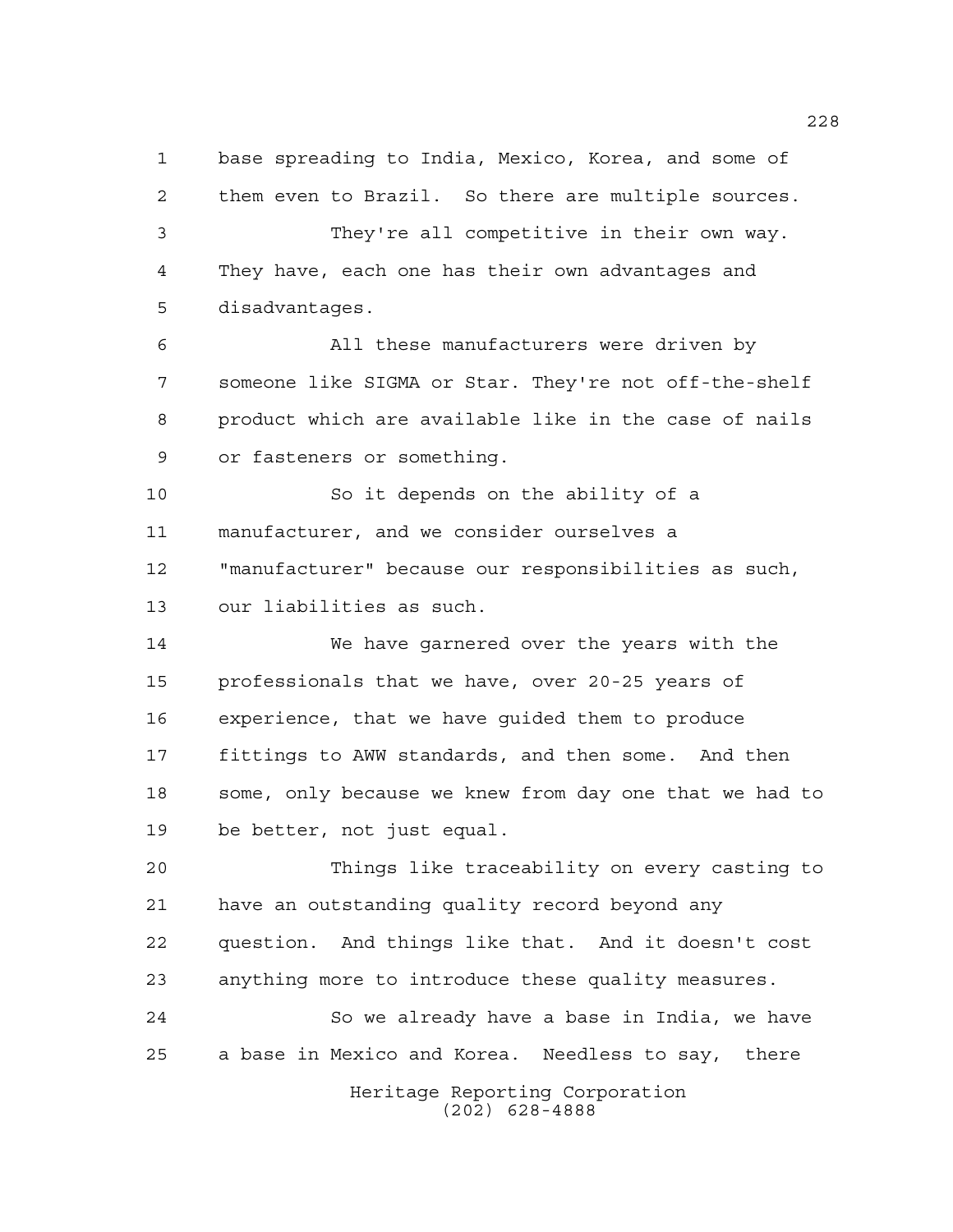are existing configurations scheduled and should this happen there is going to be a disruption. But inventory of the pipeline helps. And as you have heard from our customers, they have been through this before, the disruption, even within the domestic supply sector. They will work with us. We know this is a long term industry, but in a relatively short time we can get an alternative base going.

 MR. REILLY: Commissioner Pearson, John Reilly. Let me try to address some of the market price issues you raised.

 I'd kind of like to set some parameters on the analysis because I think there might have been an unspoken assumption by some of the folks who were speaking this morning that the scenario would entail the elimination of imports from China. I don't think that's basically what we're concerned with here.

 Strictly as a counter-factual kind of analysis, let's suppose that one took 2000 as a base period. That seems to be a popular base period. That means that the amount of product to be replaced in the neighborhood, looking at the volume of imports over the 2001-2002 and this year, is approximately 10,000 short tons. So basically what you're really asking is how difficult would it be for the importers to replace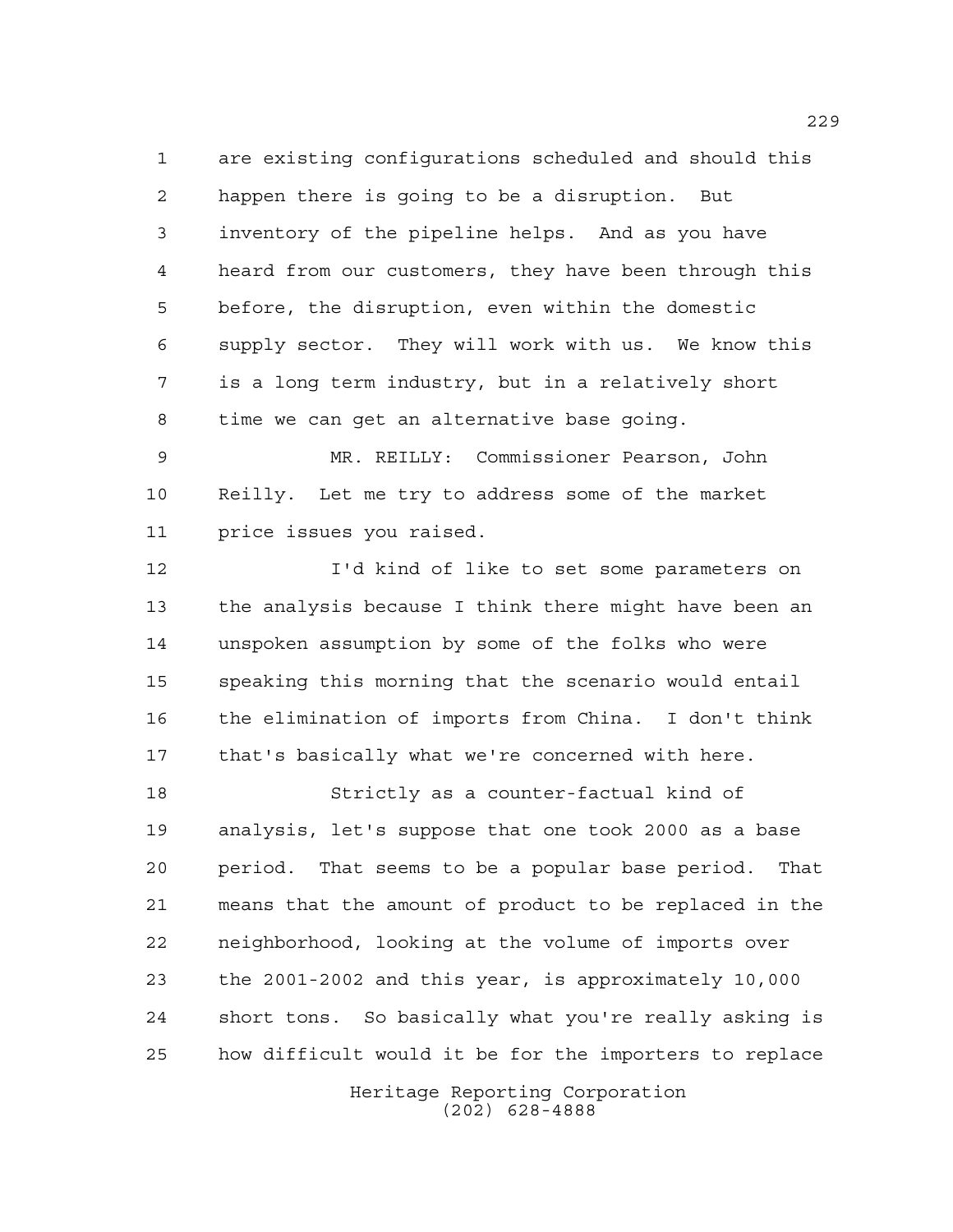10,000 short tons of products by increasing imports from other foundries in other countries where they already have relationships.

 My answer to that question is it wouldn't, in the overall stream of things it would not be very difficult at all. It could probably be pretty well accomplished within the period of a year or so. Considering that the importers have in place product in the pipeline and also have in place inventories which they can use to sustain themselves for a period of time until production can be ramped up.

 Those countries where they do have relationships, do have foundries that are competent to produce the specific product.

 The other point I think which is important and perhaps some of the importers will elaborate on this, the price that they will pay is for the imports from the third countries, is not necessarily substantially higher than the price that they would pay for imports from China.

 For example, there's a general consideration that India is in fact cost and price competitive with China in this particular field in general. If you give them additional orders and they can produce at a higher level of utilization and increase their

> Heritage Reporting Corporation (202) 628-4888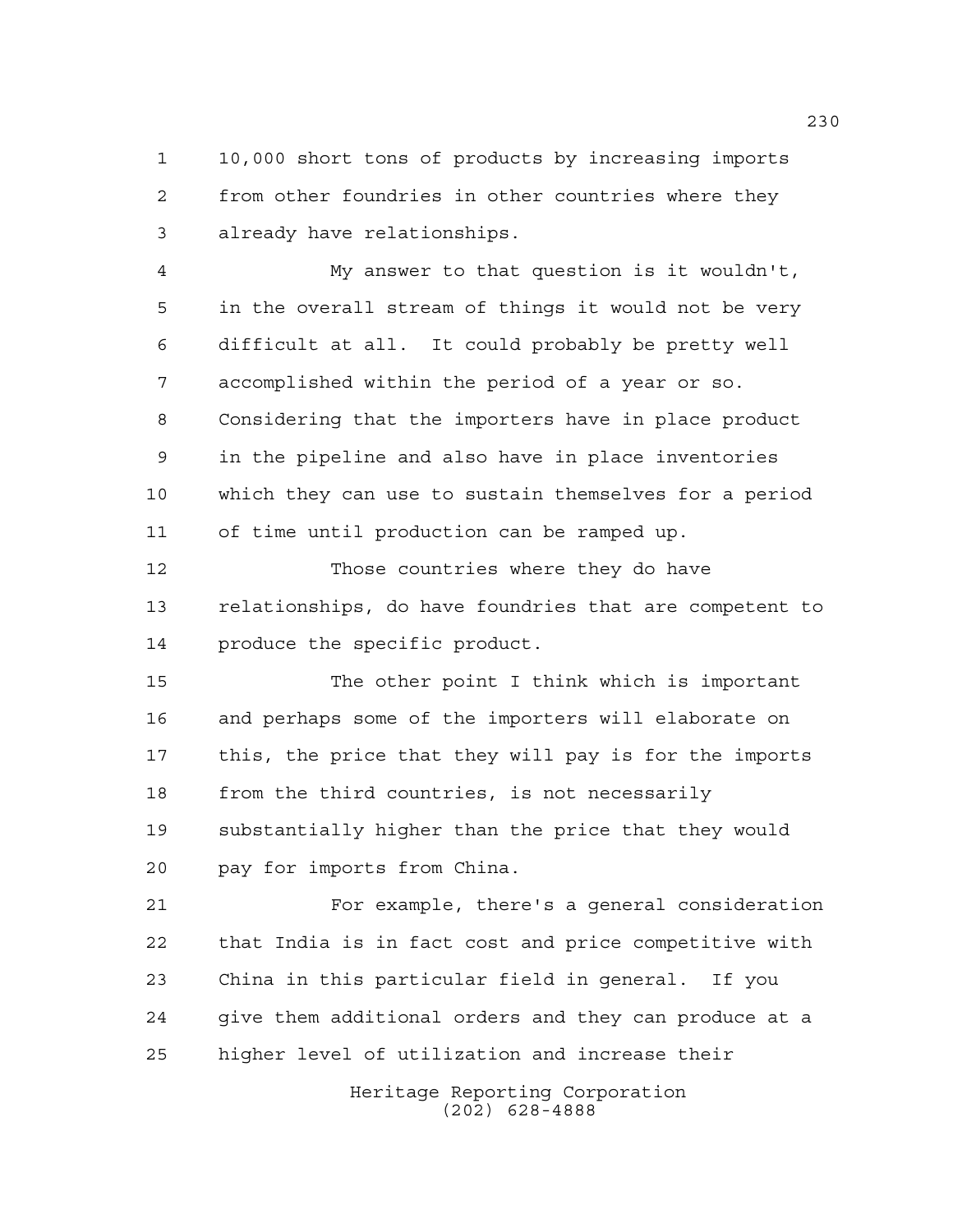efficiency, you'd expect their costs to go down as well.

 Given this kind of a scenario and the substantial presence of non-subject imports in the marketplace, and the substantial availability of non- subject imports, I would expect the price effect from that angle alone to be relatively insignificant.

 Moreover, the Commission staff has estimated that the elasticity of supply in the United States from the domestic producers is highly elastic to price. That means it would not take a significant price increase to draw a significant additional supply into the marketplace. There goes the assumption that we're going to get rid of Chinese imports and get prices up. It just doesn't work.

16 MR. McCUTCHEON: Dan McCutcheon, Star Pipe. I just wanted to reiterate what John said. I believe that it would take some time, it would cause more work of course on our part to shift capacities. But we could do that. WE are also established in other countries with people and relationships.

 There's a parallel there, I believe. What happened between 2000 and 2001? It took us time after the antidumping, it took us time to reestablish ourselves, to set up our QA and our QC programs, to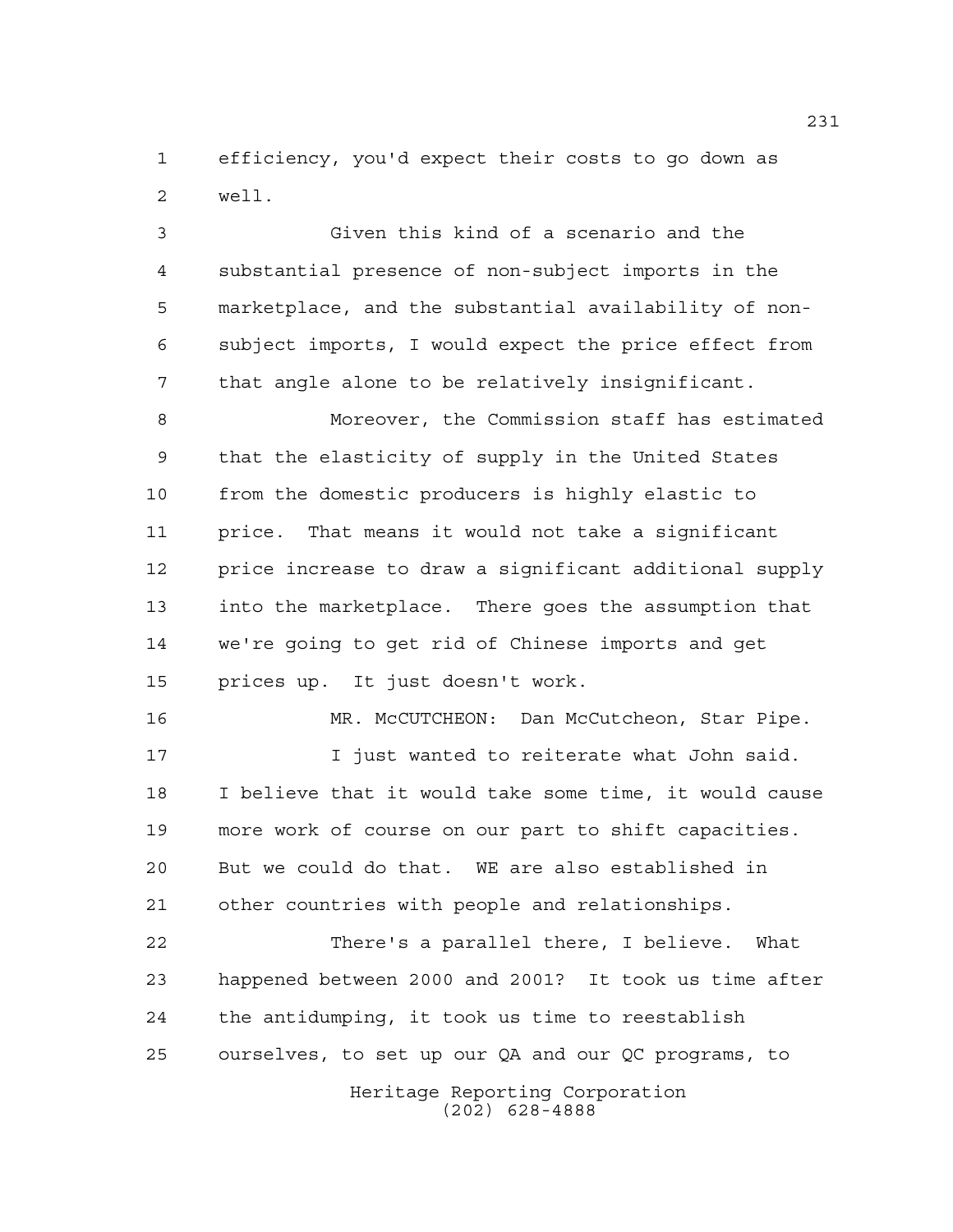bring in test product and test it and put it through the throes that we have to do as manufacturers.

 So I do think it would take some time. Would there be changes in the price to the consumer? Very unlikely because our price is heavily determined right now not on country of origin, it's based on the market and what McWane is doing in pricing and where the net price is to the customer.

 MR. RYBACKI: Commissioner Pearson, I want to make a point that, I may be the only one able to make it here. Actually two points.

 One is, you keep mentioning other countries. Everybody mentions other countries and nobody mentions the United States. Why not source it there?

 I'm one of the only people here that tried to build a foundry in the United States. I was associated with a company and we tried to build a foundry in 1987 in Warrenton, Georgia. Because of OSHA, EPA and other things, other blockades, we were not able to complete our mission.

 The reason I bring this up is because I want to quote Mr. Girard today who said, "On the best of days it is a hot, dirty, and dangerous business to be in." On the best of days.

Heritage Reporting Corporation (202) 628-4888 When I first joined SIGMA in late 1990,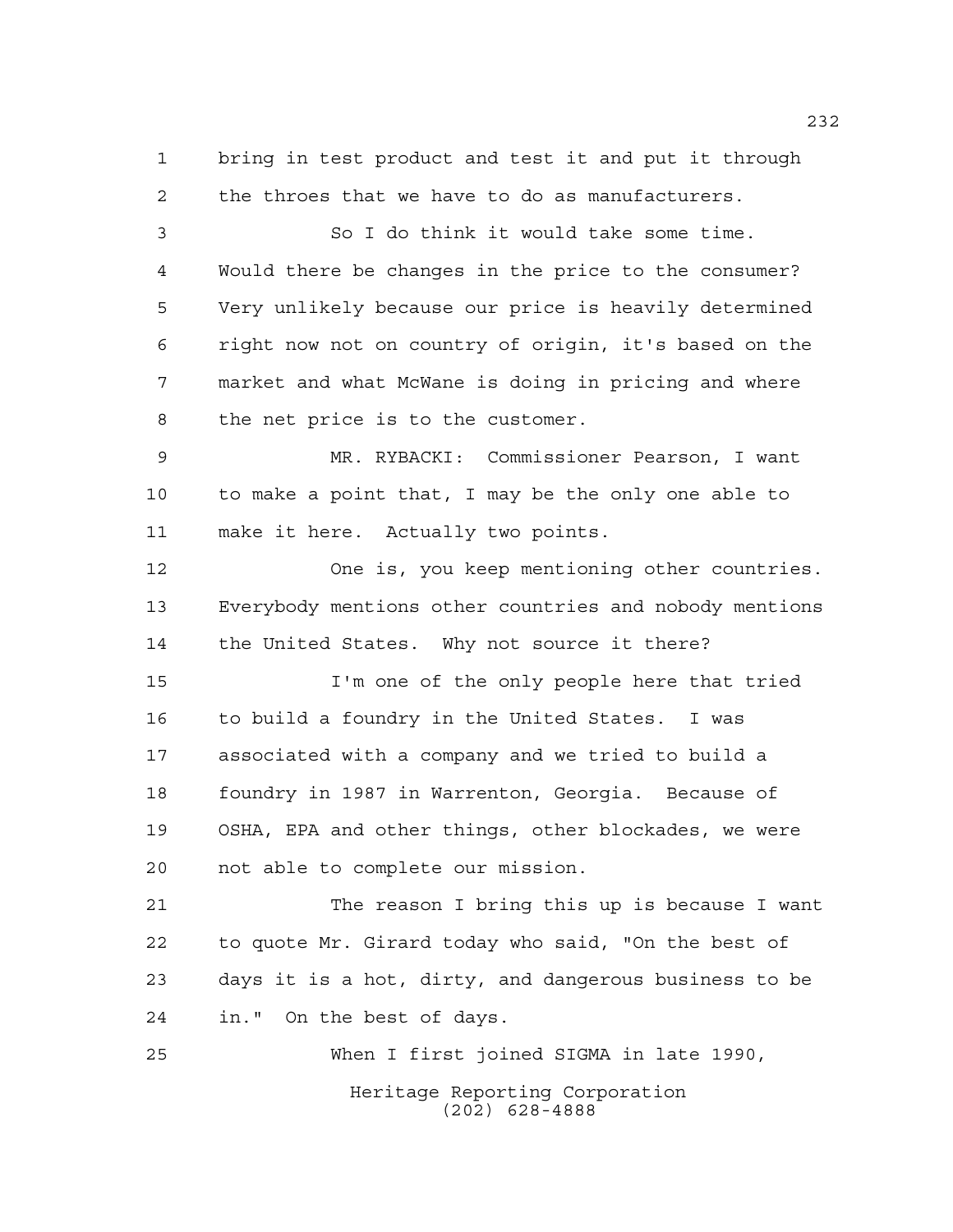early 1991, one of the possibilities for our sourcing was the good old USA. We found because of continued problems in the environment and safety conditions and so forth, that the foundries were no longer able to keep up with the standards. That's the reason why we started sourcing 100 percent overseas. We actually had an ongoing foundry at the time, SIGMA did, affiliation with Russell Pipe and Foundry in Alabama. But it could also not keep up with the continued pollution problem, the worker problems, safety problems, and as a result we decided it was best for us to go overseas. So that's one point I think I wanted to make.

 Number two, as far as pricing. What would happen if in fact the commission did rule and throw a 95 percent number at us? Obviously we would be forced to be nimble enough to go other places, whether it be the countries talked about today -- India, Brazil, Mexico, Korea, and there are others, by the way, that we could go to in a heartbeat that could be competitive with China.

 But what would happen to the marketplace? Well, you saw the great disparity today, over 40 percent difference I think it was from Mr. Waugaman or Mr. Blair that said that some of the market share at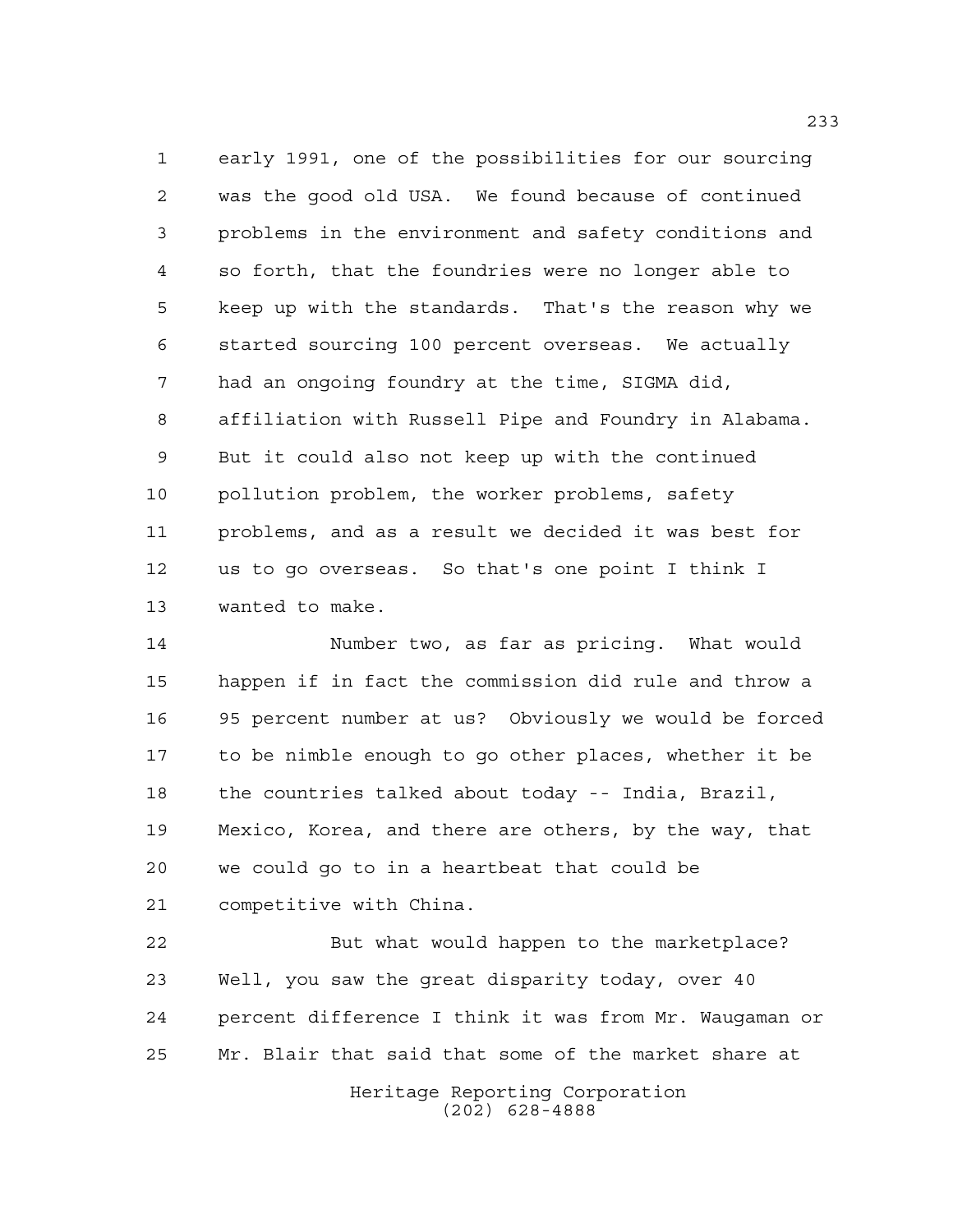29 and others are at a 48. You see a lot of 48's. You might see a lot of 55's and 60's and 62's.

 If we're gone and China's gone as a major supplier to this industry, you're going to see tremendously higher prices every where, not only to our friends the distributors here, but to the ultimate end user and the consumer.

 MR. REILLY: Commissioner Pearson, my comments not withstanding, my confidence in my analysis stands.

 I do not believe that there would be significant price increases in the absence of imports from China. Once the logistical issues associated with sourcing from other locations had been sorted out.

 In addition, the high elasticity of supply from the domestic industry that's indicated by the staff report, would also help to keep prices down.

 COMMISSIONER PEARSON: Thank you. with the red light --

 MR. RYBACKI: I just want to make one last - - I agree with Mr. Reilly. The difference is I said short term. The short term before we could get over to and get our full production over to India and the other countries, Mexico and so forth. The short term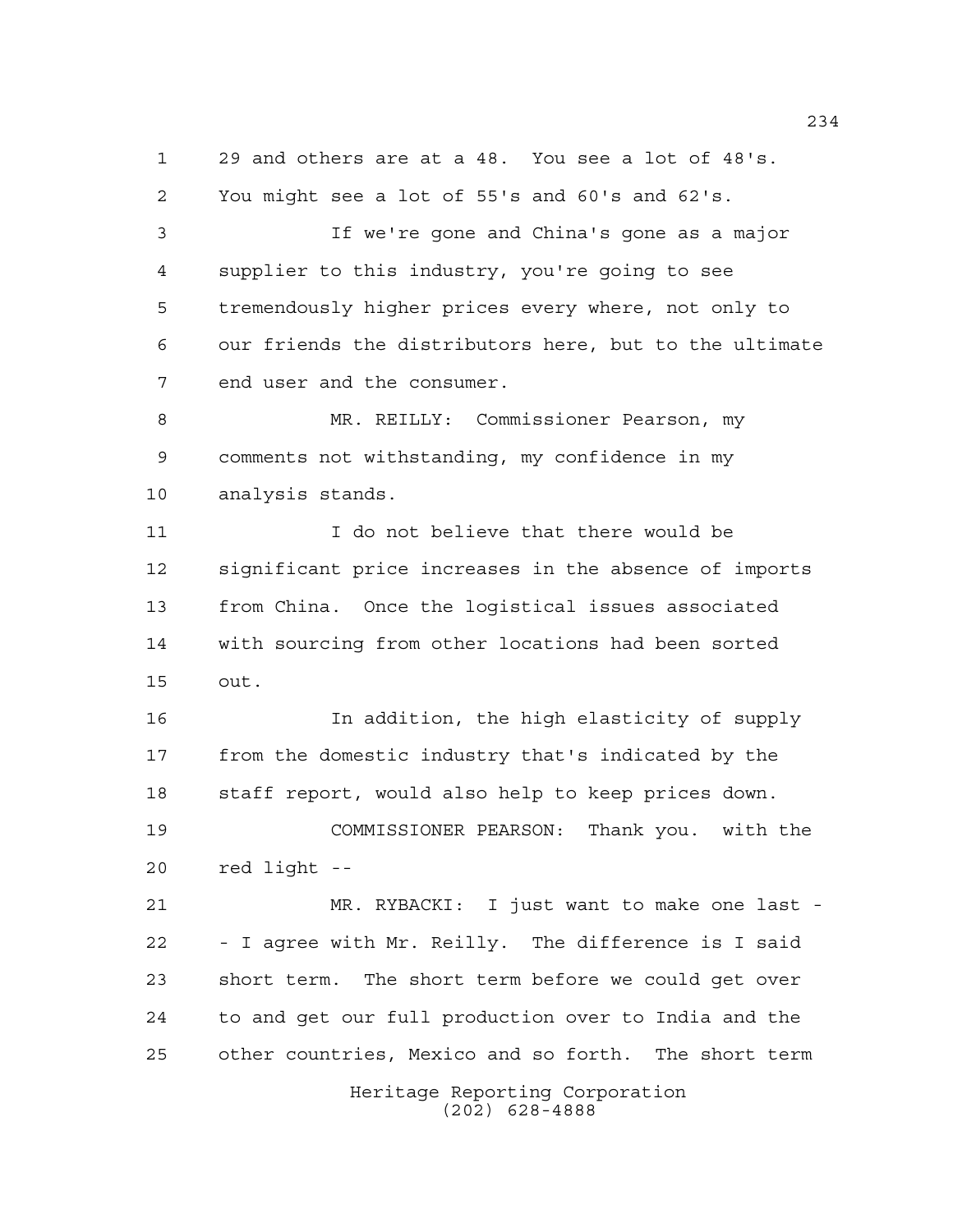prices would go up and then they would stabilize.

 COMMISSIONER PEARSON: Thank you all very much.

 With the red light on let me turn it over to Madame Chairman.

 CHAIRMAN OKUN: Let me ask, well whoever want to answer. As I listened to your testimony and responses to questions in describing the environment you operate in and kind of the focus that I've heard from all of you on McWane and the rebates and the loyalty program and I think as many of you have described, you've used words like dominance and a number of things about McWane.

 Why in a market period, and again I'm focusing on the most recent but I think I heard Commissioner Koplan looking at 2000 as a base year. Why wouldn't McWane have been able to force rising prices into this market when there was increasing demand and rising costs from the domestic producers? That's a disconnect for me in listening to this. If McWane is driving all this, why isn't it driving it up in this market? Back row. Mr. Pais? MR. PAIS: That's correct. Victor Pais from SIGMA.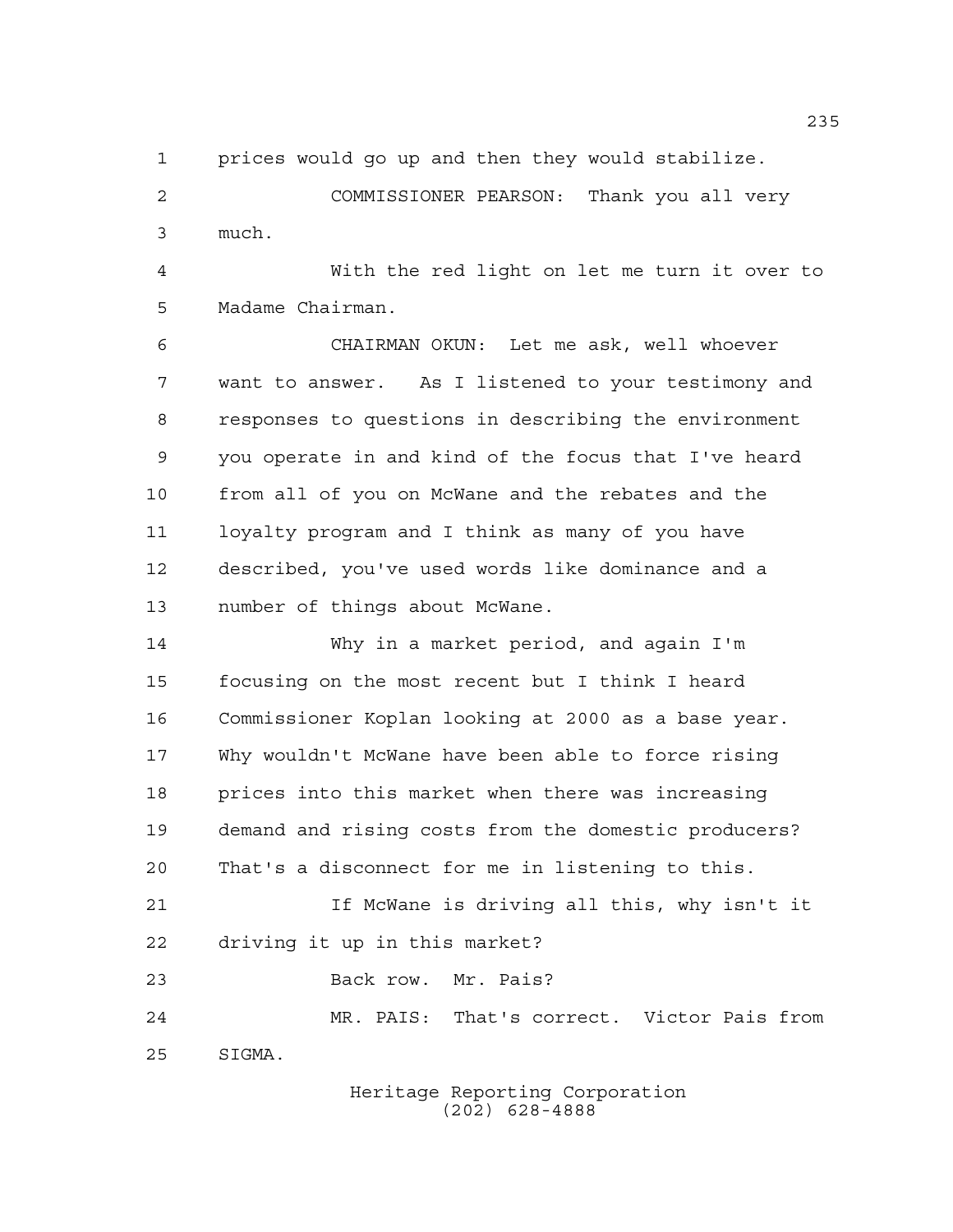In a way I wish to answer Commissioner Okun's and Commissioner Miller's similar concern. If McWane had a business model which quantified a certain level of business, just like any other business, and went about their marketing and other management plans to reach those goals, we would not be sitting here. All this has happened because their model is just one thing. It's 100 percent market share. If you ask not just us for on the other side of the equation, but customers and anyone in the industry, if you ask one thing about McWane they would say market share. They are so driven by it. So when you have this goal or desire or obsession about 100 percent domination, so you could control the distributors, you can charge whatever price you want, any time you want. Anything less is not good enough, and this is the reason where they have got the three big chains as many of us have attested and as the facts bear out, they pretty much have the business, they've had it for the last several years. In spite of that they gave a preventive 17 percent, just to lock them up, out of any kind of imaginary erosion to the smaller suppliers. And time and again we have said none of us have the capacity even to manage them.

> Heritage Reporting Corporation (202) 628-4888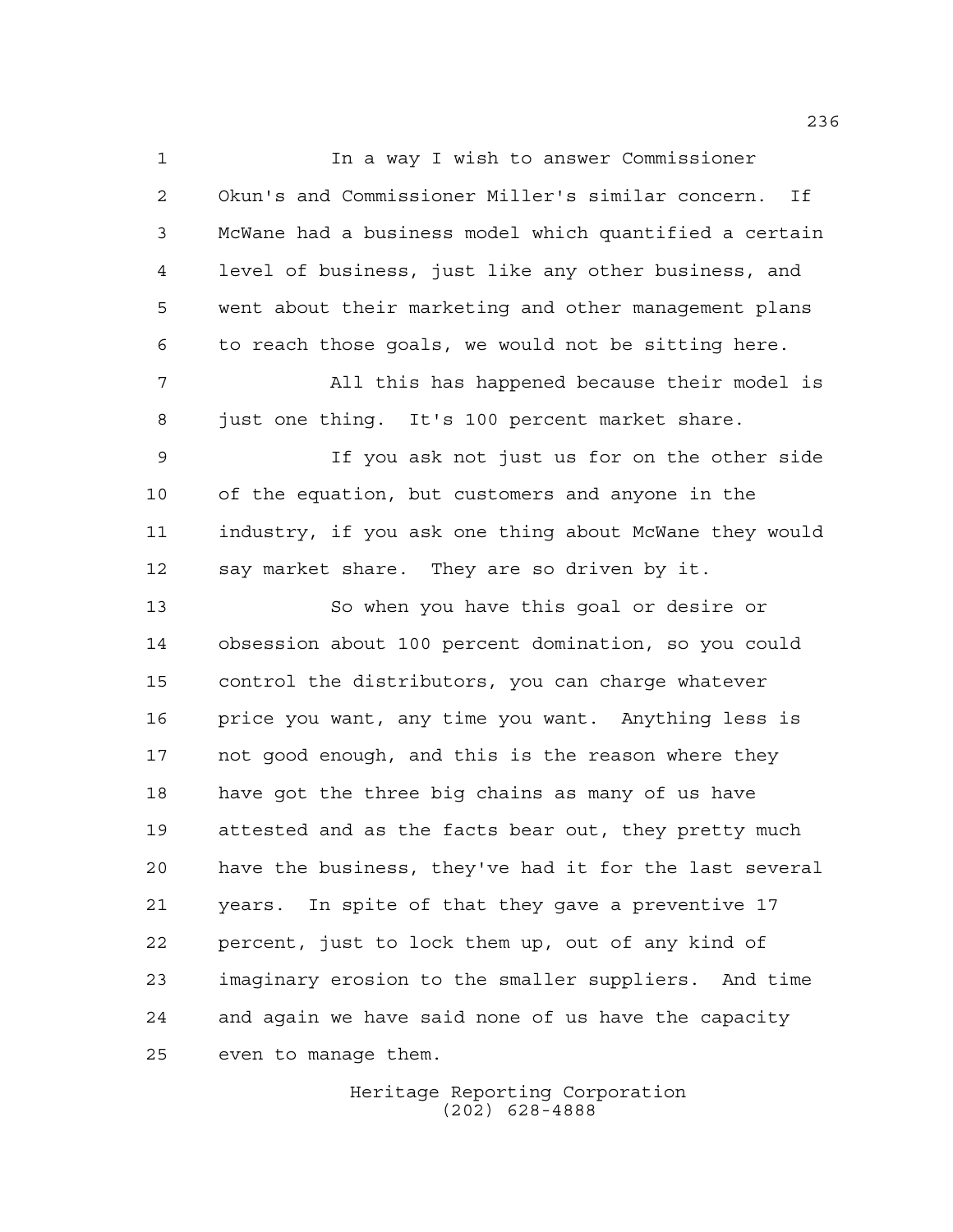Now they have the fights with the smaller customers. They depend on McWane even more. And you mentioned earlier about what is the percentage of the domestic preference. Theoretically it could be ten percent or eight percent or 20 percent, and who knows? Because a lot of towns, hundreds of towns because of various reasons have specified domestic needs.

 But all these distributors have multiple locations. They cannot have dual inventories. So if they know they cannot have access to the domestic, however small the content may be, whither it's five percent or ten percent, then they fear losing the access to their whole product, very critical product line.

 That is the reason, McWane knows that, and in a way just to prevent us from growing even by one percent. And unfortunately that's kind of backfired because it has put such a lot of pressure and mostly on themselves.

 You can see, 17 percent of let's say \$100 million, that is some \$10 million they are giving away for no rhyme or reason.

Heritage Reporting Corporation (202) 628-4888 CHAIRMAN OKUN: Okay, I'd welcome others to comment on that as well. Although I guess I would just comment, you focused on the market share, and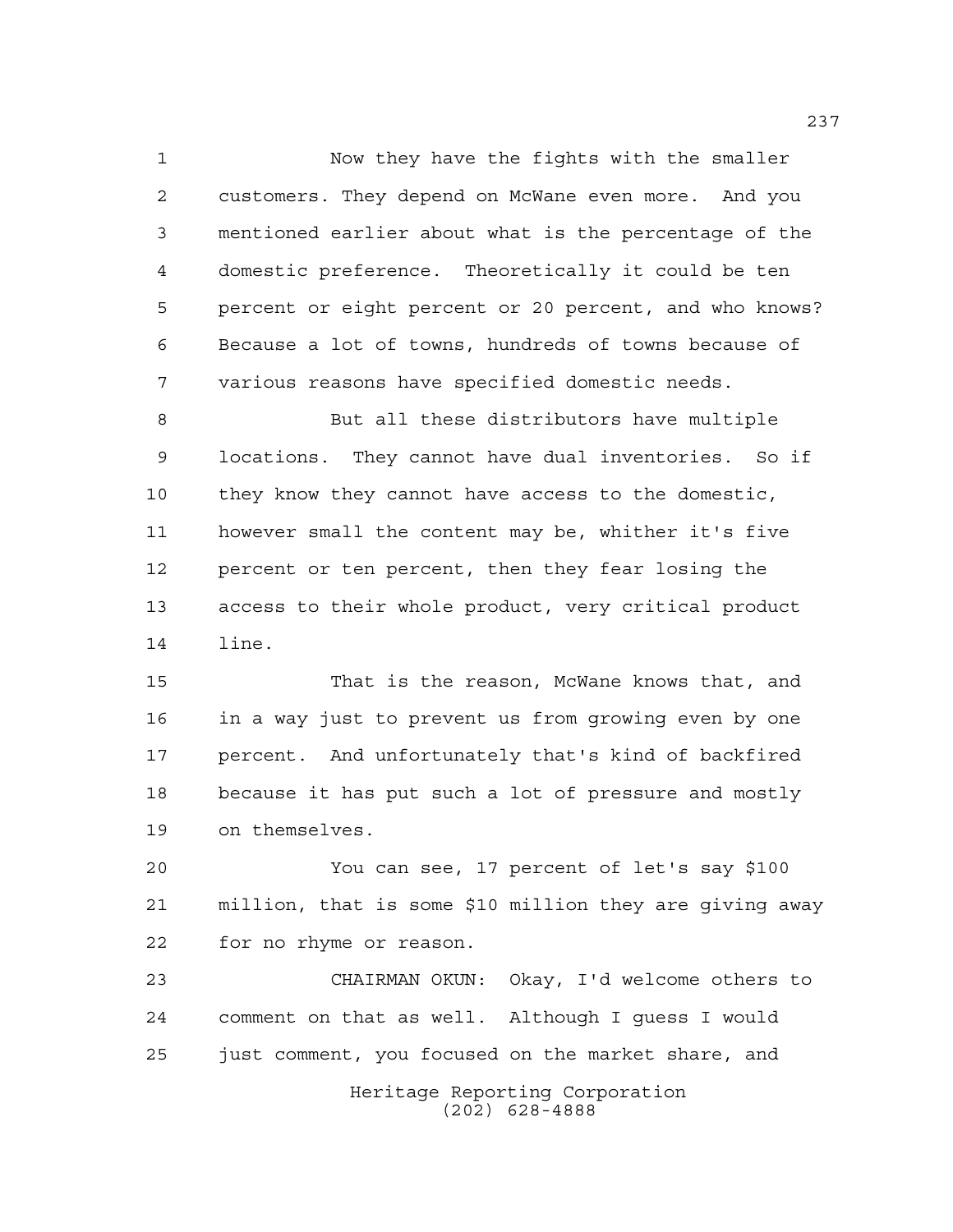again we're talking about a growing market so to that extent I view market share a little bit differently.

 But U.S. shipments have declined as well. I'm having a hard time seeing -- Again, either you could say all right, in this market why didn't they give price increases if they were the dominant, if they were controlling it in the way that it's been described. Or why didn't they lock up big shipments. What I think you're describing is market share, but I don't see that in the data either. I guess that's what I'm still trying to understand, what you're describing with this data.

 Mr. Reilly, and then if there are others. MR. REILLY: There is a nature of pricing, a type of pricing called limit pricing. Limit pricing is a situation that can take place when there is a dominant producer that does face competition. That producer will price to prevent new entrants from coming into the market and to prevent competitors already in the market from expanding. And basically limit pricing is one of the functions, by the way, of price leadership. Or one of the signs of limit pricing is price leadership.

Heritage Reporting Corporation (202) 628-4888 When one is price cutting and becoming aggressive on price, one then engages in what I will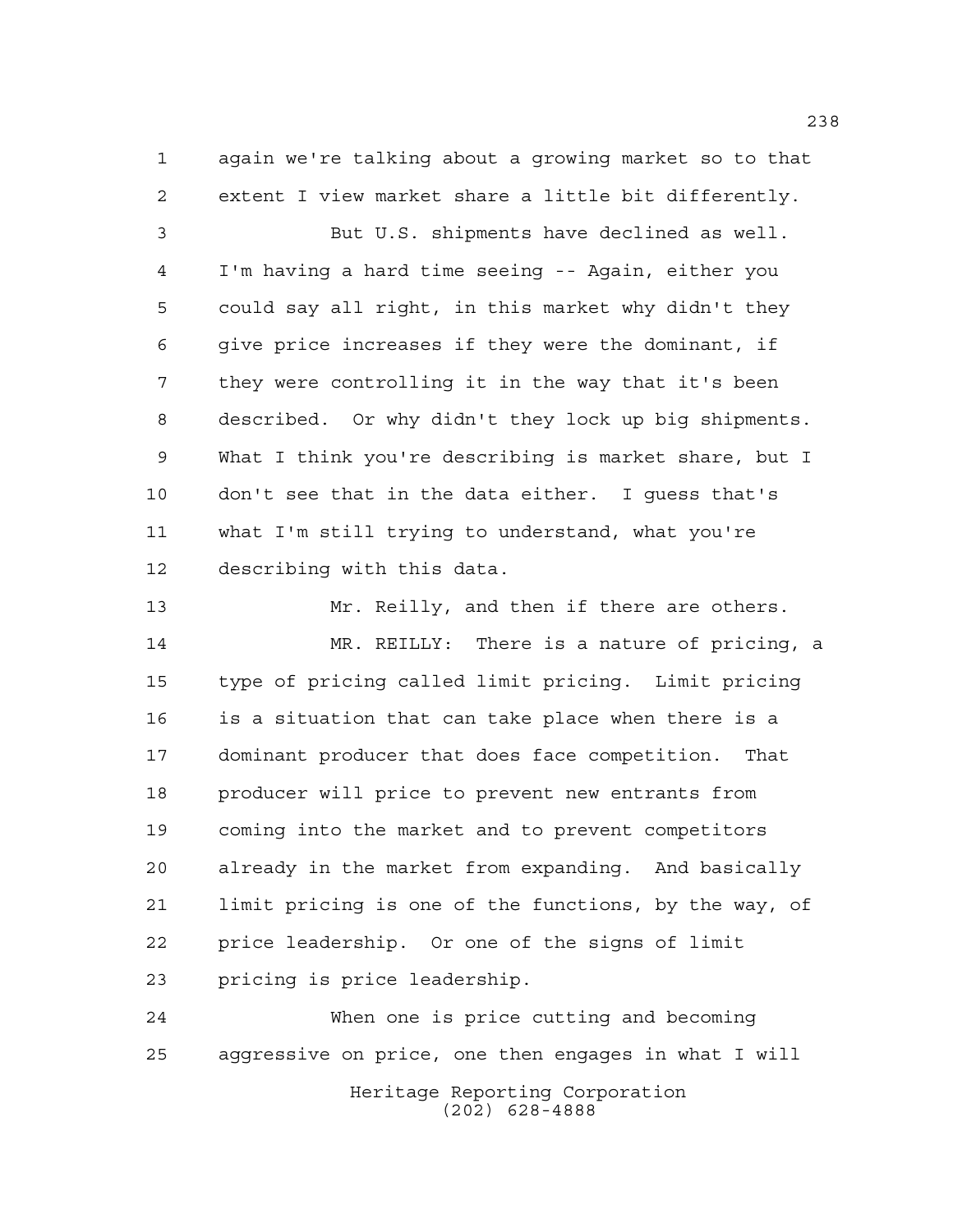call cut-throat competition and that is the kind of competition that discourages competitors from remaining in business and attempts to drive people out of business.

 I don't think that McWane has been engaging in that kind of competition with respect to its foreign competitors, but I do believe that the data show that there is limit pricing by McWane taking effect.

 The other point has to do with rising costs -- You raise the question with rising costs why can't they simply increase prices?

 There are two kinds of cost increases. One is factor cost increases. For example, the price of scrap goes up, the price of other raw materials goes up, the price of electricity goes up. Those are costs that are beyond the control of a producer and the producer would attempt to increase price to pass on those costs. Within an industry, even among competitors, if those costs all increased there probably would be a general price increase.

22 As I will explain in more detail during my in camera testimony, that doesn't seem to be the situation we have here. Those kind of cost increases don't seem to be the issue.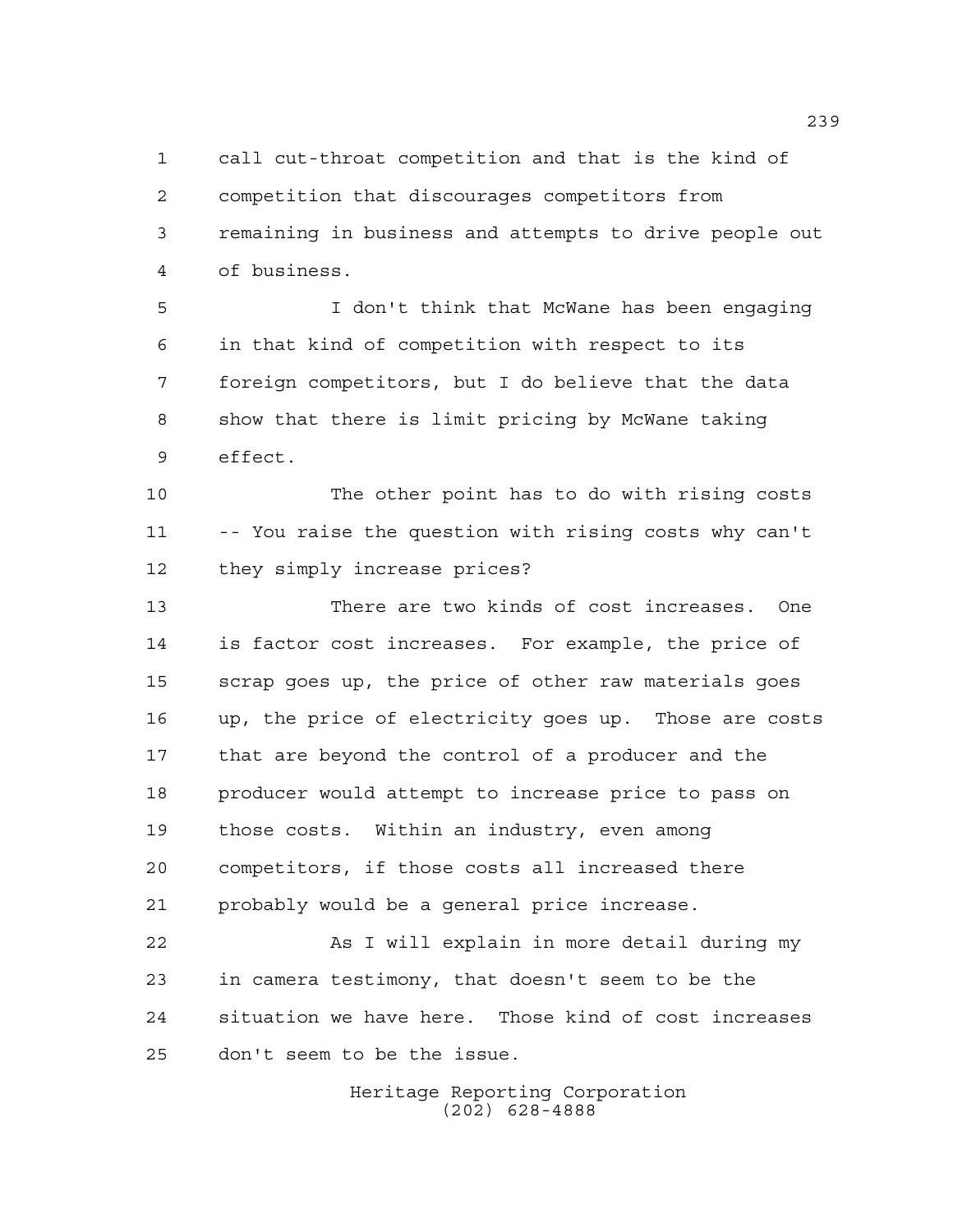Heritage Reporting Corporation CHAIRMAN OKUN: Were there others who wanted to comment on that question of why, if this is the situation, that McWane either can't get price increases or doesn't have growing shipments in a growing market. MR. McCUTCHEON: Yes, ma'am. Dan McCutcheon, Star Pipe. CHAIRMAN OKUN: Yes. MR. McCUTCHEON: A couple of quick points. First of all, on the pricing issue why not use the control that they have to move up, and I'm as confused as you are on that topic. I've wondered that ever since I've been in the market. They clearly dominate. I would challenge someone to figure out when they moved prices up did they lose business, and when they moved prices down did they gain business. I don't think either of those things happened. I'm confused. The only thing that I've been able to come up through the years is their desire to dominate and control. It's the only logic that I've ever been able to come up with. I've asked people year after year why would someone behave this way? Because they're clearly, clearly giving away tens of millions of dollars year after year. I'm confused.

(202) 628-4888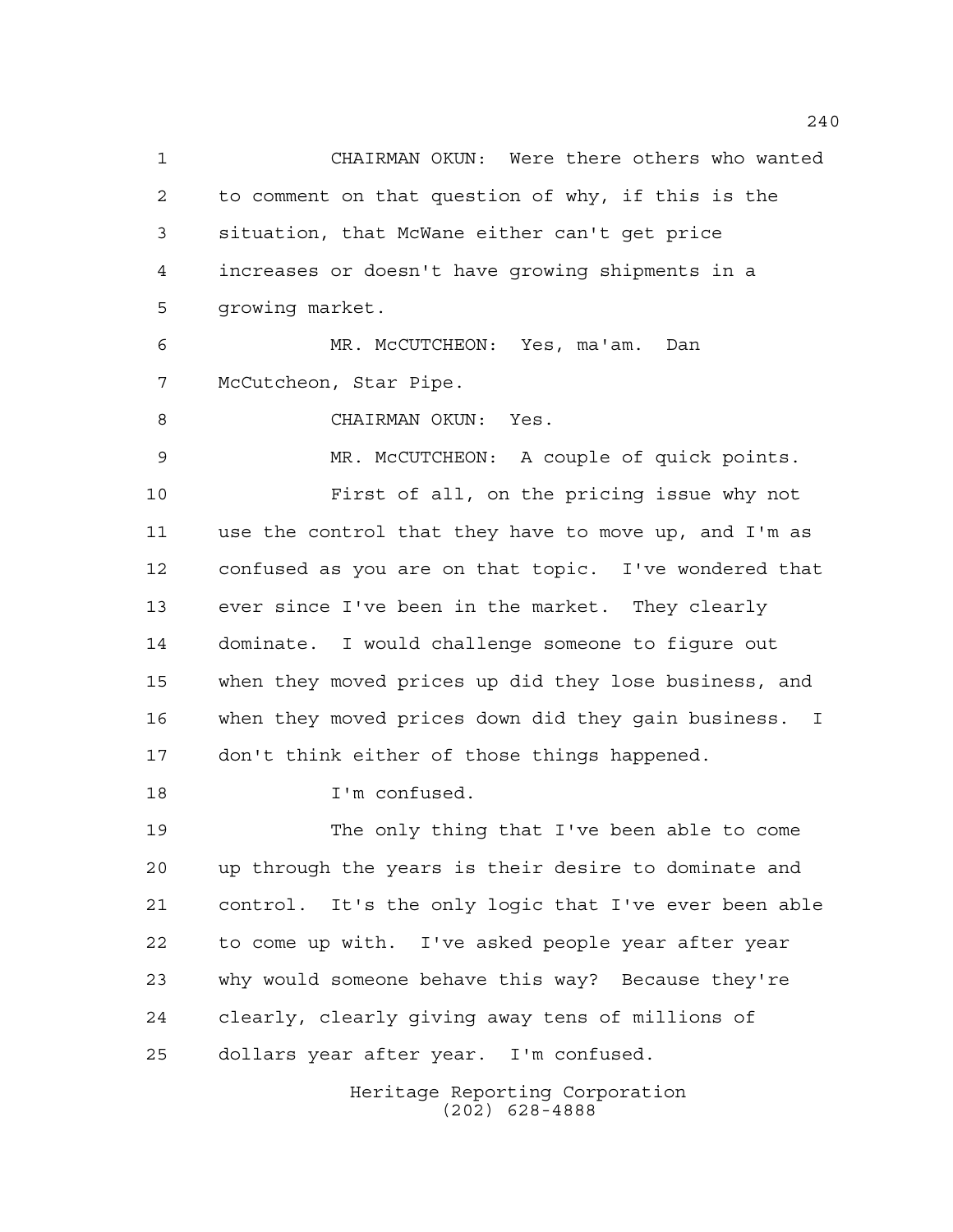Heritage Reporting Corporation (202) 628-4888 So I don't have a real good answer for you, but I've been confused by the same question for years. Secondly on the volume question, I'll make it quick. Is the light on? CHAIRMAN OKUN: That's fine. MR. McCUTCHEON: I'm using Figure 4 that we all looked at this morning that was passed out by the Petitioners. There is not any volume numbers or unit numbers on it so I don't know exactly what the declines are, but I do have a comment for you. 11 11 I said it in my testimony, not as directly as I'm getting ready to say it, but McWane lost some customers in the last couple of years that had very little to do with China. Substantial customers that chose to source their product in other countries on their own. We mentioned it but I'll bring it up again. American Cast Iron Pipe chose to drop McWane and go to Brazil. That had nothing to do with China. U.S. Pipe chose to make some rather large purchases from Brazil. That had nothing to do with China. And Griffin Pipe chose to set up their own foundry in Mexico. That had nothing to do with China. All three of those volumes, substantial volumes, substantial tonnage, all came out of McWane's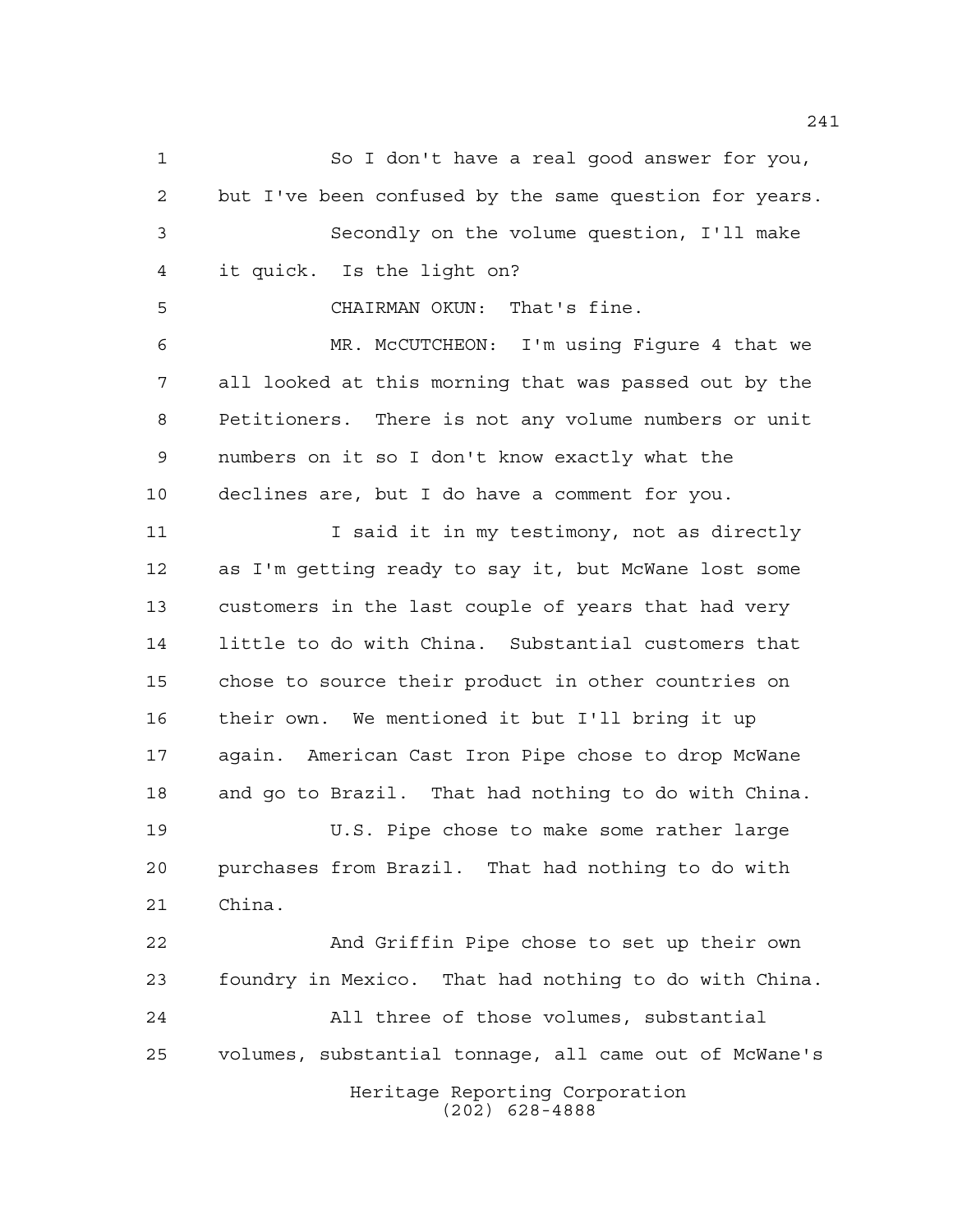revenue. It did not have anything, or very little, to do with China.

 I think that's the reason there's a blip on the screen, but without the units I can't put two and two together.

 CHAIRMAN OKUN: I appreciate all those comments. I see that my red light is going to come on so I will turn to Vice Chairman Hillman.

 VICE CHAIRMAN HILLMAN: Thank you, and I would join my colleagues in thanking you very much. It's been an extremely helpful testimony.

 I guess I'm going to try one last time because I obviously share a lot of my colleagues' concern. I mean I've heard you loud and declare all describing uniformly, I would say, McWane as the price leader in the market. I presume by that you're saying they are the low price leader in the market, not the high price leader in the market.

 And yet I'm struggling because I have a record in front of me which we priced five products and got apples to apples comparisons of five products. Again, I don't want to go into the specific numbers but it's fair to say that in all of those comparisons the Chinese price was considerably below, not above, considerably below the domestic price.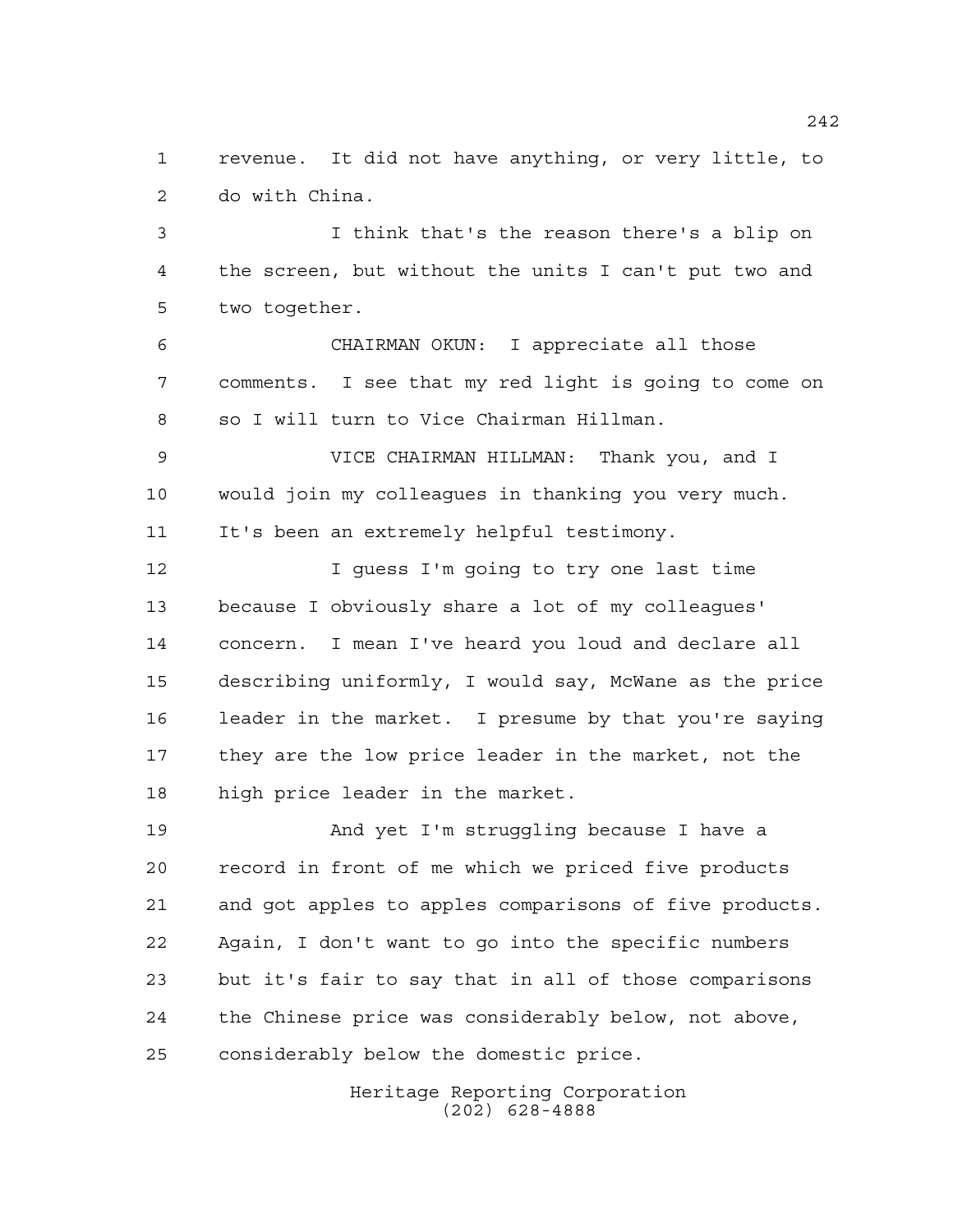So help me understand why do you feel, to the extent that you can. why do you think the domestic product is the low-price product in the market when we don't, again, we don't see that in any of the data before us.

 So anybody that can help me understand how it is that you feel that that's what's going on in the market and it's not what we see.

 MR. LOEB: Vice Chairman Hillman, can I just comment on that first before we hear from the importers?

 I think it's very important, these importers don't know what the pricing product data shows so let me just state for their, I'm not going to state that it shows, but just let me emphasize that the pricing products are national data on each product. You've heard from these witnesses that there are markets in which the imports are competitive, they can compete, they can get there, they compete. Bowling Green has a 29 multiplier, and there are other markets where the multiplier is in the high 40s. Including markets where there is not going to be import competition.

 So you are looking at pricing graphs which show a combination of pricing results where there are competitive pricing being reported and non-competitive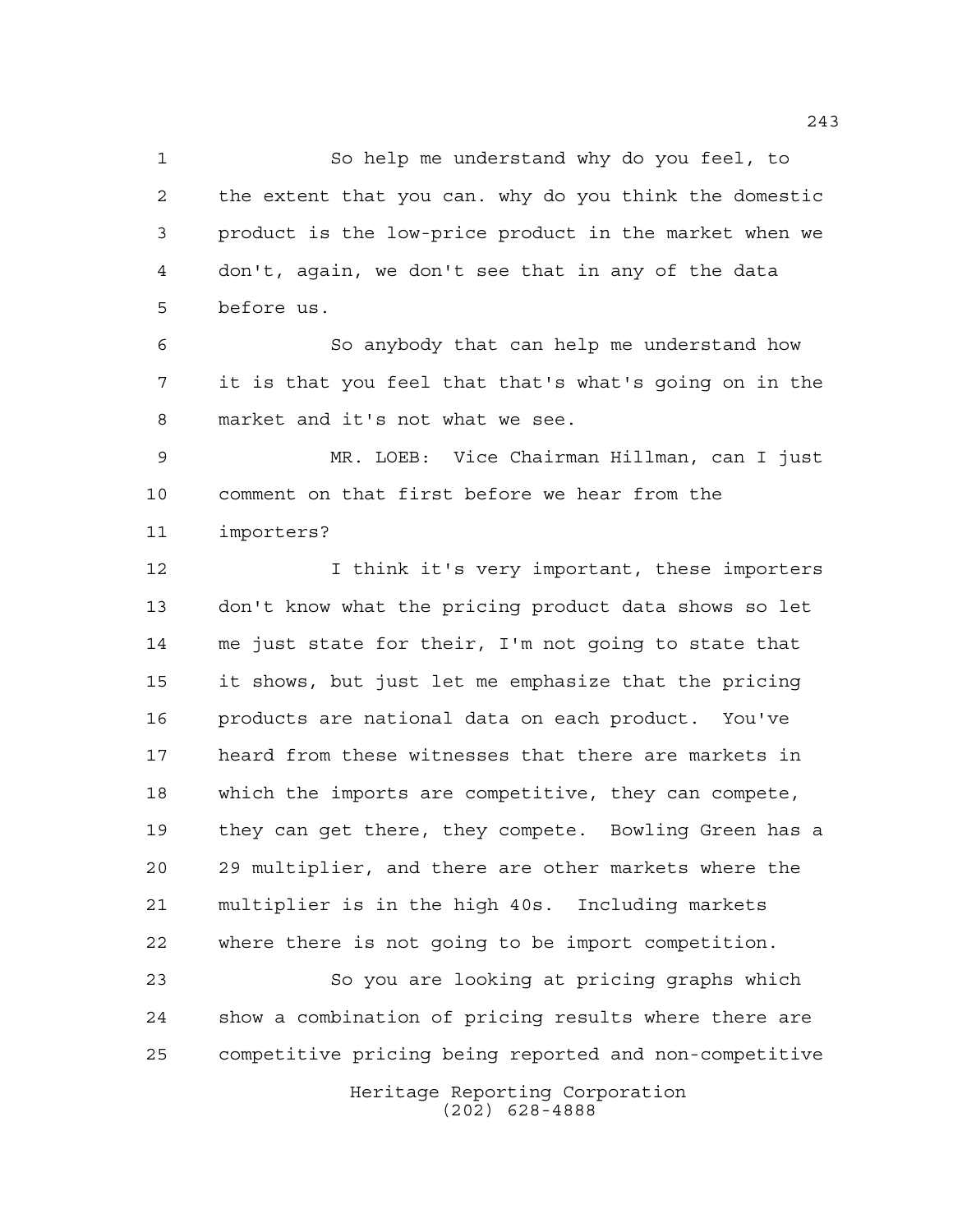pricing being reported. I think if you were looking at the same graphs, eliminating the areas where there's not any import competition what you'd see is the McWane bar being quite close to the import bar. If you looked at the areas where McWane has no import competition, you'd see the McWane bar at the top of their multiplier list. And what you have in front of you is the aggregated numbers from that, which remember, you're dealing with a producer here that, as Mr. Green testified himself, dominant, very high market share percentage, and imports that are well under the 20 percent level.

 So when you blend all that together you're looking at a chart that has blended effects that's not describing where these people live every day in the markets where they compete.

 Having said that, let me ask the importers to elaborate.

 MR. SAHA: This is Steve Saha from PCI. I agree with Mr. Loeb.

 McWane is not the low price leader, by the way . They are the high price leader. And where the importers are basically in the regions, where McWane has kept the prices low, they have kept the prices so depressed that we have no other choice but to be at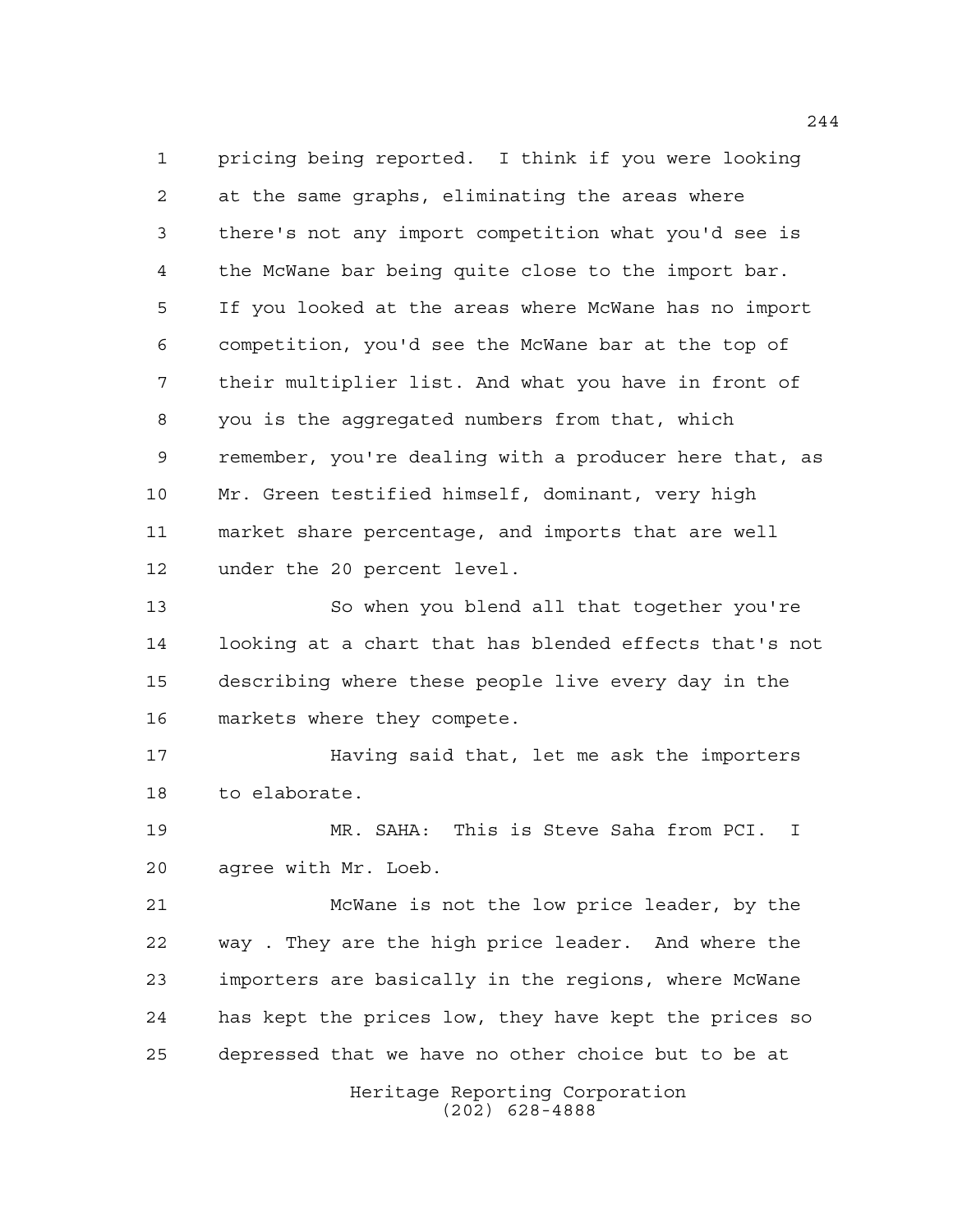their level.

| $\overline{a}$ | So if you take the total market, if you take           |
|----------------|--------------------------------------------------------|
| 3              | the entire U.S., 100 percent, if they are 60 percent   |
| $\overline{4}$ | at the higher multiplier where imports are not even    |
| 5              | competing or in very little quantity, and if you take  |
| 6              | the rest of the market where imports are big, where    |
| 7              | they have kept the prices down, the overall import     |
| 8              | prices does come out way lower than compared to        |
| 9              | McWane's overall pricing nationwide.                   |
| 10             | VICE CHAIRMAN HILLMAN: But you're saying in            |
| 11             | a particular market, is it your view that the McWane   |
| 12             | price is higher than or lower than the import price?   |
| 13             | MR. SAHA: In many parts of the country the             |
| 14             | McWane pricing is way higher than any import pricing.  |
| 15             | And in some parts of the country where inherently the  |
| 16             | importers have been strong, for example Texas,         |
| 17             | Georgia, Florida, California, Tennessee, McWane has    |
| 18             | lowered the prices, have kept the prices depressed for |
| 19             | the last five years that I know of --                  |
| 20             | VICE CHAIRMAN HILLMAN: Have they lowered               |
| 21             | them below the import price?                           |
| 22             | In some cases they have lowered<br>MR. SAHA:           |
| 23             | it below the import prices. As of today, as we speak,  |
| 24             | PCI's pricing in North and South Carolina is at 30.    |
| 25             | If I remember correctly, SIGMA was also at a 30 or is  |
|                | Heritage Reporting Corporation<br>$(202)$ 628-4888     |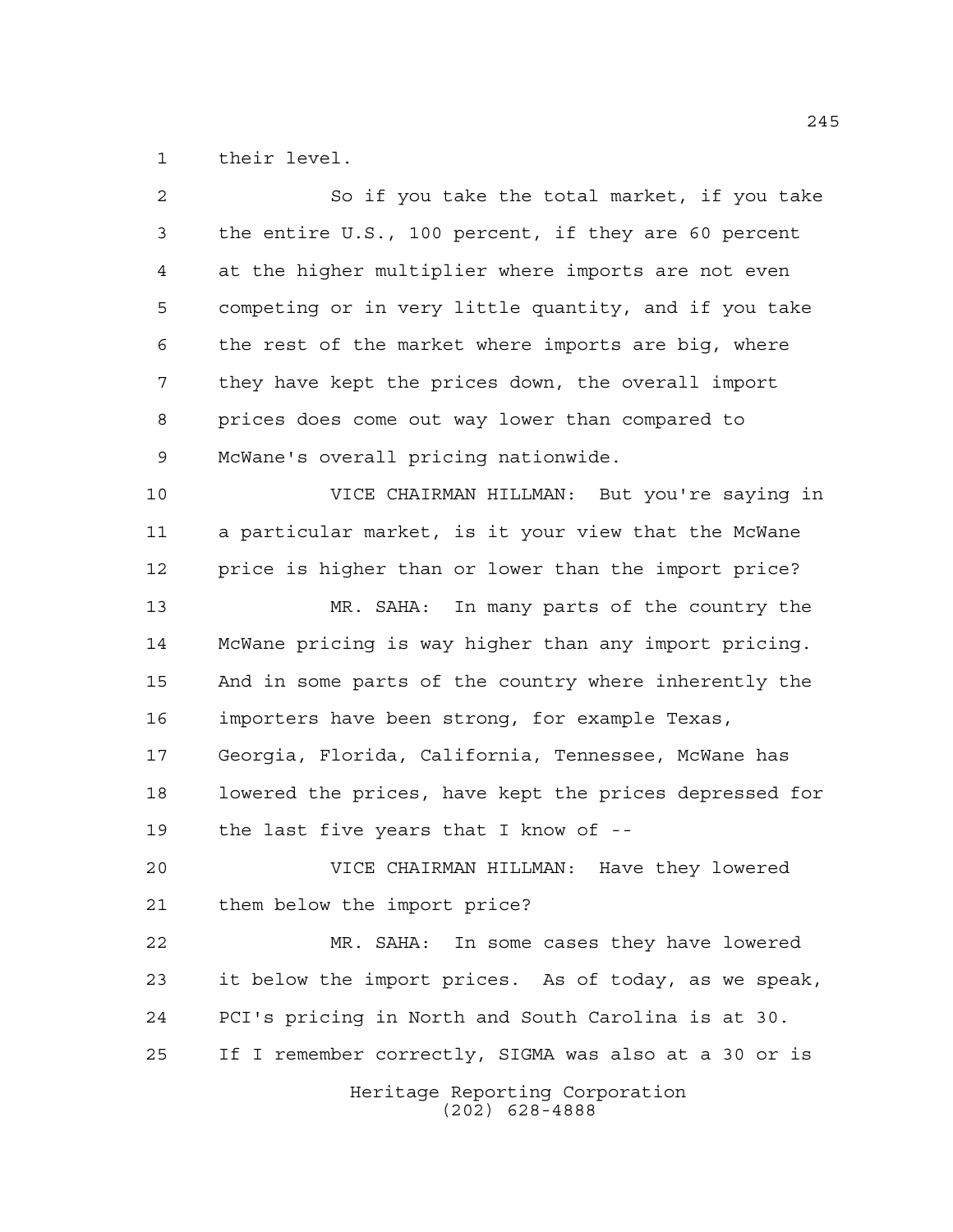at a 30, where McWane is at a 29. I'm sorry. That's Tennessee. At 29, and Mississippi.

 VICE CHAIRMAN HILLMAN: Mr. McCutcheon? MR. McCUTCHEON: Yes, ma'am. Dan McCutcheon, Star Pipe. I'm going to try to say the same thing but in just a little bit different way. There are large parts of the country that we do not participate for a variety of reasons. That was not, in my view, I don't know exactly how the numbers

 look, but what I believe is there was not a weighted average taken.

 If you were to segregate the parts of the country where importers compete and parts of the country where importers do to compete, the disparage between the number is very significant.

 If you were to go to the northwestern part of the United States. If you were to go to Washington, Oregon, Montana, et cetera, importers do not participate in that part of the country for a variety of reasons. The distributors in that part of the world have chosen to, as a whole almost, buy from McWane.

Heritage Reporting Corporation (202) 628-4888 We don't participate there. Consequently their multiplier is a 48. We're not there. If you take that quadrant of the United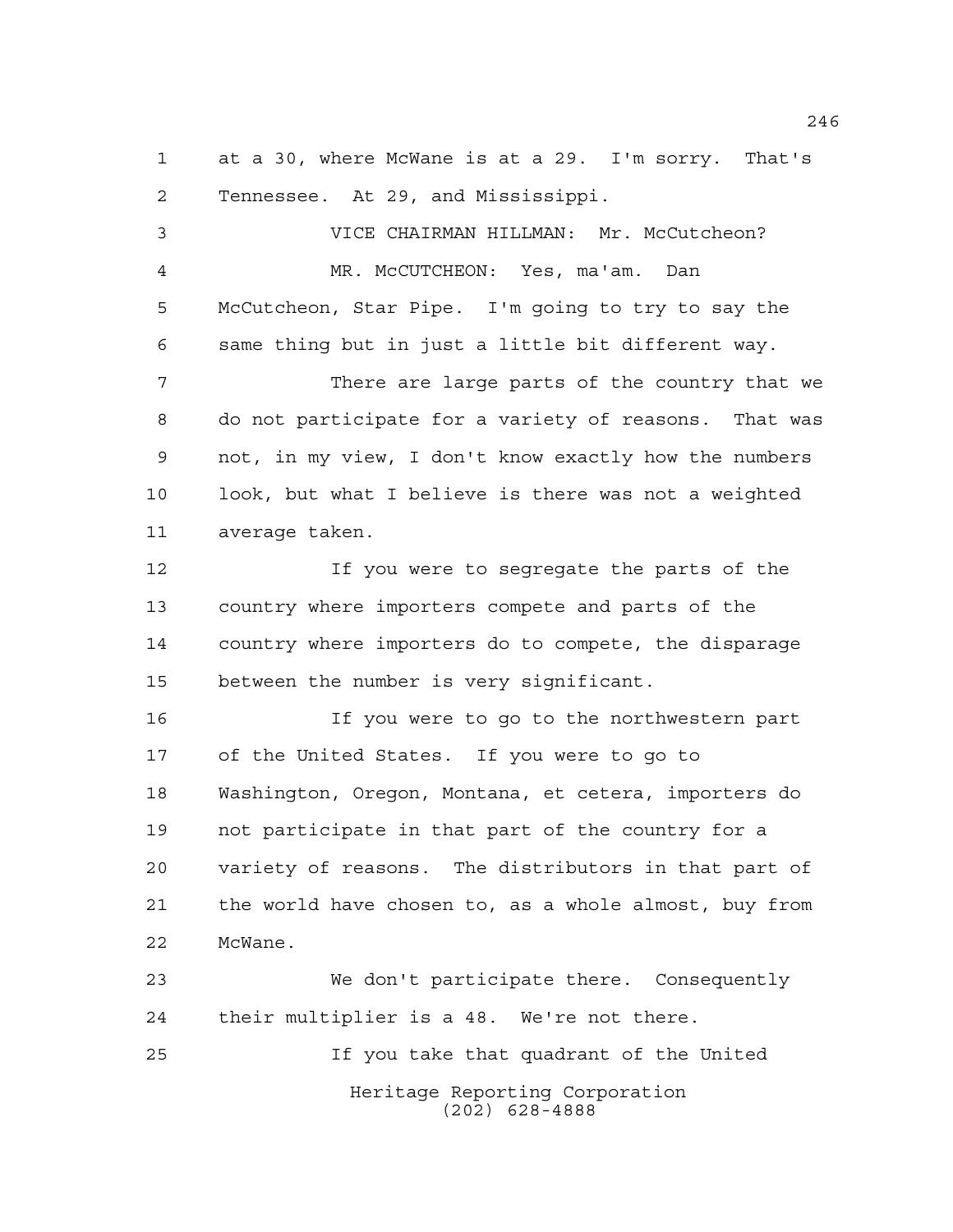States that may be 20 percent, and you use a weighted average and mash it together, then our numbers would be closer.

 But if you take all parts of the country where we're not and don't use a weighted average, which I think is what has happened here, it gets confusing because it shows a large difference in the average unit price.

Did I make it worse?

 VICE CHAIRMAN HILLMAN: No, I understand what you're saying. I'm not sure, I'm going to have to think about what that tells me in terms of the degree to which it is import competition that is pushing the prices down.

 If you're saying that in the markets where there are no imports the prices are high and in the markets in which there is import competition the prices are low, it is suggesting to me that it's the imports pushing the prices down more so than something else.

 But in any event, I heard your answer, I appreciate it.

 I may want to go to a little bit of a different issue since we've spent a lot of time on this price issue. That is to try to understand truly,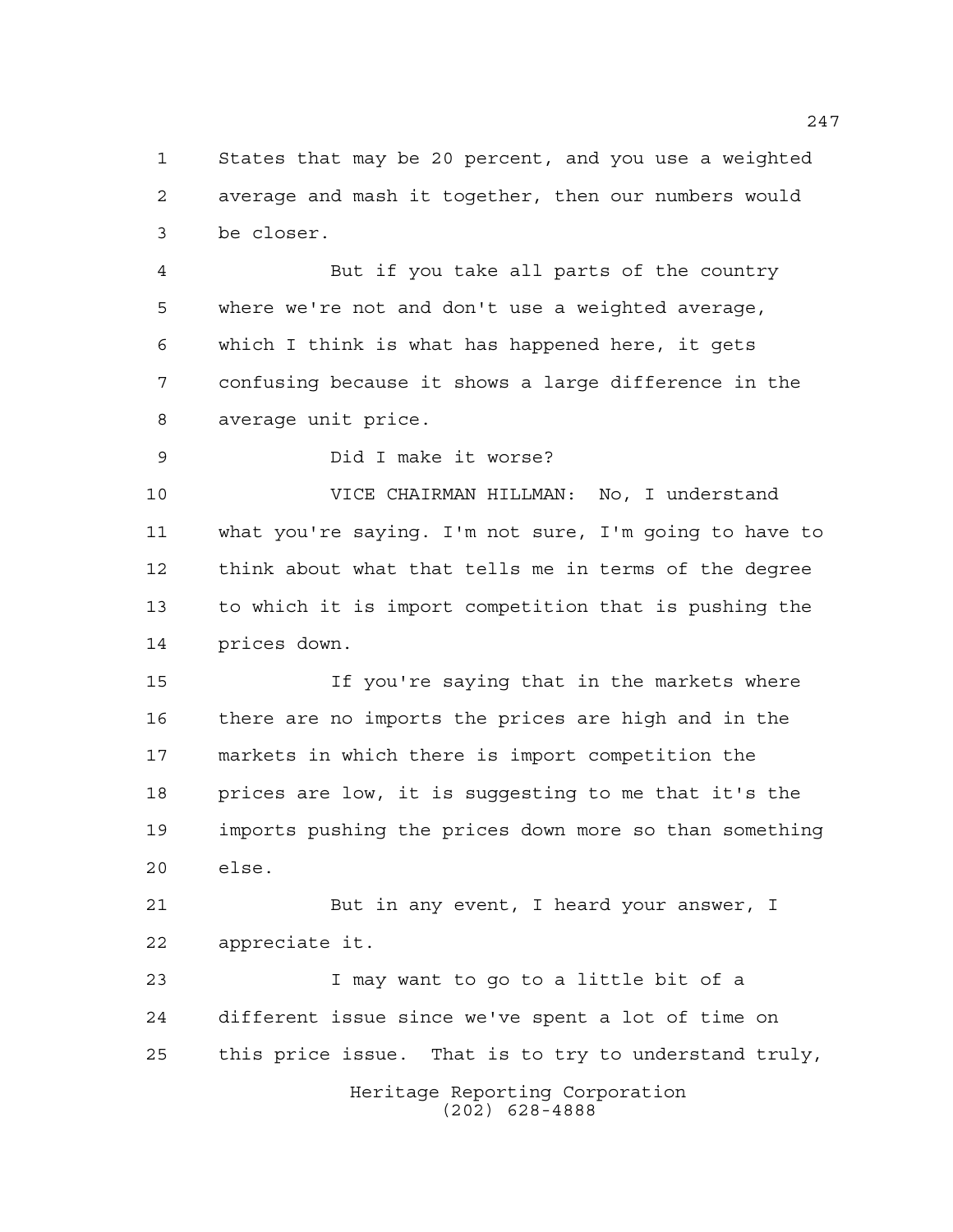a lot of you have commented, particularly in response to Commissioner Pearson's question, on this issue of how readily could you switch to other sources. Which makes me want to make sure I understand how easy it is to produce product for the U.S. market.

 It's my understanding, and this is where I need some help from you all in the industry, that everything that's sold in the U.S. market must be to AWWA standards. That's correct? Okay.

 But are there other markets in which you sell fittings that are not made to AWWA standards? ISO standards or something else?

 MR. RYBACKI: Commissioner Hillman, yes there are. We do participate in markets that are ISO, international standards.

 But getting back to your point on how fast and so forth, every one of us, we've been through this before. SIGMA's been around, Star's been around, so we've been around a little longer than PCI, so we've been through this before. As a result, back in the '90s when we faced this, then it was an ADD type situation, which our friends were unsuccessful. We moved our production just in case something were to happen.

Heritage Reporting Corporation (202) 628-4888 So you ask how long would it take, it would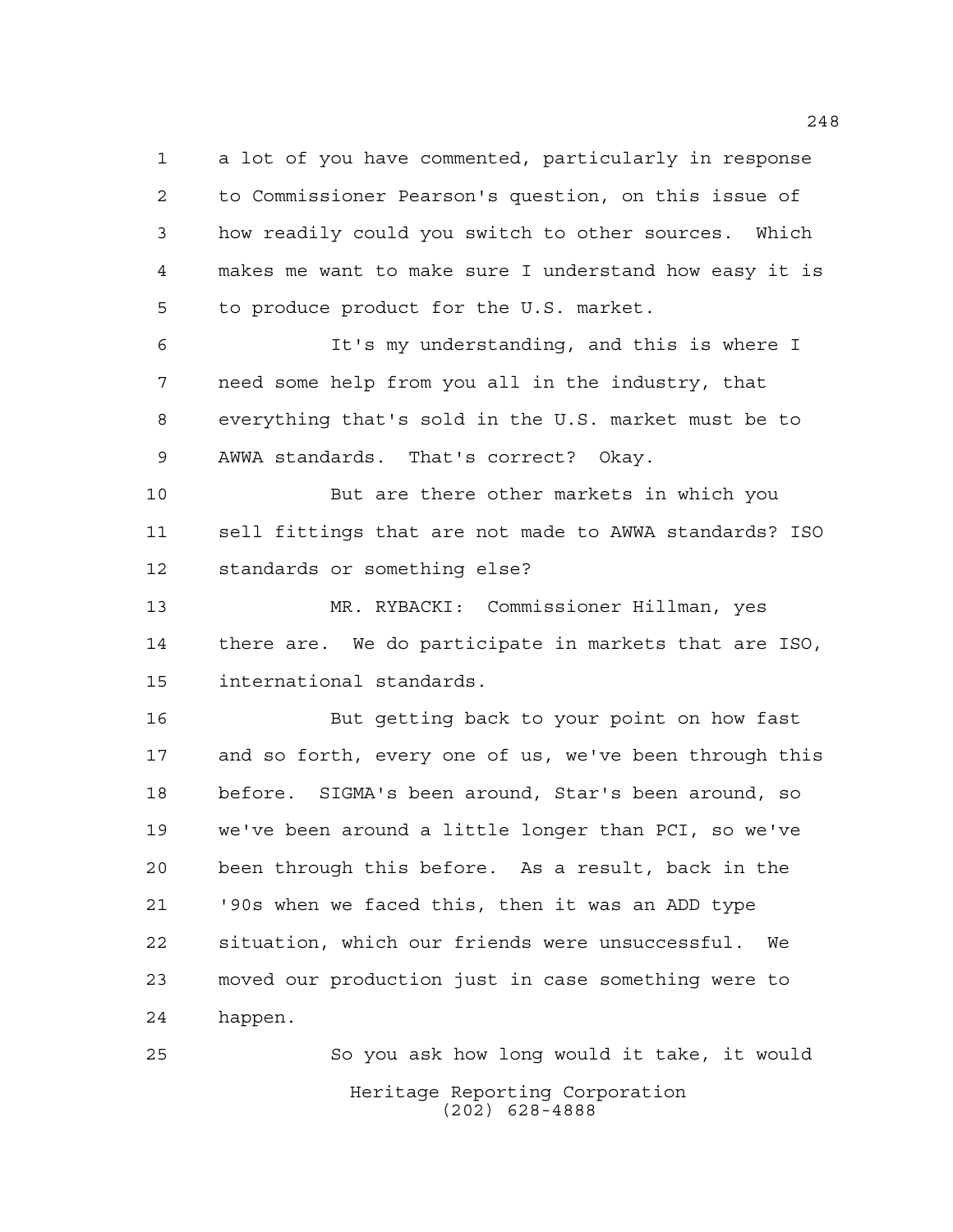take -- To really run the way we're running now it would take a little bit of time but not a lot because we have duplicate patterns other places already. My friends at Star Pipe have duplicate patterns other places already.

 VICE CHAIRMAN HILLMAN: Is that the primary distinction between something made to an AWWA standard or an ISO standard is the pattern itself?

 MR. RYBACKI: Yes, it's the pattern. It's just the way the configuration is. ISO is used in different parts of the world, mainly in Europe, uses a lot of ISO. Some of the South American countries and Middle Eastern countries use ISO, international standards. We follow the AWWA.

 VICE CHAIRMAN HILLMAN: Does any other market follow the AWWA besides the United States? MR. RYBACKI: Canada is AWWA.

 VICE CHAIRMAN HILLMAN: So basically you use the same equipment, same employees, same everything. It's just the mold itself or the pattern itself that would be different --

 MR. RYBACKI: You're absolutely right. VICE CHAIRMAN HILLMAN: That's it. No other distinction. MR. RYBACKI: That's right.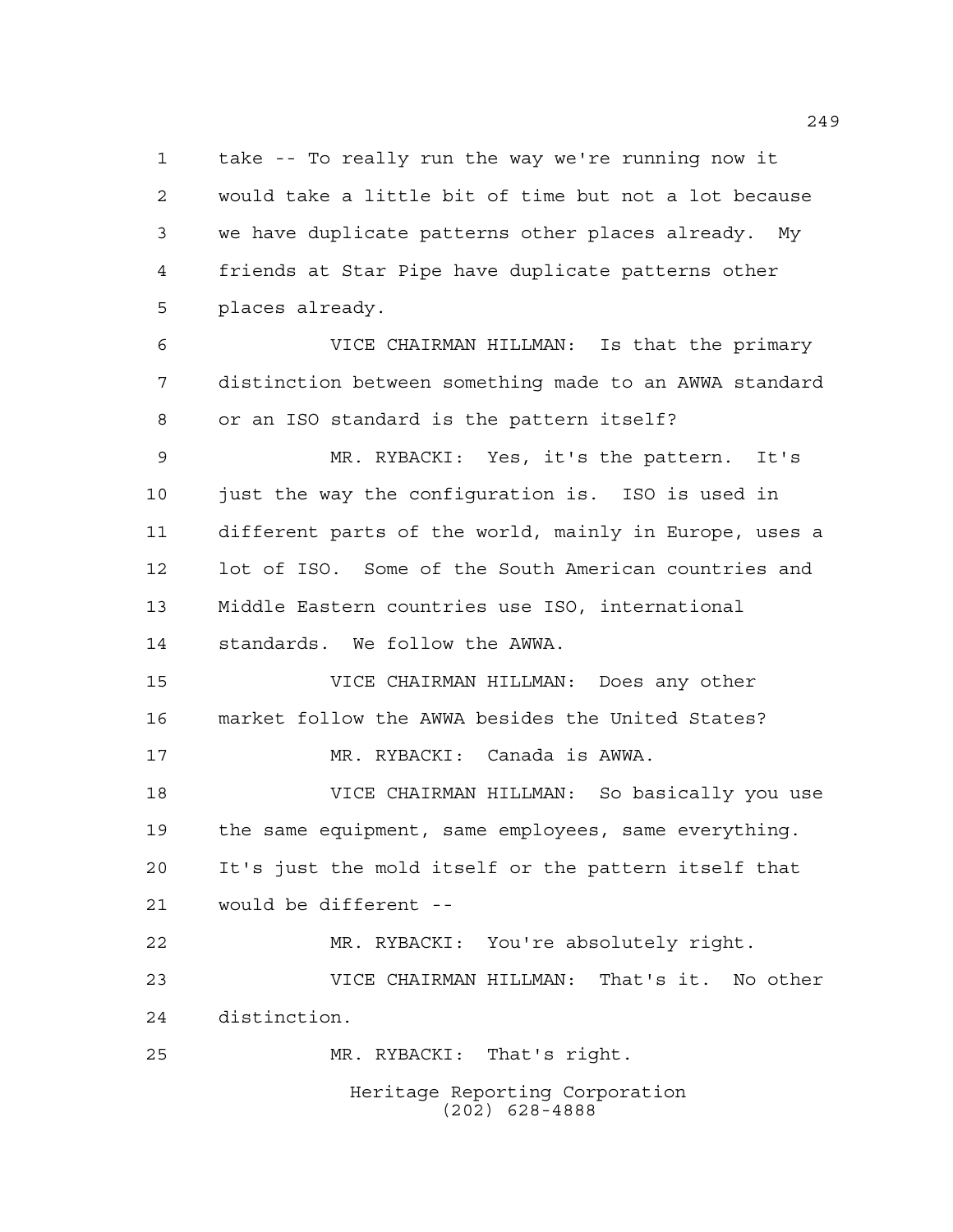VICE CHAIRMAN HILLMAN: So it's switch in one mold, switch out another one and you've switched from AWWA.

 MR. RYBACKI: Yes. WE have ISO patterns at the same place we have AWWA. ISO quantities are much less because those are, we only ship those to Europe and so forth.

 VICE CHAIRMAN HILLMAN: That's very helpful. MR. McCUTCHEON: Ms. Hillman, Dan McCutcheon, Star Pipe.

 Just one quicky to add onto the back of what Larry said. It takes time. It would in my view, it would take us a year maybe longer to transition. WE could transition, we do have duplicate patterns, but there's more to it than duplicate patterns. Testing, quality control. There's a lot more that goes into it before either one of us would bring the product in and sell it. It's not instantaneous.

 VICE CHAIRMAN HILLMAN: But presumably there is non-subject imports as we've heard from Brazil, India, Mexico, Korea I believe were the countries that were mentioned. Presumably all of those are already being made to AWWA standards?

MR. RYBACKI: Yes, ma'am.

VICE CHAIRMAN HILLMAN: That's very helpful.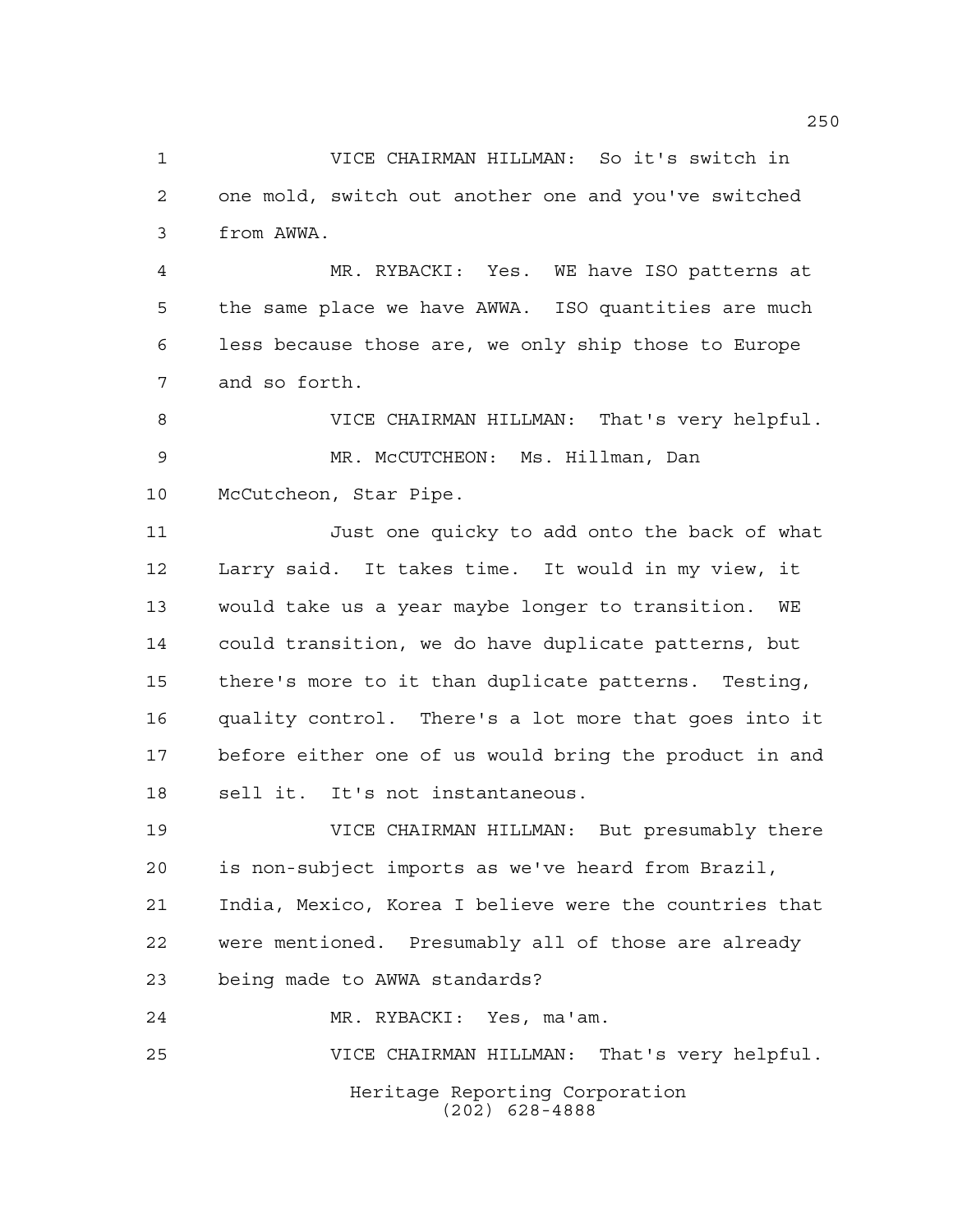Thank you.

Heritage Reporting Corporation (202) 628-4888 CHAIRMAN OKUN: Commissioner Miller? COMMISSIONER MILLER: There's just one issue I want to clarify a little bit. I think Mr. Rybacki, you may have just referred back to it again. In your initial testimony there were some references to the import increase, and this may have been you, Mr. Reilly, as much as anything else. The import increase that occurred after the antidumping duty was, the order was lifted. I wonder if the industry, and if I'm right and you just referenced it, Mr. Rybacki, or if SIGMA has any experience I would welcome -- MR. RYBACKI: I think the testimony was from Dan that referenced after the duty. COMMISSIONER MILLER: I just want to clarify the circumstances and your view of the circumstances. As I understood it in part you discounted the increase in imports after 2000 because it was the result of the lifting of the antidumping duty order. Did I hear you correctly on that? Is that what -- Mr. Reilly, did you make that or was it somebody else? MR. REILLY: No. I think I simply noted that the increase between 2000 and 2001 followed the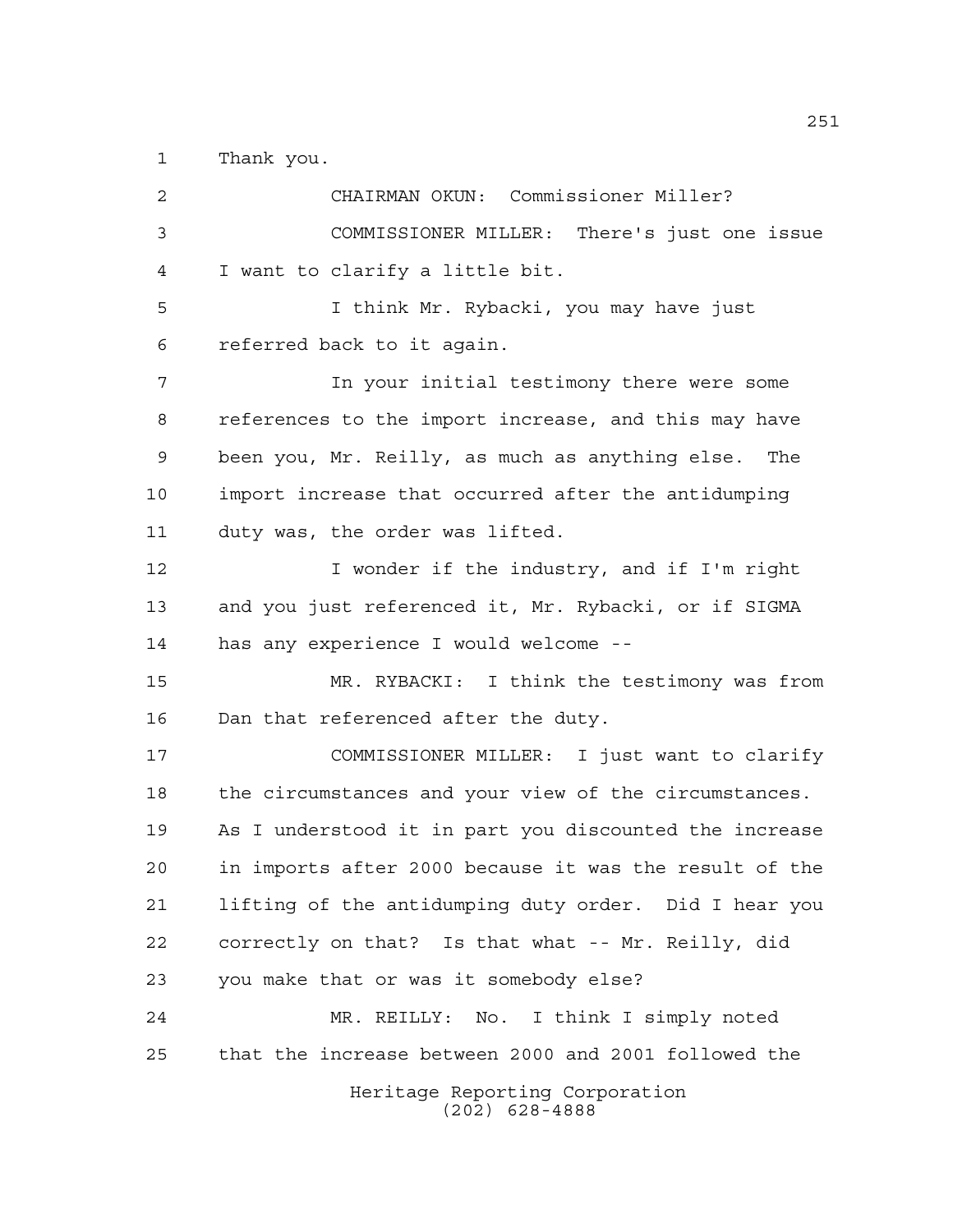lifting of the antidumping duty and that subsequently imports became quite flat.

 COMMISSIONER MILLER: All right. I'm not sure there's anything I need to clarify about this. I understand what Petitioners say in terms of why they didn't pursue it. I just thought you were referencing it in some way as something that was relevant and I just wanted to make sure I understood if you thought so. Mr. McCutcheon, was there something you think we need to be aware of with reference to that? MR. McCUTCHEON: I'm not sure I'm answering your question, but -- COMMISSIONER MILLER: I'm not even sure what my question is. MR. McCUTCHEON: I'll try to answer what I think I'm hearing. COMMISSIONER MILLER: Maybe I should ask this question. Was the antidumping order effective in 1999? As of 1999, did any importers here have experience with importing under that antidumping order? MR. McCUTCHEON: Was it effective to keep us from -- COMMISSIONER MILLER: Did it restrain

> Heritage Reporting Corporation (202) 628-4888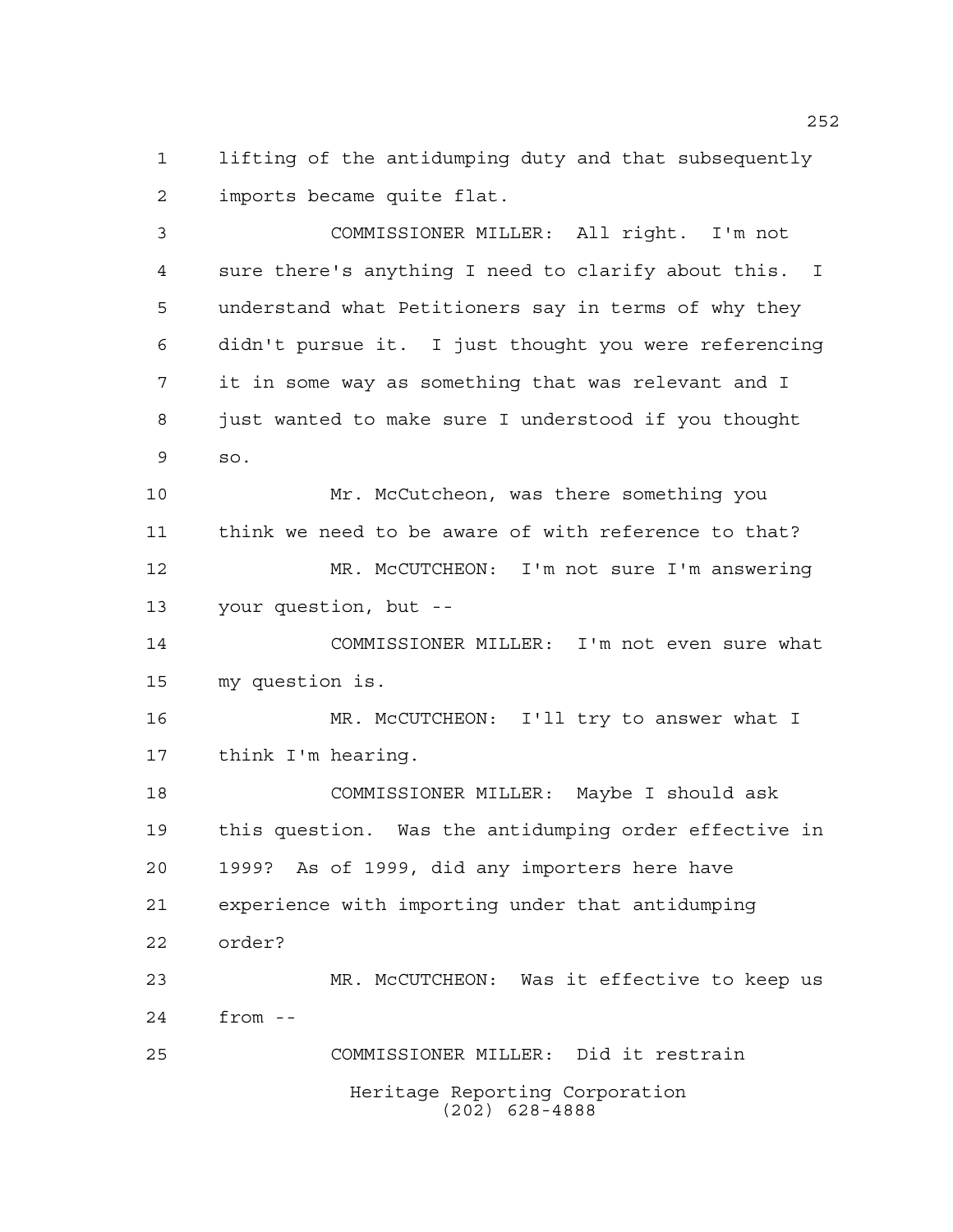imports?

| 2  | MR. MCCUTCHEON: Absolutely.                            |
|----|--------------------------------------------------------|
| 3  | MR. SAHA: Steve Saha from PCI.                         |
| 4  | I agree with Dan, but in some ways it was              |
| 5  | not very effective, in the way that SIGMA, the largest |
| 6  | importer, was continuing to import because they won    |
| 7  | the ADD hearing. Star Pipe had shifted completely to   |
| 8  | Brazil at that point. So really they had no interest   |
| 9  | of going back to China at that point.                  |
| 10 | So the total imports coming into the country           |
| 11 | did not decrease by one single fitting, to the best of |
| 12 | my knowledge at that time.                             |
| 13 | MR. LOEB: Commissioner Miller, could I just            |
| 14 | add a point on that?                                   |
| 15 | COMMISSIONER MILLER: I'm not sure this is              |
| 16 | particularly relevant. I just thought I'd heard some   |
| 17 | comments about it in the course of these discussions   |
| 18 | so I wanted to make sure I understood if you felt it   |
| 19 | was.                                                   |
| 20 | I have a view that it does have<br>MR. LOEB:           |
| 21 | some relevance, not a huge amount but the following    |
| 22 | relevance.                                             |
| 23 | The principal Chinese importers were down to           |
| 24 | zero in terms of the rate that they had in annual      |
| 25 | reviews.<br>Therefore they were able to bring their    |
|    | Heritage Reporting Corporation<br>$(202)$ 628-4888     |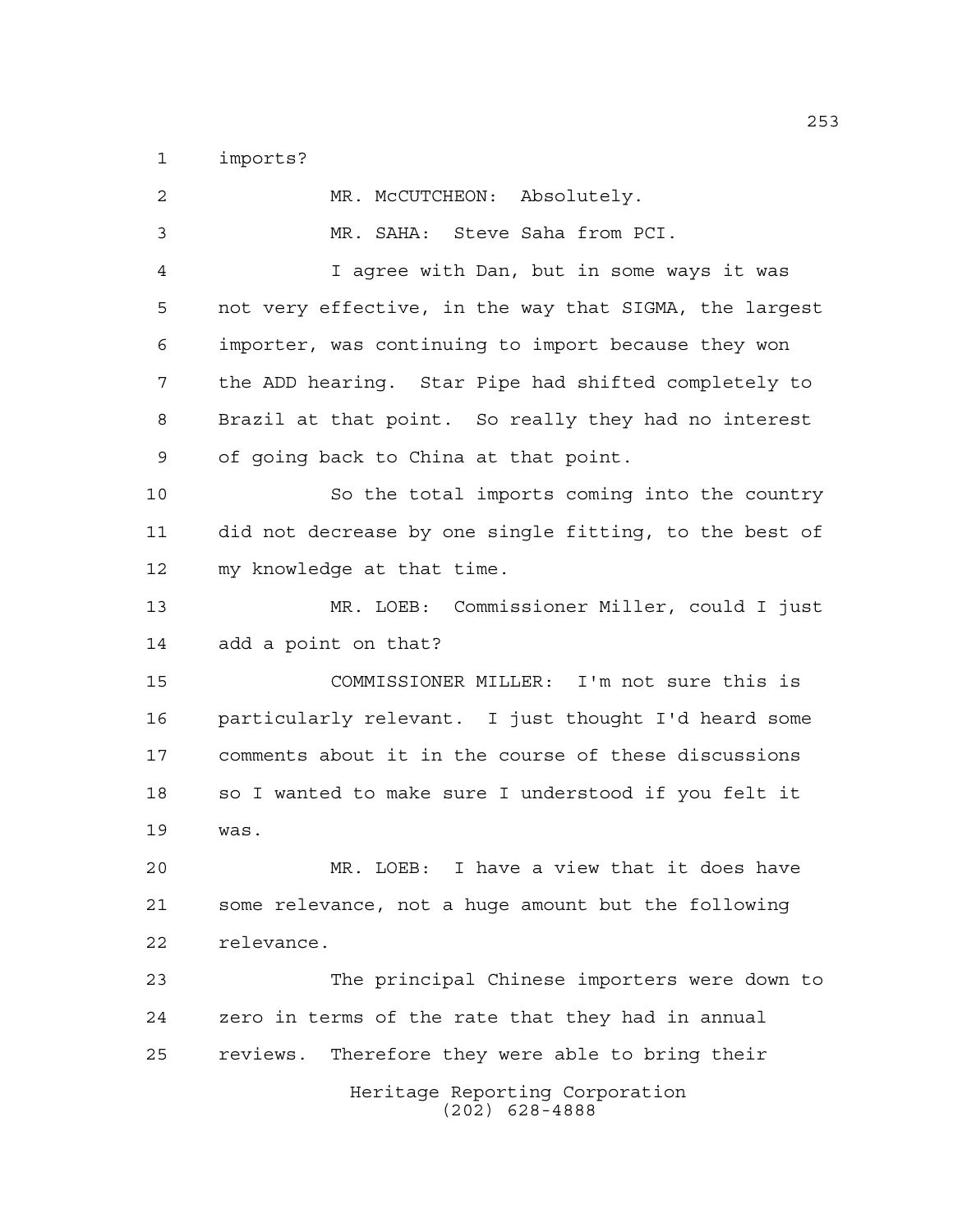material in without having any dumping duty assessed on it and the Petitioners have said we just didn't think it was worth bothering over at the Commerce Department and before the Commission to try to defend that order given that it really was not helping us very much. The main producer had gotten down to zero.

 I think what you heard Mr. McCutcheon say earlier was for everybody else there was 137 percent, one of those wonderful kind of best information type big time rates. So nobody else could come in because if you started coming in, even if you were not really dumping and it was going to get down to zero, you'd have to float two or more years worth of paying those huge duties before you got an annual review that would drop you down.

 So it was an impediment in the sense that people who otherwise could have been in the market and might well have been in the market the same way the other large Chinese producer was in the market with no dumping rate at all, simply had the impediment of the way the statute works as a deterrent to them.

 I think when you hear Mr. McCutcheon say it did work as a deterrent, that's what's been explained to me as to where the deterrent effect of that order was. When the order went away in 2000 then after a

> Heritage Reporting Corporation (202) 628-4888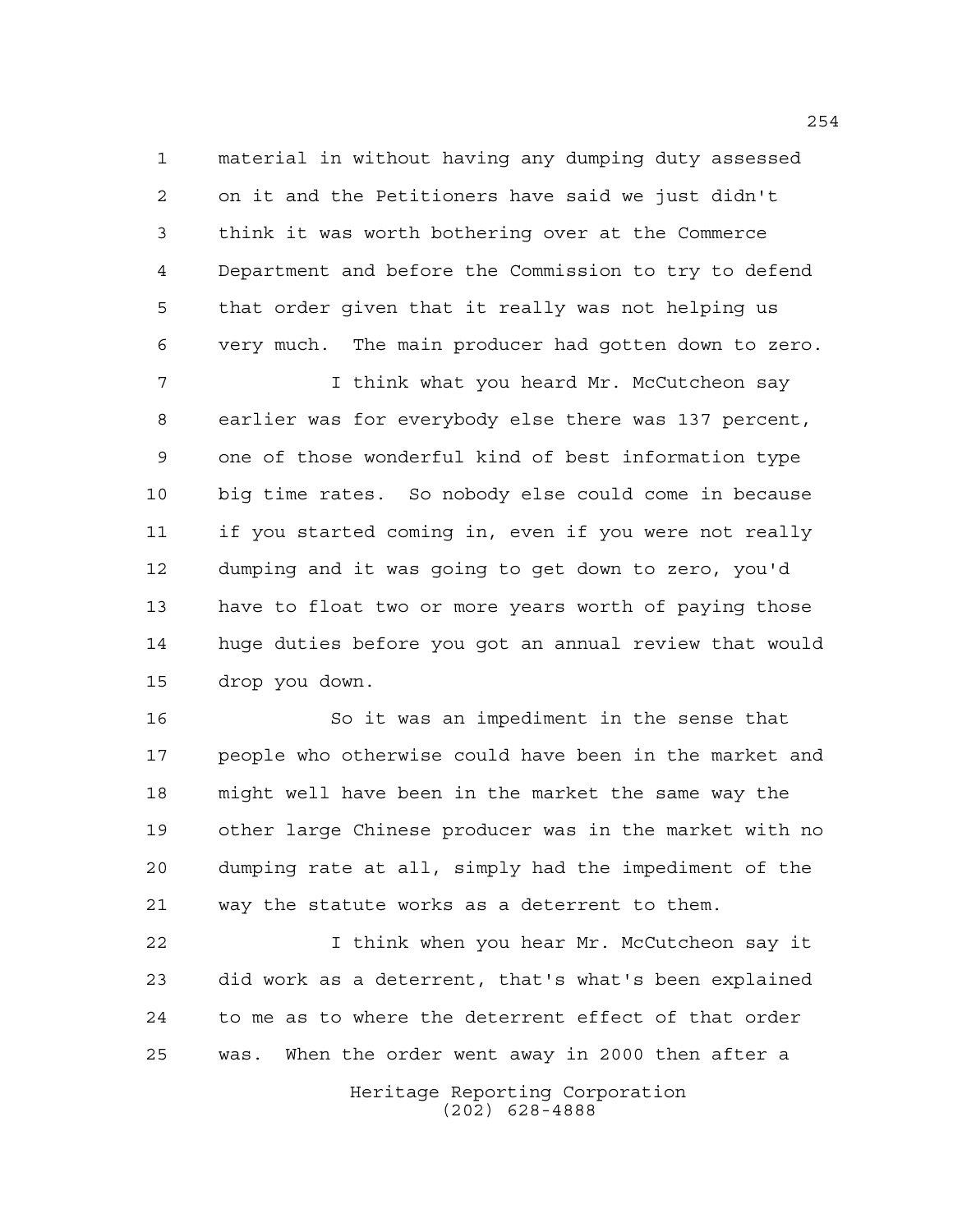period of, when they did their QC and so on then you saw the increase and the increase shows up principally in 2001. That's one of the reasons why I think even if Commissioner Koplan is going to look at the year 2001 as part of the increase, there's not a causation element there. It's really a response to the Petitioner's failure to keep that order in place. They made that choice themselves.

 COMMISSIONER MILLER: I have no further questions. I appreciate all your testimony. Any other questions I may have will arise in the in camera session. Thank you.

 CHAIRMAN OKUN: Commissioner Koplan? COMMISSIONER KOPLAN: Thank you, Madame Chairman.

 I don't want to beat this to death, but Mr. Rybacki, I just want to come back for a moment to the Buy American testimony that you gave in answer to my question on my first round.

Heritage Reporting Corporation I just want to point out to you, and I don't know that you would be necessarily aware of this, that pages 32 to 35 of Mr. Rosenthal's brief provides details with regard to Buy America provisions. Most of that is not bracketed. It's headed "Buy America requirements and/or preferences do not shelter the

(202) 628-4888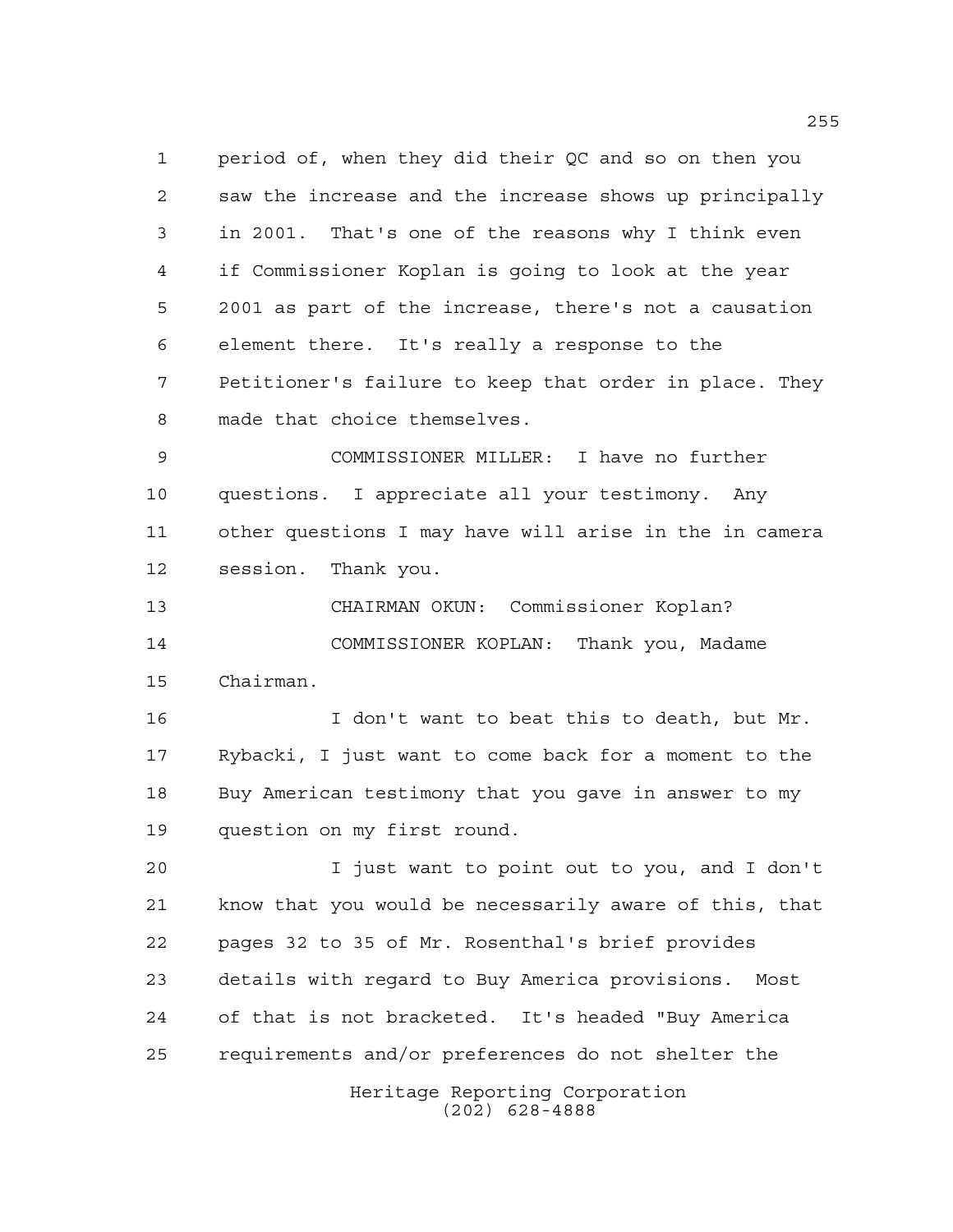domestic industry from import competition."

Heritage Reporting Corporation Frankly, when I called on Mr. Girard I was curious as to whether he would be providing any additional information not otherwise contained here. So I would just say to you that you might want to take a look at that. Also in Exhibit 3 to the Petitioners brief, they provide a detailed analysis of jurisdictions claimed by PCI to have state-wide Buy American requirements. Pennsylvania, which you mentioned, is also mentioned in the brief as are other states. So my request is simply if you can get together with Mr. Loeb and perhaps, Mr. Loeb, if there are any additional citations other than what I've looked at in Petitioners brief, if you can provide that post-hearing I'd appreciate it. MR. LOEB: Commissioner Koplan, we'd certainly be happy to do that. I would just emphasize, because I know you did ask this question earlier, I don't know if you were referring to page 36 of our pre-hearing brief. We put in Buy America for two reasons. One because the staff report does include a specific discussion of it at page B-10 and that's what we cited when we wrote a Buy American factor, we were citing

(202) 628-4888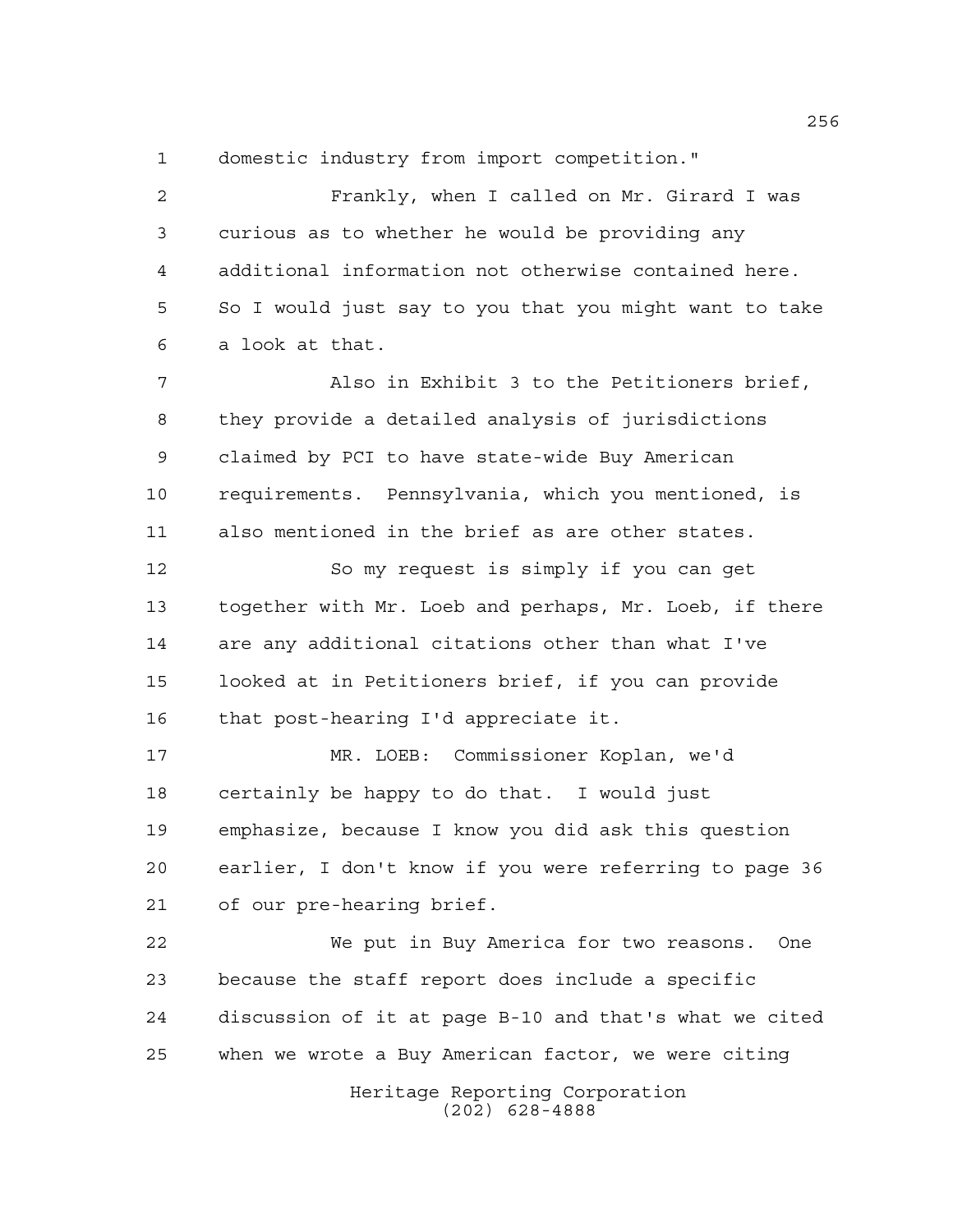the staff report's discussion, not anything that came from somewhere outside the Commission.

 Secondly we've emphasized that the geographic protection that that would provide, whether it's limited, ten percent or whatever the range is, plus as we say on page 36, the other conditions of competition. By there I'm referring to the point I made a minute ago to Commissioner Hillman that there are many sectors where there is no competition from the imports. I'm saying that might explain why when you look at the pricing products you see what you see. Thank you. COMMISSIONER KOPLAN: Thank you for that

 Let me stay with you if I could, Mr. Loeb. You've heard the detailed questions that we asked Mr. Rosenthal this morning about his remedy

addition. I appreciate it.

 request, and we now have far more definition to that proposal than was contained in the pre-hearing brief.

Heritage Reporting Corporation I would make the same request of you that I did of him. I don't expect that you would agree with any of what he said on this, but I'd like you to quantify the effects of what we have before us now as best you can, realizing that I'm going to get additional information post-hearing. But if you could

(202) 628-4888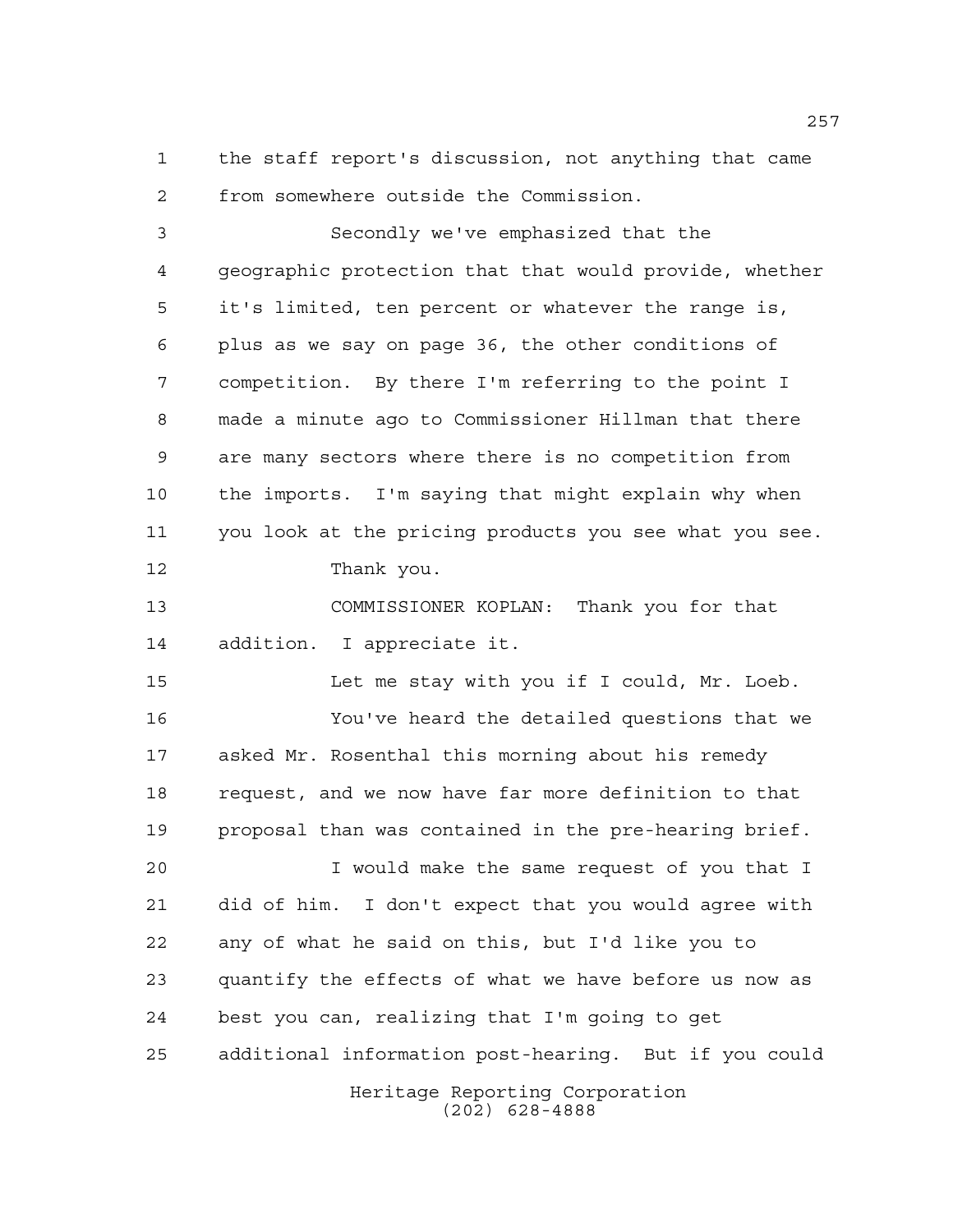quantify its effects for purposes of the post-hearing, take into account not only the effect it would have on the domestic industry but also on the Chinese Respondents.

 Of course I realize the Commission must first finding the affirmative with regard to injury and causation. But in the event that that happens I would no longer have the opportunity to make this request of you because this is the time for me to make it.

 MR. LOEB: Commissioner, I understand that. We'll do our best in the post-hearing submissions. Of course all the information we have is what's essentially in the confidential record that we've gotten from the Chinese Respondents, they don't have the perspective on the market that might assist somewhat in that. We'll do the best we can with that. I would say -- COMMISSIONER KOPLAN: I'm asking you because you do have access to the proprietary information. MR. LOEB: Right. Obviously that's what we will use in making our best effort there and that's

 obviously going to be a task for Mr. Reilly, sitting to my right.

Heritage Reporting Corporation (202) 628-4888 I don't want to use your time but I do have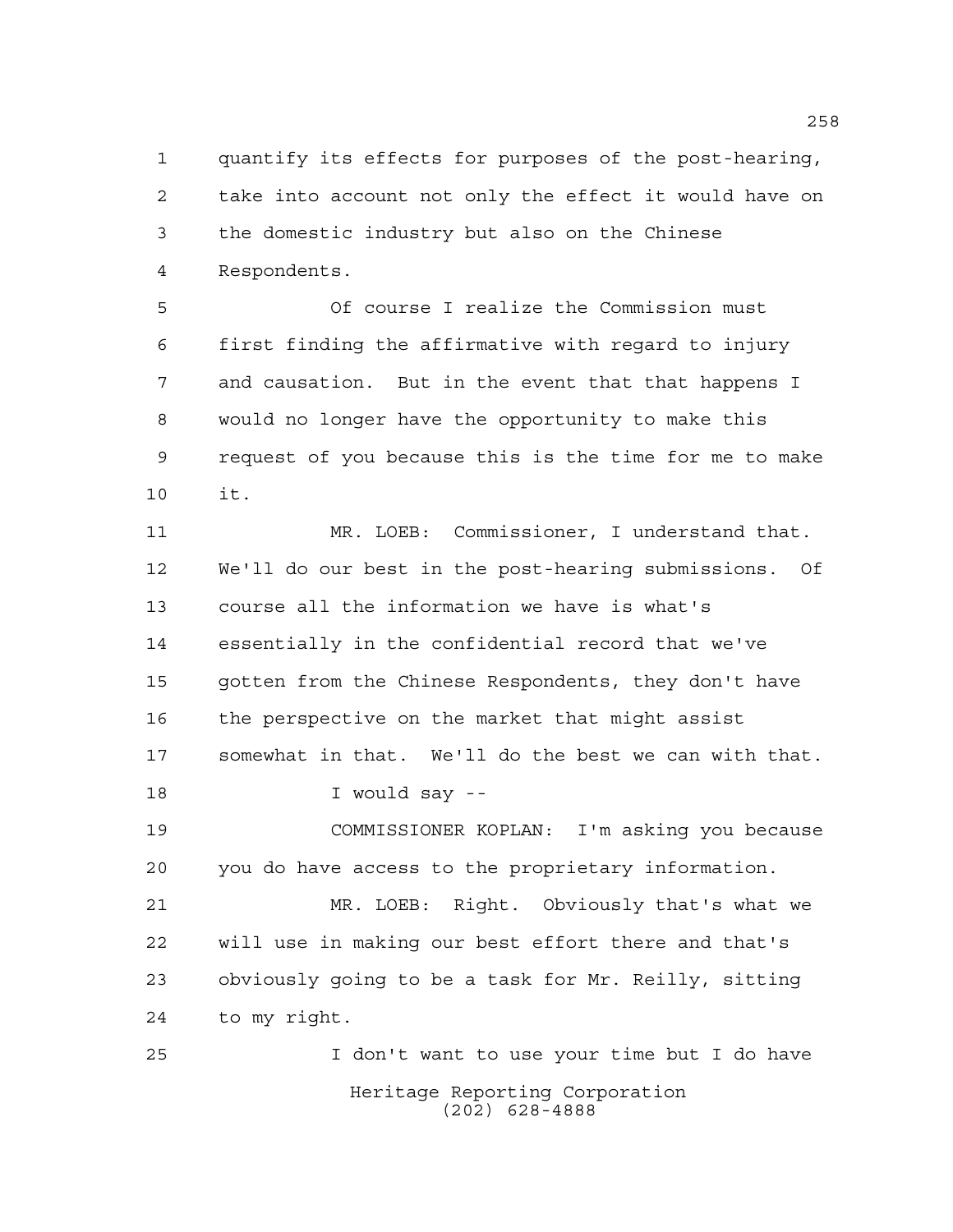Heritage Reporting Corporation (202) 628-4888 two points that would respond to the specifics that you asked Mr. Rosenthal related to his remedy proposal that I think are worth making. I can -- COMMISSIONER KOPLAN: I didn't hear the last thing you said. You have two what? MR. LOEB: Two points that relate to the remedy proposal to the questions that you asked Mr. Rosenthal when he responded. So I can make them now or I can make them in closing, but -- COMMISSIONER KOPLAN: You can make them now if you like. 13 MR. LOEB: Thank you, I appreciate that. Point number one is that you asked how long would any remedy last, and I think he told you five years. COMMISSIONER KOPLAN: That's right. MR. LOEB: I would just point out that the WTO safeguard agreement specifically limits safeguards measures to four years maximum. COMMISSIONER KOPLAN: I don't think such a limit applies to 421. MR. LOEB: I don't know if it does apply but -- COMMISSIONER KOPLAN: I don't believe it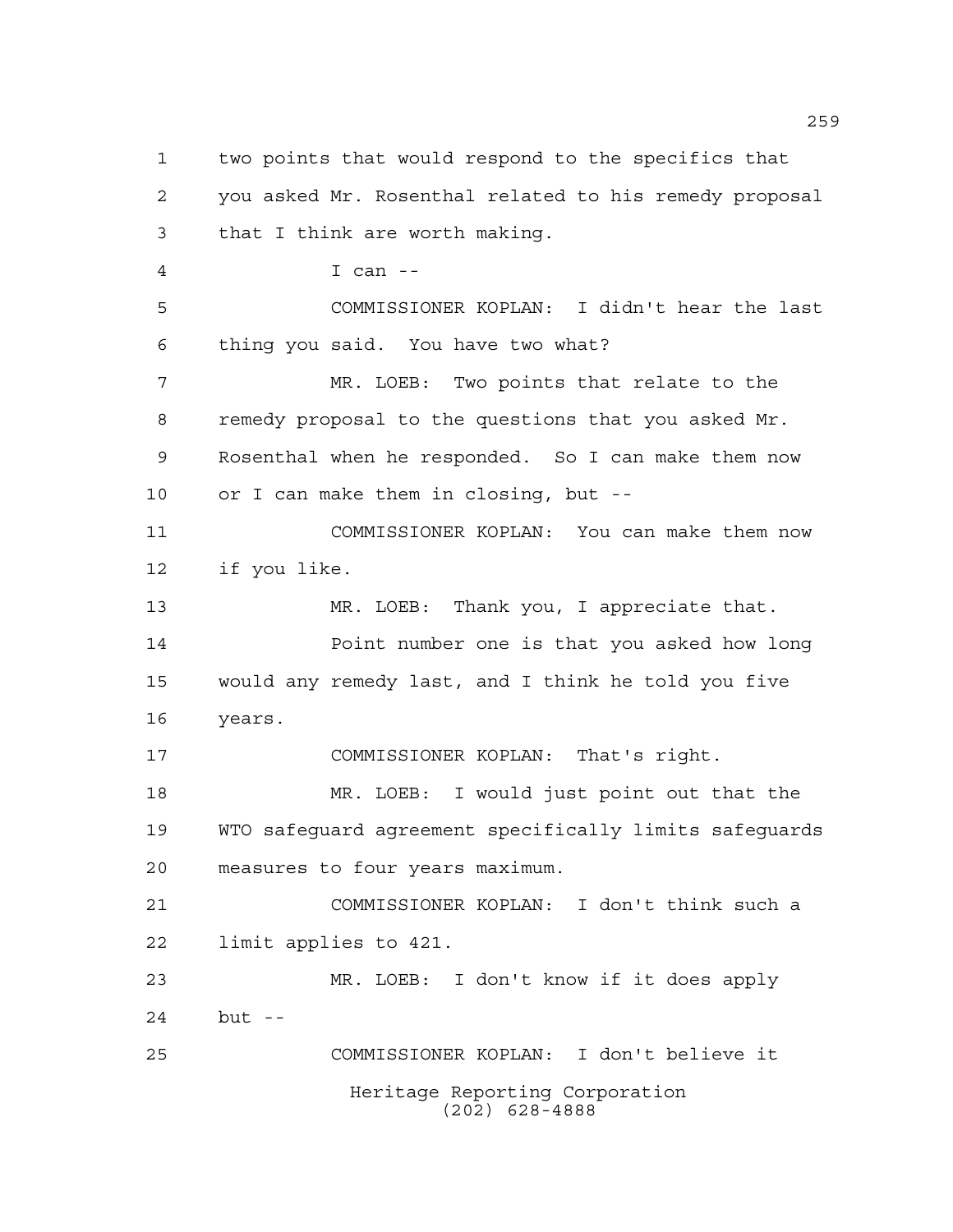does.

 MR. LOEB: I would suggest that there's some good reason why that's in the WTO agreement and I think that would be pertinent to any evaluation of what would be an appropriate length. My second point is, I'd just like to remind the Commission that what you do if you're an officer at USTR when you have a truly horrendous trade agreement violation is you say to the violating country, hey Japan, you haven't kept up with your bargain to let our automobiles into your market. We're going to put a 100 percent tariff on you and that is going to shut you down. That is going to shut out imports because we calculate at the U.S. side that the trade that we've lost because of your failure to abide by the specific agreement is X million. Therefore we're going to use the eye for an eye principle of international trade law. We're going to retaliate against you and eliminate X million of your incoming trade. The way we're going to do that is by putting 100 percent duty on your imports of Lexus luxury vehicles, for example. That's the 1995 example. That's what 100 percent duty does. It shuts down imports. Everybody knows that. In this case you're dealing with a statute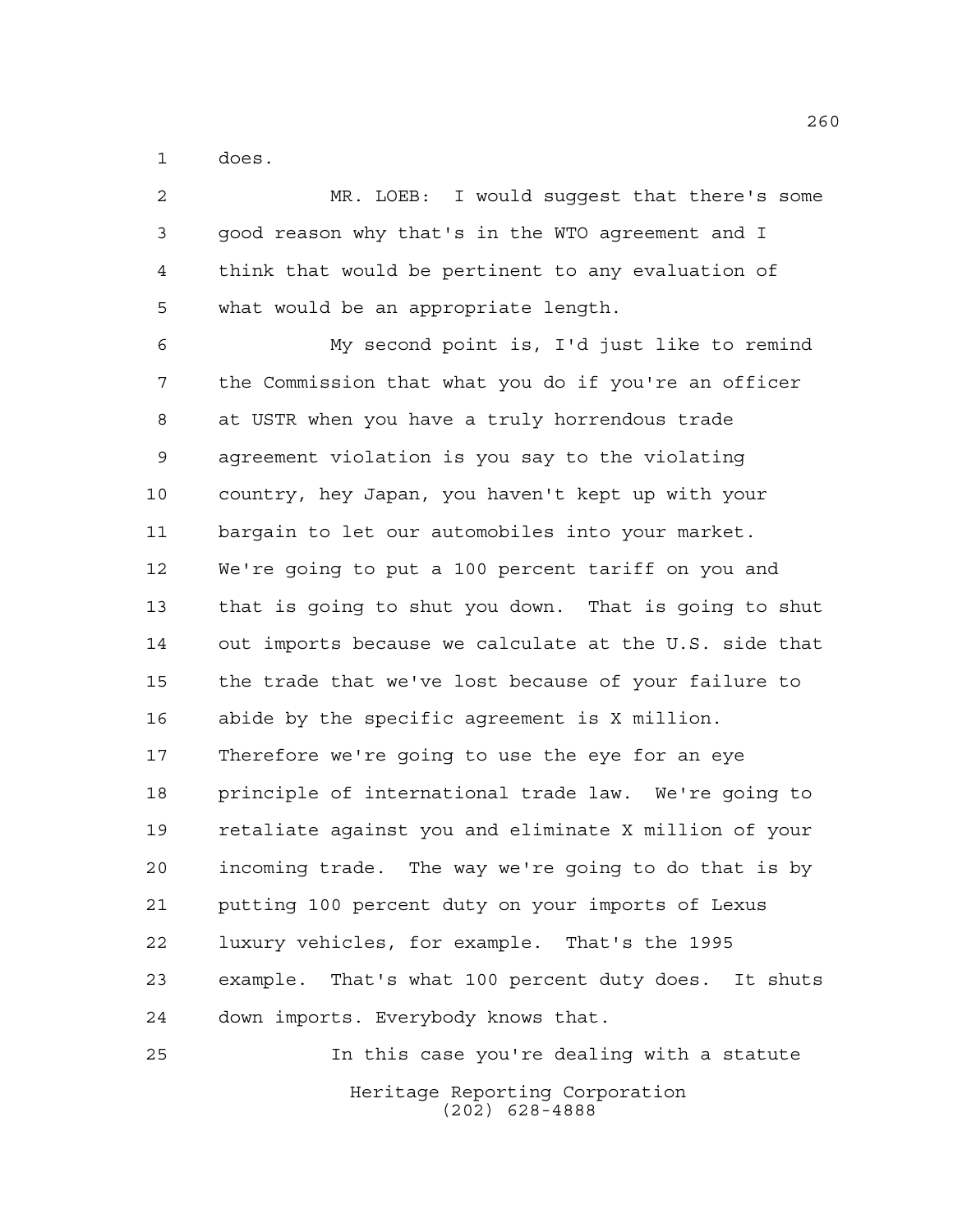that says the remedy can only be that which is

 necessary to restrain the market disruptive effects. It cannot be a remedy that will eliminate all imports. It can only be a remedy that will eliminate effects of that rapid increase that the Commission finds. So the notion that you could do a remedy of the kind that Mr. Rosenthal has proposed and do it consistent with the statute and/or consistent with the WTO agreement strikes me as entirely impractical. MR. REILLY: Commissioner Koplan, I'd like to add one analytical note about the 100 percent tariff being very close to a 95 percent tariff. I've looked at this and we'll provide some detailed calculations in our post-hearing brief, but my conclusion is that the tariff as requested would be preclusive. It would essentially eliminate imports from Japan from the United States market. It would also make alternative sources of supply in India, Korea, Mexico and so forth significantly more price and cost competitive than the Chinese, much to their benefit. I think you'd find that there would be a

 significant fill-in behind the eliminated Chinese there.

Heritage Reporting Corporation (202) 628-4888 We'll elaborate in our post-conference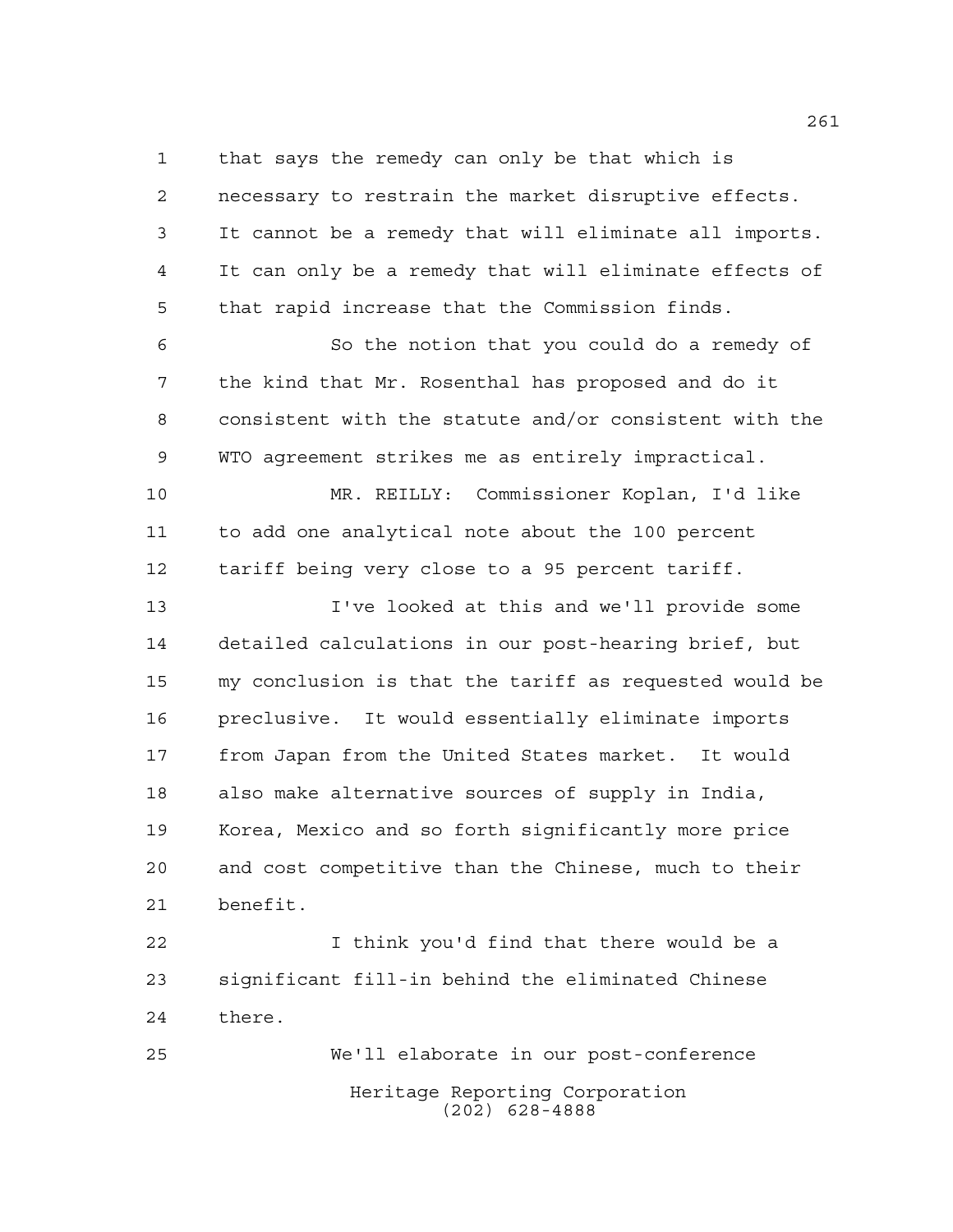brief.

| 2  | COMMISSIONER KOPLAN: Thank you. I would                |
|----|--------------------------------------------------------|
| 3  | just point out to both of you that I did remind Mr.    |
| 4  | Rosenthal that he used the term practical several      |
| 5  | times in discussing his remedy and I had a sense that  |
| 6  | he wasn't finished with his remedy proposal yet. So    |
| 7  | I'm sure that I'll be seeing some additional detail on |
| 8  | all of this.                                           |
| 9  | MR. REILLY: Mr. Koplan, may I ask you a                |
| 10 | question? Does that qualify as going further down the  |
| 11 | yellow brick road?                                     |
| 12 | (Laughter)                                             |
| 13 | COMMISSIONER KOPLAN: Possibly.                         |
| 14 | I have one more for you. It's always good to           |
| 15 | see you, Mr. Reilly.                                   |
| 16 | You've heard the response of the industry              |
| 17 | witnesses to the argument made by Pipeline Components  |
| 18 | Inc. at page nine of your pre-hearing brief, that the  |
| 19 | domestic manufacturers consider DIWF a secondary       |
| 20 | product merely used to complement their sales of       |
| 21 | ductile iron pipe and other waterworks. PCI arques     |
| 22 | that it is common knowledge in the industry that       |
| 23 | ductile iron pipe is a major if not the major          |
| 24 | component of each company's product line.<br>Each      |
| 25 | company sells a full menu of water distribution        |
|    | Heritage Reporting Corporation<br>$(202)$ 628-4888     |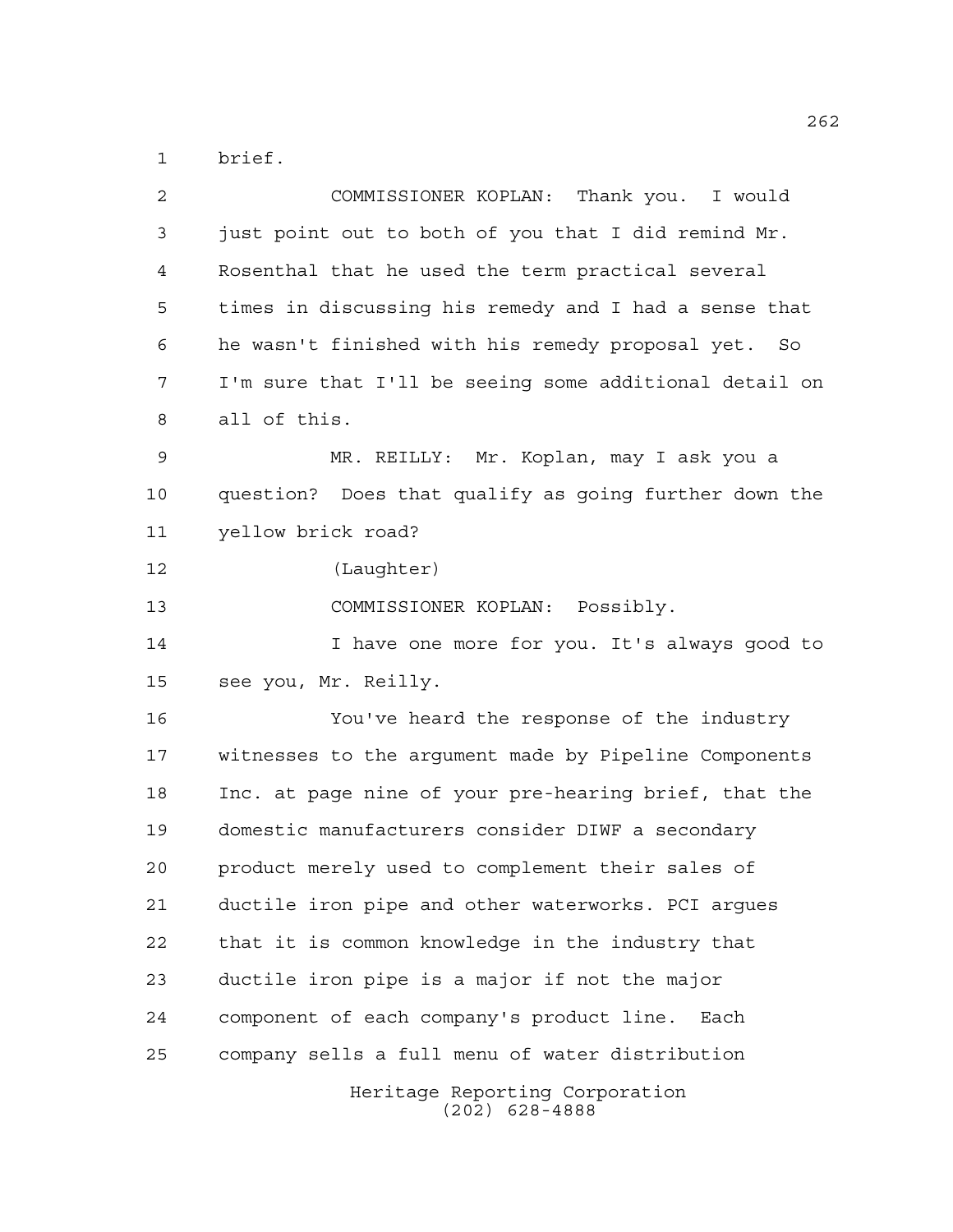components.

Heritage Reporting Corporation (202) 628-4888 That's at page 15 of the brief. The domestic industry this morning told a very different story on that. I'd like you to respond to that in as much time as my yellow light permits. MR. SAHA: Steve Saha again from PCI. PCI does a lot of treatment plant jobs which, and we only sell to distributors like Ed Morrison or Groeniger Supply. When we sell jobs through this distribution they are constantly competing against Clow, U.S. Pipe, that sell directly to the contractors and that package their pipe, the valves and the fittings together. And any job which is more pipe intensive, valve intensive, we end up losing those jobs to them. That was my point. COMMISSIONER KOPLAN: Thank you. MR. BOGARD: Commissioner, this is Lawrence Bogard From Neville Peterson. I recognize the red light's on but can I just clarify that for one second? COMMISSIONER KOPLAN: My colleagues are saying that you can. MR. BOGARD: Thank you. The reason I wanted to do that was because I think that while you correctly characterized this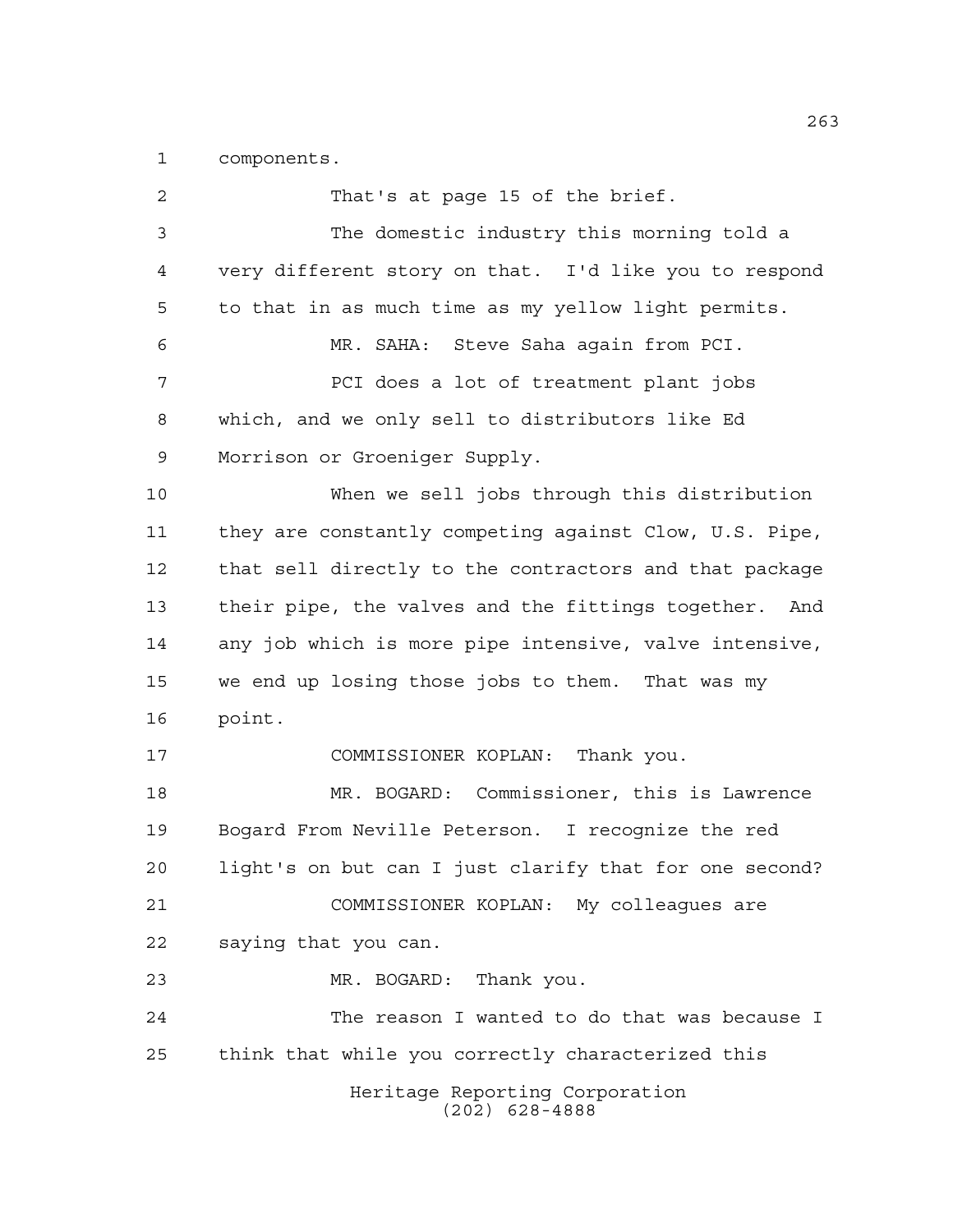Heritage Reporting Corporation (202) 628-4888 morning the argument made at page nine of our brief, that wasn't the argument that was addressed by the domestic industry. They very clearly were reacting to an argument we didn't make which was I believe the idea that they were tying product. That I think Mr. Waugaman denied vehemently that his sales people had ever demanded that people buy Product A in order to get DIWF, and that was not the argument clearly we made at page nine of the brief. So to the extent that you're observing that you heard a different story this morning I'd say that's because they were addressing a different question. COMMISSIONER KOPLAN: Thank you. And I thank you, Madame Chairman, for letting me conclude my questioning. CHAIRMAN OKUN: Thank you. Commissioner Lane? COMMISSIONER LANE: Mr. Reilly, in response to a question by Commissioner Koplan you said that the 95 percent tariff would preclude imports from Japan. Did you mean China? MR. REILLY: Yes I did, I misspoke. And thank you for the correction. COMMISSIONER LANE: I only understand what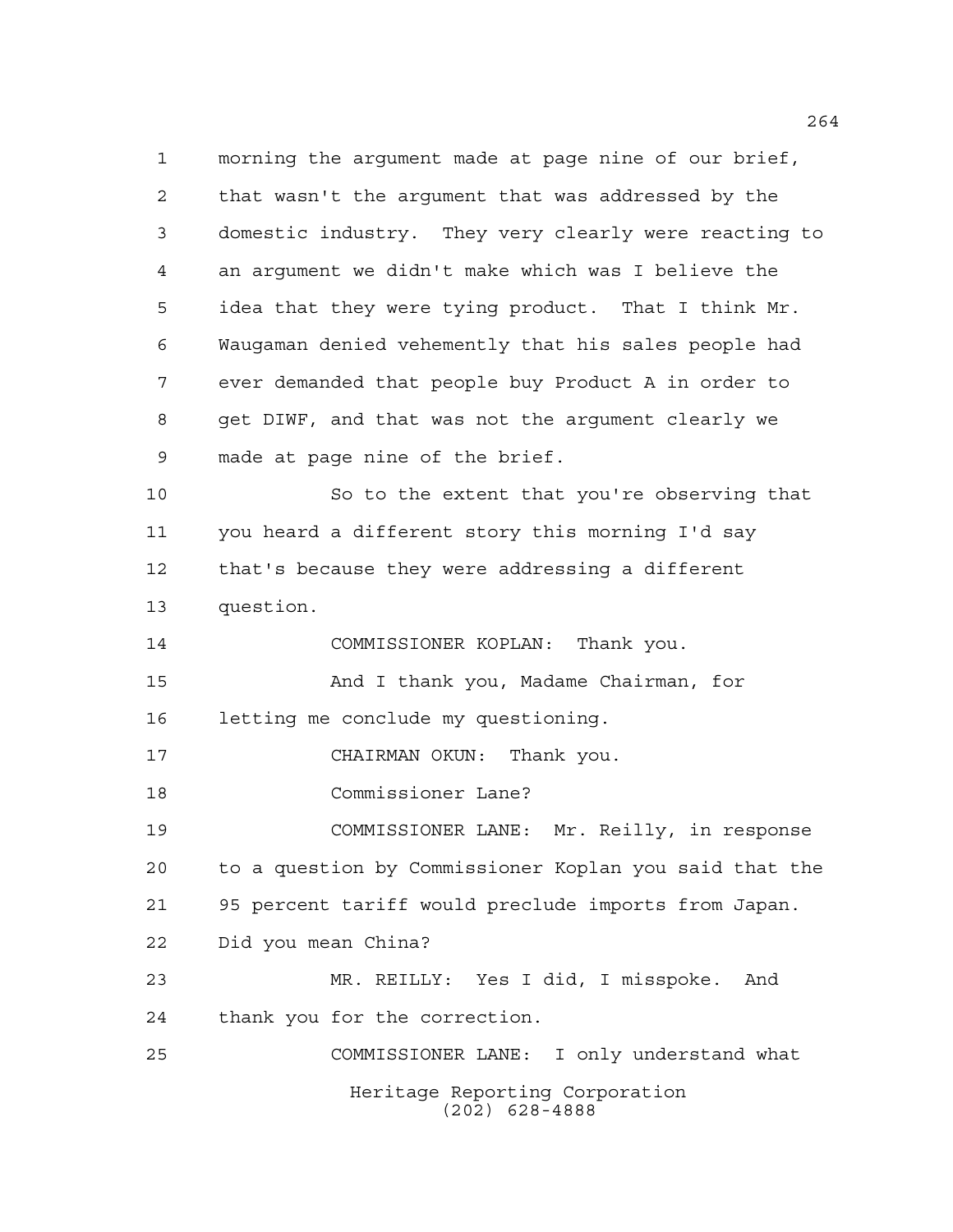people say and sometimes I wasn't sure whether you really meant Japan or whether you meant China. MR. REILLY: Suddenly I was back in the late 1980s. I'm sorry. COMMISSIONER LANE: Thank you. COMMISSIONER KOPLAN: Thank you, Commissioner Lane. COMMISSIONER LANE: Now I have a real question. I want to make sure that I understood a bunch of the answers that we heard earlier about pricing. From looking at the staff report it's my understanding that the domestic industry and the importers sell most of the product through distributors or what's called waterworks houses. Then the additional people today who are the actual distributors, and that includes the Huntington Company and Mr. Groeninger and Mr. Lindquist. Now when you were telling me about the prices and how you do your prices and based upon the McWane list and then doing the factor, is that pricing done to your ultimate consumer or is that how you get what you pay for your product from the importers and from McWane?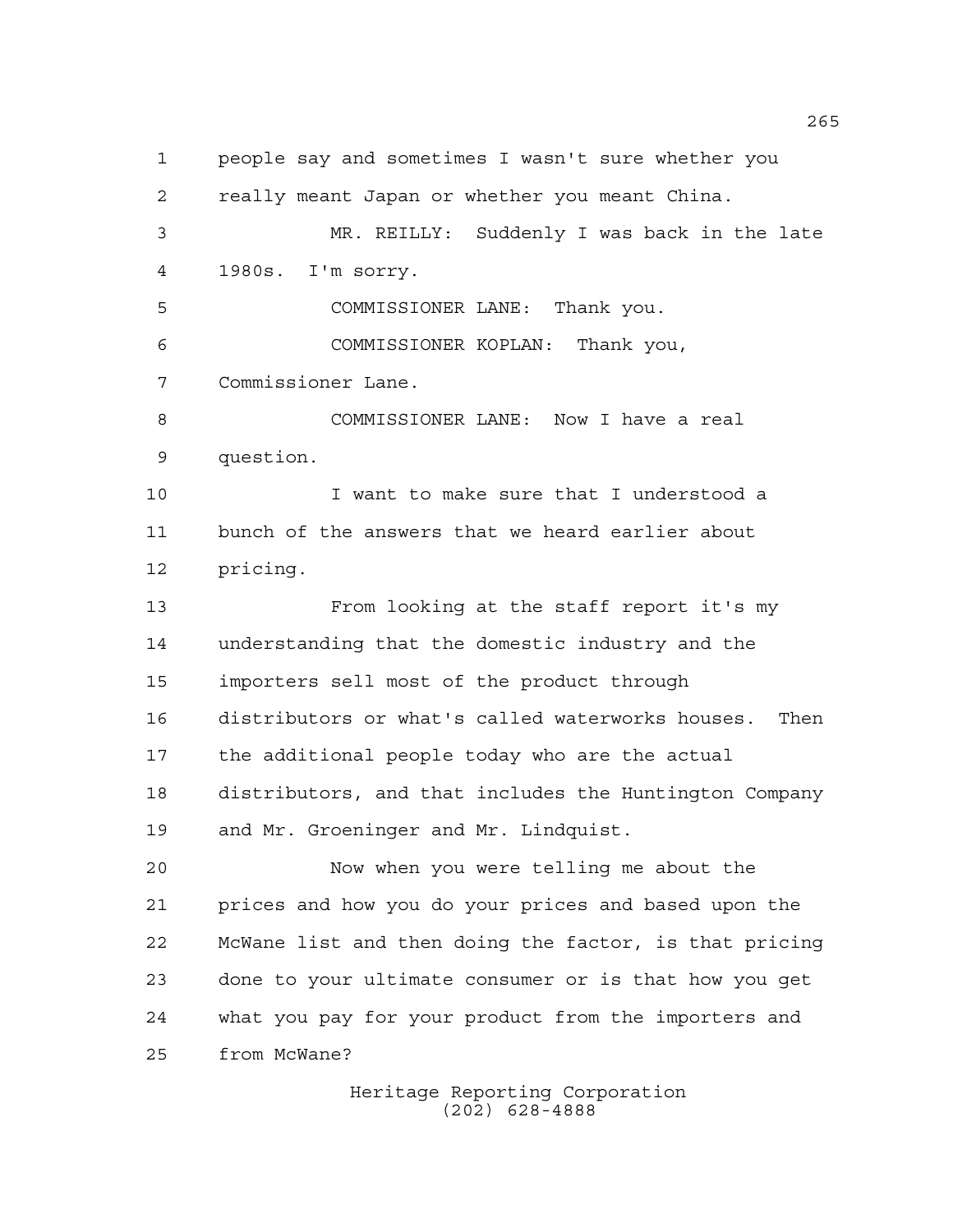MR. MORRISON: Ed Morrison from CI Thornburg.

 Those numbers we went through are our net costs to us the distributor. We mark up, use a different multiplier to sell to the consumer, to the contractor or the municipality.

 COMMISSIONER LANE: So that's the price, the price you were talking about earlier is what you would pay if you bought your product from either McWane or from SIGMA or Star?

11 MR. MORRISON: Correct.

COMMISSIONER LANE: Thank you.

Madame Chairman, that's all I have.

CHAIRMAN OKUN: Commissioner Pearson?

COMMISSIONER PEARSON: Just one, perhaps

quick.

 Respondent Beijing has suggested that the Commission should look at average unit values rather than product specific pricing data in order to determine underselling.

 How can we tell what influence changes in the product mix might have had on average unit values? Is there anything in the record that would indicate that product mixes of both the subject imports and the domestic like product were stable over time?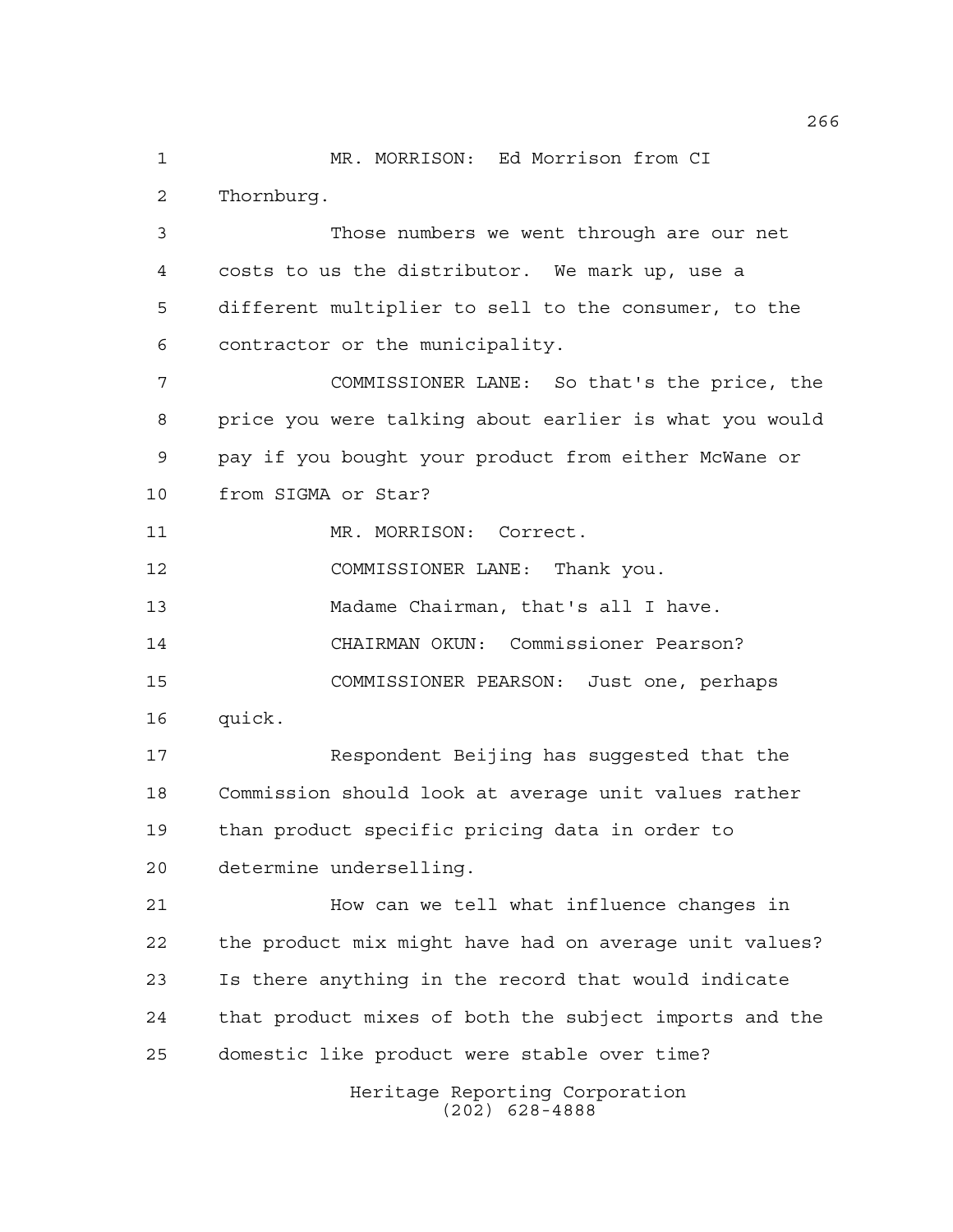Heritage Reporting Corporation (202) 628-4888 MR. REILLY: Commissioner Pearson, John Reilly. Thank you for asking that question because I would like to put some information on the record now. The Petitioner, McWane, testified at the conference, the critical circumstances conference, that the product mix has been stable during the period of investigation. I have also conferred with the various importing companies and they have indicated that their product has also been stable throughout the period of investigation. The second issue is whether there's a substantial identity product within that mix. Are they all on the same segment and so forth? The bread and butter product for both McWane and the importers are compact fittings in the under 30 inch category, actually under 24 inch, with the vast majority of product moving in 12 and under. The profile of the importers and the profile of McWane in that particular segment is quite similar. So we do have a situation in the AUVs of very similar products and very stable product mixes. COMMISSIONER PEARSON: Thank you. Madame Chairman, back to you. CHAIRMAN OKUN: Maybe I could just follow up on the AUV question, Mr. Reilly. I heard the response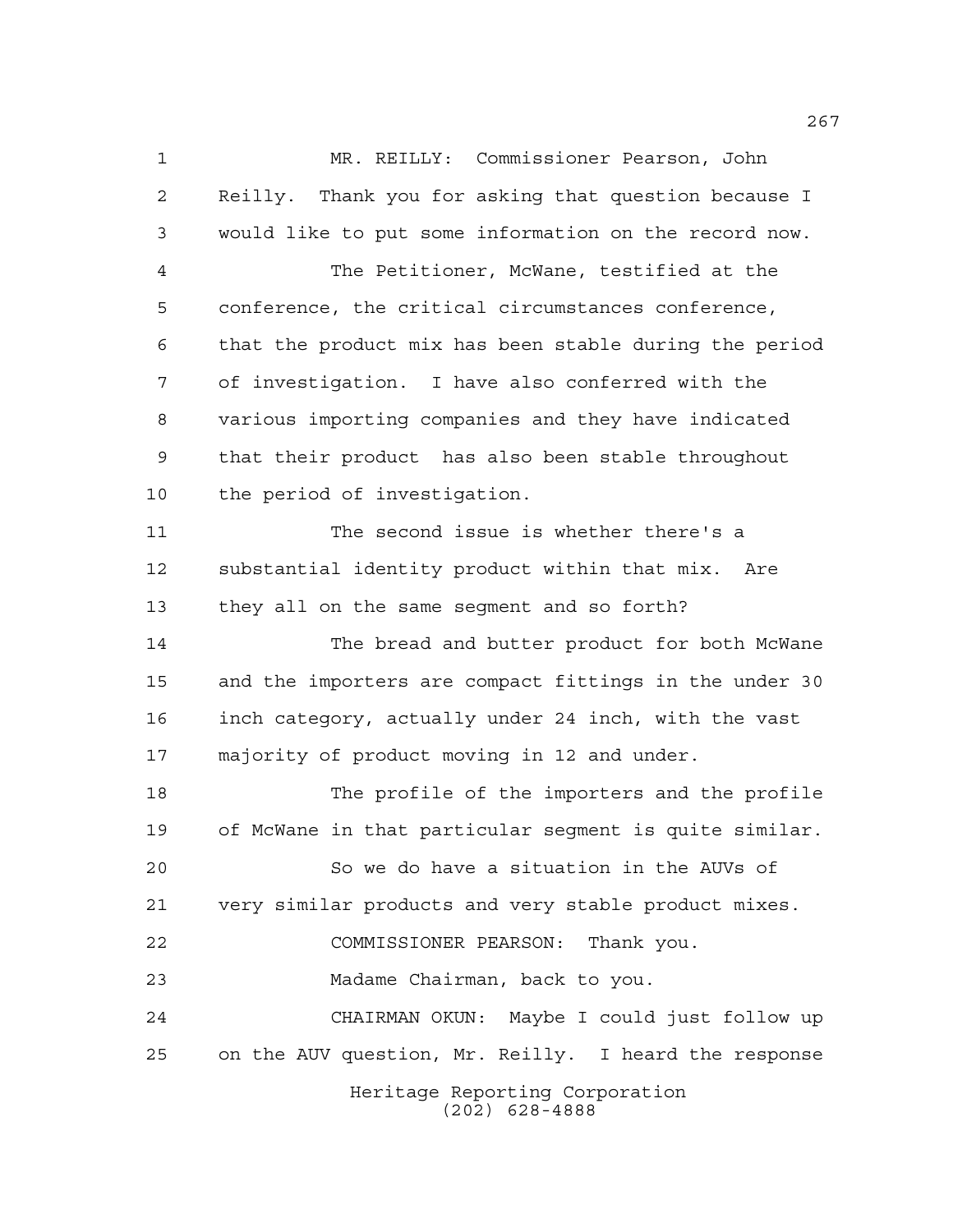and I did want to hear that because I spent some time on it this morning with Petitioners.

 But even if we were to look at the AUVs as they've been argued in terms that this somehow shows that the pricing is, what it means for underselling. I look at those figures and you still -- we can't talk about the specific figures, but it doesn't seem to me that it shows there was no underselling by the Chinese.

 MR. REILLY: I'm going to be previewing a little bit what I'll be saying during the in camera session. Part of my discussion in the in camera session will be on the dynamics of competition and what's comparable to what.

 Actually in order to get comparable AUV data you have to break the data down somewhat. I'll go through that in camera.

 CHAIRMAN OKUN: Then in light of that, we can just leave it for in camera on that.

 Another question that I'm curious about, having heard the discussion about the non-subject imports again. When I look over the questionnaire data that we have here, it appears to me that we have pretty complete coverage in this room for both subject and non-subject imports currently, for what's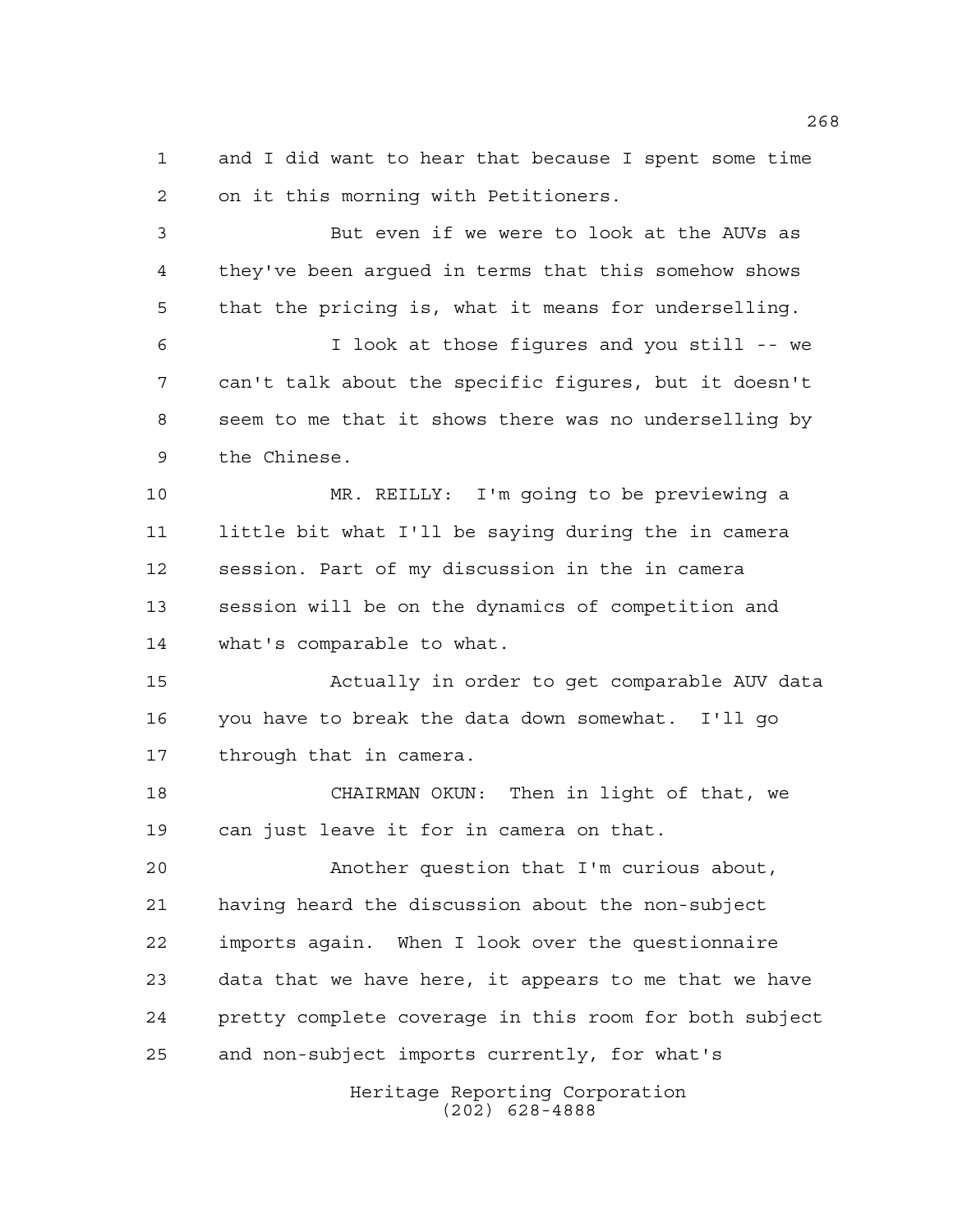currently coming in.

| 2  | I wondered for those who have noted today             |
|----|-------------------------------------------------------|
| 3  | that they sell both subject and import whether they   |
| 4  | could talk about both the prices, let's take Brazil,  |
| 5  | India, whatever you want to pick, what those prices   |
| 6  | are coming in are relative to the Chinese. Then what  |
| 7  | you sell those products for, whether it be Chinese,   |
| 8  | whether those prices are different or not.            |
| 9  | Can anyone help me out on that here? Mr.              |
| 10 | Rybacki?                                              |
| 11 | MR. RYBACKI: I would just echo what Dan               |
| 12 | McCutcheon said. If it's from Brazil, if it's from -- |
| 13 | which we don't get from Brazil. WE used to a little   |
| 14 | bit but not any more. But whether it's from India,    |
| 15 | Mexico, Korea, China, we have no distinction and I    |
| 16 | don't think our friends at Star or PCI, there's no    |
| 17 | distinction. They're sold in the marketplace at the   |
| 18 | same price.                                           |
| 19 | CHAIRMAN OKUN: How about what are they                |
| 20 | purchased at?                                         |
| 21 | MR. RYBACKI: They're purchased at a little            |
| 22 | different price depending. With Korea being high and  |
| 23 | India and China being on a par. Mexico and Korea      |
| 24 | being a little higher and India and China being on a  |
| 25 | par, relatively close.                                |
|    | Heritage Reporting Corporation<br>$(202)$ 628-4888    |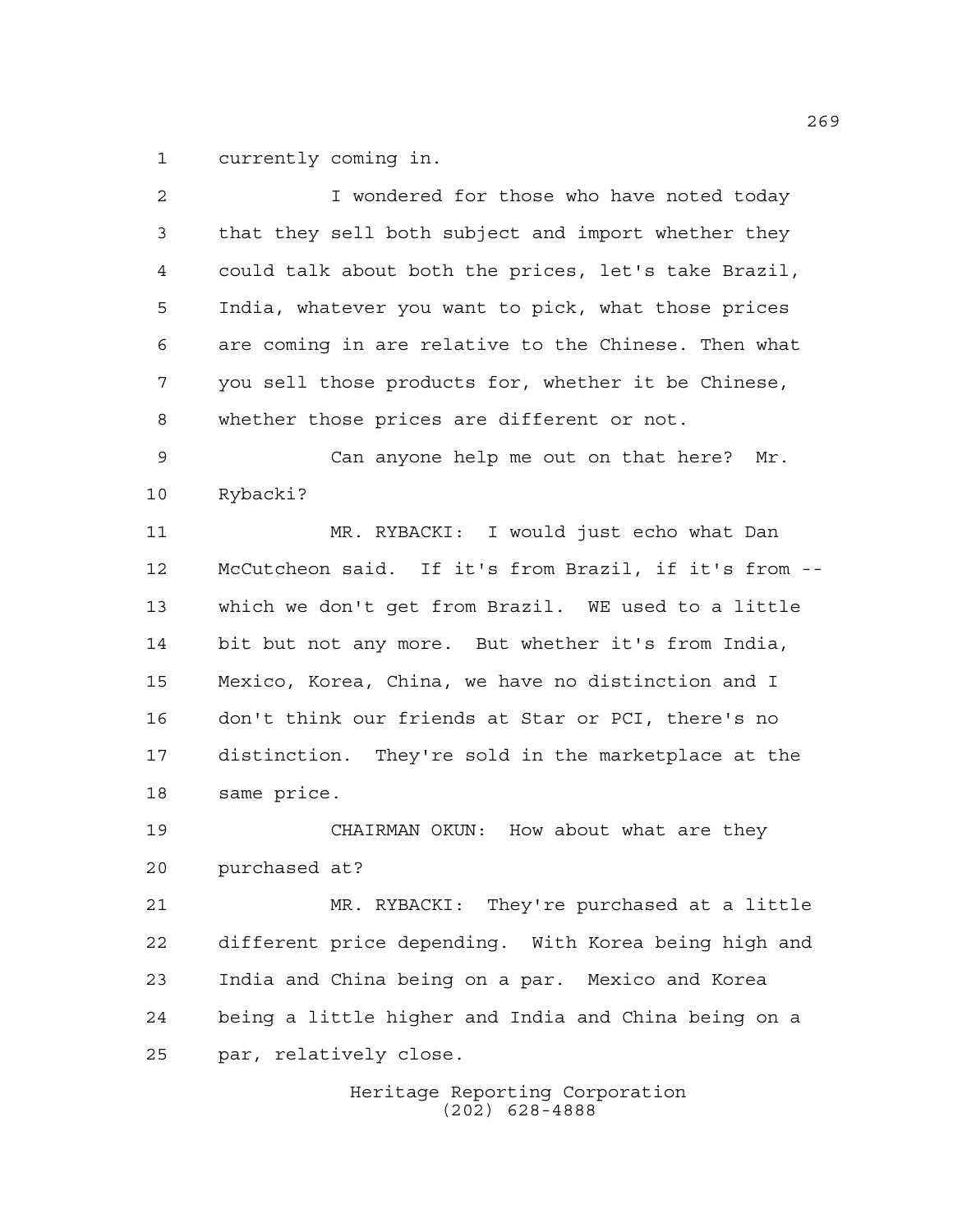CHAIRMAN OKUN: Any of the other distributors want to comment on that? MR. SAHA: Steve Saha from PCI. We are buying from China and India, and India, as a matter of fact, is probably slightly lower than China. CHAIRMAN OKUN: Lower when it comes in. How about your prices for what you sell it at? MR. SAHA: WE sell it at the same price. CHAIRMAN OKUN: Okay. One final note on the period and Mr. Loeb I just wanted to go back to you on what data we're looking at. One of the things that had struck me when I read your argument about what period we should be looking at, was this projection of the 2003 data. And I was trying to look back at some of the other cases we've done ever, where if we have a full year of data, why we would ever rely on projected data. In other words we have full year 2000. We don't have full year 2003. Regardless of what the correct period is, that concerned me and I wanted to give you a chance to address that here. MR. REILLY: In terms of the projected import figures, for example, I really don't think it's

Heritage Reporting Corporation (202) 628-4888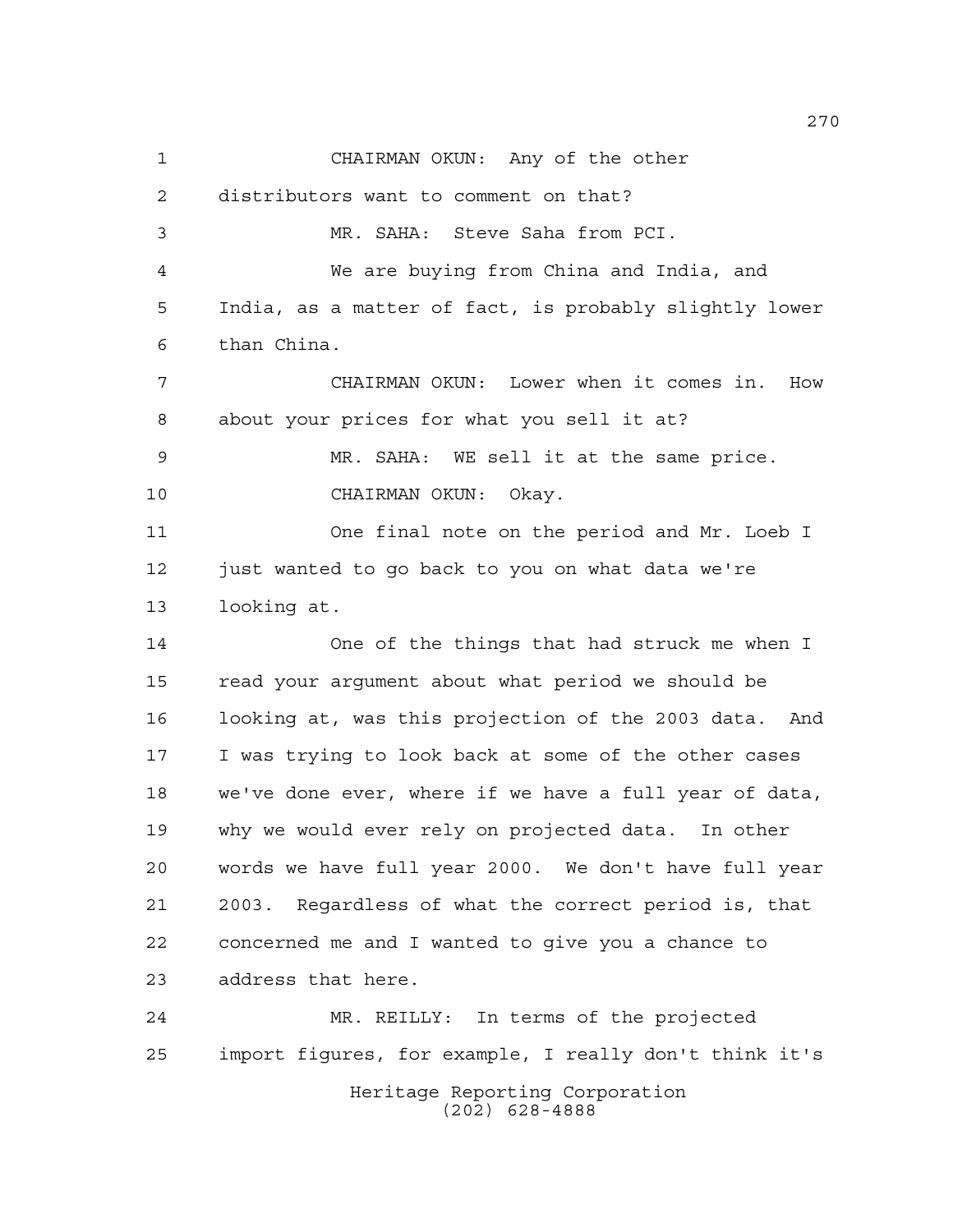necessary to project subject imports for the full year 2003 because we do have half year data for 2002 and half year data for 2003 and basically what it shows is there's been no increase. That's not a projection, that's the fact. Subject imports during the first half of 2002 were at 13,800 tons. During the first half of 2003 they were 200 tons higher. Basically I think you can conclude that through the end of the period of investigation, from 2001 through the end of the period of investigation, imports in fact have been flat.

 Now where you might get into issues of projection is on issues of threat of injury. The Chinese exporters, for example, producer exporters, have been requested and have complied with projections of what they expect to ship during the latter part of 2003 and also into 2004. I believe those projections are relevant for threat of injury. As in all cases. CHAIRMAN OKUN: My final point, Mr. Flicker, this would be for you on, I always have one legal argument I get to take issue with I think for everybody. And that was, I heard you make the case of whether this should have been a 201 or whatever. What is the legal relevance? I can sit and debate that with my colleagues

> Heritage Reporting Corporation (202) 628-4888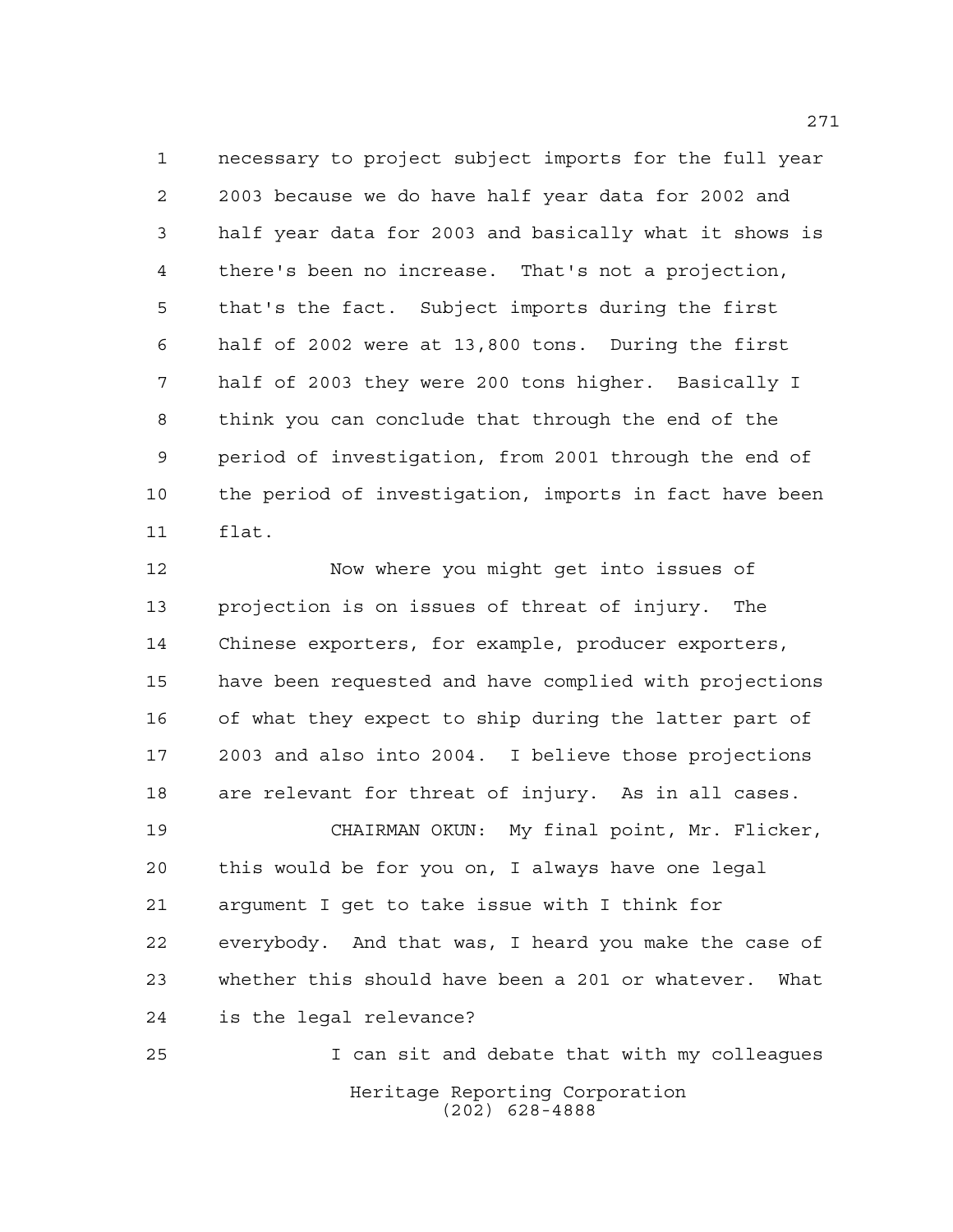of what kind of case law are we going to face, or is the industry going to come in on a 421 or a 201 or antidumping countervailing duty. But my job as a Commissioner is not, I don't think, my view is we don't have a legal right to second guess what they come in on. We have the facts before us and we say do they meet the statutory guidelines for the 421.

 So I wanted to give you a chance to address that argument again. It seemed to me you were trying to say that was somehow relevant to how we viewed this case.

 MR. FLICKER: I think there are two legal bases in addition to the fact that what we have here is the ability to cherry pick, but let's talk about the legal issues.

 First, the statute itself does require that for presidential action you must have a circumstance in which a remedy would be effective in remedying the problem. That's actually I think in Subsection A of Section 421. The definition of when a President can take action requires not just the elements of rapid increase in the constituencies of market disruption but also that the President be able to take action to impose a remedy which would in fact be effective in remedying the injury.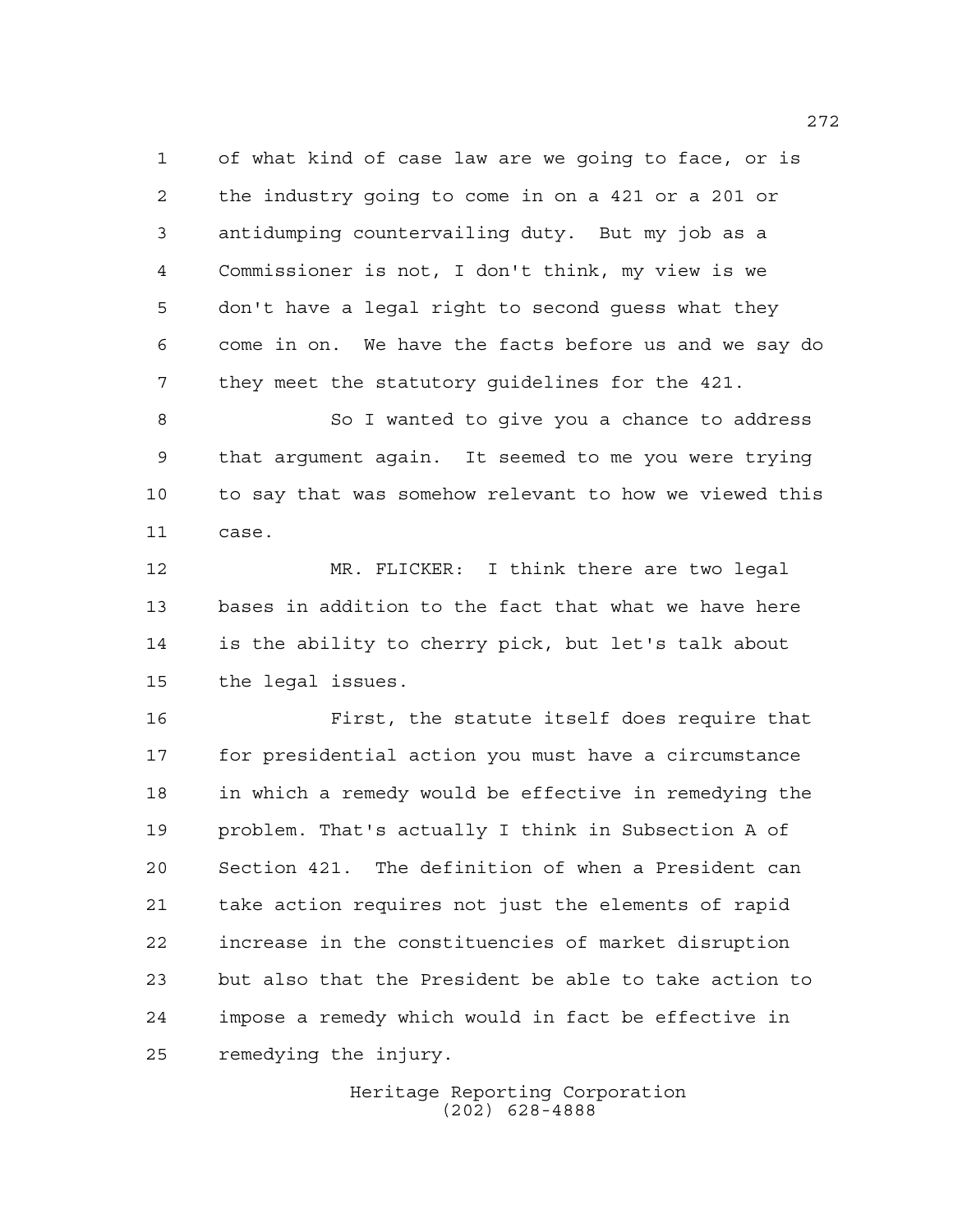So I think that there's actually a statutory basis and definition in Subsection A of 421, right out of the box that says you have to look at whether or not in fact you've got a circumstance or condition in which you could remedy the alleged injury through the relief that's being asked. That's number one.

 Number two, this has to be set in the context, we believe, of the WTO non-discrimination mandate. Where you have a circumstance in which you're trying to essentially punish one country, one source, because you have a statute that allows you to do it. Yet there's another statute there that would essentially be non-discriminatory. I think there's an obligation to follow the non-discriminatory statute, especially where there's a little bit of a higher standard on you to be able to meet the non- discriminatory level. Otherwise what you'll have is a constant state of essentially being able to pick on and pick off China first, and then go after the other imports. We think that would be a violation of the WTO non-discrimination principle.

Heritage Reporting Corporation (202) 628-4888 Finally, I think you have the practical issue which is that the statute mandates that in your report you assess the effects of imposing the requested relief or the recommended relief, and the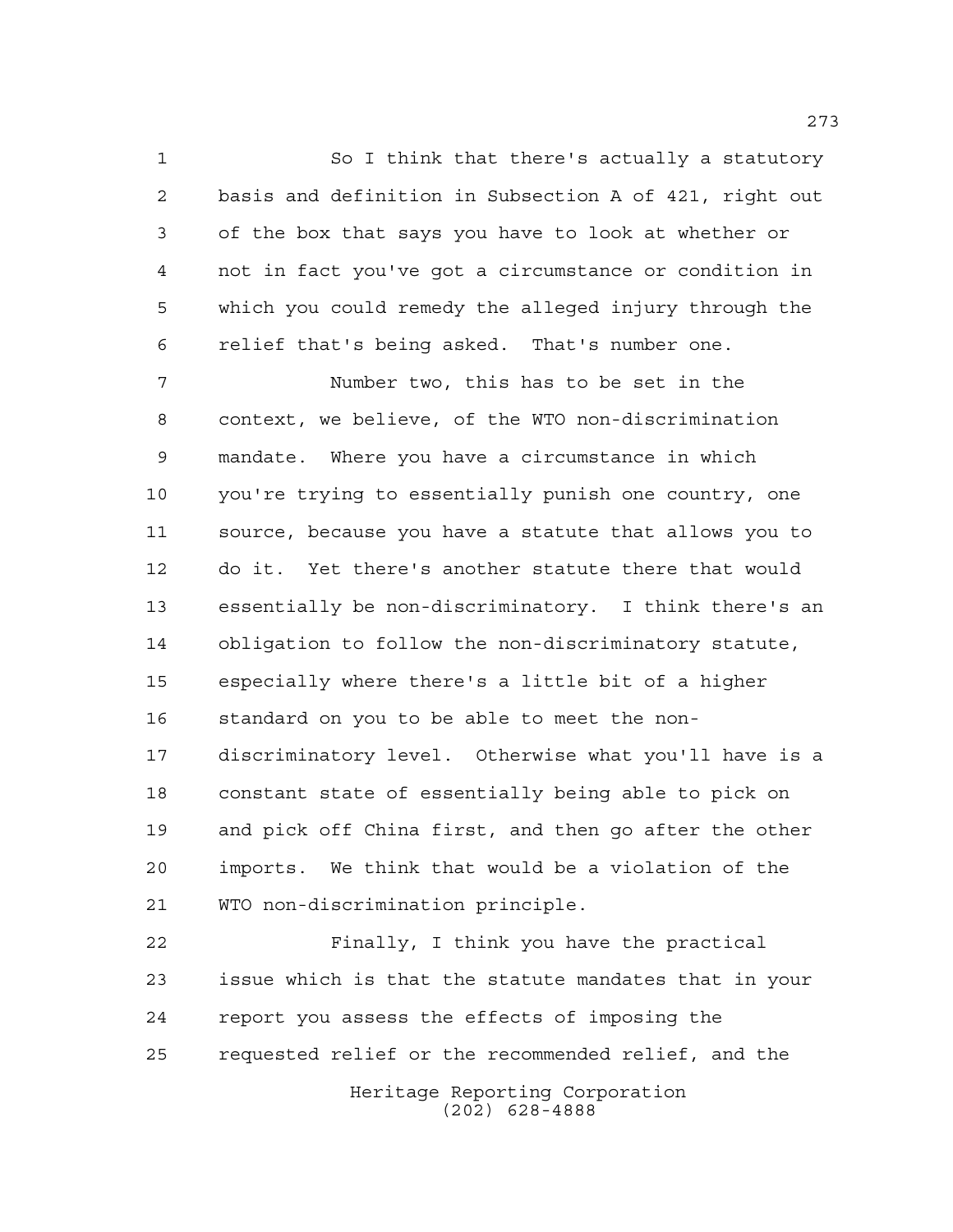Heritage Reporting Corporation (202) 628-4888 effects of not imposing the recommended relief. I think as a matter of law if those effects are the same, I don't think you can recommend relief in a case like that. CHAIRMAN OKUN: Mr. Loeb? MR. LOEB: I neglected to respond to your prior question which Mr. Reilly responded on. But I would like to just make one additional comment if you'd permit it. I sort of lost the train of thought on the comment though, as I was listening to what Scott said. Let me come back to it in a moment. CHAIRMAN OKUN: That would be fine. Actually, I don't have any other questions. VICE CHAIRMAN HILLMAN: Actually, I have three questions in terms of three issues that I wondered if you could address in the post-hearing brief. Although after listening to Mr. Flicker I may add a fourth one to it. The first, I think I know the answer to the question but I need to know your legal briefing in terms of why. And the question is this: In determining whether imports are increasing rapidly should the Commission use the data on imports or the data on shipments of imports?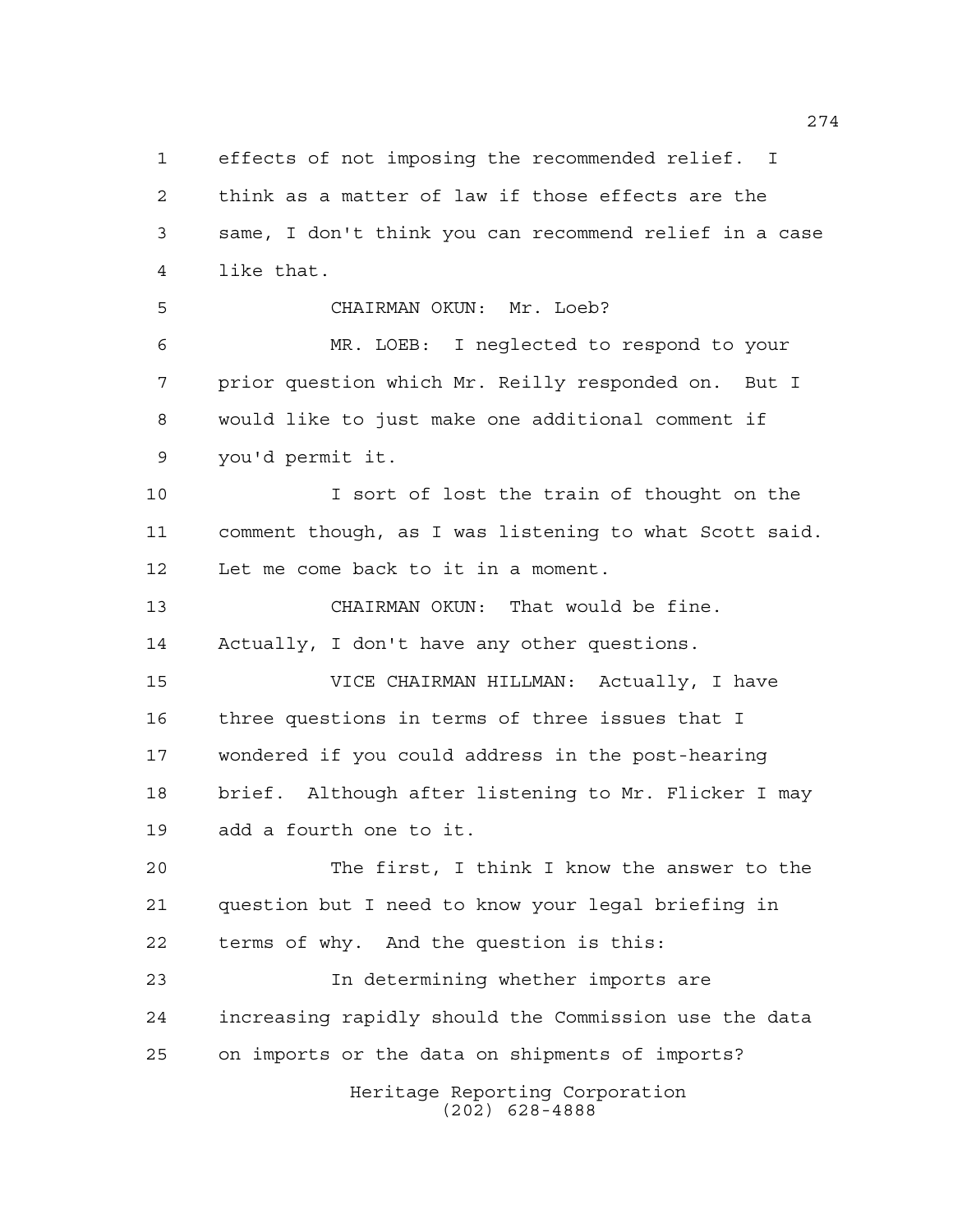Because there are distinctions.

 I obviously heard Mr. Reilly's answer and I know which set of data he was looking at so I know which one, you know, he's relying on. But I need you to brief for me why I should look at one versus the other.

 Second is I wondered if you could brief us a little bit of the discussion that Mr. Rosenthal and Commissioner Koplan among others had this morning on this issue of the period that we should be looking at. And I'd ask you to brief it in light of two things: one, I think you heard the argument that Mr. Rosenthal made about whether or not the United States made any tariff concessions as a result of China's accession and therefore whether there was anything that we should be looking at as a circumstance that would have caused an increase in imports and whether that's relevant?

 But I would also secondly ask you is to address the issue of how we should look at it in light of the fact that Section 421 completely superseded Section 406, presumably a statute under which the Commission would have traditionally used a 5-year period of review. I mean it strikes me that it's a little bit of a Catch-22 to say you can no longer file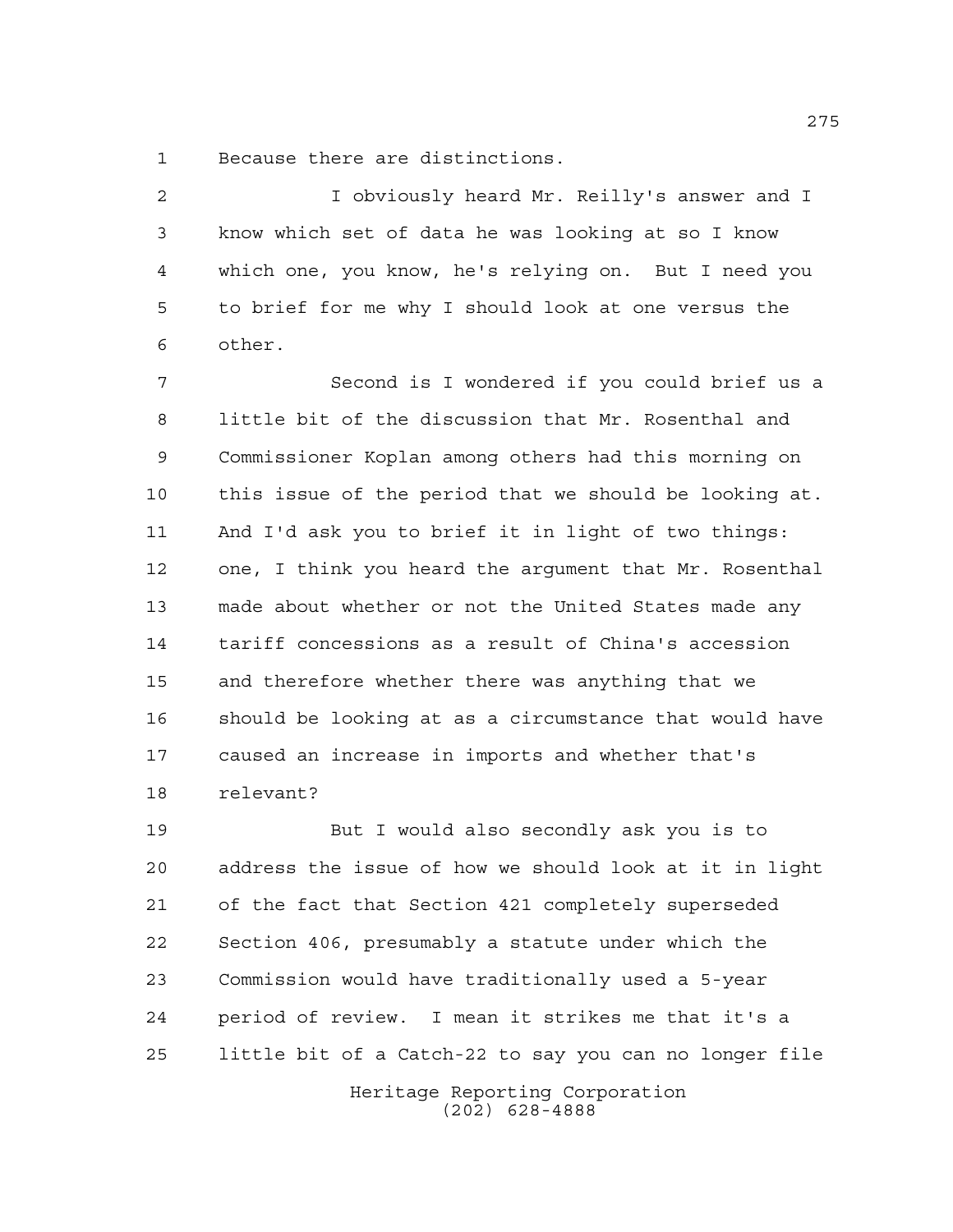a 406 case, you now must file a 421 case but you now can't use data that you would have traditionally relied on in bringing a 406 case.

 So if you want to address that, that aspect of this issue of what is the appropriate period of review under Section 421?

 Third thing would be I understand the answer is probably going to be nothing, but I nonetheless want you to brief should the Commission find market disruption to exist what is an appropriate, you know, what is an appropriate remedy? I understand your going into this and it's going to be there is none but nonetheless I would ask you to at least look at if you don't like the Petitioners' remedy recommendation is there something else that you think more appropriately fits with the facts and the circumstances and the circumstances of this case?

Heritage Reporting Corporation And I guess last but not least and to some extent prompted I think a little bit, Mr. Flicker, by your response to Chairman Okun would be this issue of you seem to be reading into the statute this requirement that the president is only entitled to impose a remedy if you in essence can know or prove ahead of time that will in fact be an effective remedy. And I A) am not sure exactly where in the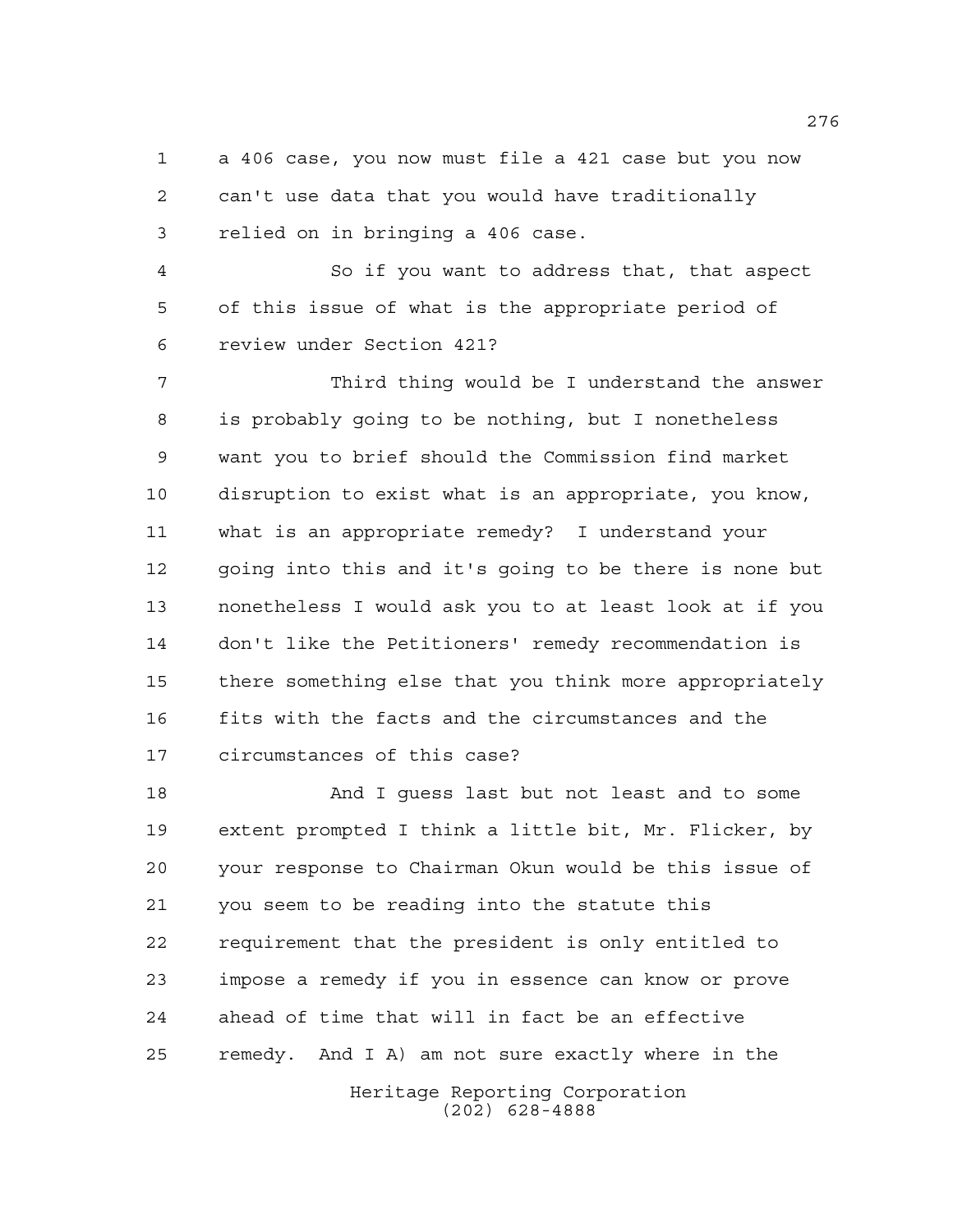statute you see this kind of requirement and then B) how is it that you are supposed to know ahead of time whether a particular remedy is or is not going to be effective?

 I mean how is it that we are supposed to prejudge the effect of a remedy such that we're telling the president he has no authority to do something unless we can prove up front that this is going to be an effective relief?

 So if you could address those issues in the post-hearing brief I would be very appreciative. Thank you.

 CHAIRMAN OKUN: Commissioner Miller? COMMISSIONER MILLER: Madam Chairman, in light of the in camera sessions to come I have no further questions at this point. Thank you.

 CHAIRMAN OKUN: Commissioner Koplan? COMMISSIONER KOPLAN: Thank you, Madam Chair.

 Just one comment. I'm reading subsection A, Mr. Flicker, and I don't see that requirement written in there either so I would be interested in your post-hearing response to that as well.

Heritage Reporting Corporation (202) 628-4888 24 And I have nothing further, thank you. CHAIRMAN OKUN: Commissioner Lane?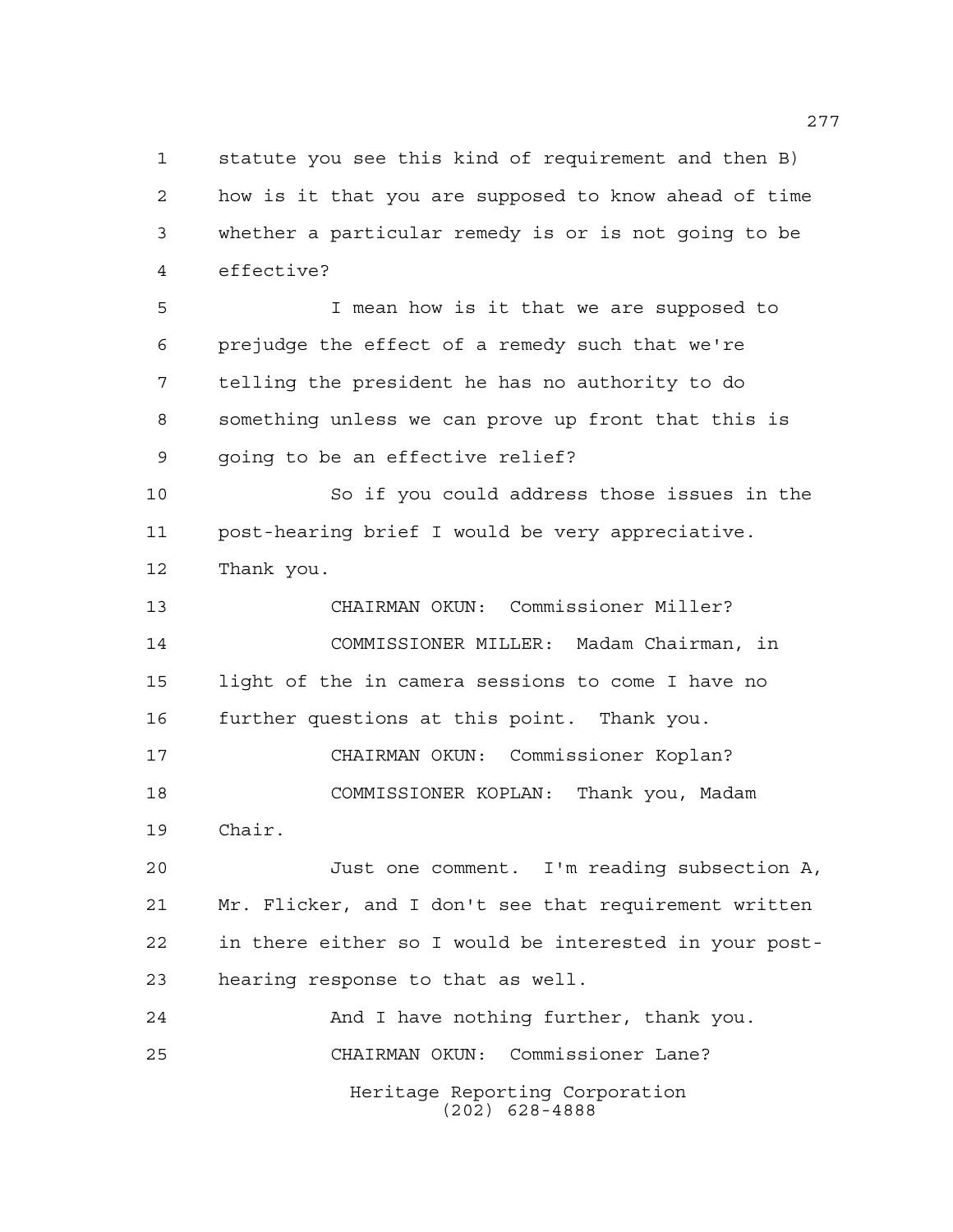COMMISSIONER LANE: No questions.

 CHAIRMAN OKUN: Mr. Loeb, did you have -- did you remember, did you want to say something? MR. LOEB: Yes, I did. CHAIRMAN OKUN: Okay. MR. LOEB: Thank you. And it also actually tied into one of the sub-items on Vice Chairman Hillman's request list. So I will just make the point quickly because I know you want to get to the closed session. And that is on a number, on the use of the 2003 data.

 I know the Commission has in dealing with this issue, this rapid increase issue previously used language the lines of we'll look at the last two to three years. And I would suggest that using even half your 2000 -- hard half of your 2003 data you also have the ability to project on a fairly reliable basis given what we know about the way this industry works but even if you don't do that you've still got a hard half year of data. And what you had, I think you have the same thing here you had in almost all of the 406 cases as well as prior 421 cases in the following sense:

Heritage Reporting Corporation (202) 628-4888 This case is different than all of the others that I can remember because here -- because in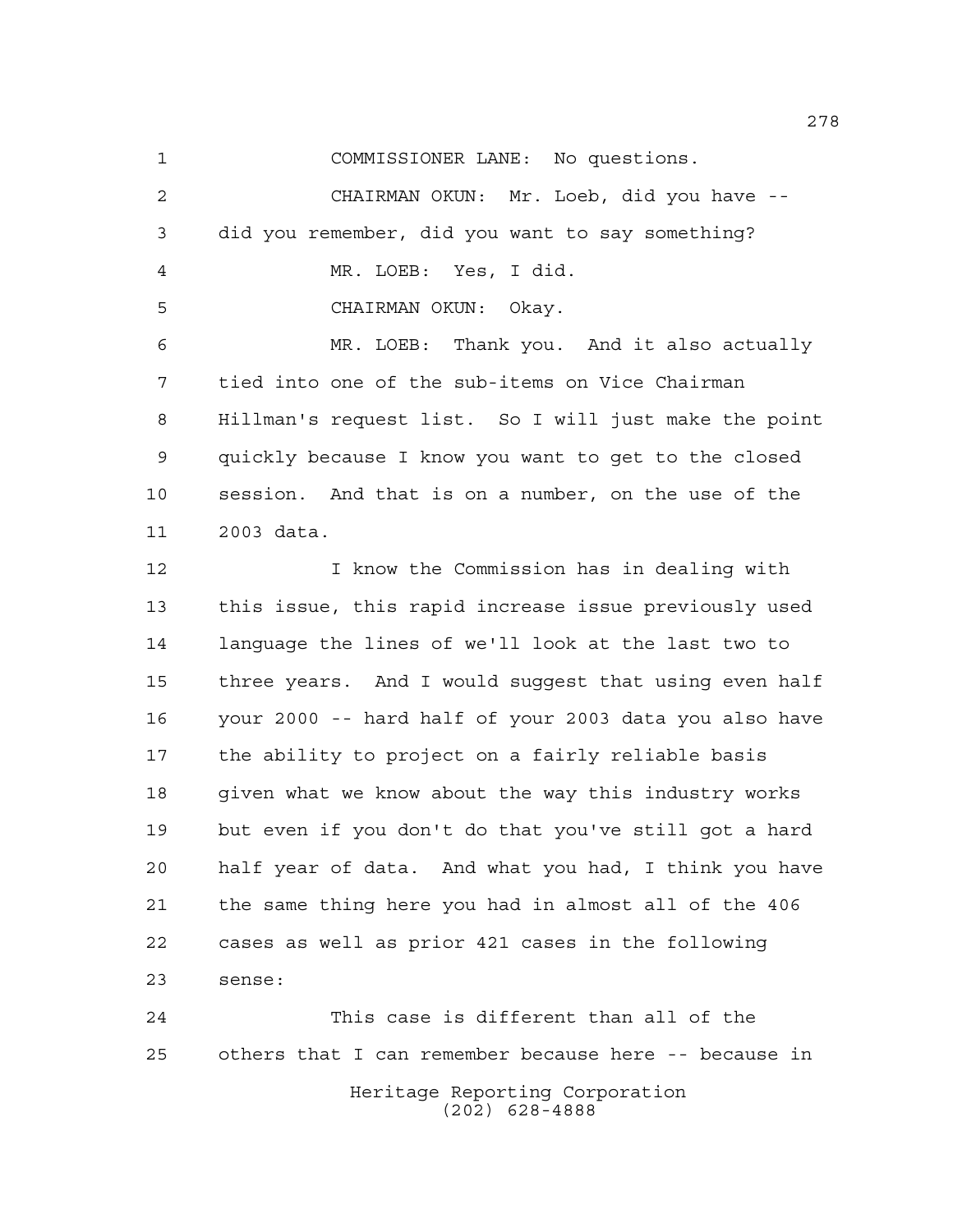all the other ones, 421 and 406 as I recall it, you had a pattern of steadily increasing imports through your 5-year period. And then if you sliced off the 2- year period at the most recent end and looked at that you would have steadily increasing imports.

 If you looked at Brake Drums you saw a significant increase in the most recent period over the previous period before that within the 2-year window.

 This case is different than all of those. This is whether you go back to a 2000 base year or use 2001 as a base year and don't count those numbers you still have the same problem, you have an increase that occurred in 2001 and then flat 2002 and 2003. And I think no matter how you draw the line to say what's a base year, what's in, what's out, you end up at the same place which is we do not have currently rapidly increasing imports.

 CHAIRMAN OKUN: I appreciate those further comments.

 I have no further questions. Let me turn to staff to see if staff has questions for the panel.

 MS. MAZUR: Diane Mazur. Staff has no questions.

Heritage Reporting Corporation (202) 628-4888 CHAIRMAN OKUN: Counsel for Petitioners have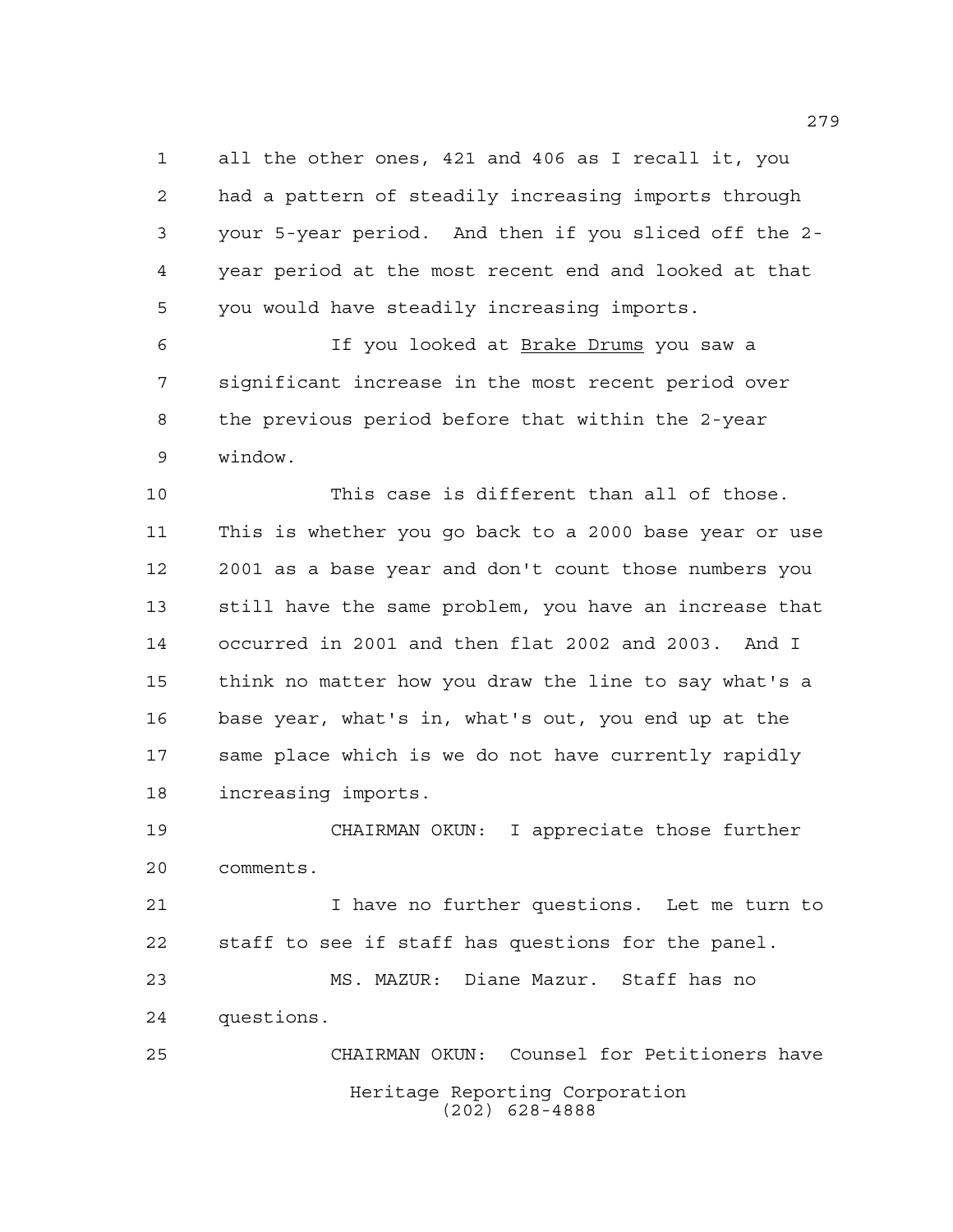questions for this panel?

| 2  | MR. ROSENTHAL: No, we don't.                          |
|----|-------------------------------------------------------|
| 3  | CHAIRMAN OKUN: Okay. Well, then I want to             |
| 4  | thank these witnesses very much for your appearance   |
| 5  | and for the answers you have given this afternoon. We |
| 6  | are going to go to our closed session.                |
| 7  | We will take a few moments. The room must             |
| 8  | be cleared of all parties other than those under the  |
| 9  | APO. And I note that both of the sessions will follow |
| 10 | each other so that we will try to avoid some of the   |
| 11 | movement. So we will take a probably 5-minute recess  |
| 12 | until the Secretary declares it cleared.              |
| 13 | (Whereupon, at 4:25 p.m., the Commission              |
| 14 | recessed to reconvene in closed session.)             |
| 15 | $\frac{1}{2}$                                         |
| 16 | $\frac{1}{2}$                                         |
| 17 | $\frac{1}{2}$                                         |
| 18 | $\frac{1}{2}$                                         |
| 19 | $\frac{1}{2}$                                         |
| 20 | $\frac{1}{2}$                                         |
| 21 | $\frac{1}{2}$                                         |
| 22 | $\frac{1}{2}$                                         |
| 23 | $\frac{1}{2}$                                         |
| 24 | $\frac{1}{2}$                                         |
| 25 | $\frac{1}{2}$                                         |
|    |                                                       |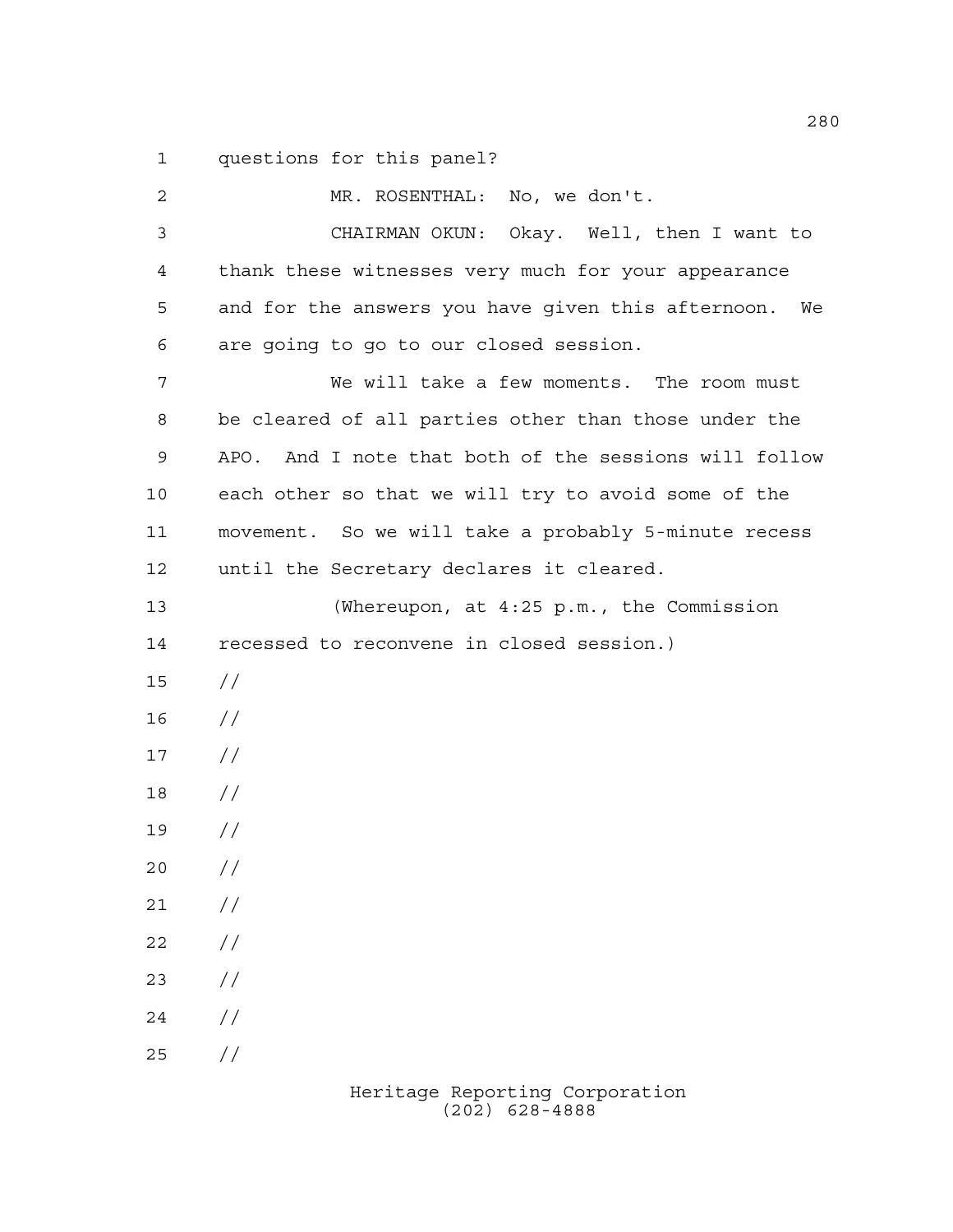Heritage Reporting Corporation (202) 628-4888 O P E N S E S S I O N (5:39 p.m.) MR. ROSENTHAL: As you know, we firmly believe this is an appropriately case for 421 relief, and we believe we satisfied the standards, even the impossible standards or semi-impossible standards that some might have imposed on us. I was happy to hear the discussion earlier about not having 421 interpreted in a way that is more onerous than the Section 406 statute that preceded it. Let me just make a couple points. One, too bad Commissioner Miller isn't here, but I understand this reference. I believe we've answered the questions concerning health and safety and the environment, and I, as much as anyone else, enjoy getting down in the gutter, but when I do it's usually to look at manhole covers. In this particular case, I want to focus below ground on waterworks fittings. If you look at the data in this case, you'll see every one of the statutory factors has been satisfied. Interestingly enough, the Respondents here, in talking about manhole covers and manholes, have ignored the first rule of holes, which is when you're in a hole stop digging. What you heard as the testimony went on was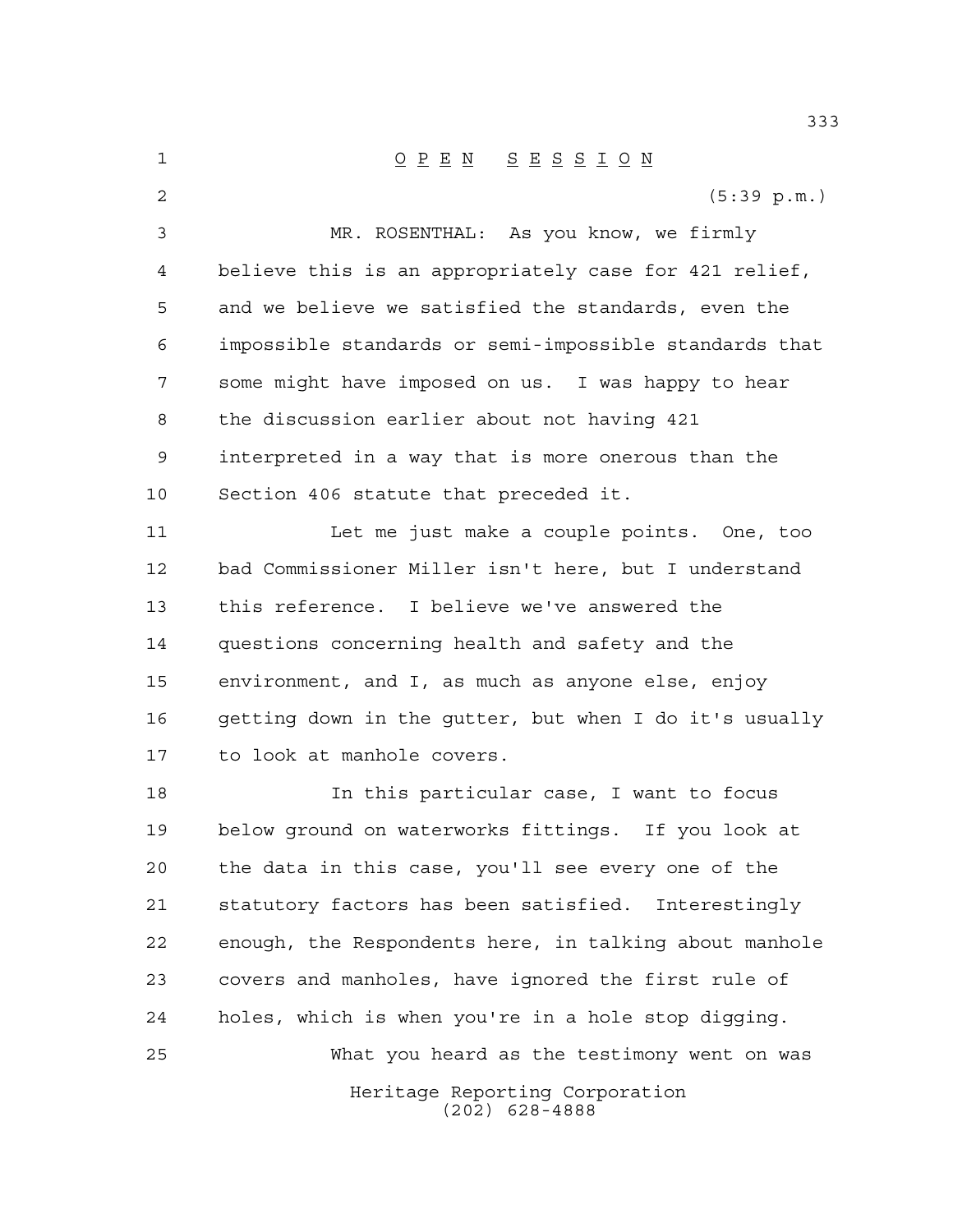more and more in the way of admissions after the denial of underselling, of price competition, and ultimately the notion, as admitted to by the question by Commissioner Pearson, that they price identically, they see the price list, they have similar or comparable multipliers, and there's competition at every level. There can be no denial of that.

 The Respondents have apparently abandoned what appeared to be an argument that they were making in the prehearing brief, which is that somehow this is a segmented market. As we recently discussed, the Respondents have apparently abandoned the notion that somehow there's a large segment of the market that is off limits to imports because of Buy America. We cite in our prehearing brief figures of 10 to 15 percent. Mr. Rybacki basically acknowledged that today.

 We talked about the admission by Mr. McCutcheon concerning how when imports are present in the marketplace McWane's prices are lower. I think it's true with respect to every domestic industry participant here. When imports are competing, they undersell, and the domestic industry prices have to go down.

Heritage Reporting Corporation (202) 628-4888 I was struck by the discussion by Mr. Rybacki about how he explored at one point the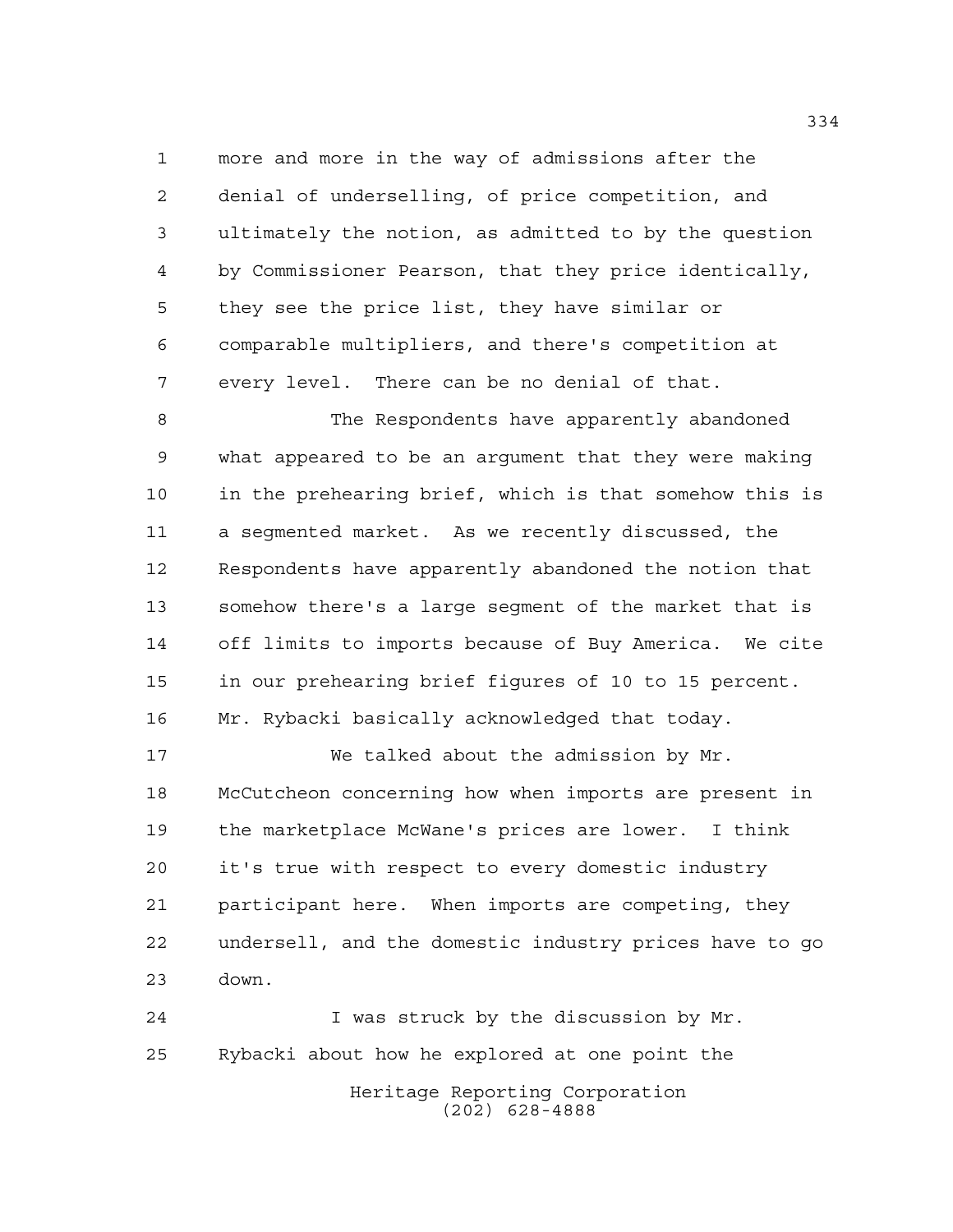establishment of a foundry in the United States and abandoned that effort because of the, in his words, OSHA, EPA and other blockades.

 We call those protections for workers and the environment, and McWane has been happy to invest in that, as we talked about. Those investments have been extensive. Yes, they have increased cost somewhat, but those are the costs of doing business in the United States, and what the statute is about is permitting companies and workers to continue to do business in the United States in a safe way.

 The notion that no remedy should be applied because if we don't want to protect the U.S. industry and its workers from imports from China that other countries will supply that imported product, other countries that don't similarly employ environmental and safety and health standards, I think makes a mockery out of the statute.

 I want to talk a little bit about remedy for a minute. We had some good discussion earlier today. I was just shown a recent APO release, which is your economists' analysis of the effect of different tariff levels, and I urge you to look at that. We will comment on it as well. All I can say is it makes me feel ever more practical.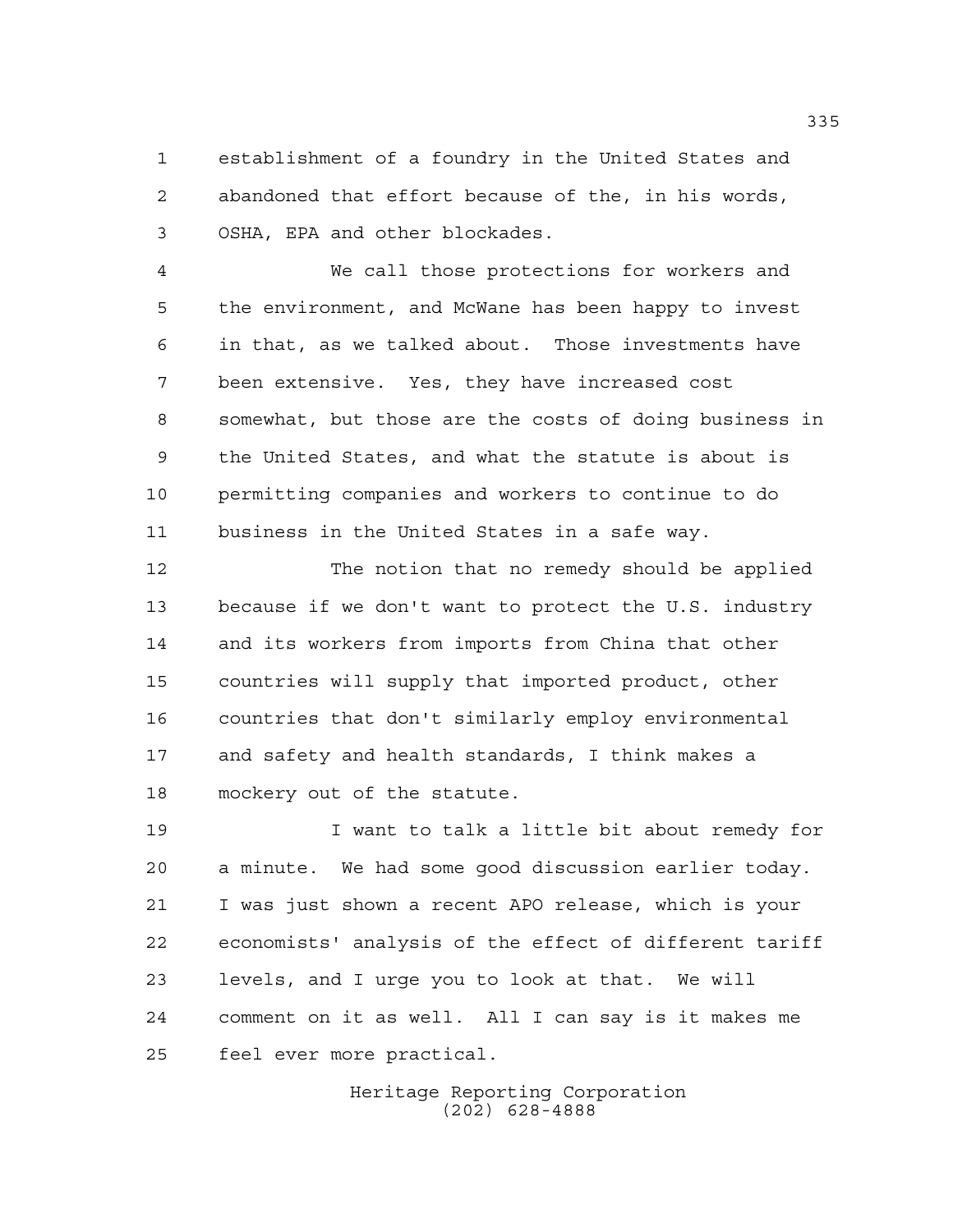I was happy that Mr. Loeb talked about Japan and the 100 percent tariff on Lexuses. In fact, we were involved in the case trying to get U.S. autos into Japan when the Clinton Administration proposed a 100 percent tariff on Lexuses. My recollection is that Lexuses have a slightly higher average unit value entering the U.S. than do ductile iron waterworks fittings.

 In that particular instance, I'm pretty sure a 100 percent tariff would have been preclusive of Lexus automobiles. I'm not sure, and you'll see for yourself, whether a 95 percent tariff would foreclose the U.S. market to imports from China, given the FOB prices that China is able to ship out.

 We talked a little bit about the alternative theories that have been presented by Respondents in this case. In fact, none of them make any sense. In fact, every one of them is contradicted by these data in the record.

 Again, I'll refer you to your exhibit in your publication on critical circumstances, Exhibit V-5, where it talks about what the factors are that cause purchasers to buy U.S. versus Chinese or other imports. Price is the predominant one where the Chinese have an advantage. All these other arguments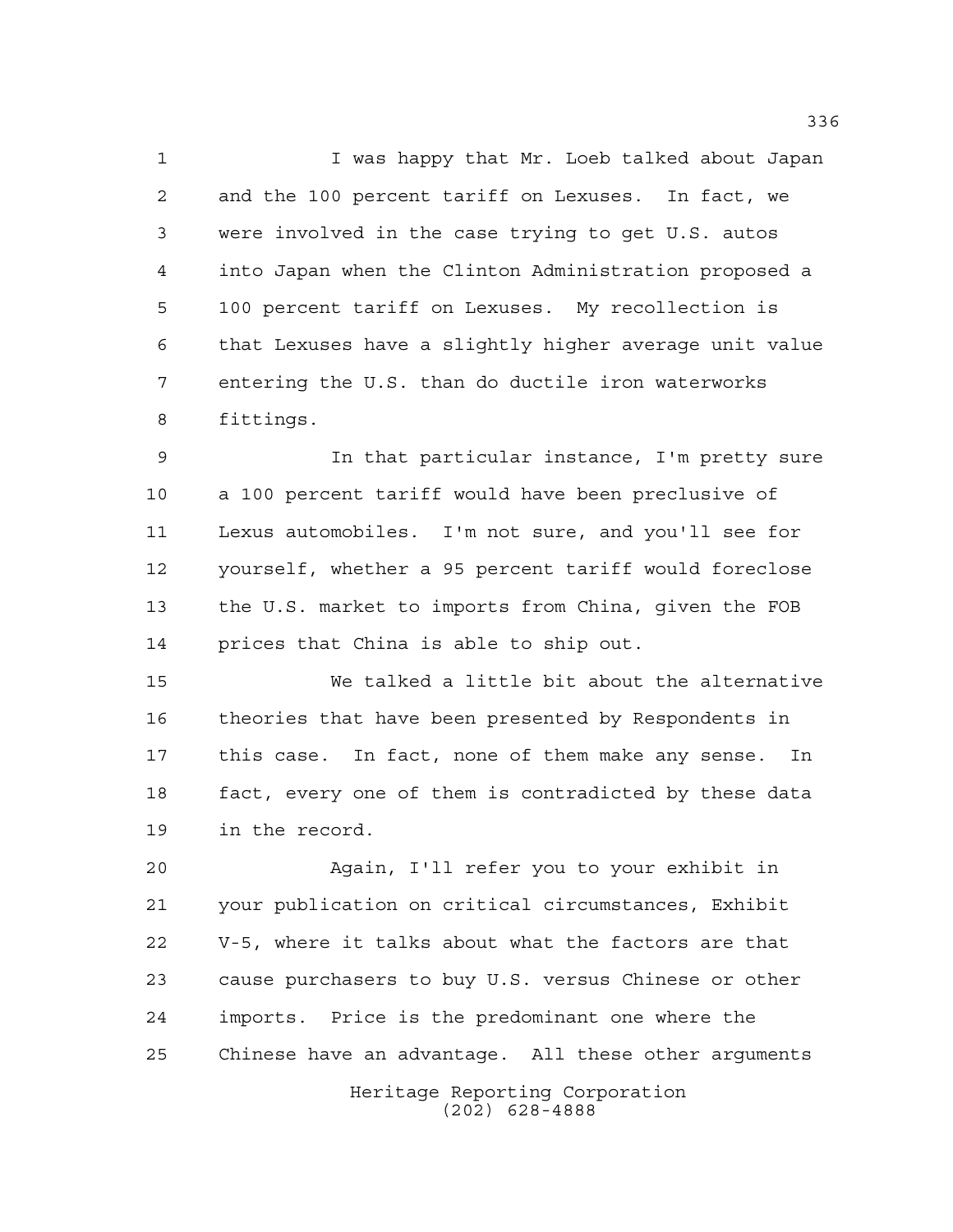about availability, supply, willingness to supply, all that are debunked by your data on your record.

 I'd like to just close by saying that I know these cases are difficult for you, and I very much appreciate the time and effort that you put into this, including the time of the Commissioners who came down and visited the plant in Alabama and the staff. I know not everyone could make it, but, believe me, in an industry that is bleeding as it is it makes a real difference to them to know that you've all taken the interest that you have in trying to learn about this industry, learn about the problems and do the right thing.

 I'll close with that statement because one of the watch words of Rufner Page, who is the president of McWane, who you've heard about a little bit today from Leo Gerard and Mr. Green and others at McWane, has been do the right thing.

 Despite the bad publicity, despite all the problems that they've had, that has been their watch word. That's why they've invested. That's why they continue to care about the workers and the environment. That's why they continue to care about employment in this country.

Heritage Reporting Corporation (202) 628-4888 The easiest thing for them to do, the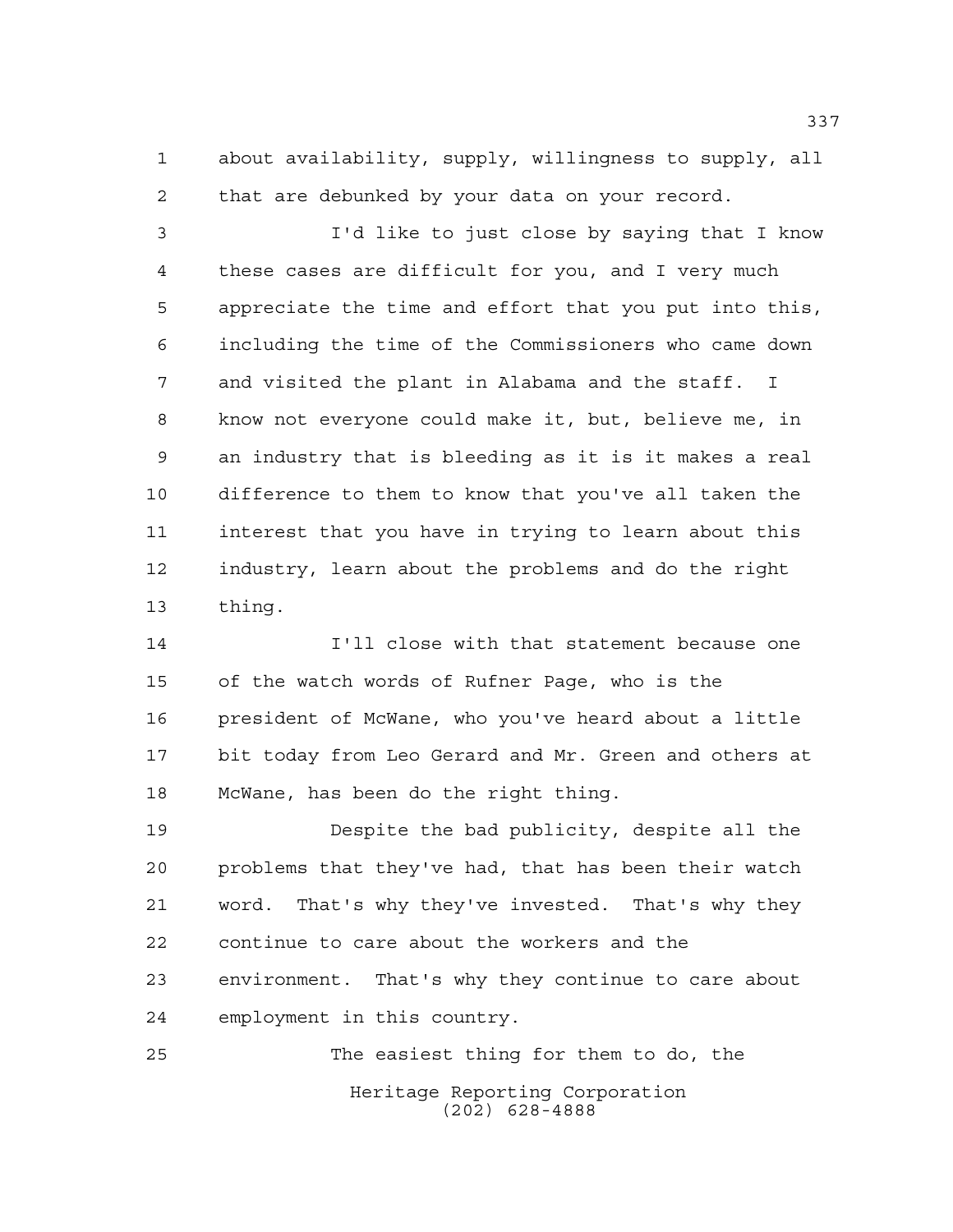easiest thing and a path taken by many others, is to stop producing in the United States and start importing from elsewhere. They can do it tomorrow, or at least very quickly, if they wanted to. They don't want to. They're here. They've chosen this remedy for a reason. It's one that promises the possibility of quick relief at least compared to the other statutory provisions.

 They are trying to do the right thing by keeping production, employment, workers in the United States in good paying jobs, and I hope that this Commission will do the right thing yourselves. I trust you will. Make an affirmative determination here and provide and recommend a strong and effective remedy.

Thank you.

CHAIRMAN OKUN: Thank you.

We will now hear from Mr. Loeb.

 MR. LOEB: Thank you, Madam Chairman, members of the Commission. I come back to where Mr. Rosenthal started with the Wizard of Oz. I have the feeling I've sort of been through Oz for most of the day here.

Heritage Reporting Corporation (202) 628-4888 We have here a Petitioner whose head man, Mr. Green, comes to the Commission and testifies, and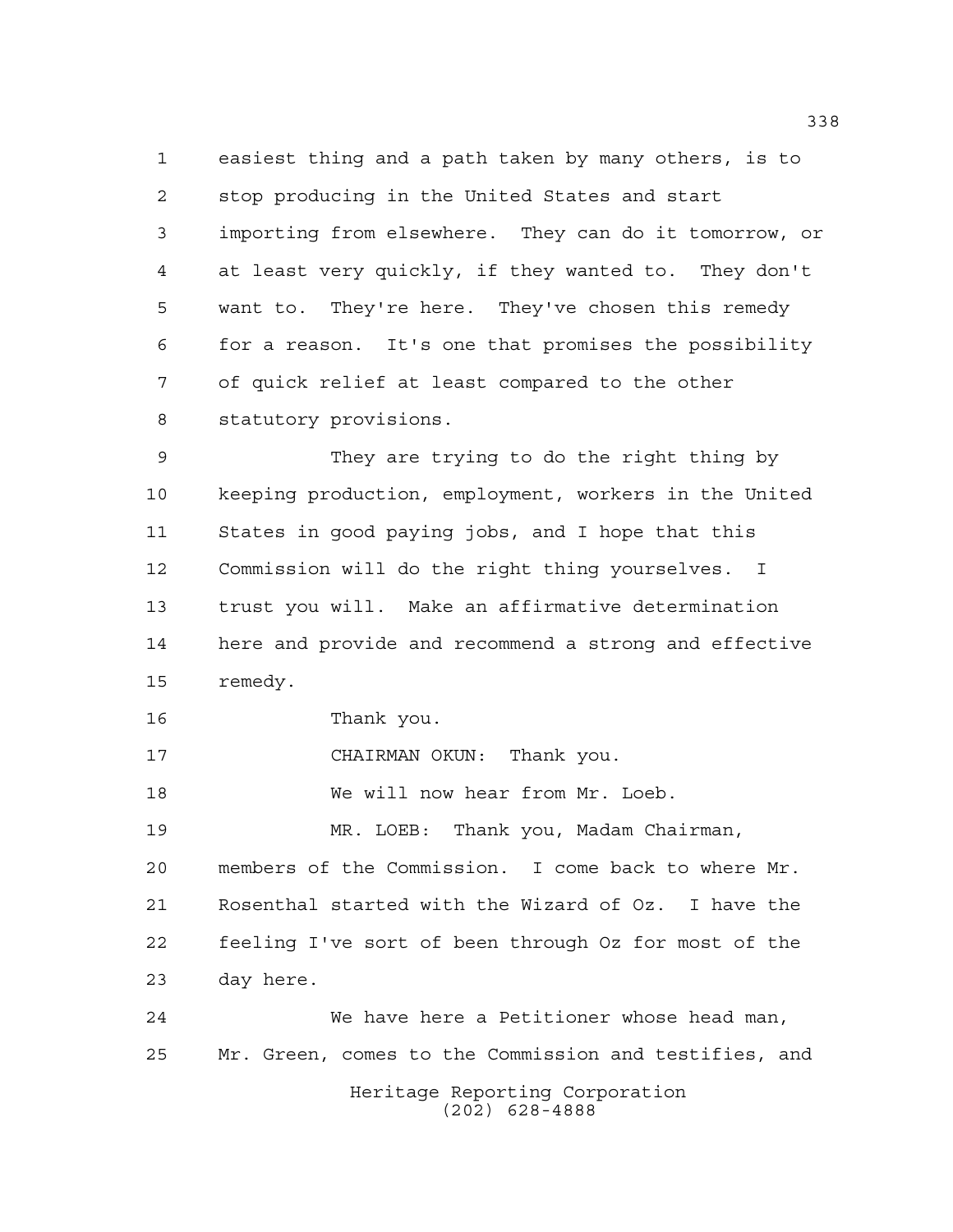these are his exact words: "We are the predominant manufacturer and player in the DIWF market."

 In fact, it really can't be disputed even if it didn't come out of his own mouth, and yet we have repeated references to the fact that or to the assertion that this is an industry, a domestic industry that is about to disappear.

 Again looking for the precise language that was used at several points this morning by the Petitioners, Mr. Murray I believe of U.S. Pipe essentially said the industry would disappear. We heard Mr. Rosenthal say that the industry is headed for oblivion, headed for extinction. This industry won't be around if you don't provide it relief here. In five years, there will be nobody to come into this room and sit to talk about the DIWF business in the U.S.

18 A rather operatic set of suggestions when we're talking about a company that has a huge market share. I don't recall whether it's APO or not, but everybody knows that it's quite large. The notion that this company and this industry is about to disappear absent relief here is phenomenally overstated.

Heritage Reporting Corporation (202) 628-4888 As we wander through that variety of Oz,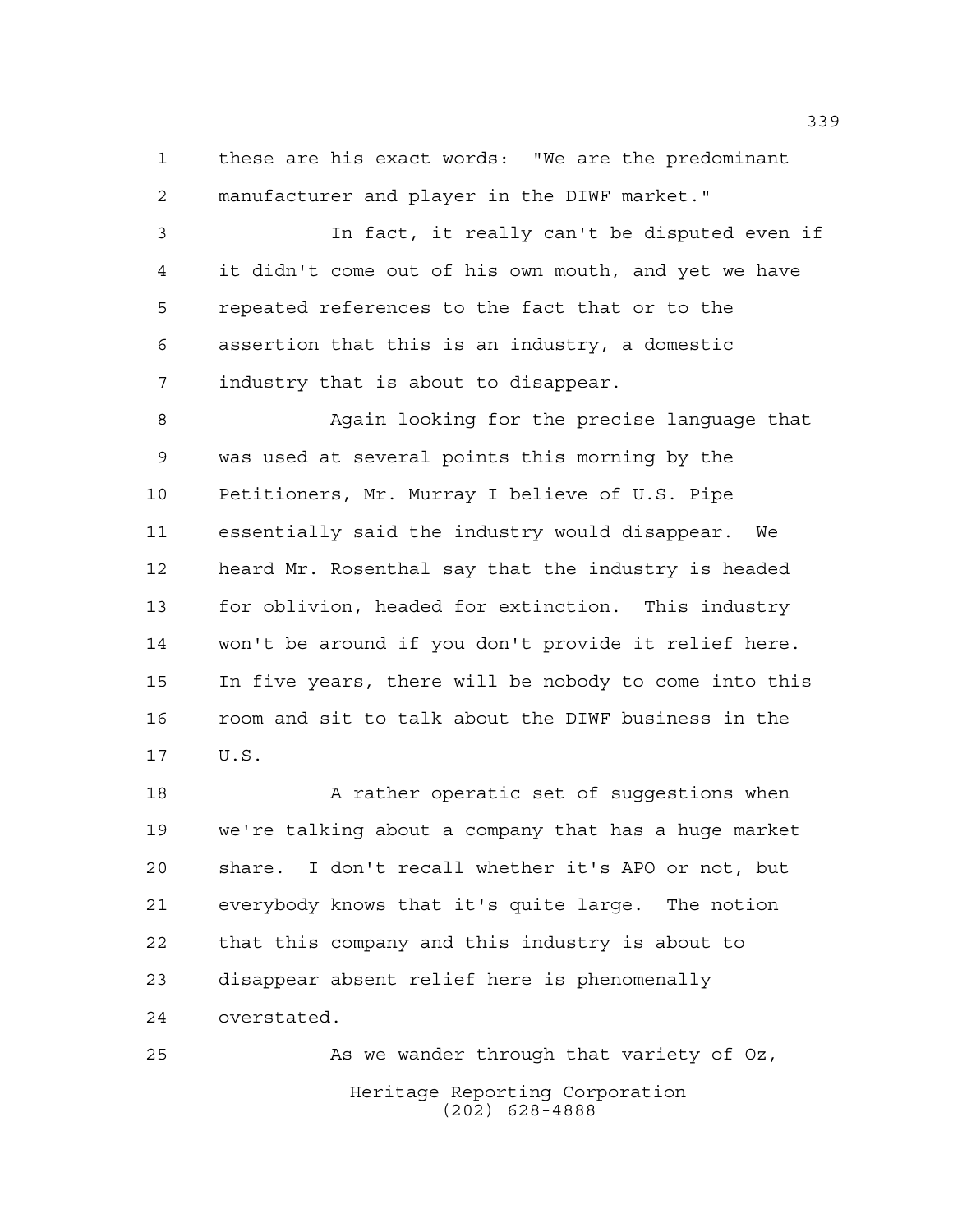several things have been said about Respondents'

 position that are cartoon characterizations that are incorrect, and at least in a couple of respects I want to make sure the Commission knows exactly what's being suggested here.

 It was suggested, for example, that it was Respondents' assertion that U.S. Pipe was just doing hunkey-dorey, but all of a sudden we now know that that's not the case. I certainly don't think you'll find that in anything that we've said. I don't know about the other importer briefs. There are three different importers that have been filing briefs.

 The fact is that U.S. Pipe has been a disaster case from 1998, from the earliest data that you have. It has not been affected by Chinese imports. It's been affected by a variety of its own other factors that relate to its own business operation strategy and product mixes.

 It's been suggested that the Respondents propose that it was important to segment this into a large and non-large, over 30 and under 30 market. One of the importers did, PCI. Nobody else that I recall on Respondents' side thought that would make any difference one way or another.

Heritage Reporting Corporation (202) 628-4888 Finally, and this is I think the one that's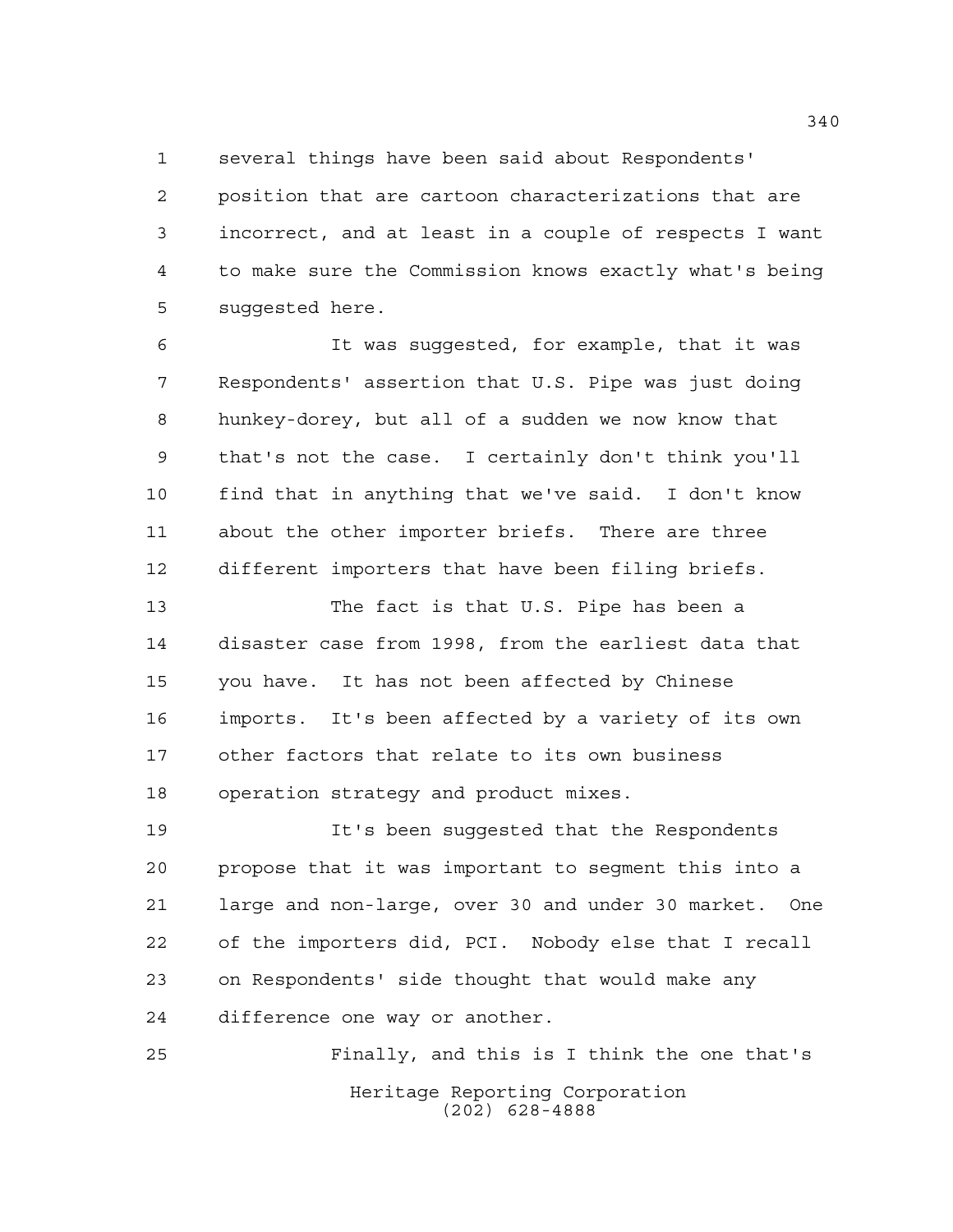most important, it's been suggested that the

 Respondents' case with respect to these pricing issues focuses entirely on Buy America. We certainly do not, have not, and if you read our briefs you'll see that we haven't, and Mr. Riley, as he said directly today, said that it is not a particularly critical part of at least the Chinese Respondents' case.

8 I understand that the importers feel emotional about being precluded from certain customers, whether it's Pennsylvania or many others, but that's not the key point. You heard these people talking about the loyalty rebate program not because they were trying to slam McWane; because they were trying to make the point that there's substantial areas where they just can't get in the door and have not gotten in the door. There are customers and purchasers who are not subject to competition.

 Ask yourself this. Ask yourself the most fundamental question. How is it that you have a product like a fitting that goes to connect elements of a sewer system and the Petitioner, McWane, can maintain differential pricing all across the U.S. with the dramatic differential that you see?

 Wouldn't you expect from all the cases that you normally see in front of this Commission that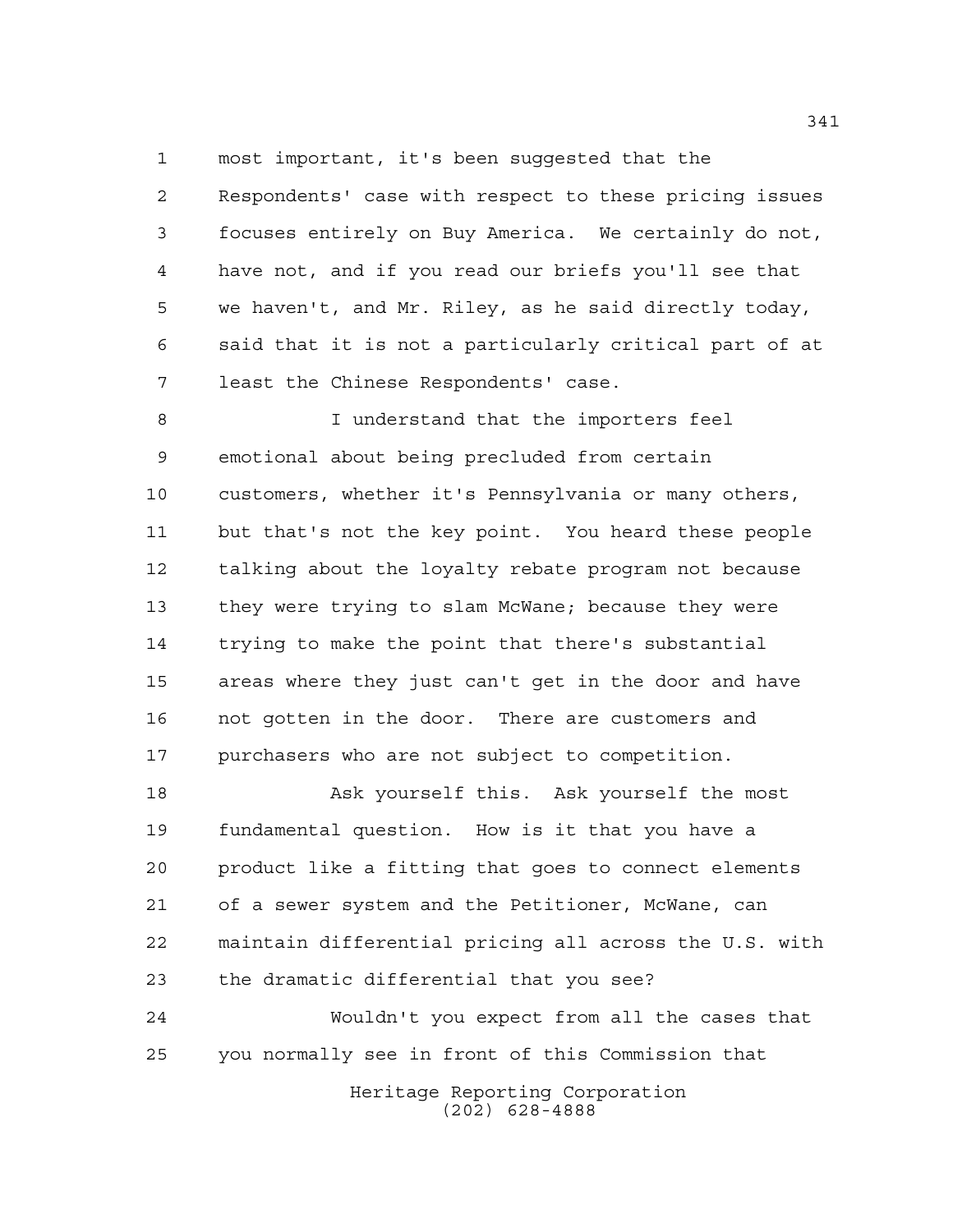you'd see uniform national pricing with some fairly minor differences that might relate to accessibility in the market?

 I mean, this is clearly a market where McWane controls, sets the price arrangements, sets the distinctions between the low percentage and the high percentage sectors of the market, and the suggestion that the importers take, the importers' suggestion that what you've got is a bundle of mixed pricing data that comes in sometimes from competitive markets, sometimes not, and when it's aggregated mixes the two up I think is belied simply by the fact that they maintain the famous McWane map.

 I think the last thing I want to say is that I do believe that the Commission has good grounds for making the determination here entirely on the basis of the absence of a rapid increase. You know our position on that. You'll see it again in the post-hearing brief.

 I don't want to leave underemphasized the weakness of what I think is the market disruption case here. There's an awful lot about the information that the Petitioners have put in and are attempting to ask the Commission to rely on to take this rather extraordinary step that, as you heard in the testimony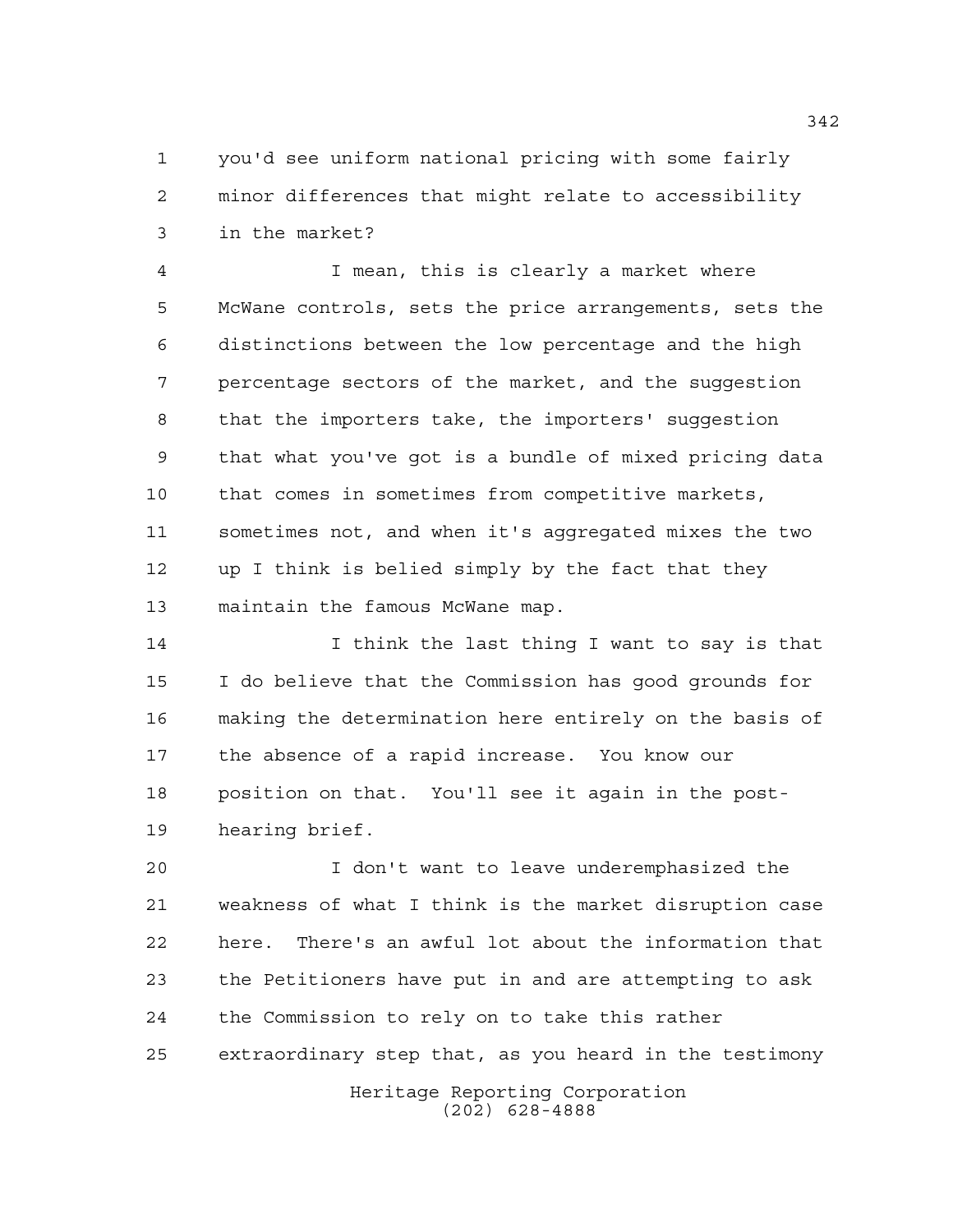today, is at least uncertain or confused.

 We're in a setting where we're dealing with a statute that requires this Commission to act on the fastest track of any and all the trade laws. I would suggest that on the basis of the record that the Petitioners have assembled here there is not a grounds for reaching a determination of market disruption and certainly not a grounds for reaching a determination that the condition of the U.S. producers has been caused by the Chinese imports in a significant fashion.

 Whether there is a small element or not is not the question before the Commission. It has to be significant causation, and I don't think the record that's been assembled here establishes that.

 Of course, we've heard a lot about other options. We've emphasized these Petitioners could use other routes. I heard Dennis Rosenthal say they're thinking about that, so maybe they will do the right thing, as he says his client always says.

 Maybe they will revert to doing a dumping case where we wouldn't be here on this day. We would be here after an extensive preliminary investigation and then a full Commerce Department determination as to whether the Chinese products are fairly or unfairly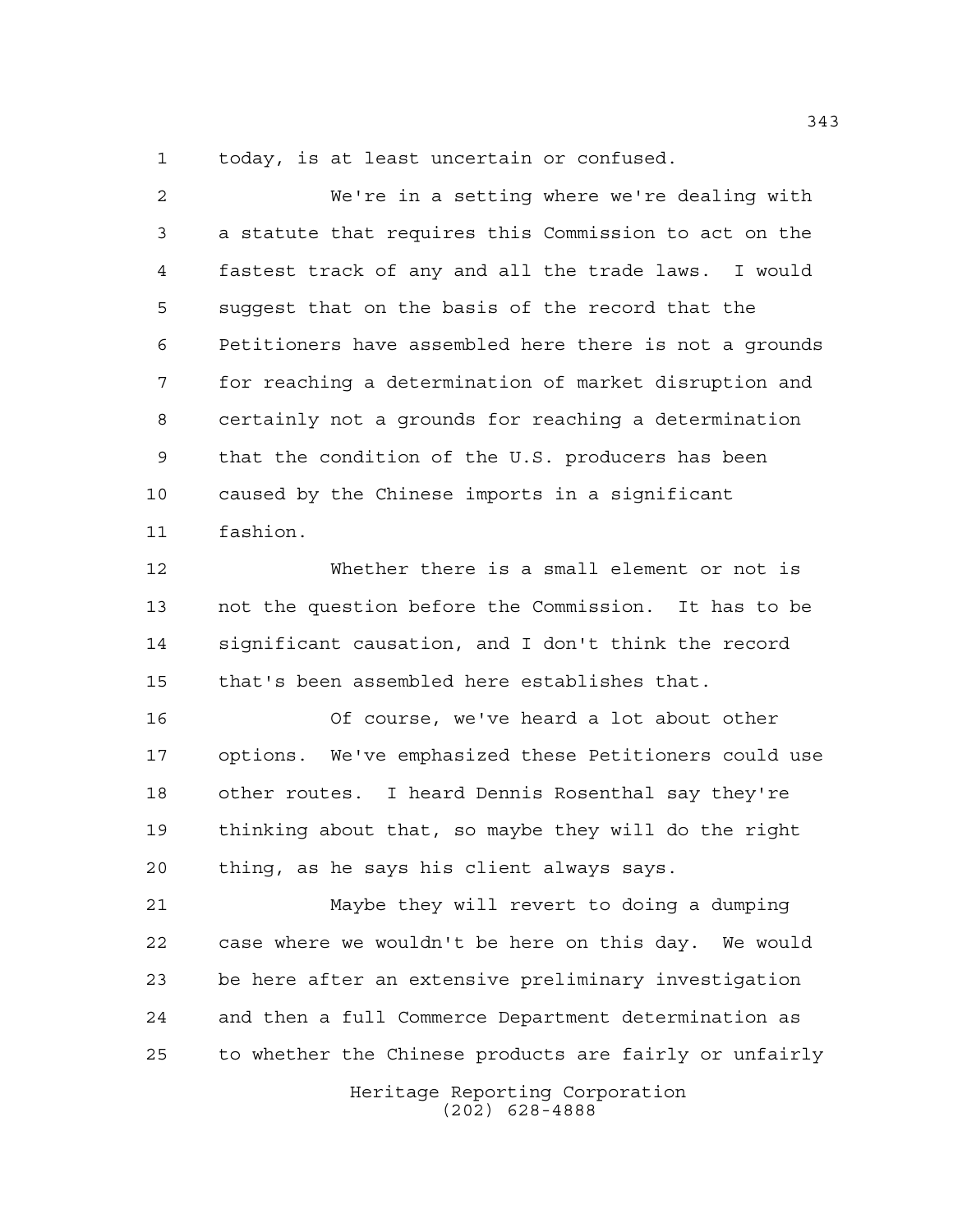priced and then a full Commission investigation on injury where a lot of these things could be sorted out.

 To suggest that this case ought to go to the Oval Office to the President to make a decision on on the basis of the information that McWane has put in I think would be a significantly irresponsible recommendation to the Commission.

 We ask the Commission, therefore, to enter a negative determination on market disruption and on causation and on rapidly increasing, and we appreciate the Commission's attention. We appreciate the opportunity to have the in camera session, and we appreciate, as usual, the extensive hard work of the staff to get this material together.

Thank you.

CHAIRMAN OKUN: Thank you, Mr. Loeb.

 Just so that I can note this analogy for all it's worth, the time has come for me to click my heels together and say there's no place like home, but before doing so I will tell you that post-hearing briefs, statements responsive to questions, requests of the Commission and corrections to the transcript must be filed by November 12, 2003. Final comments on market disruption are due November 26, 2003.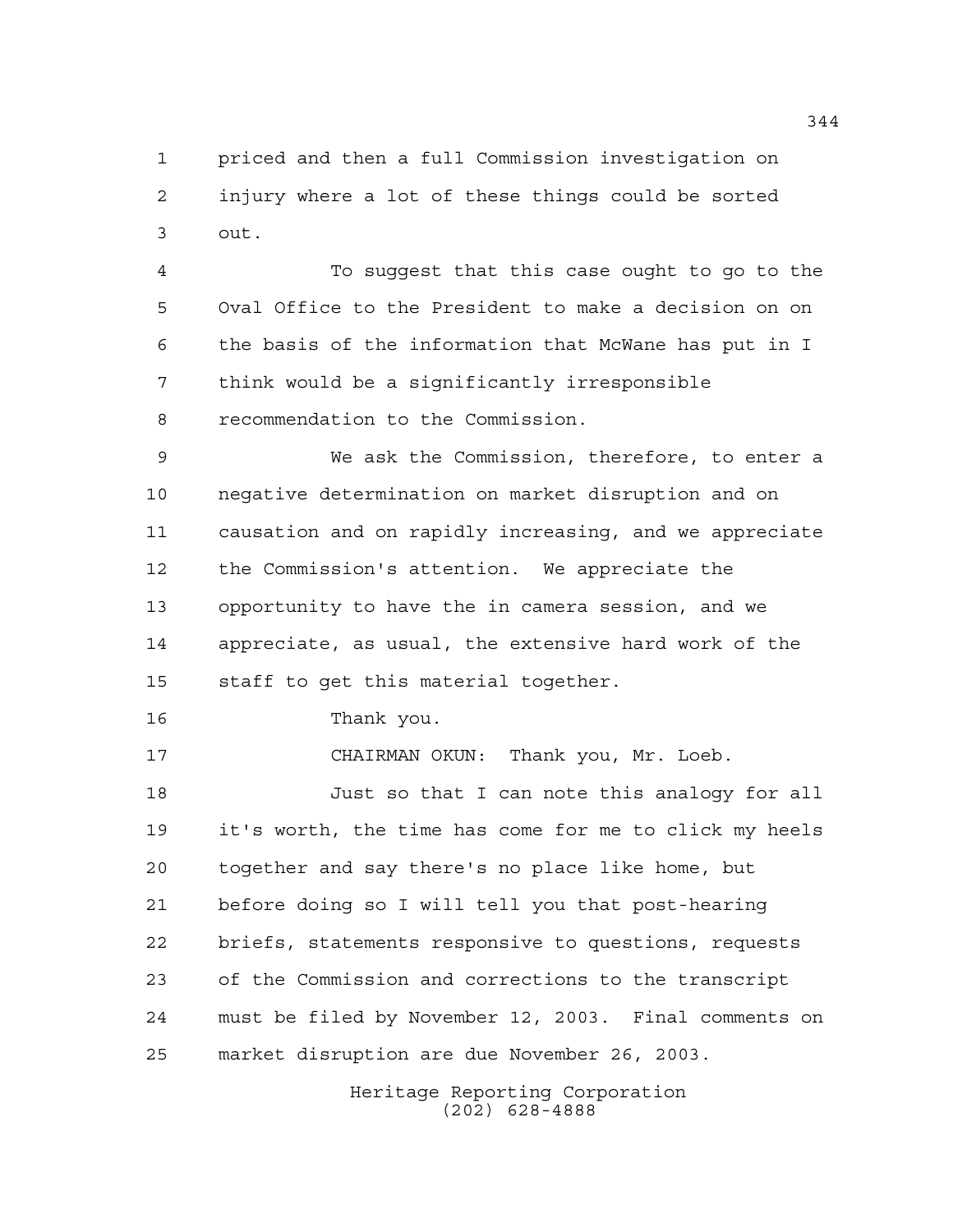| $\mathbf 1$    | With no other business to come before the   |
|----------------|---------------------------------------------|
| $\mathbf{2}$   | Commission, this hearing is adjourned.      |
| $\mathfrak{Z}$ | (Whereupon, at 6:02 p.m. the hearing in the |
| $\overline{4}$ | above-entitled matter was concluded.)       |
| 5              | $\frac{1}{2}$                               |
| $\epsilon$     | //                                          |
| $\sqrt{ }$     | $\frac{1}{2}$                               |
| $\,8\,$        | $\frac{1}{2}$                               |
| $\mathsf 9$    | $\frac{1}{2}$                               |
| $10$           | $\frac{1}{2}$                               |
| 11             | $\frac{1}{2}$                               |
| $12\,$         | $\frac{1}{2}$                               |
| 13             | $\frac{1}{2}$                               |
| $14\,$         | $\frac{1}{2}$                               |
| $15\,$         | $\frac{1}{2}$                               |
| 16             | $\frac{1}{2}$                               |
| $17$           | $\frac{1}{2}$                               |
| $18\,$         | //                                          |
| 19             | $\sqrt{}$                                   |
| 20             | $\frac{1}{2}$                               |
| $21$           | $\frac{\sqrt{2}}{2}$                        |
| 22             | $\frac{\sqrt{2}}{2}$                        |
| 23             | $\frac{\sqrt{2}}{2}$                        |
| 24             | $\sqrt{}$                                   |
| 25             | $\sqrt{}$                                   |
|                |                                             |